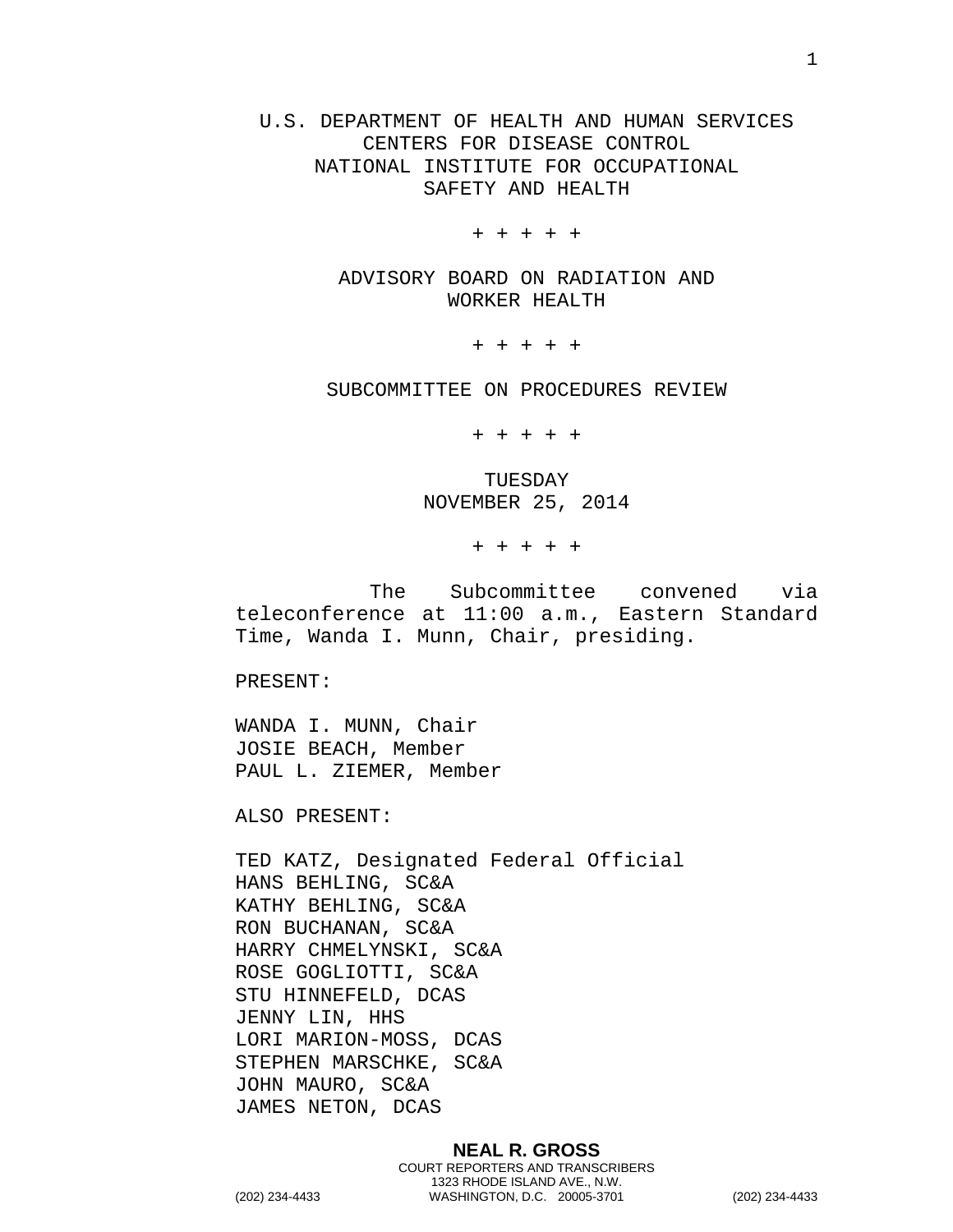STEVE OSTROW, SC&A SCOTT SIEBERT, ORAU Team ELYSE THOMAS, ORAU Team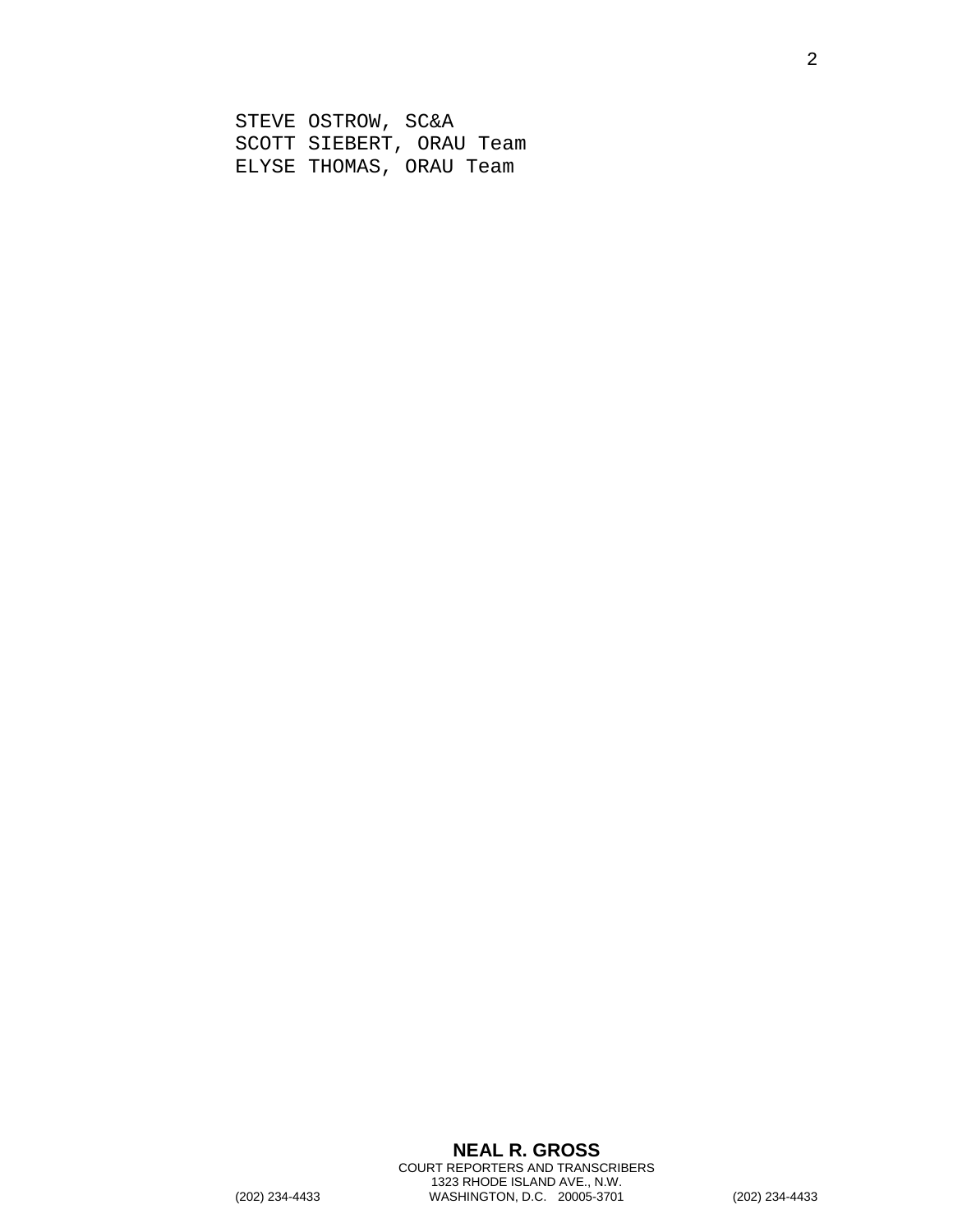T-A-B-L-E O-F C-O-N-T-E-N-T-S

3

PAGE

Welcome and Roll Call .......................... 4 Review off-line BRS changes ........................... 6 White paper paragraph clarifying wording for Overarching Issue 9, Concern 1 ................10 IG 001 Finding 25 ............................ 13 OTIB 0083 - Findings response combination review - Revised scheduling status .................. 22 RPRT 0053 status of findings response ....... 346 PER 0031 - Report review ...................... 40 Status - PER 0042 response (2 added findings) PER 0045 response (8 added findings) PER 0043 case reviews PER 0018 review PER 0020, Finding 6 PER 011, Findings 3, 5 PER 009 OTIB 0054 Reactor modeling report, findings  $1-4$ ,  $5$  - Finding  $9$  ...................163 OTIB 0054, Finding 12 ....................... 170 Administrative detail - PER 37, PER 11, PER 18 - Abeyance items ready for closing - Next meeting ..........................176

Adjourn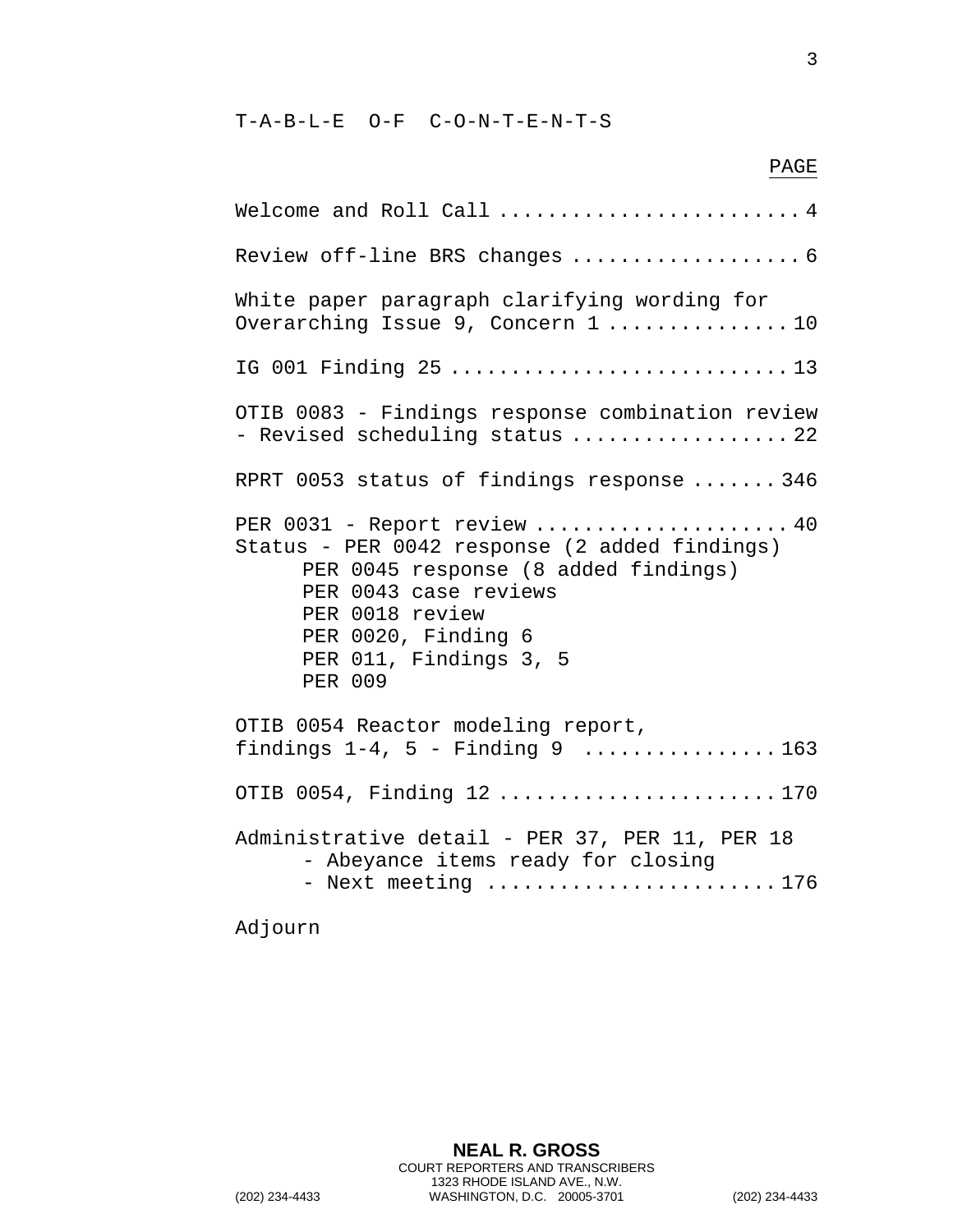| $\mathbf 1$ | $P-R-O-C-E-E-D-I-N-G-S$                             |
|-------------|-----------------------------------------------------|
| 2           | (11:01 a.m.)                                        |
| 3           | MR. KATZ: So, this is the Advisory                  |
| 4           | Board on Radiation and Worker Health, Procedures    |
| 5           | Subcommittee. We have, the agenda for today is on   |
| 6           | the NIOSH website, under the DCAS program, Board    |
| 7           | Section, today's date. And we can get going.        |
| 8           | As far as roll call, so we have Ms. Munn,           |
| 9           | Dr. Ziemer and Ms. Beach. And I'll just cover,      |
| 10          | there are no conflicts related to the material that |
| 11          | we're covering today, I'm pretty certain. But       |
| 12          | Board Members need to call it out if I've missed    |
| 13          | something. And let's just do roll call for,         |
| 14          | starting with the NIOSH ORAU team.                  |
| 15          | (Roll Call)                                         |
| 16          | MR. KATZ: Okay then, no members of the              |
| 17          | public. That takes care of things. Just to          |
| 18          | remind everyone to mute your phones when you're not |
| 19          | speaking. Press *6, the mute button to mute your    |
| 20          | phone. And, Wanda, it's your agenda.                |
| 21          | CHAIR MUNN: Thank you, Ted. I think                 |
| 22          | everyone has the agenda before them. I believe      |

**NEAL R. GROSS** COURT REPORTERS AND TRANSCRIBERS 1323 RHODE ISLAND AVE., N.W.

(202) 234-4433 WASHINGTON, D.C. 20005-3701 (202) 234-4433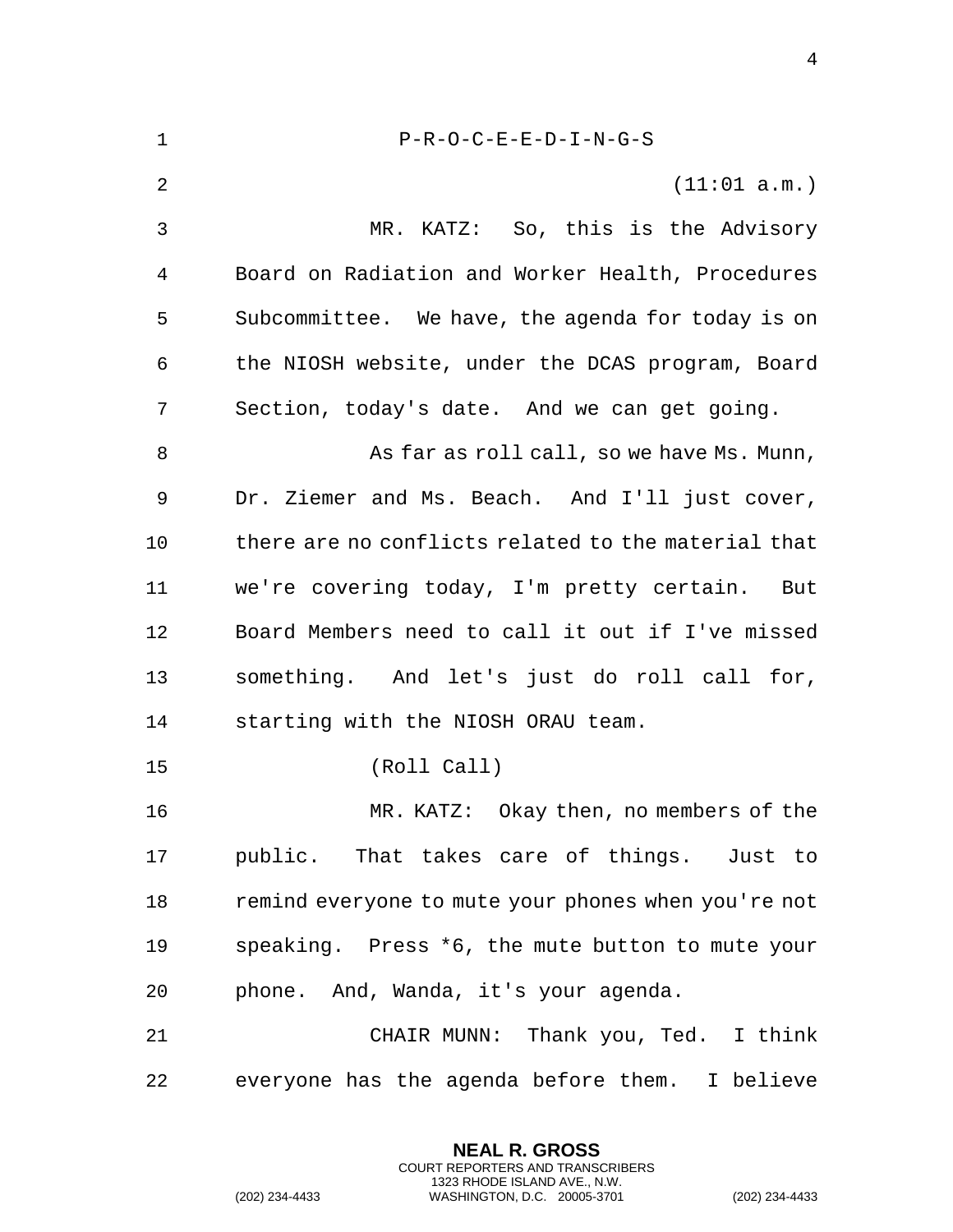you've received the messages about proposed changes to the agenda. There are two that have not been placed in the public domain yet.

 One is the addition of PER-9, case audits. We're adding that at the end of our PER list this afternoon, right after PER-11. And we're allowing an additional 15 minutes for that. 8 The other is the excellent update that Dr. Ziemer has presented for us. I believe I sent it to you by email, and hope that you all have that. We would like to get that into the record also.

 Unless someone has an objection, I can see no reason why we shouldn't add that under administrative detail. If you want to have it on earlier, someone tell me that. Otherwise, we'll 16 just take care of that when we get there. Is that alright with you, Paul?

 MEMBER ZIEMER: Yes. As I said to you offline, that's fine, Wanda.

 CHAIR MUNN: Alright, good. Thanks much. That being the case, we've had several changes that occurred to the BRS. Just updating

> **NEAL R. GROSS** COURT REPORTERS AND TRANSCRIBERS 1323 RHODE ISLAND AVE., N.W.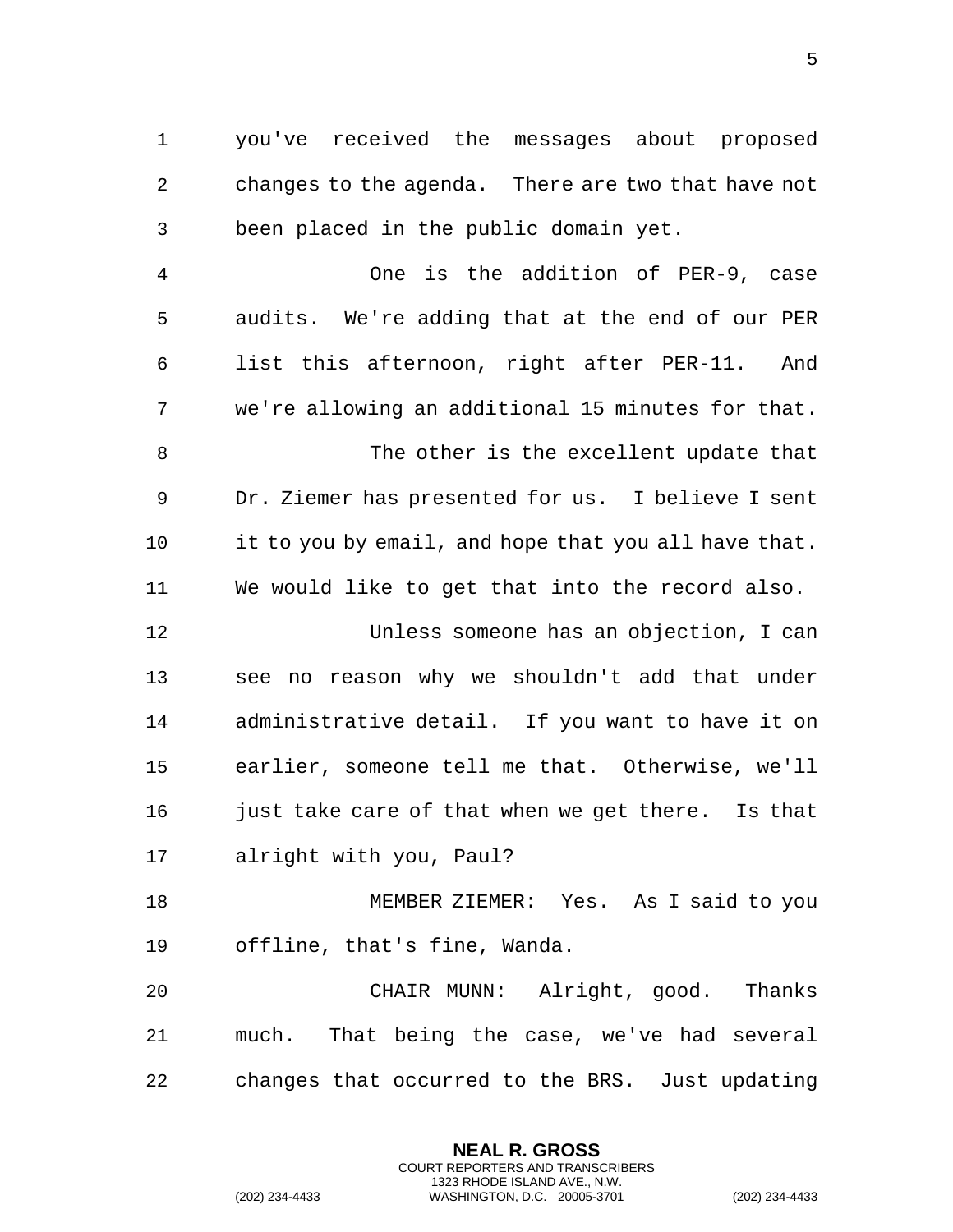it. Nothing, of course, no action. It was just an updating of actions that we took in the past. And I don't think that they're of any major significance. But we need to make note that those have happened. Steve and Lori, do you have any specifics that you'd like to point out to us that have occurred in the interim since our last meeting? MS. MARION-MOSS: This is Lori. In terms of the BRS you mean, Wanda? Or -- CHAIR MUNN: Yes. Yes. 12 MS. MARION-MOSS: Well -- CHAIR MUNN: Changes that were made while we were not on line. MS. MARION-MOSS: Oh, oh, okay, yes. NIOSH updated the BRS with responses to PER-18 and a couple of responses to PER-9. 18 CHAIR MUNN: Alright. MR. HINNEFELD: This is Stu. Lori, we also put some information in the BRS relative to IG-1, Finding 25. MS. MARION-MOSS: Correct. You're

> **NEAL R. GROSS** COURT REPORTERS AND TRANSCRIBERS 1323 RHODE ISLAND AVE., N.W.

(202) 234-4433 WASHINGTON, D.C. 20005-3701 (202) 234-4433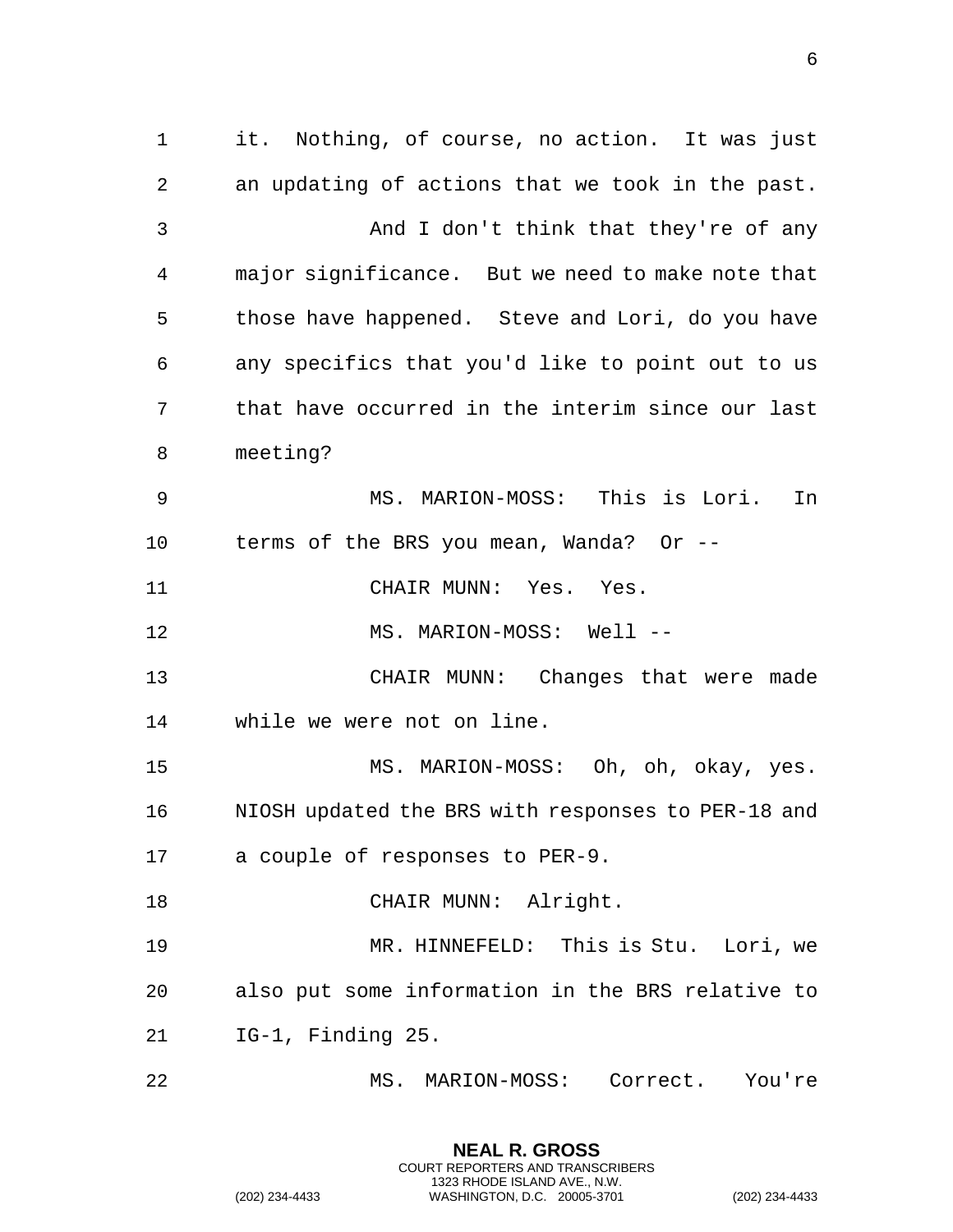right, Stu.

 CHAIR MUNN: We have those three. Do we need to -- Lori, would you like to, starting with the list that you gave us, OTIB-52, would you like to give us an update on what was, what changes were made? MS. MARION-MOSS: Well, in terms of OTIB-52 there were, at least, I do believe, three findings. One of those findings were associated with the document itself, OTIB-52. And that was Finding Number 12. What happened with OTIB-52 is that we revised it. And we actually addressed the corrections for OTIB-52, Number 12. And we were attempting to address two findings associated with PER-11. CHAIR MUNN: We're going to cover those in some detail later. Is that correct? 19 MS. MARION-MOSS: Correct. CHAIR MUNN: Alright. Then we'll -- The same is true with PER-11, correct, and PER-20? MS. MARION-MOSS: Yes. There was a

> **NEAL R. GROSS** COURT REPORTERS AND TRANSCRIBERS 1323 RHODE ISLAND AVE., N.W.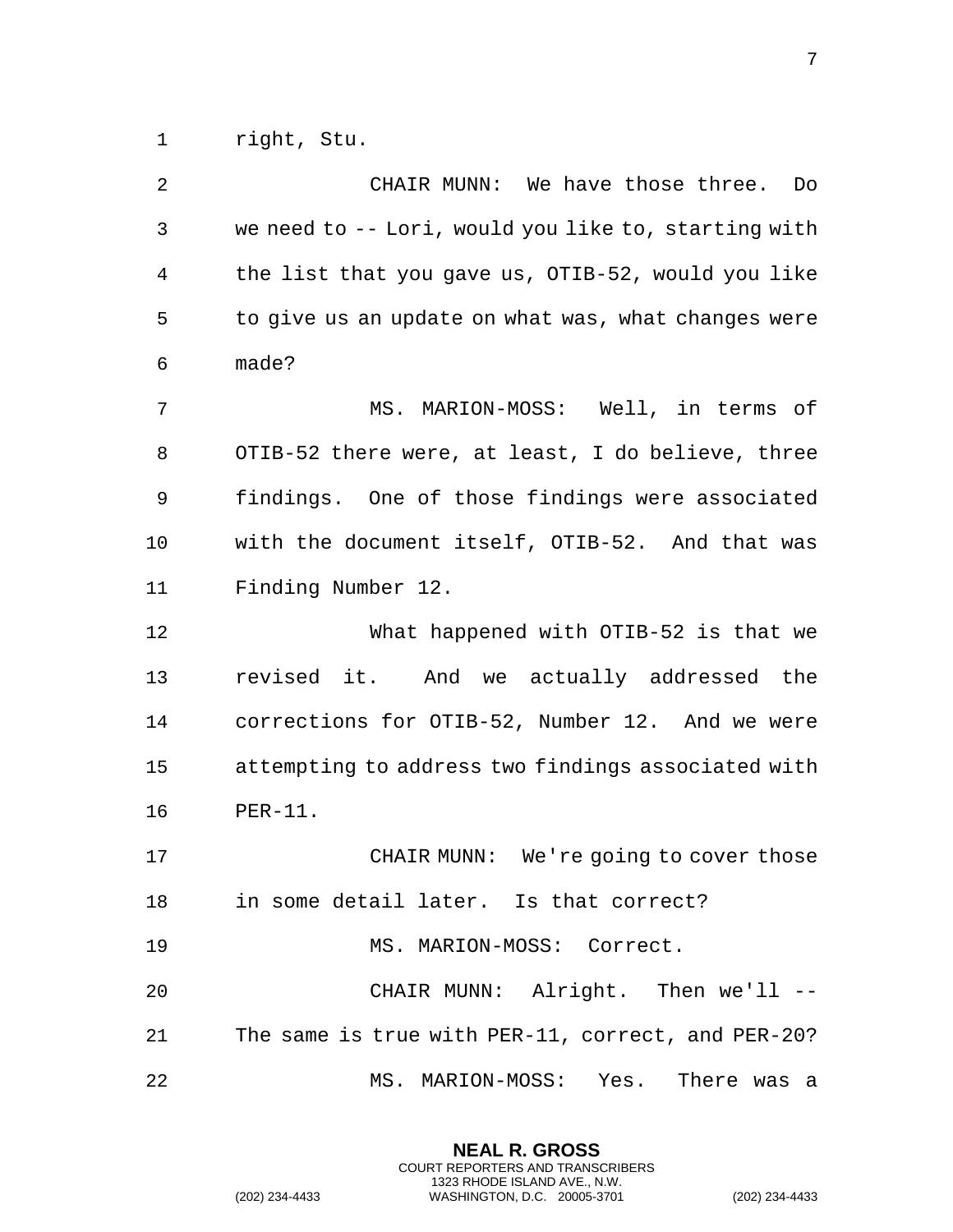finding, an in abeyance finding associated with PER-11, I mean, PER-20, I'm sorry. And we made a revision to a document to address that finding as well.

 CHAIR MUNN: Right. And we'll cover those when we address the PER specifically. We'll also be looking at that Overarching Issue 1, I believe, won't we? Yes. And IG-001. Very good. Anything else that we're not aware of that, any changes that were made, any updates? If not, we'll just move on to the White Paper when we were talking about Overarching Issue 9. I believe, Stu, are you going to do that for us? DR. NETON: This is Jim, Wanda. I think I've got the lead on -- CHAIR MUNN: Hi, Jim. Yes, I know you do. 18 DR. NETON: Although -- CHAIR MUNN: Although somehow I didn't hear you. 21 DR. NETON: -- if you'd like. CHAIR MUNN: No, no. That's quite

> **NEAL R. GROSS** COURT REPORTERS AND TRANSCRIBERS 1323 RHODE ISLAND AVE., N.W.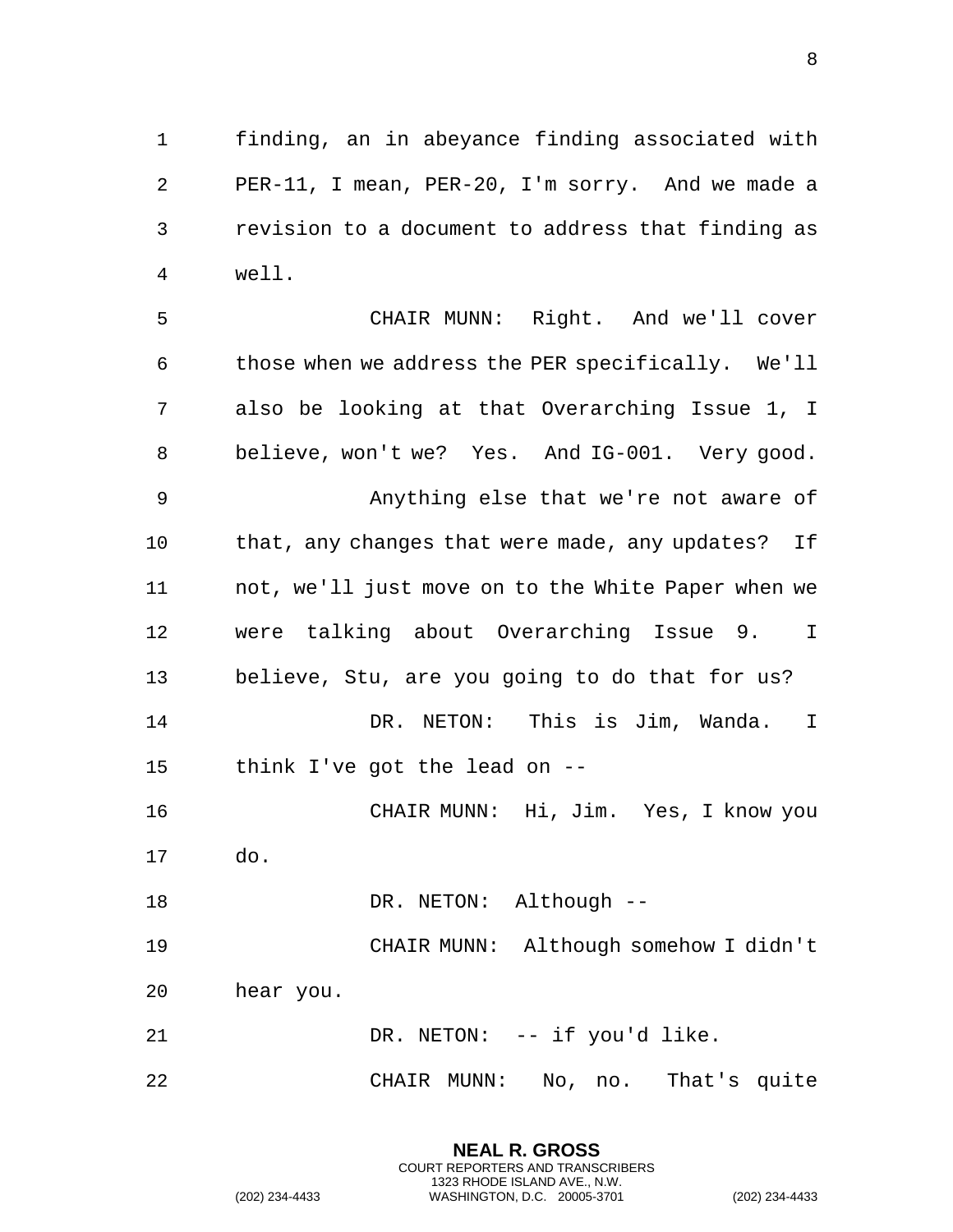alright. Go right ahead.

 DR. NETON: Unfortunately, this is still in progress. It sounds like a simple resolution to the problem. And just to refresh people's memories, the issue was that NIOSH has assumed that uranium that was present on skin contamination would be washed off in subsequent showering.

 In other words, it was pretty easily removable by conventional, you know, soap and water treatment. SC&A basically asked us to go and find some documentation that would support that concept.

14 And, you know, originally it was our opinion that some of the folks here who had worked in the uranium, in health physics at uranium facilities, that was just generally recognized as the experience.

 So, I've been on a mission trying to document this somewhat more scientifically and quantitatively. I've looked through various Site Profiles. I've looked at, tried to find incident

> **NEAL R. GROSS** COURT REPORTERS AND TRANSCRIBERS 1323 RHODE ISLAND AVE., N.W.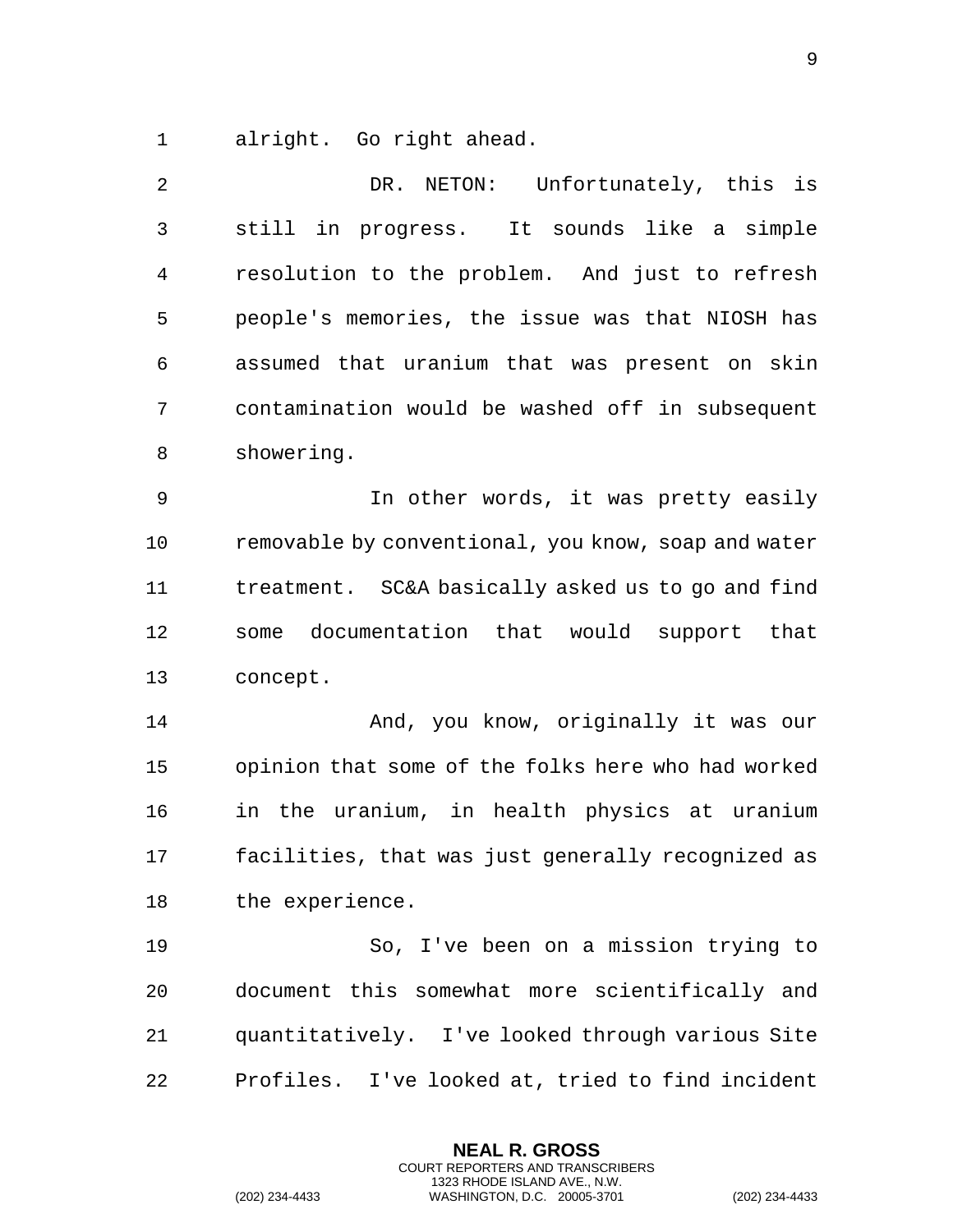reports with skin contamination, and have not had much success.

 I think I reported last time, I did find a paper that was somewhat relevant that talked about decontamination of synthetic radioactive fallout from intact human skin.

 It was actually an interesting 1958 paper that was published, I believe, in the Industrial Hygiene Journal, where they took lanthanum 40 and mixed it with essentially dirt made from soil composites. And had a very elaborate instrument made up to deposit known amounts of contamination, and then on human skin, and tried various treatments, one of which was soap and water.

16 And in that paper, at least in this instance where there was dirt that I think had one 18 to five micron particle sizes, it was effective at removing more than 90 percent of the contamination. So that was somewhat supportive.

 Since the last time we met though, I found another paper which seems to be more

> **NEAL R. GROSS** COURT REPORTERS AND TRANSCRIBERS 1323 RHODE ISLAND AVE., N.W.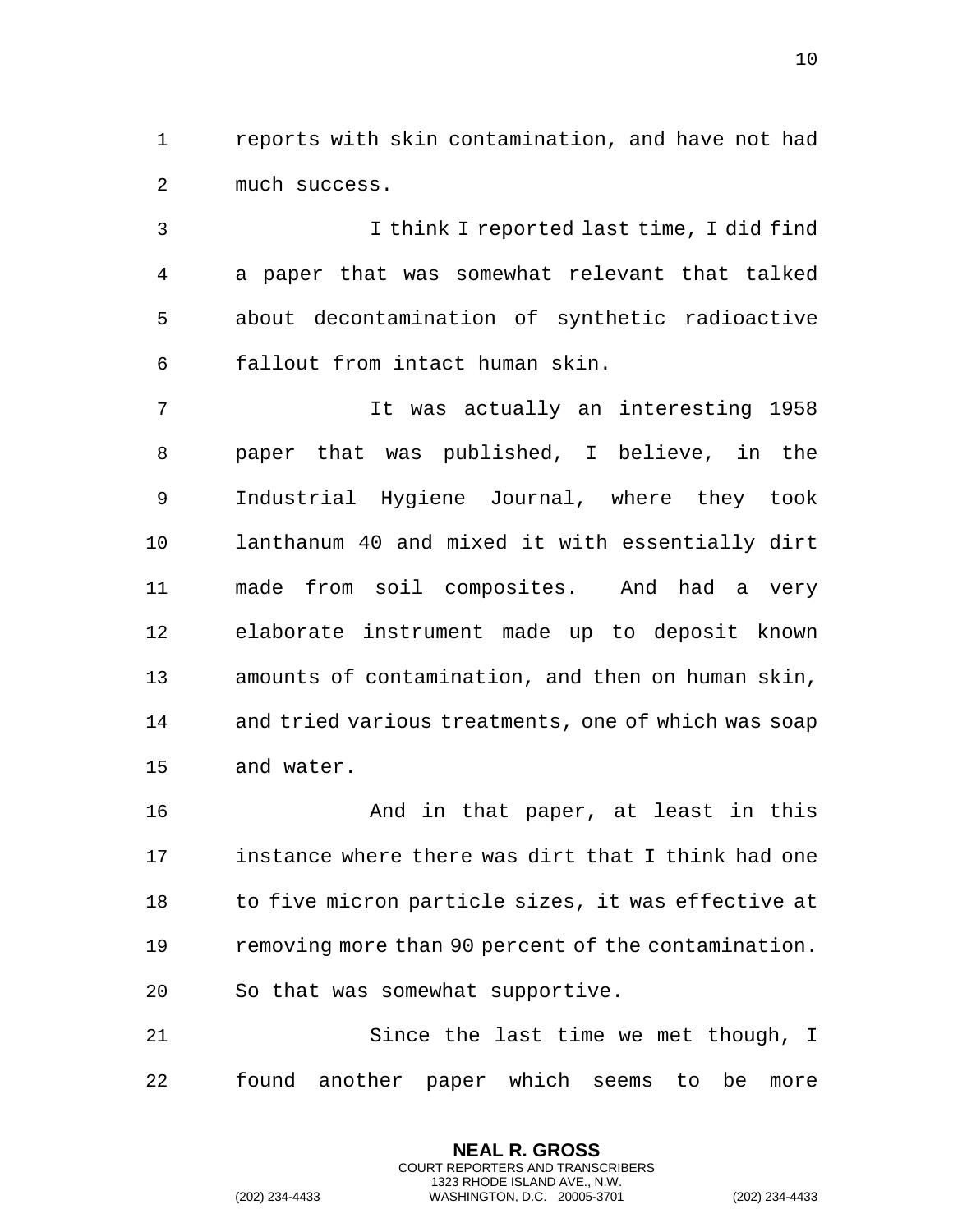relevant, although less quantitative. And the title of the paper is Surface Contamination Control of Uranium Rolling Operations. It was published in the American Industrial Hygiene Journal in 1959. It was actually a study done at Los Alamos, where they had rolling operations using salt baths. We all remember those salt baths from the early days of rolling. And they actually would monitor people before they went into the shower, and then surveyed them when they came out to see if they were contaminated. And surveyed them after they came out of the shower.

 And the paper, and I can quote from here, says, washing with soap or detergent usually removes any contamination from the skin. Again, not real quantitative, but certainly an indication that's consistent with the experience that, you know, folks working at uranium facilities had observed.

 So, that's about where I'm at right now. I need to get this put together in some form, so that I can enter it into the database to close out

> **NEAL R. GROSS** COURT REPORTERS AND TRANSCRIBERS 1323 RHODE ISLAND AVE., N.W.

(202) 234-4433 WASHINGTON, D.C. 20005-3701 (202) 234-4433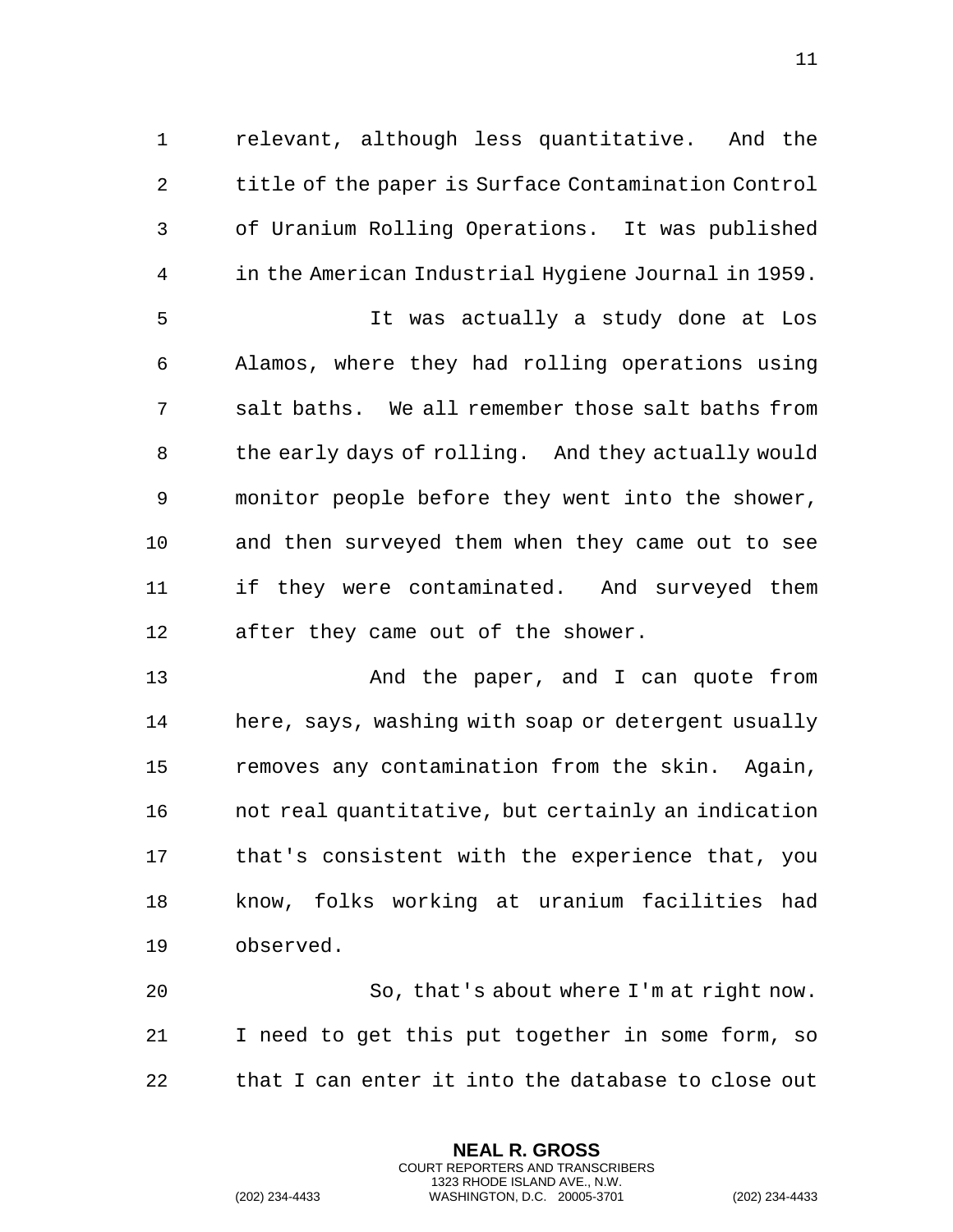this final issue. But that's where I'm at with that particular issue.

 CHAIR MUNN: Good. Alright. Interesting to hear about the second paper. We discussed the first one, I think, quite a bit. DR. NETON: Right. It's relevant although less quantitative. But certainly more in line with our, what we're looking for. CHAIR MUNN: That's good. We'll continue to carry that until we can get an opportunity to have the White Paper issued. Next is IG-1, Finding 25. MR. HINNEFELD: Yes, this is Stu. I can speak to that. CHAIR MUNN: Alright. MR. HINNEFELD: I guess, Steve, are you the one displaying the BRS on the screen? 18 CHAIR MUNN: Steve is. 19 MR. HINNEFELD: Steve is? CHAIR MUNN: Yes. MR. HINNEFELD: Okay. If Steve could bring this one up, you can see that at the last

> **NEAL R. GROSS** COURT REPORTERS AND TRANSCRIBERS 1323 RHODE ISLAND AVE., N.W.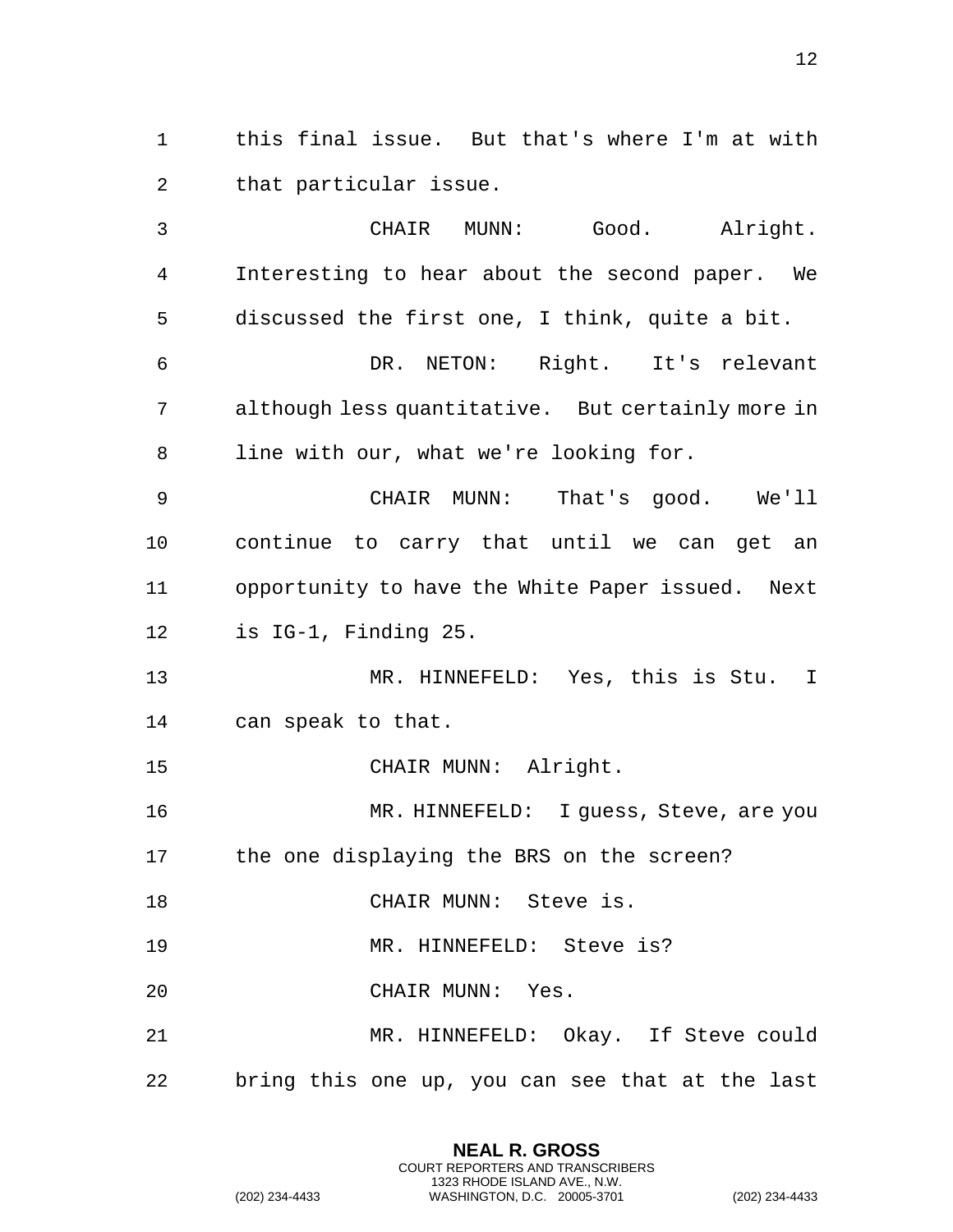meeting, I described what our intended path forward was on this particular finding.

 This has to do with, there are, the four target organs where AP geometry is not necessarily bounding. And the IG-1 says there's a default you should use.

 Or was it rotational? One of the other geometries. And explains how to, you know, do the adjustment, or how to do the corrections to do those geometries as a default.

11 But if you believe the first, that if, 12 that you are free to use AP if there are indications that AP geometry is more appropriate for this particular person's work experience.

 And for some time now we have, in dose reconstructions, we have specifically been saying, if we use the AP geometry, why we use the AP geometry. But it's not clear that that was done right away when this change was made to IG-1. So, there are some handful of cases that we probably will need to look at to see if, in fact,

if AP geometry was used, is it appropriate to have

**NEAL R. GROSS** COURT REPORTERS AND TRANSCRIBERS 1323 RHODE ISLAND AVE., N.W.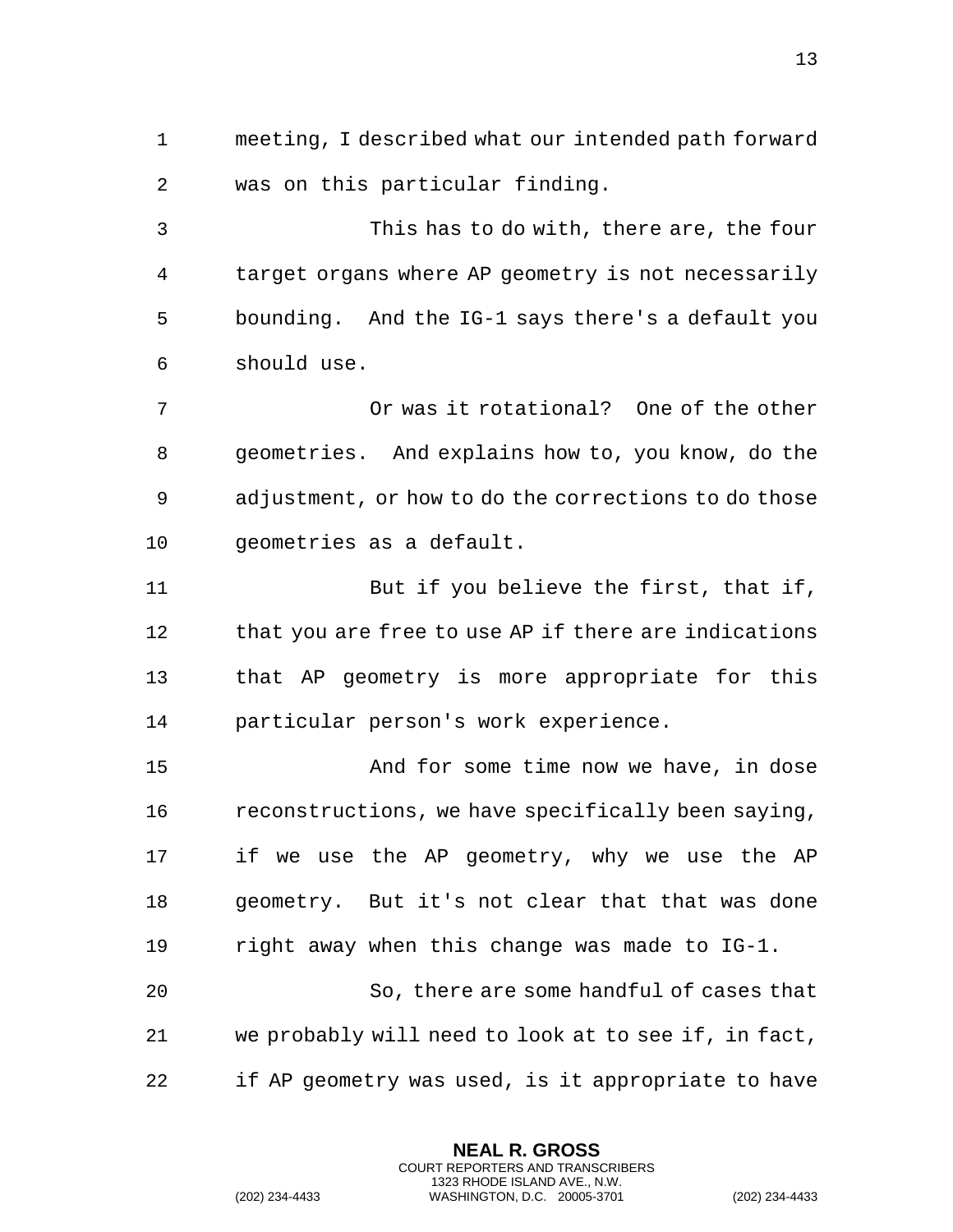used AP geometry.

| 2  | Now, in looking at the wording of IG-1,              |
|----|------------------------------------------------------|
| 3  | we think now that it reads, you know, well enough    |
| 4  | that we, you know, it says what we want it to say.   |
| 5  | And so, we don't think that there's a change to the  |
| 6  | wording is warranted.                                |
| 7  | And that the cases that we feel like we              |
| 8  | should look at to see if AP geometry was used, and   |
| 9  | was it used correctly, we intend to use those as     |
| 10 | part of the update, use those in upcoming PERs, used |
| 11 | in 116, because there are these whole new set of     |
| 12 | correction factors coming out. We're going to        |
| 13 | have to re-look at everything anyway.                |
| 14 | And so we intend to include these cases              |
| 15 | in that PER. And that's what I said last time.       |
| 16 | And I was asked at the meeting to enter that         |
| 17 | information into the IG-1, Finding 25 field, which   |
| 18 | I did shortly after the last meeting. And so, I      |
| 19 | believe that completed our action on this one.       |
| 20 | CHAIR MUNN: Alright. We'll need to                   |
| 21 |                                                      |
| 22 | Wanda.<br>MR. MARSCHKE:                              |

**NEAL R. GROSS** COURT REPORTERS AND TRANSCRIBERS 1323 RHODE ISLAND AVE., N.W.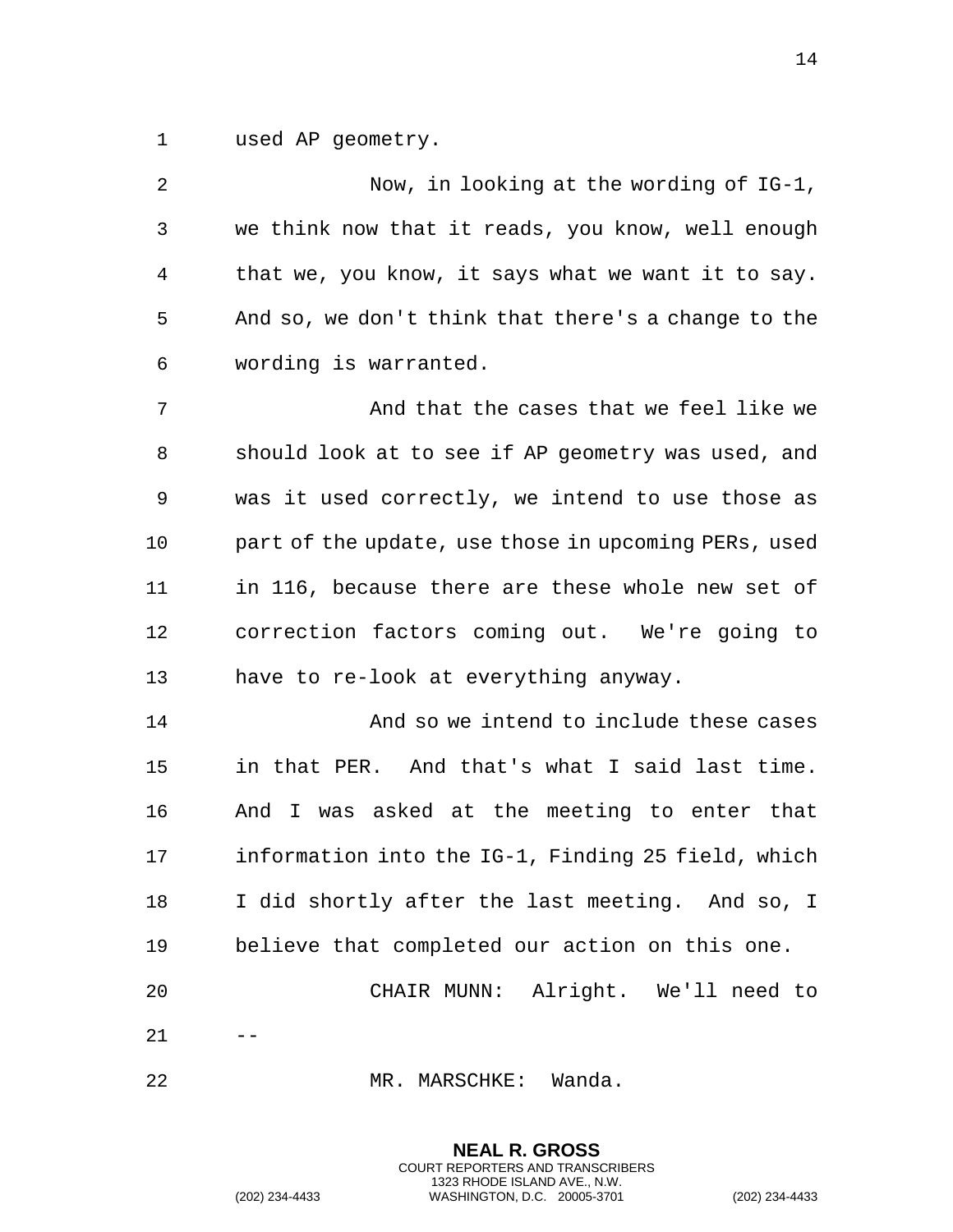1 CHAIR MUNN: Yes. MR. MARSCHKE: This is Steve. I asked

 Doug to look at what Stu had entered, and Doug did. Because I think, you know, basically it was a dose, the finding came out of the Dose Reconstruction Subcommittee. And so Doug looked at it. And Doug has basically, he has a response to Stu, which is basically --

 I've put it up on the screen there now, you can see it. SC&A will continue to assess dose reconstruction using the current wording in Section 4.4 of IG-1, and issue a finding if the AP geometry is selected for target organs, bone surface, red marrow, lung, and esophagus, and a rationale is not contained in the dose reconstruction.

 Currently there are four cases in the 14th to 18th dose review, or dose reconstruction review sets, that contain findings concerning this issue. We can recommend changing the status of this finding to in abeyance.

**And I think the reason for in abeyance,** 

**NEAL R. GROSS** COURT REPORTERS AND TRANSCRIBERS 1323 RHODE ISLAND AVE., N.W.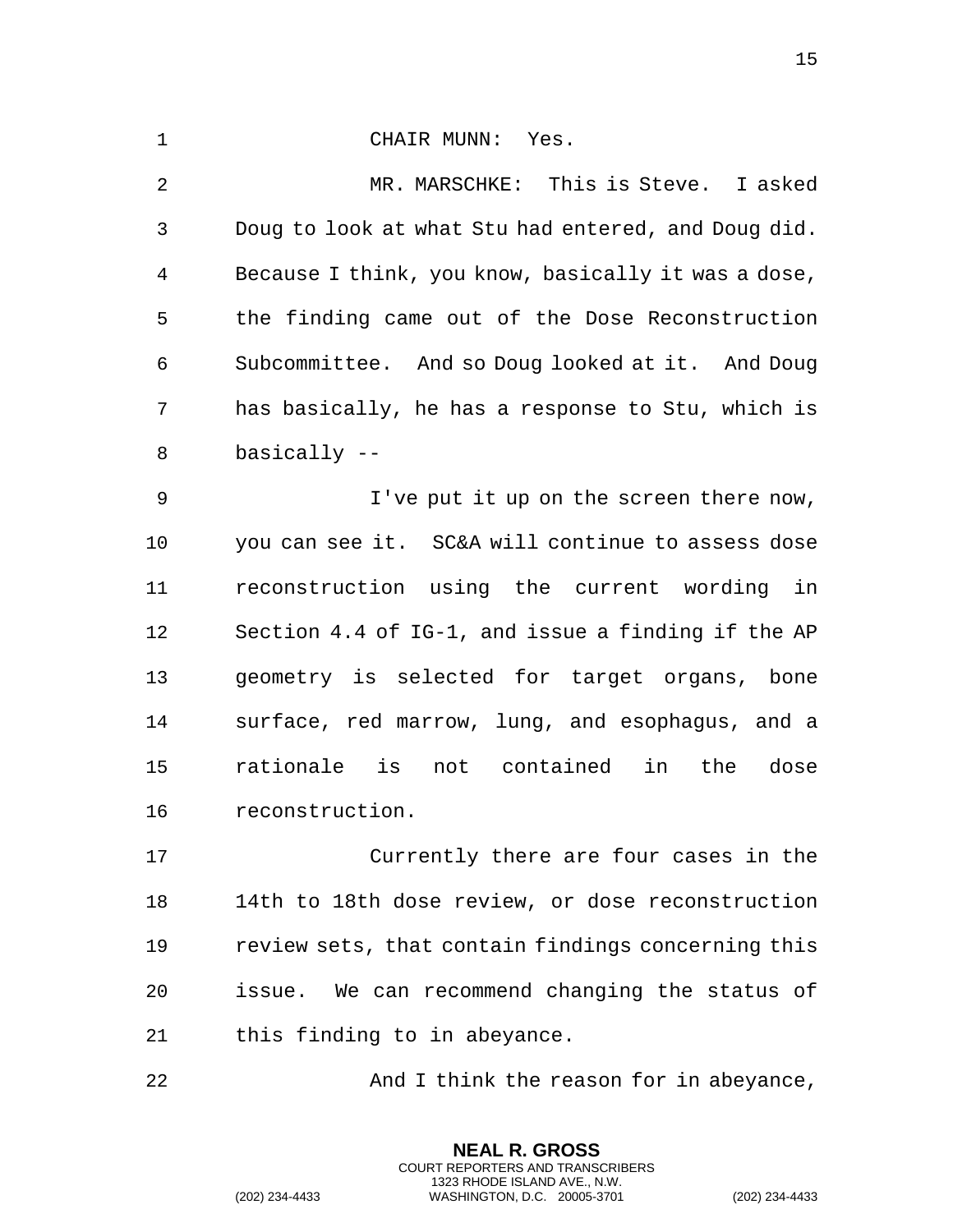as opposed to closed was because of what Stu says, or just said, that the, they are going to do a review. Or NIOSH will evaluate the previous completed claims to determine if the geometry was selected properly.

 So, that's why we basically went with the recommendation for in abeyance, until that evaluation has been completed.

 CHAIR MUNN: That seems appropriate to me. The only thing at issue is how to word the entry that puts it into abeyance. What is your --

12 MR. MARSCHKE: Well, yes.

 MEMBER BEACH: Wanda, this is Josie. I was just going to ask if they would put SC&A's wording that Steve just read to us. That seems pretty complete, doesn't it?

 CHAIR MUNN: Yes, it does. The only thing I'm thinking about is when, if we have any flag at all, that we can use to essentially alert us when to take it out of abeyance.

 Fortunately, NIOSH has made the suggestion earlier that we routinely look at

> **NEAL R. GROSS** COURT REPORTERS AND TRANSCRIBERS 1323 RHODE ISLAND AVE., N.W.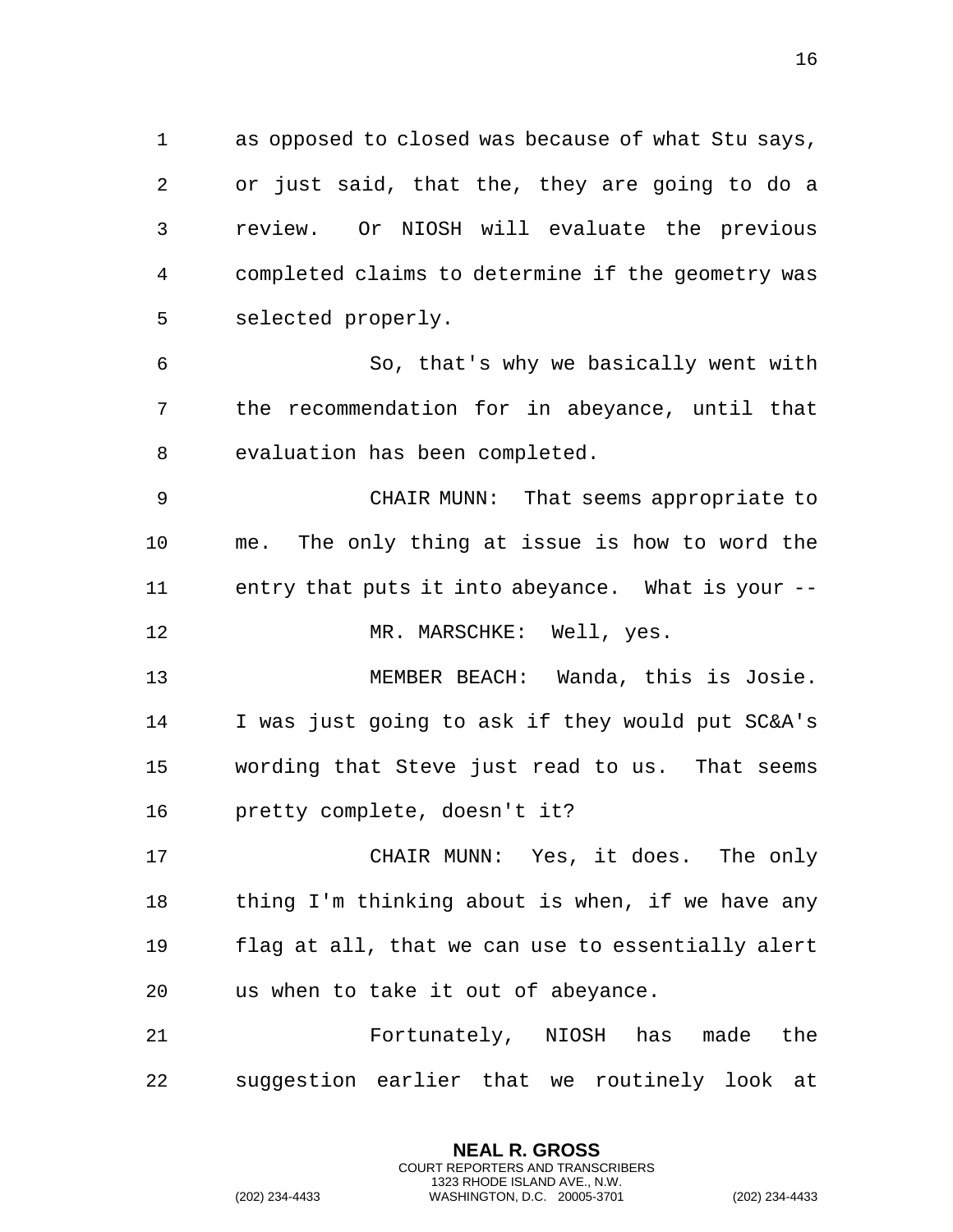abeyance items, which we have not been doing in the past, as you know. And we've, that's the item that we show under administrative detail here on this agenda.

 So, I'm only questioning how we should word this entry to flag ourselves as to when we should be checking for resolution.

8 MR. KATZ: Can I --

MEMBER BEACH: Wanda --

 MR. KATZ: Wanda, can I interject? Because I was just a little confused by the situation. Because, as I understood what Stu said, the wording about the IG's fine. So this is a procedural matter. They're going to check the cases, but there's nothing more to do.

16 And unless the Subcommittee has a problem with the wording of IG-001 now, there's nothing to be in abeyance. I mean, it's not really the Procedures Subcommittee's job to check up on whether they actually looked at the dose reconstruction cases, to see whether they appropriately used AP or not. That really falls

> **NEAL R. GROSS** COURT REPORTERS AND TRANSCRIBERS 1323 RHODE ISLAND AVE., N.W.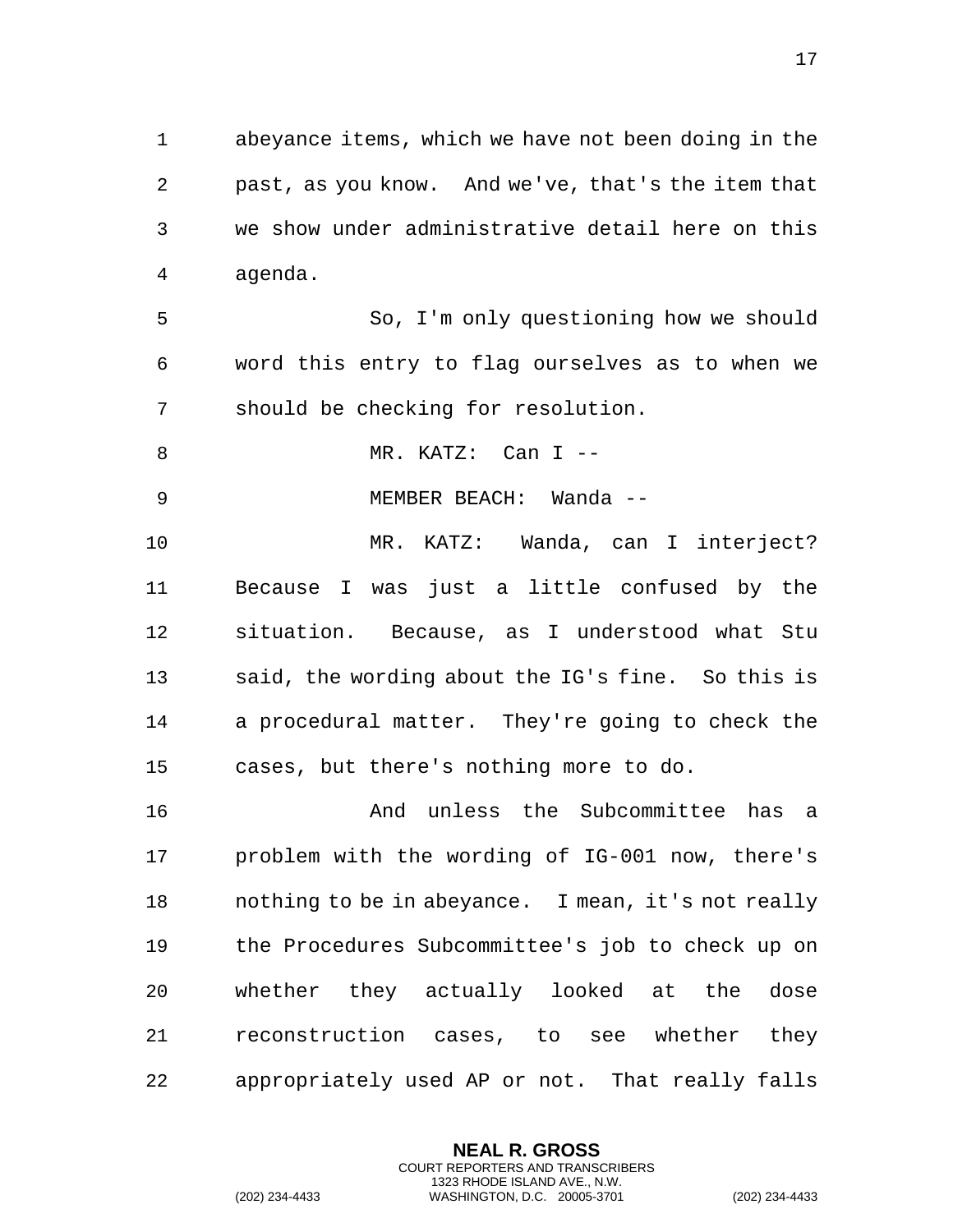under the Dose Reconstruction Subcommittee's purview, if anywhere.

 But so, for their follow-up on those cases. But, my thought is, Procedures is through with this, if it's fine with how IG-001 is worded. Because that's Procedures' business, not the specific cases and how they were handled. CHAIR MUNN: I certainly agree with that. DR. MAURO: And this is John Mauro. I was listening. And, Ted, you beat me to the punch. 12 I was going to say the same thing, you know, why would we not close this out? MR. KATZ: Yes. CHAIR MUNN: As long as it's open somewhere, and the closure is going to take place in the other Subcommittee in any case. 18 MR. KATZ: Right. The Dose Reconstruction Subcommittee, you know, they always, they follow up on their cases. CHAIR MUNN: Right. Yes. They

certainly do. Is Doug with us today?

**NEAL R. GROSS** COURT REPORTERS AND TRANSCRIBERS 1323 RHODE ISLAND AVE., N.W.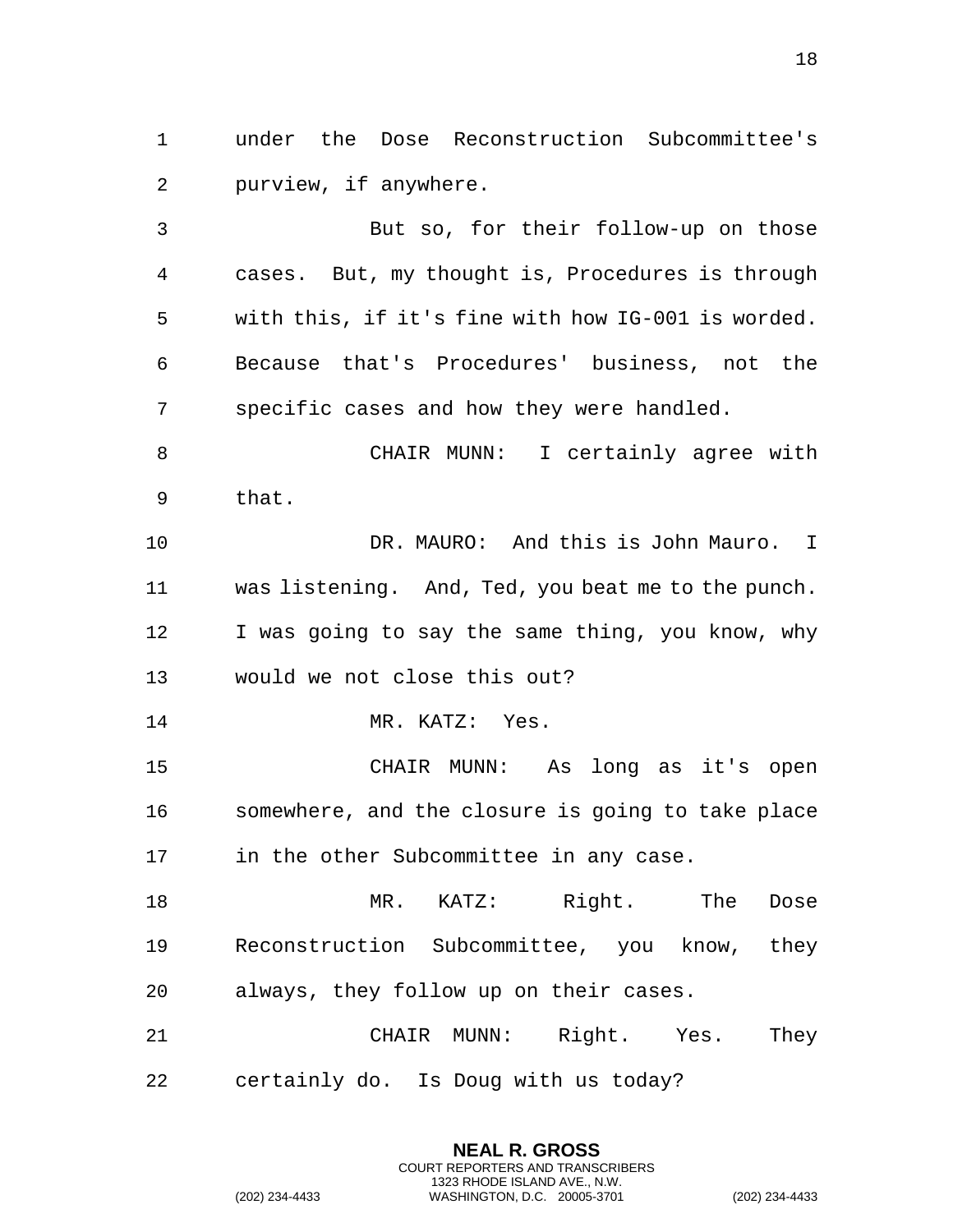MR. MARSCHKE: No. Doug couldn't be here on the phone today. But what I would suggest, Wanda, is that I will enter Doug's response into the BRS the way he gave it to us. And then, of course, the Subcommittee can have, has the option. They don't have to take our recommendation. They can basically, for the reasons given, they can decide to close. And, you know, they can decide to close this finding, you know. CHAIR MUNN: That's quite true. But the rationale needs to be incorporated into the -- MR. MARSCHKE: And the rationale will be -- CHAIR MUNN: Yes. MR. MARSCHKE: -- you know, checking the evaluation is more of a Dose Reconstruction Subcommittee requirement than it is the Procedures Subcommittee. CHAIR MUNN: Well, as Ted points out it is going to have to be closed in the other

Subcommittee in any case. I am certainly fine with

**NEAL R. GROSS** COURT REPORTERS AND TRANSCRIBERS 1323 RHODE ISLAND AVE., N.W.

(202) 234-4433 WASHINGTON, D.C. 20005-3701 (202) 234-4433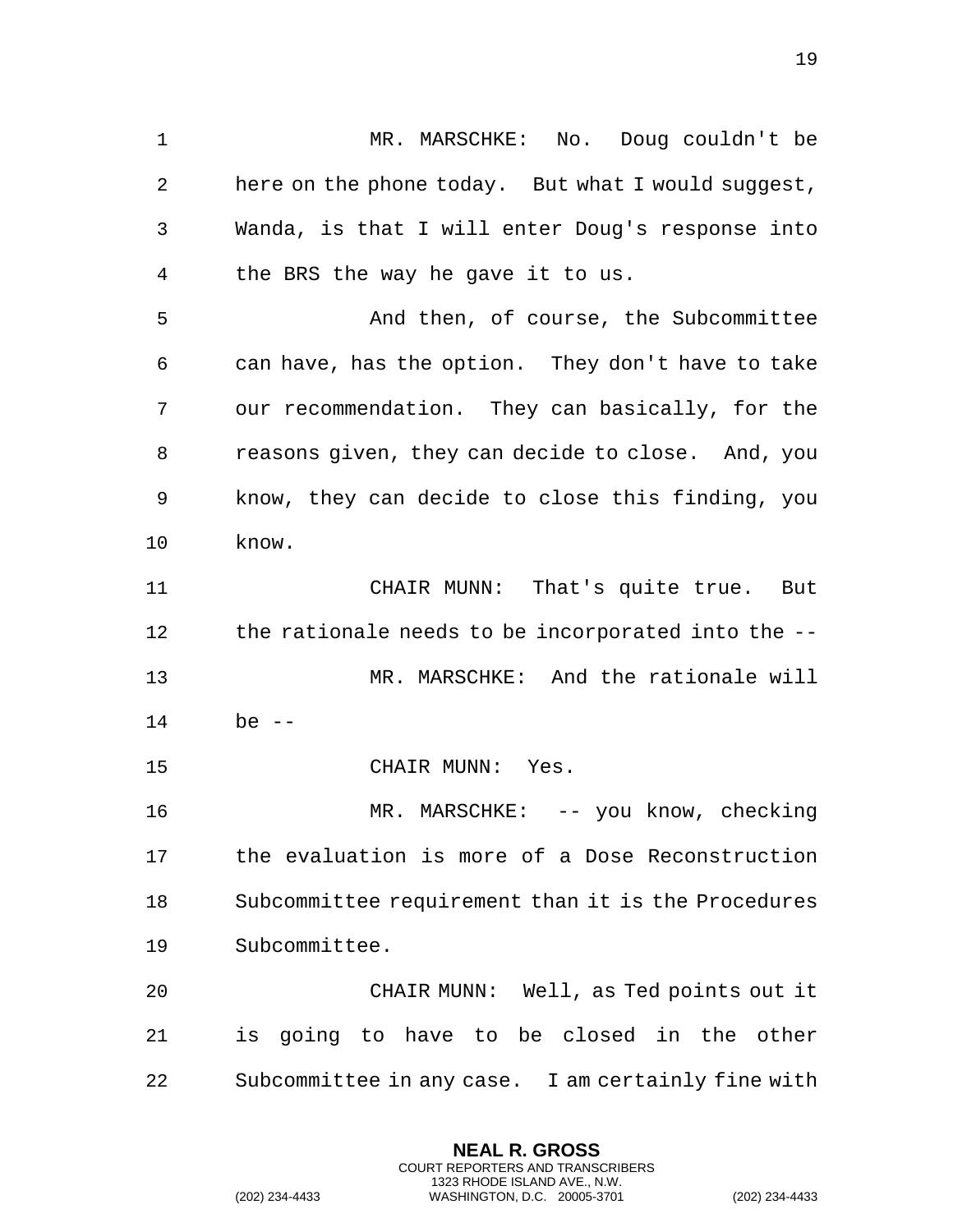closing it here. Paul, do you have any -- MEMBER ZIEMER: Yes. I agree with that. It's only in abeyance in the sense that the other group's going to be looking at that. But for our purposes it should be closed, I believe. CHAIR MUNN: Josie, you agree? MEMBER BEACH: I do, yes. 8 CHAIR MUNN: Alright. Steve, can you do that for us? MR. MARSCHKE: I can do it. Wanda, I'd 11 like to hold off until lunch time, and do it at lunch time. Because I want to put Doug's in before I put yours in. So that, if this comes, when it comes up on the BRS, it comes up in order. CHAIR MUNN: We certainly don't have any problem with that. Let's take a look at it after lunch, when you've had a chance to edit the words a little bit. MR. MARSCHKE: Good. Alright.

 MS. K. BEHLING: Wanda, this is Kathy Behling. Can I also just ask Stu an additional question regarding this particular finding? I

> **NEAL R. GROSS** COURT REPORTERS AND TRANSCRIBERS 1323 RHODE ISLAND AVE., N.W.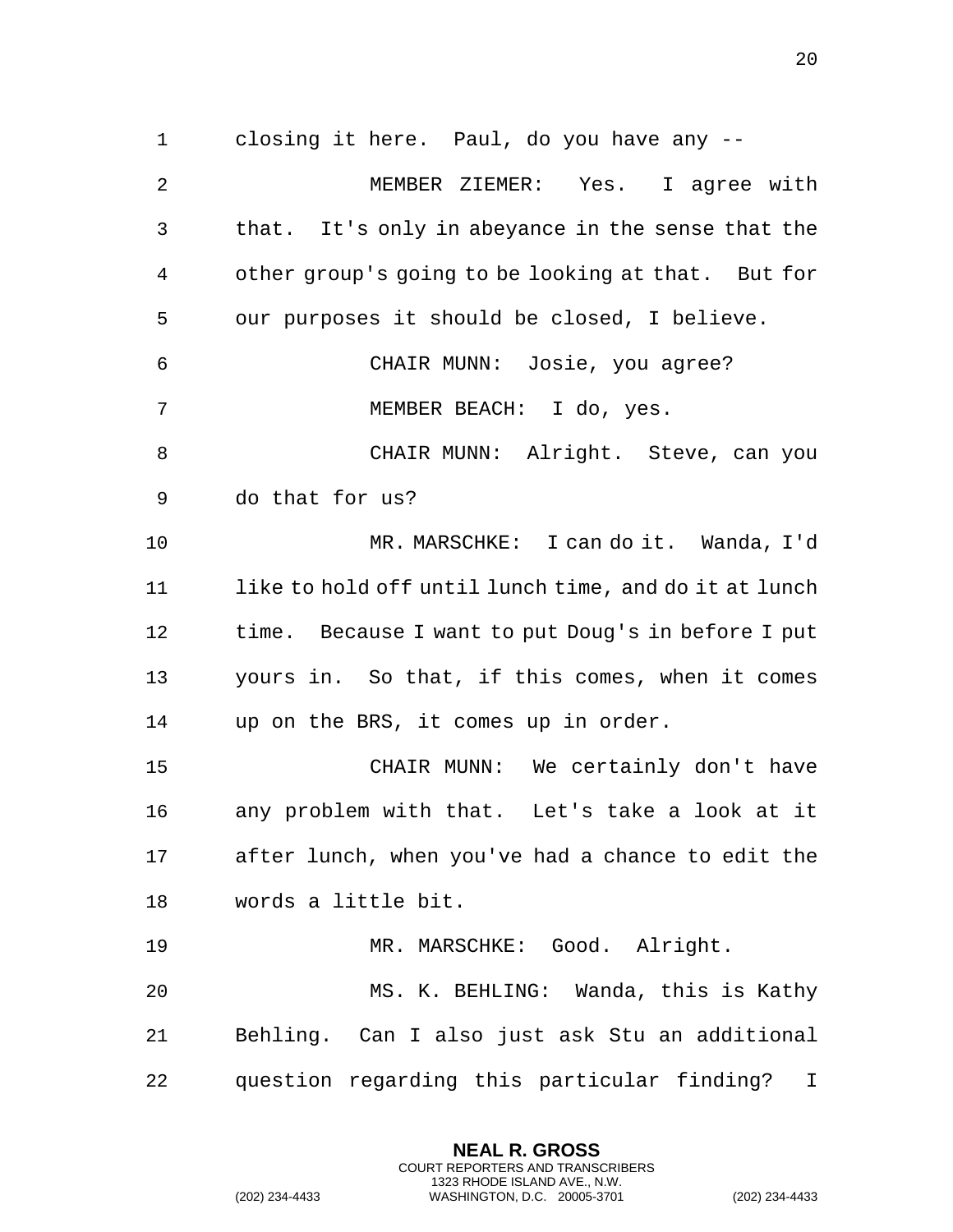thought that I saw in some of the external dose workbooks that they are incorporating the option for the dose reconstructor to select something other than the AP geometry for these various cancers. Is that correct? Can you confirm that, Stu?

 MR. HINNEFELD: I really don't know personally. But maybe Scott Siebert can confirm that.

 MR. SIEBERT: Yes, Stu, I was going to jump in. Yes, I can confirm that's exactly what we've done. We've updated the tools, so that for those organs, that option is automatically there to run the different geometries, and determine whichever one's more claimant-favorable, if AP is not the most reasonable choice for the worker.

 MS. K. BEHLING: Okay. Very good. Thank you.

 CHAIR MUNN: Any other problems? Any other questions? If not, we'll close that on our list. And we'll check after lunch to see how the wording goes.

> **NEAL R. GROSS** COURT REPORTERS AND TRANSCRIBERS 1323 RHODE ISLAND AVE., N.W.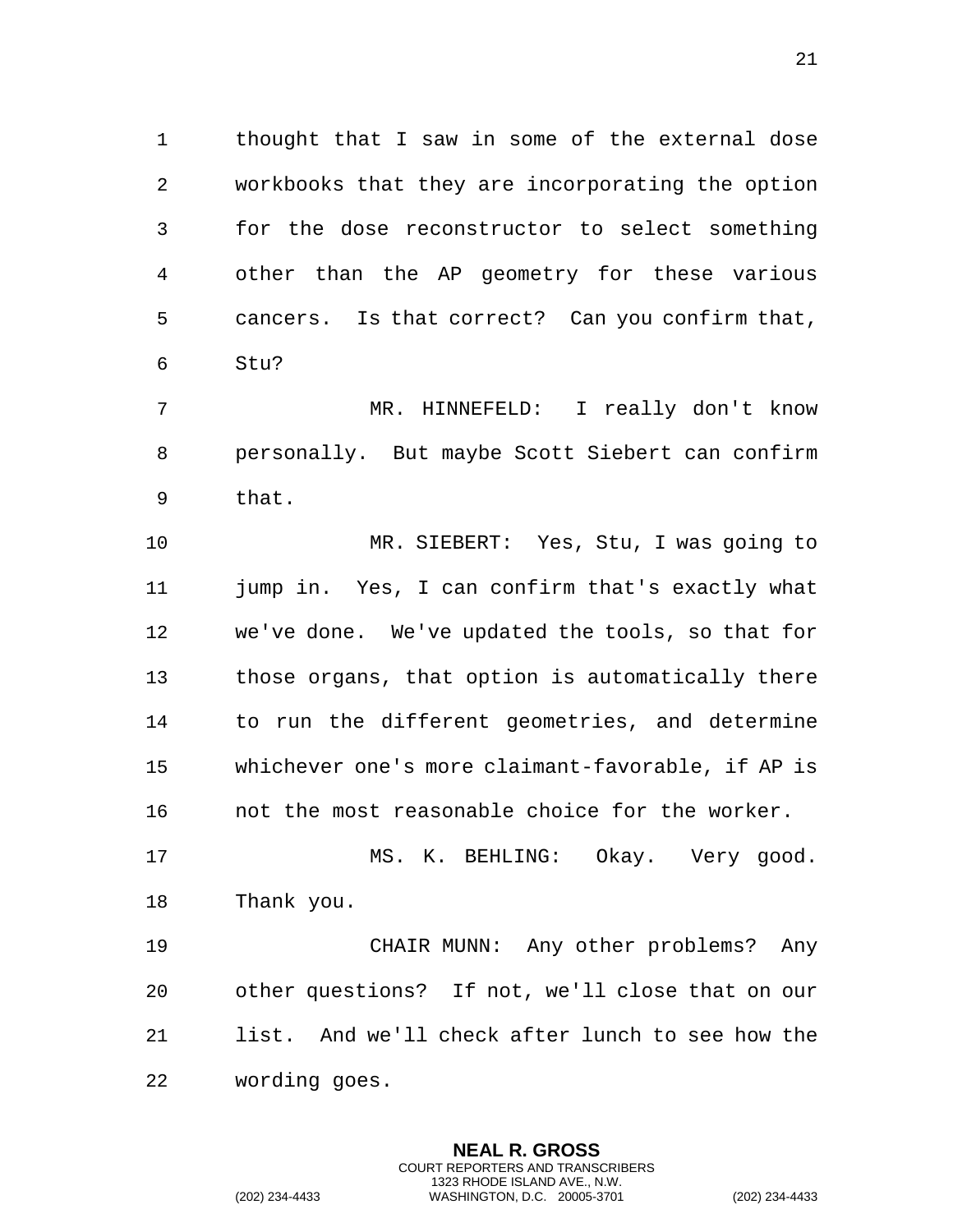MR. KATZ: And, Steve, you may want to capture that last point from Scott as well, from Scott and Kathy. Because I think that really puts a fine point on it, how this has been resolved procedurally. MR. MARSCHKE: Okay. 7 MR. KATZ: Thanks. CHAIR MUNN: Next item on our agenda is OTIB-83, the findings response combination review. MR. MARSCHKE: Yes. We did a, at the last meeting a number of the comments associated with OTIB-83 are quite similar in nature. And so, during the last meeting when we were going over them, it was asked that SC&A go back and see whether or not some of these similar comments could be combined into one comment. We did that. Actually we did it back in October. But I don't know that I ever sent the thing out. We worked it. And so, I just sent that out as the meeting got going here today. I don't

know if it's in. And I can put it up.

This is what basically our response

**NEAL R. GROSS** COURT REPORTERS AND TRANSCRIBERS 1323 RHODE ISLAND AVE., N.W.

(202) 234-4433 WASHINGTON, D.C. 20005-3701 (202) 234-4433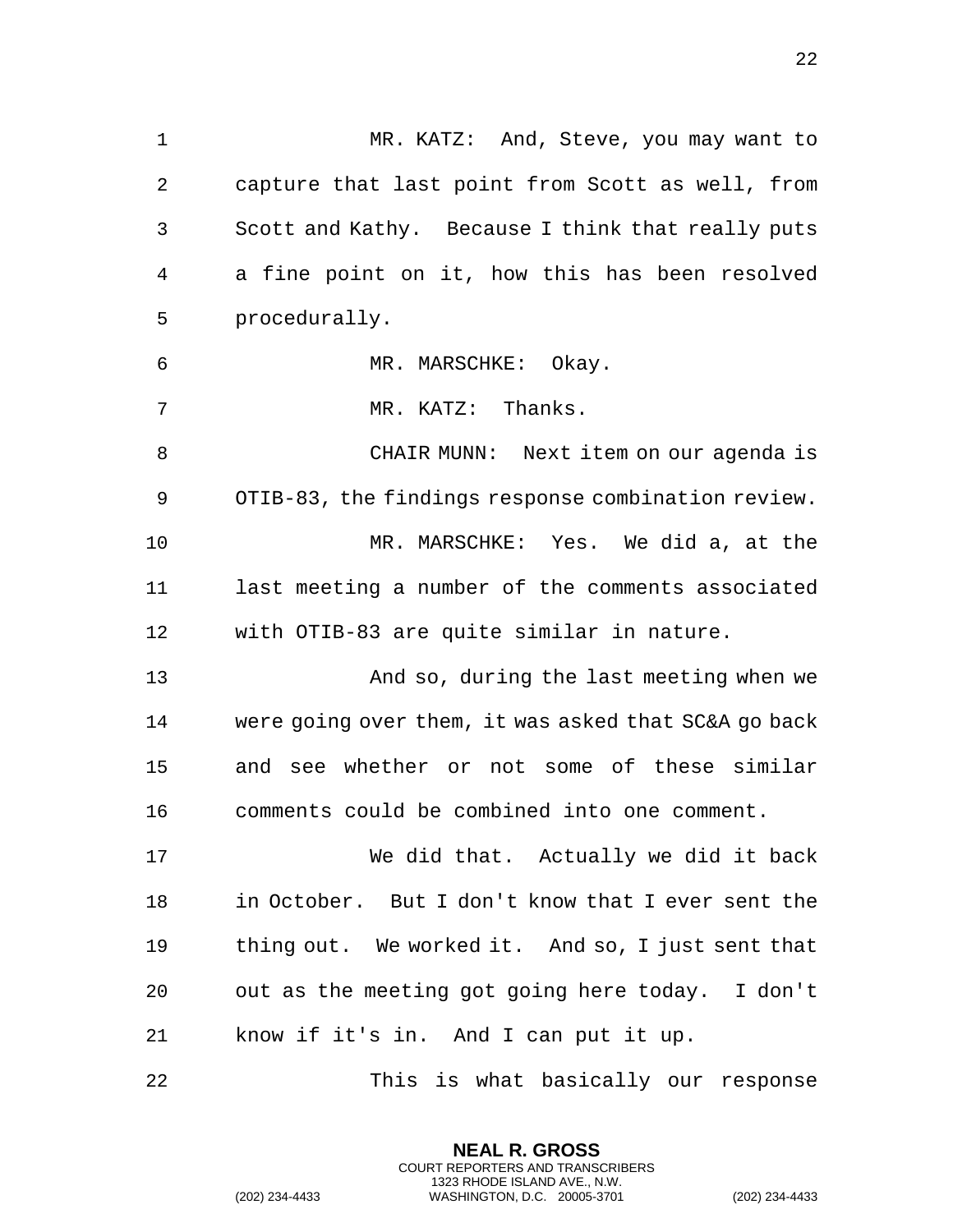would be to that direction to go look at it. The short order is, we don't feel that we should basically combine the findings, even though they are similar. Most of the findings -- I can read this into the record, Wanda, if you want. Or you can read it, what's on the screen.

 CHAIR MUNN: Well, since we haven't had an opportunity to see it before, Steve, it seems logical. It's not that long. Why don't you just read it, so that we can all hear it, and won't have to be watching the screen to see what's going on? MR. MARSCHKE: Okay. During the February 13th, 2014 Procedures Subcommittee discussion of SC&A's OTIB-83 findings, it was pointed out that some of the 14 findings are similar in nature.

 During the August 28th, 2014 Procedures Subcommittee Meeting, SC&A was tasked to determine whether several of the OTIB-83 findings could be combined. SC&A does not disagree that several of the findings are similar. But nonetheless, recommends that the 14 findings be kept separate

> **NEAL R. GROSS** COURT REPORTERS AND TRANSCRIBERS 1323 RHODE ISLAND AVE., N.W.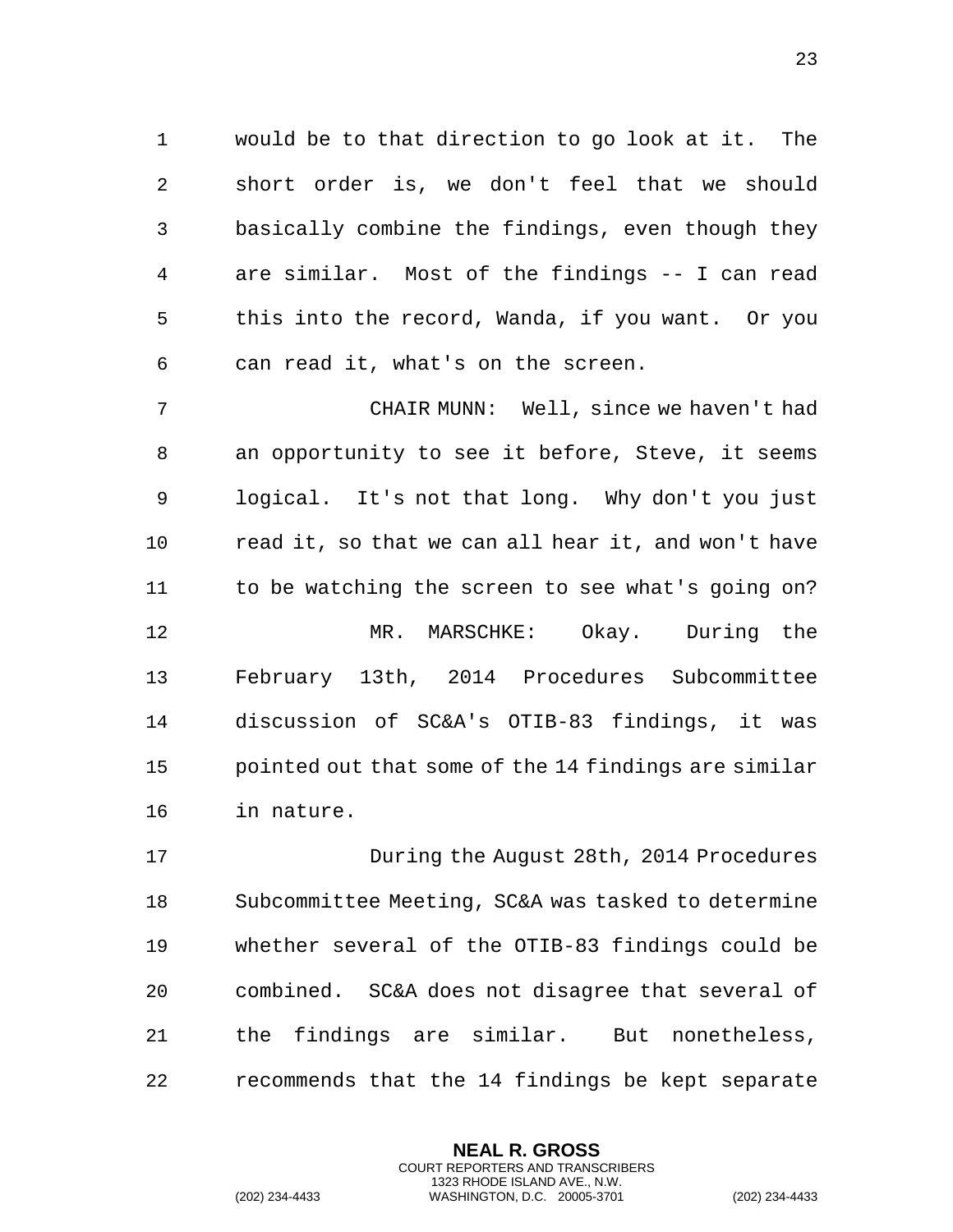for the following reasons.

| 2           | Most of the findings that are similar                 |
|-------------|-------------------------------------------------------|
| 3           | can be grouped into two categories. One, does         |
| 4           | OTIB-83 apply to all DOE sites, or only to Mound?     |
| 5           | And, two, does OTIB-83 apply to all facilities, and   |
| 6           | all time periods at Mound, or all DOE sites, close    |
| 7           | parentheses, or only to specific facilities and/or    |
| 8           | time periods?                                         |
| $\mathsf 9$ | Finding 12 points out that OTIB-83 does               |
| 10          | not follow a natural order, but instead keeps         |
| 11          | coming back to the same subject. And often the        |
| 12          | subject relates to OTIB-83 applicability.             |
| 13          | Lacking a strong general statement as                 |
| 14          | to where/when to apply OTIB-83, SC&A feels that it    |
| 15          | is prudent to point out each time OTIB-83 comes back  |
| 16          | to its applicability. Granted, this could have        |
| 17          | been done by either making a general finding, and     |
| 18          | then adding each occurrence within the document as    |
| 19          | a sub-finding, or by making sub-findings, separate    |
| 20          | sub-findings.<br>Or, not sub -- or by making separate |
| 21          | findings.                                             |
|             |                                                       |

Obviously, SC&A chose to do the latter,

**NEAL R. GROSS** COURT REPORTERS AND TRANSCRIBERS 1323 RHODE ISLAND AVE., N.W.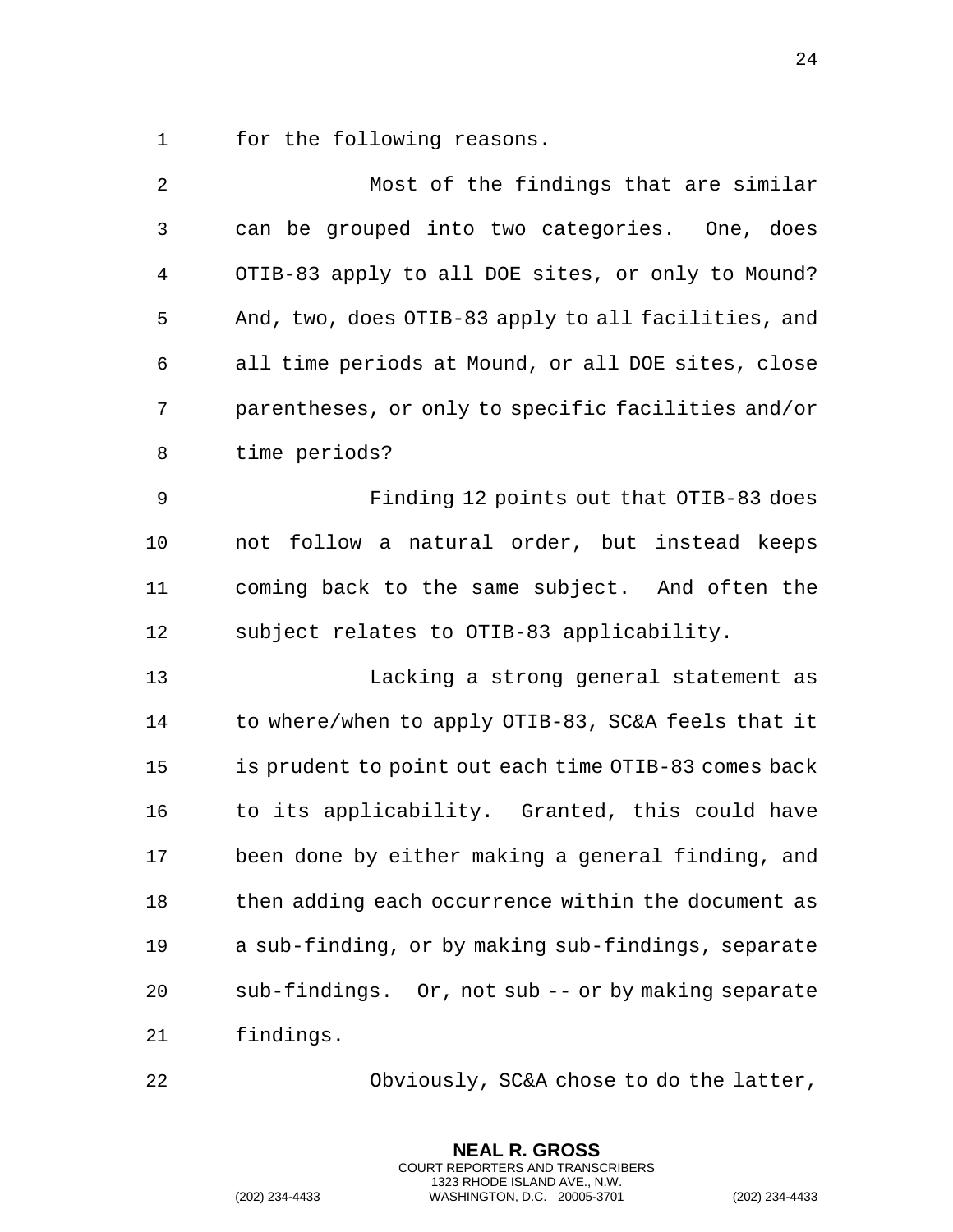and sees no advantage in consolidating the findings at this time as each occurrence would still need to be addressed.

 CHAIR MUNN: Alright. Any thoughts from anyone?

 DR. NETON: Well, this is Jim. I think I was the one that might have requested that they group these together. I don't have any problem either way. I mean, we can address them point by point.

 I think, as I mentioned the last time, we're going to do a complete rewrite of OTIB-83, which is a dissolution model for insoluble plutonium-238. We acknowledge that there was not a strong statement of applicability. So we've 16 gone back.

**And we have this on our project plan**  now. And one of the first things that was done was to go back and look at where this plutonium-238 may have existed. Complex-wide we've identified four specific sites where we think it was sufficient in large enough quantities it needs to be considered.

> **NEAL R. GROSS** COURT REPORTERS AND TRANSCRIBERS 1323 RHODE ISLAND AVE., N.W.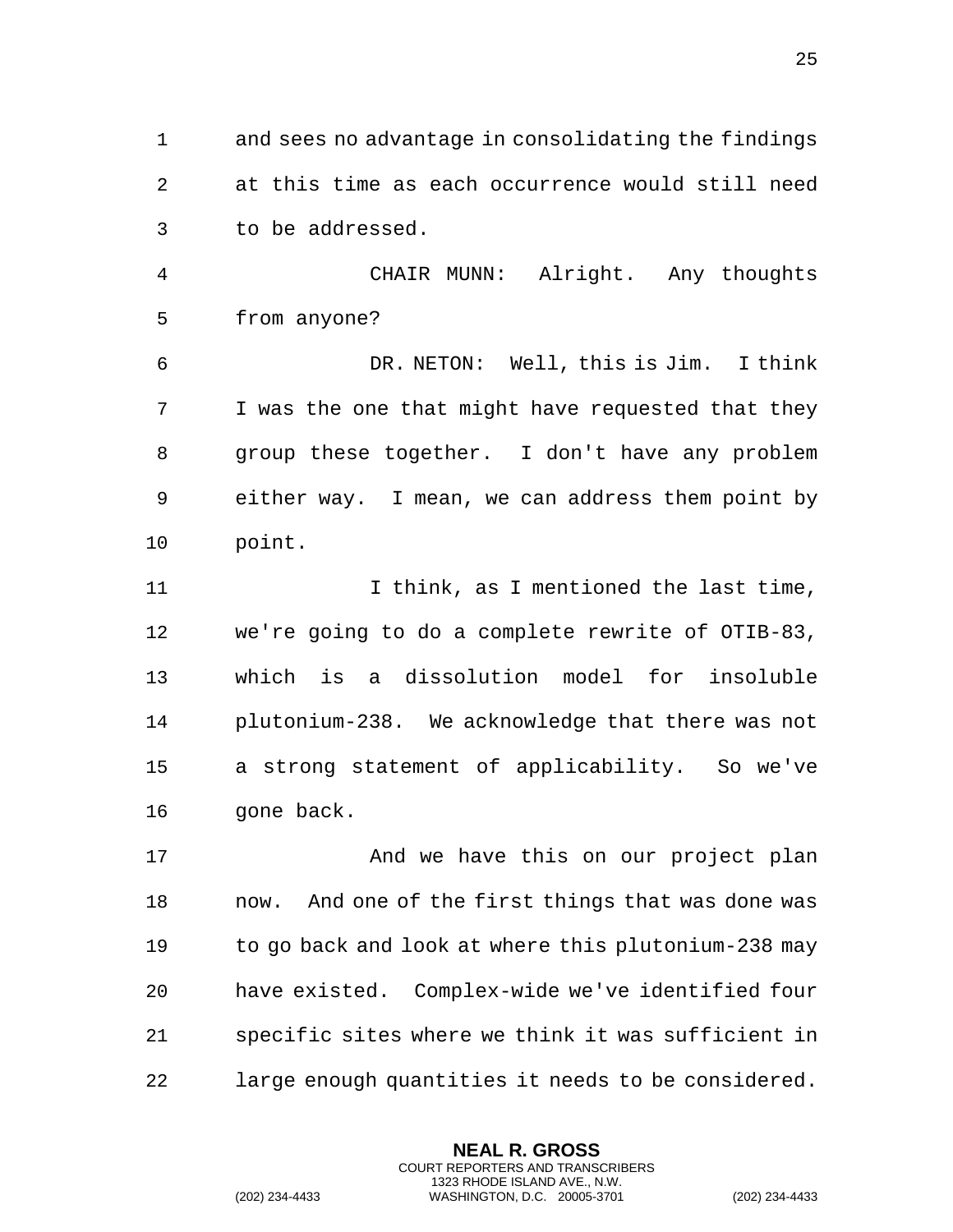And, of course, now we're going through and pulling out the additional cases at Mound that weren't analyzed, and looking at them for potential inclusion into the type L exposure model. That's on our, like I mentioned, that's on our project planning chart, currently the original document is going to be sent to us. The revised document will be sent to DCAS for review in the May timeframe. And then it will take a month or so after that to get this done.

 So it's going to be a little while. But this will, I think it will be worthwhile to do a complete rewrite. And I'm certain that we will be able to address the findings that SC&A made on this document.

 CHAIR MUNN: Alright. So, essentially our entry with this needs to indicate -- well, before we go that far, does anyone else have any comments one way or the other, with respect to either identifying these issues singly or combining them?

MEMBER ZIEMER: This is Ziemer. It

**NEAL R. GROSS** COURT REPORTERS AND TRANSCRIBERS 1323 RHODE ISLAND AVE., N.W.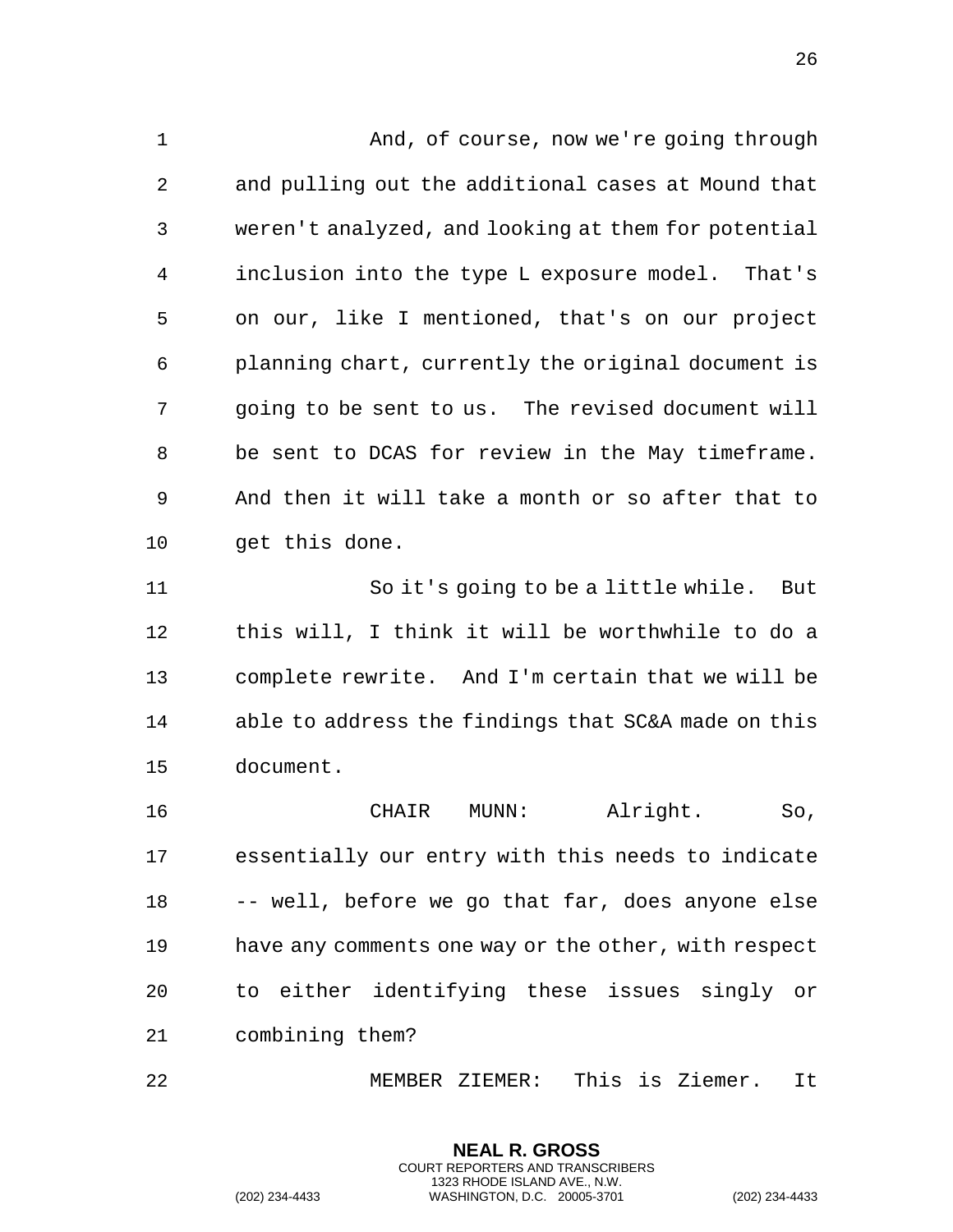seems to me that for the interim time, we should just let them ride as individual findings until the new document comes out. There's no point in dealing with them in the meantime, is there? CHAIR MUNN: No. It doesn't seem so to me, unless someone has an overriding reason for that that isn't obvious to us.

 MEMBER ZIEMER: I think SC&A's suggestion is we just keep them separate for now. Isn't that correct? Is that what you're saying, Steve?

 CHAIR MUNN: Yes. That's what I'm saying. And I think that's what everyone has agreed to so for who've spoken.

 MEMBER BEACH: Yes. This is Josie. We just need to change the wording, or add the wording that we're going to hold off until May. Because SC&A's going to have to review that document when it comes out.

 CHAIR MUNN: True. And I'm assuming that our conversation here is, our discussion is covering our next item also, the scheduling status.

> **NEAL R. GROSS** COURT REPORTERS AND TRANSCRIBERS 1323 RHODE ISLAND AVE., N.W.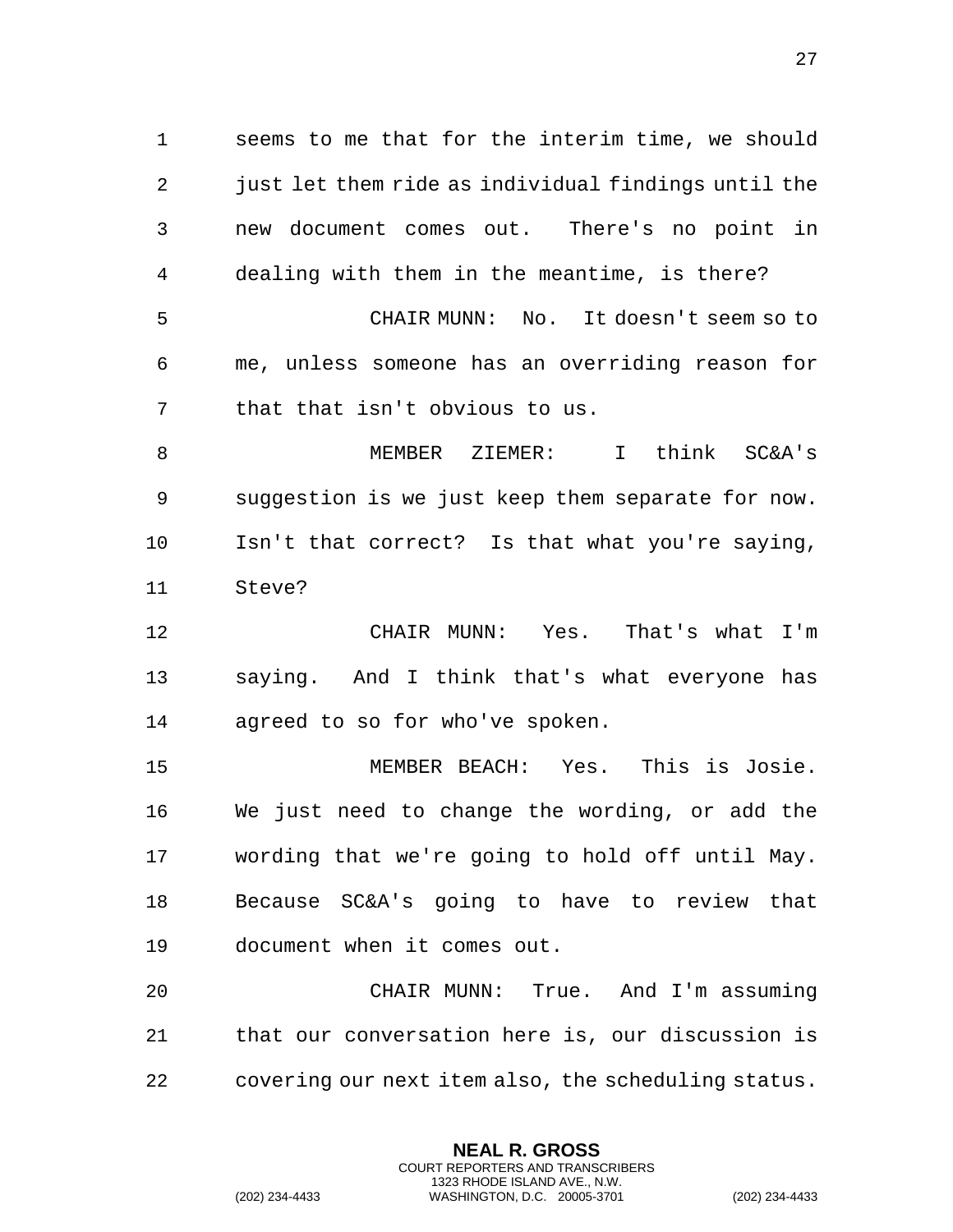It seems to me we should be able to wrap those two up into a single comment on the BRS with respect to both items on our agenda. Steve, can you please -- probably we'd like to incorporate the questions that were raised here. So, if anyone has any requests with specific wording, we're certainly open for that. Otherwise -- MEMBER ZIEMER: Let me just insert a brief summary of what Jim just said into each of the items that are, they're currently all open,

aren't they?

 CHAIR MUNN: Yes. I believe so. I don't have them up, any, other than --

 MEMBER ZIEMER: Would it be reasonable 16 just to insert this top, kind of an update comment into each of those, an identical comment that basically indicates what NIOSH has on their platter to do?

 CHAIR MUNN: I think we can indicate a one-sentence addition to what we have on our comments so far. And probably what we need to say

> **NEAL R. GROSS** COURT REPORTERS AND TRANSCRIBERS 1323 RHODE ISLAND AVE., N.W.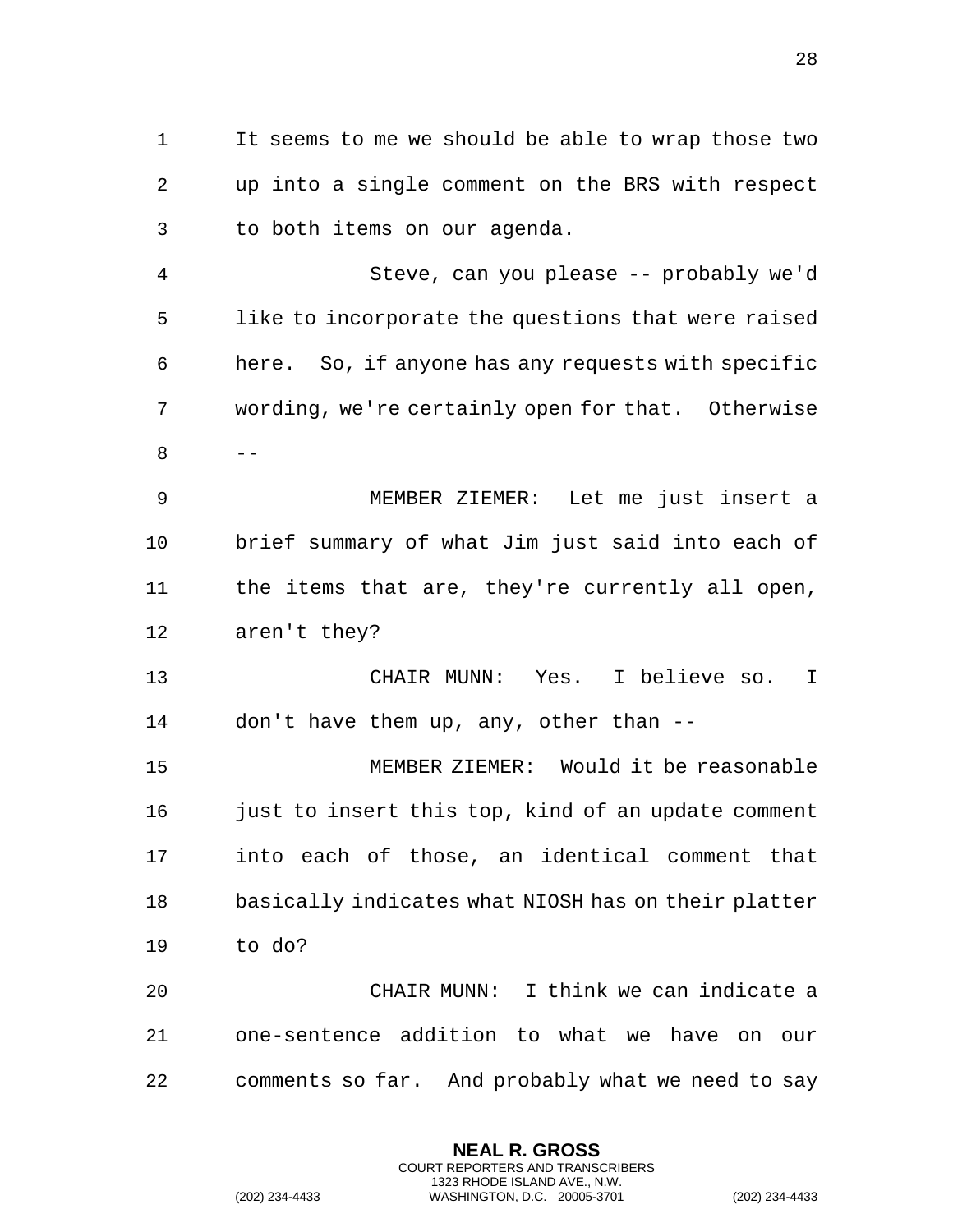is, a complete rewrite is being undertaken. And is anticipated in --

 MR. KATZ: Jim, when do you think is when it would come to the Subcommittee at soonest? DR. NETON: Well, I said May for our first review. But really, more realistically, it's probably going to be in the August time -- well, right now the schedule has it in August. I'm hoping to beat that date by some time. There's a little --

 MR. KATZ: Okay. Okay. So, August is fine. So, let's put that in there. And then, Wanda, should we just -- there's no reason I think to carry this on our agenda each time, since nothing will happen between now and then. Once that rewrite comes out, we'll task it to SC&A. And then it will pop back on our agenda.

 CHAIR MUNN: Yes, I think that's probably true. My only concern is that we don't have, we being the Board Members here, do not have any kind of a system that dings us. We have to rely on --

> **NEAL R. GROSS** COURT REPORTERS AND TRANSCRIBERS 1323 RHODE ISLAND AVE., N.W.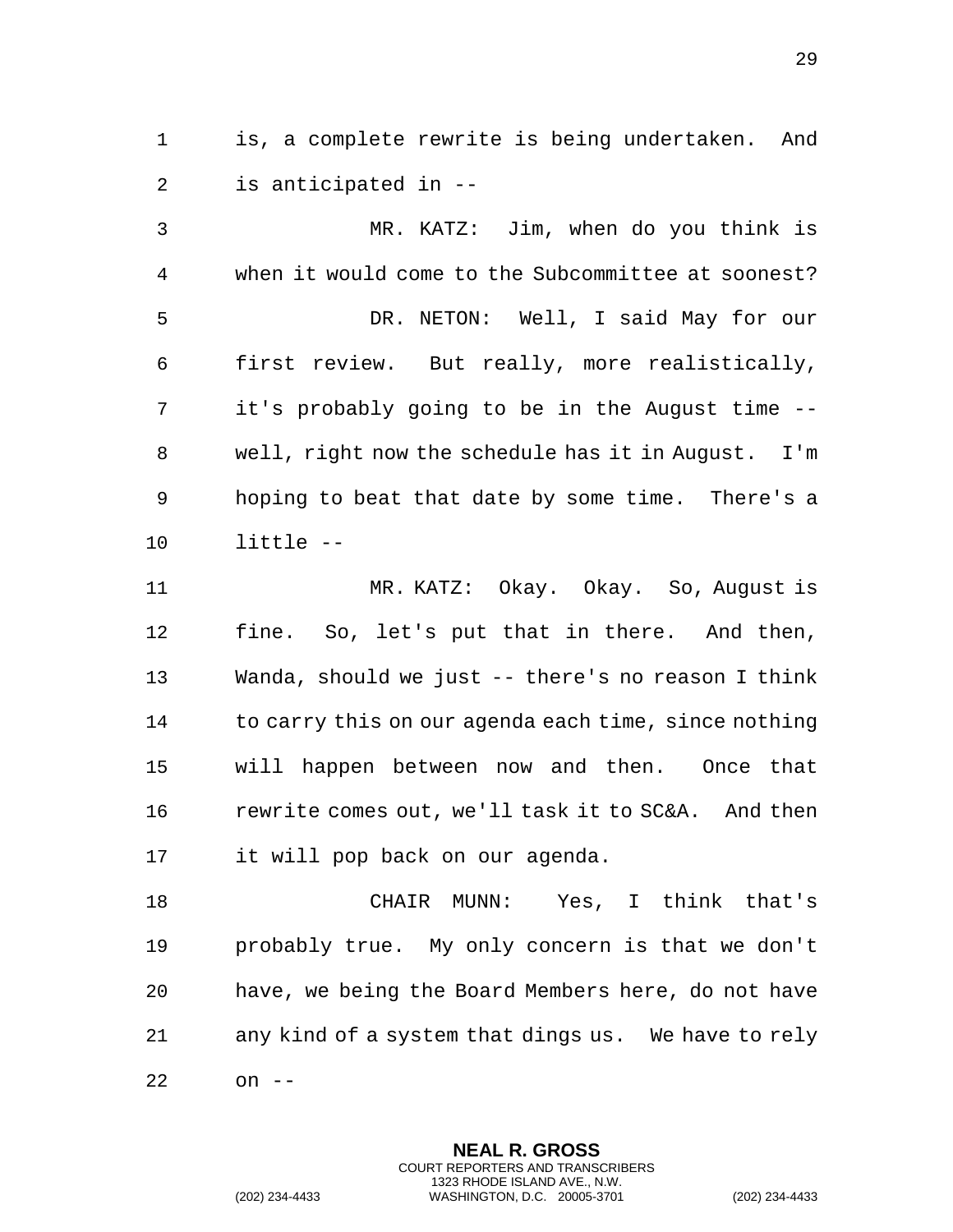MR. KATZ: I get a notice, Wanda, when they issue new TIBs. CHAIR MUNN: Yes, yes. MR. KATZ: And I get those, when they're relevant to a Work Group or a Subcommittee, I send it to the Chair. CHAIR MUNN: Yes. This is the only, what I'm saying is, we don't have another check. We have to rely on you -- MR. KATZ: Yes. CHAIR MUNN: -- and on NIOSH to bring that to our attention. So, that's one of the things that has been a little bit of a concern for me, the fact that when we do set these things aside, and don't carry them on our agenda. I personally don't have a way to track what is out there until someone else brings it to my attention. And that's a bit of a concern for me. But that's certainly, I think the appropriate thing to do in this case. There's no reason for us to continue to look at this each time, until NIOSH has completed

> **NEAL R. GROSS** COURT REPORTERS AND TRANSCRIBERS 1323 RHODE ISLAND AVE., N.W.

(202) 234-4433 WASHINGTON, D.C. 20005-3701 (202) 234-4433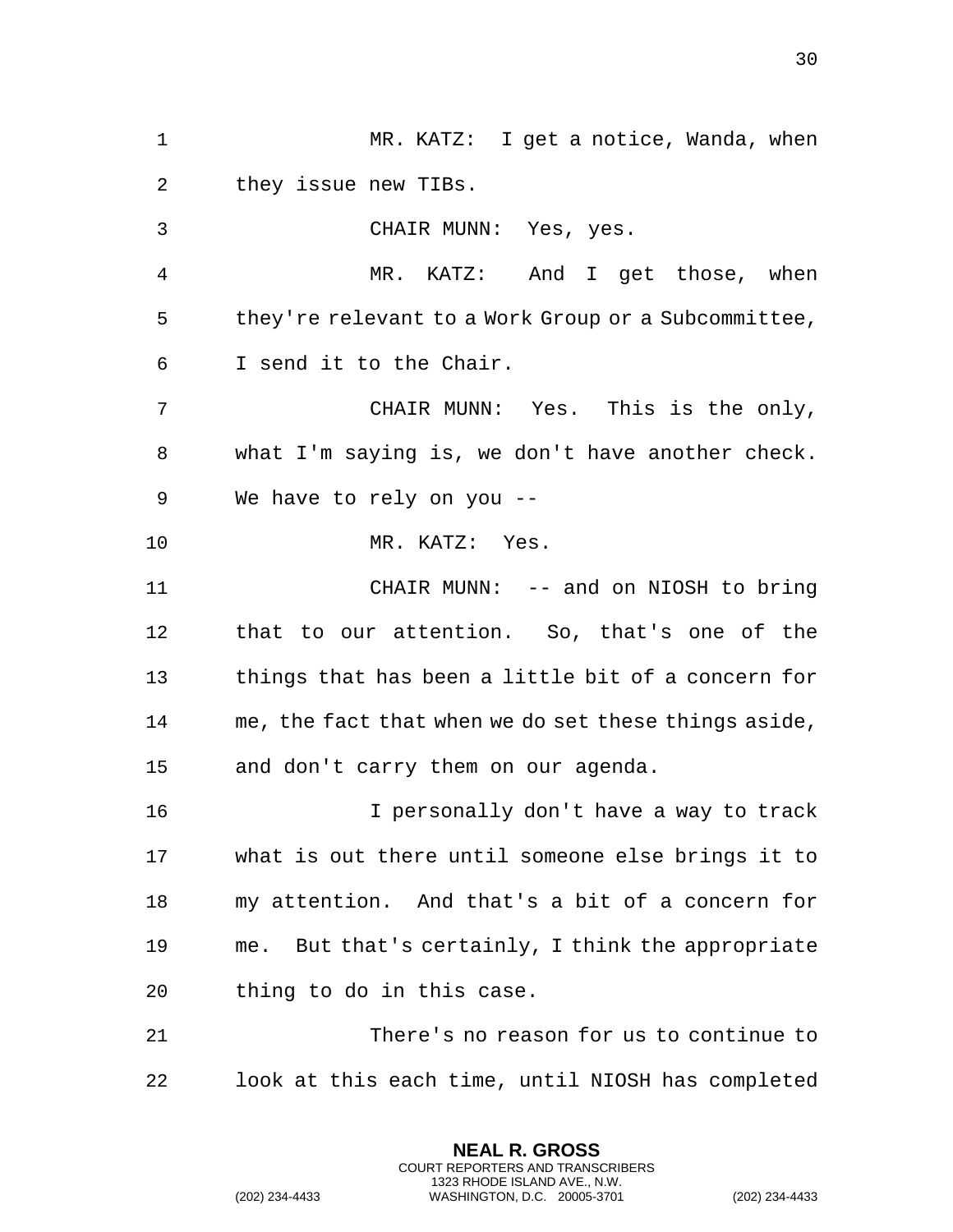its rewrite. And let's just see what Steve's putting in here, and agree that that's going to be adequate for us. And then we'll just rely on you, Ted, to let us know when the rewrite's done. MR. KATZ: Sure. And I think, with your leave, the Subcommittee's leave, I'll just, when that comes out, I'll task SC&A with reviewing it. CHAIR MUNN: That's certainly appropriate. Any comment with respect to that tasking from the other Board Members? 12 MEMBER ZIEMER: No. That sounds good to me. 14 CHAIR MUNN: Good. MEMBER BEACH: Sounds good to me too. CHAIR MUNN: Yes. Logical, I think. 17 MR. KATZ: Okay. Thank you. CHAIR MUNN: No reason for additional action. Let's just say SC&A will be notified to begin their review, to initiate their review. MR. MARSCHKE: Is that it or do you want

> **NEAL R. GROSS** COURT REPORTERS AND TRANSCRIBERS 1323 RHODE ISLAND AVE., N.W.

(202) 234-4433 WASHINGTON, D.C. 20005-3701 (202) 234-4433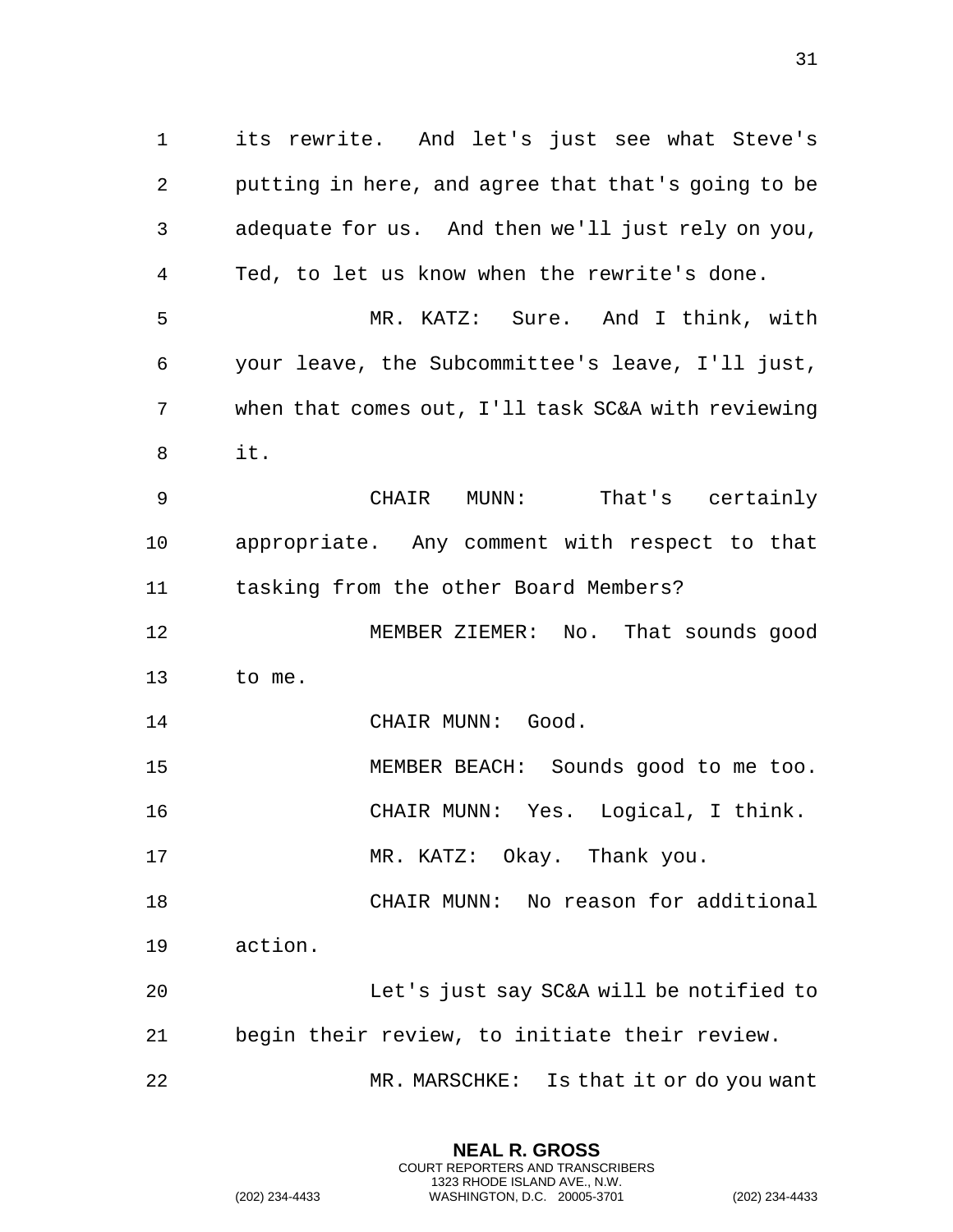more?

 CHAIR MUNN: Yes. Does anyone want to add anything to the words that Steve has put on the screen, and which are, for those who don't -- MEMBER ZIEMER: Correct your spelling to initiate. CHAIR MUNN: The statement says NIOSH is performing a complete rewrite of OTIB-83, which should address all of the SC&A findings. The revised OTIB-83 is anticipated in August 2015, at which time SC&A will be notified to initiate their review. MEMBER BEACH: Looks good to me, Wanda. CHAIR MUNN: Alright. Any problems, Paul? MEMBER ZIEMER: No, it's good. CHAIR MUNN: Otherwise, that's good. We'll look forward to seeing the rewrite. 19 MR. MARSCHKE: Basically there is, I should maybe add, there is no change in the status at this time. CHAIR MUNN: Well, I think that's

> **NEAL R. GROSS** COURT REPORTERS AND TRANSCRIBERS 1323 RHODE ISLAND AVE., N.W.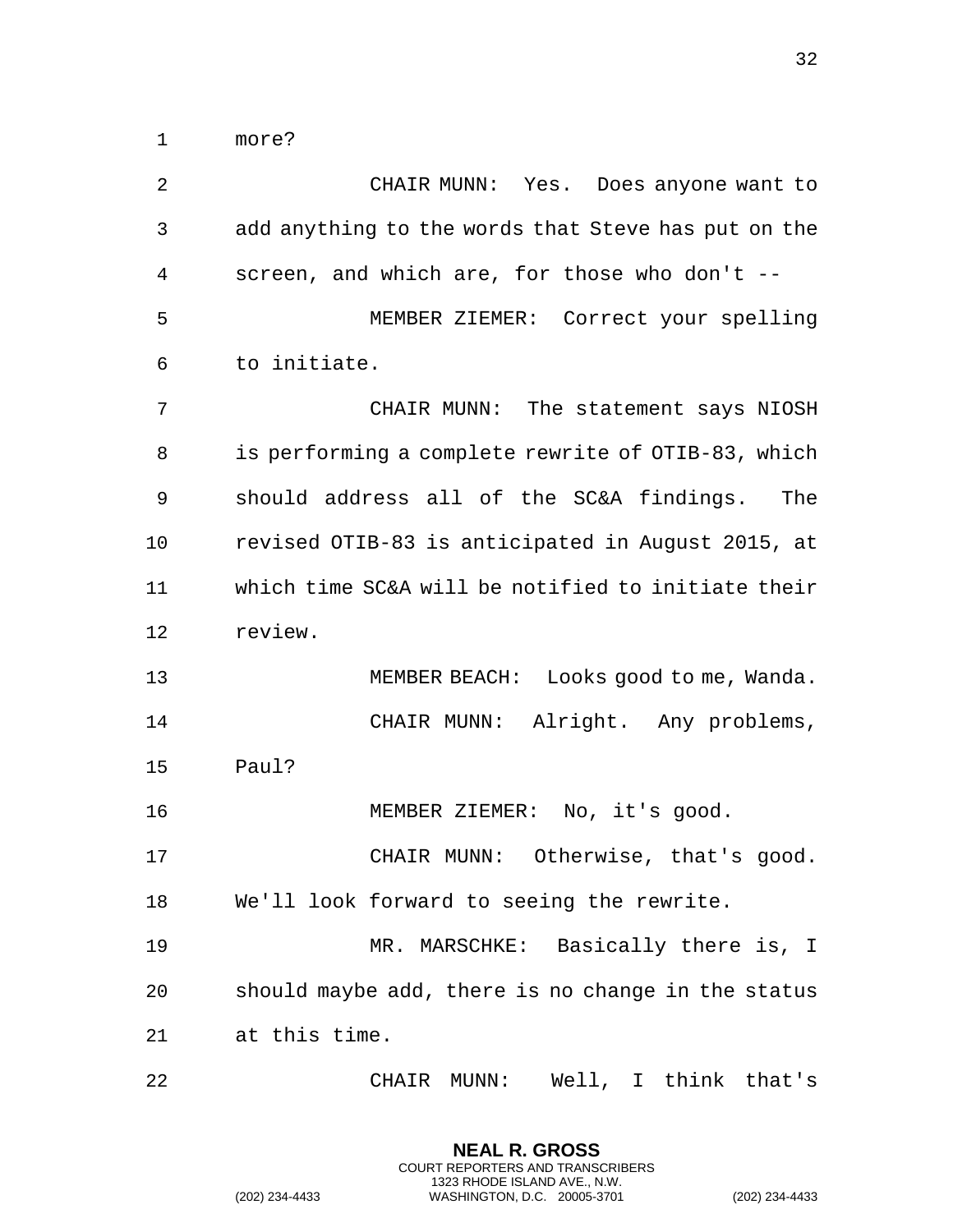1 redundant probably.

| 2              | MR. MARSCHKE: Okay.                                  |
|----------------|------------------------------------------------------|
| $\mathfrak{Z}$ | CHAIR MUNN: But yes, I think we're                   |
| 4              | good. Enough of OTIB-83. That will disappear         |
| 5              | from our agenda for a while. And our next item is    |
| 6              | RPRT-53, status of the findings response, NIOSH,     |
| 7              | a carryover.                                         |
| 8              | DR. NETON: Okay, this is Jim again. I                |
| 9              | guess it's my turn this morning. RPRT-53, as we      |
| 10             | all know, was the analysis of SC&A's review of the   |
| 11             | stratified, our report on how to analyze             |
| 12             | stratification in coworker datasets.                 |
| 13             | And that was taken up by the Working                 |
| 14             | Group on SEC issues. And we talked about this at     |
| 15             | the most recent Board Meeting. There was an          |
| 16             | implementation guide, there is an implementation     |
| 17             | guide that NIOSH is drafting, that is well under     |
| 18             | way.                                                 |
| 19             | In my opinion it's about 80 percent                  |
| 20             | complete. I looked at the findings, the findings     |
| 21             | that were made in the original SC&A review, of which |
| 22             | there were eight.                                    |

**NEAL R. GROSS** COURT REPORTERS AND TRANSCRIBERS 1323 RHODE ISLAND AVE., N.W.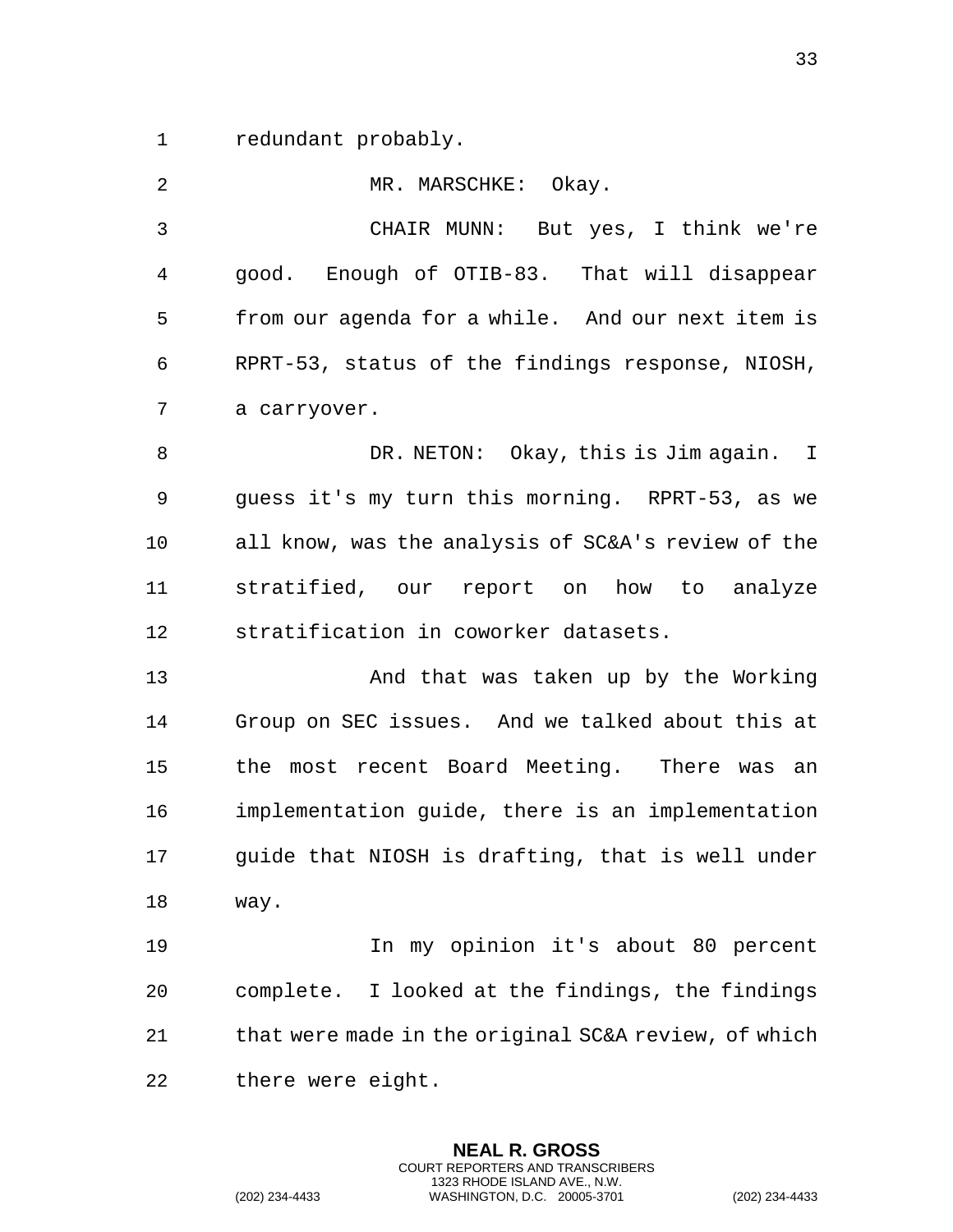And in my opinion, the imp guide at this point addresses about half of those findings, which were related to issues such as applicability of a coworker model to workers who had different monitoring programs, be it infinite-based, or whatever.

 And there were several findings related to the concept of the one person, one statistic concept that was outlined in that document. I think, based on our most recent discussions, that is the issue. And how to apply OPOS has been somewhat resolved, at least tentatively. So, I think we're about halfway there.

 The remaining issues, in my opinion, that are outstanding have to do with the statistical, the detailed statistical analysis of how one actually, if you are going to compare statistically, the distributions between two sets of monitored workers. What do you use?

 The RPRT-53 of course has the Peto-Prentice test and the Monte Carlo permutation test. SC&A had some basic issues with the

> **NEAL R. GROSS** COURT REPORTERS AND TRANSCRIBERS 1323 RHODE ISLAND AVE., N.W.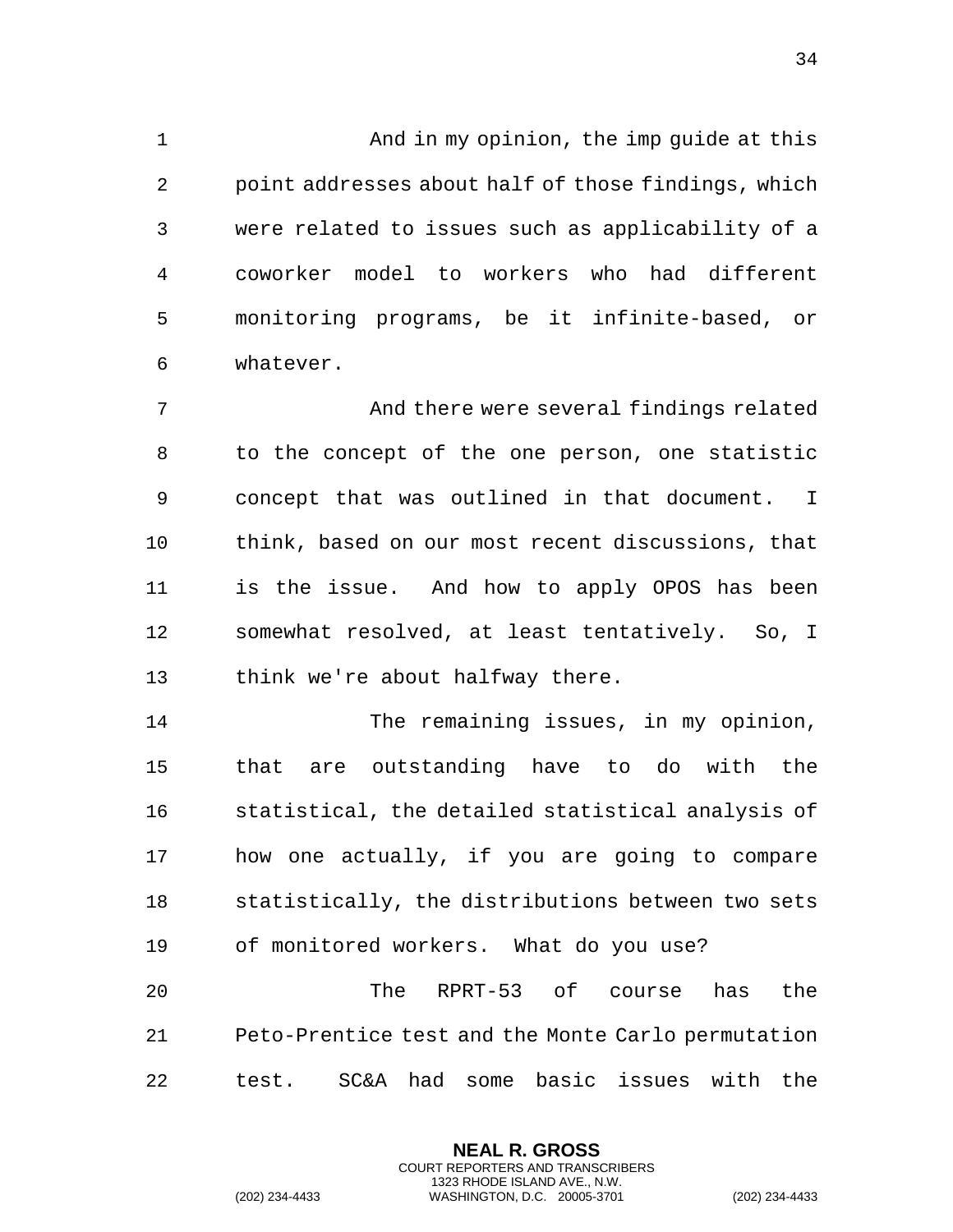statistical levels that were applied, and how they were applied, that sort of thing. That's the 20 percent completion that I talked about. We're 80 percent done.

 We're still wrestling with what to do with the statistical analysis portion. The implementation guide goes a long way at making sure that -- one has to ensure that you're comparing apples to apples. That the monitoring programs that you're using, you know, were subject to the same circumstances.

 So, it's not clear at this point at what point the statistics would be applied. We're going to convene an internal group to work on that. And that will be the final completion of the implementation guide that we intend to have ready 17 in advance of the March Board Meeting in Richland. That's a brief synopsis of where we are. CHAIR MUNN: So essentially everything

 that we're looking at is awaiting the new implementation guide?

> **NEAL R. GROSS** COURT REPORTERS AND TRANSCRIBERS 1323 RHODE ISLAND AVE., N.W.

22 DR. NETON: Yes.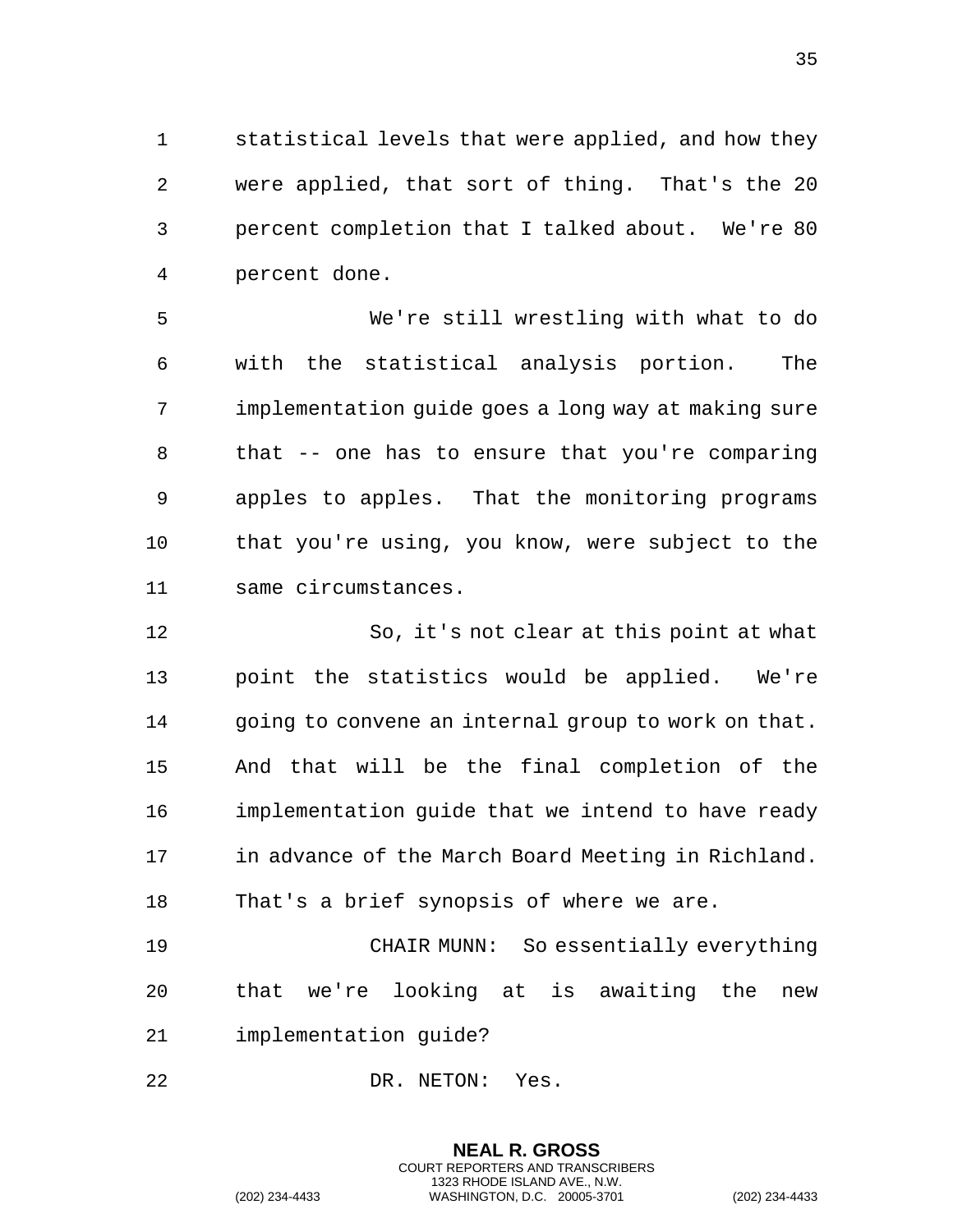MEMBER ZIEMER: Wanda, did we officially transfer this to the SEC Work Group, or is it still in our backyard here? CHAIR MUNN: Well, I think we need to take a look at the findings that we have specifically. Steve's pulling them up now. Because I'm uncertain of the wording. MEMBER ZIEMER: The SEC Work Group is definitely dealing with these. MR. KATZ: Right. Paul, I mean, what the Board decided was that this would, the SEC Work Group would finish its work on this. And then we'd consider whether there's anything left for the Procedures Subcommittee to wrestle with once that's all done. MEMBER ZIEMER: Oh, okay. So it wasn't really transferred, or what? MR. KATZ: Well, I mean, we didn't speak of it in those terms really. MEMBER ZIEMER: Yes. MR. KATZ: We didn't actually transfer it to them. They, the SEC Work Group appropriated

> **NEAL R. GROSS** COURT REPORTERS AND TRANSCRIBERS 1323 RHODE ISLAND AVE., N.W.

(202) 234-4433 WASHINGTON, D.C. 20005-3701 (202) 234-4433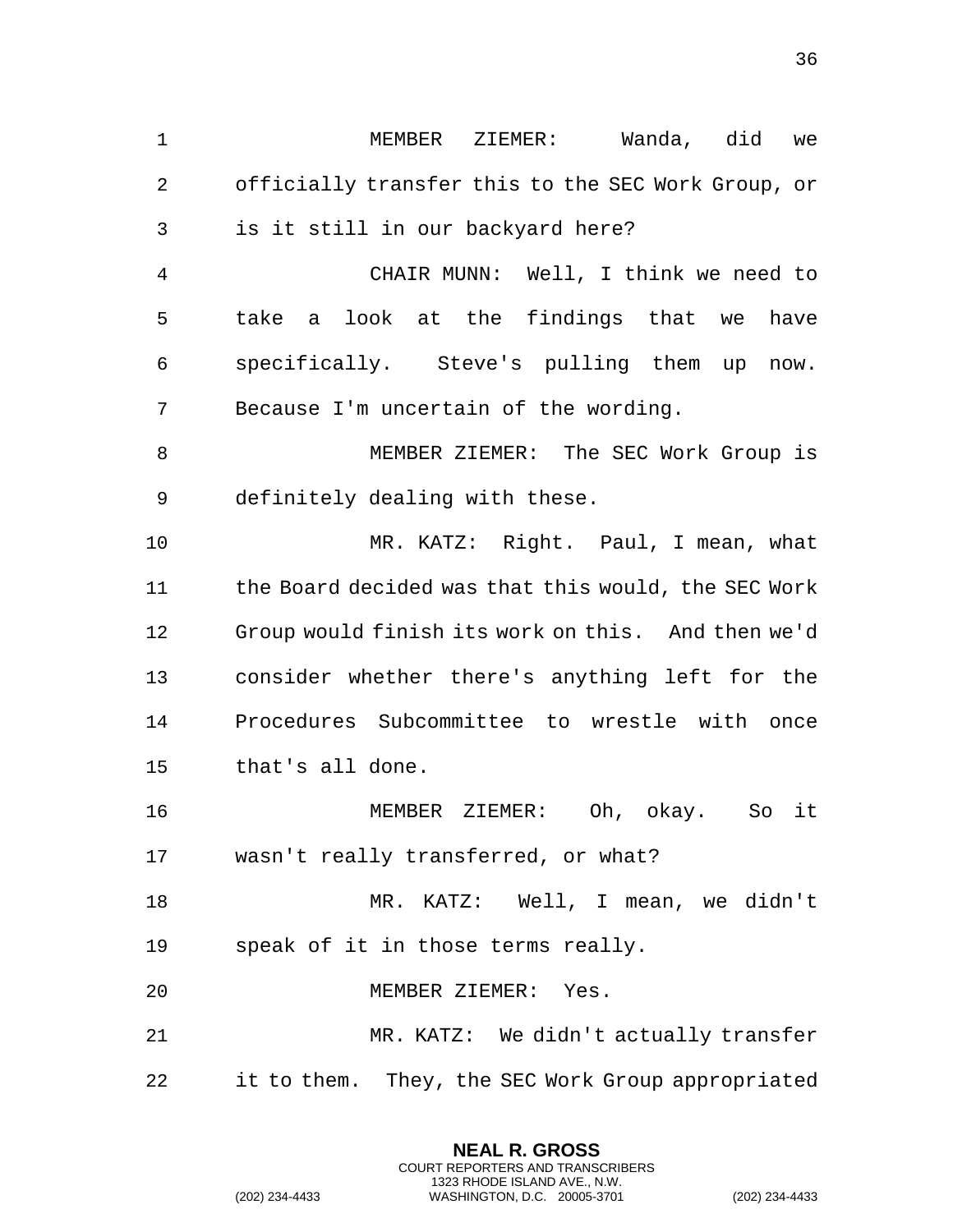it, maybe is a better way to put it, I think. Something like that.

 CHAIR MUNN: I would suggest that we craft Steve's entry for our outstanding items here. Saying that we'll put our items in abeyance, and indicate that they're awaiting the completion of the revised implementation guide, and the decisions of the SEC Work Group, in order to close the findings. Is that what I'm hearing, correctly stated?

 MEMBER ZIEMER: Well, let's see. If we put it in abeyance it implies we've agreed to determinate outcomes, doesn't it?

MR. KATZ: Yes. Put it in progress.

CHAIR MUNN: Alright.

MEMBER ZIEMER: Yes, yes.

CHAIR MUNN: Very good. Any problems

with that?

MEMBER BEACH: None here, Wanda.

 CHAIR MUNN: Then let's do, let's call it in progress, all those that are open. And, Steve, if you would just say in progress awaiting

> **NEAL R. GROSS** COURT REPORTERS AND TRANSCRIBERS 1323 RHODE ISLAND AVE., N.W.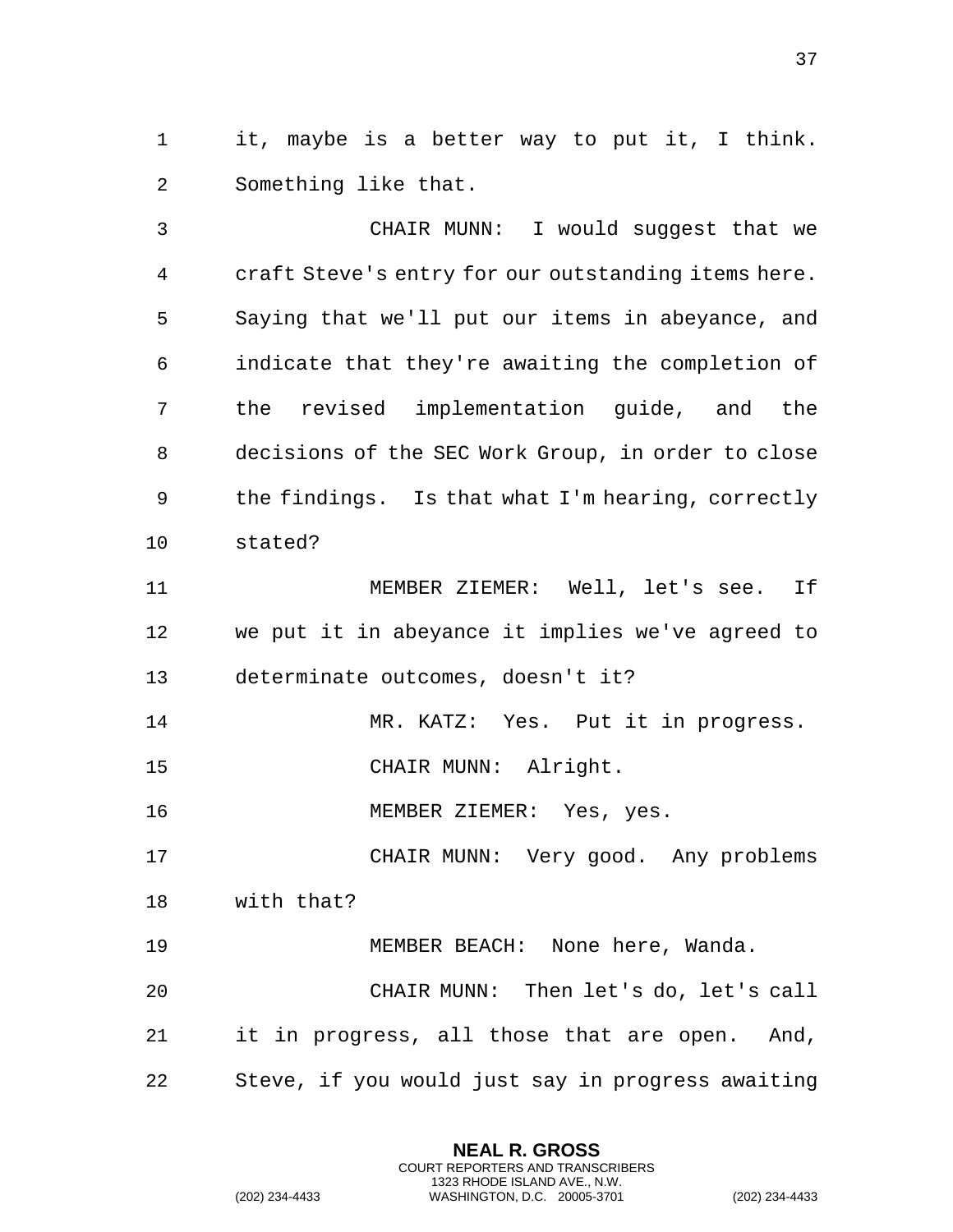the issuance of a revised implementation guide, and the decisions of the SEC Working Group. MR. KATZ: Right. And just, in a sense it's really not just the SEC Work Group, but the whole Board. Because the SEC Work Group has been putting it on the agenda for discussion with the whole Board. CHAIR MUNN: Yes, which is -- MR. KATZ: At that meeting. 10 CHAIR MUNN: -- I think appropriate. MR. MARSCHKE: Okay. How far back do you want to go? I mean, do you want to say this? The findings have been, are being reviewed? The finding is being -- CHAIR MUNN: Is awaiting. 16 MR. MARSCHKE: Finding is awaiting. CHAIR MUNN: Issuance of revised implementation guide. MS. K. BEHLING: Excuse me. Is this a revised implementation guide, or a new implementation guide? MR. KATZ: No, new. It's a new.

> **NEAL R. GROSS** COURT REPORTERS AND TRANSCRIBERS 1323 RHODE ISLAND AVE., N.W.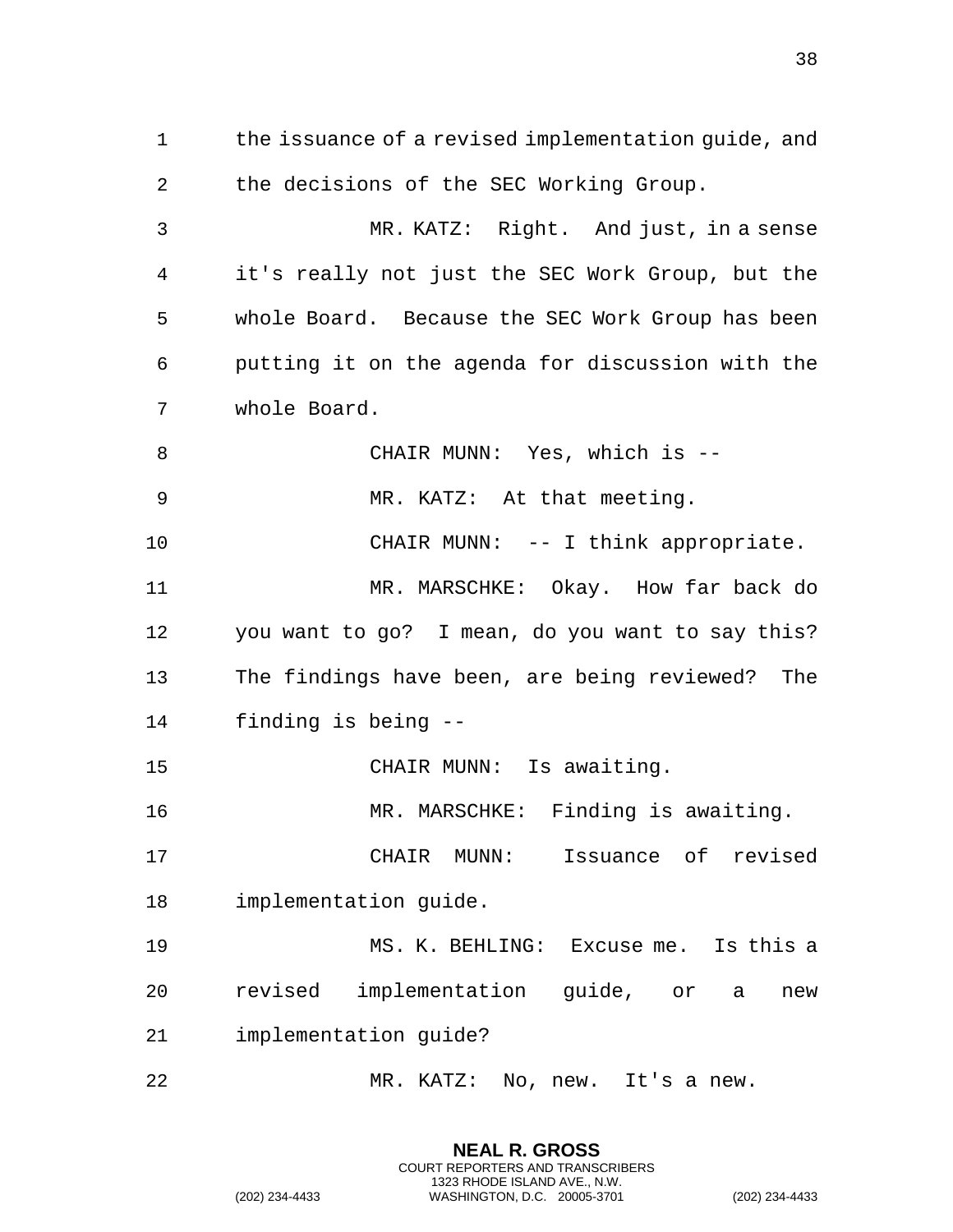1 MR. MARSCHKE: Okay. CHAIR MUNN: Comma. And the findings -- no, no. And the decisions of the SEC Working Group and the Board. Is that adequate, folks, or do you want more? Steve's going to put more there. MR. MARSCHKE: No. I wanted to change the status. MEMBER ZIEMER: The status will be in progress, won't it? 10 CHAIR MUNN: Yes. 11 MR. MARSCHKE: Yes. CHAIR MUNN: We had agreed the status would be in progress. Okay? MR. MARSCHKE: And then we have to change the status. Okay. I will do the other seven over lunch. CHAIR MUNN: Very good. Let's move on. We are scheduled for lunch in another 15 minutes. But let's go ahead and start the PERs. The first of our PERs is Number 31, a report review. It's a carryover. And I have NIOSH with the action.

> **NEAL R. GROSS** COURT REPORTERS AND TRANSCRIBERS 1323 RHODE ISLAND AVE., N.W.

(202) 234-4433 WASHINGTON, D.C. 20005-3701 (202) 234-4433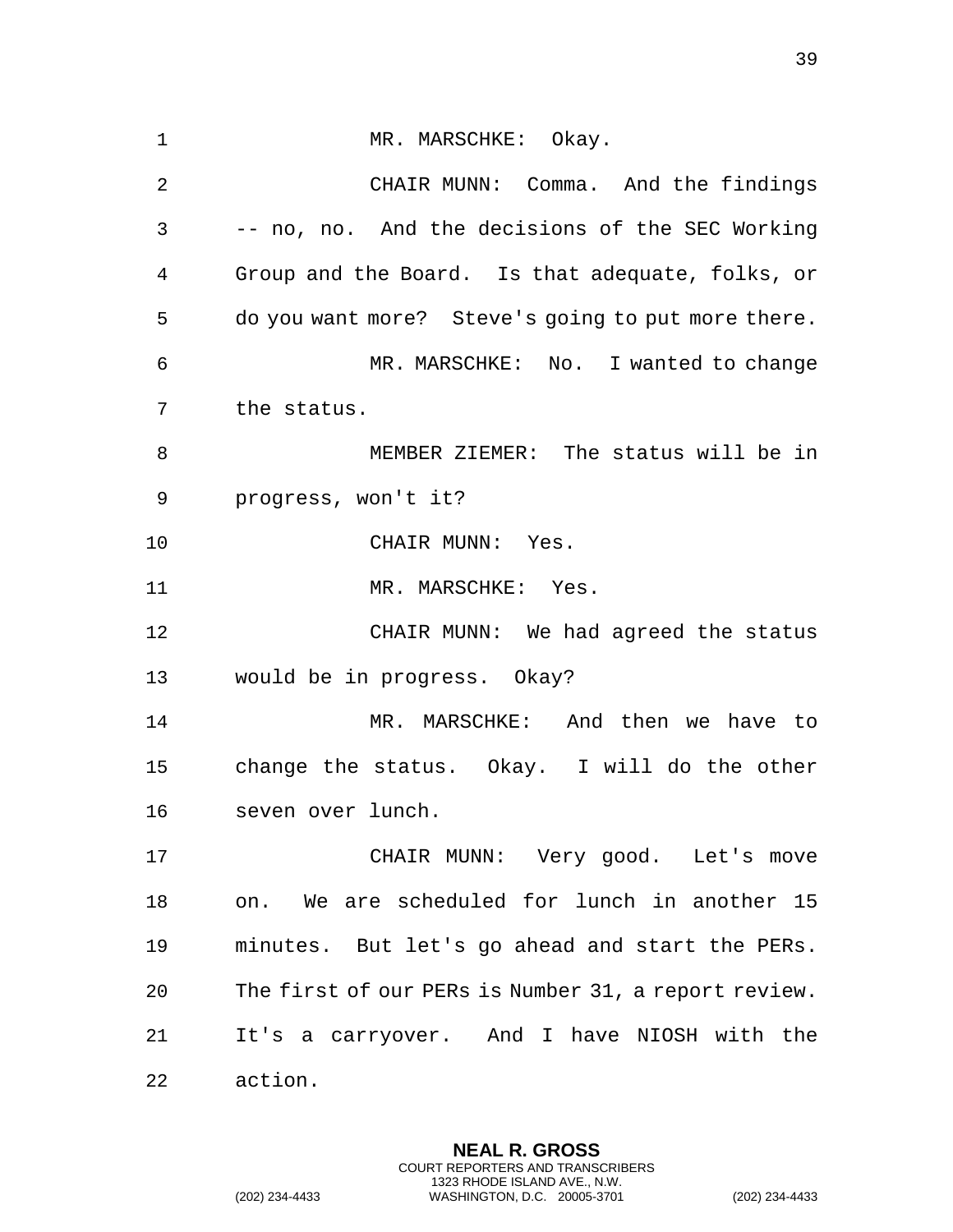1 MS. MARION-MOSS: Wanda, this is Lori. On that particular item, Stu reported on it at the last meeting, the Y-12 PER. And basically we stated that we will inform the committee of the status. We didn't know whether or not we would be able to have anything to report by this meeting. And unfortunately, at this time we do not. So we have this particular issue on our project plan. And we're working on the resolution to those findings. And we'll be able to update the committee at the next meeting. CHAIR MUNN: Okay. Another we'll continue to carry it over. MR. HINNEFELD: Yes, this is Stu. I don't want to make, give anybody the expectation 16 that we'll necessarily be done at the next meeting. 17 CHAIR MUNN: Yes. MR. HINNEFELD: The project plan has this out quite a ways. We'll do whatever we can to do it quicker, but -- CHAIR MUNN: We'll just keep it on our list.

> **NEAL R. GROSS** COURT REPORTERS AND TRANSCRIBERS 1323 RHODE ISLAND AVE., N.W.

(202) 234-4433 WASHINGTON, D.C. 20005-3701 (202) 234-4433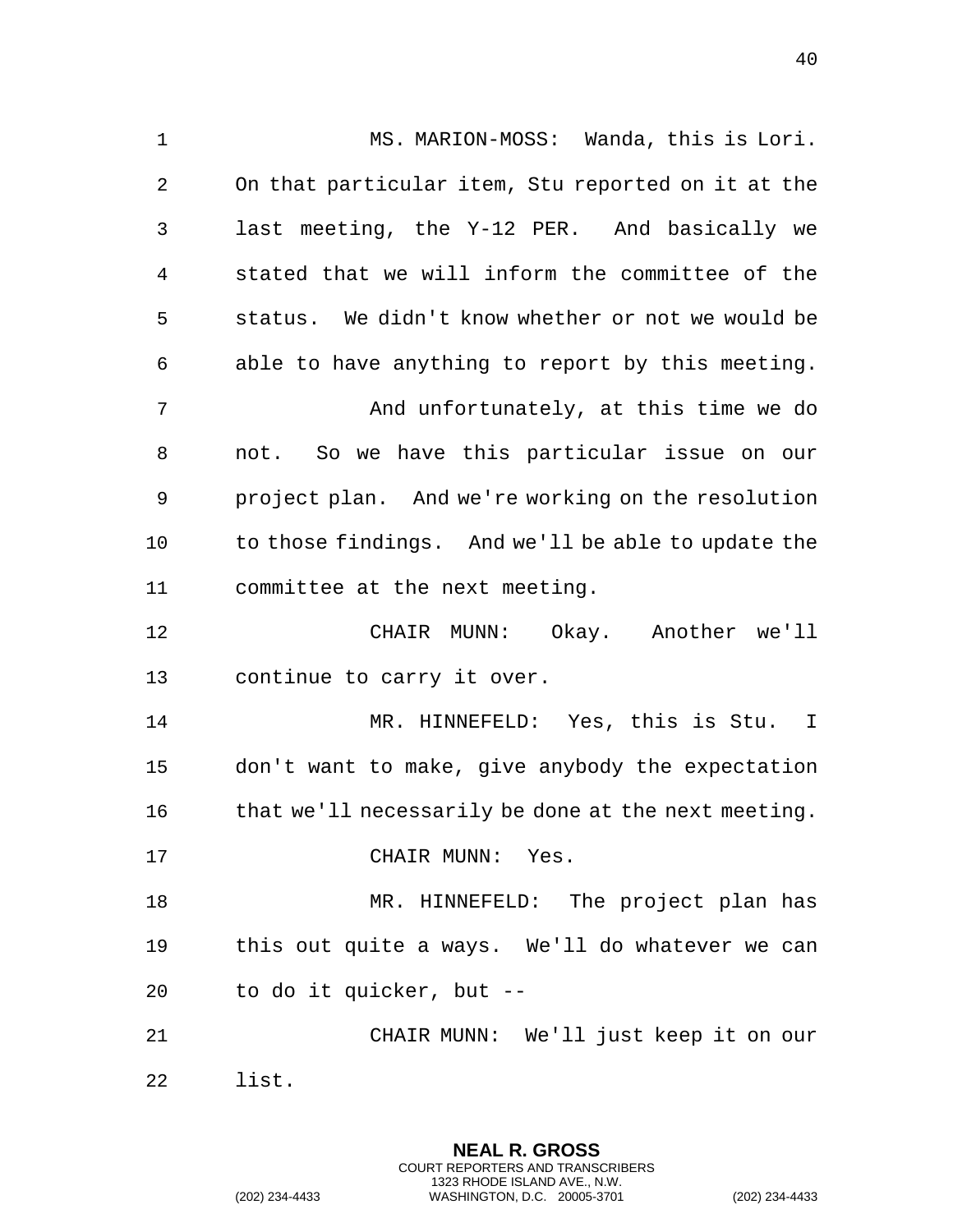1 MR. HINNEFELD: -- the project plan -- CHAIR MUNN: And check it as we go along. PER-38, case audits. I have that as a carryover. And I'm showing SC&A. MS. K. BEHLING: Yes. This is Kathy Behling. And we did submit our report on Subtask 4, which is the case reviews, on October 16th, 2014. And I'm not sure if Steve can pull this up. There were no findings. But if I may just give you a brief overview of what was done, and a reminder of what this PER-38 involved. PER-38 was the Hooker Electrochemical TBD revisions. And initially Hooker was, the TBD was under the Battelle 6001, Appendix AA. And then it became a DCAS document 16 that was TKBS-0009. And then there were, there was an initial issuance of that document and a Rev 1. And due to those revisions, there were some increases and some decreases in the doses. The increases in external and internal doses included uranium intakes during operations, which was from 1944 through 1946.

> **NEAL R. GROSS** COURT REPORTERS AND TRANSCRIBERS 1323 RHODE ISLAND AVE., N.W.

(202) 234-4433 WASHINGTON, D.C. 20005-3701 (202) 234-4433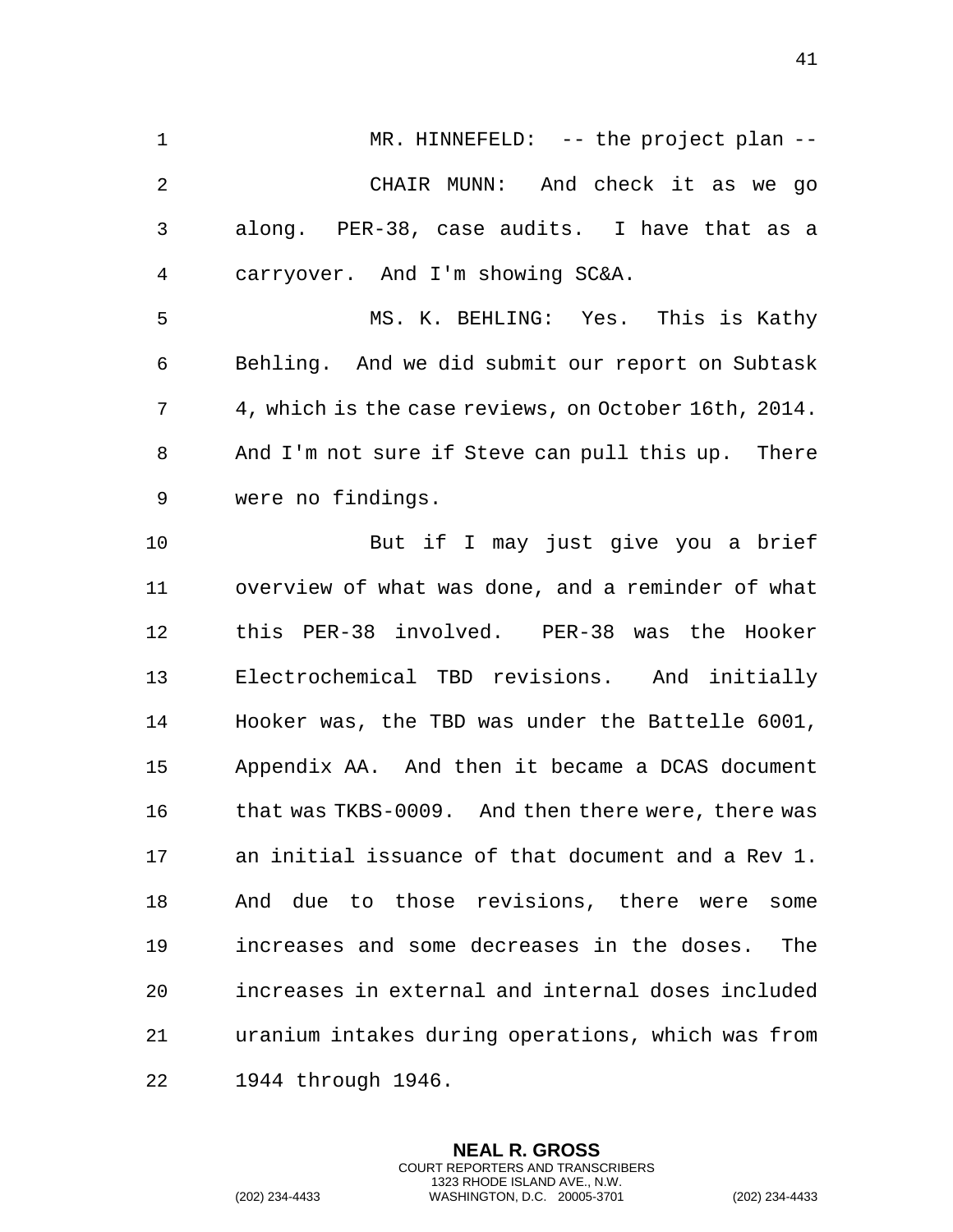All workers, there was an increase in those intakes for all workers, except for operations and what was previously called plant floor high workers. Also, during the residual period shallow dose rates increased for all the workers.

 However, in most cases the other external dose rates did decrease. Initially under this PER -- we did review the PER back in May of 2013, and there were no findings. And then this case review, NIOSH had actually assessed or reassessed 20 cases.

 Now, what was a little bit different in this particular, we hadn't seen this before. NIOSH actually did an internal review. They assessed each of these cases through an internal process. They documented that in a, usually a one-page Word file. And so, our review looked at --

 There was no need, based on what they found, to request that the DOL return any cases. So our review looked at their internal assessment.

> **NEAL R. GROSS** COURT REPORTERS AND TRANSCRIBERS 1323 RHODE ISLAND AVE., N.W.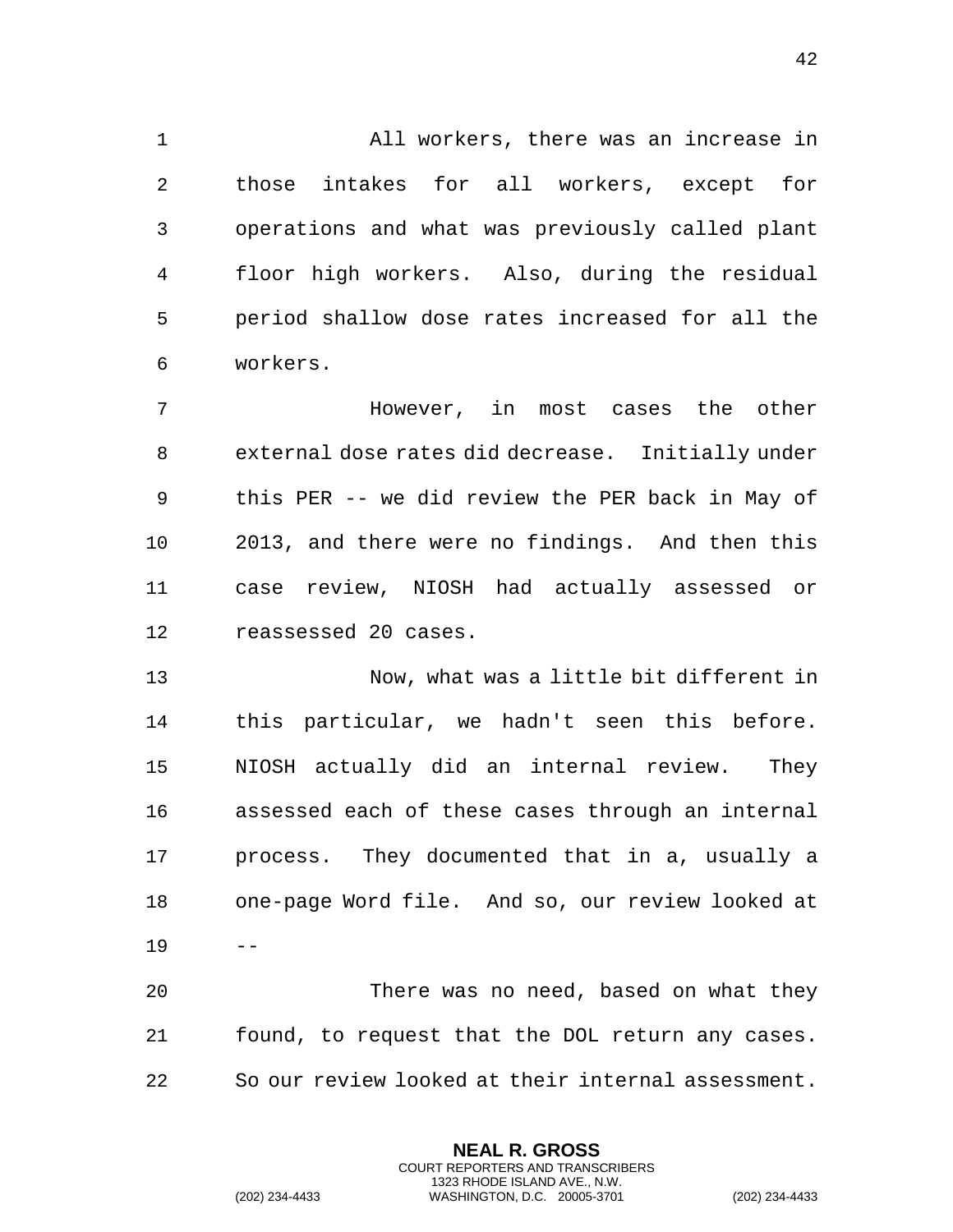And, in fact, I think, let's see if we have that up.

 I included that assessment in the review of these three cases as an exhibit, just so that you can see what we were comparing against. And in this particular case, I did, we did look at the internal, the external, and because the X-ray, the OTIB-6 document had been updated, I looked at all of that data, and recalculated those internal/external doses. And just verified the, also the X-ray doses. Because we wanted to re-run the PoC. And so we looked at all of the doses.

 And in all three of the cases that I reviewed, I was able to confirm that NIOSH's assessment was appropriate. I was able to match their numbers. And I also re-ran IREP, and was able to come within close agreement of the PoC values that were cited by NIOSH.

 As we usually do, I include a table for each of the three cases that show all of the original and the re-worked data totals and the PoCs. But in this case everything was as expected.

> **NEAL R. GROSS** COURT REPORTERS AND TRANSCRIBERS 1323 RHODE ISLAND AVE., N.W.

(202) 234-4433 WASHINGTON, D.C. 20005-3701 (202) 234-4433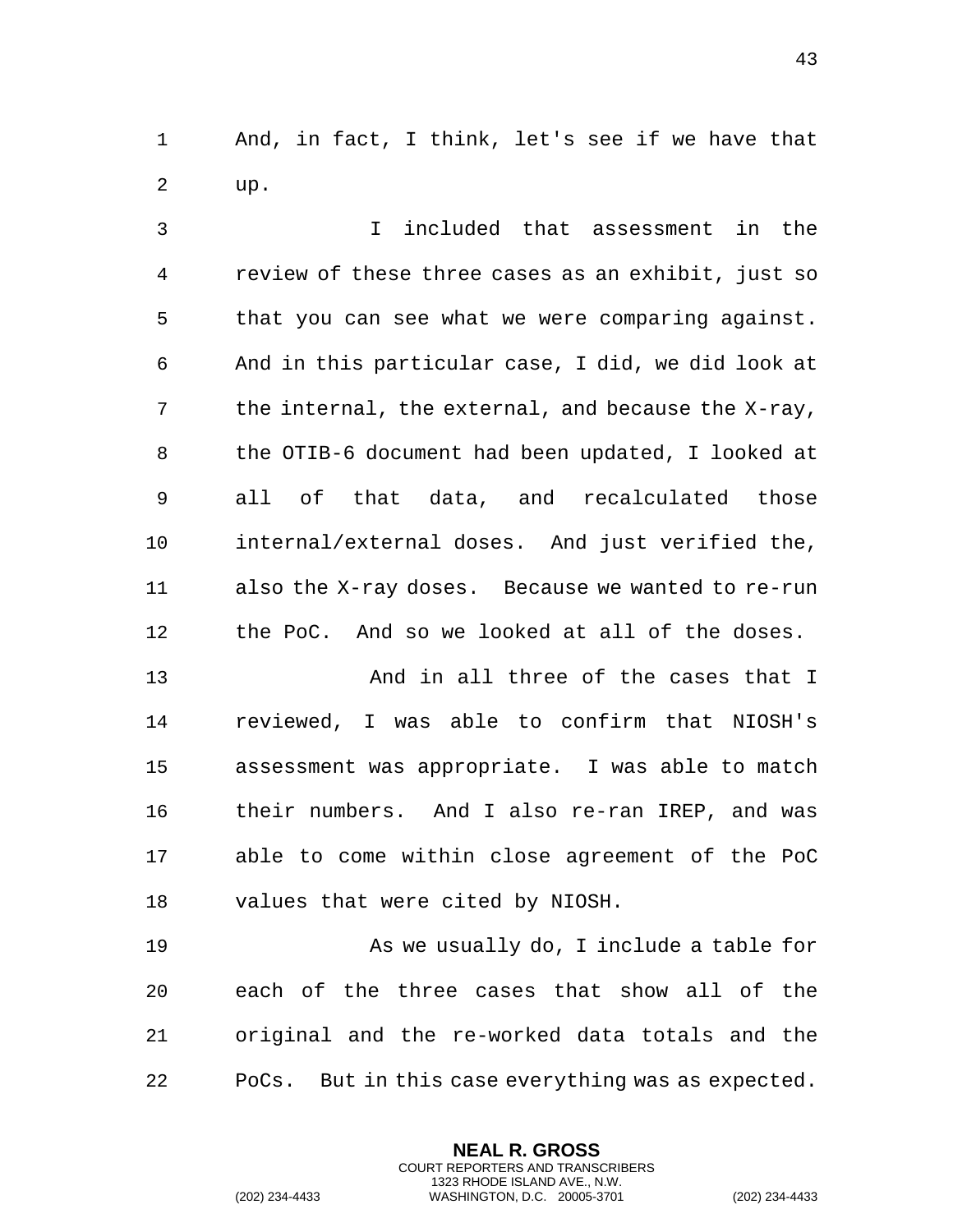Often the external dose is decreased somewhat, and the internal dose is significantly increased. But there were no cases that I looked at where the PoC would have changed to greater than or equal to 50 percent. So, that's my assessment of the PER-38 Subtask 4 data. And as I said, there were no findings.

 CHAIR MUNN: Thank you, Kathy. It sounds as though we can close these out. Am I incorrect?

MS. K. BEHLING: I believe so.

12 CHAIR MUNN: Alright.

 MR. MARSCHKE: Do we, Wanda, do we put in a PER, a finding of no finding for case? CHAIR MUNN: I believe that's

 appropriate. We've done that in the past, and it clarifies it for historic purposes.

 MR. MARSCHKE: It should be something similar that we put in for the first portion of it. MS. K. BEHLING: In fact, Wanda, I think I had gone back through the BRS system, and I've seen in some cases that we have submitted our

> **NEAL R. GROSS** COURT REPORTERS AND TRANSCRIBERS 1323 RHODE ISLAND AVE., N.W.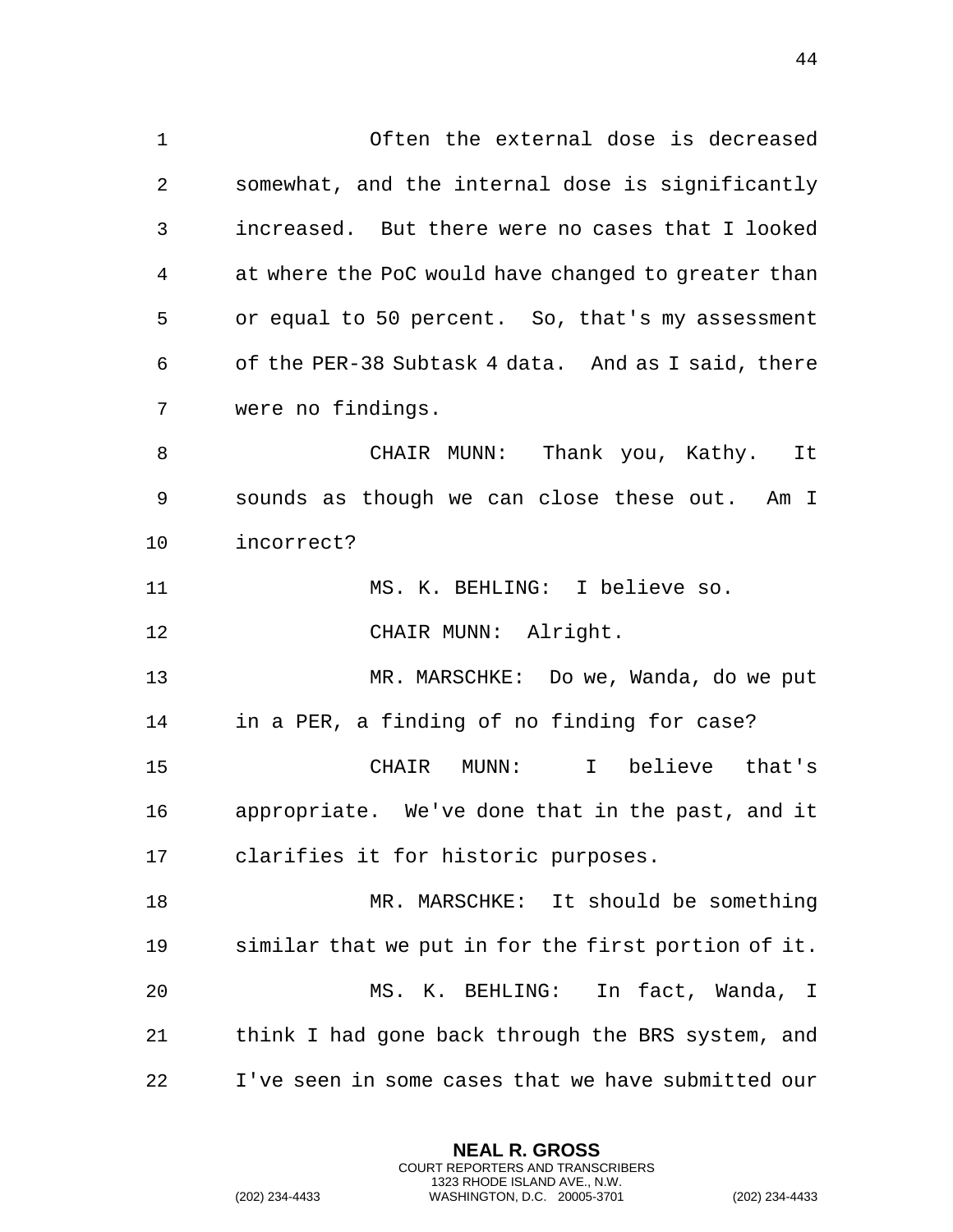Subtask 4 report. And I believe, in fact, I can go back and look at this for you. But we haven't always updated the BRS to indicate that Subtask 4 has been completed, and there were no findings.

 And it just seems to me, to be able to go back and track this at some later point and to ensure that we have completed all of our subtasks associated with the PERs, we may want to go and add that, add that finding of no findings for those that we haven't done so.

 CHAIR MUNN: I think that is appropriate. It seems that we need to identify if we have failed to do that in the past, just for total clarity historically. Yes, let's do that on this one.

 And it sounds to me as though I'm hearing an off-line task that we should also follow 18 through to double check, to make sure that when we've had no findings, when we've closed a thing with no findings, we need to indicate that there was a finding of no findings.

MS. K. BEHLING: And if you'd like, I

**NEAL R. GROSS** COURT REPORTERS AND TRANSCRIBERS 1323 RHODE ISLAND AVE., N.W.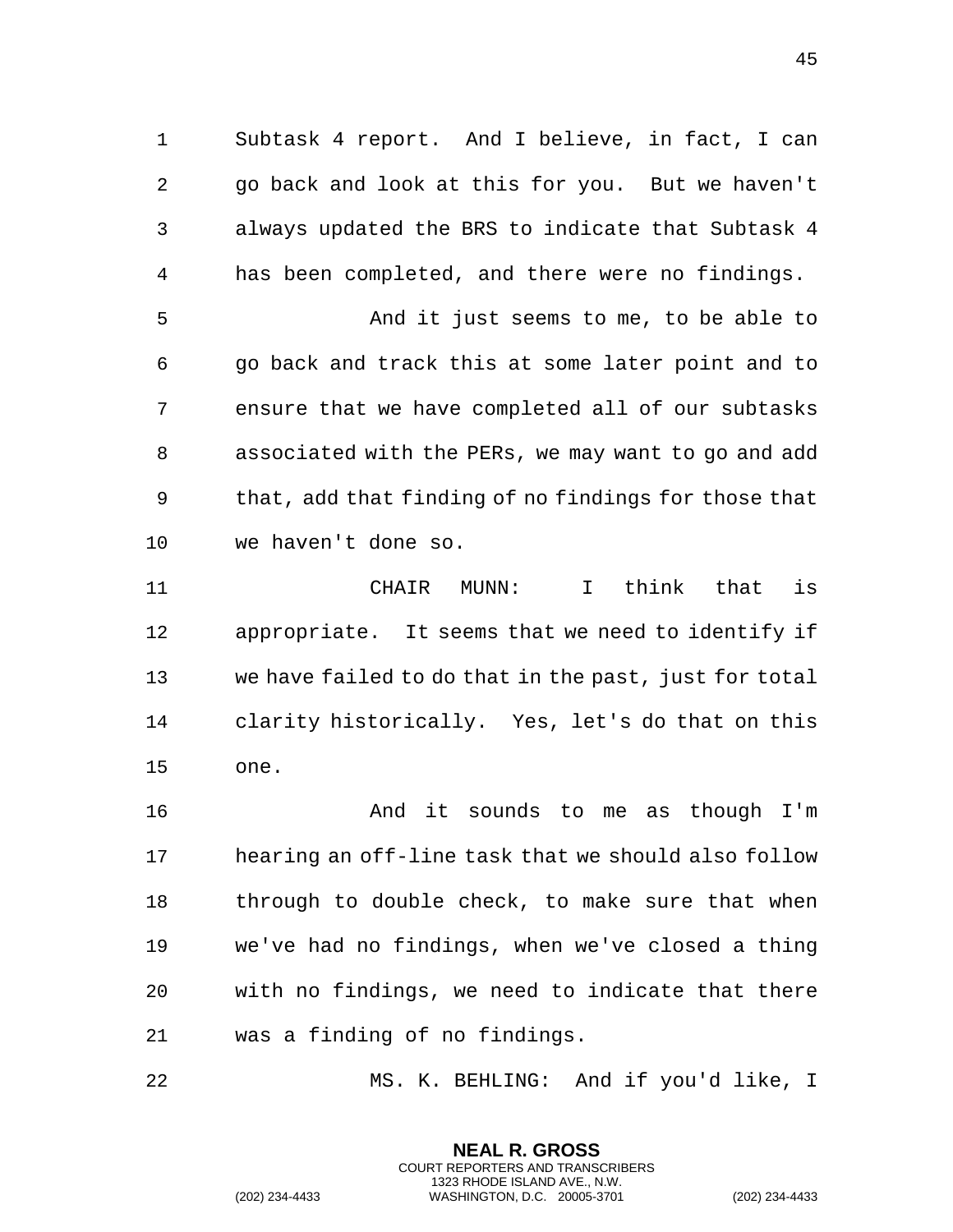can go back and identify all of those cases, if you'd like.

 CHAIR MUNN: I would certainly like to have that happen. Paul, Josie, how do you feel about that?

 MEMBER ZIEMER: Yes. It should all be in the record that they've completed that, and there were no findings. That should be in the record.

 CHAIR MUNN: Otherwise, we have a feeling that --

 MEMBER ZIEMER: Otherwise, it looks like it's still hanging there.

 CHAIR MUNN: Yes, Subtask 4 may still be hanging somewhere. Josie?

 MEMBER BEACH: I also agree with that, Wanda.

 CHAIR MUNN: Alright. Kathy, if you would do that for us, it would be very helpful. Since you've already taken a look at it, it sounds as though it might not be too onerous a task.

MS. K. BEHLING: That's right.

**NEAL R. GROSS** COURT REPORTERS AND TRANSCRIBERS 1323 RHODE ISLAND AVE., N.W.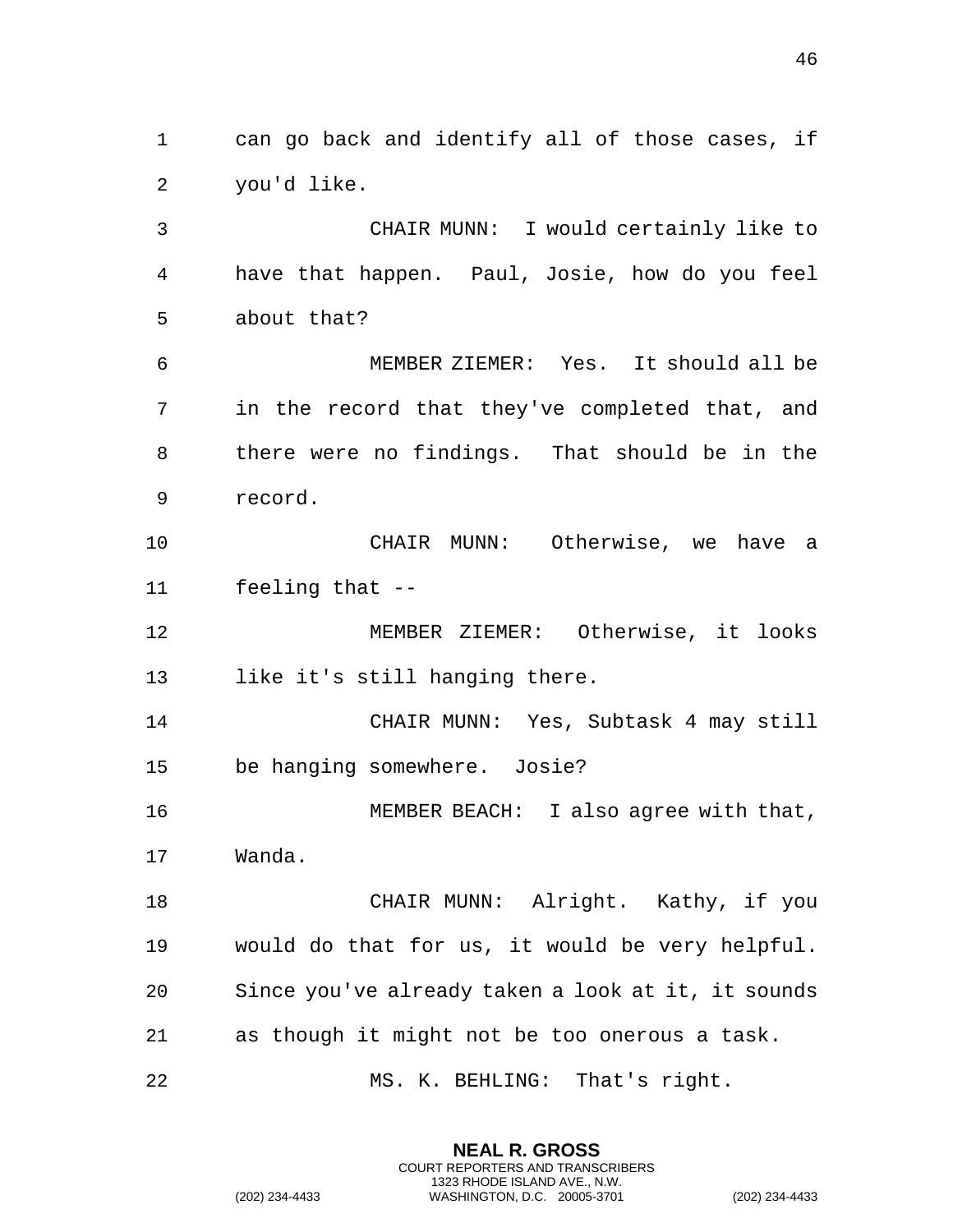CHAIR MUNN: Thanks. MS. K. BEHLING: I'll report back at the next meeting. CHAIR MUNN: We'll ask for that at the next meeting. Oops. 7 MR. MARSCHKE: What? CHAIR MUNN: Oh, it was just my computer went kaput-y. MR. MARSCHKE: Okay. I'm going to, 11 this is the, I'm going to put the finding in in this. And then I'll put a separate entry in for, under Wanda, closing this finding to no finding. CHAIR MUNN: Alright. That wording says, SC&A reviewed four cases for PER-0038, and provided our results in report DCAS PER-038, Subtask 4 Review, October 16, 2014. No findings were identified. During the November 25, 2014 Procedures Review Subcommittee Meeting the SC&A review and results were discussed, this entry to the BRS. If the document review has been performed, and that

> **NEAL R. GROSS** COURT REPORTERS AND TRANSCRIBERS 1323 RHODE ISLAND AVE., N.W.

(202) 234-4433 WASHINGTON, D.C. 20005-3701 (202) 234-4433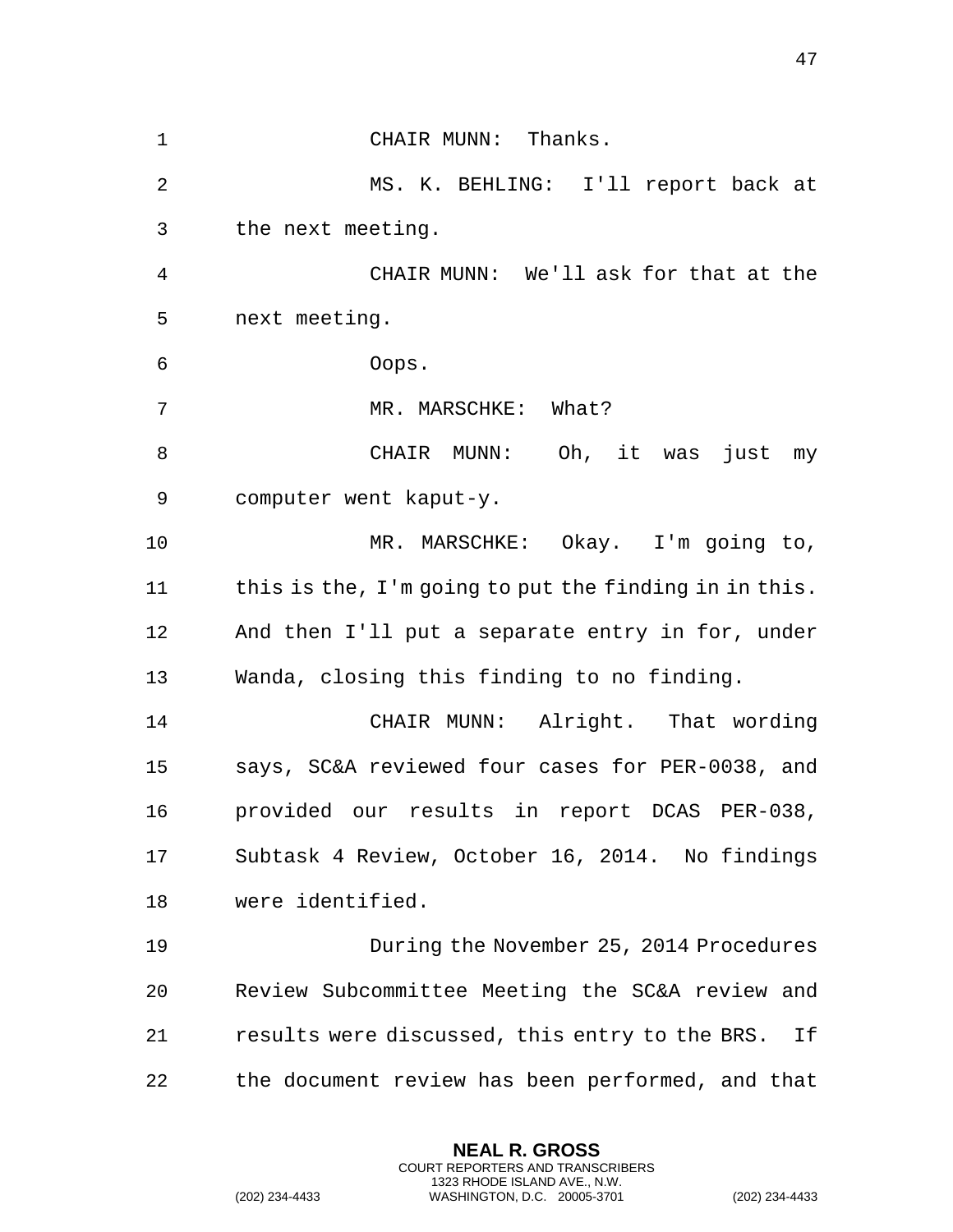no findings were identified. That meets my criterion. Anyone have a problem with those words? MS. K. BEHLING: One correction. We actually reviewed three cases. MR. MARSCHKE: Three cases, okay. That's important. CHAIR MUNN: Thank you, Kathy. Alright. Not hearing any concerns, we will use those words, and close out PER-38. MS. MARION-MOSS: Wanda, this is Lori. 12 CHAIR MUNN: Yes. MS. MARION-MOSS: Before we proceed on to the next PER, if we could step back to PER-31 for a second? CHAIR MUNN: Alright, Y-12? MS. MARION-MOSS: I just ran past my notes. And I don't know if you want to continue to carry this item on. But like Stu referred, we are asked to actually have this particular document preparing our responses on our project plan. It goes out to July of 2015. So I don't know if you

> **NEAL R. GROSS** COURT REPORTERS AND TRANSCRIBERS 1323 RHODE ISLAND AVE., N.W.

```
(202) 234-4433 WASHINGTON, D.C. 20005-3701 (202) 234-4433
```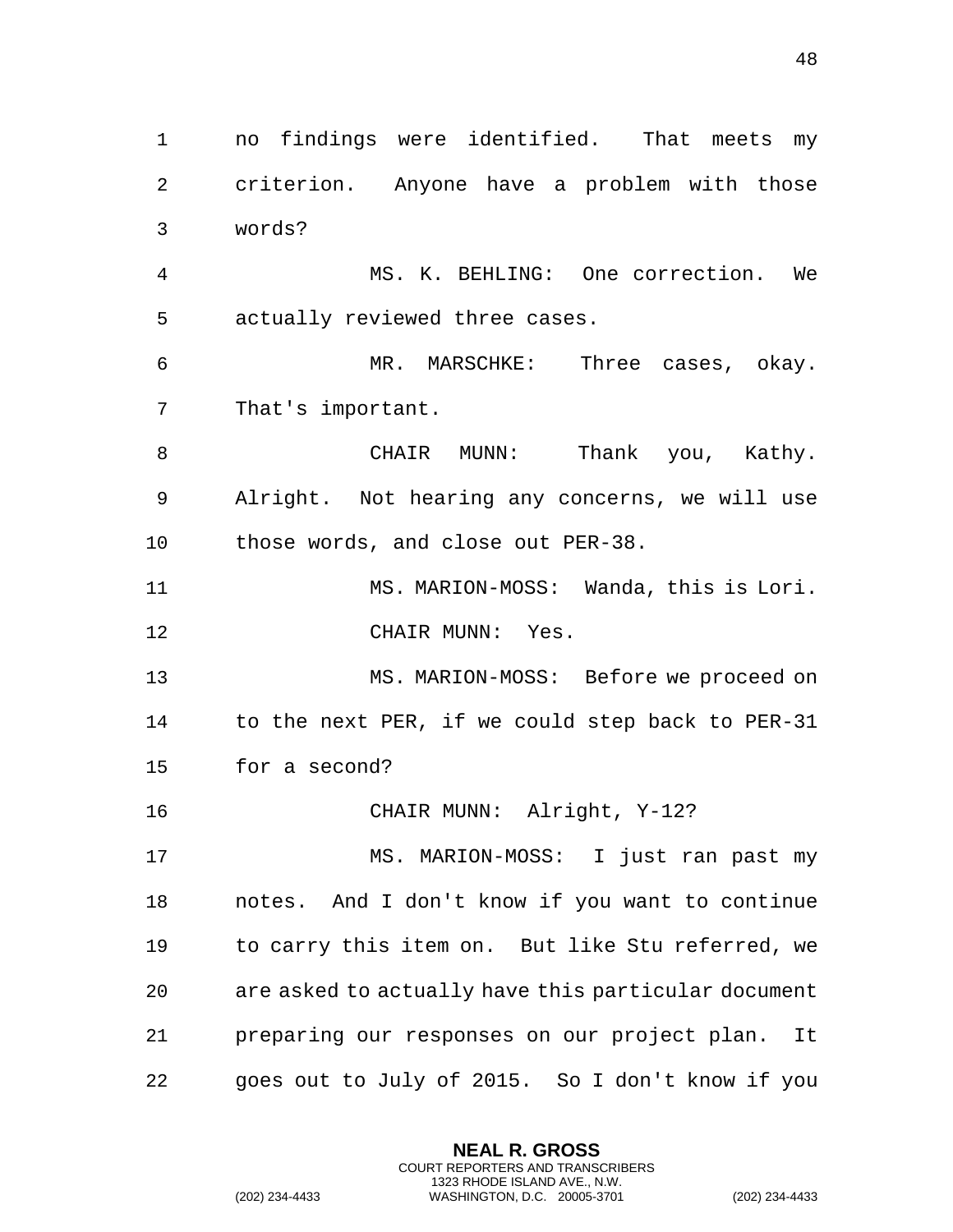want to continue to carry it on your agenda or not. CHAIR MUNN: Well -- MEMBER ZIEMER: Didn't we already decide we wouldn't carry that? CHAIR MUNN: PER-31? MEMBER ZIEMER: Is it 31? MS. MARION-MOSS: No. CHAIR MUNN: No, it wasn't 31. It was RPRT-53 that we said we weren't going to -- MEMBER ZIEMER: Yes, that's the one. That was the new OTIB. CHAIR MUNN: Yes, right. No, this is back, the Y-12 thing. And I was just going to continue hanging onto it. Because again, you know, it's my personal concern about not having a way to identify when we need to put it back on the agenda. MEMBER ZIEMER: But when the document comes out, that would be the same thing that happens, that Ted talked about before, that he automatically red flags it. MR. KATZ: Well, but not with this.

> **NEAL R. GROSS** COURT REPORTERS AND TRANSCRIBERS 1323 RHODE ISLAND AVE., N.W.

(202) 234-4433 WASHINGTON, D.C. 20005-3701 (202) 234-4433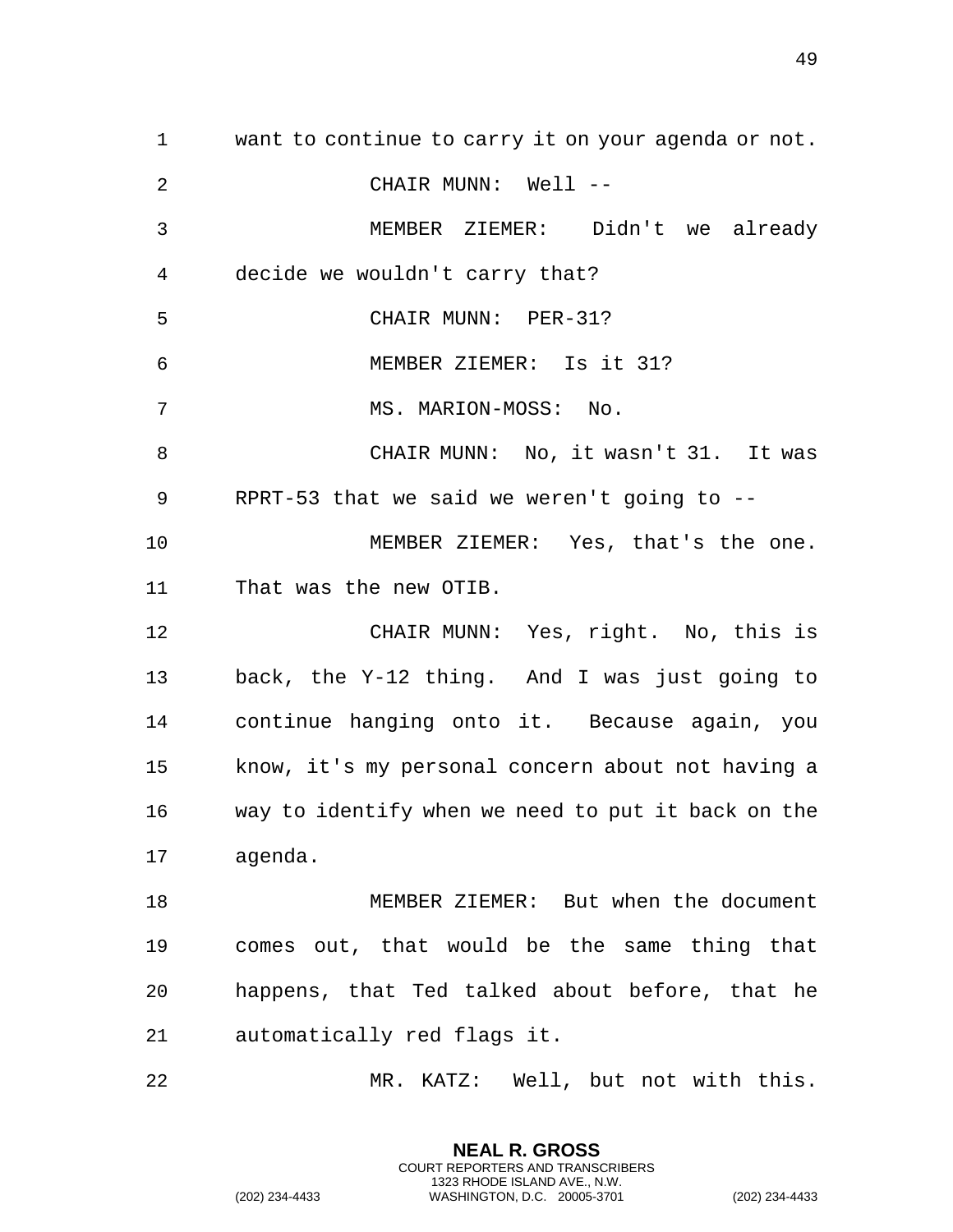right? This isn't the same as -- That was OTIB-83, the -- MEMBER ZIEMER: Right, right. Okay. You don't -- I can't remember the PER exactly. Okay. CHAIR MUNN: Yes. They're, as I said, I don't have a -- MR. KATZ: It's fine. I mean, I think we can just ask for, since we always have a list of these PERs, we can just ask, have it on the agenda and just say, you know, no update, whatever. CHAIR MUNN: Yes. And I just continue to intend to asterisk them on the agenda so that we're aware of the fact that we're carrying that, and that it's going to continue for a while. 17 MS. MARION-MOSS: Okay. CHAIR MUNN: Okay. Thank you, ma'am. We appreciate it. PER-42 response. I have SC&A listed for that too. MS. K. BEHLING: Yes. This is Kathy Behling. What we, I have updated the BRS with

Because this is PER that they're doing work on,

**NEAL R. GROSS** COURT REPORTERS AND TRANSCRIBERS 1323 RHODE ISLAND AVE., N.W.

(202) 234-4433 WASHINGTON, D.C. 20005-3701 (202) 234-4433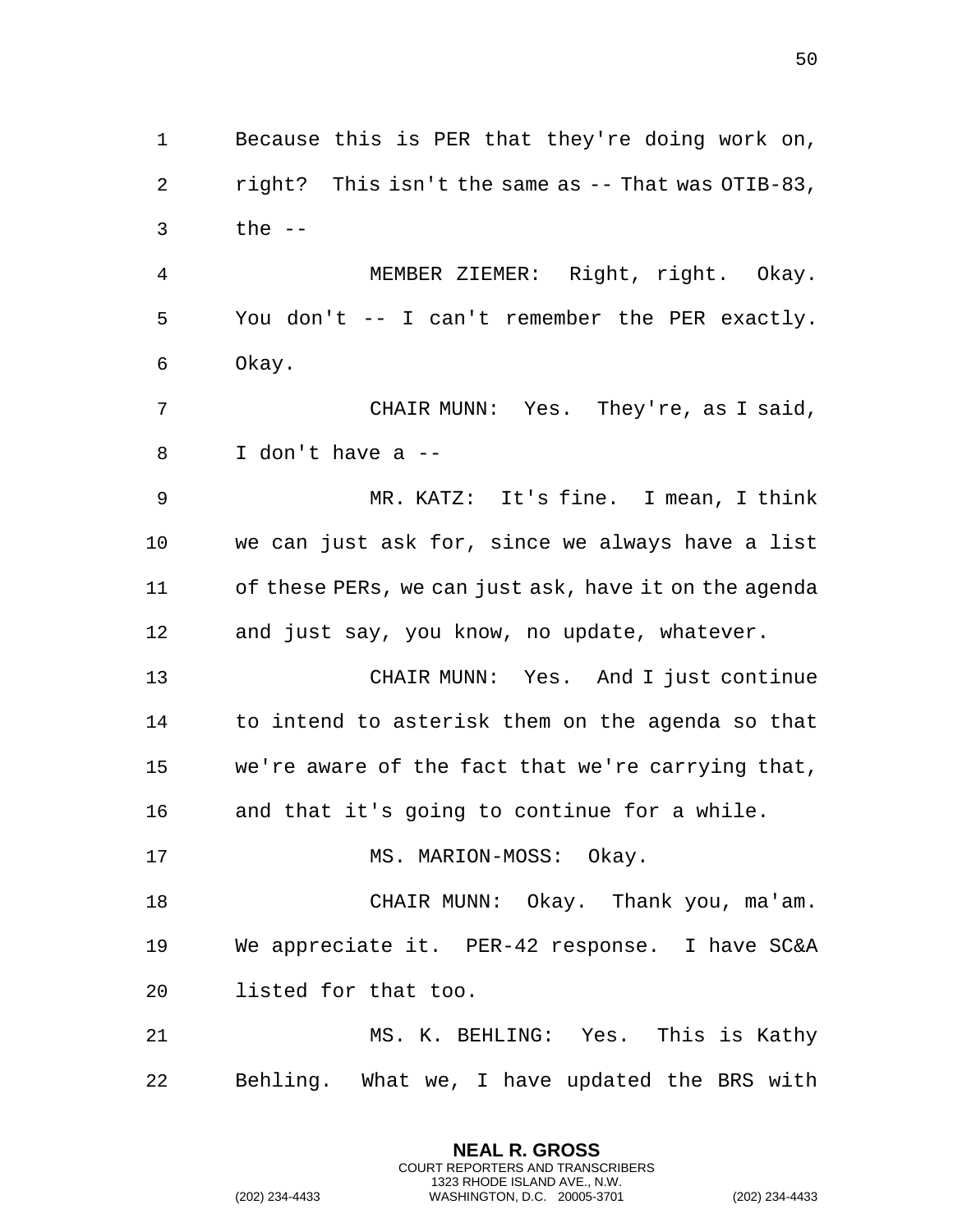these two findings from the Linde PER review. That was Linde, PER-42. And those findings have been updated in the BRS. And during the last meeting, Hans and Ron Buchanan made a presentation as to their review and the findings.

 CHAIR MUNN: And do we have no action with response to those today?

8 DR. NETON: This is Jim. Are you talking a NIOSH response?

10 CHAIR MUNN: Yes.

 DR. NETON: Yes. I could speak verbally at least to these. There's nothing in writing in the BRS. But we got, we received this report in August, some timeframe.

 There was only two findings, one of which is pretty easy to dispense with, and that's the second one that was related to some language 18 that was in the revised TBD. SC&A, I think found that the approach adopted in the TBD was consistent with what was agreed upon in the Working Group, as far as the, what was it? These were the radon concentrations that we find in the tunnels.

> **NEAL R. GROSS** COURT REPORTERS AND TRANSCRIBERS 1323 RHODE ISLAND AVE., N.W.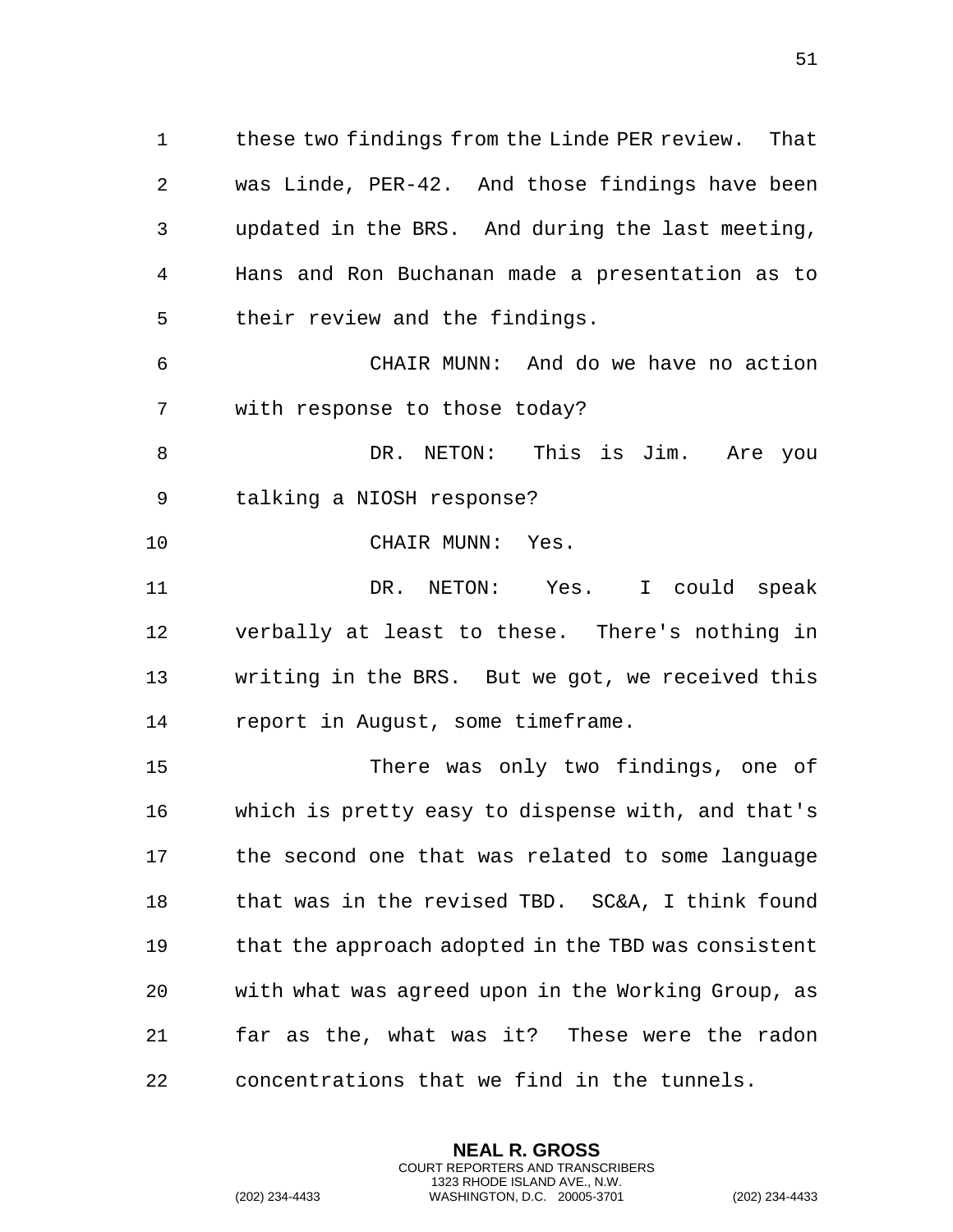This is the second finding. And we had inadvertently left in some language of an exposure approach that was in the old TBD, that should have been removed. And so we fully agree that that language needed to be modified and we would take that out.

 The tables themselves that show the exposures, as SC&A verified, are correct. It's just the language about occupancy times needed to be revised to be consistent with what was agreed upon at the Working Group level.

 So, that doesn't change any of the calculations or the values. It's just a change to the document itself that reflects what we really did.

 CHAIR MUNN: Okay. So, under Item 2, do we not need to indicate that NIOSH agrees correction needs to be made to the document? And that will happen. Or do we need a specific, a written response from you?

21 DR. NETON: Well --

CHAIR MUNN: It doesn't seem necessary

**NEAL R. GROSS** COURT REPORTERS AND TRANSCRIBERS 1323 RHODE ISLAND AVE., N.W.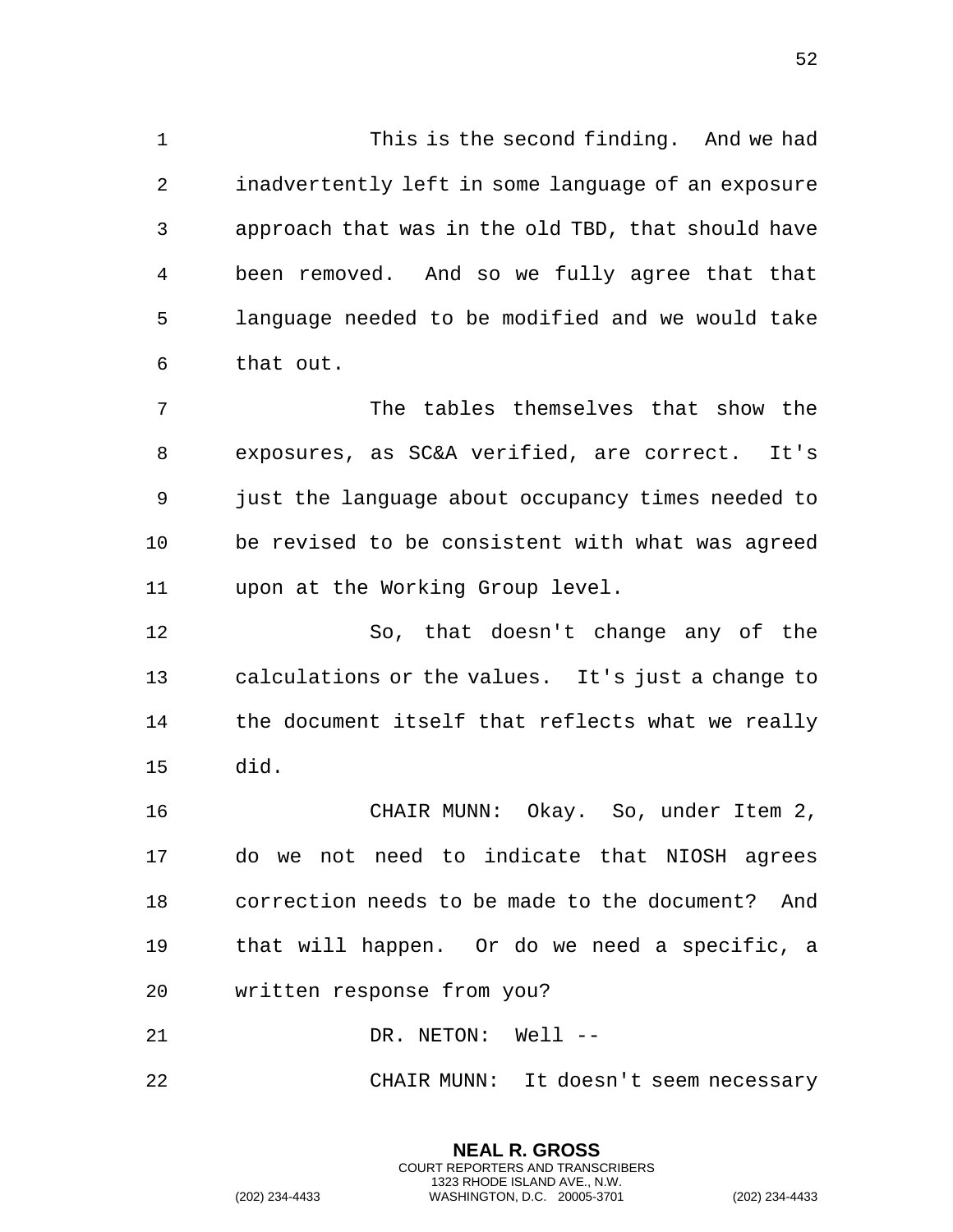to me.

 DR. NETON: No. I think we can just enter that into the database as such, and go from there. CHAIR MUNN: Yes, yes. DR. NETON: It's a simple response. It's essentially just a typo, not a type, but a -- 8 CHAIR MUNN: Yes. DR. NETON: -- omission on our part. CHAIR MUNN: Just an update. Any concerns, Paul or Josie, with respect to our just simply adding right now? MEMBER ZIEMER: No. That seems to do it, and maybe do just that. Have the indication that NIOSH agrees. And then let's put it into abeyance, I guess, on this finding. MR. MARSCHKE: If we want we could probably, you know, just mention that this is what Jim has said during this meeting. And the Subcommittee agrees with Jim, and has changed the status to in abeyance. I mean, we could do everything now, if you --

> **NEAL R. GROSS** COURT REPORTERS AND TRANSCRIBERS 1323 RHODE ISLAND AVE., N.W.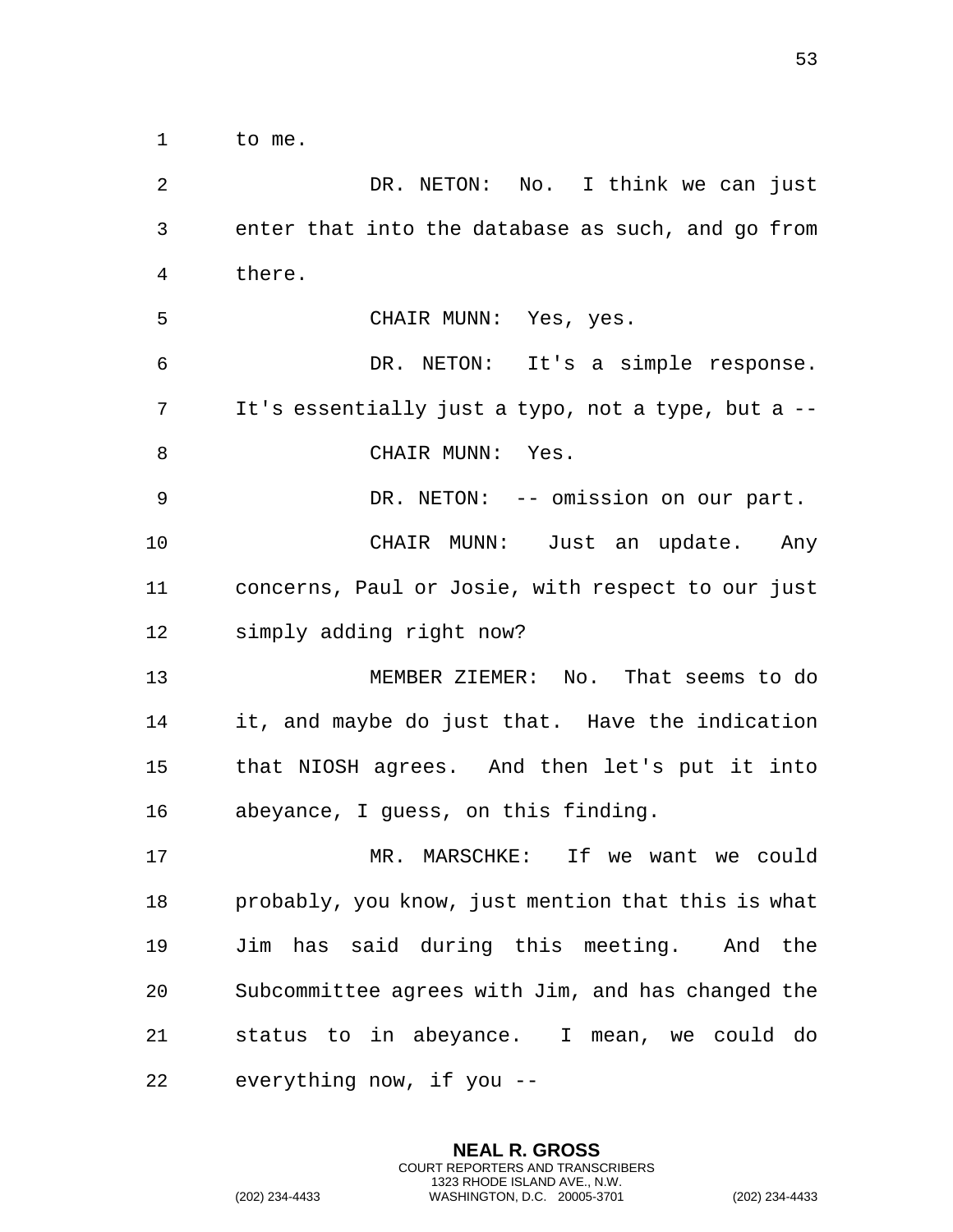CHAIR MUNN: Yes. I think we can. I think all we need to say is -- MEMBER ZIEMER: But I think that's what I was suggesting. 5 MR. MARSCHKE: Okay. CHAIR MUNN: What we're saying is, let's create a response right now in the database that says, NIOSH agrees, and the correction will be made, the appropriate corrections will be made to the document. And we can just say Number 2 is in abeyance. DR. MAURO: This is John Mauro. I've 13 just got a quick question for Jim. When you have very minor changes like this, where all the wording wasn't exactly right, but everything else is okay, would you actually issue a new revision? DR. NETON: Not all the time, John. We have what we call Page Change notices. 19 DR. MAURO: Okay. DR. NETON: I'm not sure whether that would be handled this way or not, though. DR. MAURO: Okay. Yes.

> **NEAL R. GROSS** COURT REPORTERS AND TRANSCRIBERS 1323 RHODE ISLAND AVE., N.W.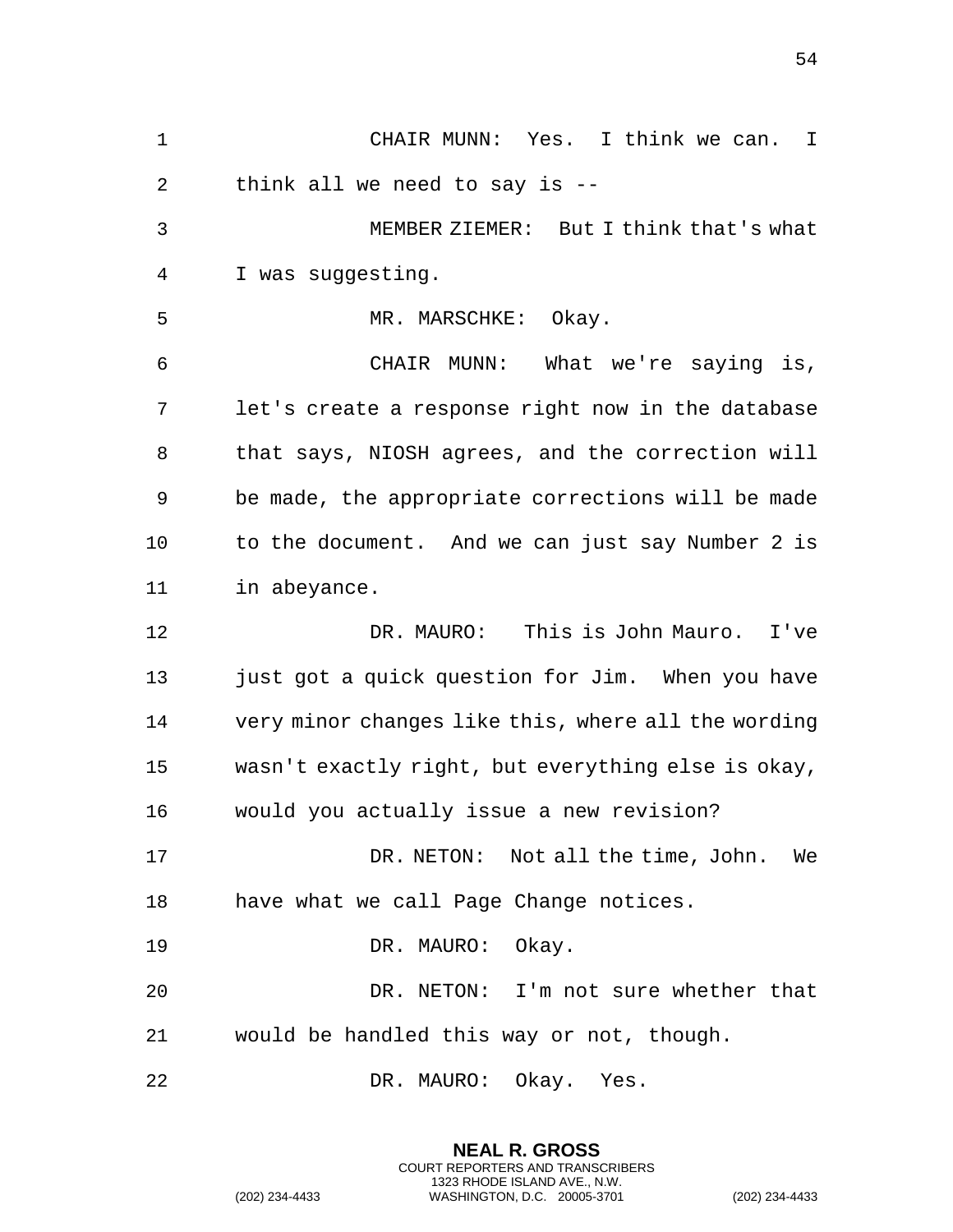DR. NETON: It really was just a matter of taking the old offensive language out and inserting the new one. We did it for the previous table, I think 11. And table 12 we stuck with the old language. It just, it was an inadvertent -- DR. MAURO: So, when you have PC-1, PC-2, is that what that refers to, Page Change? 8 DR. NETON: Right. That's Page Change. DR. MAURO: Okay. You know, you think I would know that. But, okay, I understand. Thank you. DR. NETON: Procedure change. But it's a  $-$ 15 DR. MAURO: Sure. 16 DR. NETON: Yes. DR. MAURO: Got it. Thank you. 18 CHAIR MUNN: I think we can just say, Steve, that the language will be changed. DR. NETON: I don't know if we want to note it, but this does not affect the dose reconstructions at all.

> **NEAL R. GROSS** COURT REPORTERS AND TRANSCRIBERS 1323 RHODE ISLAND AVE., N.W.

(202) 234-4433 WASHINGTON, D.C. 20005-3701 (202) 234-4433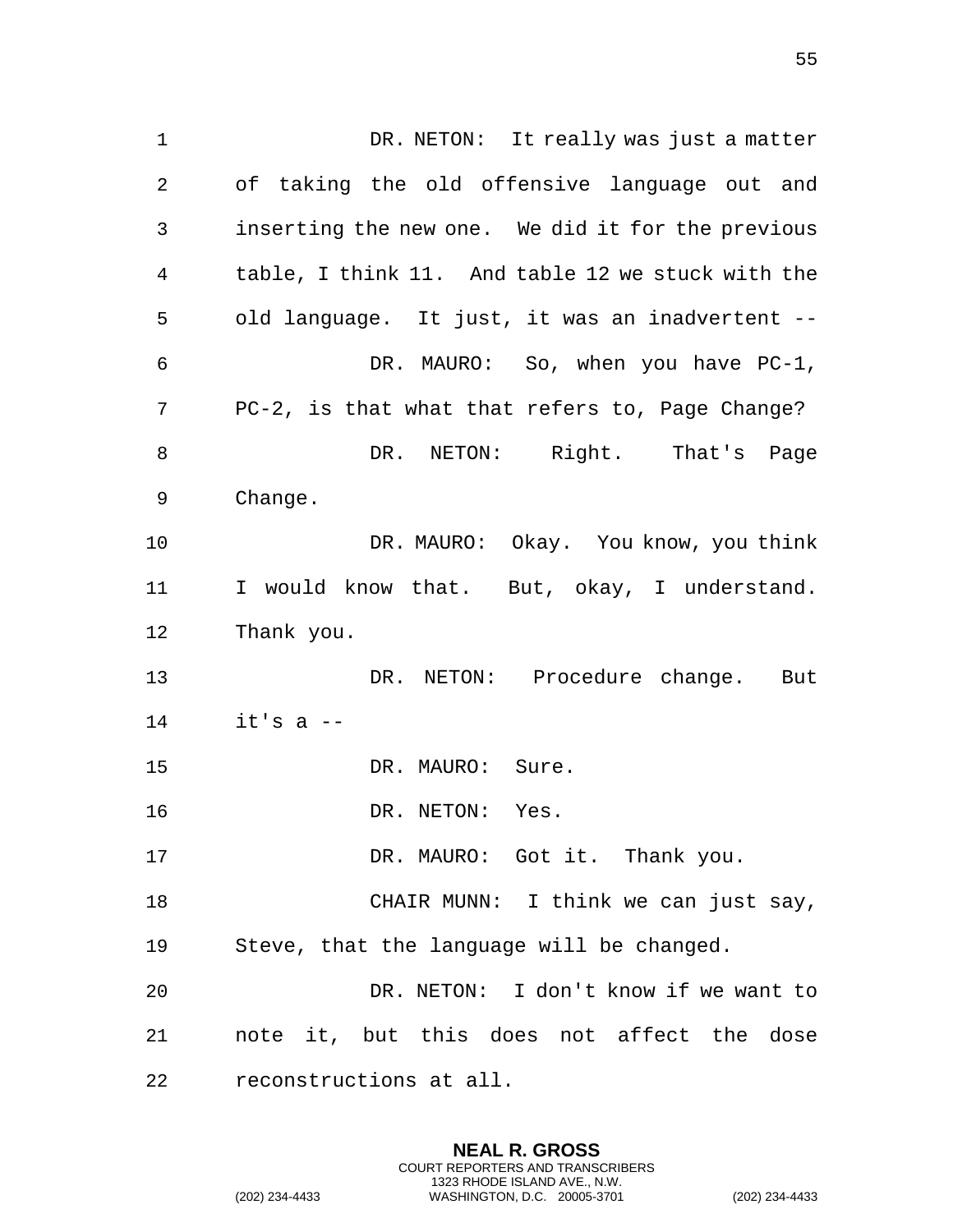CHAIR MUNN: It will be changed appropriately, period. DR. NETON: We spent a lot of time on this up in Buffalo. CHAIR MUNN: Yes. We remember. DR. NETON: To finally incorporate it, you know, we interviewed some workers. And the occupancy factors were finally decided based on those discussions. CHAIR MUNN: Alright. Now let's take a look at Item 1. 12 DR. NETON: Finding 1 is a little, going to require a little more discussion. But SC&A questioned restrictive application for not applying any uranium or radon doses to workers during the SEC period that was most recently added, and that was the time period between 1954 and 1969. To refresh people's memories, the site operations actually stopped prior to 1954, the AEC activities. But after 1954 through 1969, even though this is technically in what is considered to be a residual contamination period, it was also

> **NEAL R. GROSS** COURT REPORTERS AND TRANSCRIBERS 1323 RHODE ISLAND AVE., N.W.

(202) 234-4433 WASHINGTON, D.C. 20005-3701 (202) 234-4433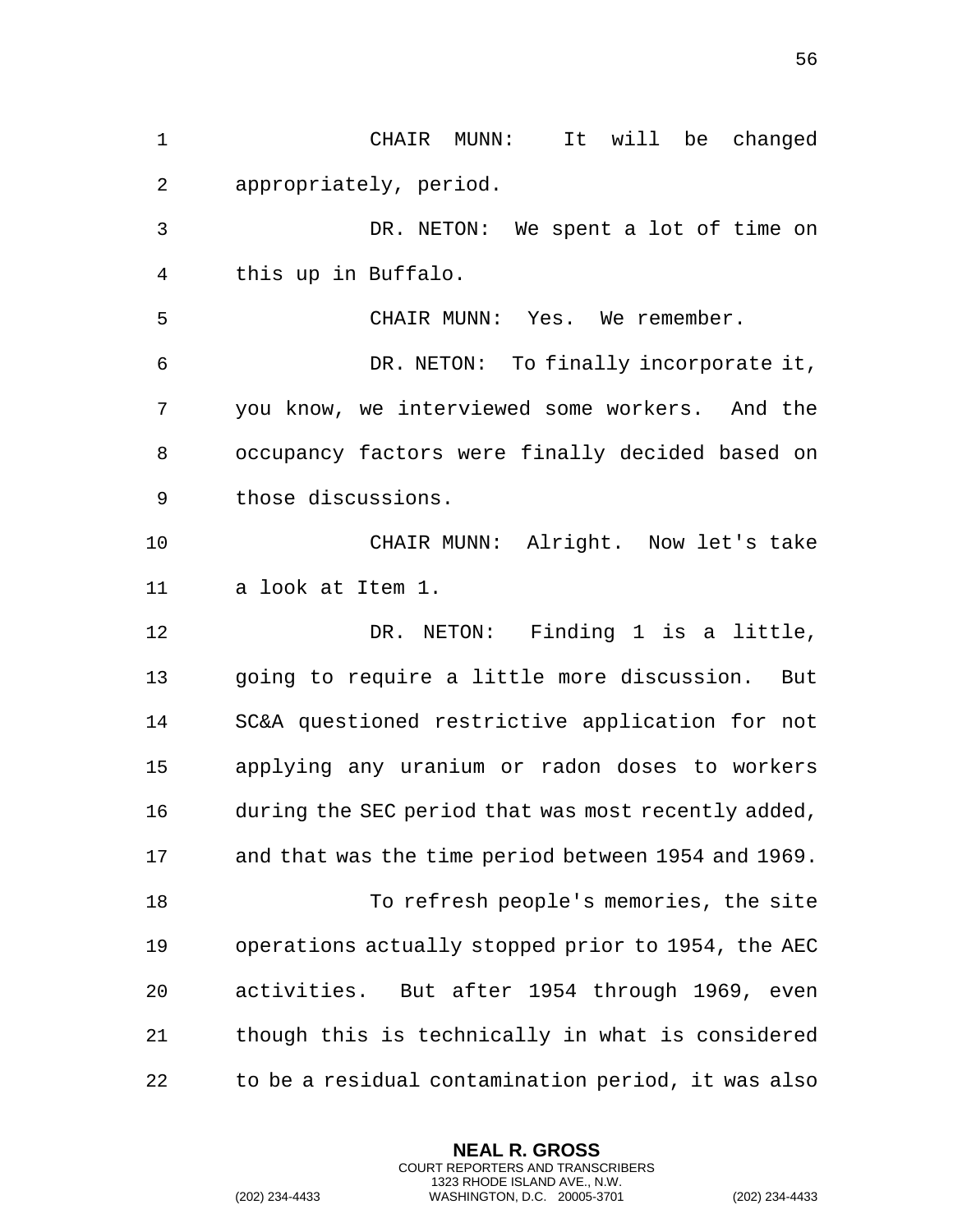a time period when active building renovation was going on.

 They felt before 1954 that they had decontaminated and decommissioned the facility fairly well. But between '54 and '69, they did a lot of renovation work creating office space and such. And in the process, they ended up moving a 8 lot of heavy machinery. They did some, you know, removal of walls and such, that it was really not what we consider a typical residual contamination period.

 And the Board decided, this was agreed to at a Board Meeting, that this period really should be part of the SEC, even though NIOSH felt that the exposures that we were assigning in the D&D period prior to '54 were bounding.

 The discussion centered mostly around 18 the uncertainty associated with those exposures. And, you know, is a one size fits all model in this period really appropriate? And eventually the Class was added, between '54 and '60.

The idea was that we couldn't

**NEAL R. GROSS** COURT REPORTERS AND TRANSCRIBERS 1323 RHODE ISLAND AVE., N.W.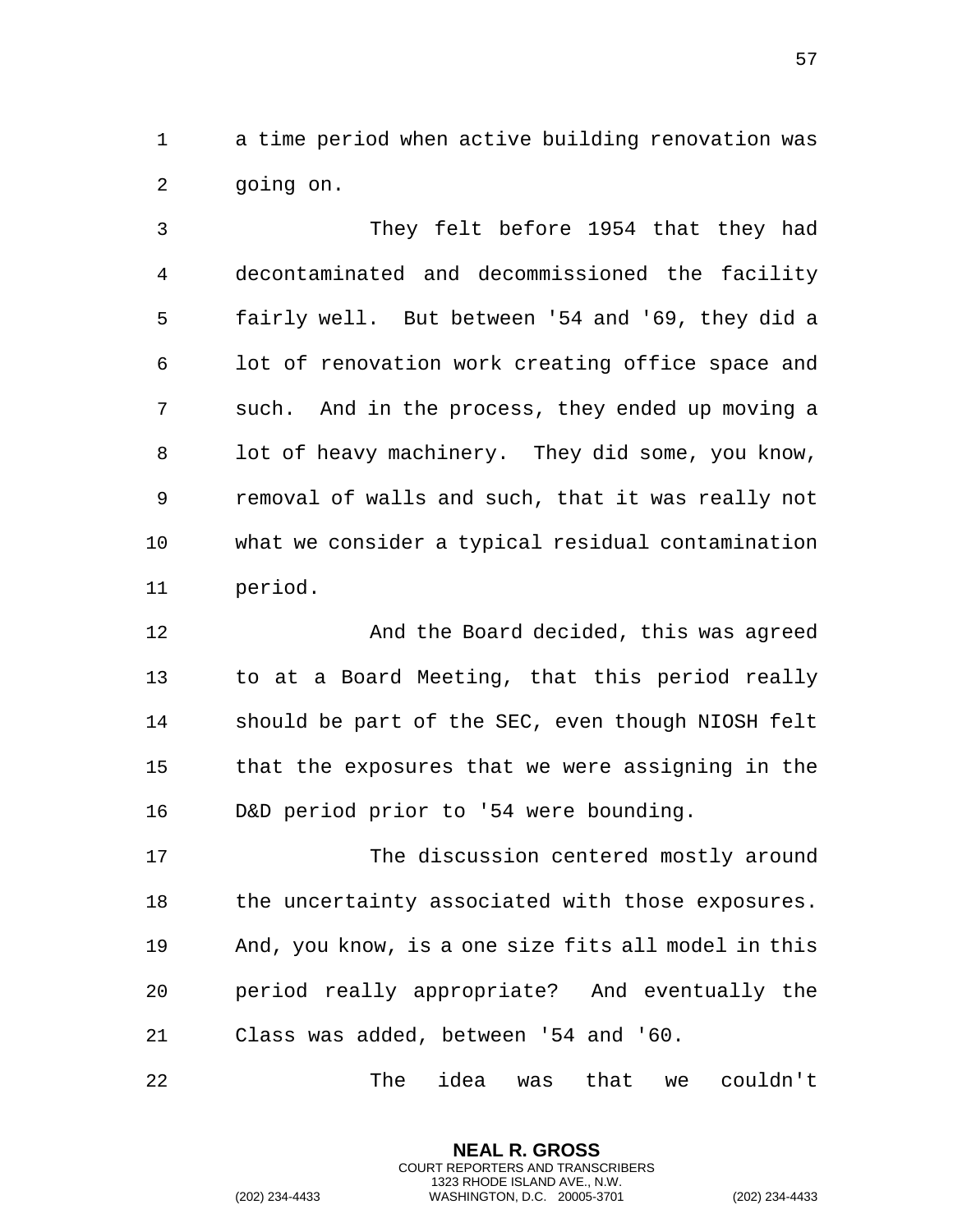reconstruct the uranium here, because it couldn't be reconstructed with sufficient accuracy. So that's what we've done. The SEC was added. SC&A is suggesting that we have a residual contamination model that spans from 1950 out past 1969, and maybe that residual contamination exposure should be assigned to non-presumptive cancers during this SEC period. Our opinion is that that's not appropriate. That's not the way we interpret these SECs.

11 11 If a radionuclide, specific radionuclide can't be reconstructed, it can't be reconstructed at all except for the special circumstances where -- and this is cited in the designation, where there may be personal monitoring data, either external or internal data on an individual.

 And if that was available we would use it to reconstruct their exposures. But otherwise, the doses by definition in this time period cannot be reconstructed with sufficient accuracy. And we've never gotten to the situation where, well,

> **NEAL R. GROSS** COURT REPORTERS AND TRANSCRIBERS 1323 RHODE ISLAND AVE., N.W.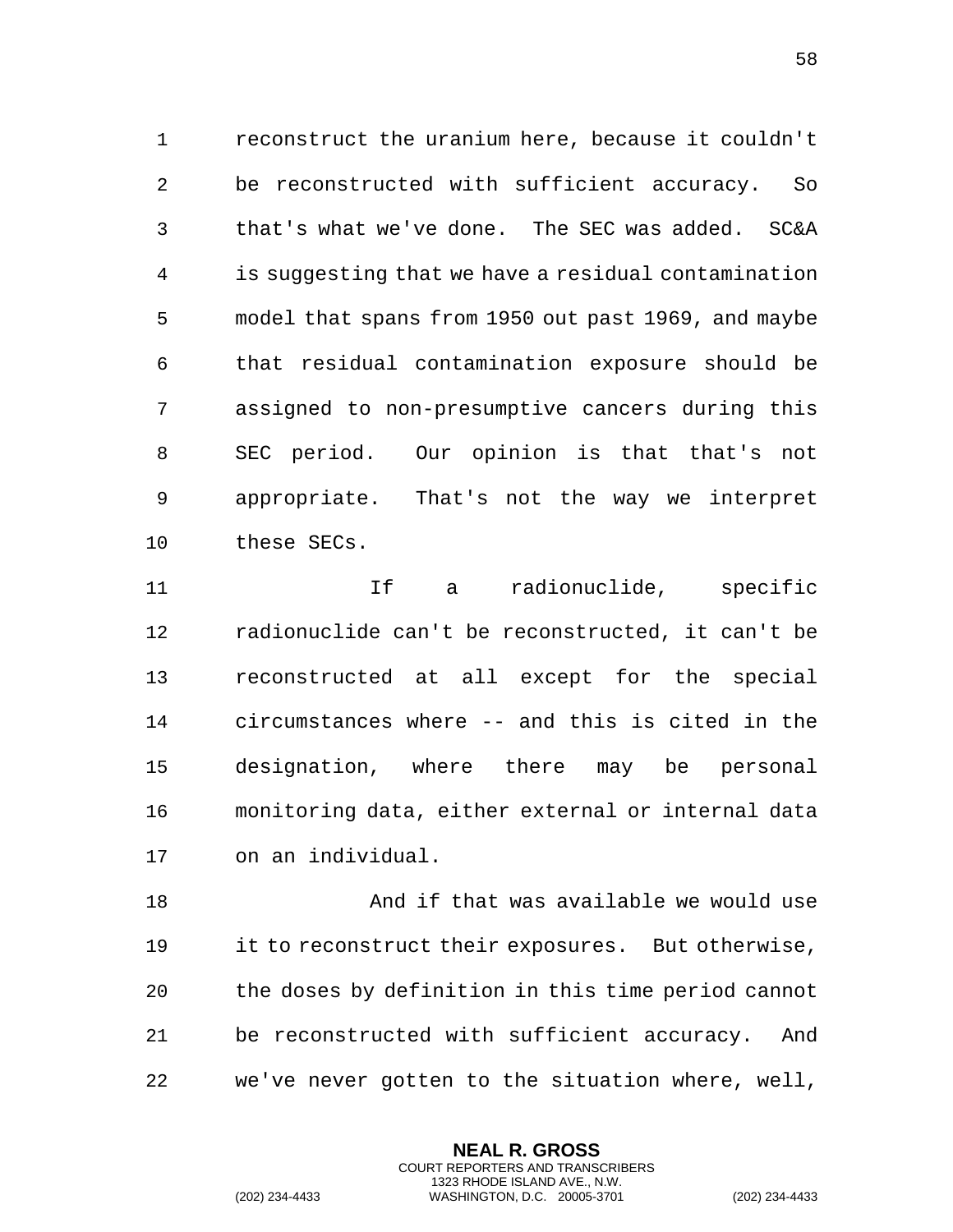we don't know what, we can't put a bound on it, but it's at least as high as X. We've never done that. I mean, you could argue that would be a situation that could be applied anywhere where you have general area air samples. And if it's an SEC for plutonium, why not at least assign the general area air samples in non-presumptive cases. That's just not the way that we interpret the law. Our opinion is that we don't need to change this to add the residual contamination to non-presumptive cancers. CHAIR MUNN: Seems to me that we need a written response to that effect. So that, at our next meeting. DR. H. BEHLING: Wanda, this is Hans. CHAIR MUNN: Yes, Hans. DR. H. BEHLING: Because I'm the person who actually identified these findings. CHAIR MUNN: Alright. DR. H. BEHLING: And I have to state that I do have a problem with this, because I believe the data is there to identify exposures

> **NEAL R. GROSS** COURT REPORTERS AND TRANSCRIBERS 1323 RHODE ISLAND AVE., N.W.

(202) 234-4433 WASHINGTON, D.C. 20005-3701 (202) 234-4433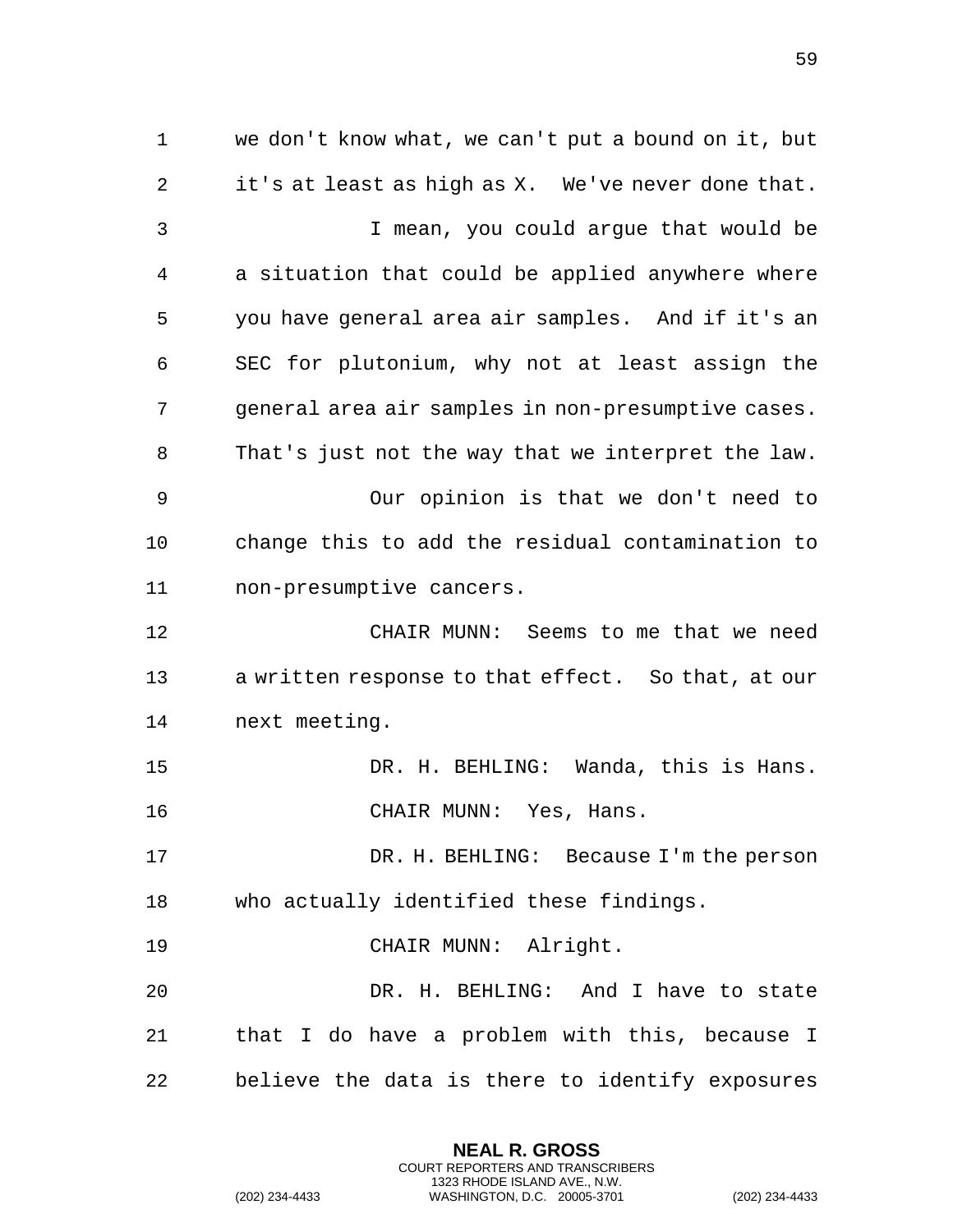during this residual period, that obviously coincides with the SEC period. Because it does in fact comply with OTIB-70.

 And I do have a question, how you can take a data point that occurred in 1954 and then transport it in time to 1970. I mean, it's very generous in a way. But it also obviates the potential for exposure that involves the residual period to people who do not qualify for the SEC. 10 And I have to say, you have to really look at those entire arguments that I posed in behalf of Finding 2, that starts on Page 17 and 18 of my report.

 And I understand what Jim has just said. But I still, if it comes to the point where nothing changes, I will go on record saying I disagree with that decision, that you cannot assign exposures to those people for the residual period.

 Because throughout this document there were other exceptions made, where information that also coincides with an SEC period, if it's available, can be used to reconstruct partial doses

> **NEAL R. GROSS** COURT REPORTERS AND TRANSCRIBERS 1323 RHODE ISLAND AVE., N.W.

(202) 234-4433 WASHINGTON, D.C. 20005-3701 (202) 234-4433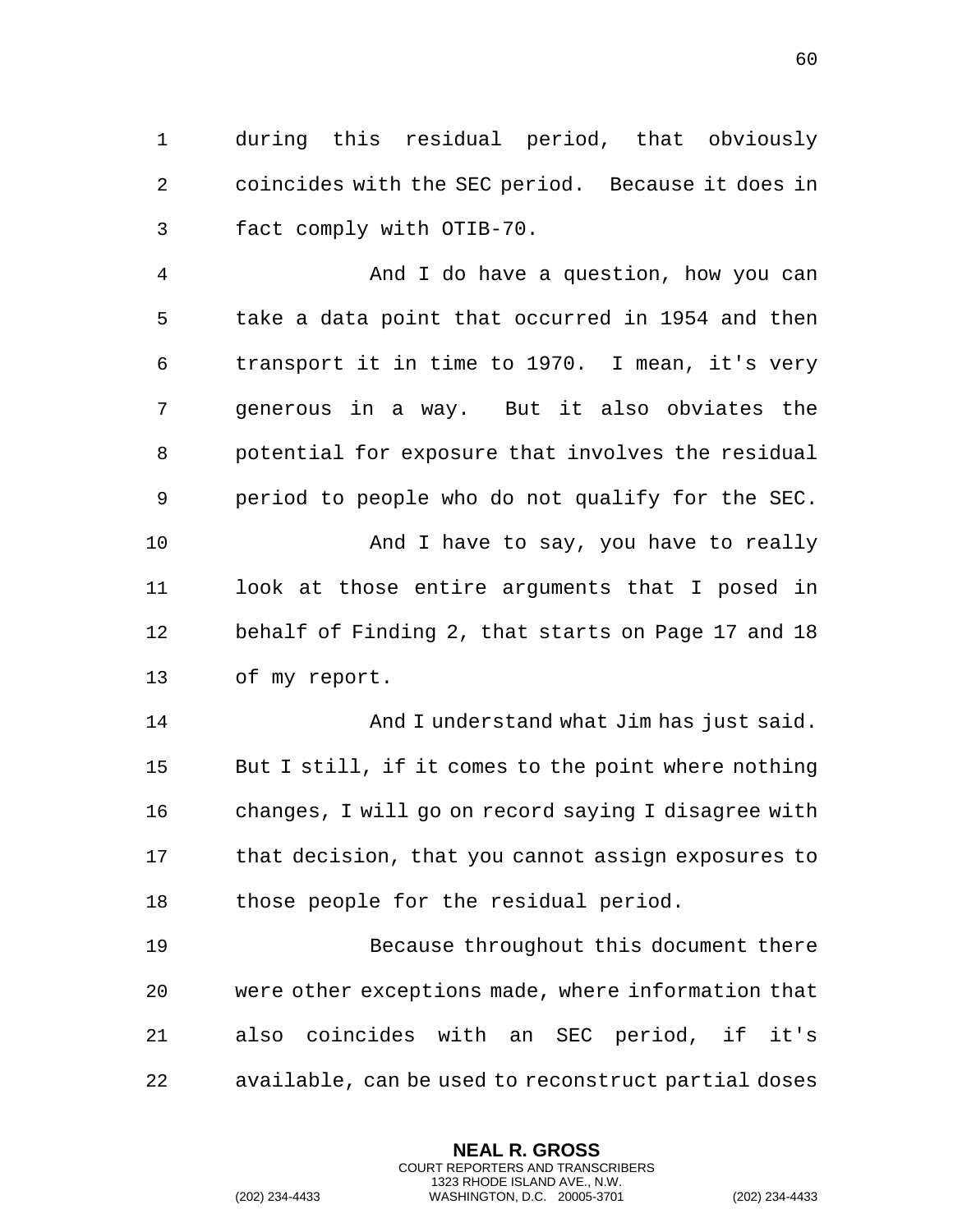for those people who do not qualify for the SEC. So, a precedent has been set in this document for use of data that involves the SEC period for those who do not qualify for the SEC. MR. KATZ: Hans, this is a major difference between the situations that you're relating here. Because where the program has said we'll reconstruct what we can reconstruct based on, for example, personal information, that's in their personal dosimetry that they have on their experience.

 So that's different than applying some sort of model of any kind generally to the whole population, when you've already said you can't estimate their doses. It's just, it's apples and oranges, and by policy it's not allowed. So, I mean, by policy and under the regulation, it's not allowed.

 It's just simply, you know, out of bounds. So, it really, you know, I think everybody understands how you could put a minimum dose in all sorts of circumstances on people where there are

> **NEAL R. GROSS** COURT REPORTERS AND TRANSCRIBERS 1323 RHODE ISLAND AVE., N.W.

(202) 234-4433 WASHINGTON, D.C. 20005-3701 (202) 234-4433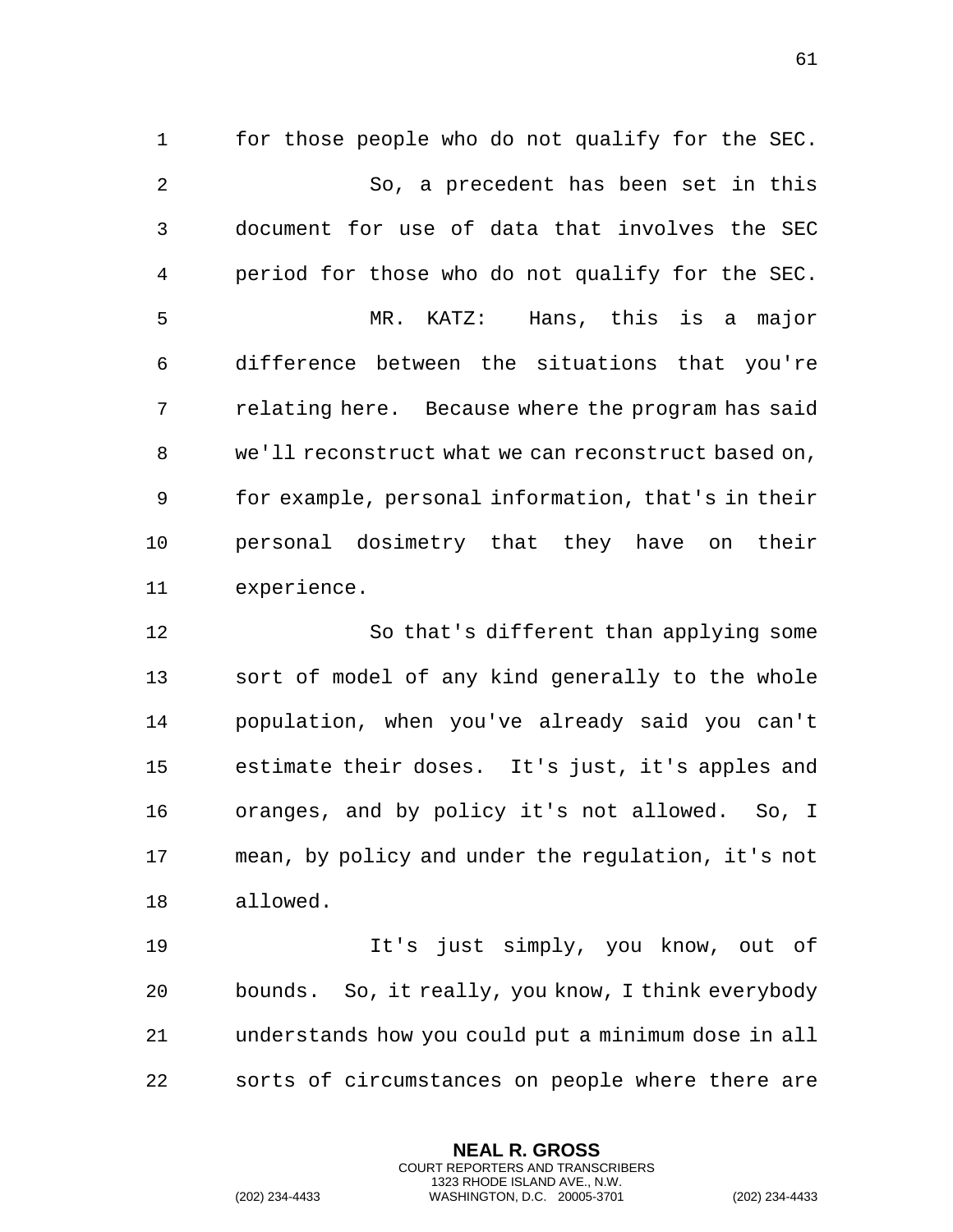SECs. You could readily do that. In probably every SEC case you could do that. But it's not permissible.

 DR. H. BEHLING: I think I do have to question then the value of OTIB-70. It should at least state there that this would never apply to this where an SEC coincides with the time period. MR. KATZ: Well, but I don't, maybe Jim needs to fill me in on OTIB-70. None of our dose reconstruction procedures apply to doses that can't be reconstructed as decided under the SEC rule.

 DR. NETON: Yes, I don't, TIB-70 is applied during residual contamination periods.

 MR. KATZ: Right. But only when it's feasible to reconstruct. If it's an SEC period, it's not applied.

 DR. NETON: Right. I think, well, Hans' issue was with this 1950 air sample that was used. But it's a little different in this particular case.

Because the air sample itself was taken

**NEAL R. GROSS** COURT REPORTERS AND TRANSCRIBERS 1323 RHODE ISLAND AVE., N.W.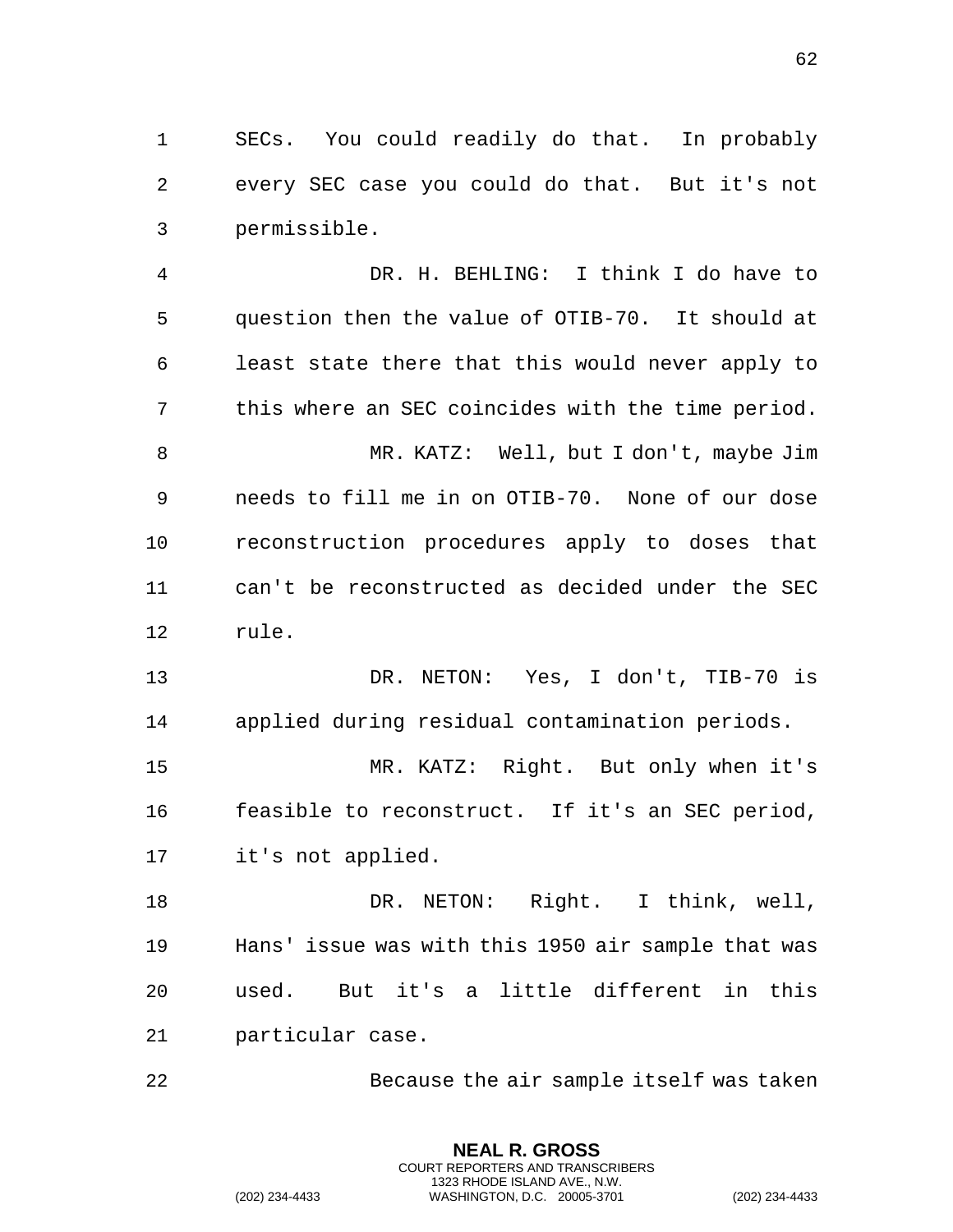after the surfaces were cleaned and sandblasted. And there was a pneumatic jackhammering operation going on. And that's why we ended up using that value. The site was already cleaned at that point. The reason after 1954 became an SEC though, was because they started doing other operations that perturbed the soil even to a larger or lesser degree. We don't know. And that's why it was added.

 But the '50 sample is definitely taken at the beginning is what is technically the residual contamination period, after the site had been cleaned. So, I think it applies. It's a little unusual in that case. I agree with Hans. But I think it's okay.

 DR. H. BEHLING: Well, I think the other thing that I do question is how you can transport a 1954 piece of data 16 years without amending it.

 Obviously we all just talk about depletion of contamination, even under this residual time period when there may not be much of

> **NEAL R. GROSS** COURT REPORTERS AND TRANSCRIBERS 1323 RHODE ISLAND AVE., N.W.

(202) 234-4433 WASHINGTON, D.C. 20005-3701 (202) 234-4433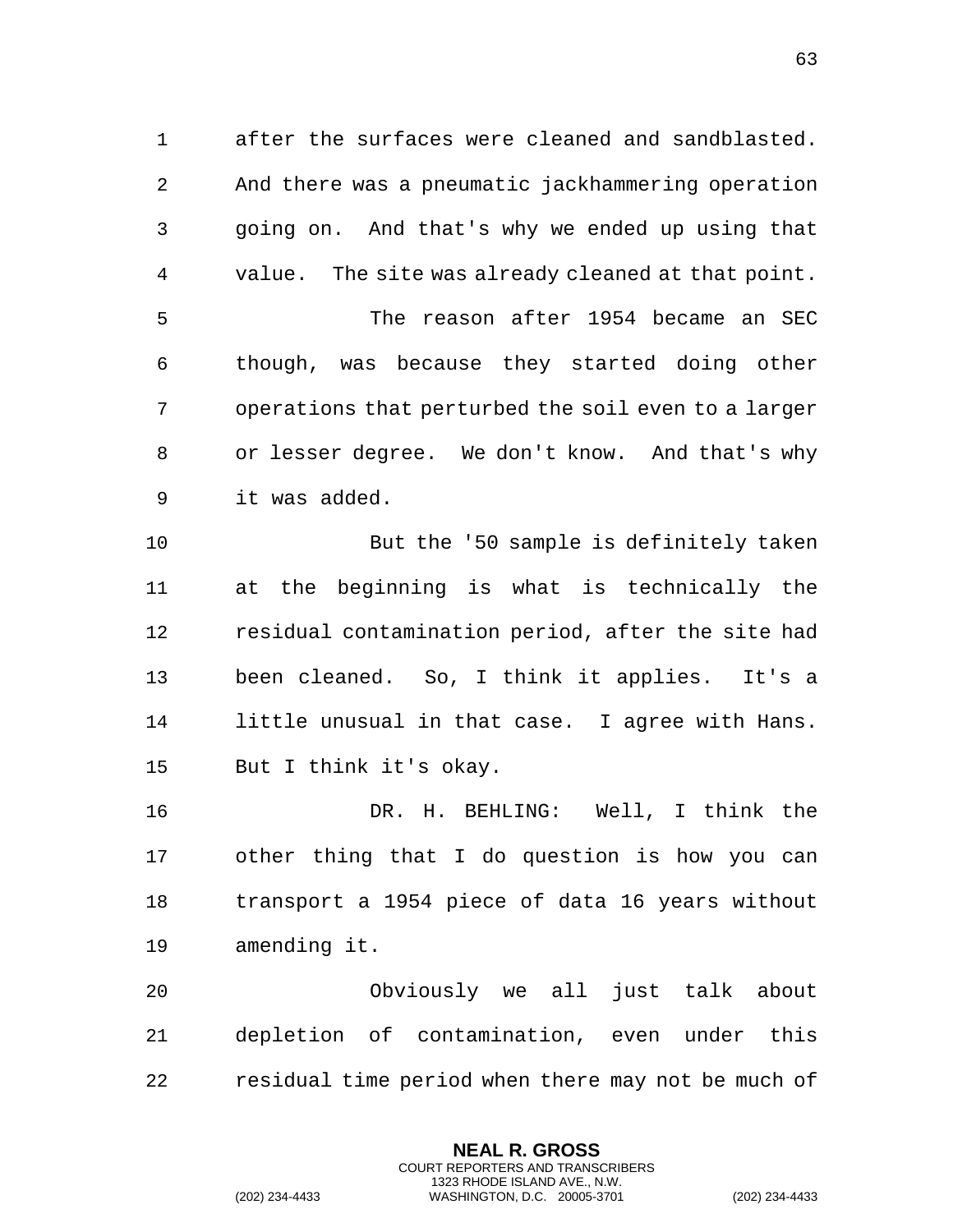any activity. But we always do that.

 And so, it just struck me as very odd that this whole process evolved, that involves the exclusion of the SEC time period for assigning dose. But then using a '54 data point, and saying that same number will apply in 1970, a highly, highly claimant-favorable assumption, but one that doesn't technically make sense.

 DR. NETON: Well, this is what TIB 70 does. I mean, we do this all the time. We'll take the end of operations of some air samples as representative of re-suspension, if not overly representative, use that as our starting point, and then decay that over time through the next available data point, which may be something in the 1970s or even '80s. And --

 DR. H. BEHLING: But it wasn't done. It was identical value that was in 1954 assigned to 1970. It was not subject to a reduction based on environmental depletion. I mean, the whole thing was a little odd. It's just --

DR. NETON: Yes. That's an artifact

**NEAL R. GROSS** COURT REPORTERS AND TRANSCRIBERS 1323 RHODE ISLAND AVE., N.W.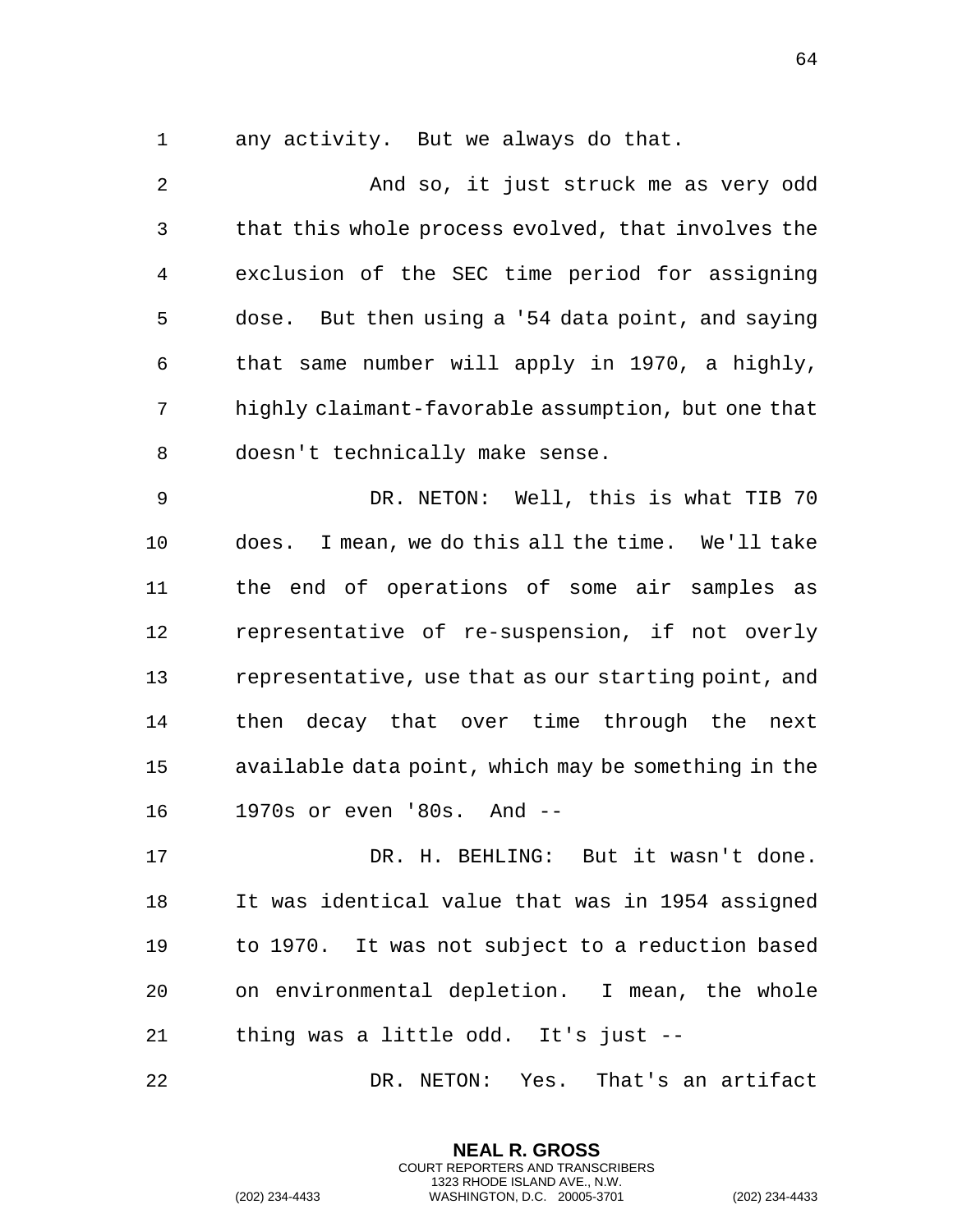of how this incident -- because this is really a part of the residual contamination period. '54, when they were doing building renovations, we originally proposed that we would not reduce the value at all, and just use that 1954 value.

 And then, that's when the Board and NIOSH agreed, and decided that you couldn't reconstruct doses in that period at all. In other words, that 161 picocurie per liter value was not necessarily representative of exposures during that time period.

 DR. H. BEHLING: Well, I guess we will have to close this out, since obviously it has been stated that this cannot happen under the conditions of SEC status. And so, I have to concede, reluctantly concede.

 CHAIR MUNN: Does anyone else have a comment or a position with respect to the discussion we've just heard? If not, is it the NIOSH recommendation then that this be closed? DR. NETON: Yes. Although, Wanda, I do think we need to put something in writing into

> **NEAL R. GROSS** COURT REPORTERS AND TRANSCRIBERS 1323 RHODE ISLAND AVE., N.W.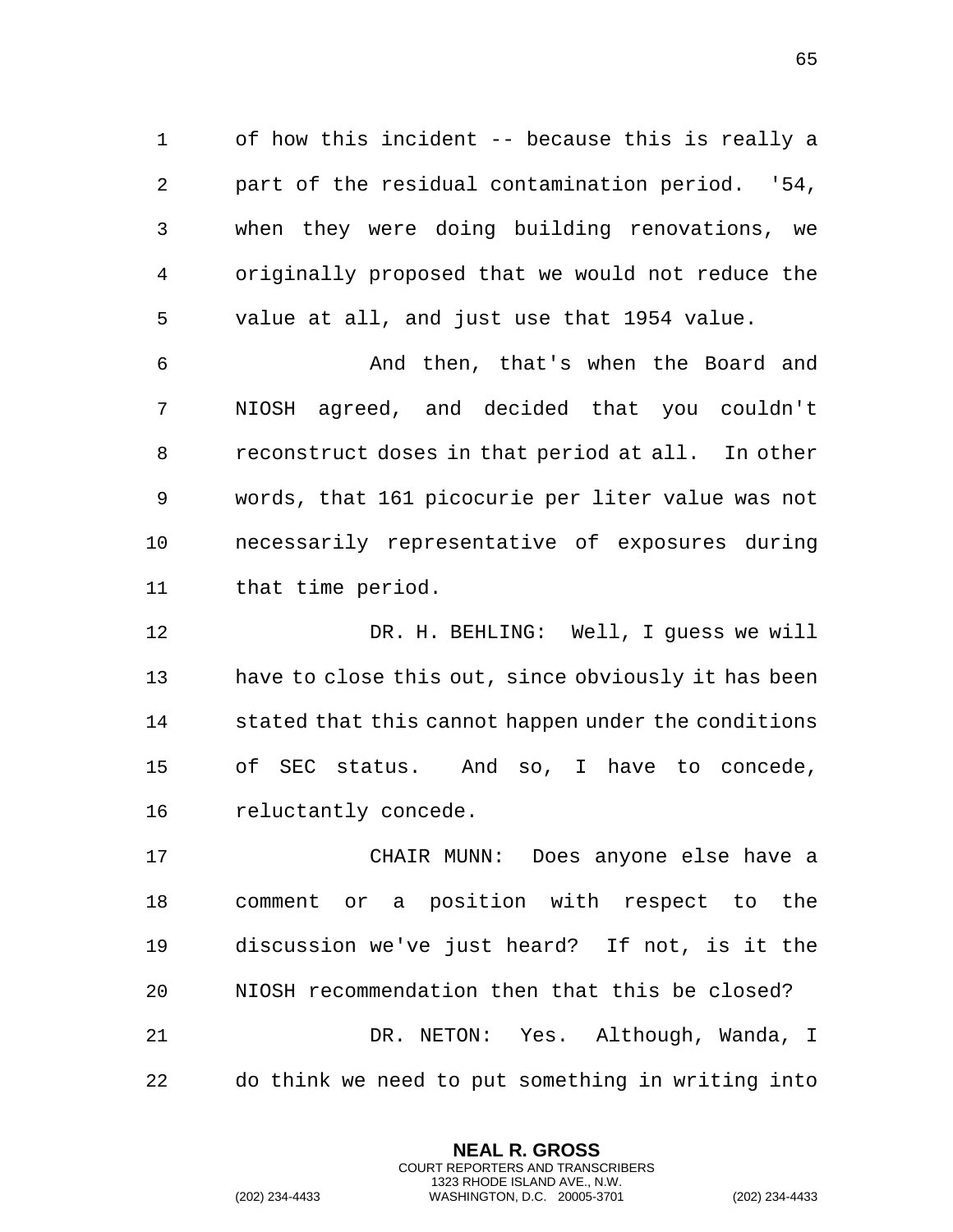| $\overline{a}$ | CHAIR MUNN: I believe we do too. I                    |
|----------------|-------------------------------------------------------|
| 3              | was going to ask $-$                                  |
| $\overline{4}$ | DR. NETON: We'll provide you with                     |
| 5              | that, and recommend that we close it. But until       |
| 6              | then, I guess it needs to stay open until we do that. |
| 7              | CHAIR MUNN: Alright. I'll indicate                    |
| 8              | that $--$                                             |
| 9              | DR. NETON: In progress.                               |
| 10             | CHAIR MUNN: -- a closure statement                    |
| 11             | will be forthcoming from NIOSH. And we'll call it     |
| 12             | in progress momentarily.                              |
| 13             | MS. K. BEHLING: Wanda?                                |
| 14             | CHAIR MUNN: Yes.                                      |
| 15             | MS. K. BEHLING: Okay, yes. Wanda,                     |
| 16             | this is Kathy. I also just wanted to add that         |
| 17             | during the last meeting, SC&A was assigned two        |
| 18             | cases to be reviewed under Subtask 4. And that is     |
| 19             | near completion. We're just in the peer review        |
| 20             | stages. And so, that report will definitely be in     |
| 21             | your hands within a few weeks.                        |
|                |                                                       |

CHAIR MUNN: Alright.

**NEAL R. GROSS** COURT REPORTERS AND TRANSCRIBERS 1323 RHODE ISLAND AVE., N.W.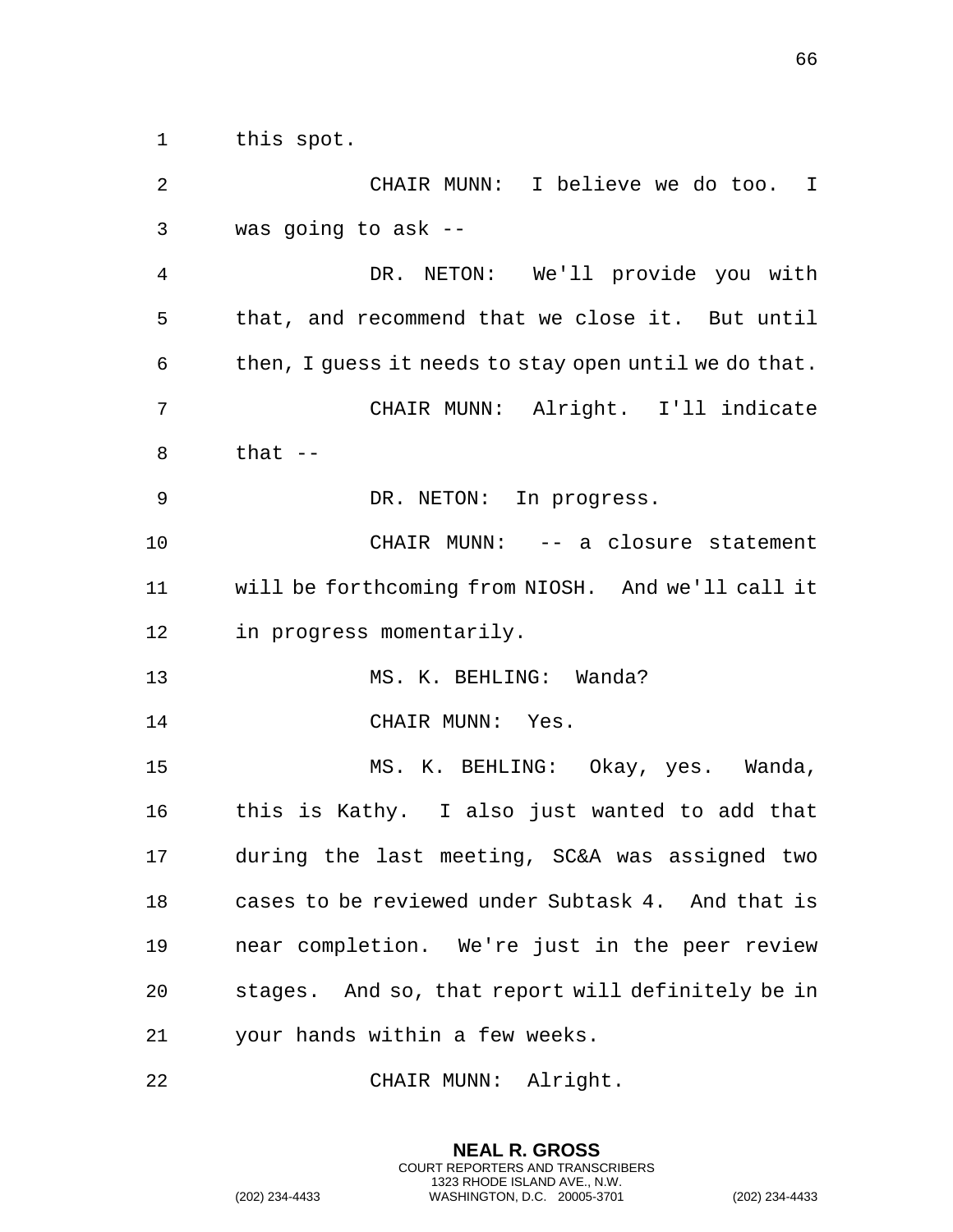MS. K. BEHLING: And for the next meeting. CHAIR MUNN: Very good. So, SC&A will do, will present case findings next time. 5 MS. K. BEHLING: Right. CHAIR MUNN: Okay. That's great. How many did you say? 8 MS. K. BEHLING: There were two cases. CHAIR MUNN: Okay. Okay. Very good. I think that's all we need to say, Steve. NIOSH indicated they'll provide the justification for closing the finding to the Subcommittee. I think that's all we need at this moment, unless someone feels we need to be more expansive than that. And I will indicate that SC&A will be presenting two case findings next time. PER-45 response. We had eight added findings. And I indicate that NIOSH has the action on that. MS. MARION-MOSS: Yes, Wanda, this is Lori. I think that's me. CHAIR MUNN: Okay. PER-45. MS. MARION-MOSS: Yes.

> **NEAL R. GROSS** COURT REPORTERS AND TRANSCRIBERS 1323 RHODE ISLAND AVE., N.W.

(202) 234-4433 WASHINGTON, D.C. 20005-3701 (202) 234-4433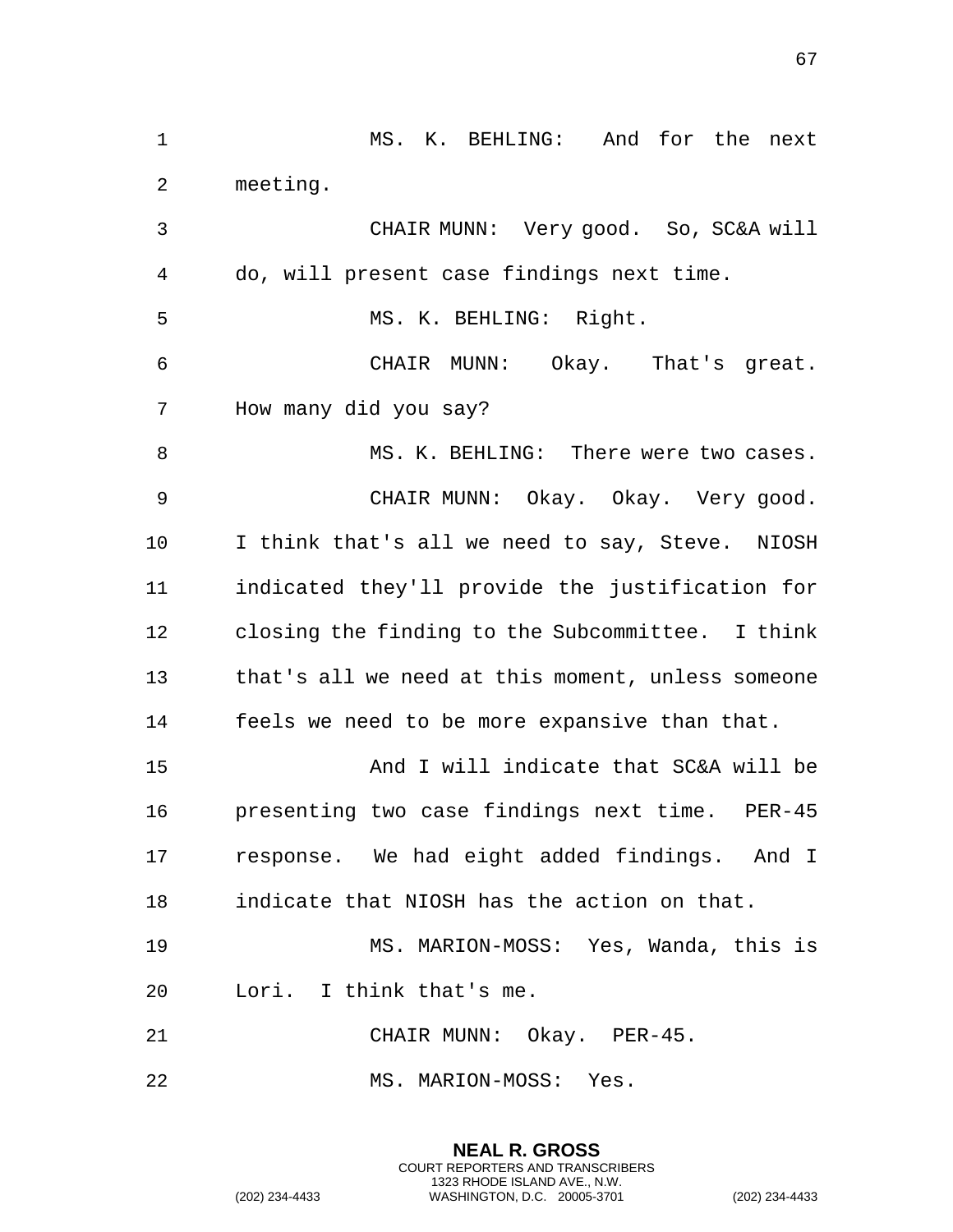CHAIR MUNN: Thanks, Lori. MS. MARION-MOSS: With PER-45 we're going to need some additional time to prepare responses for this particular, for most of the findings. We found that both of the findings are associated with the Aliquippa Forge TBD, and some other associated documents. 8 So we want to look at those findings collectively and prepare a response. And hopefully we'll have something by the next meeting. CHAIR MUNN: Alright. We're going to carryover. That brings us up to PER-43. We have case reviews, Subtask 4, correct? MS. K. BEHLING: Yes. That's correct, Wanda. It's Kathy again. And that also is well under way and in progress. And that report will certainly be in your hands before the next meeting. And we can, we'll be in a position to make a presentation on those case reviews. CHAIR MUNN: Okay. Boy, we're zipping right through. 22 MR. MARSCHKE: Kathy?

> **NEAL R. GROSS** COURT REPORTERS AND TRANSCRIBERS 1323 RHODE ISLAND AVE., N.W.

(202) 234-4433 WASHINGTON, D.C. 20005-3701 (202) 234-4433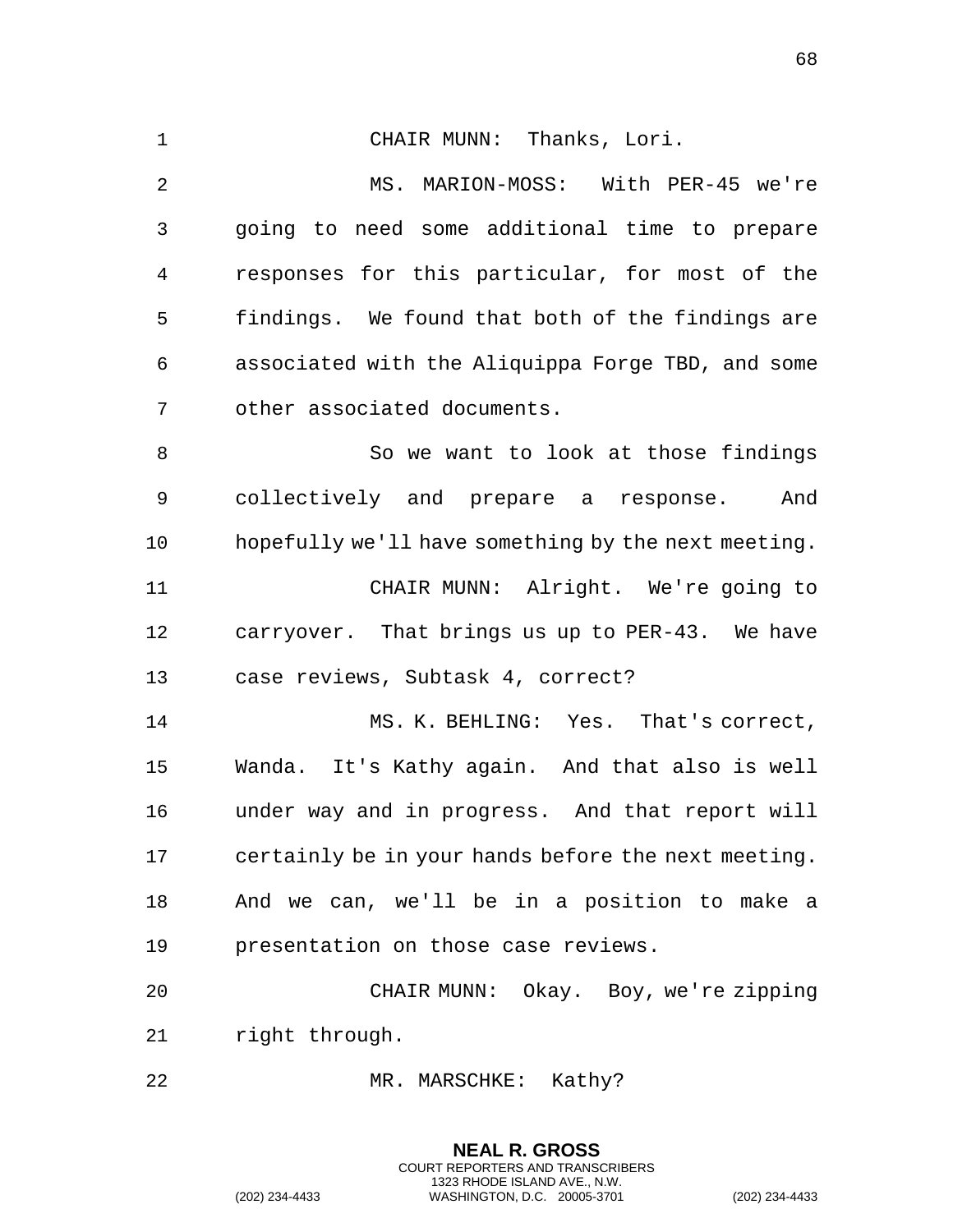1 MS. K. BEHLING: Yes. MR. MARSCHKE: When we did the normal review of the PER, did we have any findings on that? Because I'm looking at the BRS, and it doesn't seem to have anything entered under, not even any finding of no findings for PER-43. MS. K. BEHLING: Well, that's a good question. DR. H. BEHLING: Hold on. MS. K. BEHLING: Yes. Let me -- DR. H. BEHLING: Yes. I did actually -- this is Hans. I did actually a review of the PER-43. I'm also the one who's kindly finalizing my comments regarding Task 4 of the four cases that would correspond to that. But I have to actually look and see what, whether or not there are findings. 18 MS. K. BEHLING: No. There were no findings under our review of PER-43, which, as a reminder, PER-43 was internal dosimetry organs, external dosimetry organs, and the IREP model selections by ICD-9 code revisions. That's

> **NEAL R. GROSS** COURT REPORTERS AND TRANSCRIBERS 1323 RHODE ISLAND AVE., N.W.

(202) 234-4433 WASHINGTON, D.C. 20005-3701 (202) 234-4433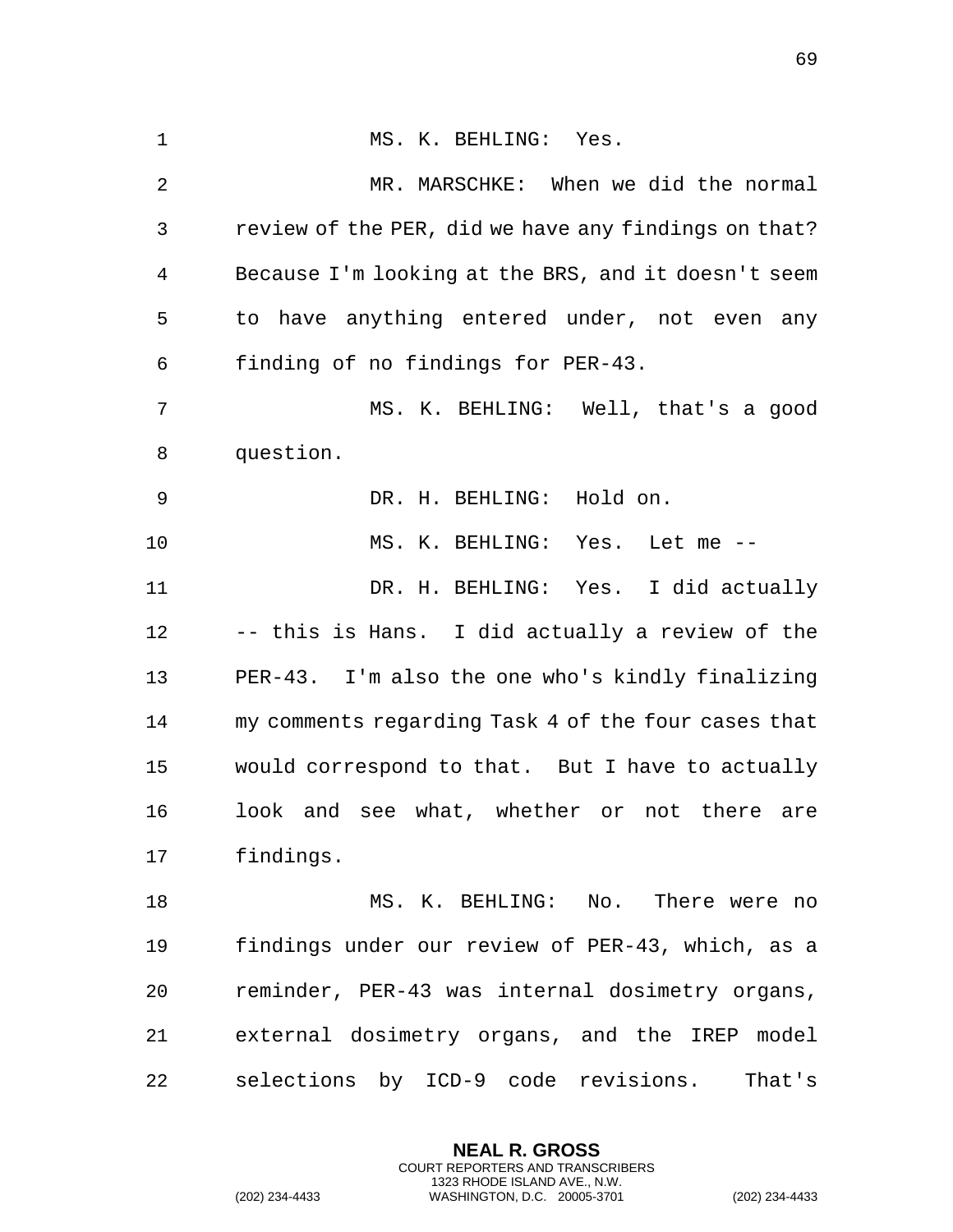OTIB-5. And we had no findings as a result of the review of that PER.

 MR. MARSCHKE: Okay. So, Wanda, do you want us to add a finding of no finding? Maybe again offline?

 CHAIR MUNN: It seems to me that we should do that, yes, if we're going to be consistent, and not puzzle ourselves a year and a half from now. I think that's appropriate. Yes, if you would, in fact, do that, Steve. Okay.

 MR. MARSCHKE: I want to basically get the documentation. So I don't want to do it right now.

CHAIR MUNN: Right.

 MR. MARSCHKE: I'll do it offline. I want to get the document number, and on and so forth.

 CHAIR MUNN: Alright. That's appropriate. That will be on our agenda next time as a carryover. And Steve will have the no findings entries updated then. That brings us to PER-18. Again, I have SC&A.

> **NEAL R. GROSS** COURT REPORTERS AND TRANSCRIBERS 1323 RHODE ISLAND AVE., N.W.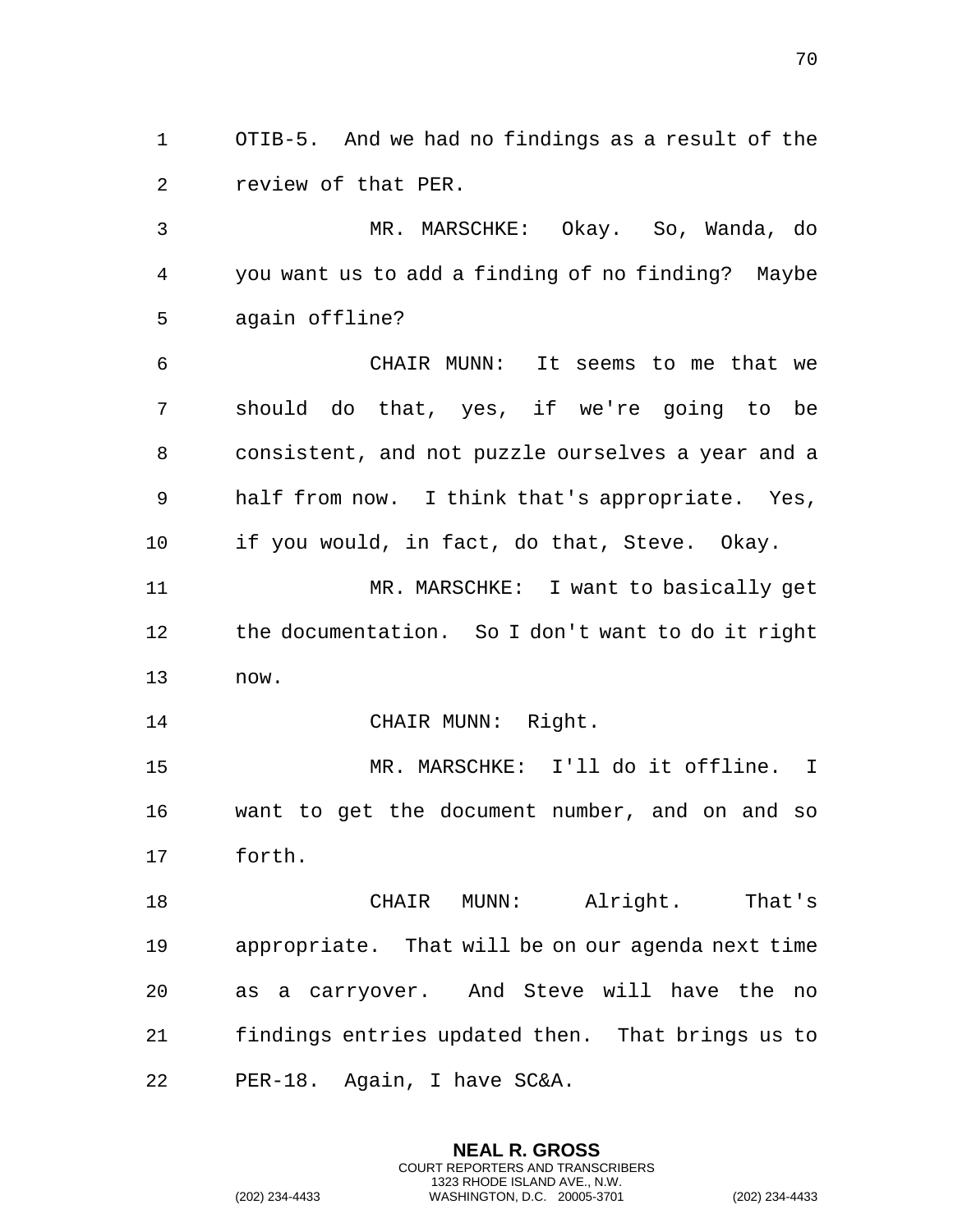MS. K. BEHLING: Yes. This is Kathy again. And PER-18 was the Los Alamos National Lab TBD revision. And I submitted, this report was submitted in May, May 30th of 2014. And this is the Subtask 4 review.

 Under this review, we looked at five cases. And the key changes to the TBD focused on neutron to photon ratios in Table 6.22, and in the Appendix of that document. In the original revision, or original document, this Table 6.22 had minimum and maximum neutron to photon ratio values.

 And in the revision it was changed to median and upper bound ratios. And it created an increase in median doses to all workers except for the operations category. And it also added a category, the revision also added a category or worker locations.

 The second revision, which is somewhat minor in comparison, is for the TA-53 facility they changed energy distributions for the photon radiation. And also changed, affected the assignment of non-penetrating dose to electrons or

> **NEAL R. GROSS** COURT REPORTERS AND TRANSCRIBERS 1323 RHODE ISLAND AVE., N.W.

(202) 234-4433 WASHINGTON, D.C. 20005-3701 (202) 234-4433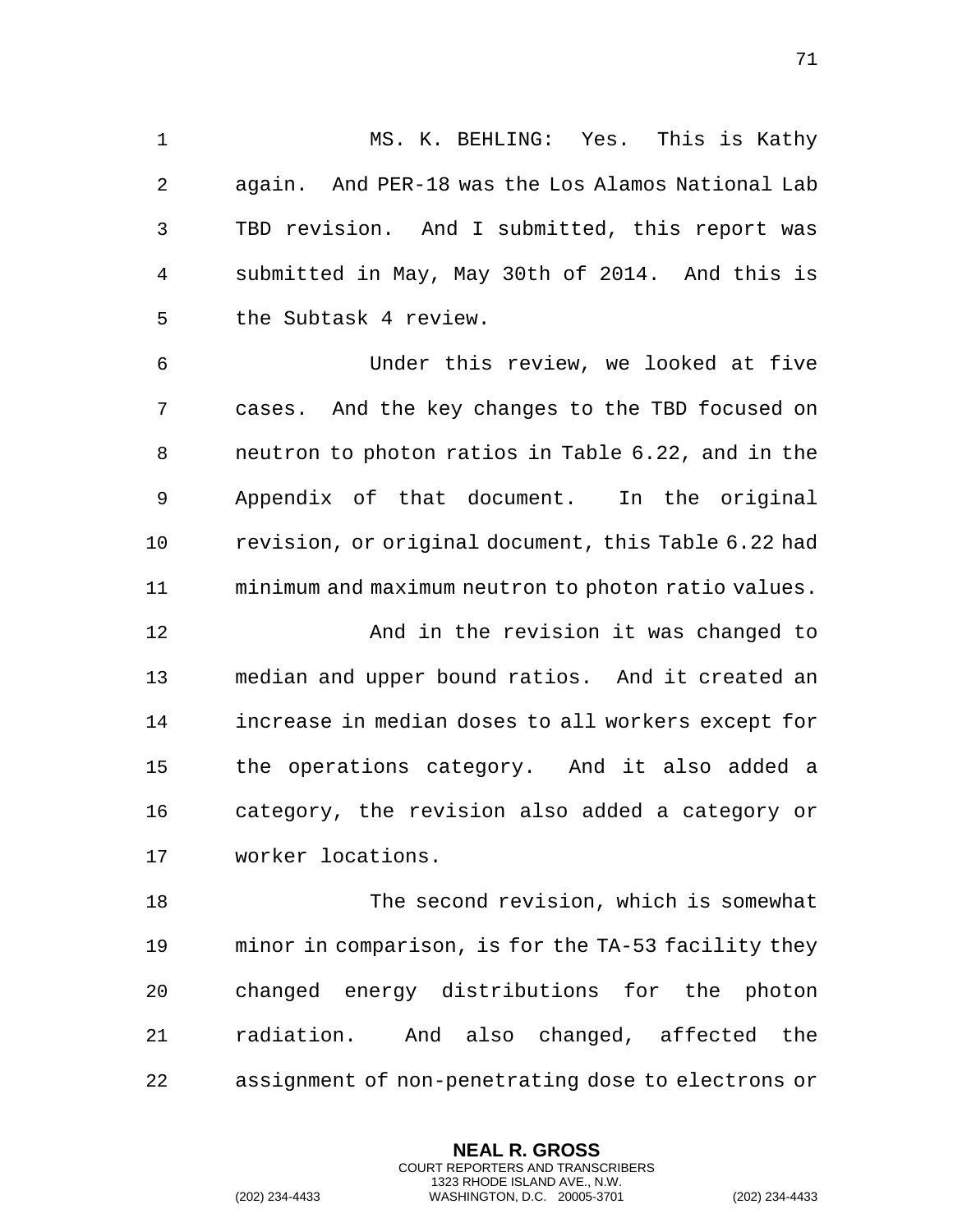photons less than 30 keV.

| 2              | So in the review of the five cases there            |
|----------------|-----------------------------------------------------|
| $\mathfrak{Z}$ | were -- all of the cases were associated with       |
| 4              | non-presumptive cancers. There were<br>four         |
| 5              | prostate cancers and one ovarian.                   |
| 6              | And that was due to the fact that this              |
| 7              | site has been issued, there have been two SEC       |
| 8              | Classes added. And so, that's why those             |
| 9              | particular cases were selected by NIOSH.            |
| 10             | I can, I'll just briefly go through,                |
| 11             | I'll focus on the findings, because I did have five |
| 12             | findings. I don't know, I guess Steve doesn't have  |
| 13             | this report pulled up.                              |
| 14             | And I know it goes back a ways. But it              |
| 15             | was a focused review that looked at just, I looked  |
| 16             | at the photon doses and the neutron doses. Because  |
| 17             | prior to 1979 they used a neutron to photon ratio.  |
| 18             | And so therefore, I looked at both of those.        |
| 19             | And for my first case the -- and I'll               |
| 20             | only go through the first case, which had no        |
| 21             | findings, to give you an understanding of why they  |
| 22             | chose different neutron to photon ratios and why    |

**NEAL R. GROSS** COURT REPORTERS AND TRANSCRIBERS 1323 RHODE ISLAND AVE., N.W.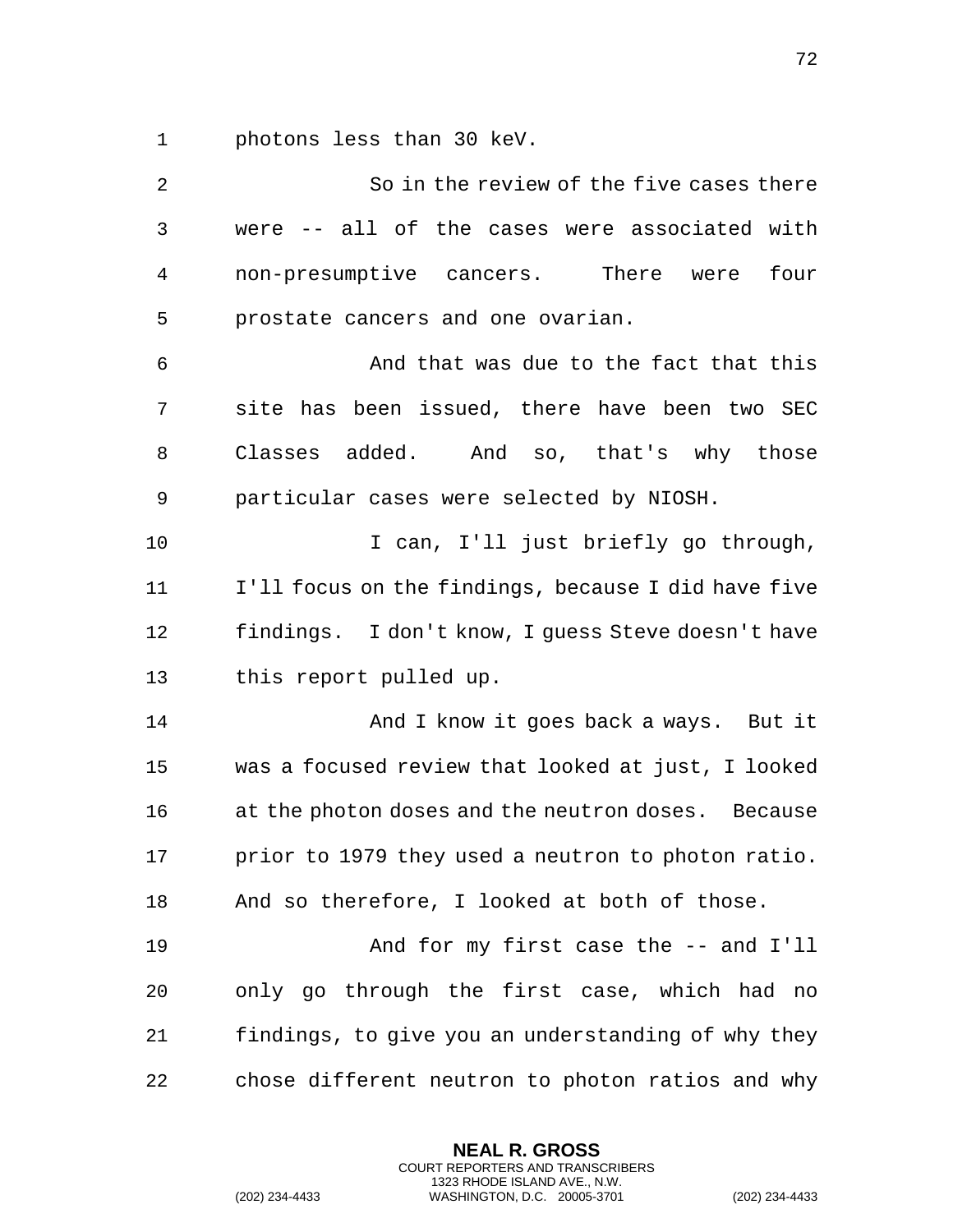I thought it was appropriate to do so.

 For the first case, in the original dose reconstruction, they selected a neutron to photon ratio of 5.5, which represented the maximum value for workers in the plutonium facility, from this Table 6.22 that changed in revision.

 But during, in the revised dose reconstruction they actually selected, put this person in a classification of other operations, which gave, which assigned a neutron to photon ratio of 6.4.

12 And the reason that I feel they were justified in changing the classification for this individual is they were trying to maximize this dose. And so, I noted that they did select this worker from a different category, but I felt that it was appropriate, because they were just trying to maximize the dose. And I found that in three out of the five cases, and I felt that was an appropriate justification. And I had no findings for three of the cases.

Now, one case where I did have -- and

**NEAL R. GROSS** COURT REPORTERS AND TRANSCRIBERS 1323 RHODE ISLAND AVE., N.W.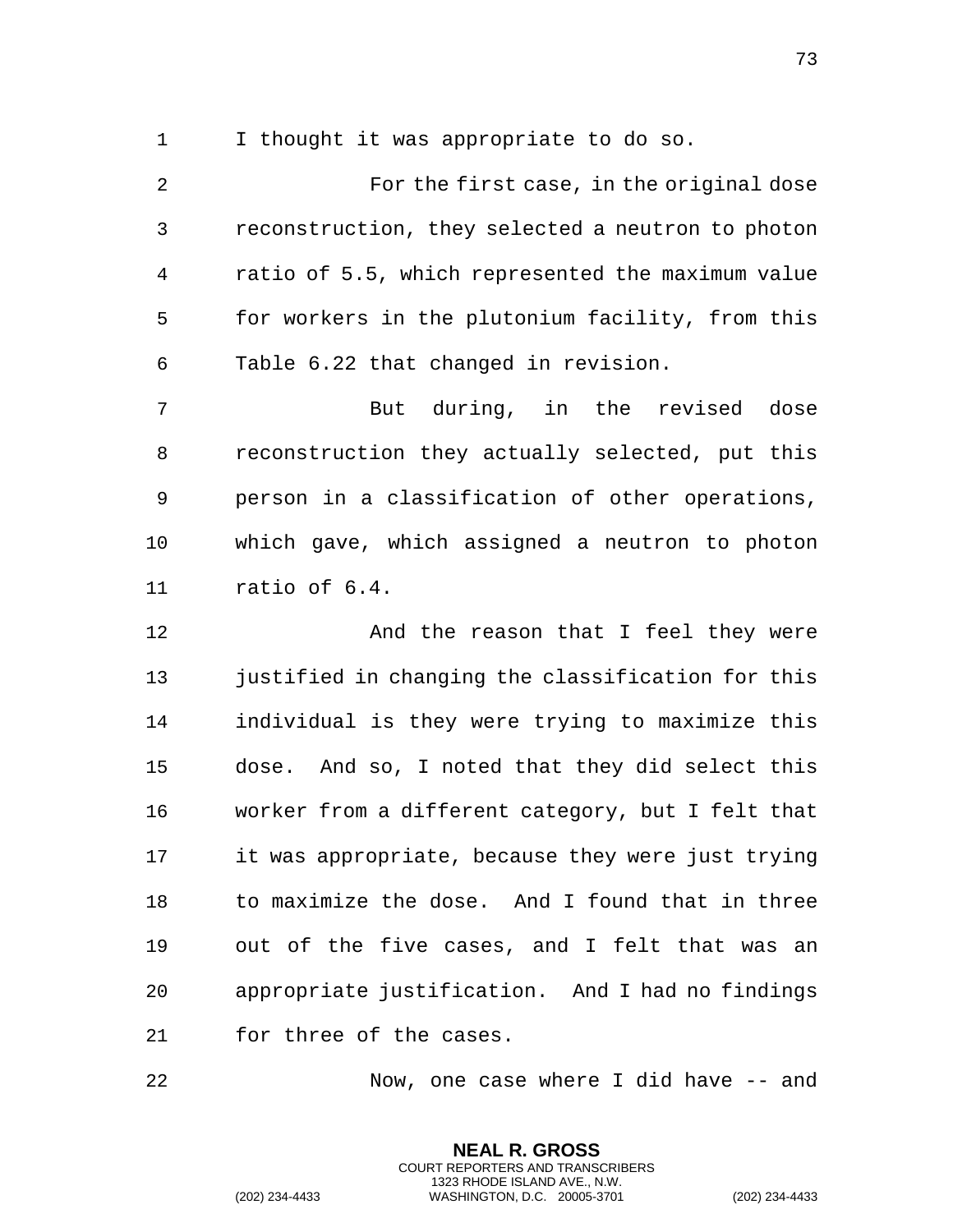this would be, if you get to the report, it's actually on Page 17 of my report. And it's the second case that we reviewed.

 In looking over the DOE files, I took notice that there was a measured neutron dose of 80 millirem that was not accounted for, either in the original dose reconstruction or the revised dose reconstruction. So that became our Finding Number 6.

 Because during the review of the LANL TBD we actually had five findings from the PER review. And so this becomes, it became Finding Number 6. And as I said, it had to do with a dose shown in the DOE records of 80 millirem that was not accounted for in the neutron dose.

16 16 If I go on then, the last case that I looked at, there were four findings. This would be -- okay, I guess it's not up. Again, this would be on Page 29 of my report.

20 And Finding 7, it appears that they failed to apply a TBD specific uncertainty factor to the measured photon dose, and this obviously

> **NEAL R. GROSS** COURT REPORTERS AND TRANSCRIBERS 1323 RHODE ISLAND AVE., N.W.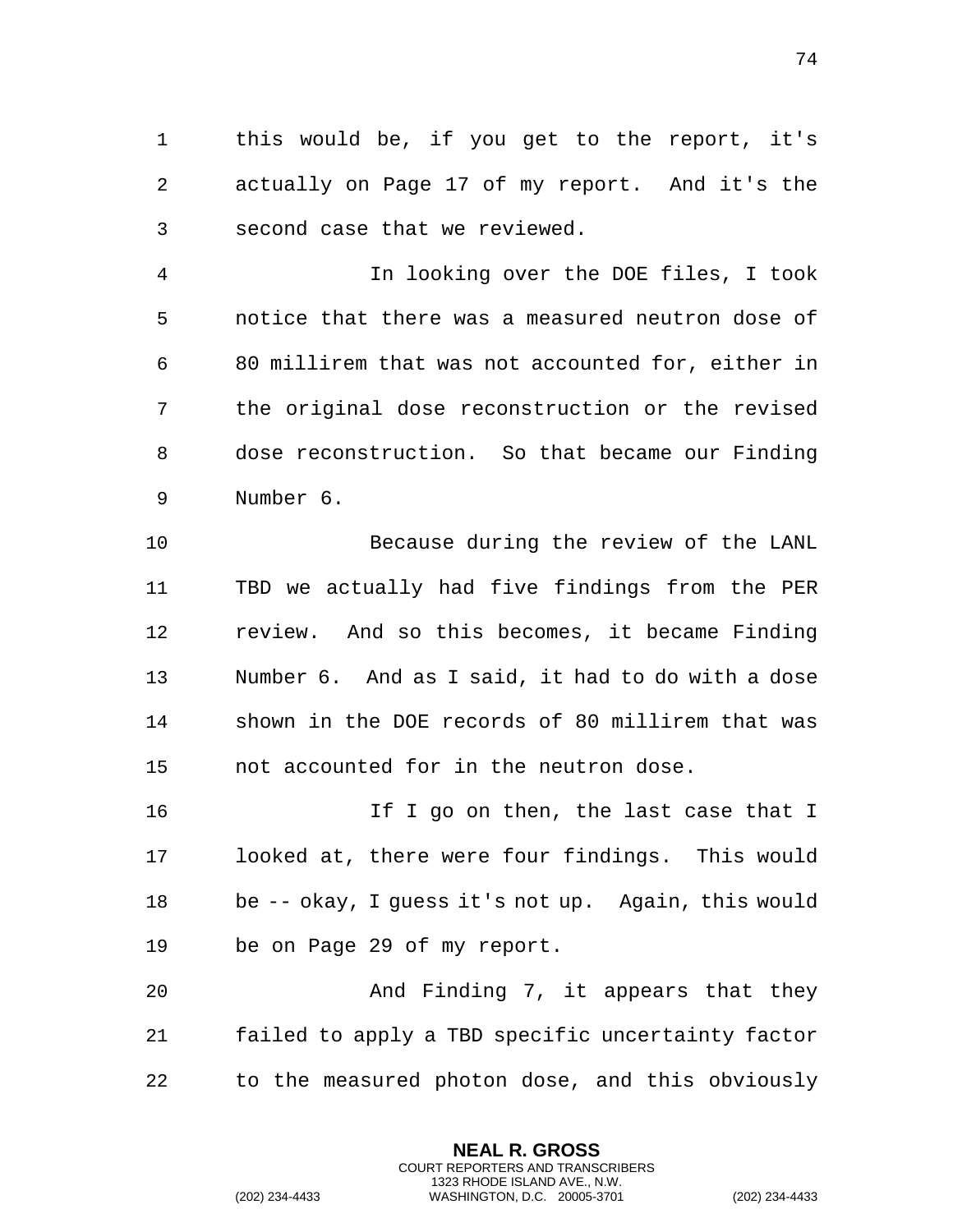impacted the photon to neutron defined ratios.

 Also in that particular case, they did not follow the TBD recommendation of applying an eight percent uncertainty factor to measured neutron doses after 1978. So that was, that eight percent uncertainty factor was not applied in the original or in the revised dose reconstruction.

 Finding 9, for one prostate cancer SC&A questions in this particular case why the median value rather than 95 percentile value of the neutron to photon ratio was selected. Because when we went into the records, it appeared that the neutron -- in fact, for an example, for 1951, the photon dose was 60 millirem and the neutron dose recorded at 750 millirem.

 And also based on this particular EE's job function, and the fact that he was monitored, you know, for photon and neutron doses, it just seemed to me that it may have been more appropriate to use the 95th percentile value of the neutron to photon ratio.

And then lastly, in this same case, this

**NEAL R. GROSS** COURT REPORTERS AND TRANSCRIBERS 1323 RHODE ISLAND AVE., N.W.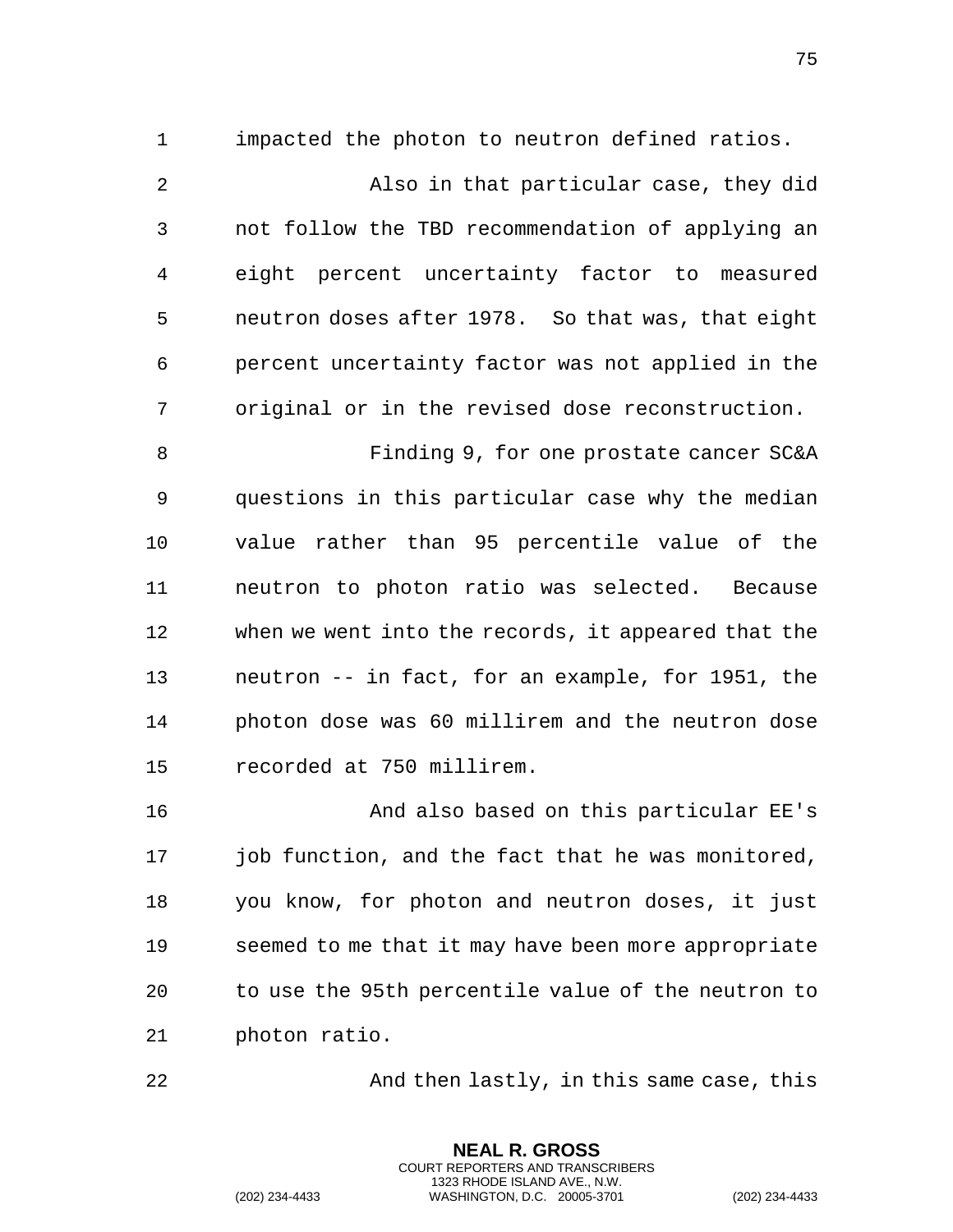case that I did, I couldn't manually calculate the neutron doses based on the information in the dose reconstruction report. And my numbers, I gave an example of the calculation that I did, and my numbers actually came in quite a bit lower than what NIOSH calculated.

 And I just need some clarification on what method was used. And perhaps just to verify that this is not any kind of a workbook issue, or something, you know, something more systemic a concern.

 So, I can give you more details about the other cases that I reviewed, but I think that summarizes my review of the five cases, and the five findings. I don't know if anyone has any questions.

 CHAIR MUNN: Does anyone have any questions? We will assume then that NIOSH is looking at these and that we will have a response from NIOSH next time.

 MR. SIEBERT: Wanda, this is Scott. Actually, the NIOSH responses were entered in

> **NEAL R. GROSS** COURT REPORTERS AND TRANSCRIBERS 1323 RHODE ISLAND AVE., N.W.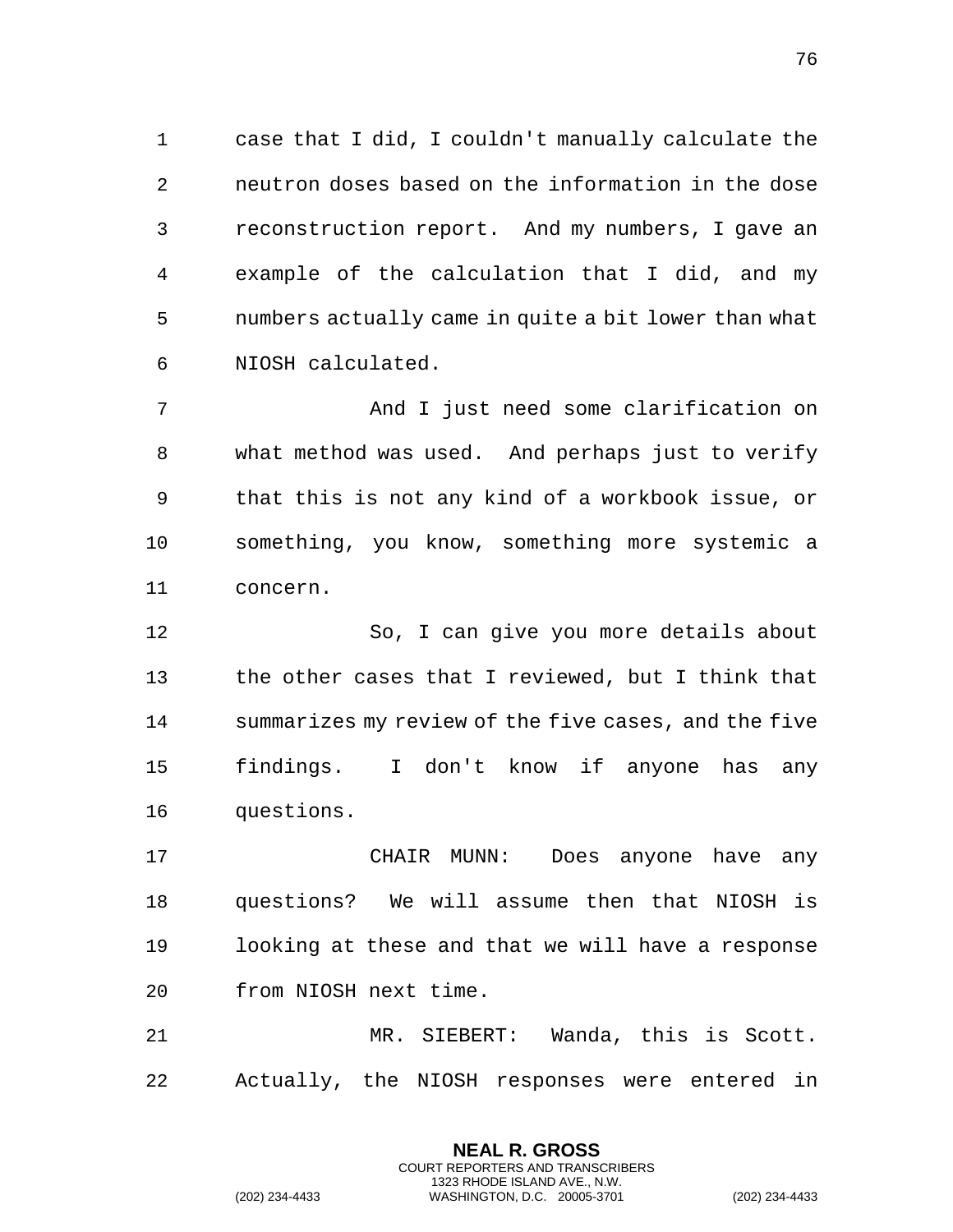November. And the only question I had for Kathy was whether she'd had a chance to review those yet. MS. K. BEHLING: No, I haven't. But I can certainly do that for the next meeting. CHAIR MUNN: In which case, oh, I guess I haven't seen -- alright. I didn't do my homework properly, or appropriately. I haven't read through that. Thank you, Scott. MR. SIEBERT: Kathy. CHAIR MUNN: Alright. Then we will continue to carry this item as an SC&A activity at this time, right, for a response to NIOSH comment. Okay. Very good. The next item on our list is PER-20, Finding 6. I have NIOSH. MS. MARION-MOSS: Yes, Wanda, this is Lori again. This particular PER finding is one where NIOSH wanted to update the committee on the in-abeyance status of this finding. CHAIR MUNN: Okay. MS. MARION-MOSS: We indicated that we would make a change to the TBD to reflect the Blockson tools. The current version of that

> **NEAL R. GROSS** COURT REPORTERS AND TRANSCRIBERS 1323 RHODE ISLAND AVE., N.W.

(202) 234-4433 WASHINGTON, D.C. 20005-3701 (202) 234-4433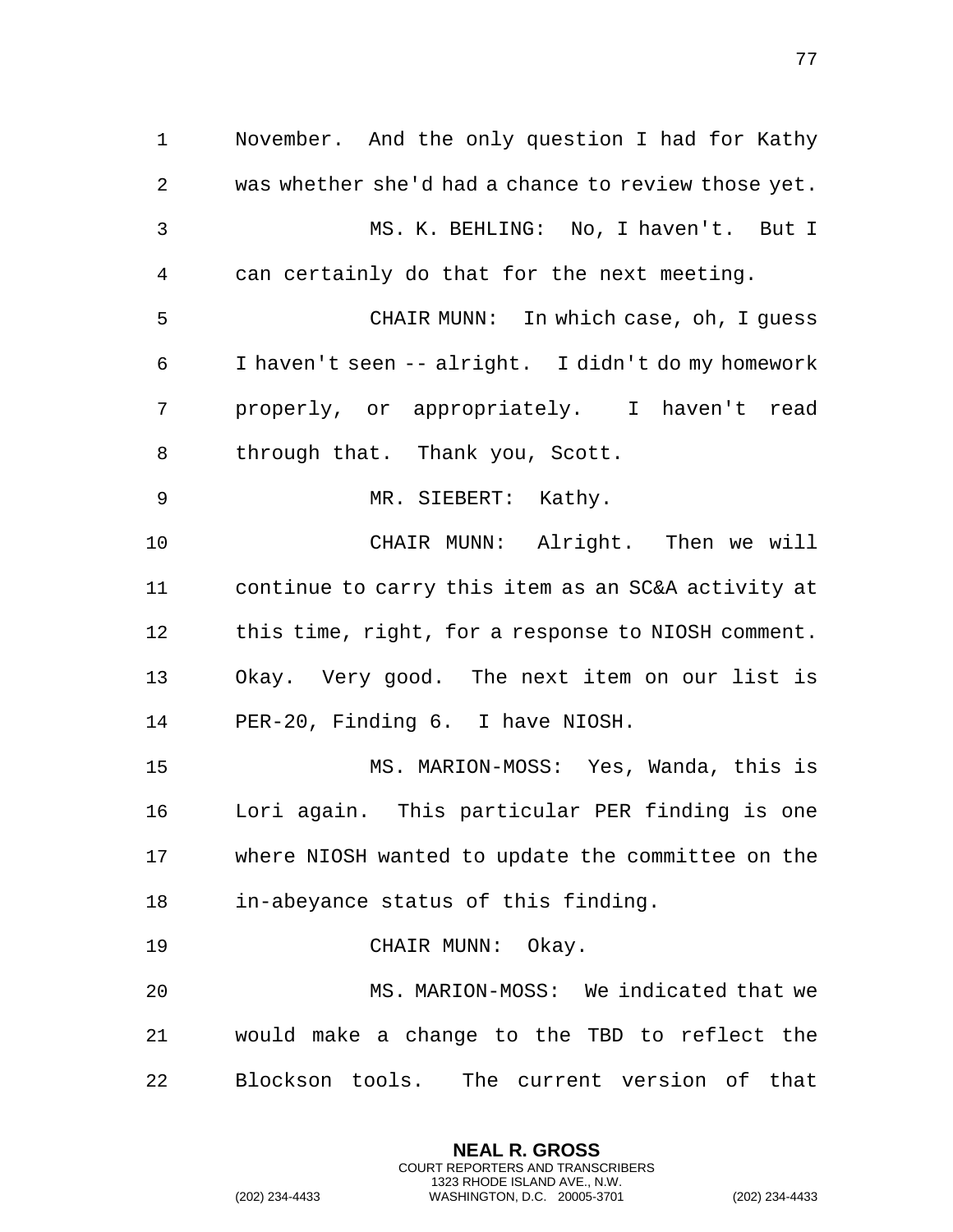document was sent out to the Subcommittee Members, I believe the other day. I'm not sure if everyone received it and had a chance to look at it. CHAIR MUNN: We did receive it. At least I did. Paul, Josie, did you -- MEMBER BEACH: Yes, I got it and reviewed it. 8 MEMBER ZIEMER: Yes. CHAIR MUNN: Okay, okay. Very good. Very good. MS. MARION-MOSS: I don't know if SC&A had a chance to, as well. But the revision was made to address the concern with aligning the tool instructions with the TBD. And that change can be found on Page, I believe Page 20 of the TBD. And I guess specifically, Kathy, I know you were looking at this particular issue for PER-20. MS. K. BEHLING: Yes. CHAIR MUNN: Has SC&A had an

opportunity to review the information that Lori

sent out?

**NEAL R. GROSS** COURT REPORTERS AND TRANSCRIBERS 1323 RHODE ISLAND AVE., N.W. (202) 234-4433 WASHINGTON, D.C. 20005-3701 (202) 234-4433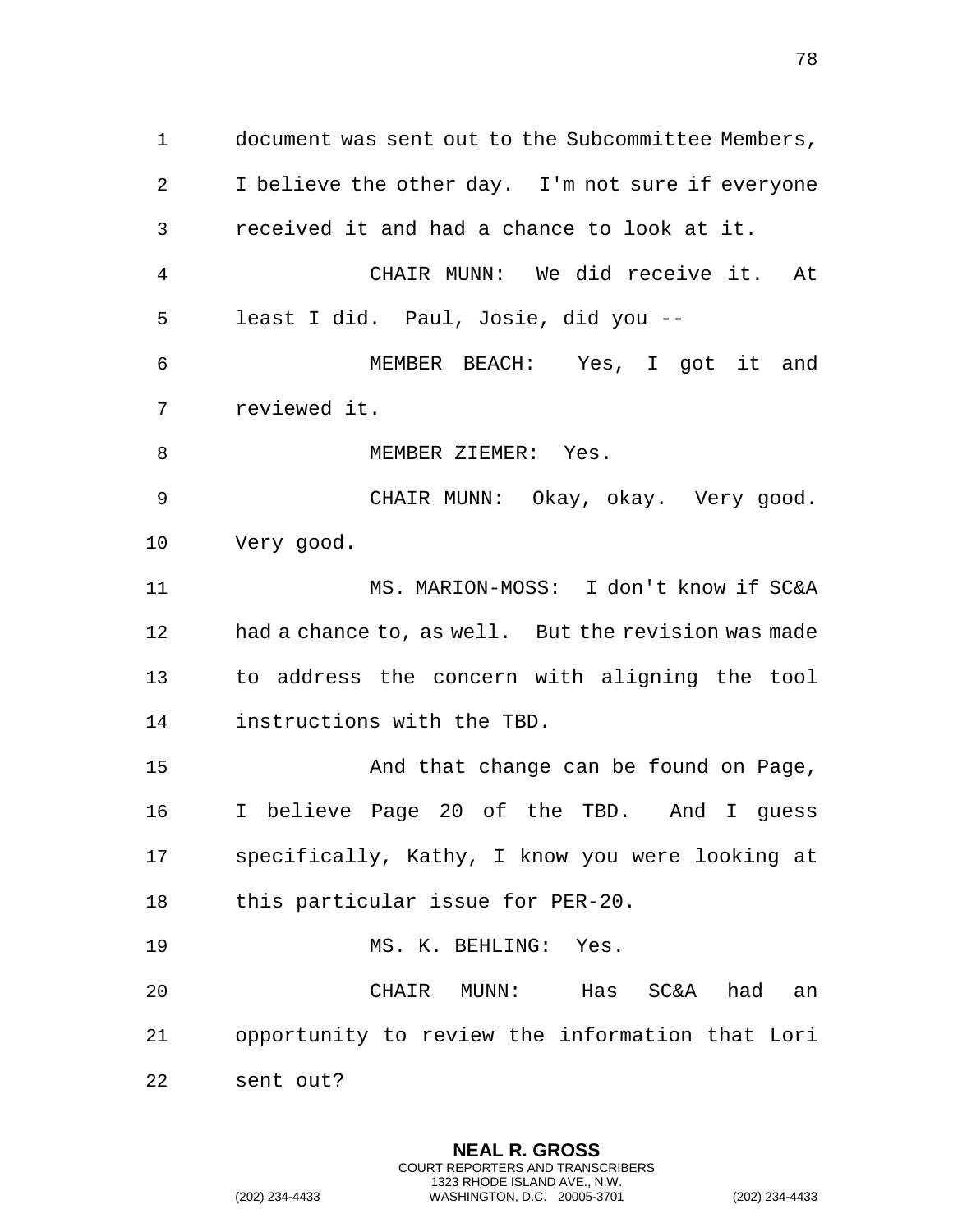| 1  | MS. K. BEHLING: I did not review this               |
|----|-----------------------------------------------------|
| 2  | yet.                                                |
| 3  | CHAIR MUNN: Okay.                                   |
| 4  | MS. K. BEHLING: I can do that over the              |
| 5  | lunch time because this is very specific, and I'm   |
| 6  | sure I can give you a yes or a no after lunch.      |
| 7  | CHAIR MUNN: Alright. That's good.                   |
| 8  | We'll just hold it after lunch, which takes us up   |
| 9  | to PER-11.                                          |
| 10 | MS. MARION-MOSS: Here too, Wanda,                   |
| 11 | PER-11 findings. I guess I'll wait until you get    |
| 12 | there, Steve.                                       |
| 13 | MR. MARSCHKE: Thank you.                            |
| 14 | MS. MARION-MOSS: At any rate, those                 |
| 15 | findings were associated with the OTIB-52           |
| 16 | document. And that also was attached to the email   |
| 17 | that I sent to the committee.                       |
| 18 | CHAIR MUNN: Right. Changes in                       |
| 19 | Chapters 7 and 8, right?                            |
| 20 | And what<br>the<br>MS. MARION-MOSS:                 |
| 21 | findings, I guess the -- what Rose was looking at,  |
| 22 | at this point in time, was whether or not NIOSH was |

**NEAL R. GROSS** COURT REPORTERS AND TRANSCRIBERS 1323 RHODE ISLAND AVE., N.W.

(202) 234-4433 WASHINGTON, D.C. 20005-3701 (202) 234-4433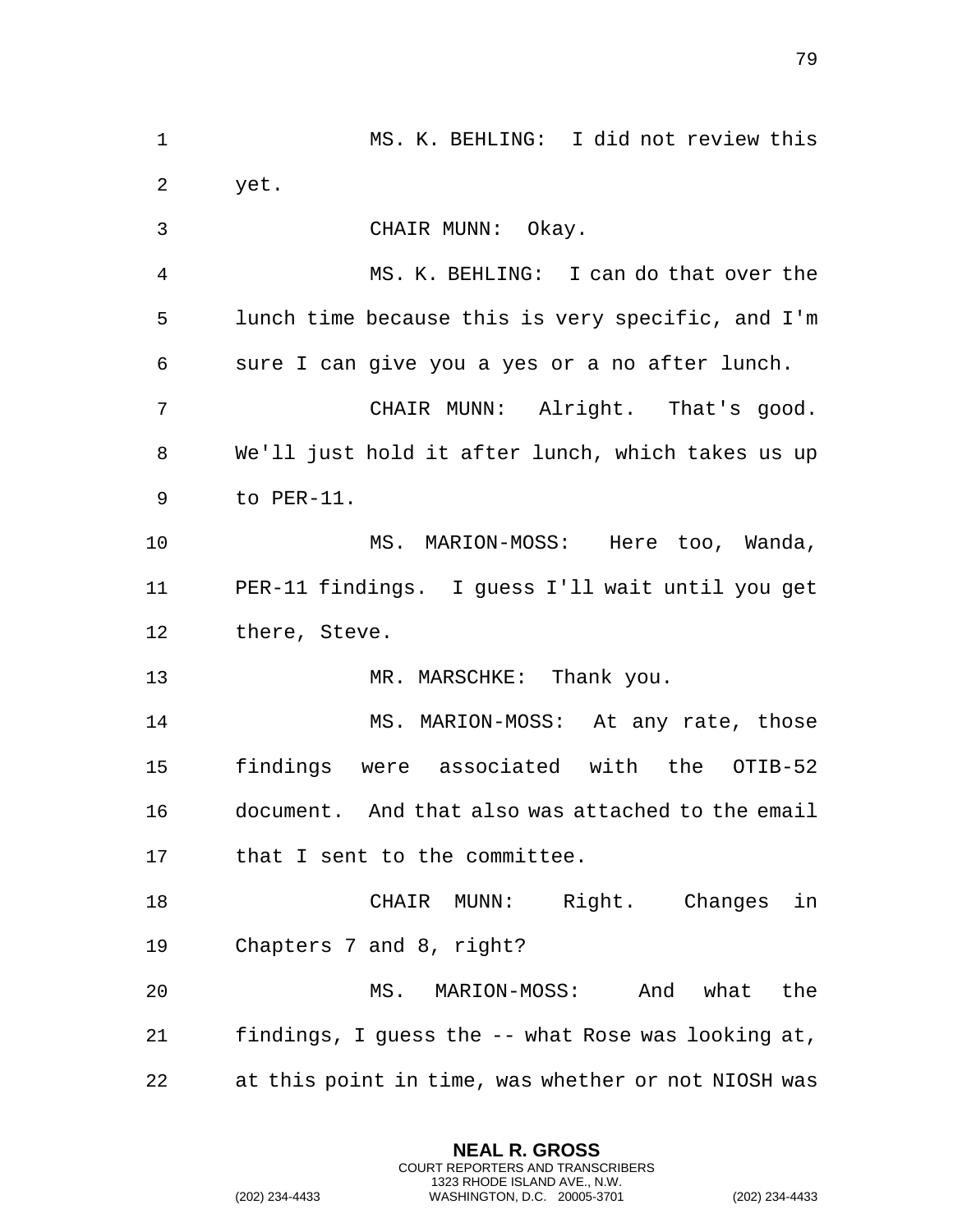properly identifying its construction trade workers.

CHAIR MUNN: Right.

 MS. MARION-MOSS: And this particular section of the OTIB is where we clarified how we will go about identifying those workers in the future.

 CHAIR MUNN: Would you like to read that into the record, Lori, what the change is? It's fairly brief, right?

 MS. MARION-MOSS: Yes. Basically, this document presents information that compares doses received by monitored CTWs to doses received by AMWs.

 For the purposes of this document CTWs may include but are not limited to laborers, mechanics, masons, carpenters, electricians, painters, pipefitters, insulators, boilermakers, sheet metal workers, operating engineers and iron workers.

 MS. THOMAS: But those were already included in the previous OTIB-52 revision, is that

> **NEAL R. GROSS** COURT REPORTERS AND TRANSCRIBERS 1323 RHODE ISLAND AVE., N.W.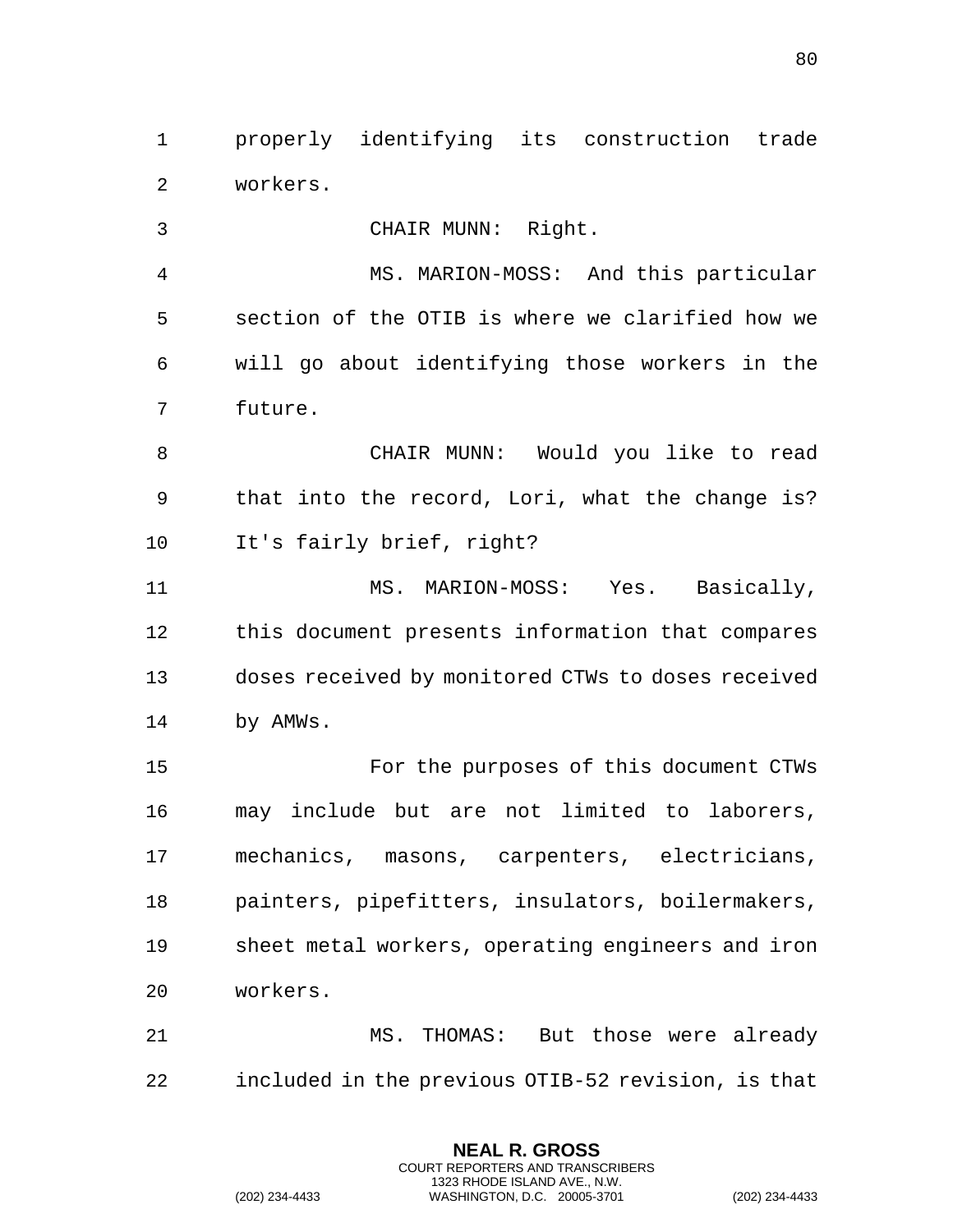correct?

 MS. MARION-MOSS: Yes. Is this the latest one? Excuse me. Hold on for a minute. I may be in error. Matt, are you on the line? MR. SMITH: Yes, I am. And -- MS. MARION-MOSS: Did I read that properly? 8 MR. SMITH: Well the BRS screen on the slide meeting is jumping around. So give me a moment. Let me open OTIB-52 as it resides out on the web here. Basically, off the top of my head, in the purpose section and in several other sections, going all the way back to Section 8, we go ahead and call out some clarifying language that deals with both -- well, let me get to it. That way I'll read it properly into the record as well. Okay. This is Matt Smith again with ORAU Team. I guess I'll point folks first to the publication record, which is on PDF Page 2 of 36, of OTIB-52, which is currently on the DCAS website. Revision 2, which was released in July 24th of this

> **NEAL R. GROSS** COURT REPORTERS AND TRANSCRIBERS 1323 RHODE ISLAND AVE., N.W.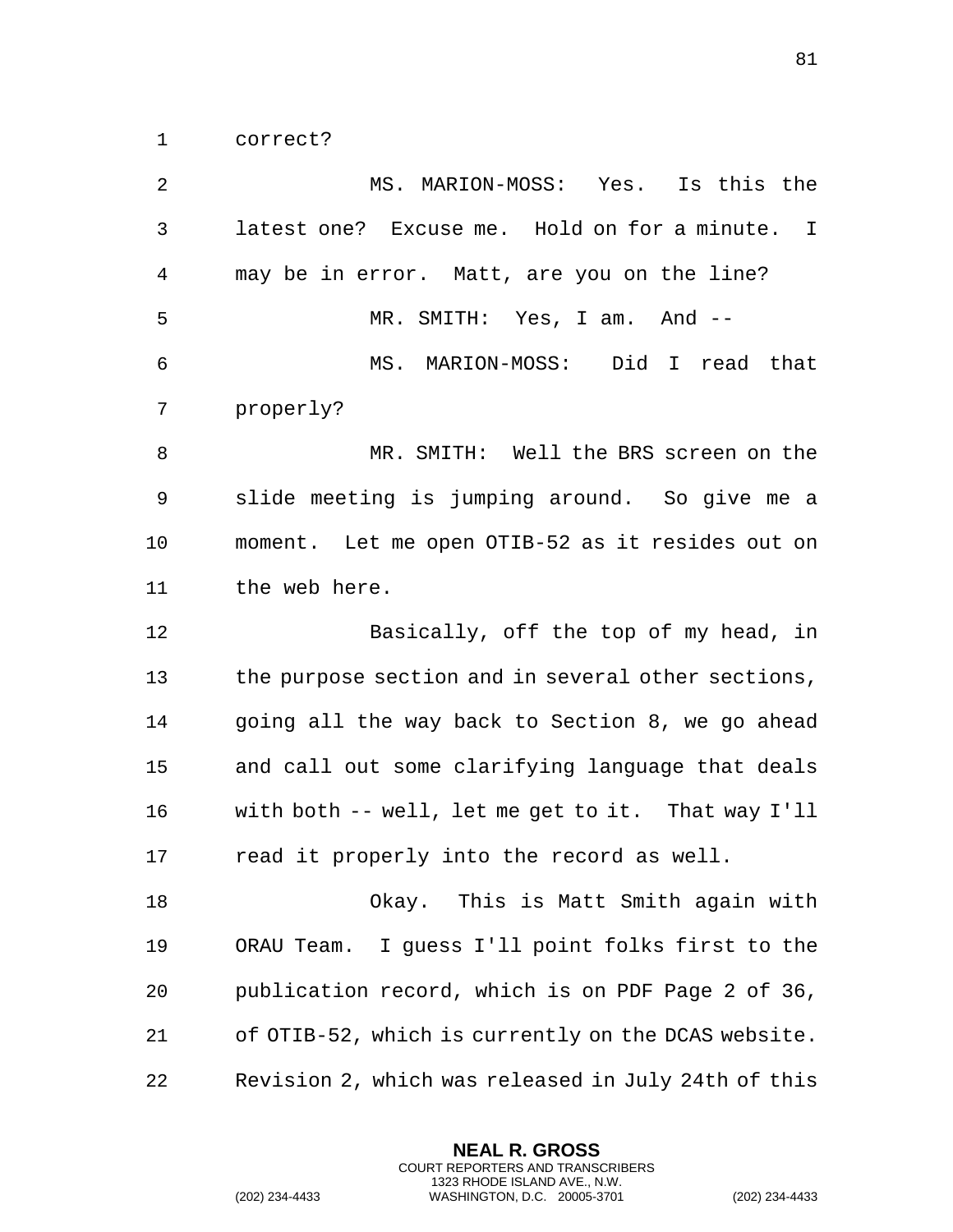year, 2014.

| 2  | We revised that language to the purpose             |
|----|-----------------------------------------------------|
| 3  | scope sections, also Section 7 and Section 8 to     |
| 4  | clarify applicability of the document<br>to         |
| 5  | construction trade workers who could have worked    |
| 6  | for prime M&O contractors at DOE sites. And that's  |
| 7  | it in a capsule statement.                          |
| 8  | If you were going to go to the purpose              |
| 9  | scope section, or Section 7, or Section 8, you'll   |
| 10 | see this clarifying language. And let me just jump  |
| 11 | to the -- I jumped ahead to Section 2.0, which is   |
| 12 | the purpose section.                                |
| 13 | That's on Page 8 of 36. And I'll just               |
| 14 | read it verbatim. This document provides guidance   |
| 15 | for performing dose reconstructions<br>for          |
| 16 | unmonitored construction trade workers.             |
| 17 | the purpose of this document,<br>For                |
| 18 | unmonitored construction trade workers are defined  |
| 19 | as workers who worked on site at any time in the    |
| 20 | site's history, and might have been employed by the |
| 21 | M&O contractor at any DOE site.                     |
| 22 | The next sentence is the one that was               |

**NEAL R. GROSS** COURT REPORTERS AND TRANSCRIBERS 1323 RHODE ISLAND AVE., N.W.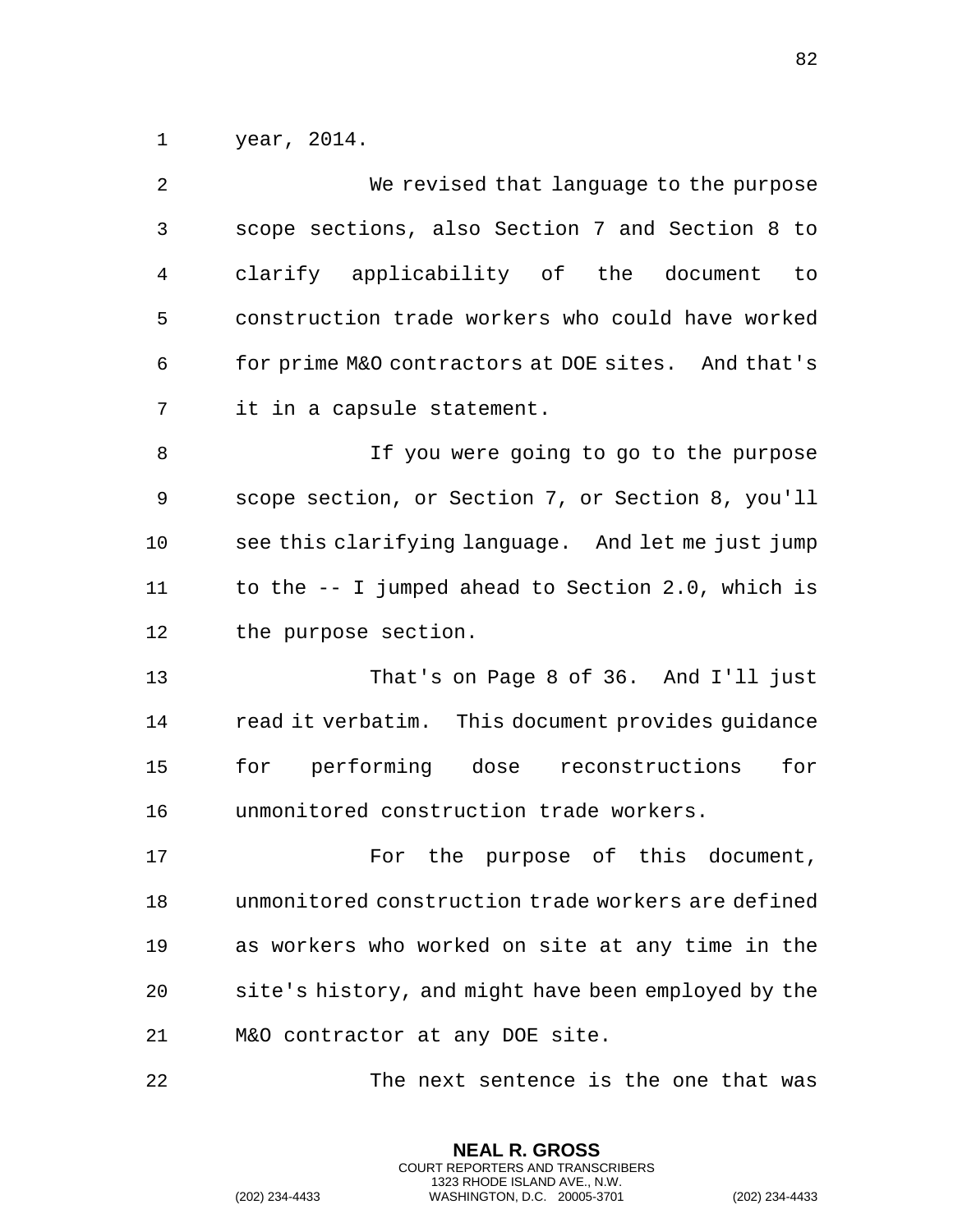already read into the record. These unmonitored construction trade workers may include but are not limited to laborers, mechanics, masons, carpenters, electricians, painters, pipefitters, insulators, boilermakers, sheet metal workers, operating engineers and iron workers who were employed by subcontractors or worked directly for 8 the M&O contractor at any DOE site.

 And I believe the rest of the language in that section is the same as before. Got anything to add on that?

 MS. MARION-MOSS: No. I think that's what we changed, in our efforts to respond to SC&A's findings for Finding 3 and 5 for that PER.

 MS. GOGLIOTTI: Now, my understanding is then that PER, or OTIB-52 was being incorrectly interpreted then to not apply to employees that worked for the prime contractor, that were construction trade workers and unmonitored, and it should have been applied. Is that correct? MR. HINNEFELD: Yes. This is Stu Hinnefeld. I believe that's correct. That it

> **NEAL R. GROSS** COURT REPORTERS AND TRANSCRIBERS 1323 RHODE ISLAND AVE., N.W.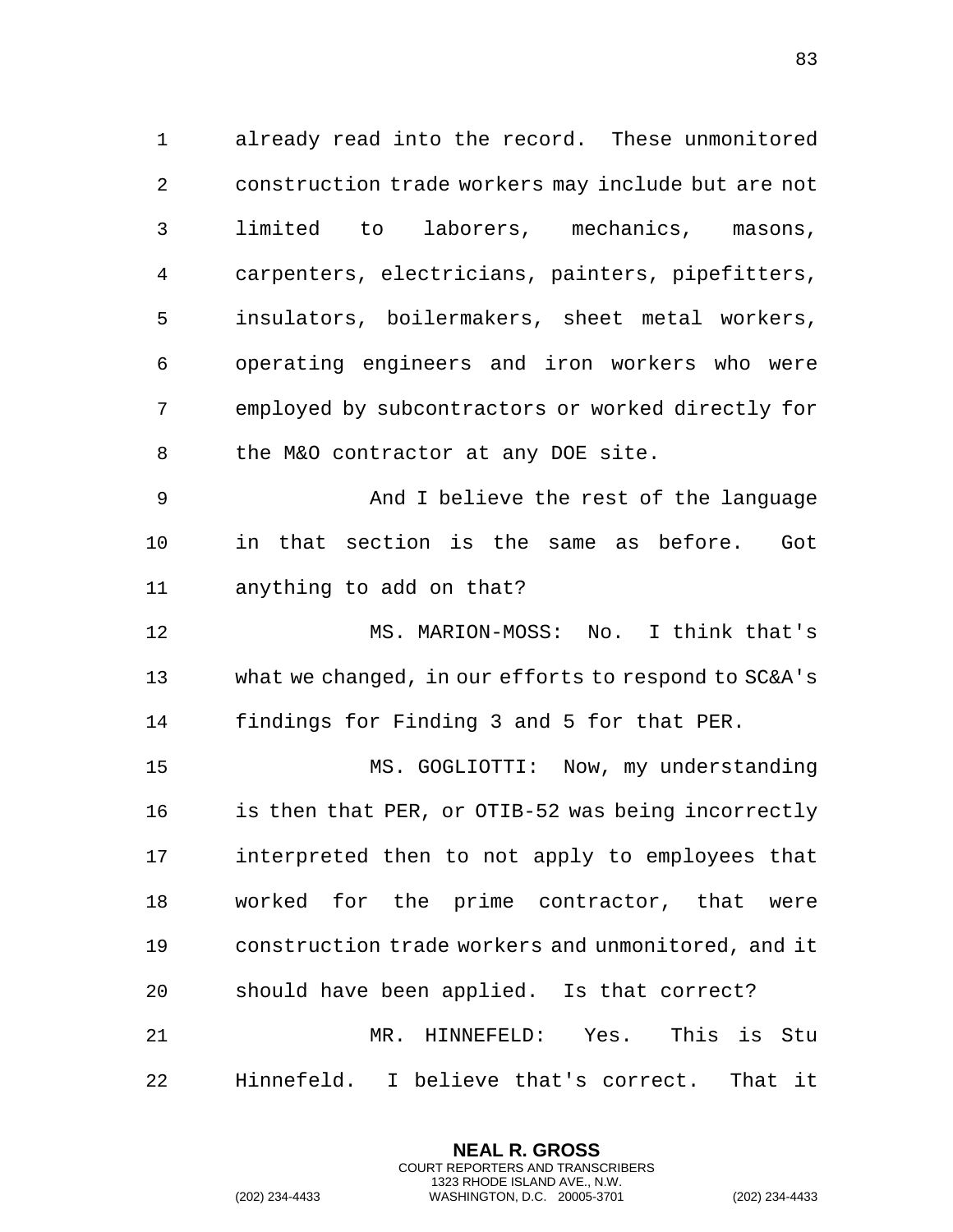wasn't clear on all, everyone who were doing and reviewing dose reconstruction, that people who worked for the M&O who had construction trade worker job titles should get the CTW adjustment. There were, some people thought that it was subcontractors. But the analysis was actually done with all CTWs in one category regardless of whether they worked for subcontractors or the M&O. MS. GOGLIOTTI: Now, are there plans for a PER to be issued as a result of this? MR. HINNEFELD: Yes. We're going to have to in some fashion verify that from the time we start applying the CTW until the time we've clarified to everybody that CTWs can work for the M&O.

 We'll have to go back and look for cases that may have been, you know, M&O CTW people who worked on it appropriately. So, yes, we will have to do that.

 MS. GOGLIOTTI: Okay. And that will apply to PER-11 and PER-14 impacted cases as well? MR. HINNEFELD: I'll have to work out

> **NEAL R. GROSS** COURT REPORTERS AND TRANSCRIBERS 1323 RHODE ISLAND AVE., N.W.

(202) 234-4433 WASHINGTON, D.C. 20005-3701 (202) 234-4433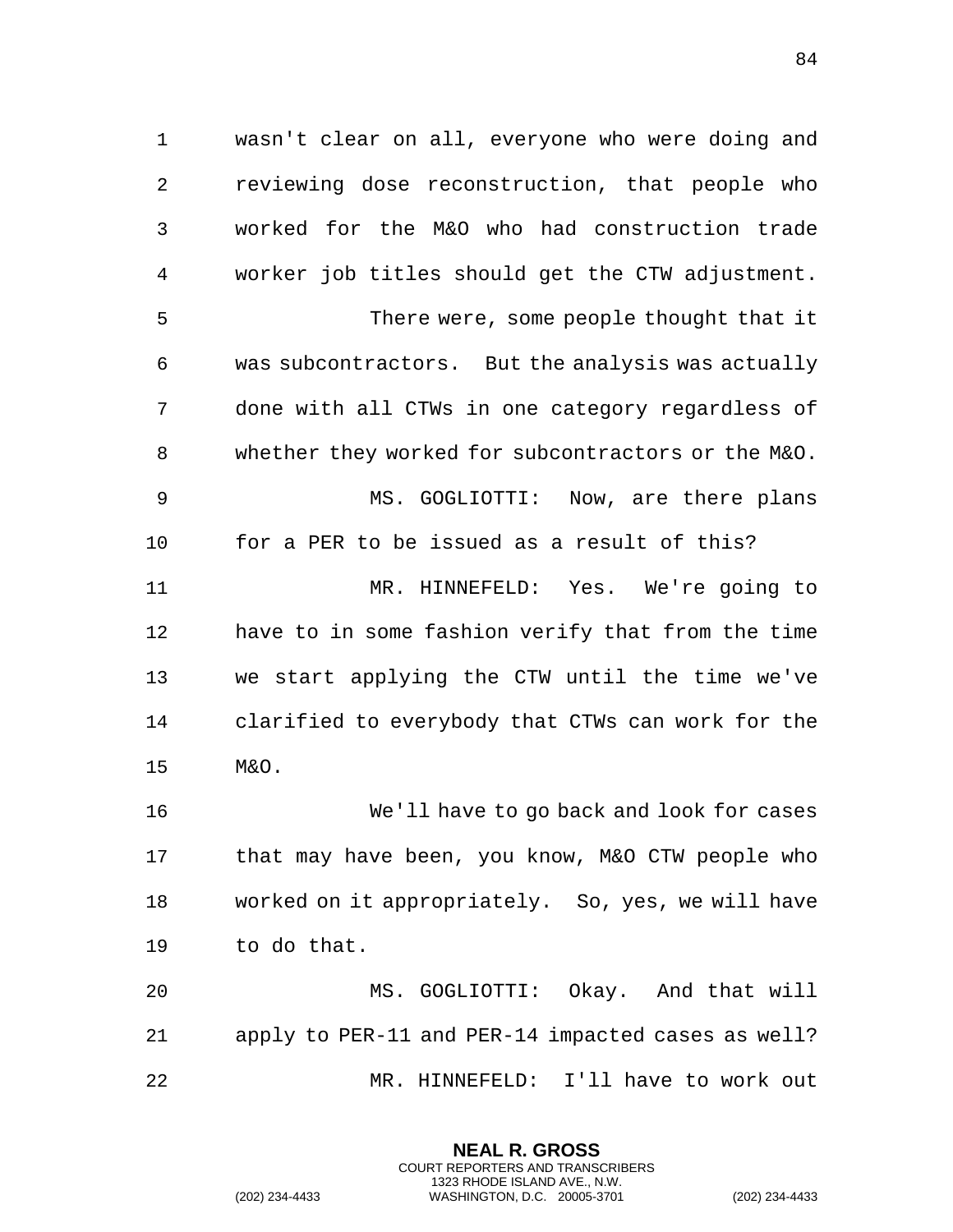the administrative part of what we're going to call that. So, yes. Chances are that will be its own PER because PERs are really, we write these PERs for specific identified changes. And so, it will probably be a new one I would think.

 CHAIR MUNN: How are we going to track that?

8 MR. HINNEFELD: Well, it will be a new PER. And, you know, whenever we prepare a new PER we let the Subcommittee know that the PER is prepared and ready for review.

12 CHAIR MUNN: Okay.

 MS. GOGLIOTTI: Now we do, SC&A, we do appreciate that. And we agree that was a step that needed to happen. However, we don't feel that that entirely addresses our concerns.

 CHAIR MUNN: Would you like to expand, Rose? MS. GOGLIOTTI: Yes. Well, PER-11,

 our Findings 3 and 5, I believe they are that are still open. Both kind of got merged into one now, where NIOSH didn't use any formal criteria to

> **NEAL R. GROSS** COURT REPORTERS AND TRANSCRIBERS 1323 RHODE ISLAND AVE., N.W.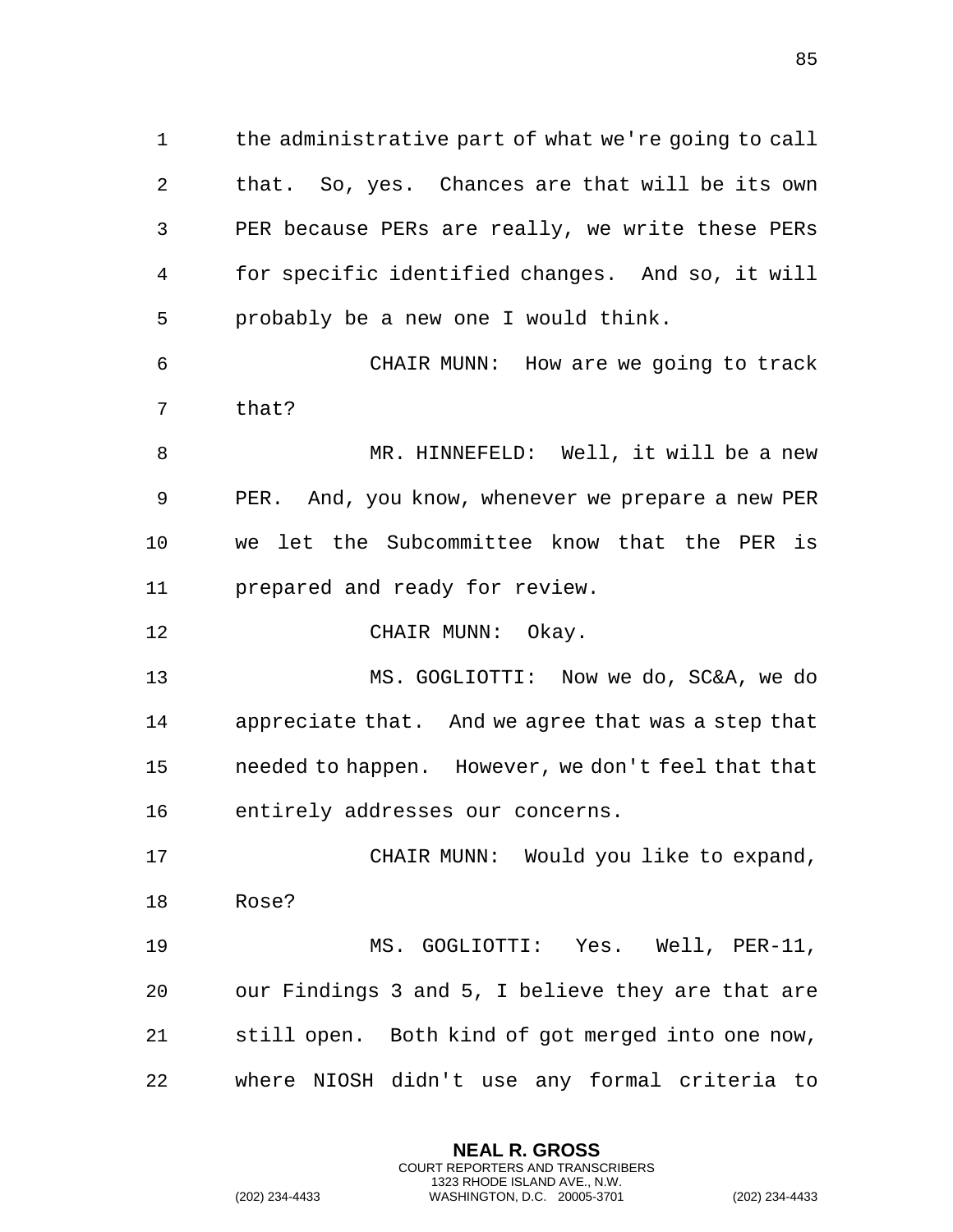identify a CTW worker as a CTW.

 Now, in PER-14, there was a specific set of criteria if the employee's job title included one of 46 words, they were included as a CTW. This one NIOSH left it up to the reviewer to decide if the employee was a construction trade worker. 7 The Mand we believe that term is very subjective. And depending on the reviewer, or even the date the review was done identical claims could be processed differently. MR. HINNEFELD: So, is your feeling then that, rather than have the job titles as they're listed in the OTIB-52 we should have the 46 from the other PER you're talking about? MS. GOGLIOTTI: Yes, or some formal criteria that says these job titles are construction trade workers, and these ones don't qualify. Or at least these need to be categorized as this. MR. HINNEFELD: Well, as a general rule, when we draw lists like this we try not to be exclusive because we recognize that we can

> **NEAL R. GROSS** COURT REPORTERS AND TRANSCRIBERS 1323 RHODE ISLAND AVE., N.W.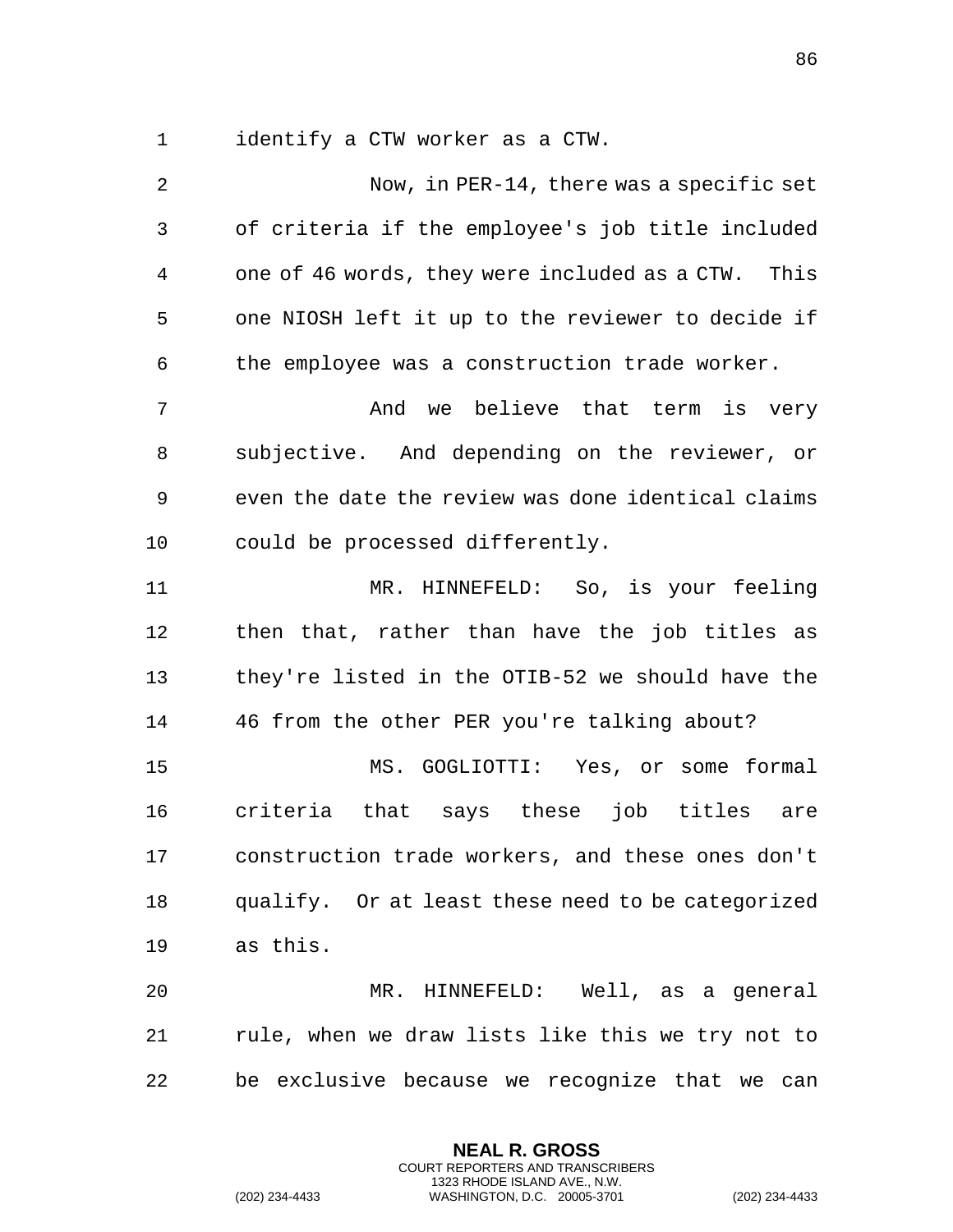encounter information in a particular claim file that would cause us essentially to put an additional person in the CTW category, you know, in job titles we haven't seen or haven't considered before.

 But once we see the description, you know, information in a claim file we might add that. So, I think regardless of where we end up there's going to be some wiggle room for adding people to whatever list we generate.

 MS. GOGLIOTTI: I agree, that's a good idea. But I don't want claimants to be missed because their particular reviewer didn't feel that a boilermaker or a sheet metal worker or whatever their job category was, was a construction trade worker claim.

 MR. HINNEFELD: Okay. So then, what was the other PER you mentioned where there were 46 job titles?

 MS. GOGLIOTTI: PER-14. MR. HINNEFELD: Okay. We'll look into doing something along those lines.

> **NEAL R. GROSS** COURT REPORTERS AND TRANSCRIBERS 1323 RHODE ISLAND AVE., N.W.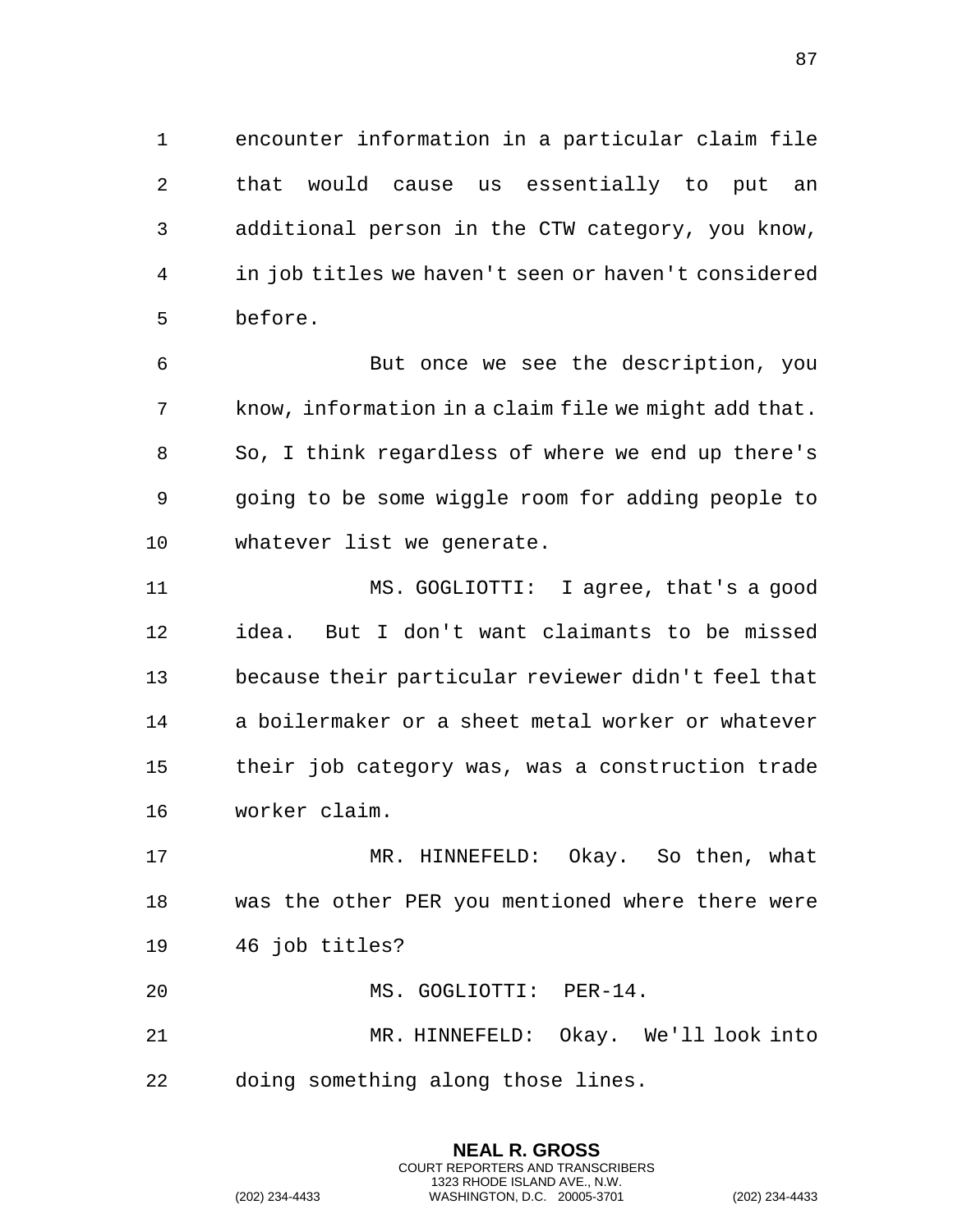1 MS. GOGLIOTTI: Okay, great. CHAIR MUNN: How can we best capture that in our statement today? It appears to me that it's a NIOSH action, and we were going to indicate that NIOSH is pursuing possibility of -- or perhaps we should just say -- MEMBER BEACH: Wanda, it sounds like there's two actions, isn't there? If I'm correct, there's going to be a new PER issued in addition to them looking at 014. CHAIR MUNN: A new PER. MR. HINNEFELD: Well, the new PER. Let's keep the new PER separate because we'll have, I mean, I guess we could make a comment about here somewhere. But when we write a new PER that's going, you know, we're going to say we've a new PER, it's available for review. And so, that kind of opens up the review of that. I think the issue for this particular response, which is 52, and the PER from OTIB-52 is that we should consider a broader definition of CTW

> **NEAL R. GROSS** COURT REPORTERS AND TRANSCRIBERS 1323 RHODE ISLAND AVE., N.W.

(202) 234-4433 WASHINGTON, D.C. 20005-3701 (202) 234-4433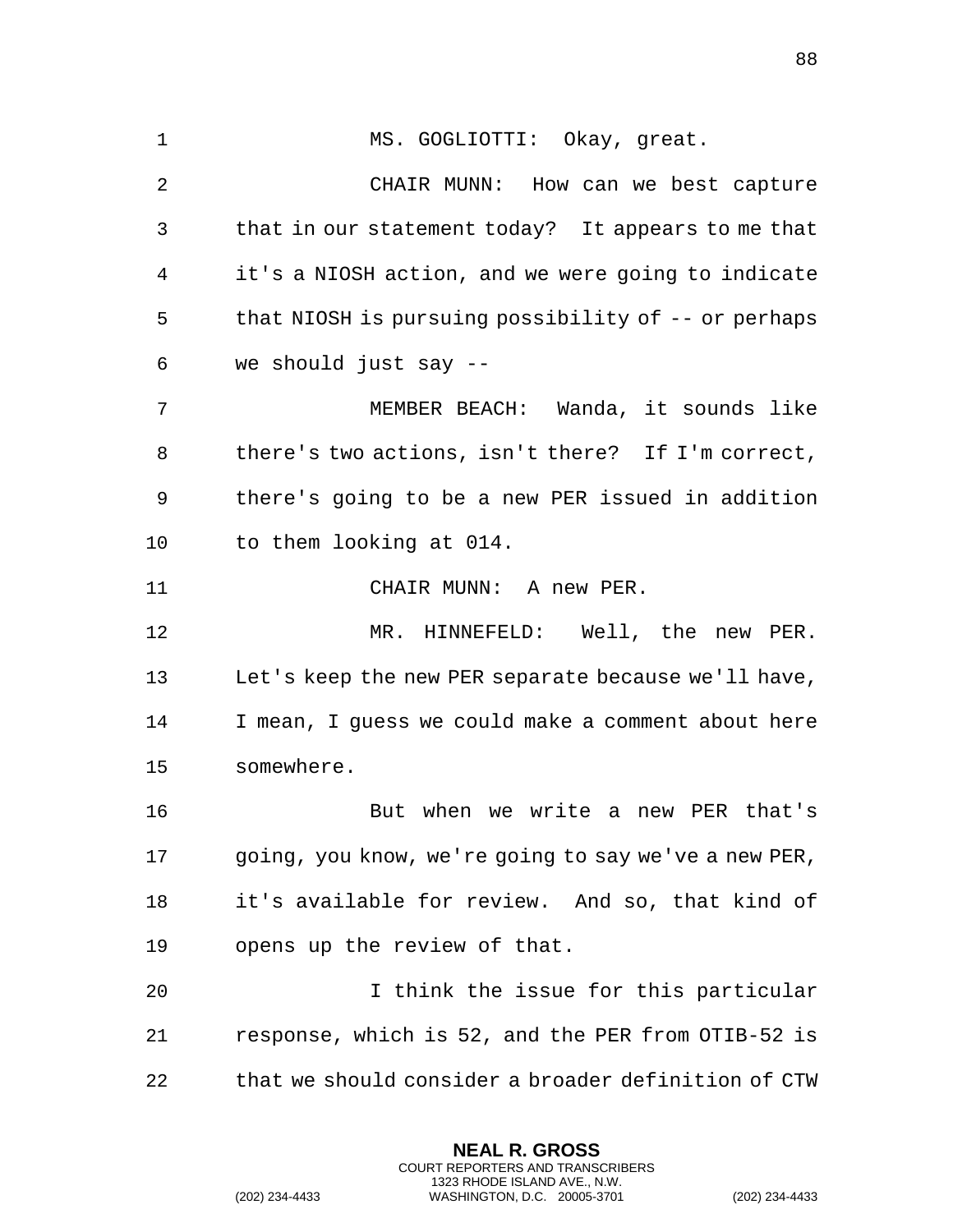in OTIB 52. You know, something like that, that we will consider a broader definition of CTW in OTIB-52, similar to what was used for PER-14. And now, I am speaking, you know, from a relatively uninformed position here. And so, what we're going to do is look into this. I don't want to be promising we're going to do something. But we're going to look into whether we agree that that's an appropriate thing to do. CHAIR MUNN: I think we can just use the word investigate. 12 MR. HINNEFELD: Right. CHAIR MUNN: NIOSH will investigate whether PER-14 has applicability. MEMBER ZIEMER: This is Ziemer. Let me say, I'm a little puzzled as to how we would make it broader. Whenever you make it broader it really means you have to have the phrase that allows for other descriptions. 20 And whenever you have that you're bringing up the issue that was raised by SC&A. And that is that there's some subjectivity at that

> **NEAL R. GROSS** COURT REPORTERS AND TRANSCRIBERS 1323 RHODE ISLAND AVE., N.W.

(202) 234-4433 WASHINGTON, D.C. 20005-3701 (202) 234-4433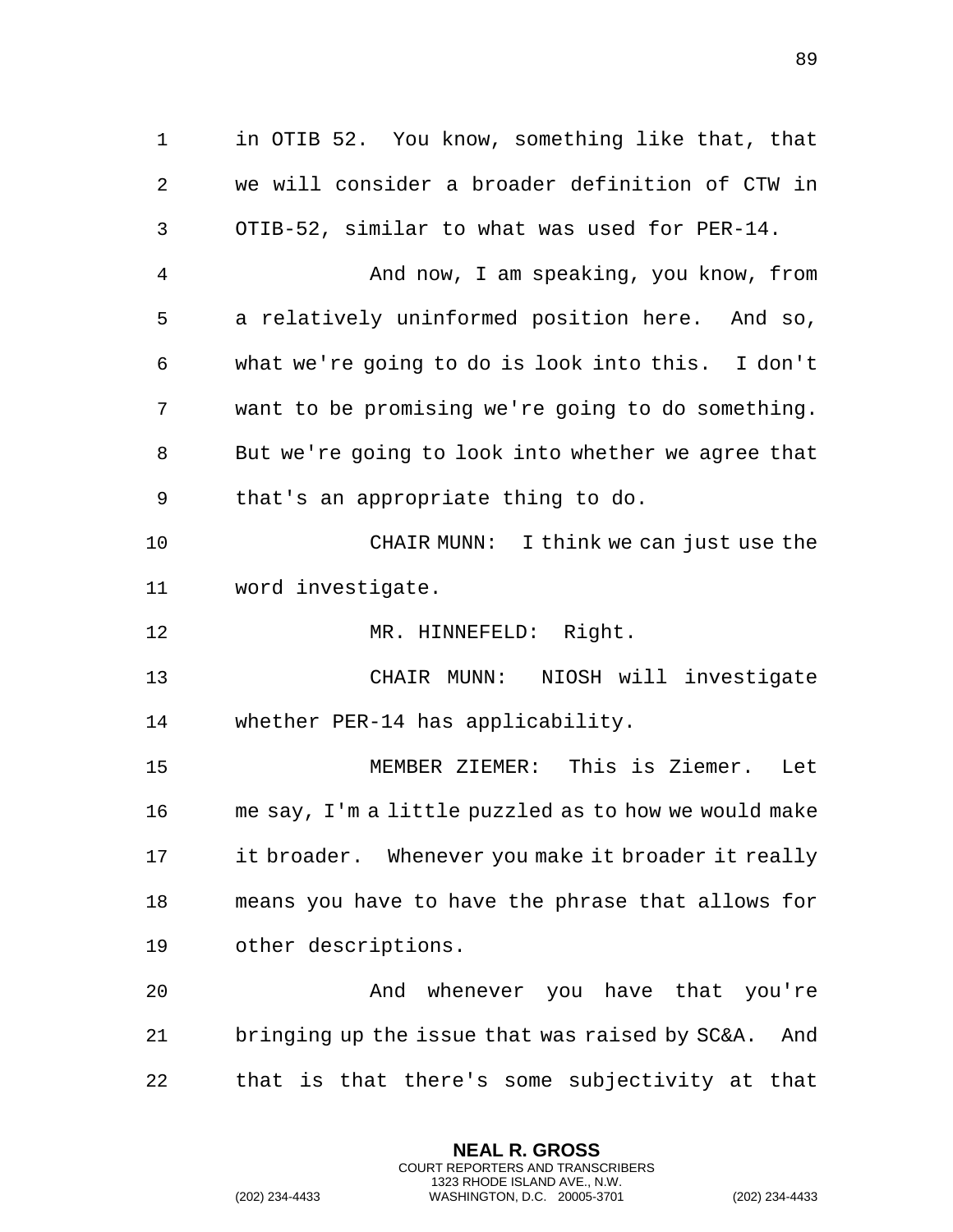point for a dose reconstructor to make that determination that it's a new set of terms that's not on the starting list.

 I mean, if you have a closed list maybe you're going to automatically exclude somebody, and you're not going to be broad enough. If you put in the loophole phrase that allows it to be broadened, you're going to introduce subjectivity. I don't see how you can get around it.

 MR. KATZ: Well, can I ask you this, I guess to the NIOSH folks? If you had a limited list would those, anyone with a title within the limited list, would they automatically, or would there be any subjectivity for those cases?

 Because if those, if it's sort of automatic for the limited list, then you're still somewhat better off, because you have at least for that limited list certainty how they're going to be treated.

 And then they'll, you know, as you're saying, Paul, there'll be cases on the margins beyond that that would be subjective. But you'd

> **NEAL R. GROSS** COURT REPORTERS AND TRANSCRIBERS 1323 RHODE ISLAND AVE., N.W.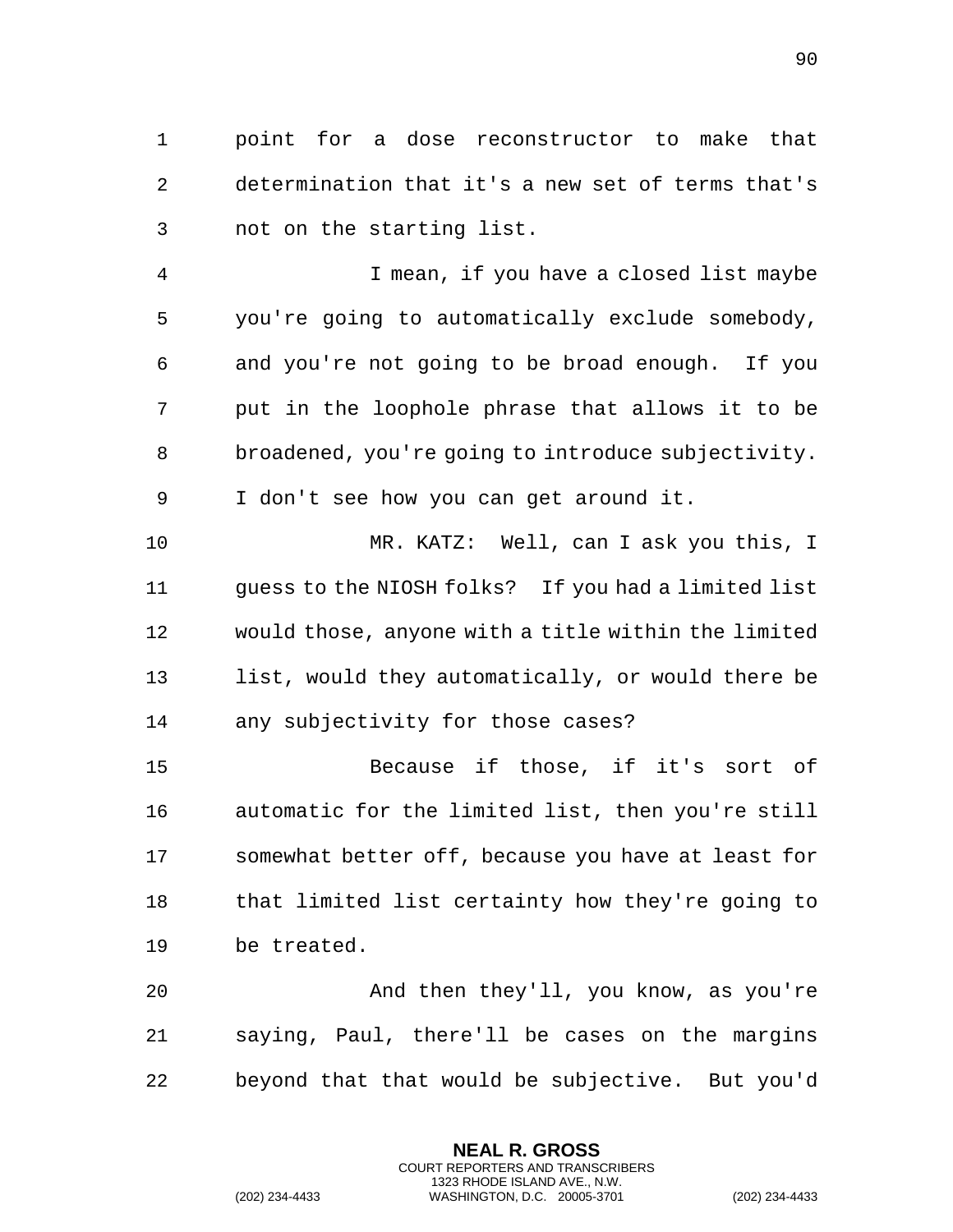still be in a better position.

 MEMBER ZIEMER: That's the point I'm making. And this is a pretty broad list to start with. And you've tried to think around it sort of normal range. And then you said, you basically are saying there may be some other names, and you don't want to exclude them, which I think that's the advantage of also saying you don't want to exclude them. But as soon as you do that, you've opened the door for the subjectivity because somebody's going to have to make the determination whether this new title is in fact a construction worker. MR. KATZ: Right, right. My only point, Paul, is that you're still in a better situation because you still have some subjectivity but only on the margin there. MEMBER ZIEMER: That's exactly what I'm saying. MR. KATZ: Okay.

> **NEAL R. GROSS** COURT REPORTERS AND TRANSCRIBERS 1323 RHODE ISLAND AVE., N.W.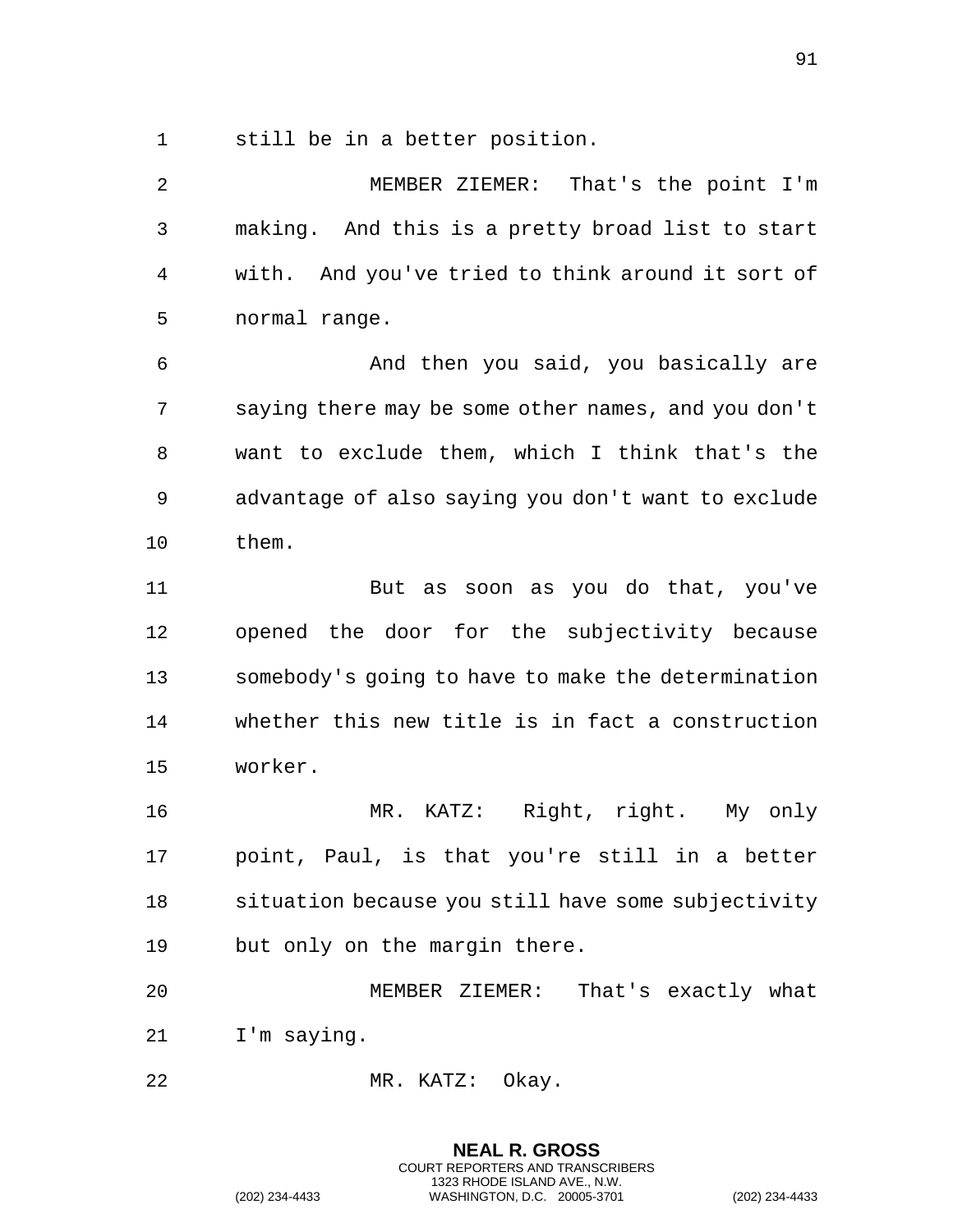MEMBER ZIEMER: And I'm thinking that SC&A is objecting to that. And I don't know the solution. MR. KATZ: Oh, yes. I don't think there's a solution to that. I think that's as good as you get. MEMBER ZIEMER: That's my point. DR. NETON: This is Jim Neton. I just looked at PER-14. And that list that was generated was purposely made more inclusive, because that was the search criteria that we used to identify construction worker claims that had previously been processed. It's a little different. I mean  $14 - -$  MEMBER ZIEMER: That was for a different purpose then. DR. NETON: That means that a more -- MS. GOGLIOTTI: Well, that is actually the same purpose in this PER -- 20 DR. NETON: What's that? MS. GOGLIOTTI: That's actually the same purpose in this PER.

> **NEAL R. GROSS** COURT REPORTERS AND TRANSCRIBERS 1323 RHODE ISLAND AVE., N.W.

(202) 234-4433 WASHINGTON, D.C. 20005-3701 (202) 234-4433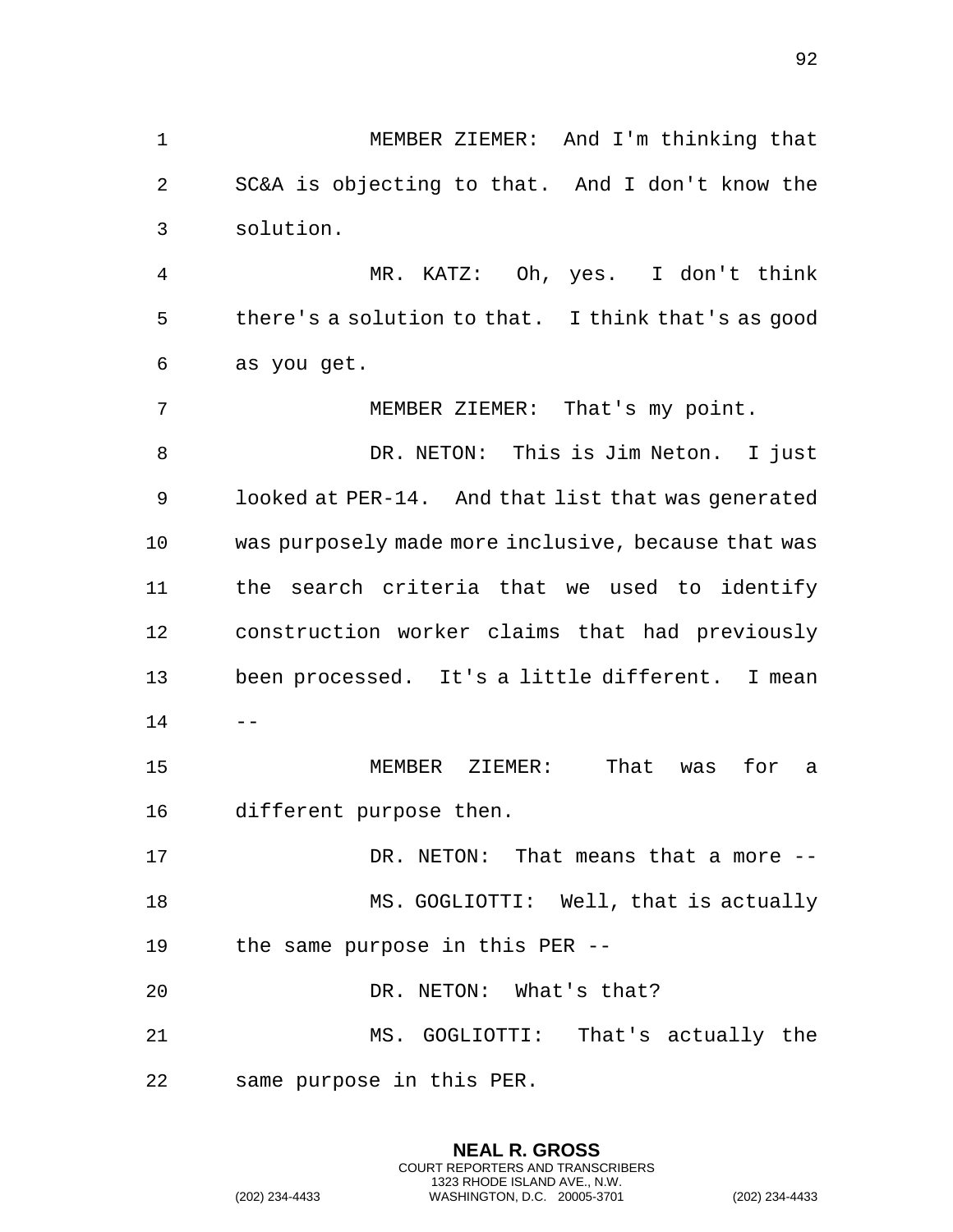DR. NETON: No. But what I'm saying though is, the PER was written to identify claims that had already been processed and were in the database, that needed to be reviewed. So, you're going to make it more inclusive than the suggested list that's in the TIB. And clearly the TIB captured more claims. What am I trying to say here? The PER, when it was written, tried to capture all cases that needed to be reviewed, and that's why the list was more expansive than what's listed in the TBD. MS. GOGLIOTTI: I agree. But in this particular case this is, PER-11 is trying to do the exact same thing as 14, but with a different set of cases. DR. NETON: No, no, no. You misunderstand what I'm saying. PER is not written to identify who is a construction worker. PER is written to identify who has already been processed that is in the database that is a construction worker. That's different. These cases have

> **NEAL R. GROSS** COURT REPORTERS AND TRANSCRIBERS 1323 RHODE ISLAND AVE., N.W.

(202) 234-4433 WASHINGTON, D.C. 20005-3701 (202) 234-4433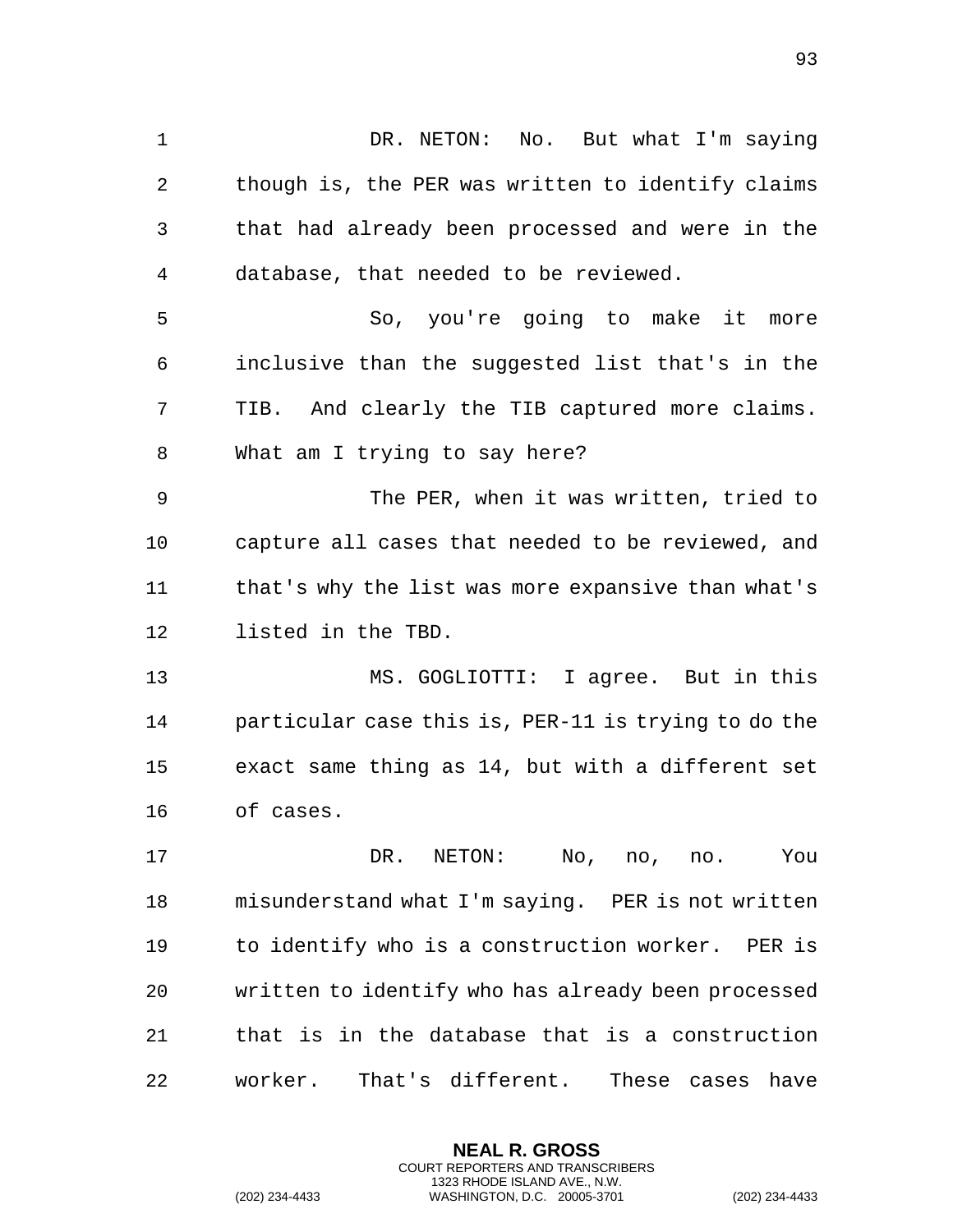already been done.

 We're just trying to find out who was a construction worker. Therefore, it was more -- these are already in NOCTS, already been dose-reconstructed. CHAIR MUNN: Yes. MS. GOGLIOTTI: Yes. 8 DR. NETON: That's a very different application than what you're suggesting. MS. GOGLIOTTI: Yes. DR. NETON: I think we see no evidence that the list in TIB-52 is not expansive enough. And in fact, the fact that all of these other categories were captured, and dose-reconstructed as construction workers shows that a more expansive list is selected. MS. GOGLIOTTI: Now, see, I'm okay with the list in OTIB-52. But -- DR. NETON: I thought I heard you just say the opposite. 21 MS. GOGLIOTTI: But for PER-11 --22 DR. NETON: Yes.

> **NEAL R. GROSS** COURT REPORTERS AND TRANSCRIBERS 1323 RHODE ISLAND AVE., N.W.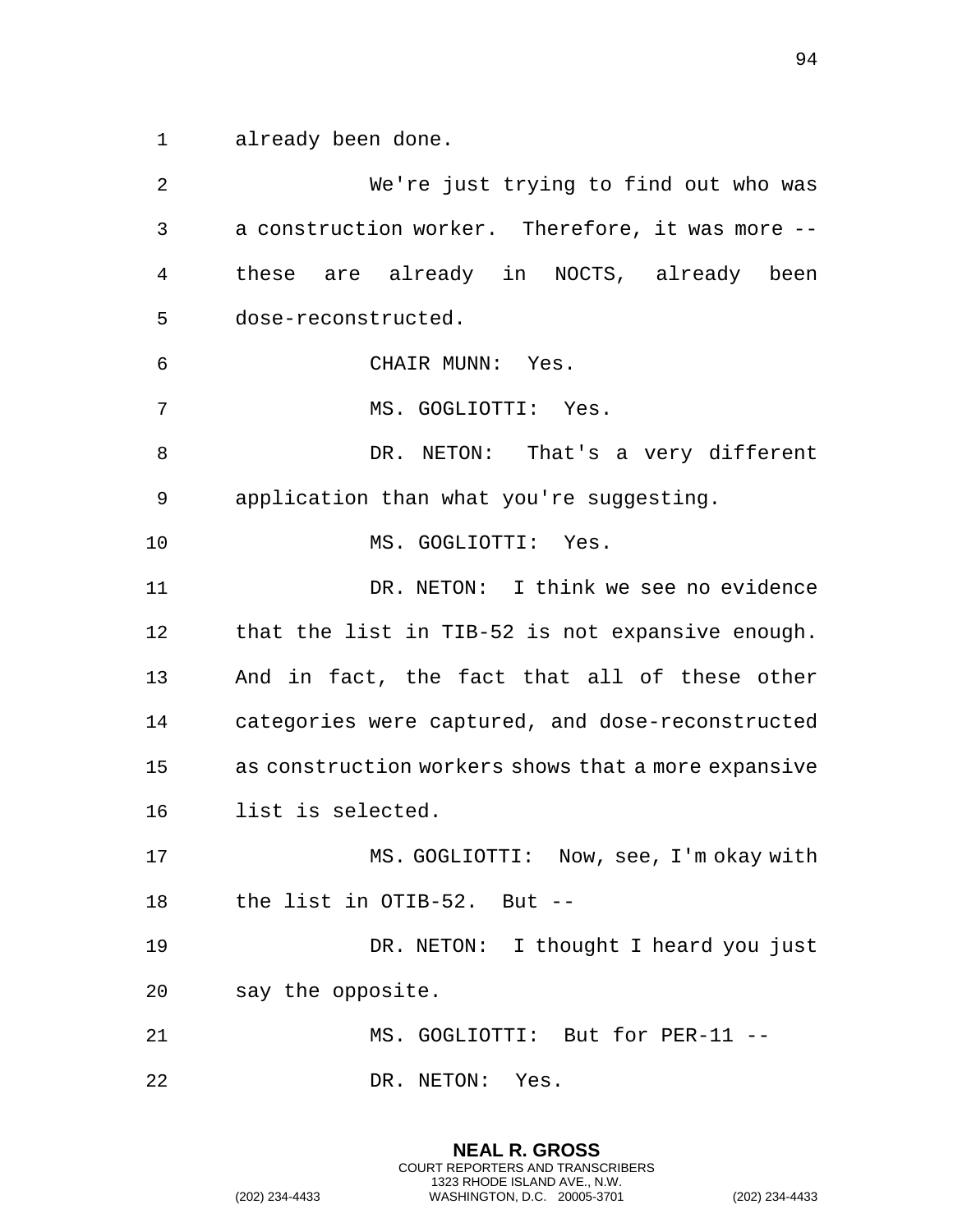MS. GOGLIOTTI: -- there needs to be a list in place with some -- DR. NETON: Okay, okay. I misunderstood what you were suggesting. I thought you said 52 needed to be modified to include -- okay. MS. GOGLIOTTI: If there was -- 8 DR. NETON: If that's what you're saying -- 10 MS. GOGLIOTTI: -- modify that, that would be fine. But I'm more concerned about PER-11. DR. NETON: Okay. I thought you were saying that the list in 52 was not expansive enough. MEMBER ZIEMER: That's what I thought was being said, too. Sorry. DR. NETON: That clarifies things. Okay. CHAIR MUNN: Yes. I think we all misunderstood that. DR. NETON: Now the issue is, was the selection criteria in PER-11 expansive,

> **NEAL R. GROSS** COURT REPORTERS AND TRANSCRIBERS 1323 RHODE ISLAND AVE., N.W.

(202) 234-4433 WASHINGTON, D.C. 20005-3701 (202) 234-4433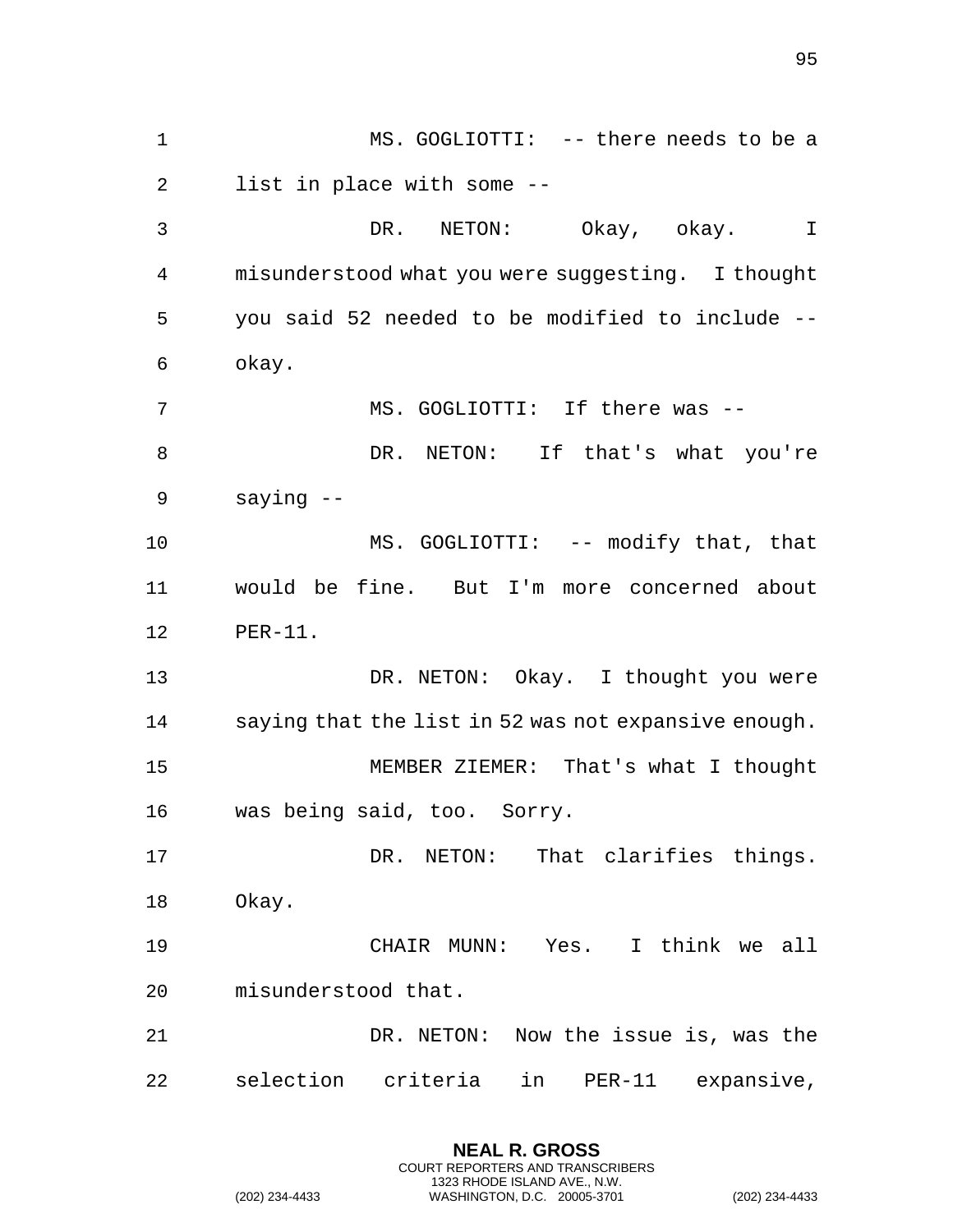sufficiently expansive to identify previously constructed, reconstructed construction workers. I got it.

MS. GOGLIOTTI: Yes.

5 DR. NETON: That helps. CHAIR MUNN: Now there's a question in my mind, what we can state here to clarify that, so we won't all get confused again. We were looking at it next time, at least. So that I won't get confused again when I'm looking at it. So, NIOSH is going to take a look at

 PER-14 to assess whether that interpretation of construction trade workers is applicable to PER-11, should be applicable to 11. Is that correct?

 MR. HINNEFELD: Well, I'd like to suggest, Wanda, I'd like to suggest this. It looks like Rose has entered responses to our most recent responses, just very recently.

 MS. GOGLIOTTI: Yes, yesterday. 21 MR. HINNEFELD: Okay. And so --CHAIR MUNN: I haven't seen them.

> **NEAL R. GROSS** COURT REPORTERS AND TRANSCRIBERS 1323 RHODE ISLAND AVE., N.W.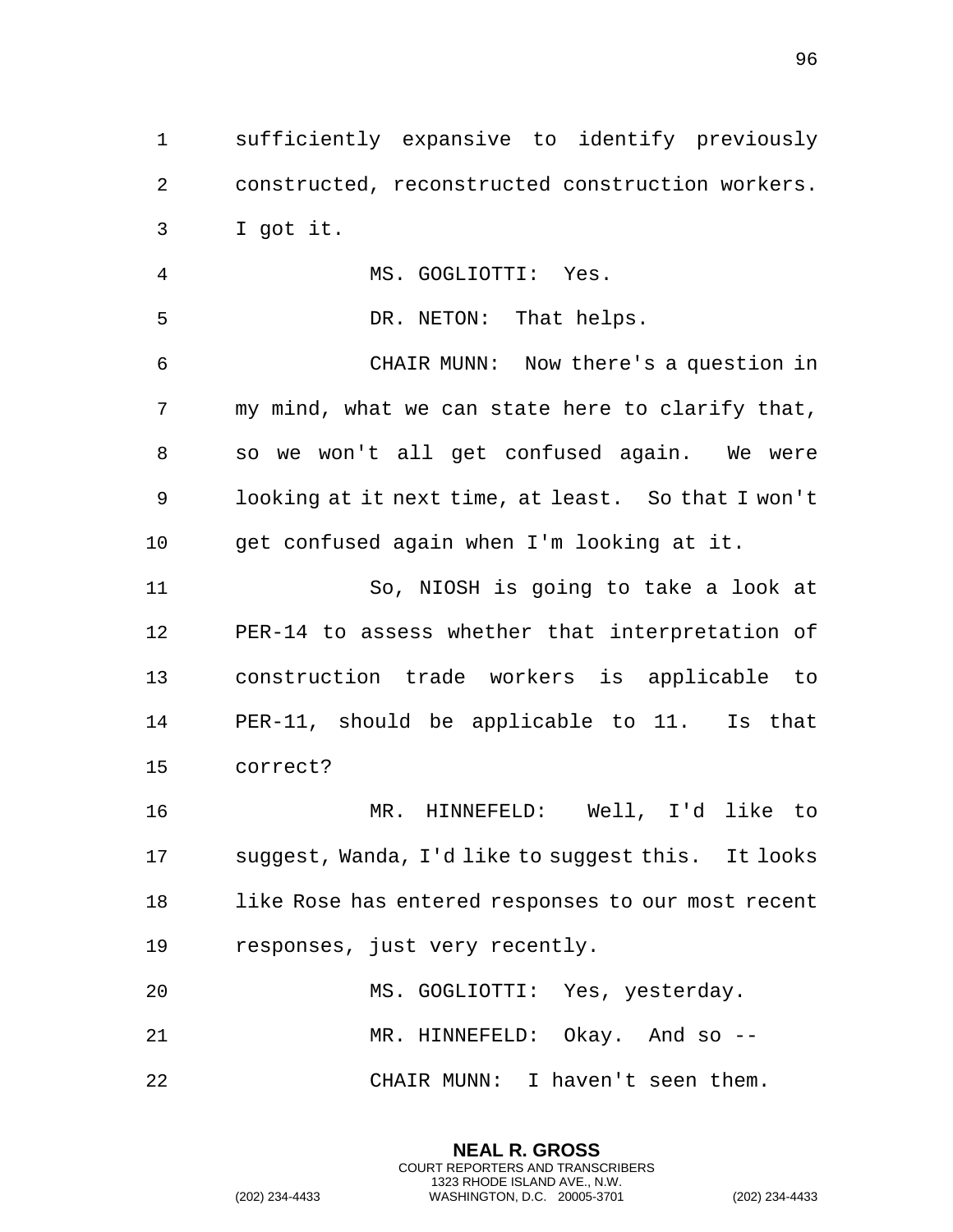MR. HINNEFELD: Rather than try to complete this and fix it today, why don't we take the time, since we're going to be investigating anyway, why don't we go do the investigation and enter an additional response back on this, on this finding? And then deal with it at the next Board Meeting.

 I think there's a lot up in the air for us to try to determine exactly today what's going to happen. Why don't you give us the opportunity to prepare a response back on these, and take it up at the next meeting?

 CHAIR MUNN: Okay. New NIOSH responses.

 DR. NETON: I don't know that we need 16 to make an entry from today, do we?

 CHAIR MUNN: No, I don't think so either, given that assertion. At least it's fine with me. Josie, Paul? Can we just carry this over?

MEMBER ZIEMER: Yes. Sure.

CHAIR MUNN: Awaiting a new NIOSH

**NEAL R. GROSS** COURT REPORTERS AND TRANSCRIBERS 1323 RHODE ISLAND AVE., N.W.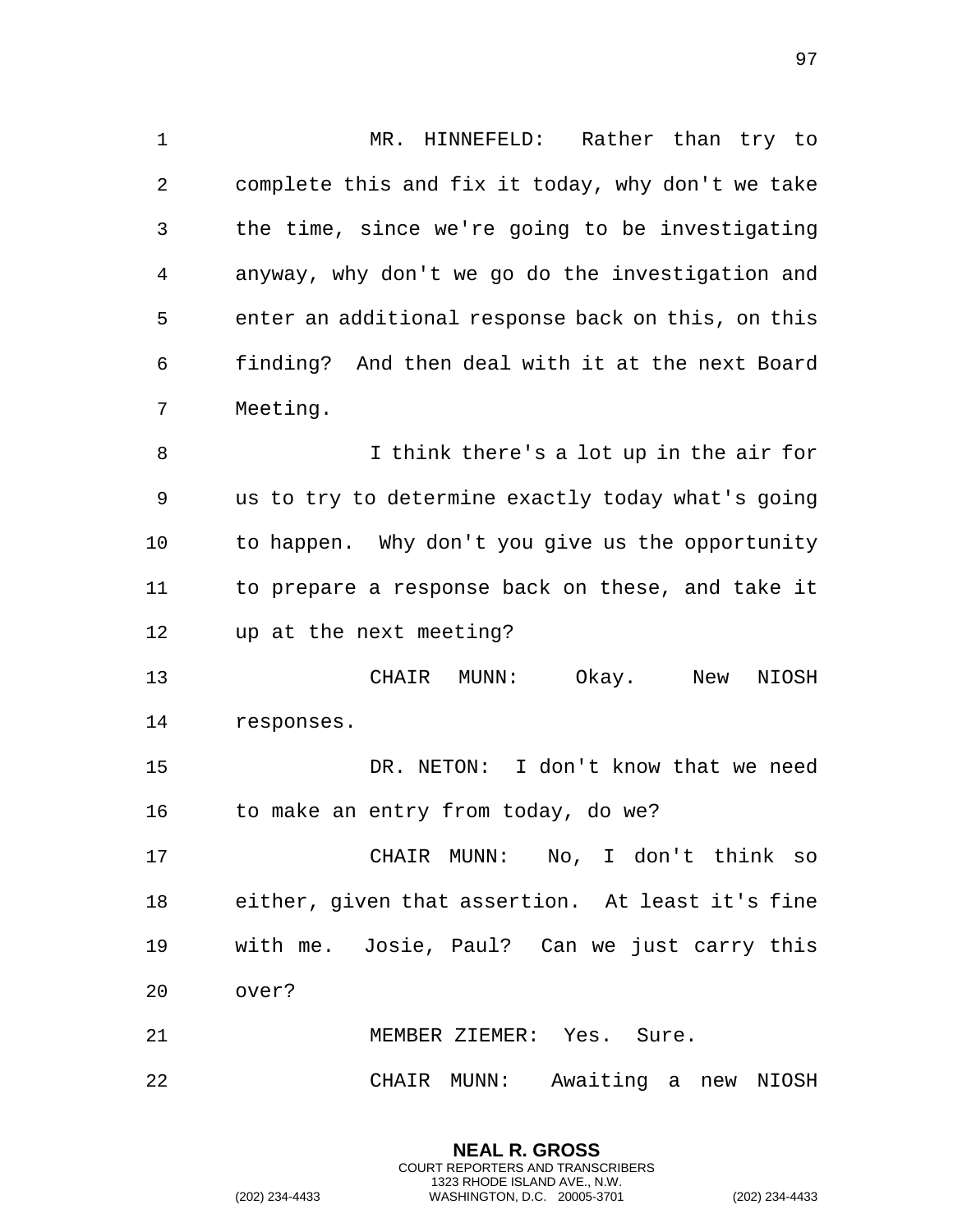response.

| 2              | MEMBER ZIEMER: That's fine.                        |
|----------------|----------------------------------------------------|
| $\mathfrak{Z}$ | CHAIR MUNN: Josie?                                 |
| 4              | MEMBER BEACH: Yes. I agree with that               |
| 5              | also.                                              |
| 6              | CHAIR MUNN: Okay. Very good. Then                  |
| 7              | that's what we'll do. And since we're very near    |
| 8              | to the lunch hour this seems to me to be an        |
| 9              | appropriate spot to break. We will pick up with    |
| 10             | PER-9 when we get back in one hour. And Steve has  |
| 11             | a lot of work to do in the interim.                |
| 12             | If that's satisfactory with everybody,             |
| 13             | we will break for exactly one hour. We'll be back  |
| 14             | at what I believe is four minutes to the hour next |
| 15             | time, correct? Good. Have a nice lunch. We'll      |
| 16             | see you in an hour.                                |
| 17             | MR. KATZ: Thanks, everyone.                        |
| 18             | CHAIR MUNN: Bye, bye.                              |
| 19             | (Whereupon, the above-entitled matter              |
| 20             | went off the record at 12:57 p.m. and resumed at   |
| 21             | 2:01 p.m.                                          |

**NEAL R. GROSS** COURT REPORTERS AND TRANSCRIBERS 1323 RHODE ISLAND AVE., N.W. (202) 234-4433 WASHINGTON, D.C. 20005-3701 (202) 234-4433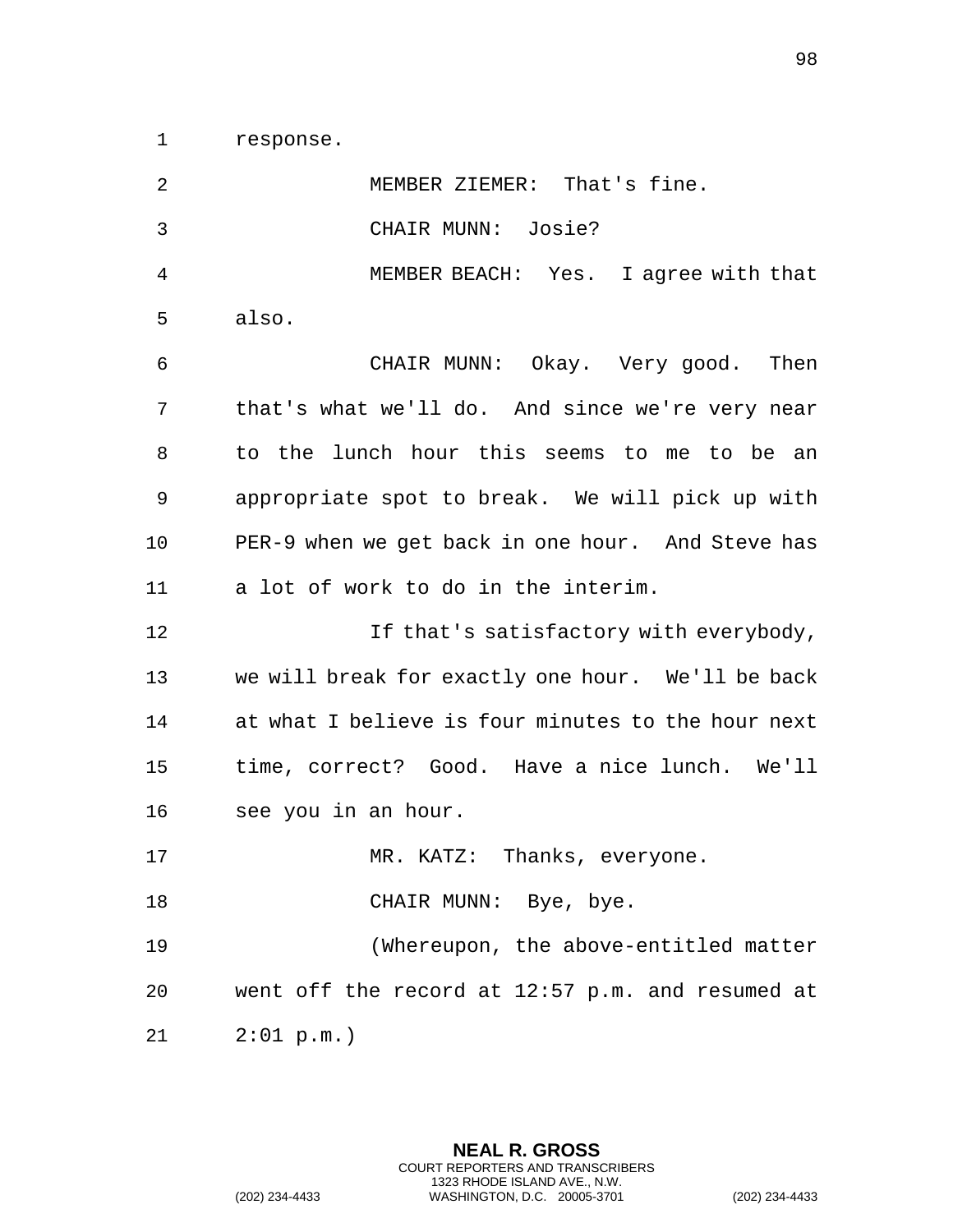A-F-T-E-R-N-O-O-N S-E-S-S-I-O-N (2:01 p.m.) MR. KATZ: Okay. Well I think we can just roll on from where we were. CHAIR MUNN: Alright. We were ready to pick up at PER-9, the case audits, and I believe it's Kathy, right? MR. KATZ: One thing I didn't check is the Court Reporter, we do have you on the line, do we, James? COURT REPORTER: Yes, I'm back. 12 MR. KATZ: Okay, great. 13 CHAIR MUNN: Oh, that's very good. And then after we do PER-9 we'll ask Steve if he was successful over the lunch hour in getting us caught up on the BRS. Go ahead, Kathy. 17 MS. K. BEHLING: And, actually, Hans will be presenting PER-9, but what I did hope to go back to that I looked at over lunch hour was Finding 6 of PER-20, which is Blockson. CHAIR MUNN: Right. MS. K. BEHLING: It's the Blockson.

> **NEAL R. GROSS** COURT REPORTERS AND TRANSCRIBERS 1323 RHODE ISLAND AVE., N.W.

(202) 234-4433 WASHINGTON, D.C. 20005-3701 (202) 234-4433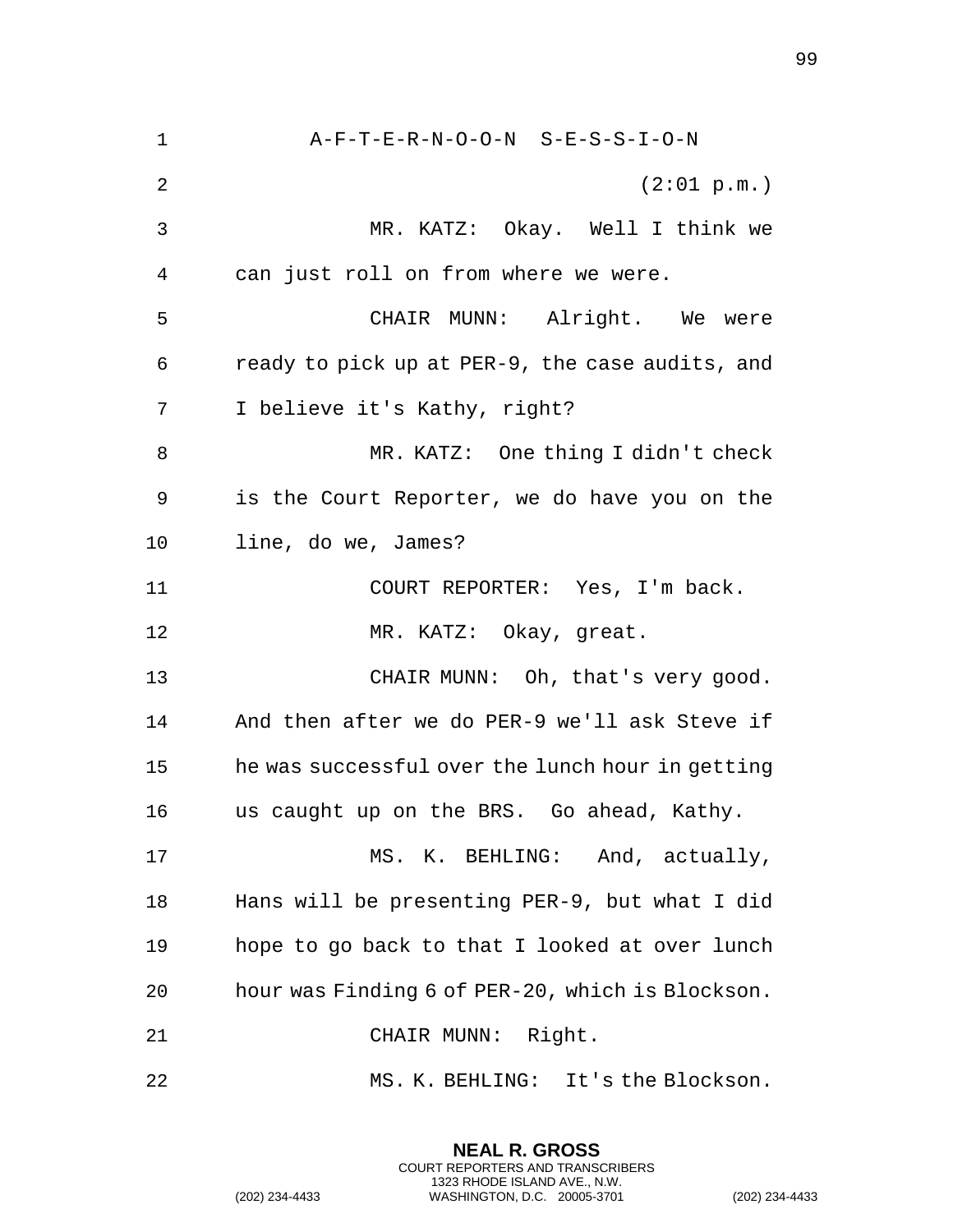Would it be okay if I discuss that or do you want to go  $-$ 

 CHAIR MUNN: Oh, please do, yes. We might as well try to keep these in order if possible, so go ahead.

 MS. K. BEHLING: Okay, yes. Lori mentioned that they made some changes to the TBD and I'll just, to quickly refresh people's memory, that was, during our case reviews of Blockson this was the Finding 6 and it had to do with how they were assessing doses to the stomach and tissues of the GI tract.

 And initially we thought it was a workbook concern, but the instructions associated with the workbook stated that the dose reconstruction should assess what's inhaled and ingested and assigned the highest dose for the GI tract issues, and that conflicted with a footnote in some statements in the Technical Basis Document of Blockson. Since then, based on what Lori had sent us, sent around earlier, I did look at that over the lunch hour and the TBD has been

> **NEAL R. GROSS** COURT REPORTERS AND TRANSCRIBERS 1323 RHODE ISLAND AVE., N.W.

(202) 234-4433 WASHINGTON, D.C. 20005-3701 (202) 234-4433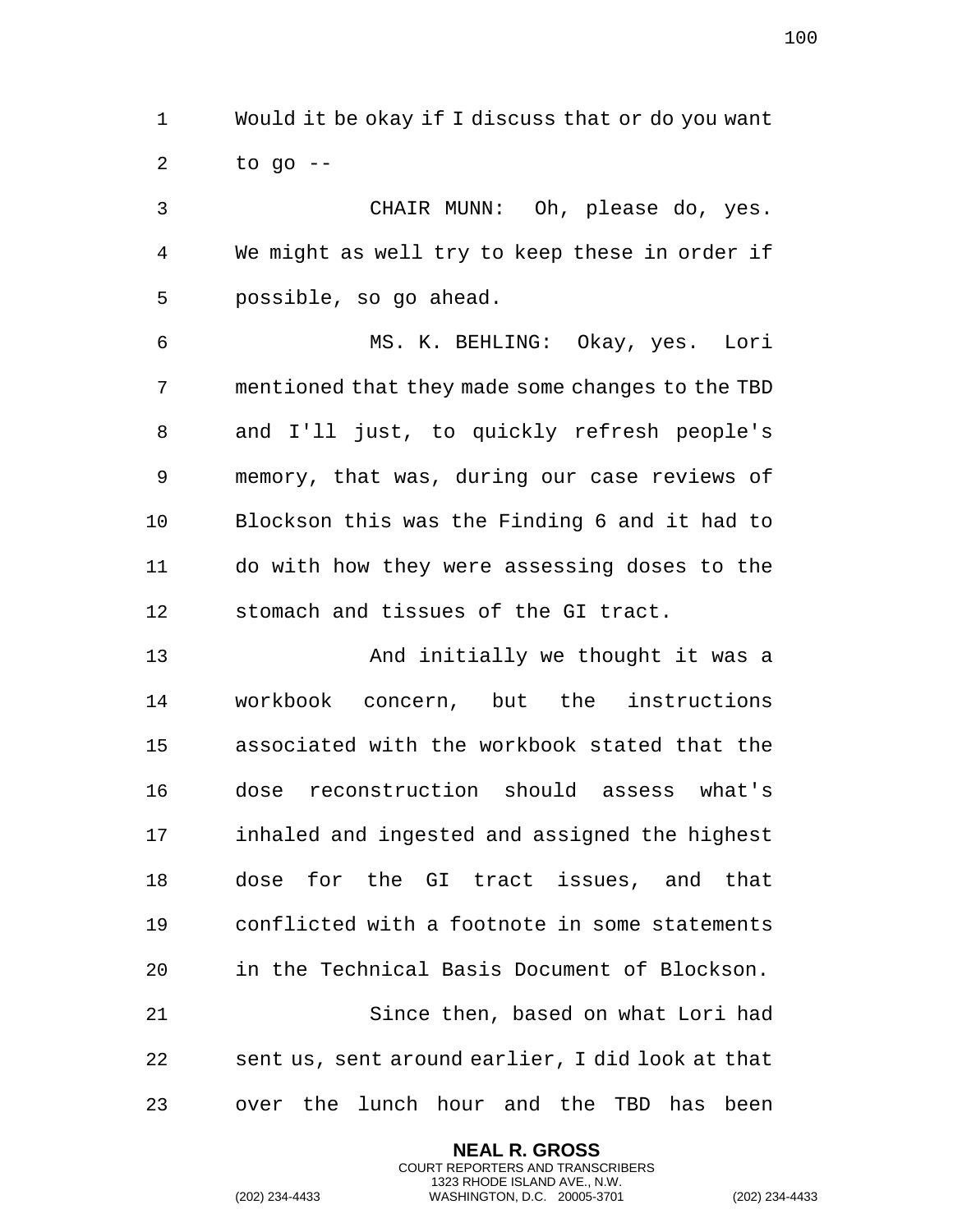corrected to state that for these GI tract issues they should assess both the inhalation and ingestion pathway and determine highest dose and use that to assign the dose for these GI tract issues. So in my assessment I think that can be closed because they've properly changed the TBD. CHAIR MUNN: Alright. Any comments, questions? If not, Steve, can we please identify that SC&A has reviewed the changes and recommends that this finding be closed, the Subcommittee agrees? MEMBER ZIEMER: Well did we see 15 that, was that the one with the NIOSH response? 16 CHAIR MUNN: I think. 17 MS. K. BEHLING: Yes. CHAIR MUNN: Yes, NIOSH was just saying that they've made the changes, so Kathy had reviewed the changes over lunch. MS. K. BEHLING: Yes. Lori had sent out two files -- MEMBER ZIEMER: Oh, yes, okay.

> **NEAL R. GROSS** COURT REPORTERS AND TRANSCRIBERS 1323 RHODE ISLAND AVE., N.W.

(202) 234-4433 WASHINGTON, D.C. 20005-3701 (202) 234-4433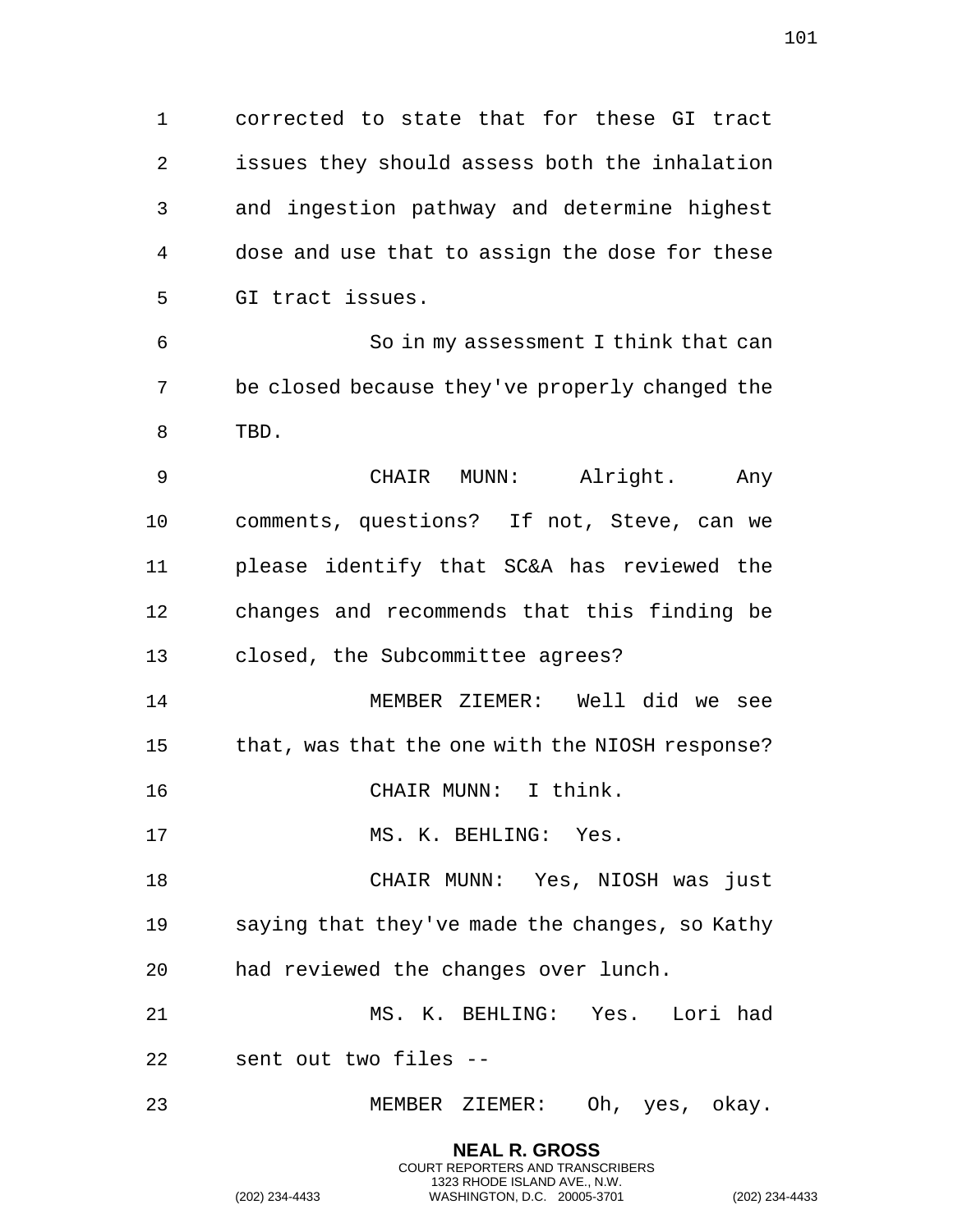Yes, I got those.

| 2            | MS. K. BEHLING: Okay.                           |
|--------------|-------------------------------------------------|
| $\mathbf{3}$ | CHAIR MUNN: Right.                              |
| 4            | MS. K. BEHLING: And just one last               |
| 5            | issue, which I believe is resolved, but maybe   |
| 6            | Stu or Scott or someone can confirm this.       |
| 7            | I believe that you all did go back              |
| 8            | and verify that any cases that may have been    |
| 9            | done, not assessing both the internal and       |
| 10           | external for these types of cancers, the GI     |
| 11           | tract cancers, you looked at that and I don't   |
| 12           | think there is a need for a PER or am I not     |
| 13           | remembering that correctly?                     |
| 14           | I think, Stu, at one of the meetings            |
| 15           | you said that you went back and did look to see |
| 16           | if there were any other cases that fell under   |
| 17           | this category of concern and that you may have  |
| 18           | corrected a few others or do we still want to   |
| 19           | look at that and be sure that there's not a PER |
| 20           | that's going to be necessary because of this    |
| 21           | change.                                         |
| 22           | CHAIR MUNN: That was the Blockson               |
| 23           | cases, right?                                   |

**NEAL R. GROSS** COURT REPORTERS AND TRANSCRIBERS 1323 RHODE ISLAND AVE., N.W.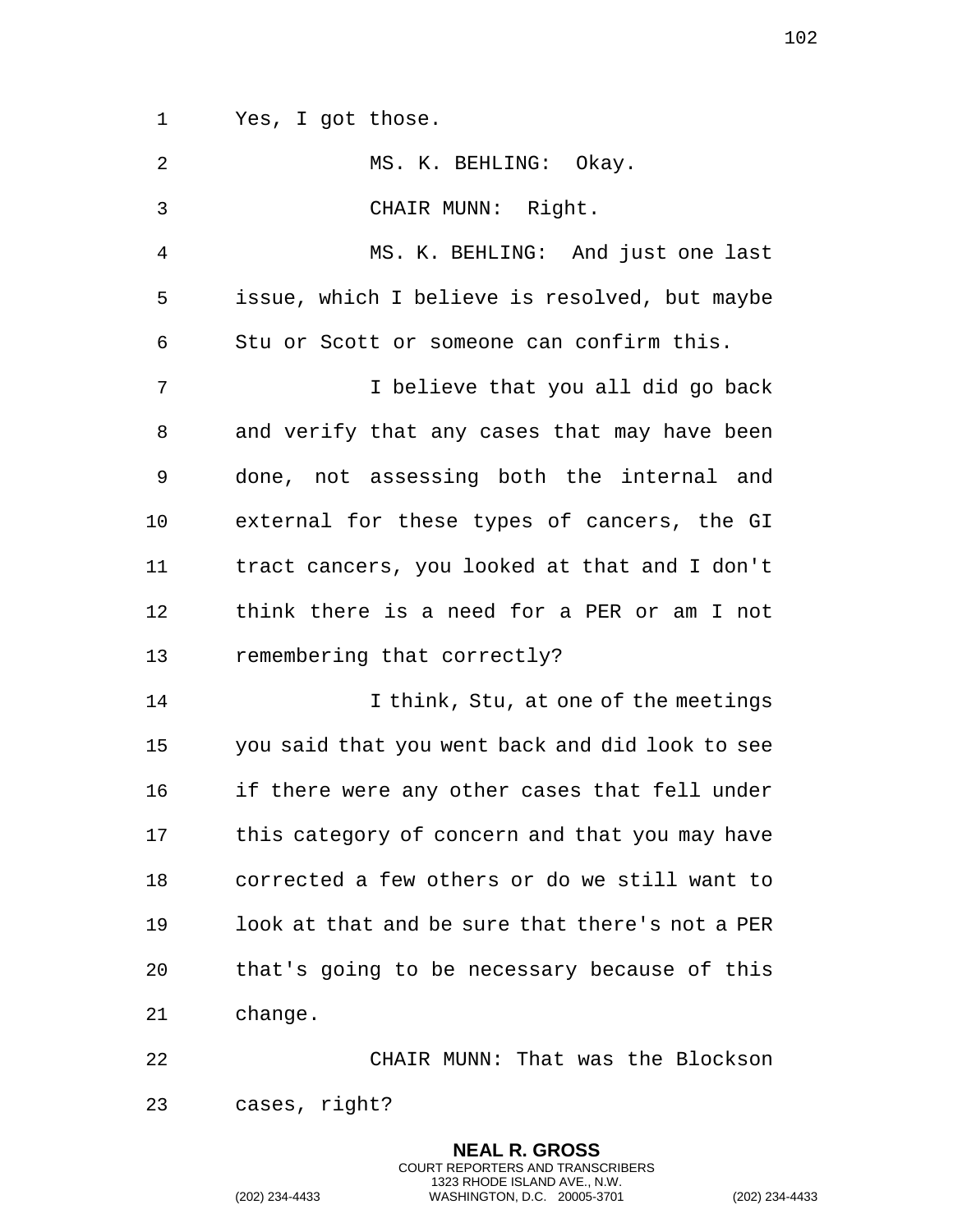MR. HINNEFELD: To be honest I don't recall. I thought that this ended it and this took care of everything, but I don't recall in our prior discussion to be honest. I don't know if Lori is on or Scott or anybody can make a comment on that. MS. MARION-MOSS: Because it's the Blockson TBD it would be in-house. CHAIR MUNN: Right. MS. MARION-MOSS: I'm trying to find the transcript, but Stu did make a comment several meetings ago that we did go back and look at it. So to answer your question I do believe we did, but, Kathy, I will probably need to confirm that. MS. K. BEHLING: Okay, very good. Thank you. MEMBER BEACH: Lori, are you looking in the February meeting because I think that's when we actually talked quite a bit about it. MS. MARION-MOSS: That's where I'm

> **NEAL R. GROSS** COURT REPORTERS AND TRANSCRIBERS 1323 RHODE ISLAND AVE., N.W.

(202) 234-4433 WASHINGTON, D.C. 20005-3701 (202) 234-4433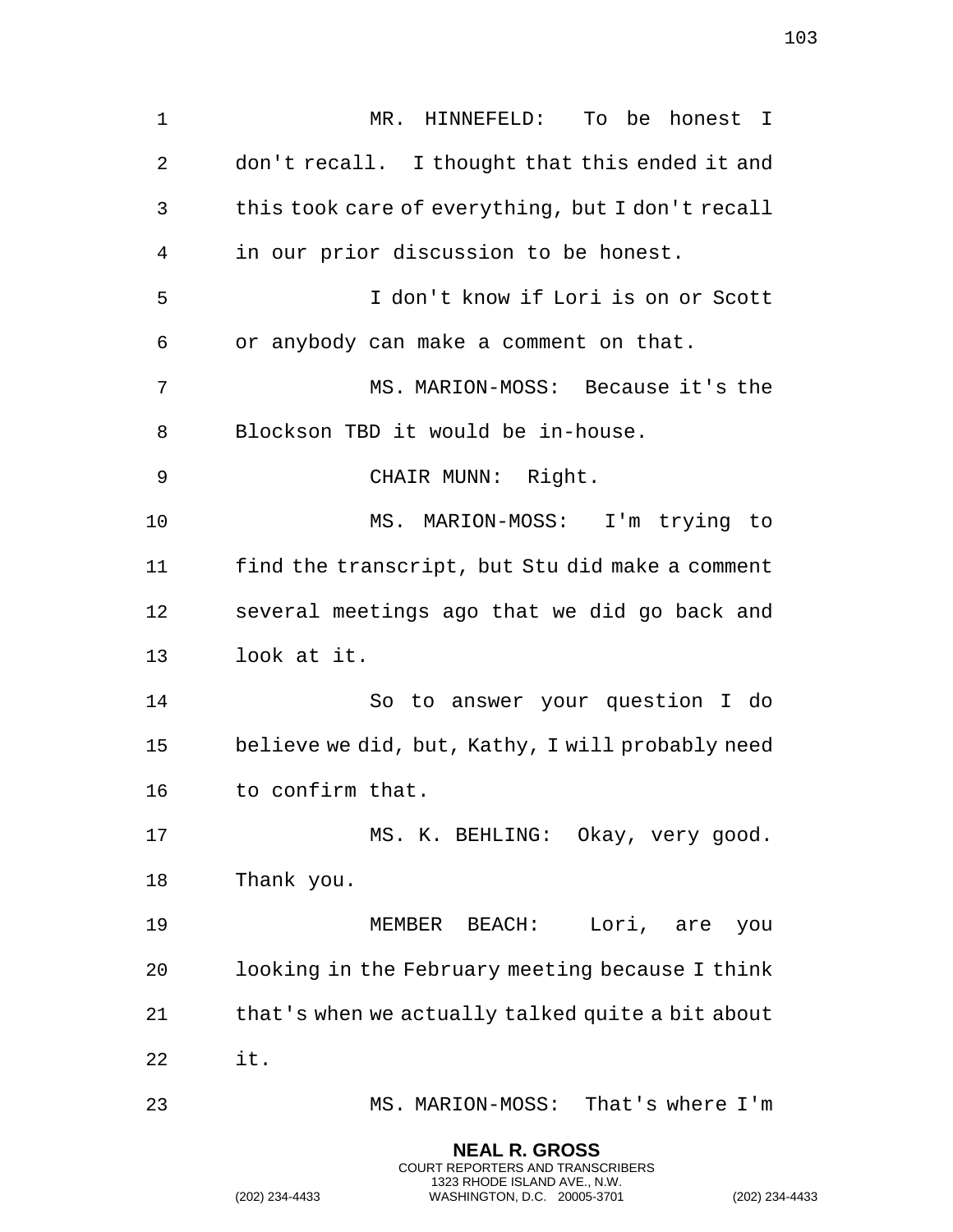headed.

| MEMBER BEACH: Yes. So we also                   |
|-------------------------------------------------|
| talked about it in April. We've said that 5 was |
| closed and NIOSH would add response and wording |
| in the BRS and they would revise the Site       |
| Profile and update the tool. That's what I      |
| have listed.                                    |
| CHAIR MUNN: This is Wanda, I was                |
| just kicked off.                                |
| MEMBER BEACH: Yes, this is Josie,               |
| can you hear me, Wanda?                         |
| CHAIR MUNN: Yes, I can hear you.                |
| MEMBER BEACH: Okay.                             |
| CHAIR MUNN: What happened in the                |
| few minutes that I was --                       |
| (Simultaneous speaking)                         |
| MEMBER BEACH: There's been<br>no                |
| chatter.                                        |
| CHAIR MUNN: Oh, okay. So, Lori is               |
| still checking the minutes, right?              |
| MS. MARION-MOSS: Yes.                           |
| CHAIR MUNN: Good. Correction,                   |
| the transcript. In the interim, Paul and        |
|                                                 |

**NEAL R. GROSS** COURT REPORTERS AND TRANSCRIBERS 1323 RHODE ISLAND AVE., N.W.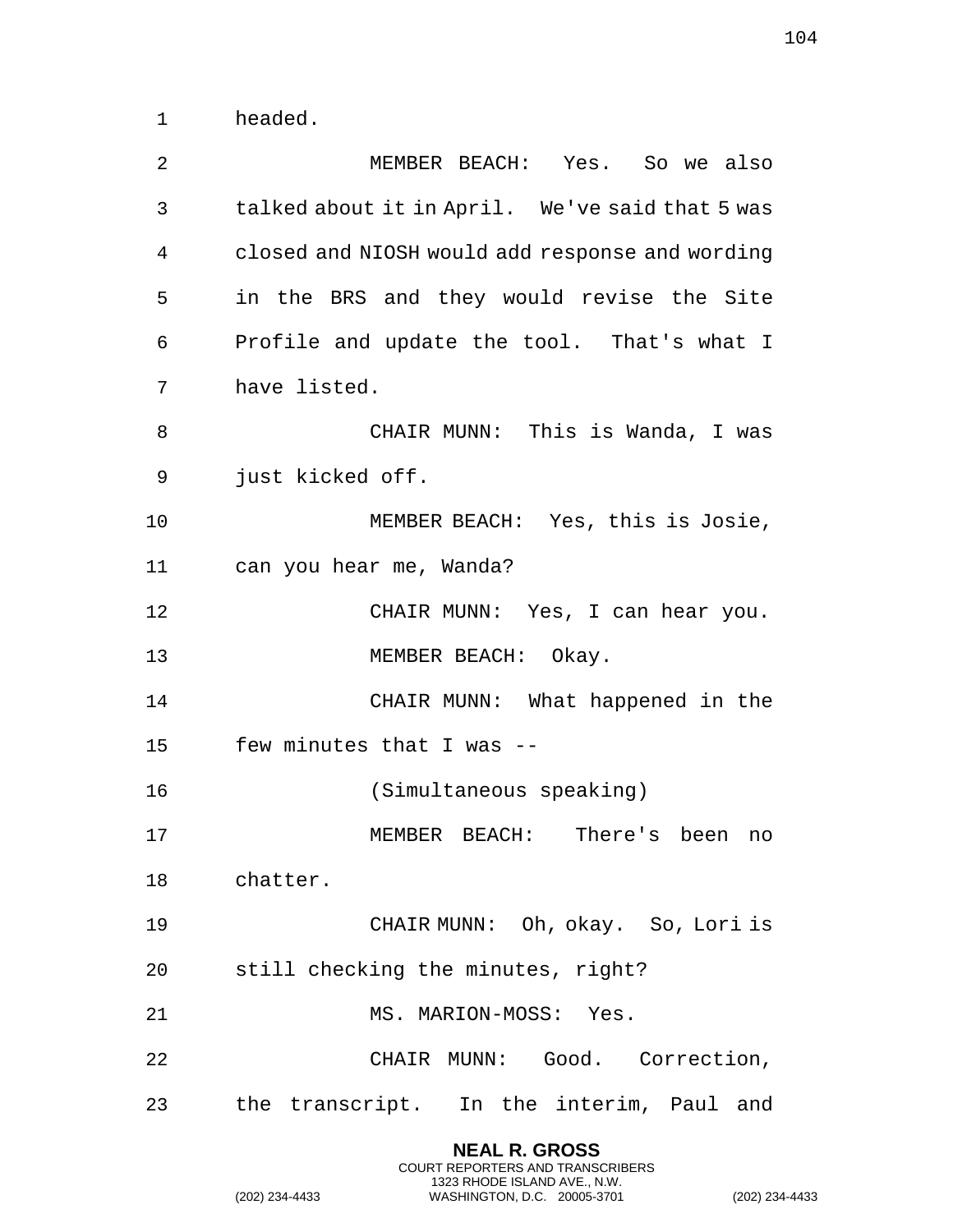Josie, Steve has entered the comment that I asked him to enter, SC&A has reviewed the modified TBD and agrees that the changes address the Finding. The Subcommittee agrees and has closed this Finding. Is that okay with you? MEMBER ZIEMER: Yes, that's good. MEMBER BEACH: Yes, that's fine with me. 10 CHAIR MUNN: Okay. 11 MEMBER ZIEMER: Yes. CHAIR MUNN: We'll just await, give Lori a minute or two to see if her search engine is better than mine. MEMBER ZIEMER: Well are we looking at the status of 5 then, or is that 6? CHAIR MUNN: That was 6 that we were looking at. MEMBER ZIEMER: Okay. On my notes I have that we closed 5 at the April meeting. MEMBER BEACH: Yes, that's what I have, too, Paul. But I also had under 6 that NIOSH was going to add the response and --

> **NEAL R. GROSS** COURT REPORTERS AND TRANSCRIBERS 1323 RHODE ISLAND AVE., N.W.

(202) 234-4433 WASHINGTON, D.C. 20005-3701 (202) 234-4433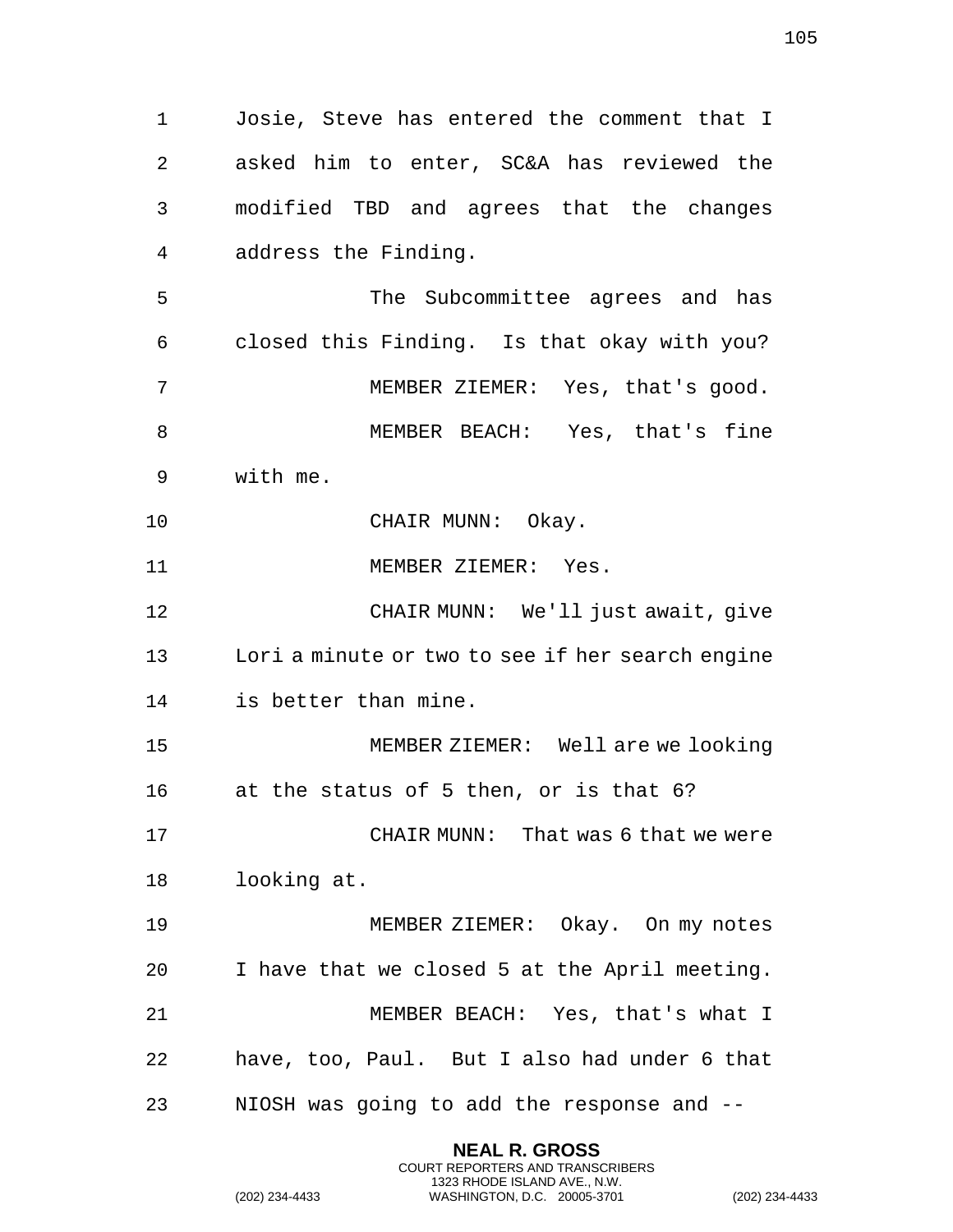| $\mathbf 1$    | (Simultaneous speaking)                          |
|----------------|--------------------------------------------------|
| $\overline{2}$ | MEMBER ZIEMER: Right, right,                     |
| 3              | right. Well I had under 6 for in the February    |
| 4              | meeting that SC&A was okay with the use of the   |
| 5              | new tools and it was left open until NIOSH       |
| 6              | verifies that the directions on the use of the   |
| 7              | ingestion and inhalation tools is in place.      |
| $\, 8$         | CHAIR MUNN: That is correct, yes.                |
| 9              | MEMBER ZIEMER: Yes. So I think                   |
| 10             | with this we can close both 5 and 6, right?      |
| 11             | CHAIR MUNN: Yes, I believe that's                |
| 12             | the case, but there was a question. Is that      |
| 13             | what it $--$                                     |
| 14             | MS. K. BEHLING: It's just a                      |
| 15             | question regarding whether they went back to     |
| 16             | other cases that might be affected.              |
| 17             | CHAIR MUNN: Yes, it was. Yes.                    |
| 18             | MS. MARION-MOSS: I can't find in a               |
| 19             | timely fashion right now, Kathy, but I do recall |
| 20             | what you're referring to and I don't want to     |
| 21             | hold up the meeting.                             |
| 22             | MS. K. BEHLING: Right. And I will                |
| 23             | look also and if there's any additional          |

**NEAL R. GROSS** COURT REPORTERS AND TRANSCRIBERS 1323 RHODE ISLAND AVE., N.W.

(202) 234-4433 WASHINGTON, D.C. 20005-3701 (202) 234-4433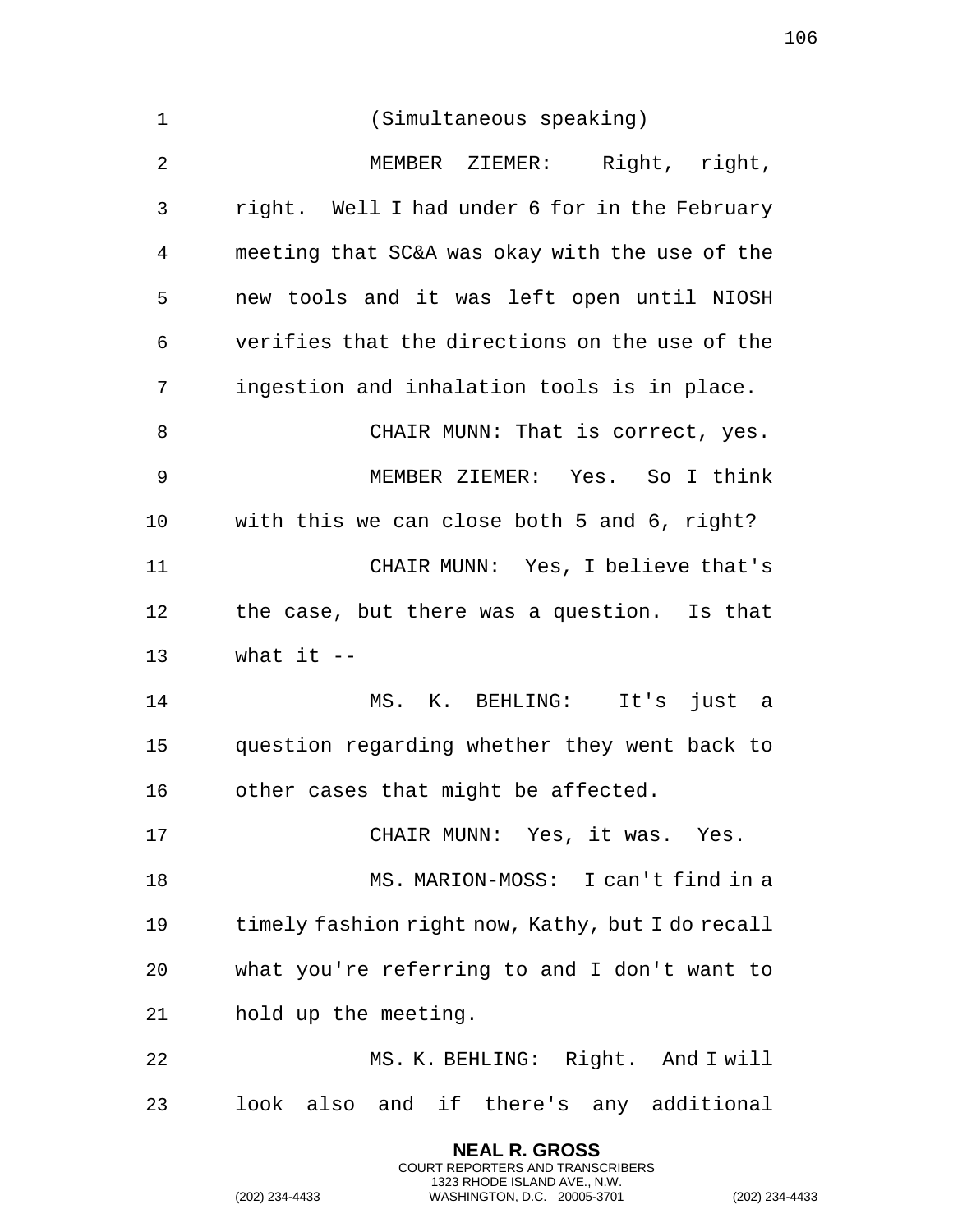questions that I have, if the Subcommittee is okay with this, I will bring those either later or at the next meeting.

 But I think, well I don't know, maybe, I think we can close this because I'm almost positive that you did say you went back and looked at other cases.

 MR. HINNEFELD: Yes, this is Stu Hinnefeld. In the BRS under "Finding 4" there's and entry from the November 2007 meeting where I seem to be talking about going back and looking at -- is that the correct, is that the discussion we're interested in? MS. MARION-MOSS: I do believe so, Stu. It might have been November. MR. HINNEFELD: Okay. Steve, if you could show that, just expand Finding 4. 18 MR. MARSCHKE: Do you want me to close this Finding and go to Finding 4 or do you want me to not close this one yet? CHAIR MUNN: Yes. Yes, please close that one, we've agreed. MR. MARSCHKE: Okay.

> **NEAL R. GROSS** COURT REPORTERS AND TRANSCRIBERS 1323 RHODE ISLAND AVE., N.W.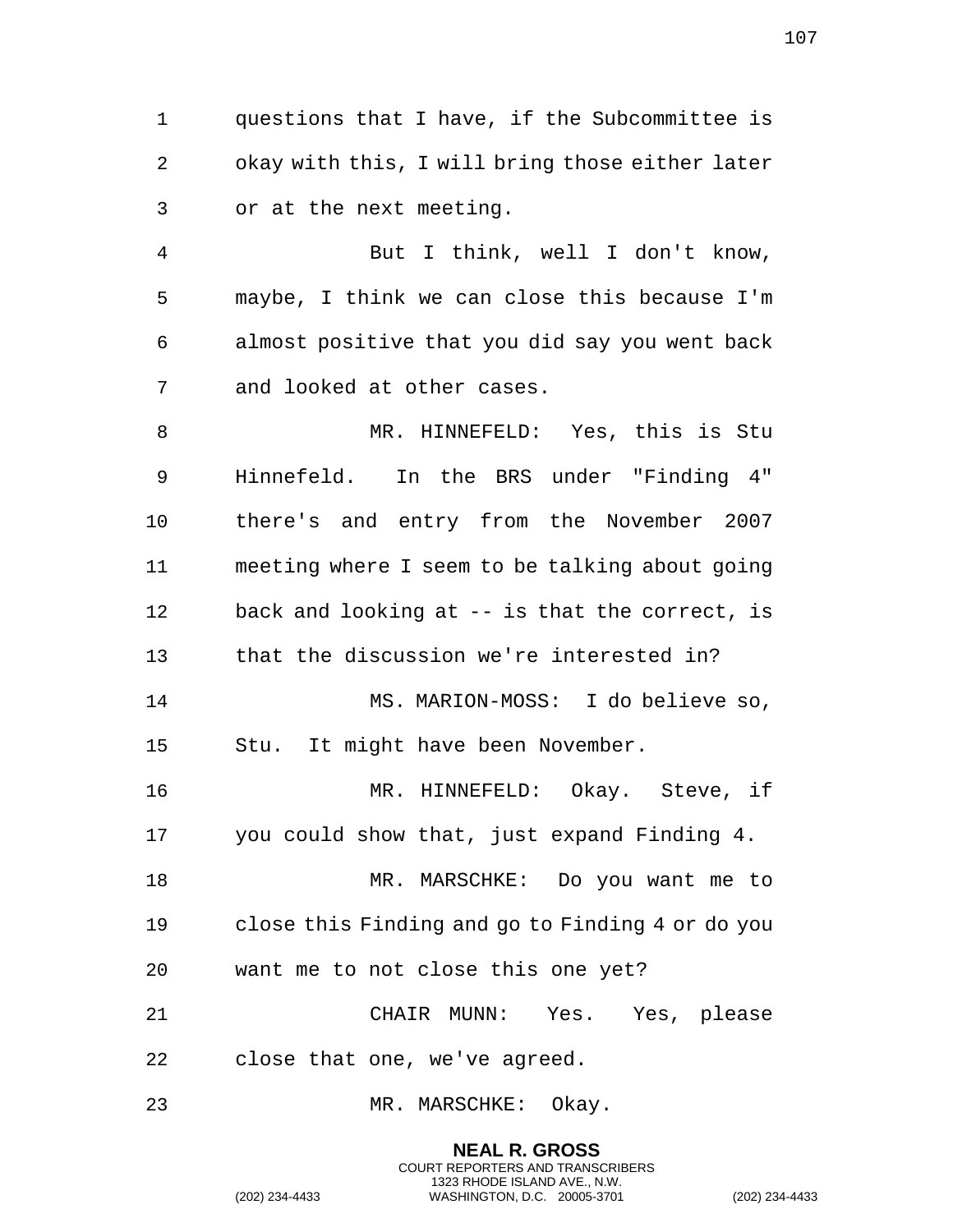CHAIR MUNN: And go to Finding 4. Thanks, Steve. MR. MARSCHKE: I wasn't sure whether we agreed to close 6 or -- CHAIR MUNN: Yes, we did. We're just checking the question about whether NIOSH has gone back to check about other messages. MS. K. BEHLING: Okay, yes, there it is. I believe that answers the question. And so you indicate that you did go back and look at other cases that had to do with the GI tract cancers. MR. HINNEFELD: Great. CHAIR MUNN: It looks like it. MS. K. BEHLING: Great, okay. CHAIR MUNN: Looks like they've been covered, Kathy. 18 MS. K. BEHLING: Yes. Yes, very good. Okay, thank you. I'm sorry to take up additional -- CHAIR MUNN: No, that's quite alright. It's better to do it now. Thank you and thank you, Lori.

> **NEAL R. GROSS** COURT REPORTERS AND TRANSCRIBERS 1323 RHODE ISLAND AVE., N.W.

(202) 234-4433 WASHINGTON, D.C. 20005-3701 (202) 234-4433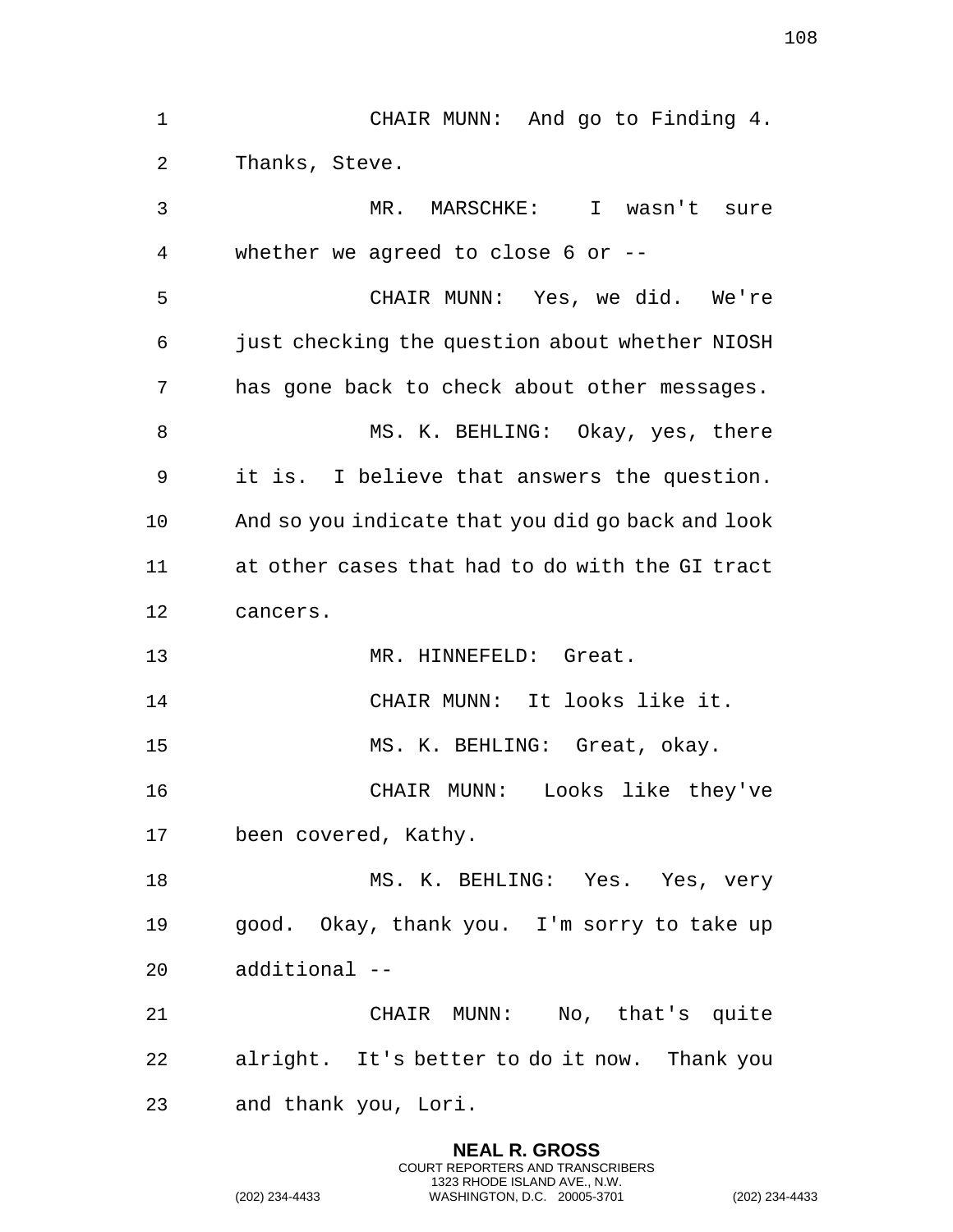1 Now we're back to PER-9, correct, and Hans? DR. H. BEHLING: Yes, we are. Okay, just as a way of background information PER-9 really identified changes to the ICD-9 target organs for a bunch of cancers that are, generally speaking, lymphomas. 8 And in the process it revised the internal and external target organs for a select number of cancers and in the past prior to the introduction of PER-9 the standard procedure for NIOSH in devising doses to lymphomas had been based on the assumption that an upper bound dose could be identified for lymph nodes using the colon or the highest non-metabolic organ as a substitute for lymph nodes with the issue of OCAS-TIB-12, the changes were made to the internal organ for most forms of non-Hodgkin's lymphomas as well as some of other forms of lymphoma primarily in the 200 to 202 ICD-9 series. And among these highest

> **NEAL R. GROSS** COURT REPORTERS AND TRANSCRIBERS 1323 RHODE ISLAND AVE., N.W.

non-metabolic organs for the remainder of the

(202) 234-4433 WASHINGTON, D.C. 20005-3701 (202) 234-4433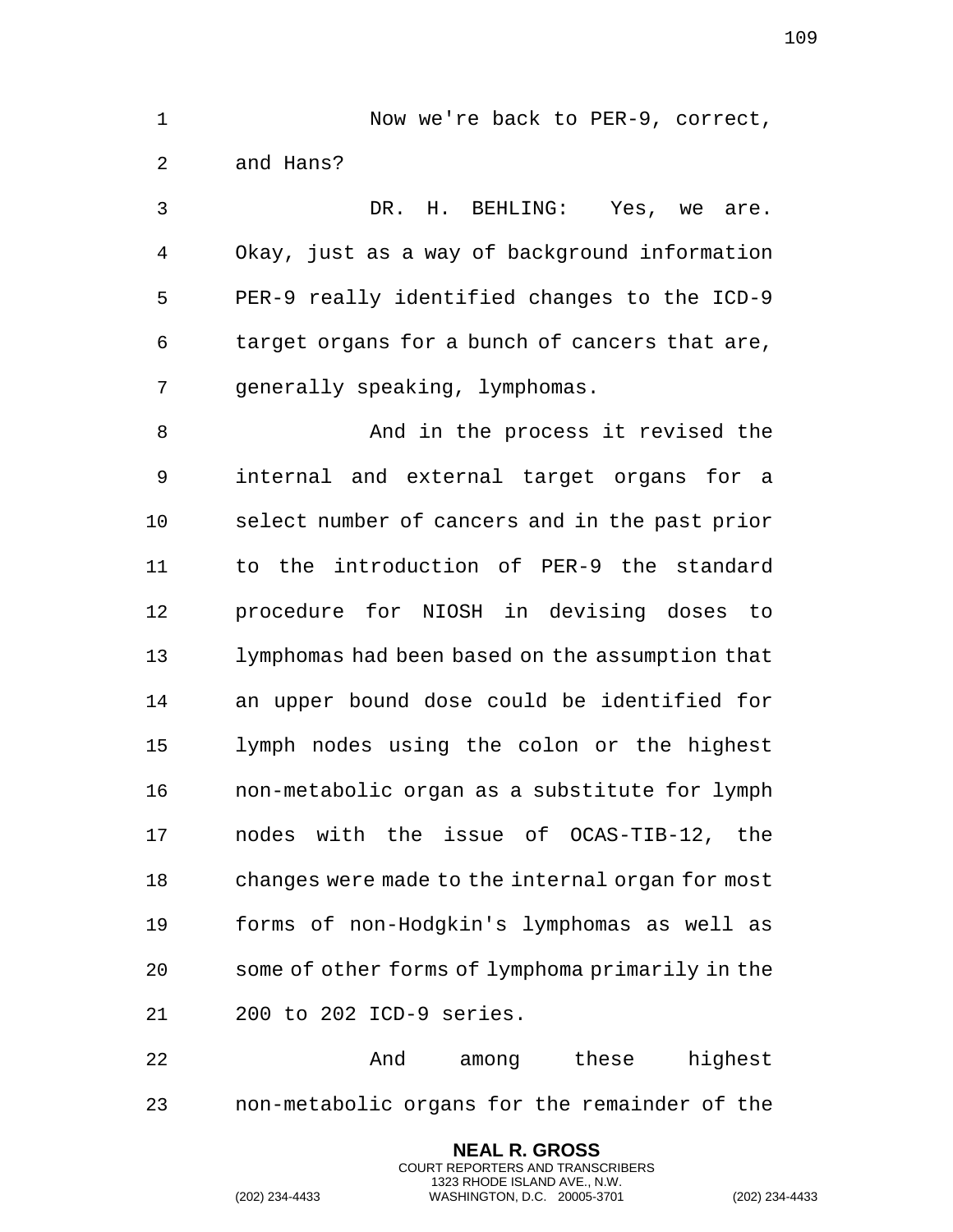organs would change to either thoracic lymph nodes, LNTH, or extra-thoracic lymph nodes, LNET.

 And as a result these doses were dramatically increased, specifically when the internal exposure involved in alpha emitting radionuclides that were somewhat insoluble or highly insoluble and in some cases the change that took place as a result of PER-9 plus the internal dose in some cases, and I have one case 11 here that I reviewed, changed by more than three orders of magnitude in terms of dose.

 So in summary, the OCAS-PER-9 had the potential to change the internal exposure from the highest non-metabolic organ to a thoracic lymph node, extra-thoracic lymph node, that is very, very dramatic, and to a lesser extent, any change in the external organ, but in most instances those were very secondary to the changes in dose assignment as a result of PER-9.

 On December 4, 2013, NIOSH was asked to identify some cases for review and we

> **NEAL R. GROSS** COURT REPORTERS AND TRANSCRIBERS 1323 RHODE ISLAND AVE., N.W.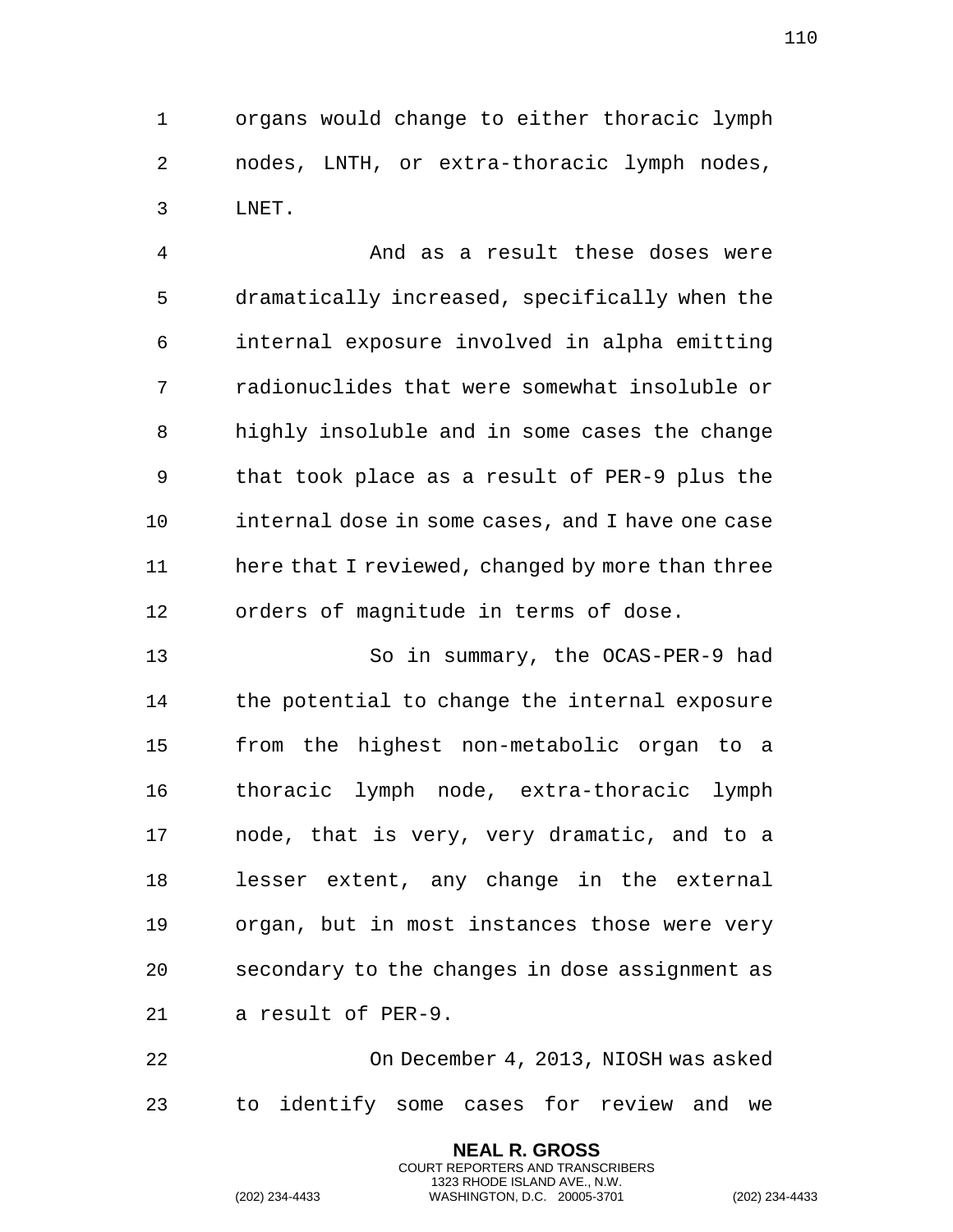forwarded three cases for selection, which were then subsequently given to us by NIOSH and on February 2014, this past spring, we completed the review of those three cases and these are the three cases that we'll be briefly talking about today.

 Could I ask Steve to identify Page 6 of the report? Okay, this is pretty much a summary of the three cases, just as an overview. The first case over on the far left hand side we have the actual case number and the type of cancer that was identified, and in the second column we actually see what were the changes.

 In the first case, [identifying information redacted], the change was from the heart wall, which was the highest non-metabolic organ, to lymph node thoracic.

 For the external there was no change because in both instances the external was based on a DCF value of one, which doesn't change anything, and in terms of the changes involving the heart wall to lymph node thorax,

> **NEAL R. GROSS** COURT REPORTERS AND TRANSCRIBERS 1323 RHODE ISLAND AVE., N.W.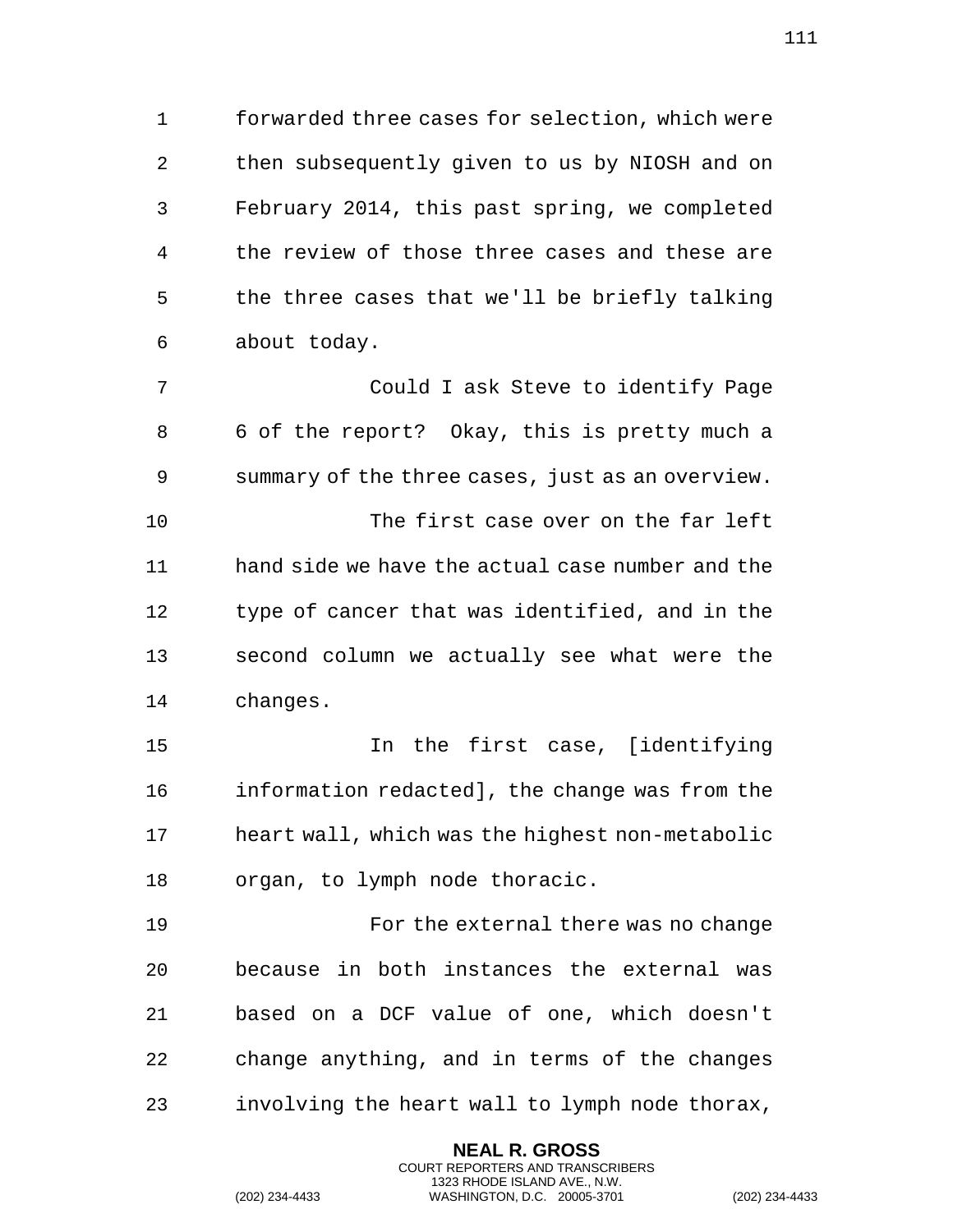the revision to the PoC was calculated as coming from 19.53 to 33.984, still, nevertheless, it was a value that is below the compensation level.

 The other two were lymphomas, the second one was lymphoma, again the heart wall was initially considered the internal target organ. Again, it was changed to lymph node thoracic, and for external it was from the 10 remainder of the organs to -- and they, and they implied that there was no need to conduct an external dose assessment because the change in internal exposure was sufficiently high, as you see on the far left hand side, from 37.51 percent to almost 95 percent.

 Again, this was a partial dose reconstruction and was strictly based on the change to the internal exposure.

 And the third one, again, is a Hodgkin's Lymphoma. Again, another heart wall that had been changed to lymph node extra-thoracic and the external dose was initially thyroid, but, again, here to the

> **NEAL R. GROSS** COURT REPORTERS AND TRANSCRIBERS 1323 RHODE ISLAND AVE., N.W.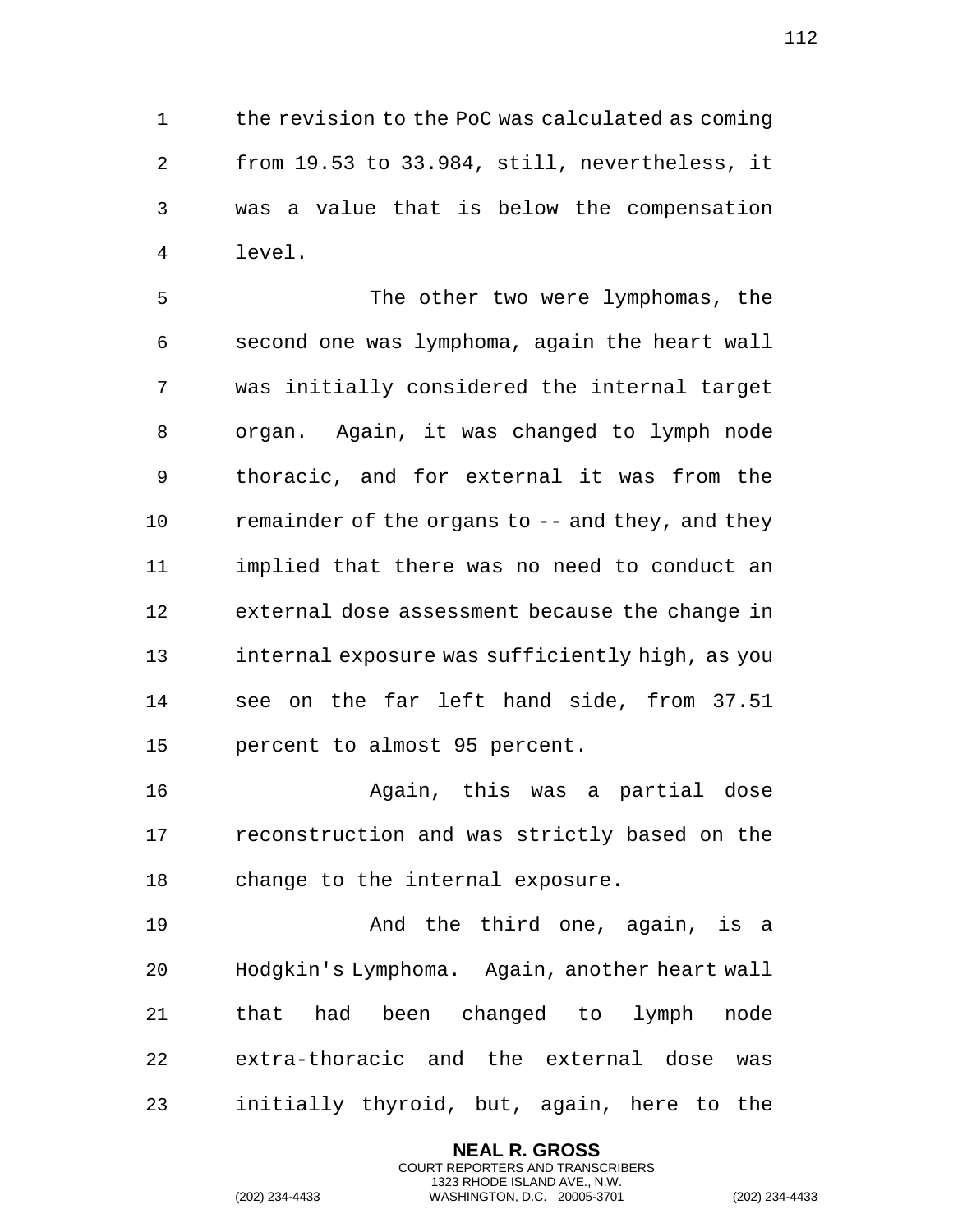exposure from internal was sufficiently high to kick it over the 50 percent mark and there was only a partial dose reconstruction.

 As a way of just giving you an overview, when we do these reviews we usually try to also go back to the original dose reconstruction and draw a comparison, not just 8 for the issue that may be affected by the PER, but just as a convenience to the reader we also look at other doses that defined the initial dose reconstruction and then compare that to the final dose reconstruction.

 So you will see changes, not just in the area with the PER having effect, but also in other areas and if we do have a finding here we identified, but if the original dose reconstruction has an area that was not transferred to the revised DR it is obviously a finding that doesn't really have any value of being discussed because it's no longer relevant.

 So having said that, I will probably make some amends here in a couple of instances

> **NEAL R. GROSS** COURT REPORTERS AND TRANSCRIBERS 1323 RHODE ISLAND AVE., N.W.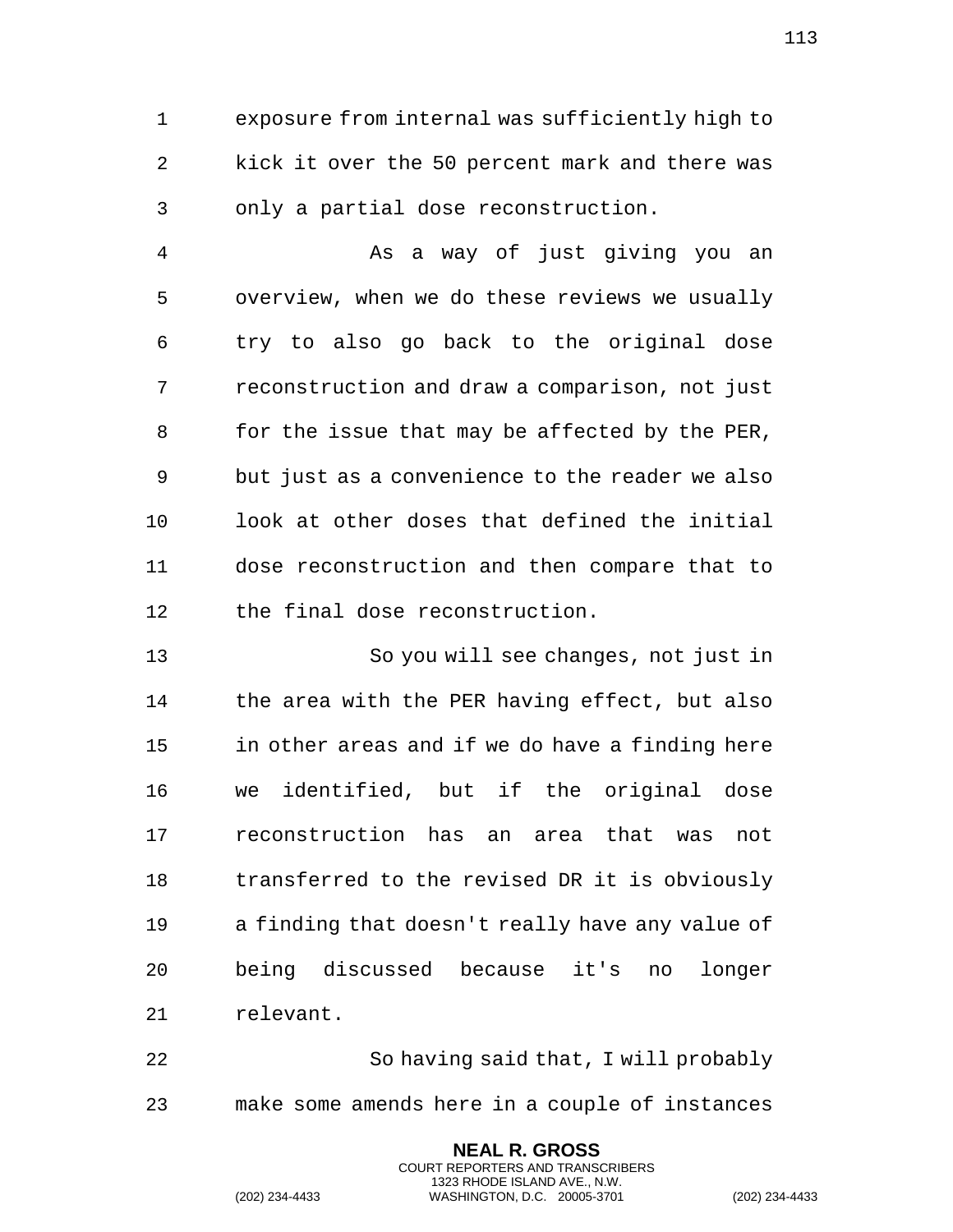where the original DR had a finding that was acknowledged but really wasn't transferred over into the revised dose reconstruction and, therefore, really does not belong in the BRS and I will acknowledge that after some of the information.

 So let me go to the very first case here and I just want to briefly, and that's on Page 7, Steve, what I really wanted to point out to you, and it may come up as a discussion if I may, and I'm again here jumping ahead of myself here, but I bring to issue a couple of things that may or may not be something that's real, real proof to be an issue here because of the fact that this really questions something involving the DOL.

17 But I want to point out on that page that initially in the dose reconstruction the EE was diagnosed with two primary cancers. The first one was B Cell Lymphoma mediate large cell [identifying information redacted], and the second one was the same cancer but in the [identifying information redacted] and they

> **NEAL R. GROSS** COURT REPORTERS AND TRANSCRIBERS 1323 RHODE ISLAND AVE., N.W.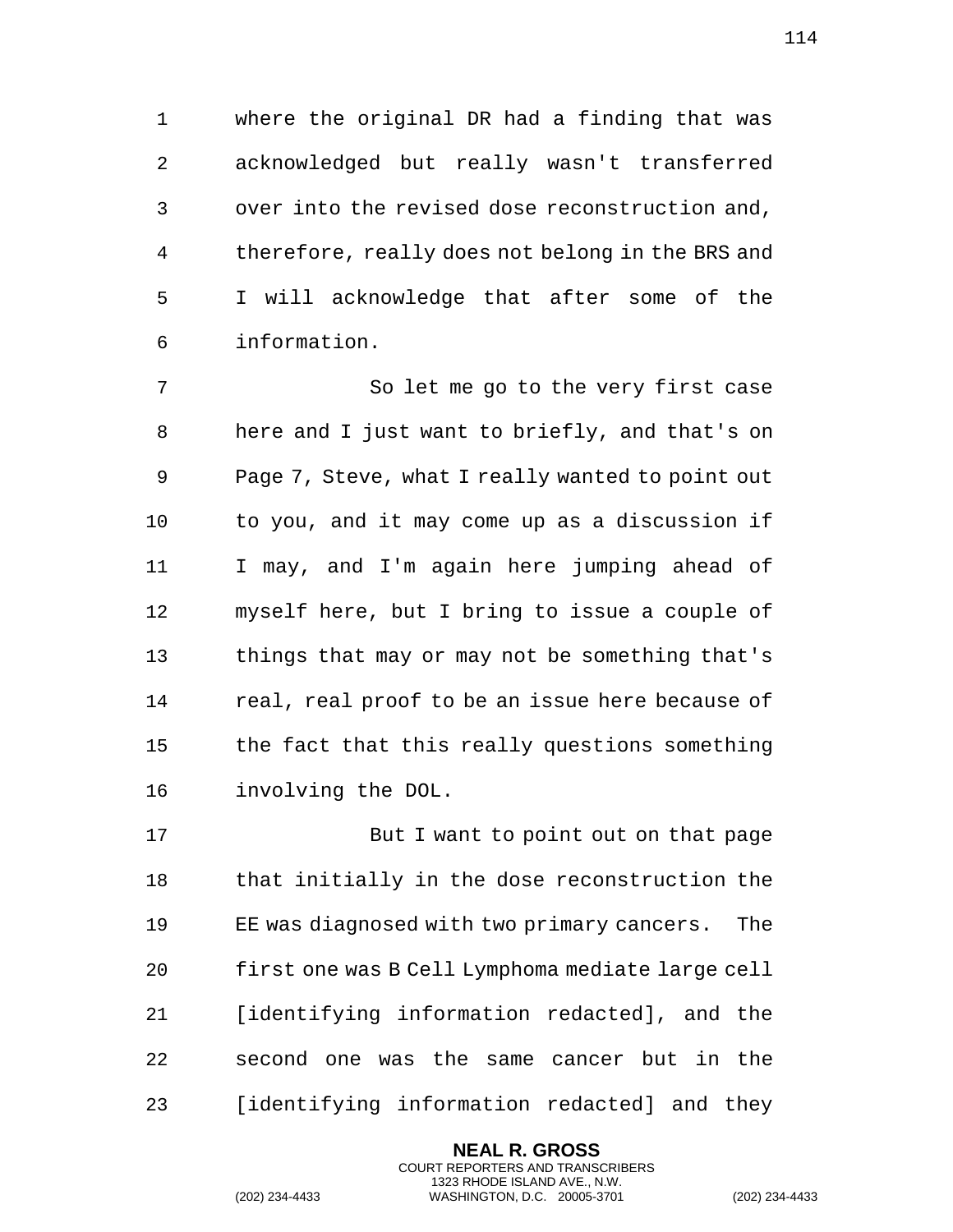were both assigned an ICD-9 code of 2 [identifying information redacted].

 An important thing here is to identify the fact that both of these cancers were identified on the very same day, [identifying information redacted], 2001.

 Less than seven months after this first DR report had been issued the EE was diagnosed with another cancer, malignant neoplasm of the [identifying information redacted], and that was on [identifying information redacted], 2008.

 In the revised DR report for the EE they address changes in the DR identified in OCAS-PR was issued in 2007. And in the final DR the dose reconstruction was limited to a malignant neoplasm of the [identifying information redacted] and a lymphoma lymph node of the [identifying information redacted] and [identifying information redacted] combined into a single cancer.

 And so in summary for the revised DR, which reflects PER-9, these changes were

> **NEAL R. GROSS** COURT REPORTERS AND TRANSCRIBERS 1323 RHODE ISLAND AVE., N.W.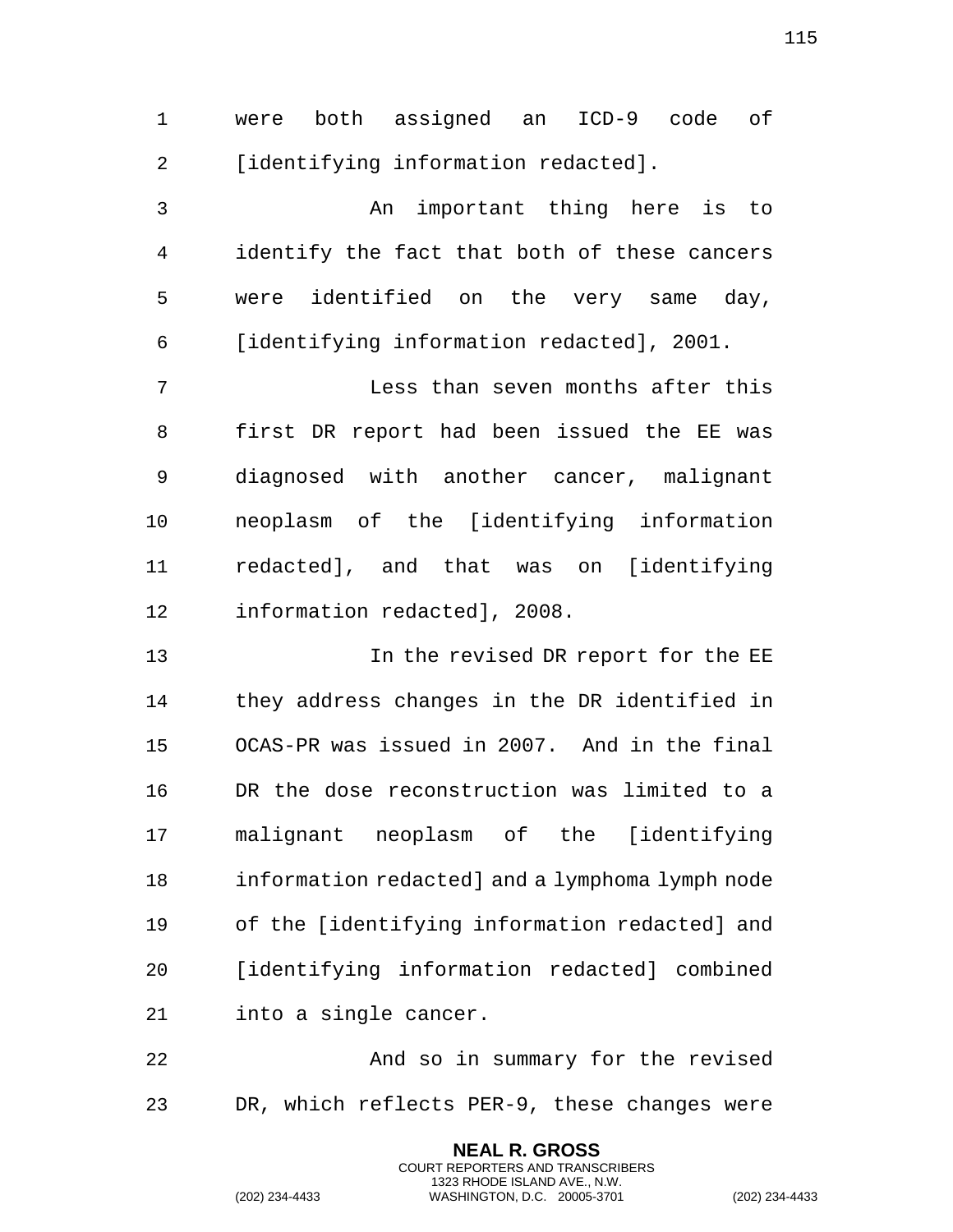addressed and what, you know, is important here was that the thing that I want to point to was that the B Cell Lymphoma intermediate grade large cells in the [identifying information redacted] and the B Cell Lymphoma intermediate grade large cells on the [identifying information redacted] that had formerly been considered two separate primary cancers were combined into a single primary lymphoma.

 And the fact that I was not able to really see any information that would allow me to say well what was the basis for it, I went back and I looked through all of the information that was available on behalf of this individual and this is, we're now on Page 8, where I make reference to attachment A-1, A-2, A-3, A-4, and A-5, and what that does is give you a tracking of what changes took place with regard to these originally two identified primary cancers, lymphomas.

 And also not only will it be identified as two primary cancers, but there was a series of ICD-9 changes, as you see in

> **NEAL R. GROSS** COURT REPORTERS AND TRANSCRIBERS 1323 RHODE ISLAND AVE., N.W.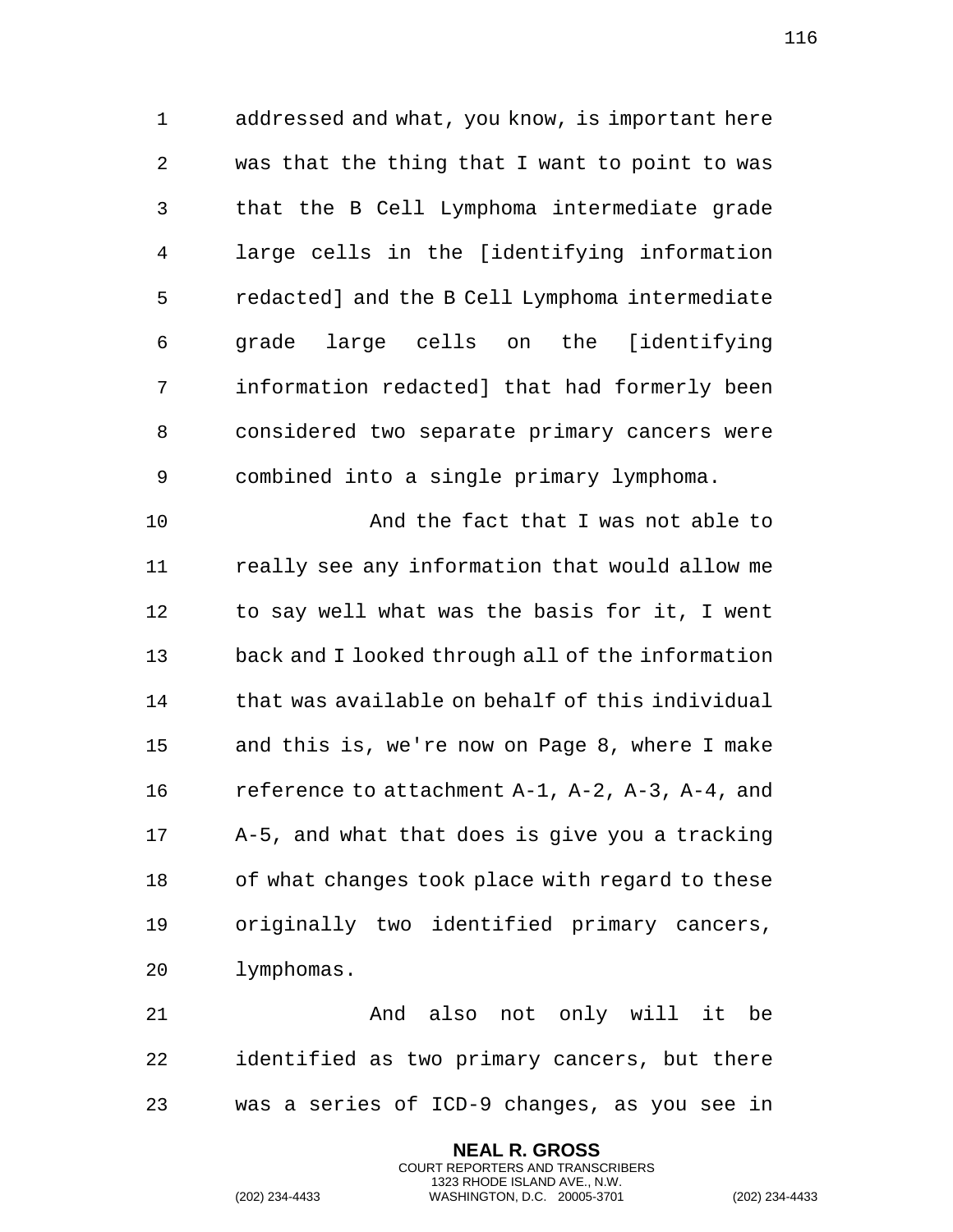Attachment 1, and if you want to verify that the Attachment A-1 is identified on Page 8. It's identified also in this document on Page 22. So you may go back there and look at it, but I will summarize it. As you see in Attachment 1 we do have these two individual cancers, one with an ICD-9 Code [identifying information redacted] and the other one with ICD-9 Code [identifying information redacted], diagnosed on the very same day and identified as primary cancers. In Attachment A-2, this was a DOL email correspondence with NIOSH dated December 15th and December 16th, respectively, and the email was actually originated by NIOSH where the health physics dose reconstructor reviewing this claim asked if DOL would review the ICD-9 code for the [identifying information redacted] lymphoma and NIOSH currently has that as ICD-9 Code [identifying information redacted]. In that same email, which you will

see as Attachment A-2 and summarized below, the

**NEAL R. GROSS** COURT REPORTERS AND TRANSCRIBERS 1323 RHODE ISLAND AVE., N.W.

(202) 234-4433 WASHINGTON, D.C. 20005-3701 (202) 234-4433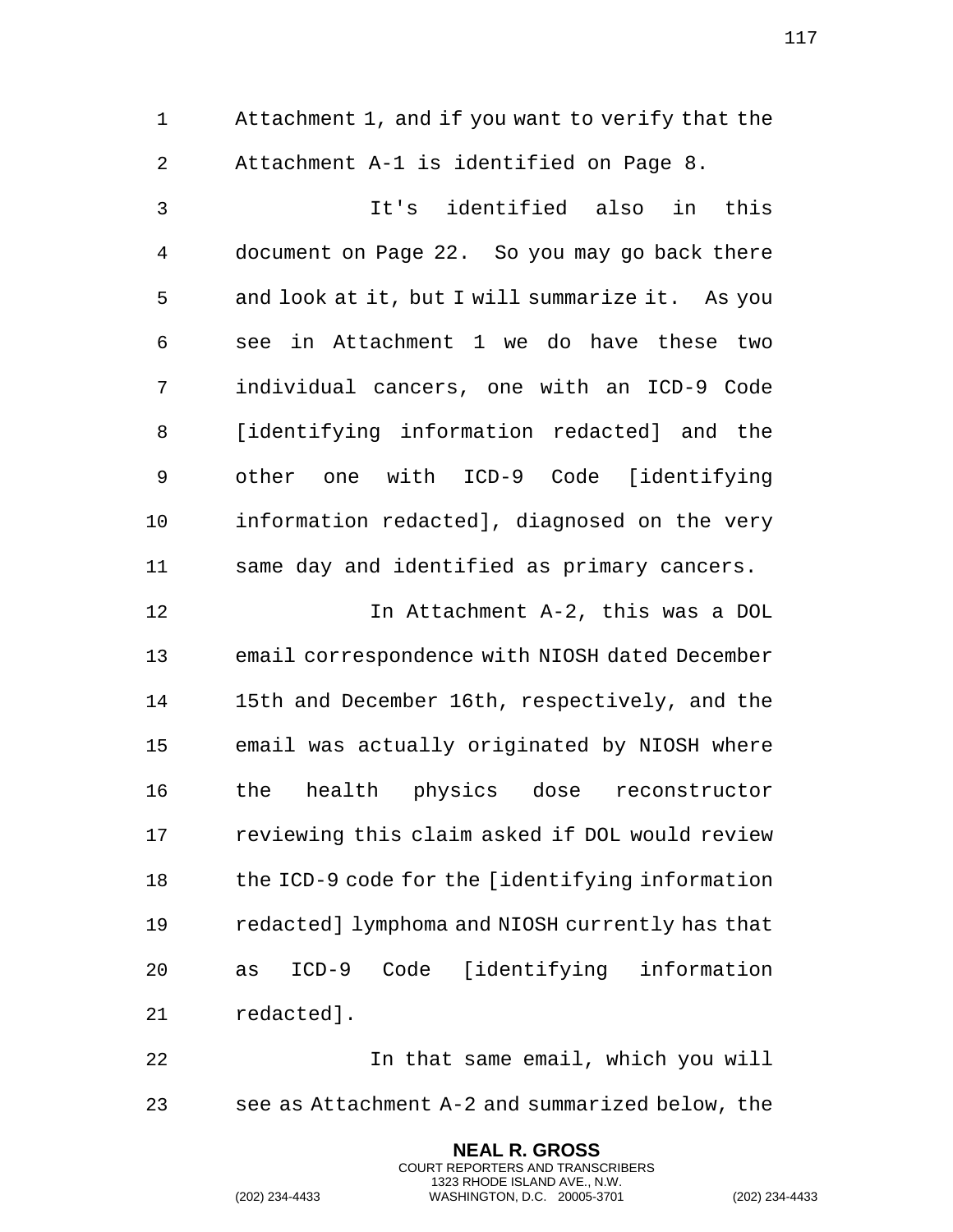response was that this was corrected and, therefore, an ICD-9 code should be [identifying information redacted] since it's a lymphoma of the [identifying information redacted] rather than the cancer.

 In Attachment 3, that was dated December 20, 2004, again, this is the amended NIOSH referral summary information that again identified each of these two cancers as primary cancers, but now having both an ICD-9 code of [identifying information redacted].

 In the next Attachment, 4, this is now April 11th, included the statement that these primary cancers, [identifying information redacted], were again considered independent and in the original dose reconstruction they were each offered a dose that was essentially identical because they happen to be in the same anatomical location. And it wasn't until OCAS-PER-9 came out and the revised DR was issued that the question arose, are these two cancers linked to each other or are they truly primary cancers?

> **NEAL R. GROSS** COURT REPORTERS AND TRANSCRIBERS 1323 RHODE ISLAND AVE., N.W.

(202) 234-4433 WASHINGTON, D.C. 20005-3701 (202) 234-4433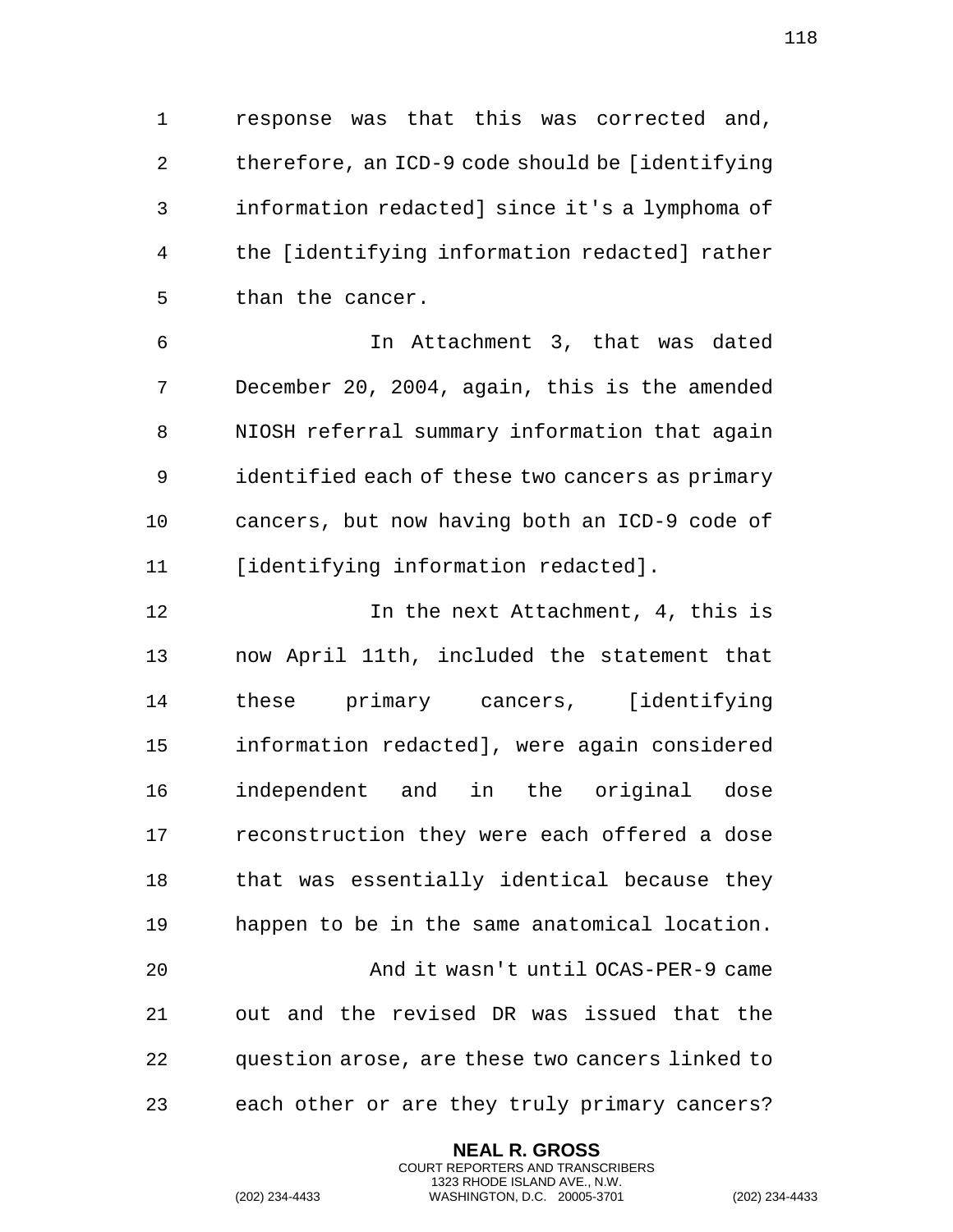1 And, apparently, as we go further, I'm on Page 9 of the report towards the bottom, on 05/15/2007 the District Office received a report of the District Medical Consultant who opined that lesions to the [identifying information redacted] and to the [identifying information redacted] mass represent one singular primary cancer of a B Cell Lymphoma. And in the final attachment, A-6, it's really the cover page of OCAS-PER-9, revised DR, and, again, we have, if you track the ICD-9 codes, they have changed a total of three times for one of the cancers. And so I come to Finding Number 1 and the question is what is the technical basis for the protocol? If I look at the data, and let me say this, if there is a decision that the two of them are connected, meaning that one is the primary cancer, the other one is a metastatic cancer, generally speaking if you do have such a case you will find at least a time differential that says a primary cancer is followed by metastatic cancer because it

> **NEAL R. GROSS** COURT REPORTERS AND TRANSCRIBERS 1323 RHODE ISLAND AVE., N.W.

(202) 234-4433 WASHINGTON, D.C. 20005-3701 (202) 234-4433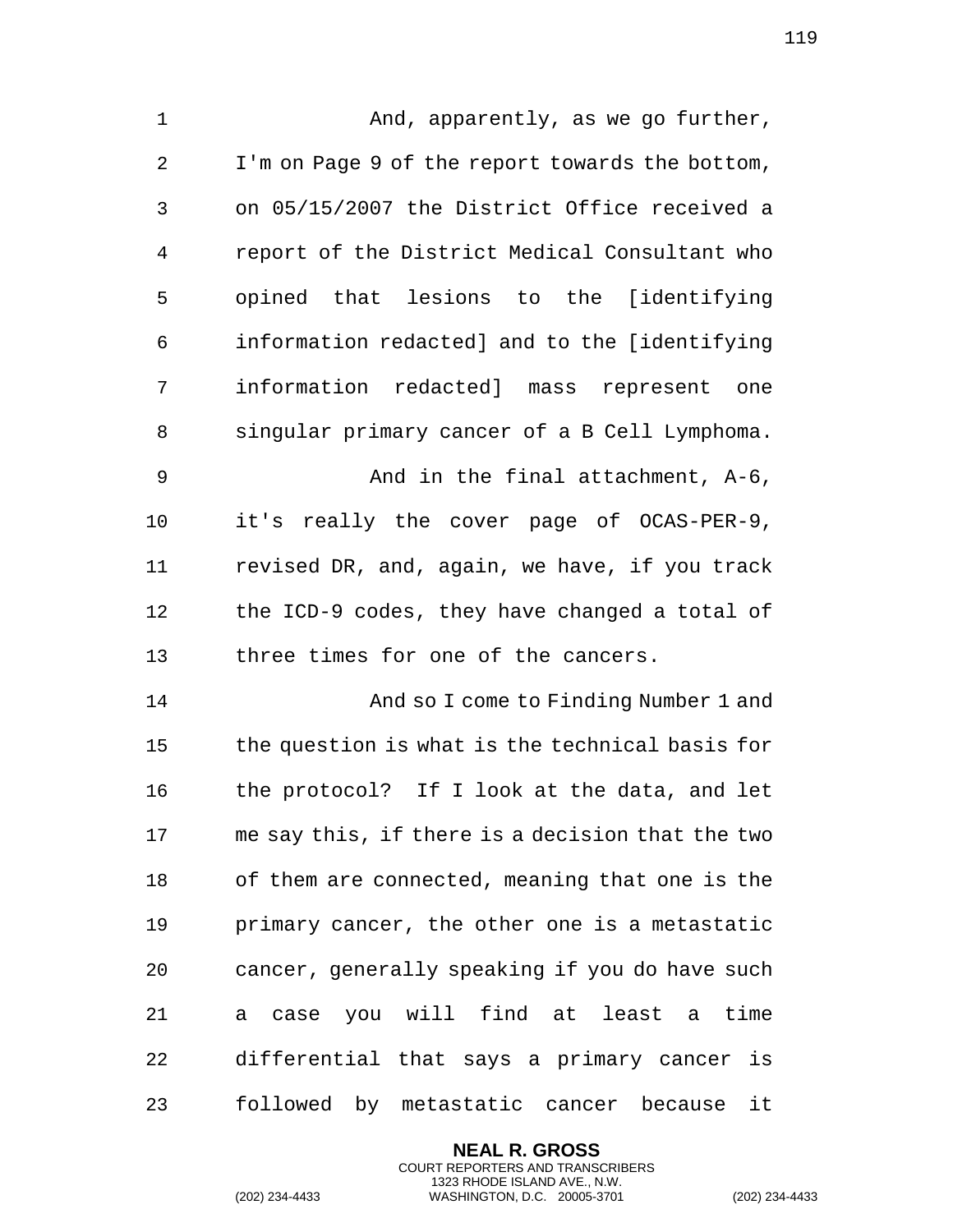usually involves a release of some cells that relocate to a distal location and set up a metastatic cancer, which is basically identical to the primary cancer.

 But as I pointed out to you these two primary cancers were diagnosed on the very same date and normally when you do establish a relationship between a primary and a metastatic cancer you usually support that with clinical data, such as a biopsy of the two cancers, and as a minimum show that there is a morphological similarity under a light microscope that shows these cells are being identical, or nearly identical to each other, and for a more definitive assessment of whether or not there's a linkage between a primary and a metastatic cancer you usually look at other factors that are much more definitive in making that conclusion and usually that involves such things as looking at surface antigenic profiles, HRA, antigens that define each of those two cancers and other various tools by which you can show that without question that

> **NEAL R. GROSS** COURT REPORTERS AND TRANSCRIBERS 1323 RHODE ISLAND AVE., N.W.

(202) 234-4433 WASHINGTON, D.C. 20005-3701 (202) 234-4433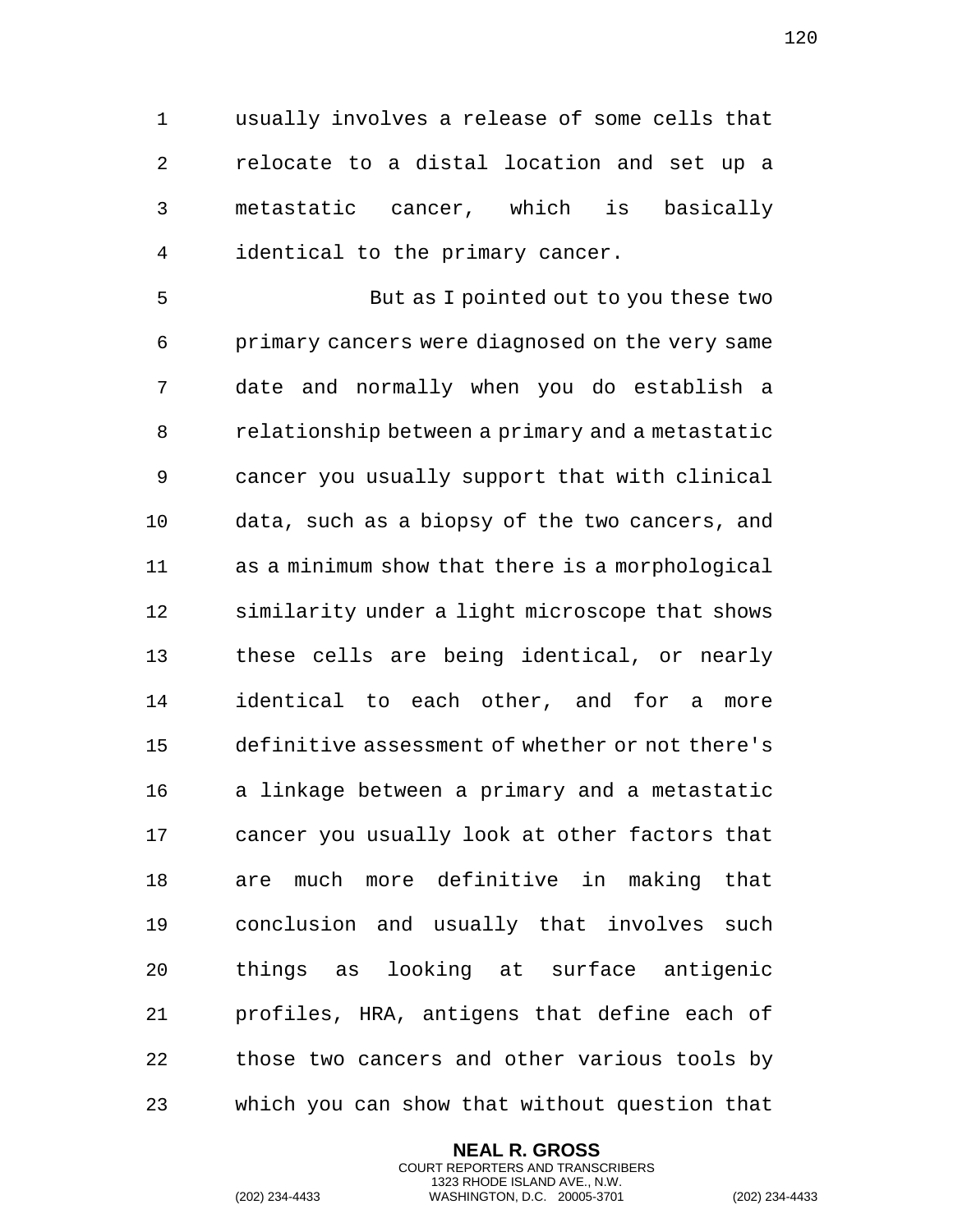the two are located.

 And so when I go back to the Attachment 5 and the statement that is, as I read to you before, is that a district medical consultant who opined that these lesions essentially represent a single cancer raises the question are they dealing with data that really is clinical or it's just an opinion? And so this is not this first time I've identified this and I know I've been told that NIOSH usually does not question DOL, but in this case, as a matter of fact, the initial Attachment A-2 was in fact in NIOSH's response that says the health physicist who dose reconstructed the first original DR questioned the very ICD-9 code of [identifying information redacted], which then was subsequently converted by NIOSH to another ICD-9 code and was, not only that, but was subsequently also converted again without explanation. So, in essence, what I really raised

 here is this question of whether or not people who assign ICD-9 codes are clinically qualified

> **NEAL R. GROSS** COURT REPORTERS AND TRANSCRIBERS 1323 RHODE ISLAND AVE., N.W.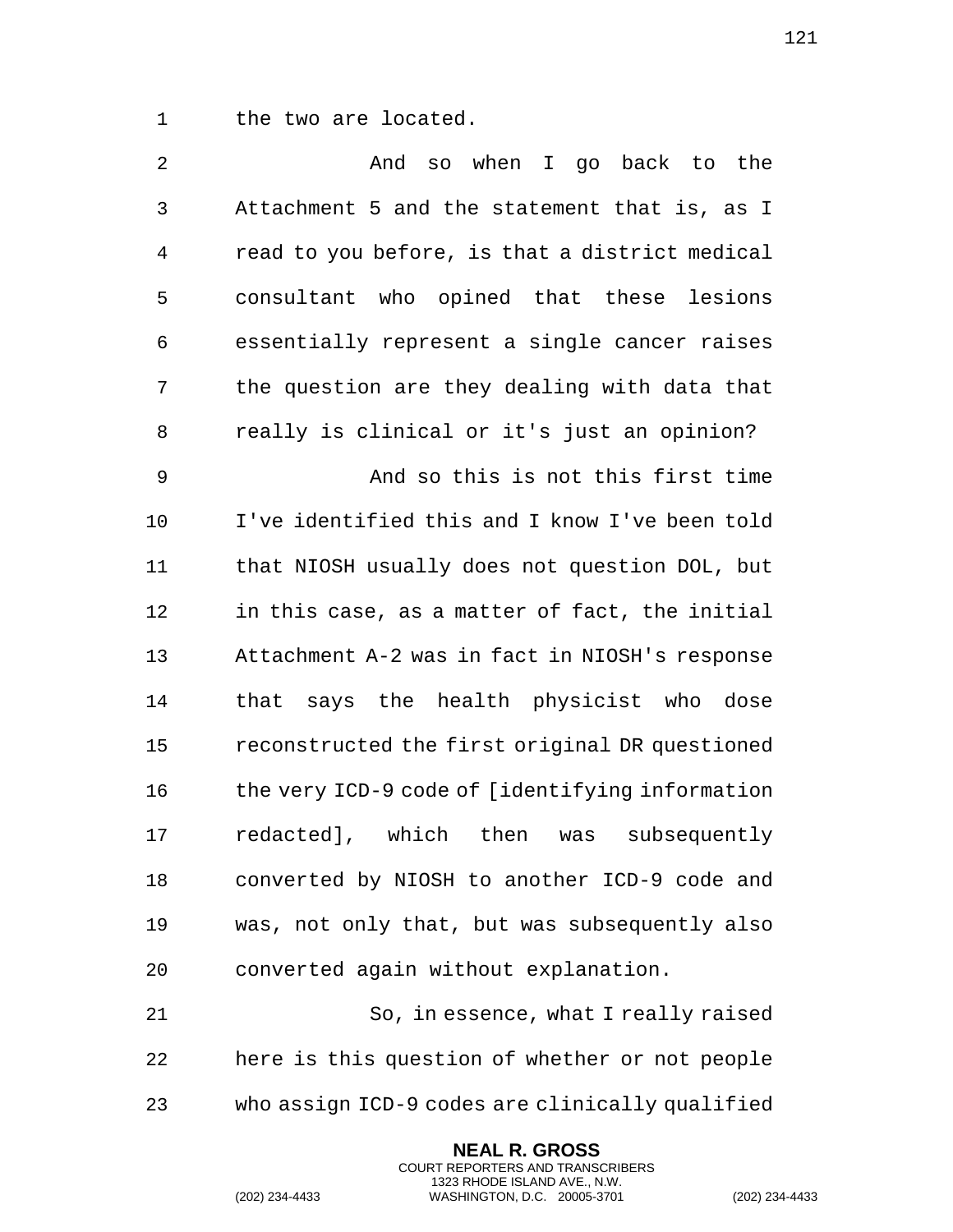to do so and who are they and why did they do that and why isn't there some explanation that with a company that changed that says we have reasons to make this change because of compelling clinical data that would allow us not only to change the ICD-9, but in a more important case, consolidate two cancers that were for a number of years considered primary cancers into a single cancer.

 And, of course, what that means is that you only count the dose to one cancer not both. So that's my finding and as I said I know that we've been questioned before in making these kinds of comments when in fact DOL makes a decision if it's really an issue that we can raise.

17 And all I can say is on my behalf, and I will probably be faulted for it, but as a scientist and auditor I do feel I need to raise questions, and while some people may consider DOL as having the last word or may be infallible in making these decisions I have to at least raise the question, and whatever NIOSH decides

> **NEAL R. GROSS** COURT REPORTERS AND TRANSCRIBERS 1323 RHODE ISLAND AVE., N.W.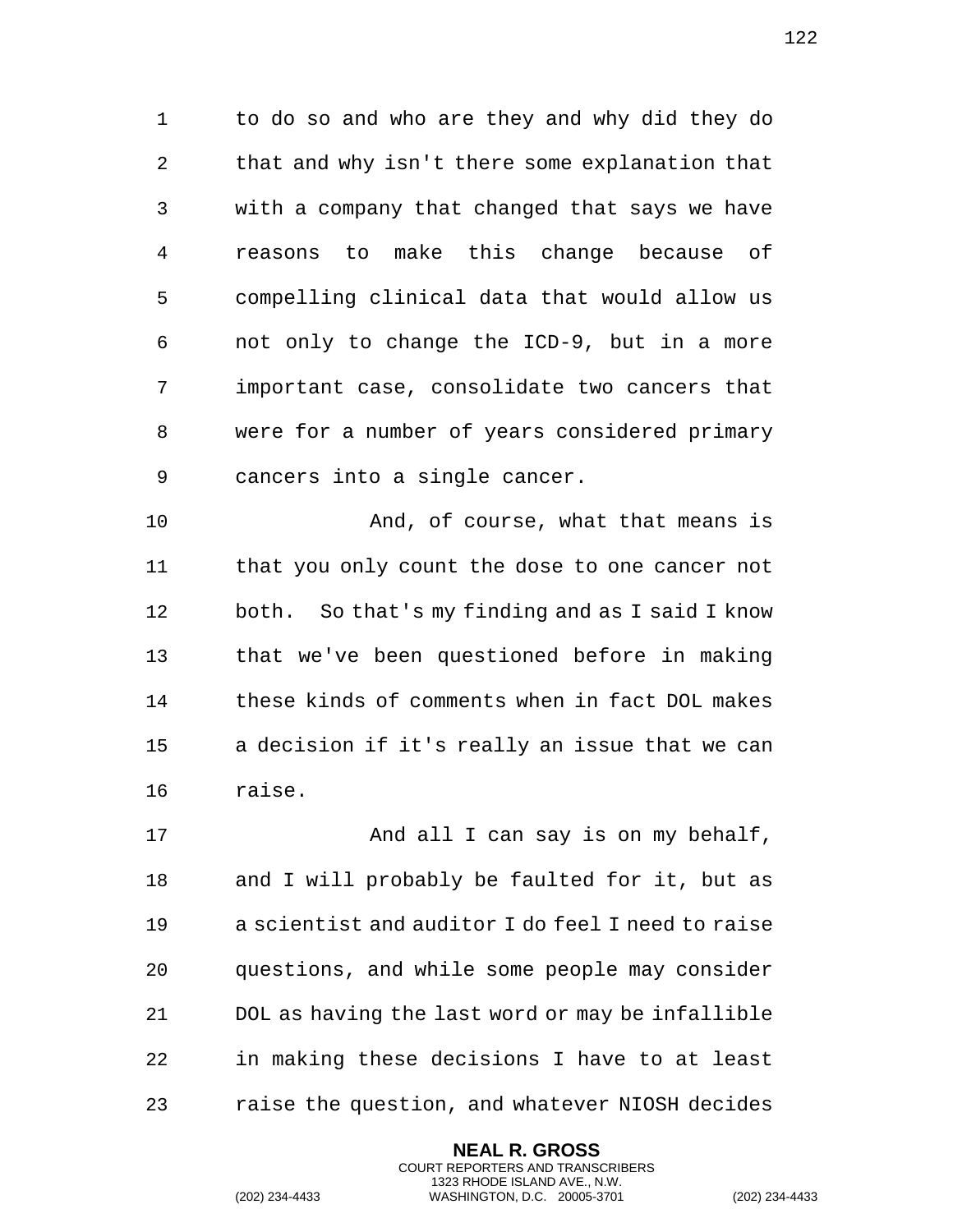to do is up to you. CHAIR MUNN: Thank you. MR. HINNEFELD: Yes, this is Stu. I don't know if we've considered DOL infallible on this, but we do consider them having the final word. 7 and so we reconstruct the doses that, or the diagnoses that they send to us and we don't -- I don't know what prompted our question from [identifying information redacted]. That ICD-9 code is malignant neoplasm of the [identifying information redacted] and if it's [identifying information redacted]then it's malignant neoplasm of the [identifying information redacted], so I'd have to do a fair amount of research to figure out, you know, why did we ask the question in the first place, you know. If it was identified as a lymphoma of the [identifying information redacted] originally with a [identifying information

redacted] ICD-9 code then we would clearly

**NEAL R. GROSS** COURT REPORTERS AND TRANSCRIBERS 1323 RHODE ISLAND AVE., N.W.

(202) 234-4433 WASHINGTON, D.C. 20005-3701 (202) 234-4433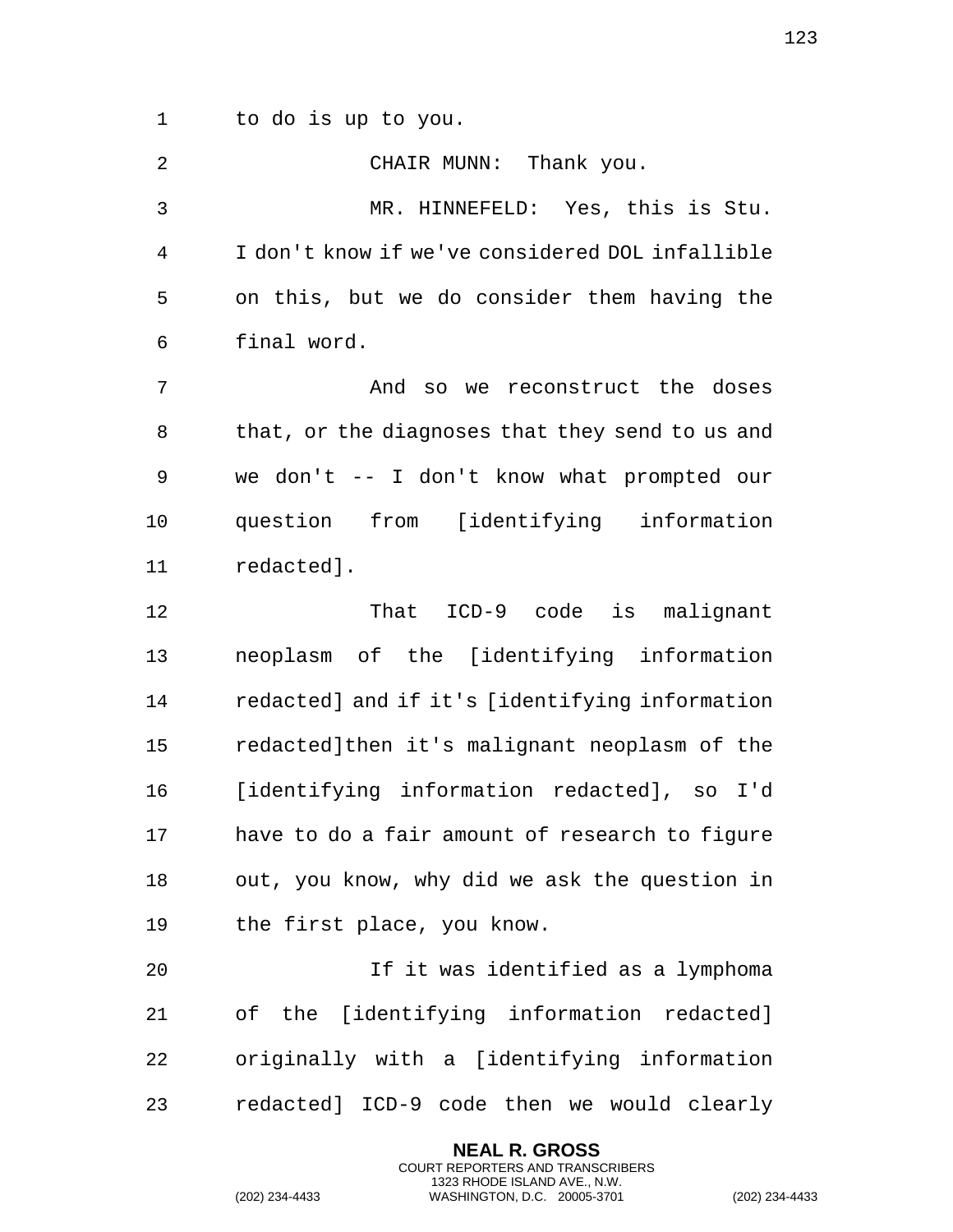question that because the description doesn't match the ICD-9 code.

 If it would just said, enter the [identifying information redacted], I don't know why we'd question that and I would have to do some research on that.

 MR. SIEBERT: Stu, this is Scott. Yes, your second explanation is exactly right because the cancer description and the ICD-9 code did not match up. It didn't make sense to have a lymphoma be a [identifying information redacted].

 MR. HINNEFELD: Okay. So their referral to us was that there was a lymphoma of the [identifying information redacted] but they gave us a [identifying information redacted] ICD-9 code which does not match lymphoma of the [identifying information redacted], so that's what prompted us to ask. Nothing more than, you know, if it's a situation like that where they send us an ICD-9 code and a cancer description and those two don't line up we routinely ask on those, but

> **NEAL R. GROSS** COURT REPORTERS AND TRANSCRIBERS 1323 RHODE ISLAND AVE., N.W.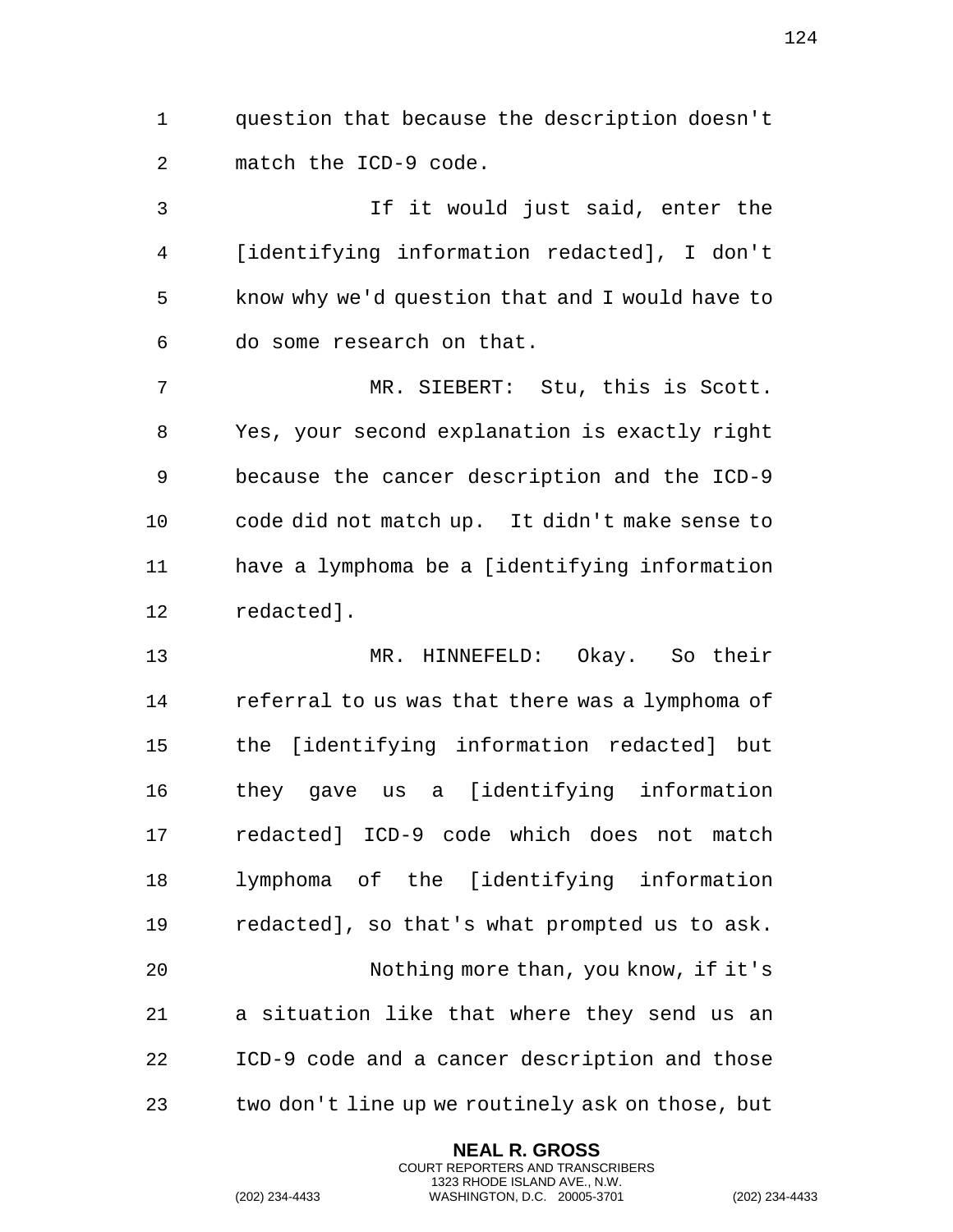| 1  | we don't question other diagnosis decisions       |
|----|---------------------------------------------------|
| 2  | from the Department of Labor.                     |
| 3  | DR. H. BEHLING: Okay.                             |
| 4  | CHAIR MUNN:<br>Is that reasonable to              |
| 5  | you, Hans?                                        |
| 6  | DR. H. BEHLING: Well, as I've                     |
| 7  | said, I, you know, I feel I need to at least      |
| 8  | raise it and I will obviously go along with       |
| 9  | whatever decision and then if this is something   |
| 10 | that you feel the auditor may have the right to   |
| 11 | raise but not insist on anything else that's      |
| 12 | fine.                                             |
| 13 | I just felt I wanted to look at this.             |
| 14 | I do have some background in this area and when   |
| 15 | I saw this it just sort of struck as a, or raised |
| 16 | a red flag with me and so I just brought it up.   |
| 17 | CHAIR MUNN: Well it seems                         |
| 18 | appropriate to question and that's                |
| 19 | appreciated. I think if the response that you     |
| 20 | have makes sense to you, which it certainly does  |
| 21 | to me, then in this case my personal feeling is   |
| 22 | your comments are well taken, but I think         |
| 23 | appropriately responded to.                       |

**NEAL R. GROSS** COURT REPORTERS AND TRANSCRIBERS 1323 RHODE ISLAND AVE., N.W.

(202) 234-4433 WASHINGTON, D.C. 20005-3701 (202) 234-4433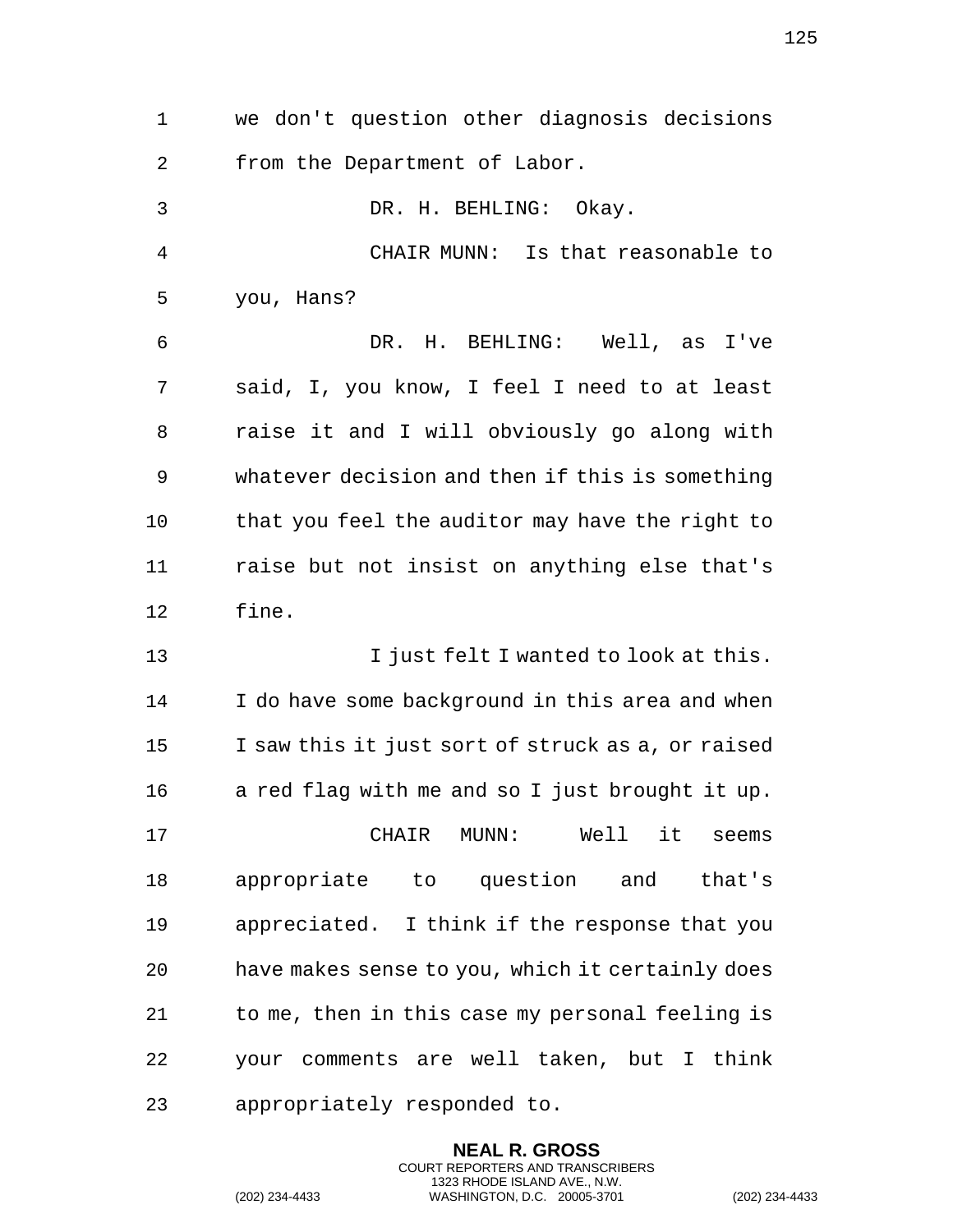Does NIOSH feel that you need any additional time for any additional response? MR. KATZ: Well can I just, on this same point though can I ask, Wanda, I mean, Stu, I mean what we've often done in the past where we've had comments that are reasonable but out of our purview is just send them along in an email to DOL so at least they can consider the issue that's raised. 10 10 If we haven't raised this already, you know, is there any objection to going ahead and doing that from NIOSH? MR. HINNEFELD: I guess I don't particularly object to that. As a general rule we've not really gotten into DOL's business about diagnoses, but, I mean we could provide this summary to them. MR. KATZ: Yes. I just recall, you know, I mean I recall a couple of occasions where we've done this. They may not have related to diagnoses, but they've definitely related to business entirely in DOL's purview and I don't think it was only done for the issues

> **NEAL R. GROSS** COURT REPORTERS AND TRANSCRIBERS 1323 RHODE ISLAND AVE., N.W.

(202) 234-4433 WASHINGTON, D.C. 20005-3701 (202) 234-4433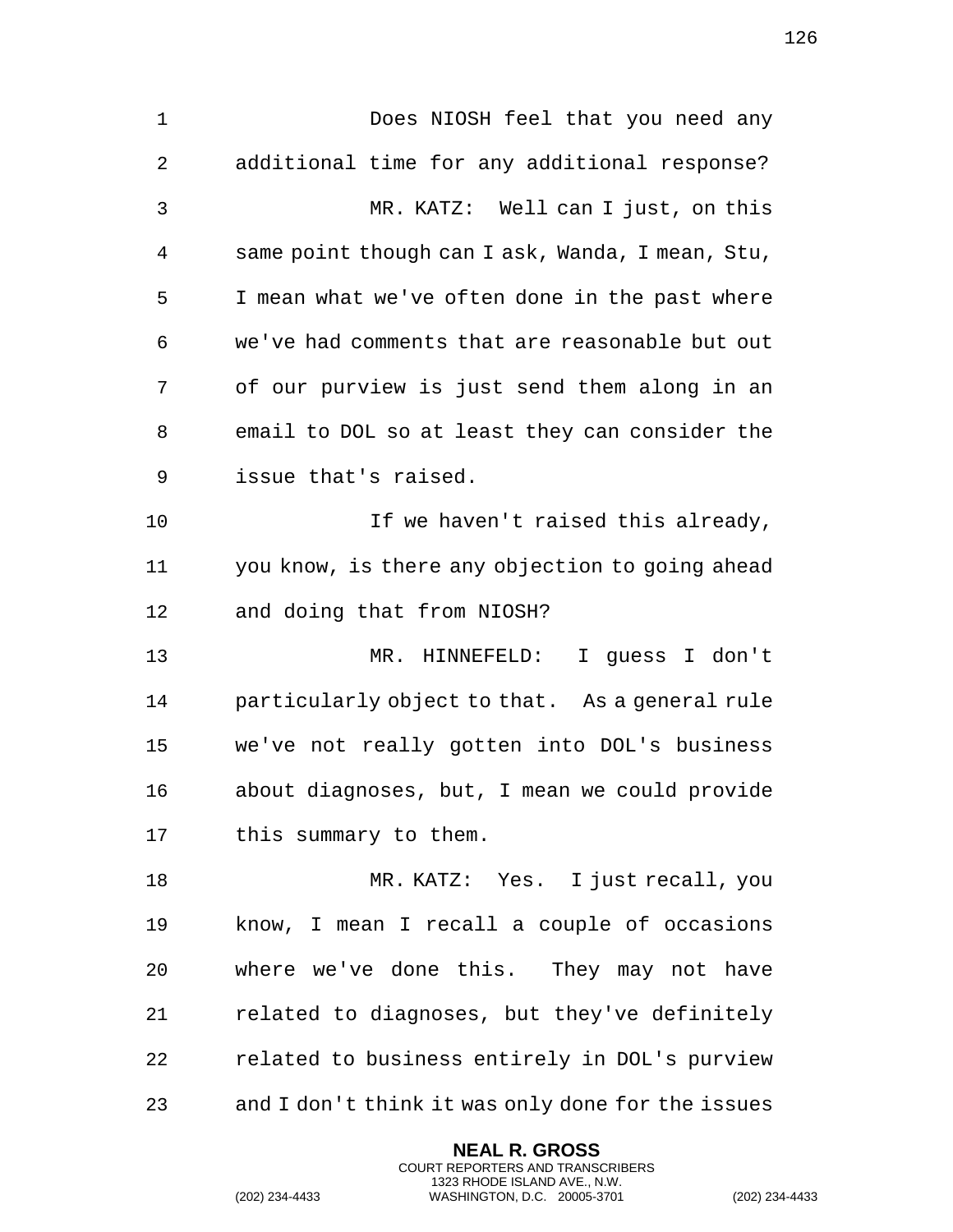of where a facility coverage is accurate or not, so I don't, know.

 It just seems to me it's wasted information if it's, it seems like a reasonable concern and, you know, there's no harm done by forwarding it on and there's nothing gained by not forwarding it on.

 MR. HINNEFELD: Yes, I think that's true. I mean there's no harm in forwarding it on and I would think that since this is a, if I understand things, and I don't, I'm really out of my field here, but a lymphoma I believe is a circulating, you know, cancer, and so it's not as if it exists in one location.

 And so a same-day diagnosis of a lymphoma in two different locations is because they have to, you know, they take the biopsy somewhere --

MR. KATZ: Yes.

20 MR. HINNEFELD: -- and that to me would not be necessarily a, you know, that doesn't seem that surprising that you could identify a lymphoma in two different locations

> **NEAL R. GROSS** COURT REPORTERS AND TRANSCRIBERS 1323 RHODE ISLAND AVE., N.W.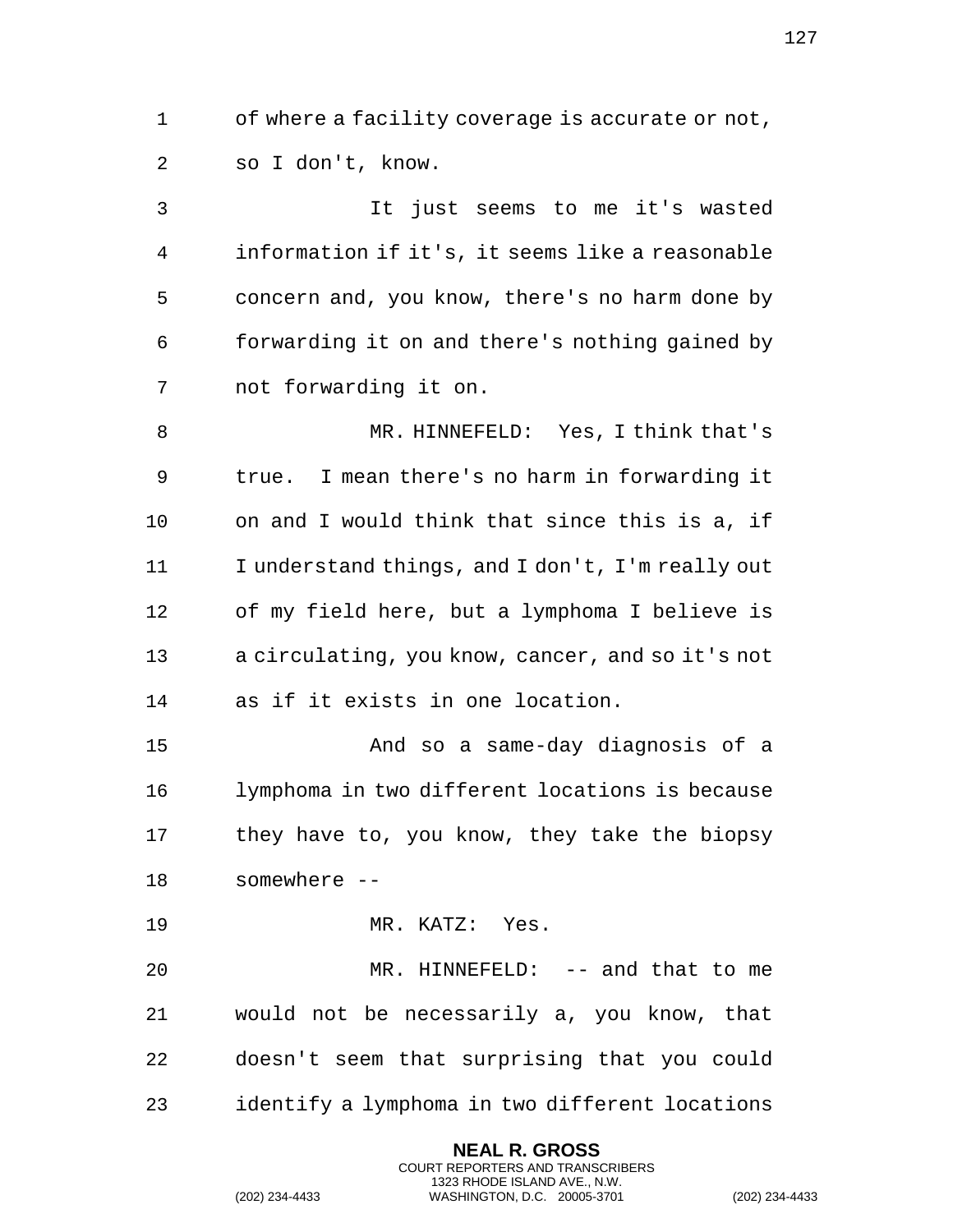**NEAL R. GROSS** on the same day and it's not the decision that one is metastatic of the other, it's that it was the simultaneous, two location identification of the circulating lymphoma. MR. KATZ: I see, alright. MR. HINNEFELD: I mean I don't, there's no downside from our standpoint -- (Simultaneous speaking) MR. KATZ: You know we could also just take the transcript that includes what you just discussed as well as what Hans had put forward, you know. **I** can package that up and give it to you and we can just send that on for their consideration. MR. HINNEFELD: Okay, that's fine, whatever. If you would do that then that will  $18 - -$  MR. KATZ: I'll be happy to do that, yes. MR. HINNEFELD: Sure. Okay, great. DR. H. BEHLING: Just as a side

> COURT REPORTERS AND TRANSCRIBERS 1323 RHODE ISLAND AVE., N.W.

(202) 234-4433 WASHINGTON, D.C. 20005-3701 (202) 234-4433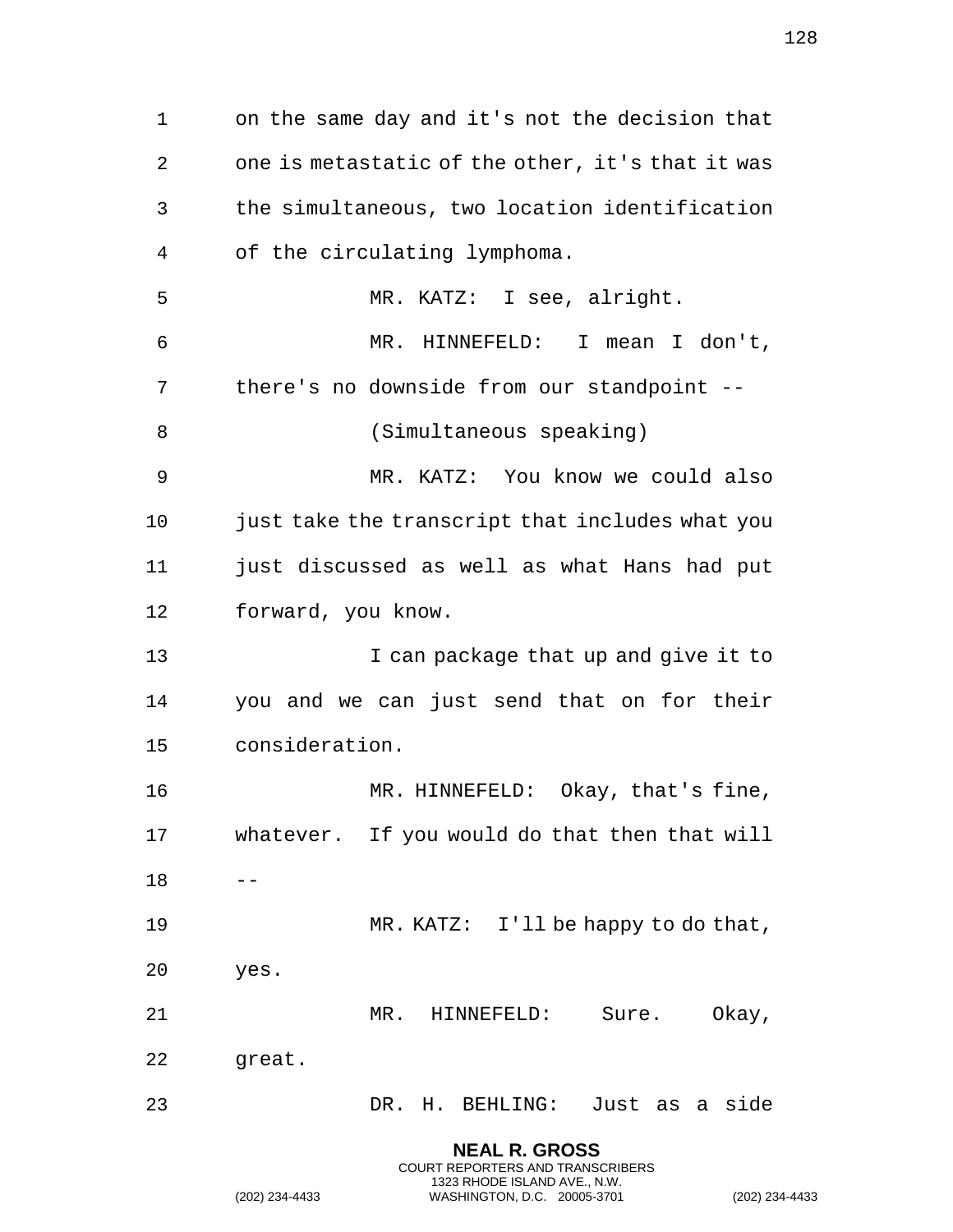comment it may very well be that the two primary cancers are two secondary cancers. They're both metastatic cancers and we never identified the original primary cancer for both of these. MR. HINNEFELD: Yes, I don't have any expertise in the area and I'm glad to send it, I'll be happy to send it off to DOL and have them look at it. MR. KATZ: Okay. And maybe I can, you know, I can send it, I can, you don't have to do anything, Stu, I can send it, I'll copy you, but I'll send it over to Rachel when we have the transcript from this. MR. HINNEFELD: Oh, so you'll send it, okay -- MR. KATZ: If that's okay with you then I'll just, I'll take care of that. 18 MR. HINNEFELD: That's fine by me. 19 MR. KATZ: Okay, thanks. CHAIR MUNN: I mean that's a good suggestion, Ted, and it seems appropriate. The other Board Members respond, what's your opinion?

> **NEAL R. GROSS** COURT REPORTERS AND TRANSCRIBERS 1323 RHODE ISLAND AVE., N.W.

(202) 234-4433 WASHINGTON, D.C. 20005-3701 (202) 234-4433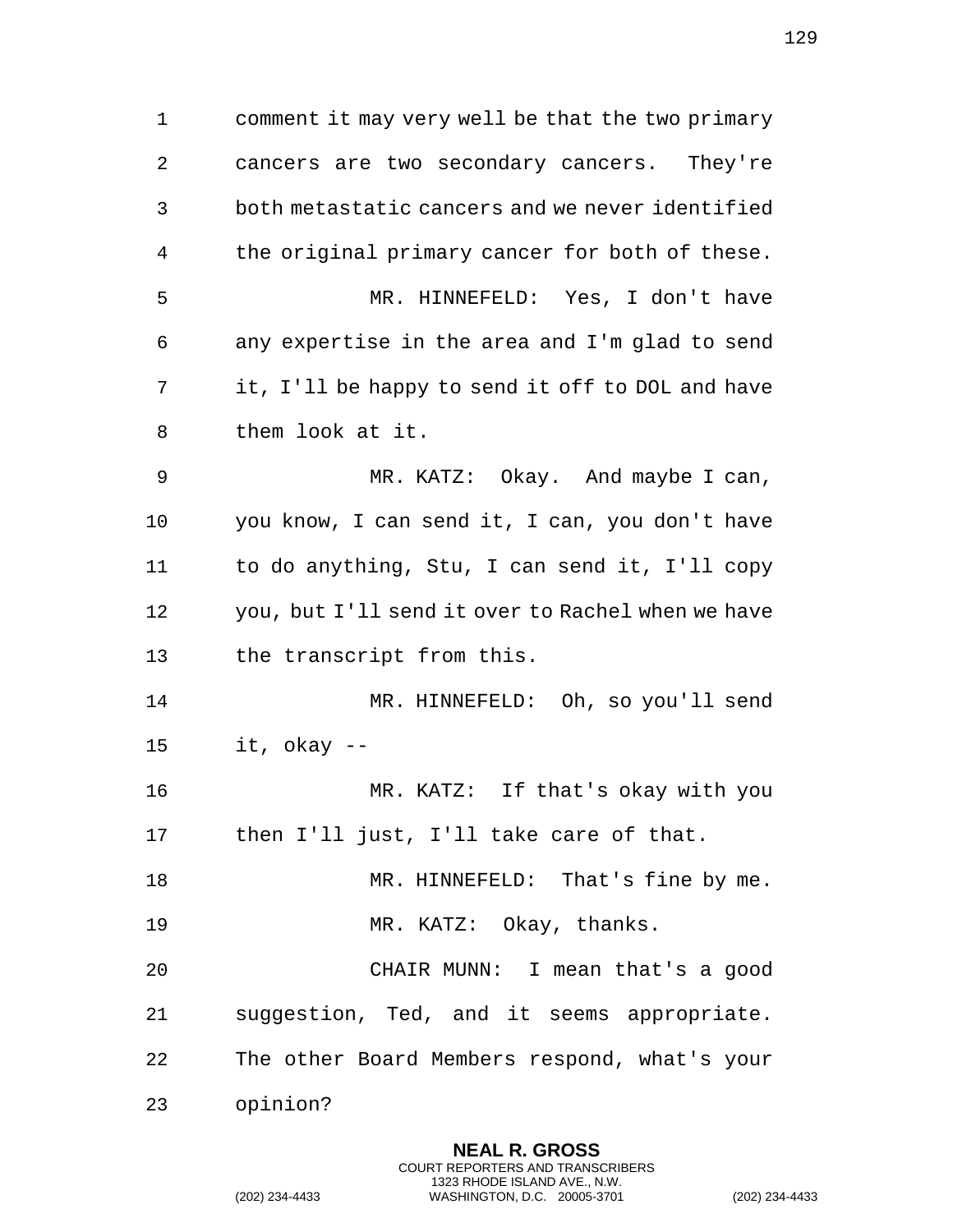MEMBER BEACH: Oh, I agree with that. I think it's appropriate and no harm done in passing on the information. MEMBER ZIEMER: Well I concur with that as well. I don't think we can insist on anything other than some of it came up and we're just passing it along in case it's something they need to address. MR. KATZ: Yes. CHAIR MUNN: I think it's reasonable. The auditor has raised what we consider a reasonable question and, yes, that's fine. If you're willing to do that, Ted -- MR. KATZ: Well I'm happy to. I'd hate to have this sort of thing go to waste, so, thank you, Hans and Stu. CHAIR MUNN: Yes, if you would do that and then notify us on the Board so that we know that has occurred it would be helpful. MR. KATZ: Yes. I will let the Subcommittee know when I do this. CHAIR MUNN: Good, thank you. MEMBER ZIEMER: Yes, but other than

> **NEAL R. GROSS** COURT REPORTERS AND TRANSCRIBERS 1323 RHODE ISLAND AVE., N.W.

(202) 234-4433 WASHINGTON, D.C. 20005-3701 (202) 234-4433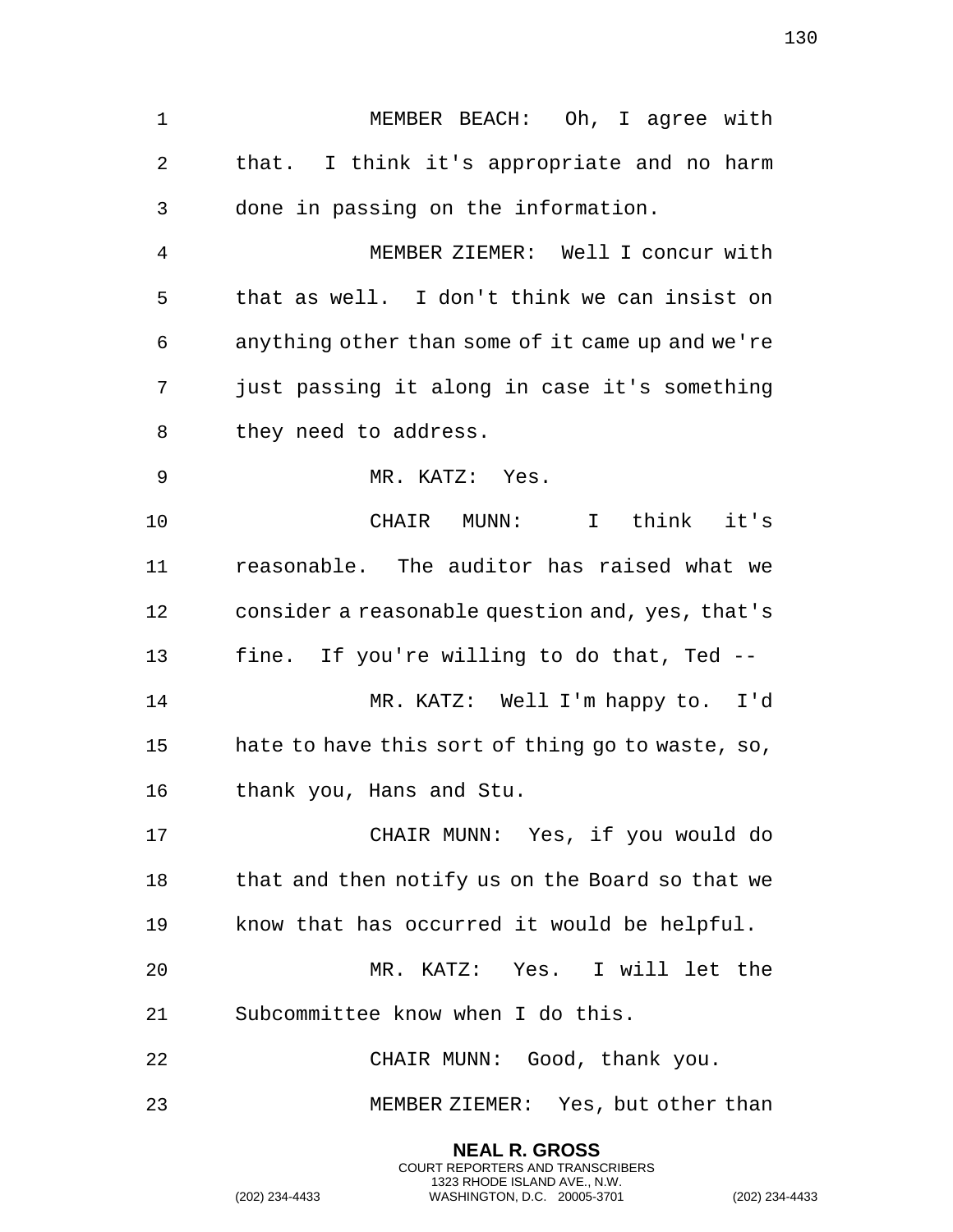that we don't need to follow up with what, whatever Labor does with it we don't -- CHAIR MUNN: Yes. MEMBER ZIEMER: It's out of our hands at that point. MR. KATZ: Absolutely, I agree. CHAIR MUNN: Yes. 8 MR. KATZ: I agree. CHAIR MUNN: That -- MS. K. BEHLING: Excuse me, Wanda, I'm sorry, this is Kathy. CHAIR MUNN: Yes, go ahead, Kathy. MS. K. BEHLING: Just one administrative detail here, the report says it's Finding 1; it's actually Finding 3 because the PER-9 review had two findings and now this is the first finding under Subtask 1, but it actually should've been Number 3. CHAIR MUNN: Number 3 on our BRS, correct? MS. K. BEHLING: That's correct. CHAIR MUNN: Yes. MR. KATZ: Thanks for that, too,

> **NEAL R. GROSS** COURT REPORTERS AND TRANSCRIBERS 1323 RHODE ISLAND AVE., N.W.

(202) 234-4433 WASHINGTON, D.C. 20005-3701 (202) 234-4433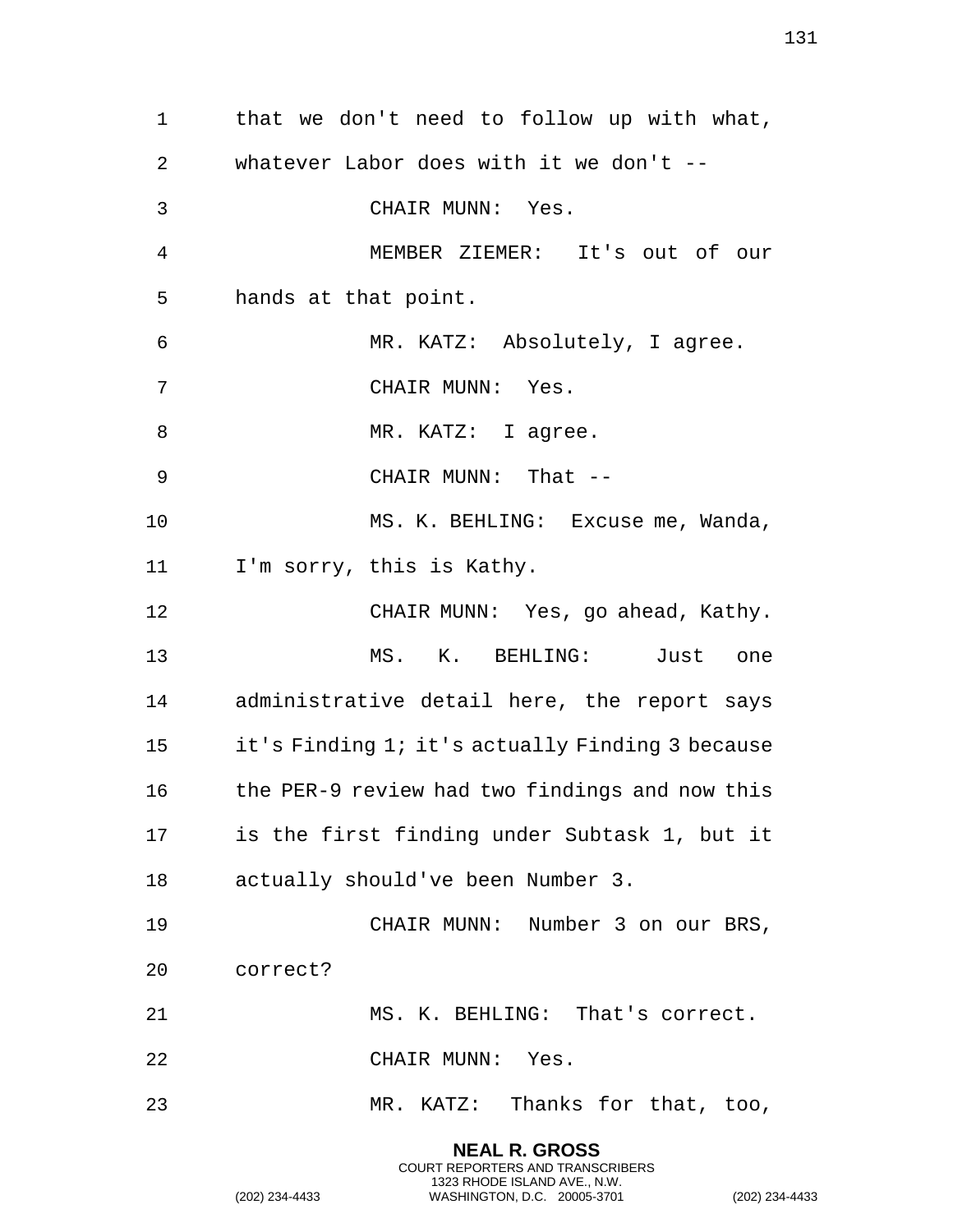I'll send over the document as well.

 CHAIR MUNN: Good. Thank you much. That's Finding Number 3. DR. H. BEHLING: Actually, no, let me -- Yes, that was Finding Number 3, but if we are ready to go on I just want to quickly, I don't want to take more time than really is warranted here, but if you're okay if I can continue, Wanda, should I? 10 CHAIR MUNN: Absolutely. (Simultaneous speaking) 12 MR. MARSCHKE: Wait a minute. Wanda, do you want to make a status change to this because right now we're still showing it as open and is it -- I mean I don't think we're 16 going to do anything with this. **If anybody does anything with this,**  except for maybe, you know, Ted's going to send it over to DOL -- CHAIR MUNN: If it comes back to us it won't be coming back to this Subcommittee. It will be coming back as a case that needs to be reworked and we have no way of knowing that.

> **NEAL R. GROSS** COURT REPORTERS AND TRANSCRIBERS 1323 RHODE ISLAND AVE., N.W.

(202) 234-4433 WASHINGTON, D.C. 20005-3701 (202) 234-4433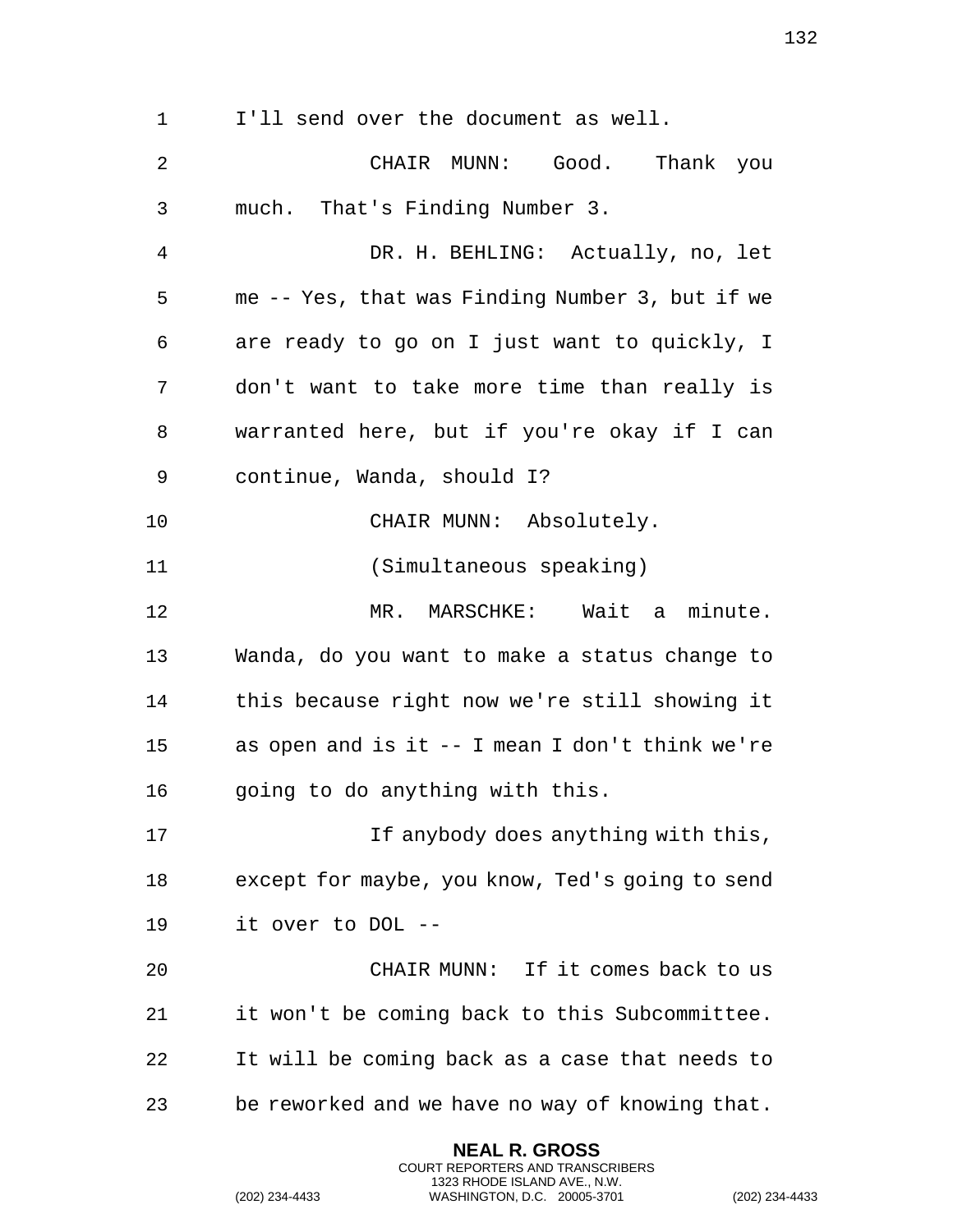Yes, that's -- MR. MARSCHKE: So what do we, I mean do we want to, what do we want to do with this, I mean -- CHAIR MUNN: We need to close it with the comment that I made earlier, our contractor, the auditor raised a concern with respect to this particular case. MEMBER ZIEMER: Put, Steve, that we raised a concern rather than made a concern. CHAIR MUNN: Yes. 12 MR. MARSCHKE: Okay. CHAIR MUNN: Yes, auditor raised a concern with this case which refers to DOL -- MEMBER ZIEMER: I'm wondering if generically we should just refer to this as SC&A as opposed to the auditor because they, I'm just asking, that's -- CHAIR MUNN: Yes, but I -- MR. MARSCHKE: That's what we've done everywhere else, Paul, okay. MEMBER ZIEMER: Yes, it would make it more generic, right?

> **NEAL R. GROSS** COURT REPORTERS AND TRANSCRIBERS 1323 RHODE ISLAND AVE., N.W.

(202) 234-4433 WASHINGTON, D.C. 20005-3701 (202) 234-4433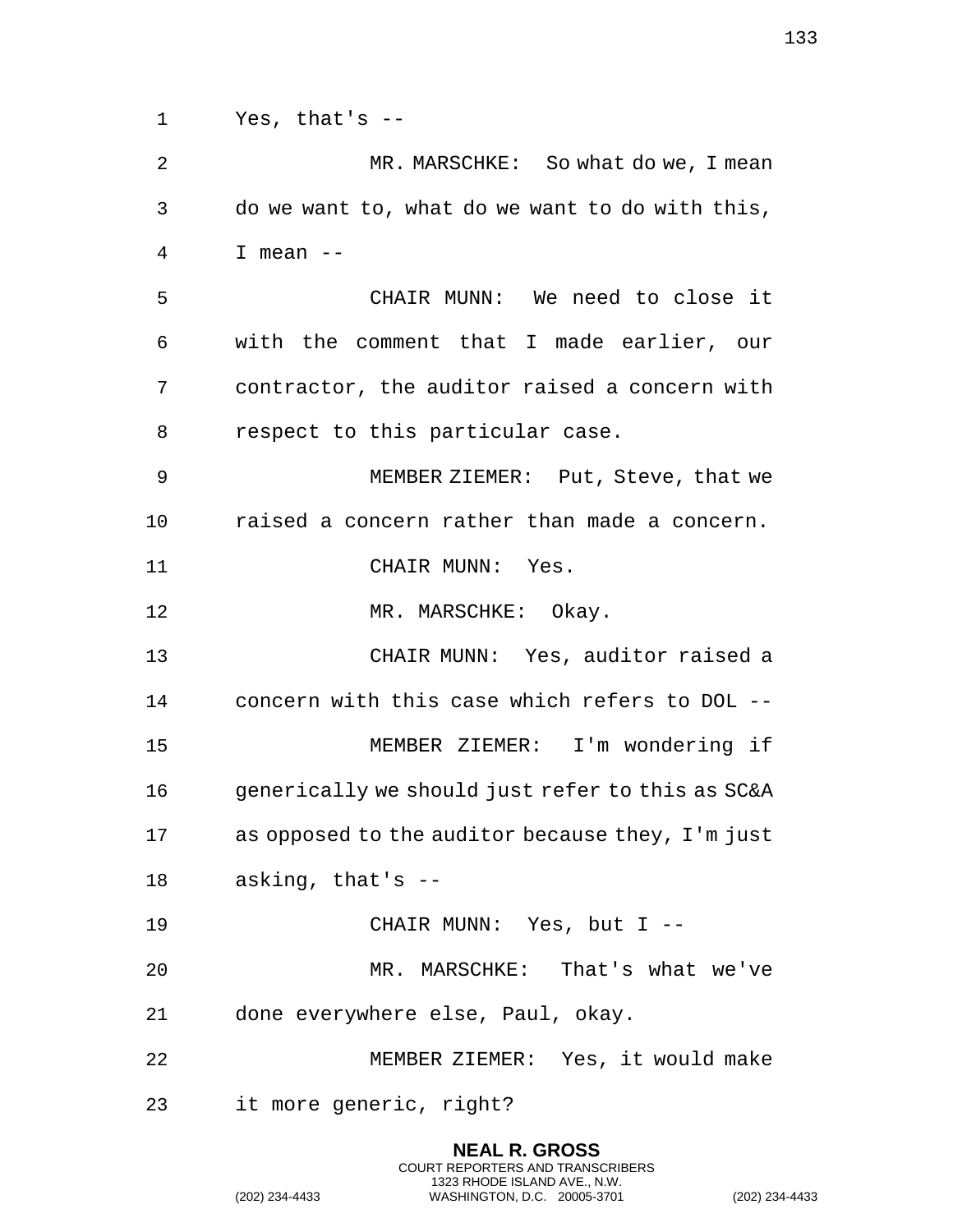CHAIR MUNN: Well and more clear. Original determination of duplicate primary lymphomas on the same day period. Since this matter is outside this Subcommittee purview -- MR. MARSCHKE: I don't know how to spell purview. 7 CHAIR MUNN: -- V-I-E-W. 8 MR. MARSCHKE: P-R-E -- CHAIR MUNN: No, I think -- 10 MR. MARSCHKE: No, E-R. CHAIR MUNN: -- E-R-V-I-E-W. MR. MARSCHKE: Again? CHAIR MUNN: V-I-E-W, I believe. 14 MR. MARSCHKE: E-R- -- CHAIR MUNN: P-E-R-V-I-E-W. MR. MARSCHKE: V-I-E-W. 17 CHAIR MUNN: Yes. MR. MARSCHKE: No, it doesn't like it. CHAIR MUNN: Comma -- I believe that's a "U" not an "E," P-U-R-V -- I think you were correct to begin with comma, it had been closed here and called to the attention of the

> **NEAL R. GROSS** COURT REPORTERS AND TRANSCRIBERS 1323 RHODE ISLAND AVE., N.W.

(202) 234-4433 WASHINGTON, D.C. 20005-3701 (202) 234-4433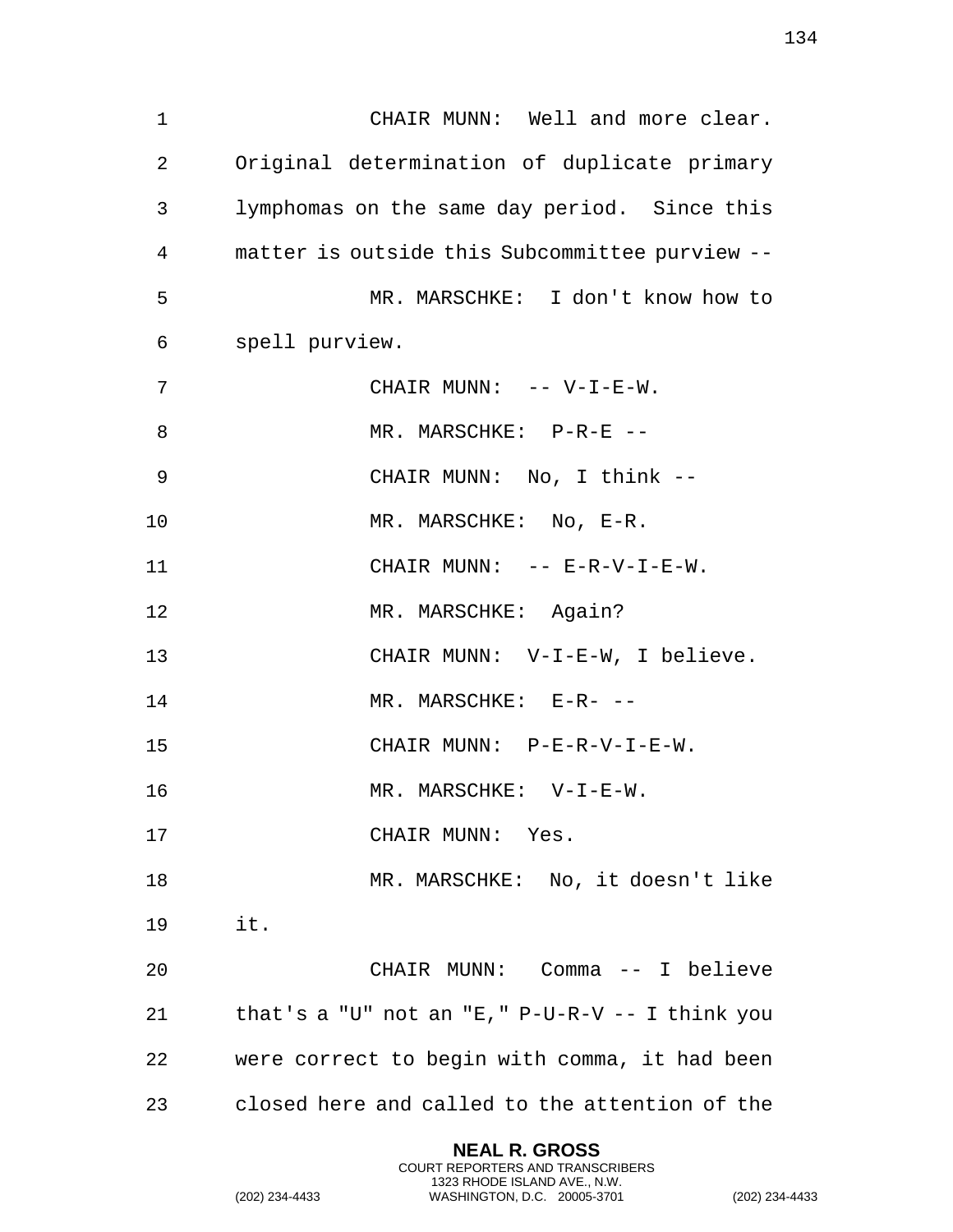authorized agency.

| $\overline{2}$ | MR. MARSCHKE: Alright.                          |
|----------------|-------------------------------------------------|
| 3              | CHAIR MUNN: Back there where we                 |
| 4              | said "it," go back up to "it" in the preceding  |
| 5              | line and change "it" to "finding," the finding  |
| 6              | has been closed instead of it has been closed.  |
| 7              | So that it reads "SC&A raised a                 |
| 8              | concern with respect to this case, which refers |
| 9              | to DOL original determination of duplicate      |
| 10             | primary lymphomas on the same day."             |
| 11             | "Since this matter is outside the               |
| 12             | Subcommittee purview the finding has been       |
| 13             | closed here and called to the attention of the  |
| 14             | authorized agency."                             |
| 15             | Does anyone wish to say more or less            |
| 16             | than that? If not we'll --                      |
| 17             | MEMBER ZIEMER: Well it will be                  |
| 18             | called, it hasn't been yet. It will be called,  |
| 19             | has been closed and will be called to the       |
| 20             | attention.                                      |
| 21             | CHAIR MUNN: Okay.                               |
| 22             | MEMBER ZIEMER: Authorized agency,               |
| 23             | what, I'm not sure what that means, authorized? |
|                | <b>NEAL R. GROSS</b>                            |

COURT REPORTERS AND TRANSCRIBERS 1323 RHODE ISLAND AVE., N.W.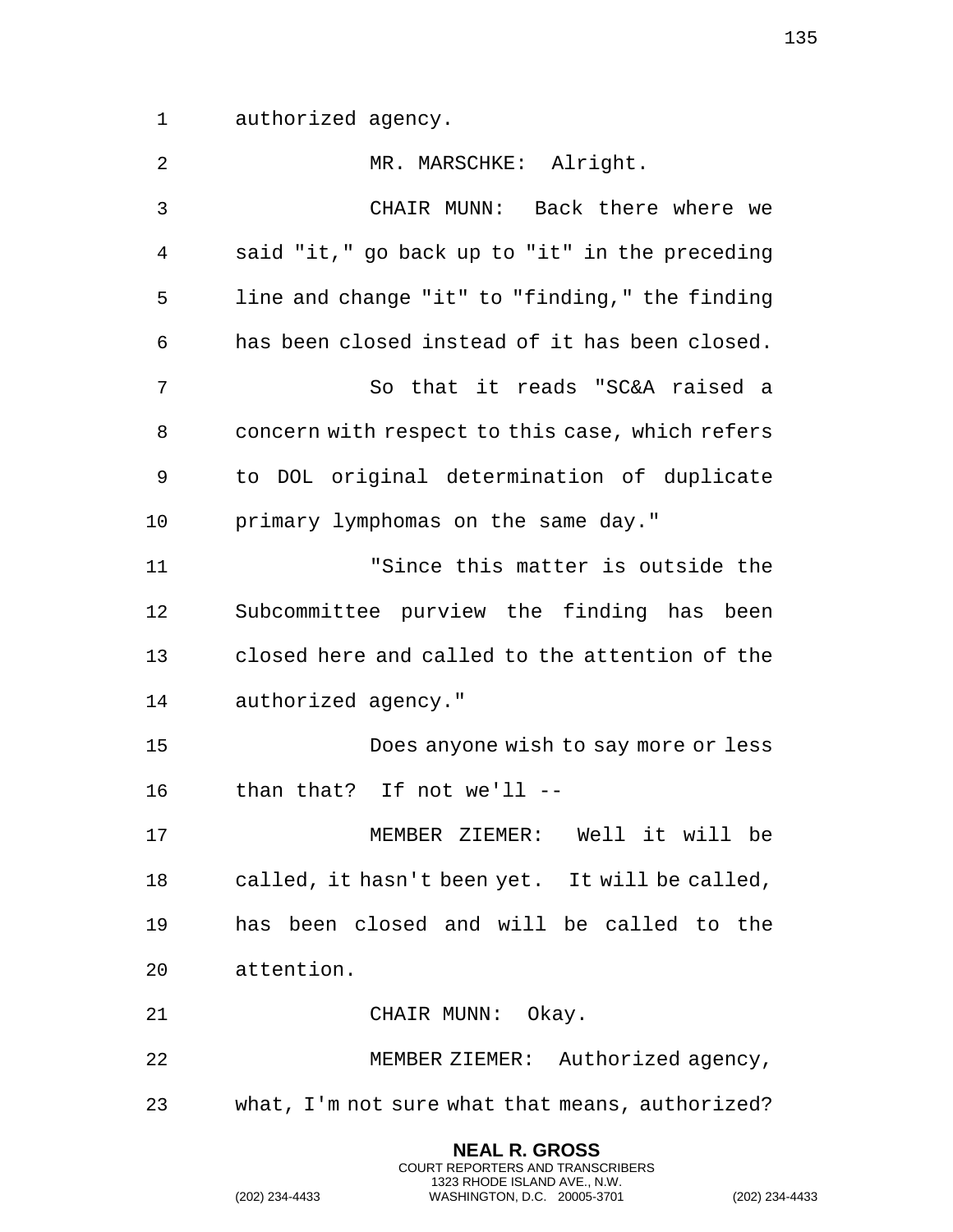| 1            | MR. MARSCHKE: You could just put                 |
|--------------|--------------------------------------------------|
| 2            | DOL in there.                                    |
| $\mathsf{3}$ | CHAIR MUNN: The agency that has                  |
| 4            | the responsibility.                              |
| 5            | MEMBER ZIEMER: Oh, okay, got you.                |
| 6            | CHAIR MUNN: Namely DOL, which we                 |
| 7            | show clearly I believe in the transcript here.   |
| 8            | Alright, very good, and thank you for taking     |
| 9            | that responsibility, Ted, it's appreciated.      |
| 10           | The next finding?                                |
| 11           | DR. H. BEHLING: No, I'm off the                  |
| 12           | phone here for a few minutes, so sorry. I just   |
| 13           | want to make a comment here, a sidebar comment.  |
| 14           | You know, I have, there are five                 |
| 15           | physicians in my immediate family and I did talk |
| 16           | to them about this project to some extent and    |
| 17           | I asked them once who assigns ICD-9 codes and    |
| 18           | I didn't get a definitive answer.                |
| 19           | It's usually not the diagnostic                  |
| 20           | physicians, it's oftentimes the people who send  |
| 21           | out the bill to Medicare, Medicaid, or           |
| 22           | insurance policies.                              |
| 23           | Yes, that's<br>CHAIR<br>$\texttt{MUNN}:$<br>my   |

**NEAL R. GROSS** COURT REPORTERS AND TRANSCRIBERS 1323 RHODE ISLAND AVE., N.W.

(202) 234-4433 WASHINGTON, D.C. 20005-3701 (202) 234-4433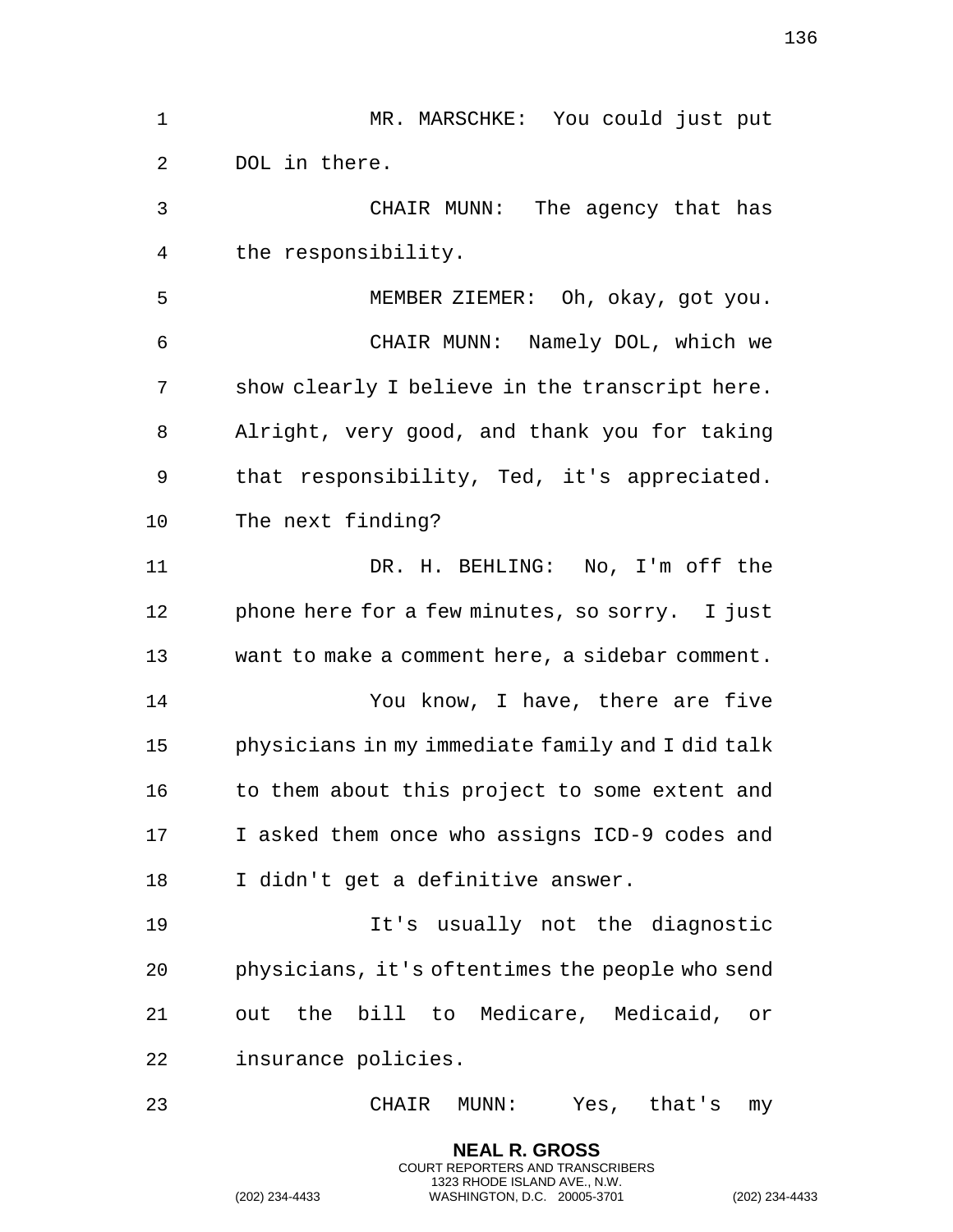understanding.

| $\overline{2}$ | DR. H. BEHLING: And oftentimes                   |
|----------------|--------------------------------------------------|
| 3              | it's who are these people who actually make this |
| 4              | decision and I think this is what raised my      |
| 5              | concern after talking to members of my family    |
| 6              | and asking that question.                        |
| 7              | And I get this dumb look and said we             |
| 8              | don't do this. We send our reports out there     |
| 9              | and it's the billing department who assigns      |
| 10             | these ICD-9 codes.                               |
| 11             | CHAIR MUNN: Well, and it's<br>my                 |
| 12             | understanding that that varies widely from one   |
| 13             | medical office to another.                       |
| 14             | DR. H. BEHLING: Yes.                             |
| 15             | CHAIR MUNN: That in some medical                 |
| 16             | offices the ICD-9 code is determined by the      |
| 17             | physician at the time of the, is recorded by the |
| 18             | physician at the time of the exam.               |
| 19             | But in others it's left to a person              |
| 20             | who's had training basically in doing that and   |
| 21             | not a great deal of medical background for doing |
| 22             | it.                                              |
| 23             | DR. H. BEHLING: Yes. Anyway, I                   |
|                | <b>NEAL R. GROSS</b>                             |

COURT REPORTERS AND TRANSCRIBERS 1323 RHODE ISLAND AVE., N.W.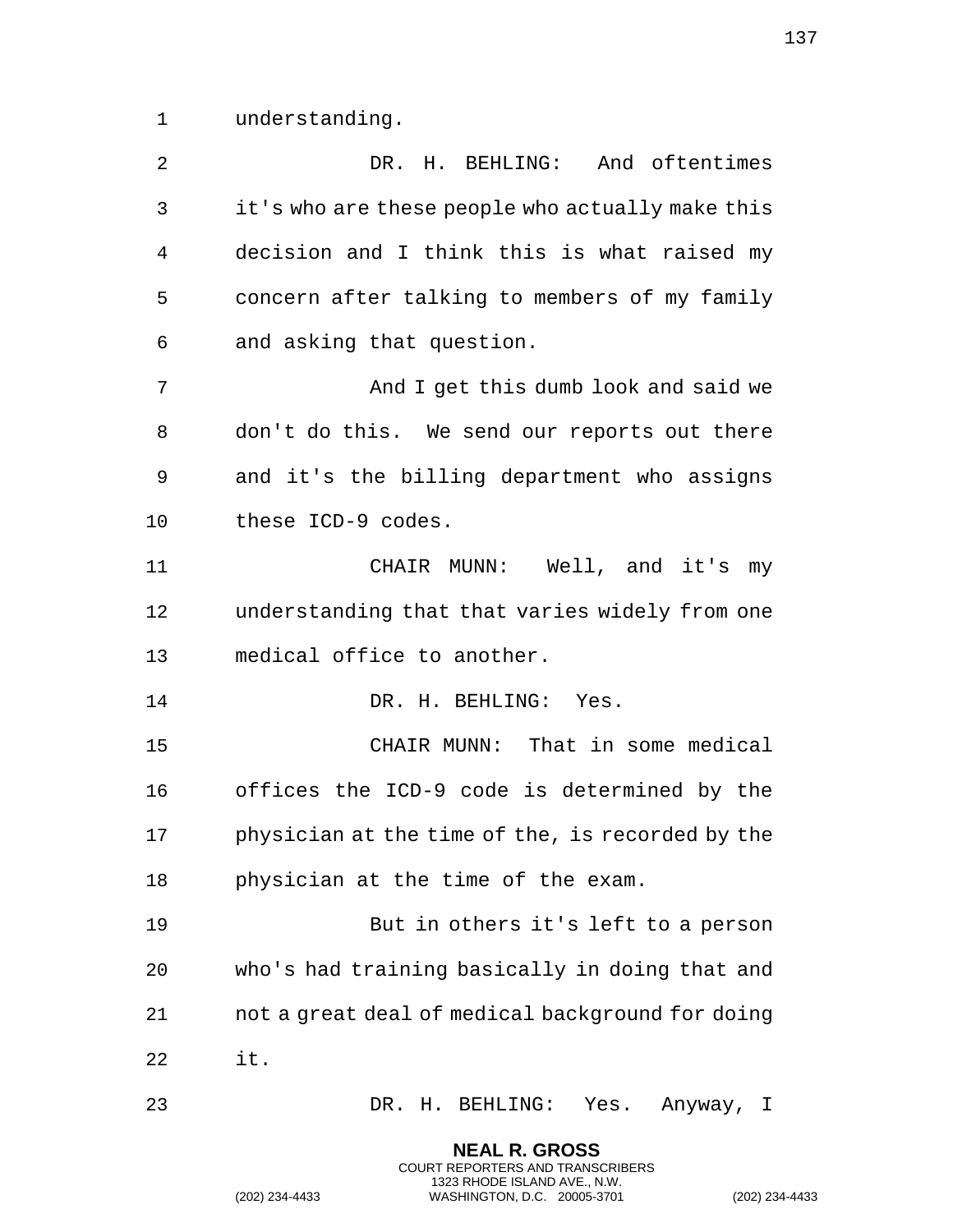don't want to belabor this anymore, but I appreciate at least the time that allowed me to make this as an issue.

 Let me go to the second finding and the second finding really refers to occupational medical bills and then I again compared the dose report, the original dose reports to the subsequent revision to the dose report and I realized that the medical exposures varied and shouldn't really.

 But what it comes down to in Finding Number 2 that is stated on Page 12, so, Steve, if you'd put that on the screen you can just quickly get an understanding of what I was talking about.

 And what it comes down to is that a review of ORAU-PROC-0006 shows that there is no Attachment E that was referenced as the basis for the original dose reconstructor identifying the assigned dose for medical. And so I find that odd and so I think after looking at it, in fact it was Kathy who

is more familiar with the document, she

**NEAL R. GROSS** COURT REPORTERS AND TRANSCRIBERS 1323 RHODE ISLAND AVE., N.W.

(202) 234-4433 WASHINGTON, D.C. 20005-3701 (202) 234-4433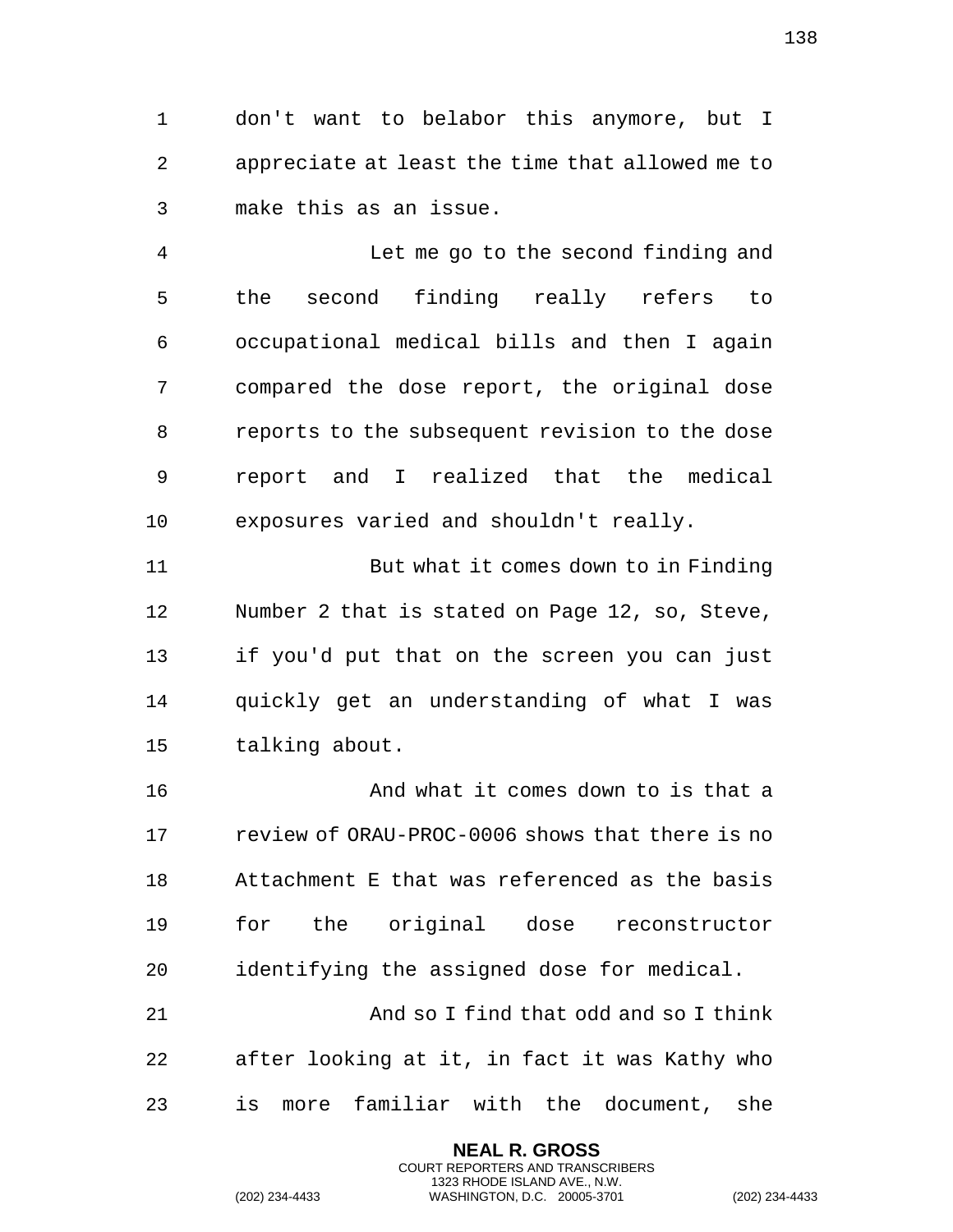informed me that they should've cited ORAU-OTIB-0006 as the reference.

 And so it was just an error, and, again, this involves the original DR and so, therefore, I would sort of recommend we just dismiss this Finding.

 It's only brought up here because we usually do compare the original DR against the revised DR and this was an issue that I just identified, but I think at this point our recommendation is to simply remove it.

12 The third finding involves, again, the comparison between the original DR and the revised DR and, again, for missed dose in the original there were only four zeroes that had 16 to be accounted for as missed dose and for each of those there was a ten millirem, if you referred to LOD over two, which means that for each of the two initially the primary cancers 40 millirem was assigned for a total for the two independent cancers, as they regarded them at the time, there was 80 millirem.

In the revised DR for the single or

**NEAL R. GROSS** COURT REPORTERS AND TRANSCRIBERS 1323 RHODE ISLAND AVE., N.W.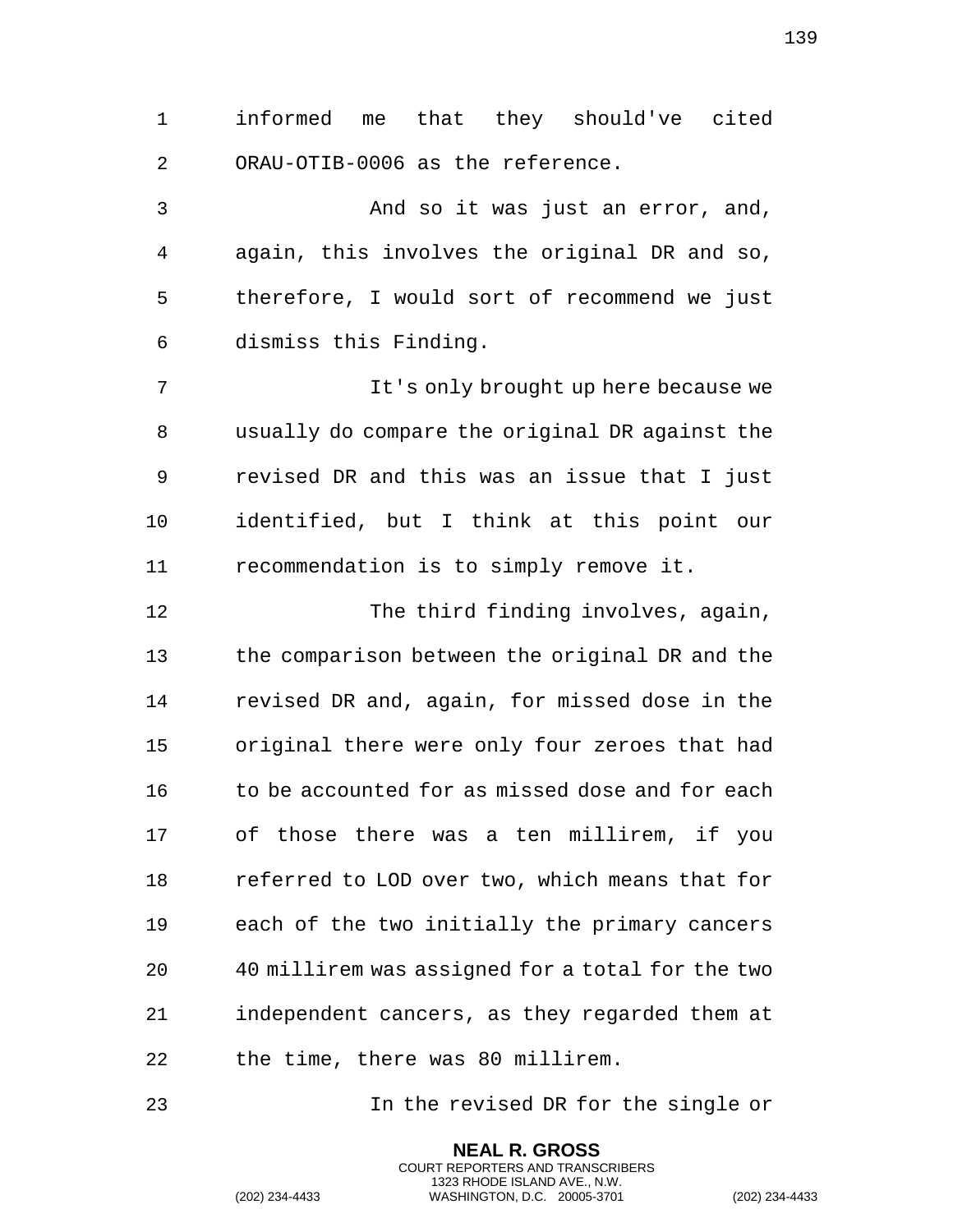the combined two cancers the missed dose was identified as 1680 instead of 40 for each of the original ones, and I looked at that and I sort of said how do you go about?

 I realized in some cases they try to maximize it, but there is no basis for maximizing something that is more time consuming or it takes no time, and so I identified as my Finding Number 3, which is 10 identified on Page 13 where I simply stated that it's an inappropriate use of the maximizing assumption, and we found this before.

 Whenever there is a claimant-favorable maximizing assumption it's appropriate when there's a question of uncertainty and also an efficiency measure, but there was neither case here.

 There was no uncertainty, there were four zeroes on the record that says these are the missed doses, four instances, and, of course, there's no efficiency improvement when you assign 1680 millirem instead of 40 millirem.

> **NEAL R. GROSS** COURT REPORTERS AND TRANSCRIBERS 1323 RHODE ISLAND AVE., N.W.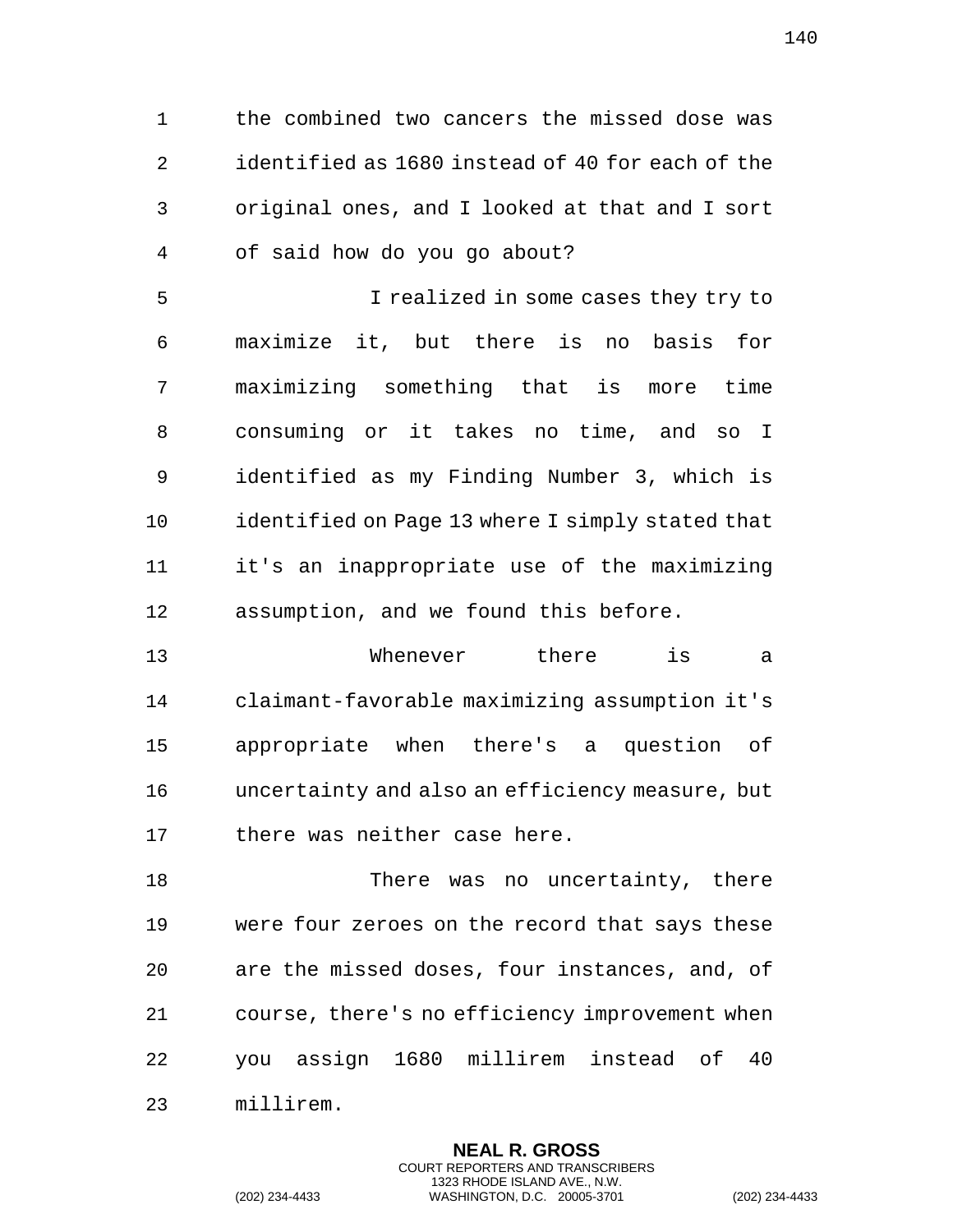So it's just a nominal finding, I've discussed things like that before and so I just happened to bring it up here. MR. SIEBERT: Hans, this is Scott Siebert. I can address that one real quick. I know we don't have a response in the BRS at the moment, but I can handle that really quickly if you'd like me to. DR. H. BEHLING: Go ahead. 10 CHAIR MUNN: Okay. MR. SIEBERT: Actually it is an efficiency process at that point. It is not something we would do these days, I want to make sure that everybody is clear on that. Ever since the 10-year report we go with actual zeroes as opposed to maximized zeroes, we've all agreed upon that. However, this was done in 2007 and you have to remember that every time a dose reconstructor does a claim, even as a rework, they being with a brand new tool for doing the assessment. So when they have to go in and work with the external badges and the numbering and

> **NEAL R. GROSS** COURT REPORTERS AND TRANSCRIBERS 1323 RHODE ISLAND AVE., N.W.

(202) 234-4433 WASHINGTON, D.C. 20005-3701 (202) 234-4433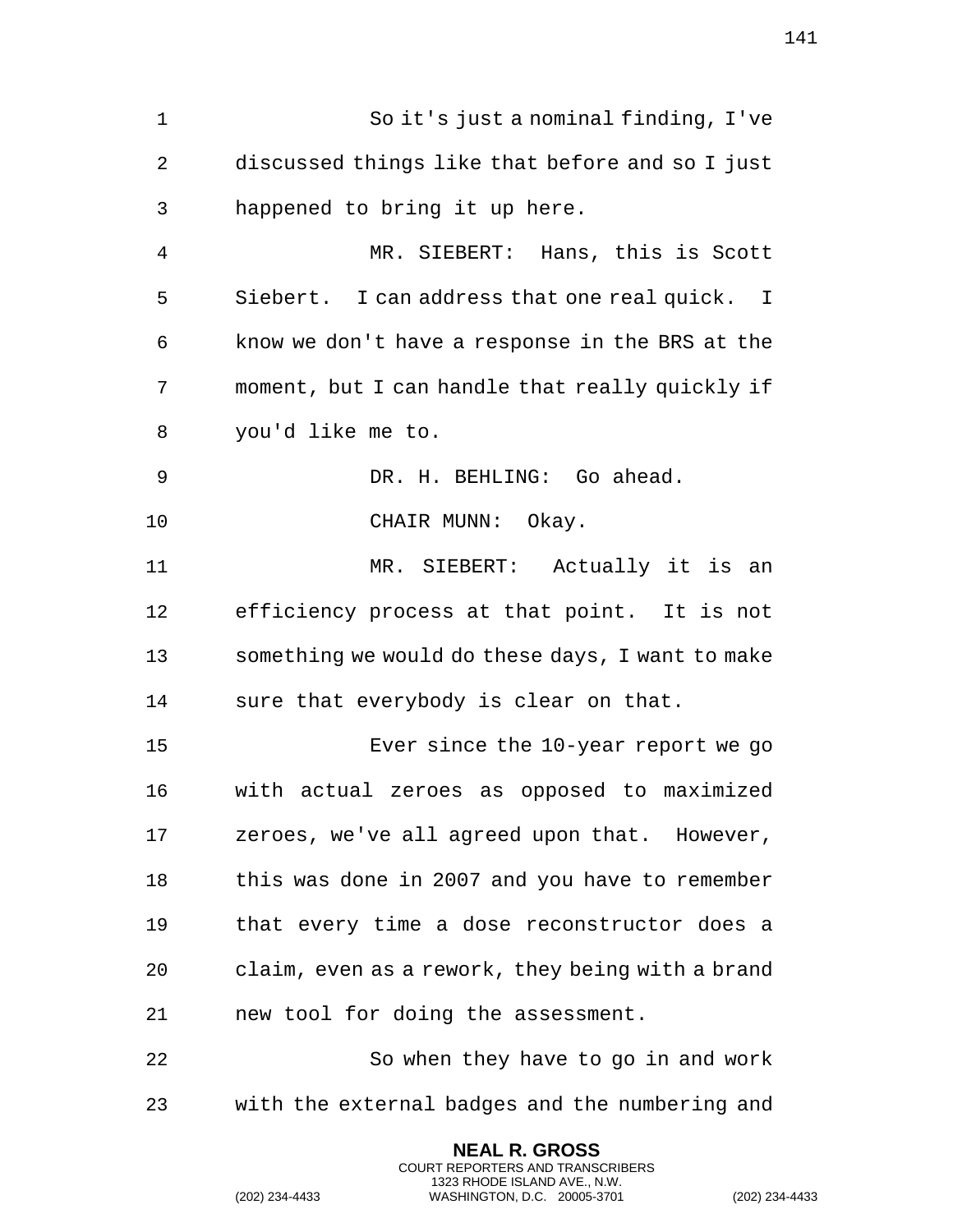so on and so forth, it actually does take time to do the comparisons and determine the actual numbers of zeroes versus the maximized number of zeroes.

 Now our tools these days do that counting for us. Back in 2007 the tools did not do that counting for us and so what the dose reconstructor did for efficiency is just took the maximum number of quarters and assigned that as a missed dose rather than going back to the records and counting out the four.

**I** agree that it's probably not the best way to do it, it's not what we would do now, however, it is clearly an efficiency method. CHAIR MUNN: That was followed at

the time.

17 MR. SIEBERT: Correct.

18 DR. H. BEHLING: Okay.

 CHAIR MUNN: And we can only make our judgments based on what was appropriate at the time.

DR. H. BEHLING: Okay.

CHAIR MUNN: Is that an acceptable

**NEAL R. GROSS** COURT REPORTERS AND TRANSCRIBERS 1323 RHODE ISLAND AVE., N.W.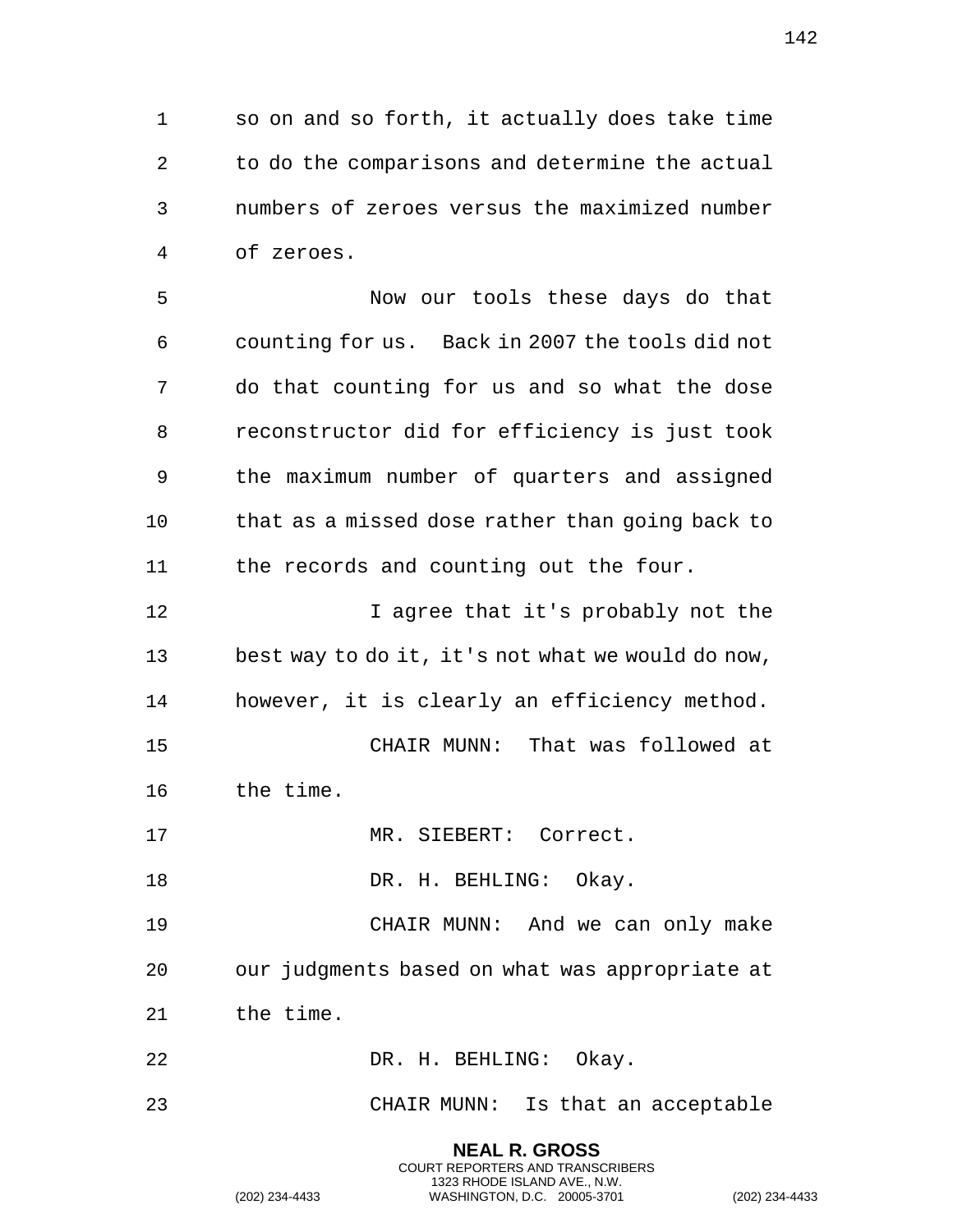response to you, Hans?

 DR. H. BEHLING: Yes, yes. CHAIR MUNN: Can we identify that in our record so that we can clear this item? There was, of course, the business of, first was addressed the business of the missing attachment. MR. MARSCHKE: Yes, that was the first one, whether or not, it sounded like we were, basically SC&A was ready to withdraw what is in the BRS as Finding 4. CHAIR MUNN: Yes. Yes, that was my interpretation as well, so that's why I wanted to go back to it before we lost that thread. Are we interpreting that correctly, Hans? DR. H. BEHLING: As I said there is no Attachment E in the reference that was PROC-6. MS. K. BEHLING: This is Kathy, I'm sorry to interrupt, but it does look as if there was some response to that particular Finding that indicates, and I may be wrong in assuming that may have meant to say OTIB-6, that's what

> **NEAL R. GROSS** COURT REPORTERS AND TRANSCRIBERS 1323 RHODE ISLAND AVE., N.W.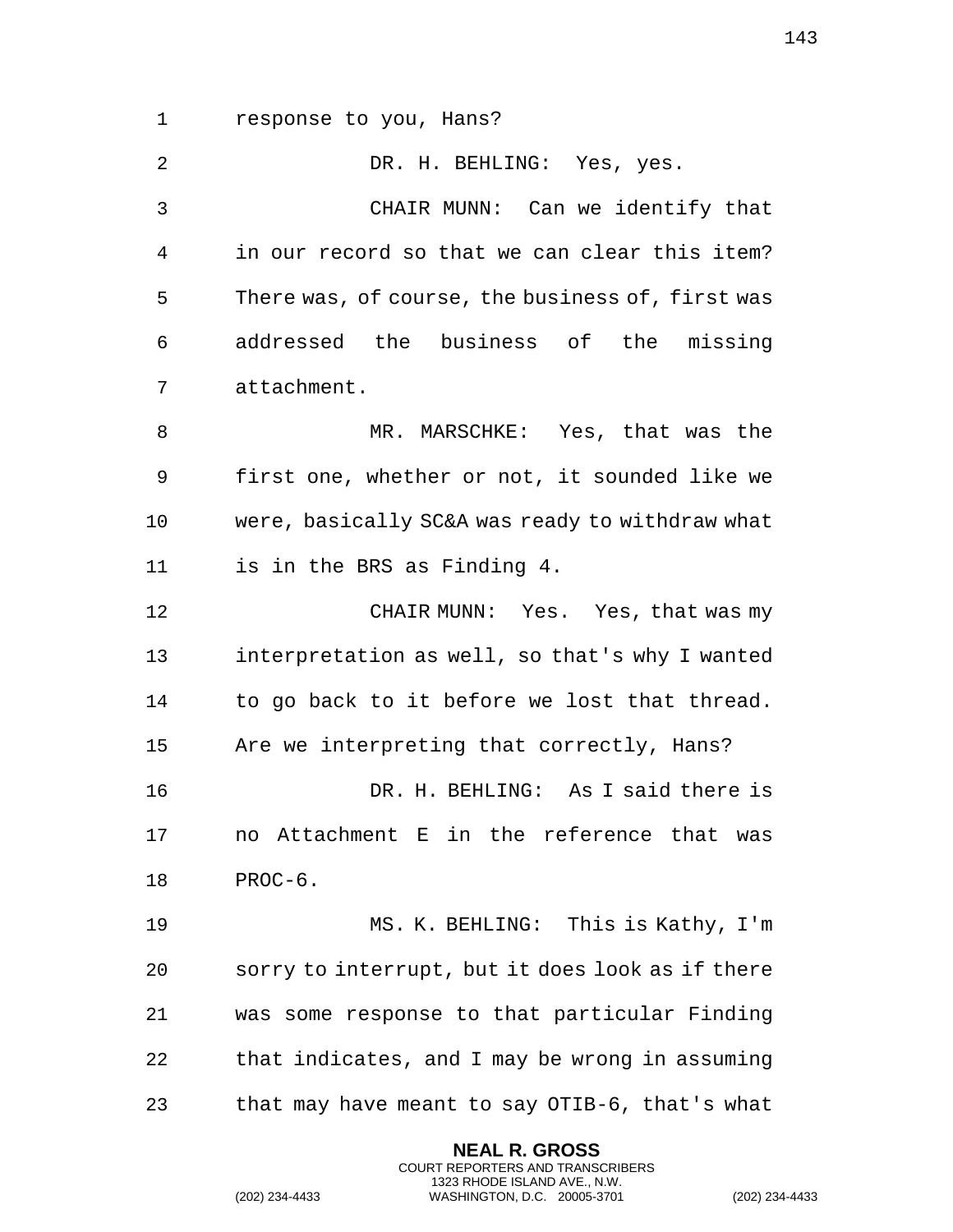I'm familiar with the occupational medical doses, but they're indicating that it was referring to a Page 94 or something and perhaps there was supposed to be an Attachment E, I'm not sure I'm interpreting their response correctly.

 MS. MARION-MOSS: Yes, if you look in the -- This is Lori. If you look in the Table of Contents for PROC-6 during the timeframe, which I believe is 2003, you'll see a reference to Attachment E which starts on Page 94.

 So essentially what has happened is that on Page 94 the title Attachment E was omitted from the document, but nevertheless the information is still there.

 So if you proceed down from Page 94 you'll get to the section for medical x-ray and the dose reconstructor at the time followed that portion of Attachment E in Rev 0 for PROC-6.

 CHAIR MUNN: Okay, so the correct entry should say that Attachment E does exist on Page 94 of the document, but the title was

> **NEAL R. GROSS** COURT REPORTERS AND TRANSCRIBERS 1323 RHODE ISLAND AVE., N.W.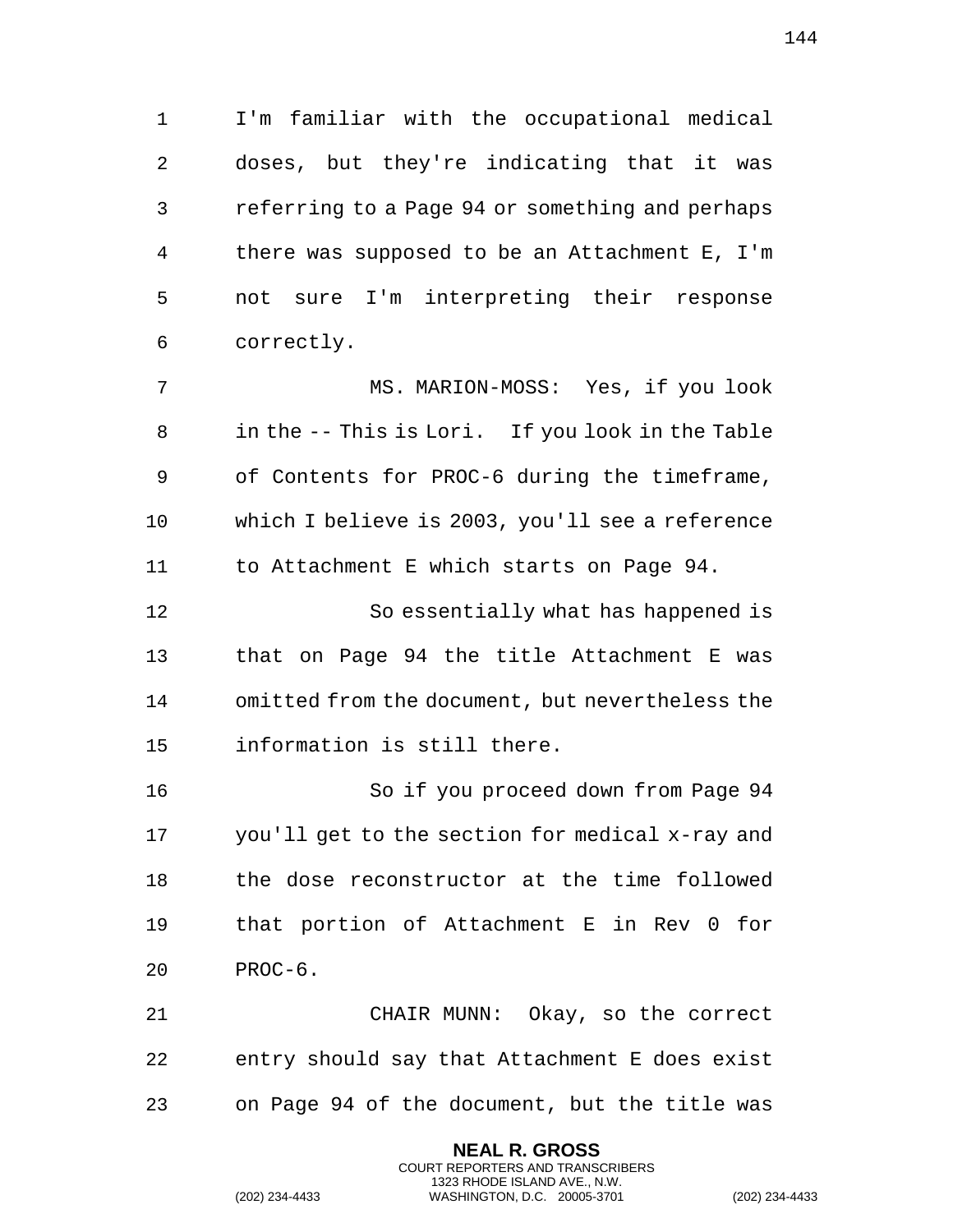omitted?

2 MS. MARION-MOSS: Correct. CHAIR MUNN: Alright. Does that make sense? I'm assuming that Hans has had an opportunity -- DR. H. BEHLING: Yes, I looked for it and I didn't find an Attachment E, maybe I was not the most observant person, but, you know, I looked for it and I didn't see it. CHAIR MUNN: Okay. Do you have access to Page 94 so that you can take a look at it to see if that -- DR. H. BEHLING: Yes, I can do it and I will accept the explanation. I just, you know -- MEMBER ZIEMER: Yes. It sounds like you were looking for the title or simply labeled Attachment E and in that case it wasn't there. DR. H. BEHLING: Yes. MEMBER ZIEMER: Yes, yes. MS. MARION-MOSS: And that's possible, Hans, because if you were to search

> **NEAL R. GROSS** COURT REPORTERS AND TRANSCRIBERS 1323 RHODE ISLAND AVE., N.W.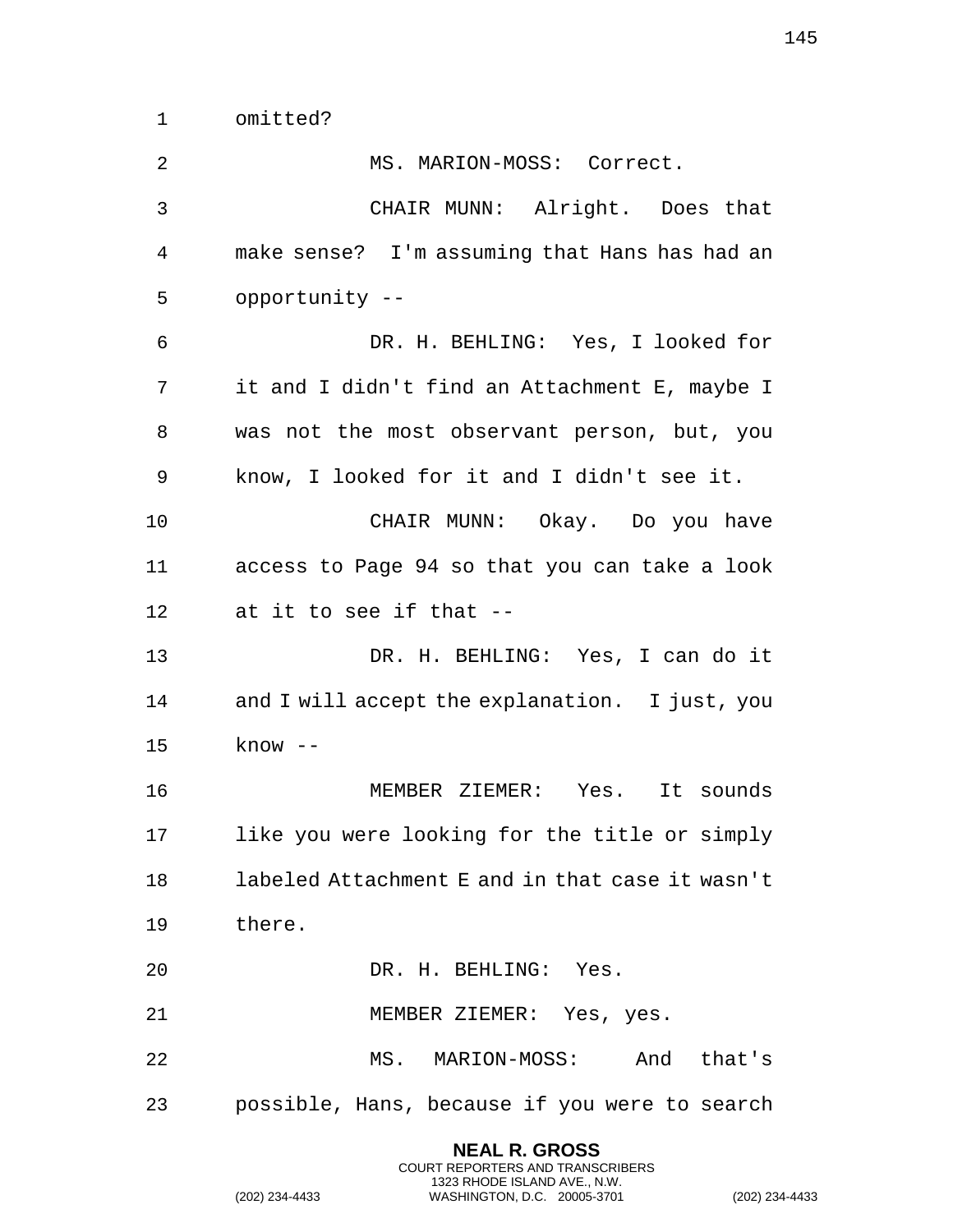the document you would just get Attachment E in the Table of Contents and it was inadvertently omitted.

 DR. NETON: Well I think it's a revision number issue though. The current revision is posted, which is I think Rev 1, does not have an Attachment E, but if you go back to Revision 0, which I believe was in effect at the time the dose reconstruction was done -- CHAIR MUNN: Well that's the one that's called out here is Rev 0. 12 MS. MARION-MOSS: Right. DR. NETON: I believe so, yes. There's an attachment, go to Rev 0, if you go in the historical archives, which is on that same directory, Rev 0 has an Attachment E which is on Page 94.

18 DR. H. BEHLING: I may have been then looking at Rev 1.

 DR. NETON: Yes, if you were looking at Rev 1 that only has 25 pages, but if you go back and look at the one that was in effect at the time you'll find on Page 94 Rev

> **NEAL R. GROSS** COURT REPORTERS AND TRANSCRIBERS 1323 RHODE ISLAND AVE., N.W.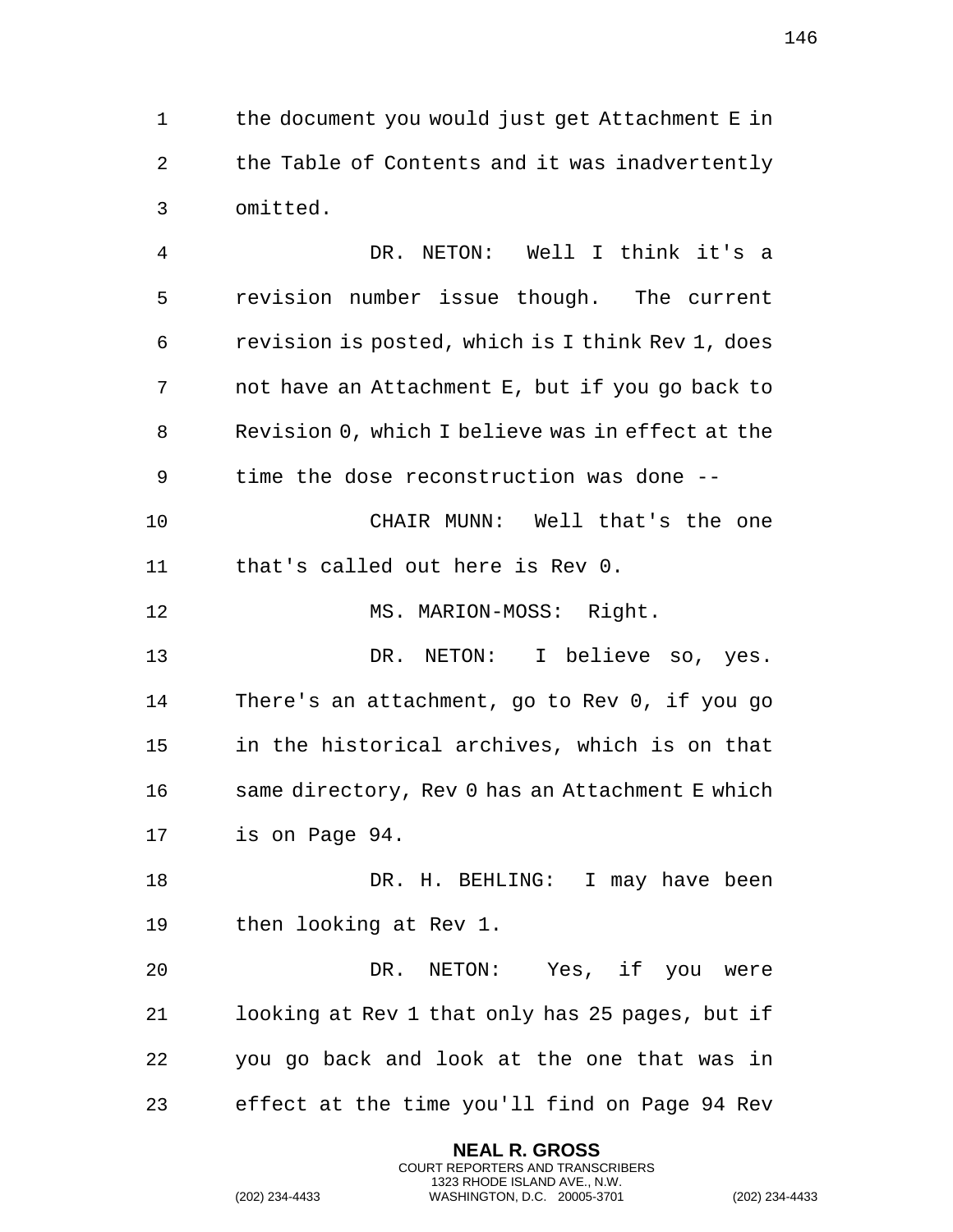0 has an Attachment E. I think that's the issue.

 DR. H. BEHLING: Okay, I guess that resolves it.

 CHAIR MUNN: So to close the item here, as I said earlier, the correct entry as I understand it is the Rev 0, which was operative at the time, omitted -- Oh, yes, well, yes, the title, quote, are, that's fine, yes, go ahead, Steve, period, that exist on Page 9, NIOSH, but exists on Page 9, or you can just say NIOSH points out it exists on Page 94.

 DR. NETON: This is Jim. The medical bills that we're looking for actually appear on Page 97, but it doesn't really matter I guess. Ninety-four is the start of Attachment E.

18 CHAIR MUNN: Okay, that's where it starts. Yes, that should do it. Period. That wording adequate for other Board Members, any problem? Hearing nothing --

 MEMBER ZIEMER: Yes, that's fine. That's fine.

> **NEAL R. GROSS** COURT REPORTERS AND TRANSCRIBERS 1323 RHODE ISLAND AVE., N.W.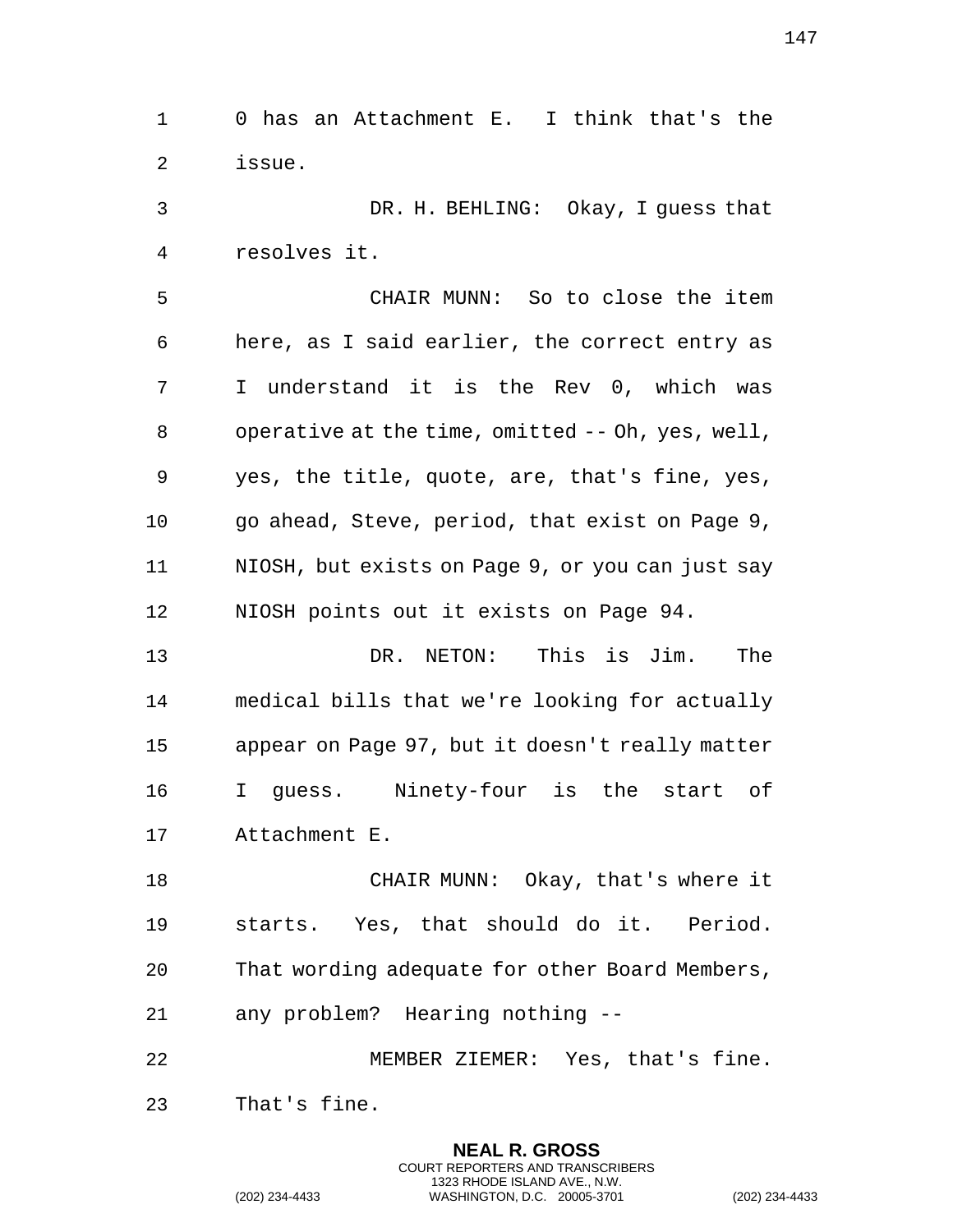1 CHAIR MUNN: Okay. MEMBER BEACH: That's fine here, too. CHAIR MUNN: Very good. Then that's closed. Now let's go back to the current, the next Finding. DR. H. BEHLING: Okay, that's it for the first case that I reviewed. The second case involves an individual -- MR. MARSCHKE: No, wait a minute. (Simultaneous speaking) DR. H. BEHLING: Oh, what are we -- CHAIR MUNN: We're going to Finding 5. DR. H. BEHLING: Oh, okay, Finding 5, okay. Okay, okay. MR. MARSCHKE: The one here on the inappropriate maximizing -- DR. H. BEHLING: And this is the efficiency issue that, okay, Scott Siebert has just talked about, okay. MR. MARSCHKE: Yes, that was the one that Scott --

> **NEAL R. GROSS** COURT REPORTERS AND TRANSCRIBERS 1323 RHODE ISLAND AVE., N.W.

(202) 234-4433 WASHINGTON, D.C. 20005-3701 (202) 234-4433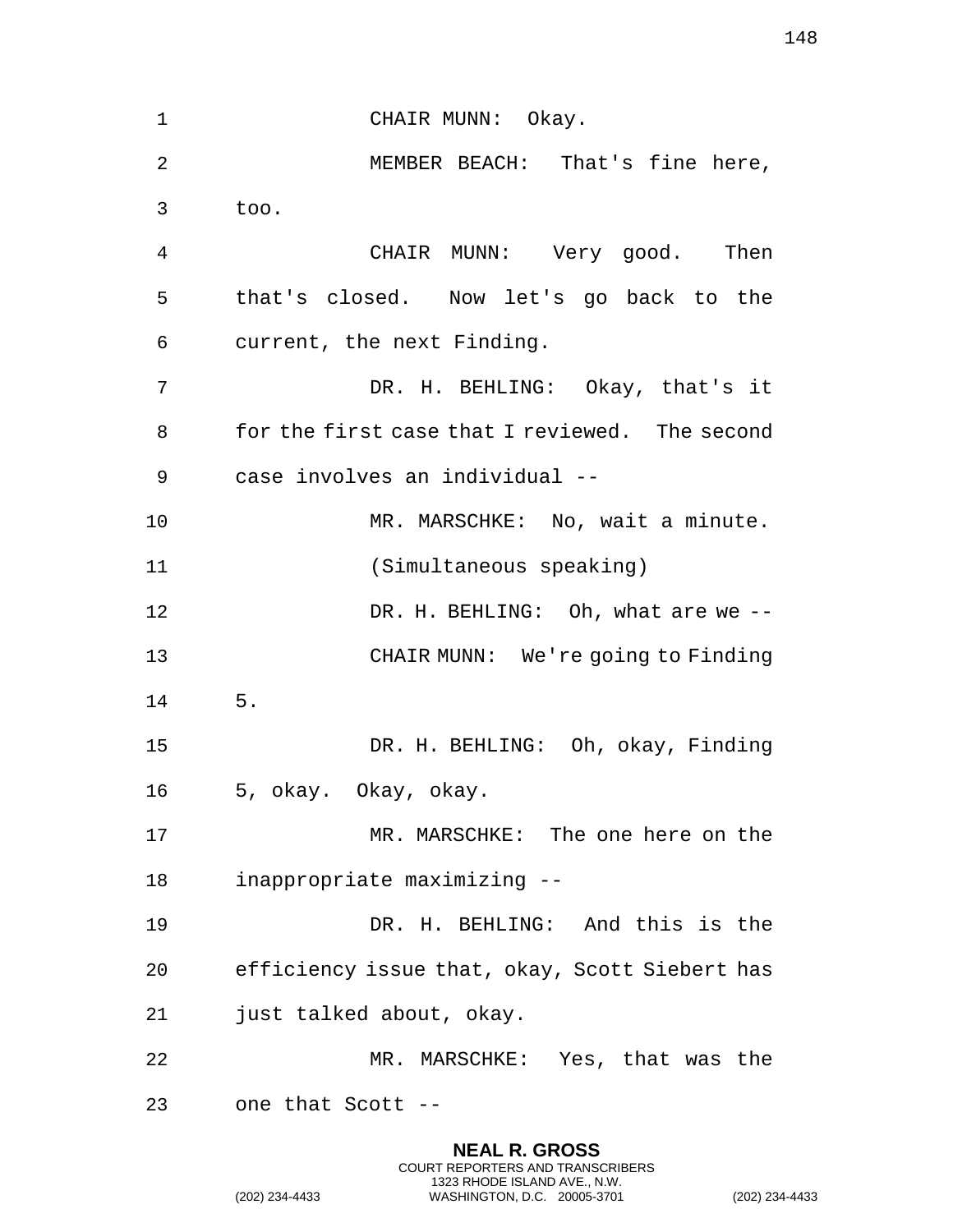CHAIR MUNN: Right. Scott, can you summarize in 25 words or less your response to which Hans found appropriate? MR. SIEBERT: Sure. Let's see, during the time the assessment was conducted the use of maximizing zeroes was a standard overestimating efficiency approach. You really want to -- what else do you need to add on to that? CHAIR MUNN: Yes, you do need to get efficiency approach in there though, Steve. MR. SIEBERT: Yes. CHAIR MUNN: I think that's primarily what we need to say. With this explanation the Subcommittee -- MR. BARTON: I don't know, I'm going to give it another maybe 20 minutes and then I'm quitting. CHAIR MUNN: With this -- Somebody's quitting. 21 MR. MARSCHKE: Not me. CHAIR MUNN: With this NIOSH explanation --

**NEAL R. GROSS**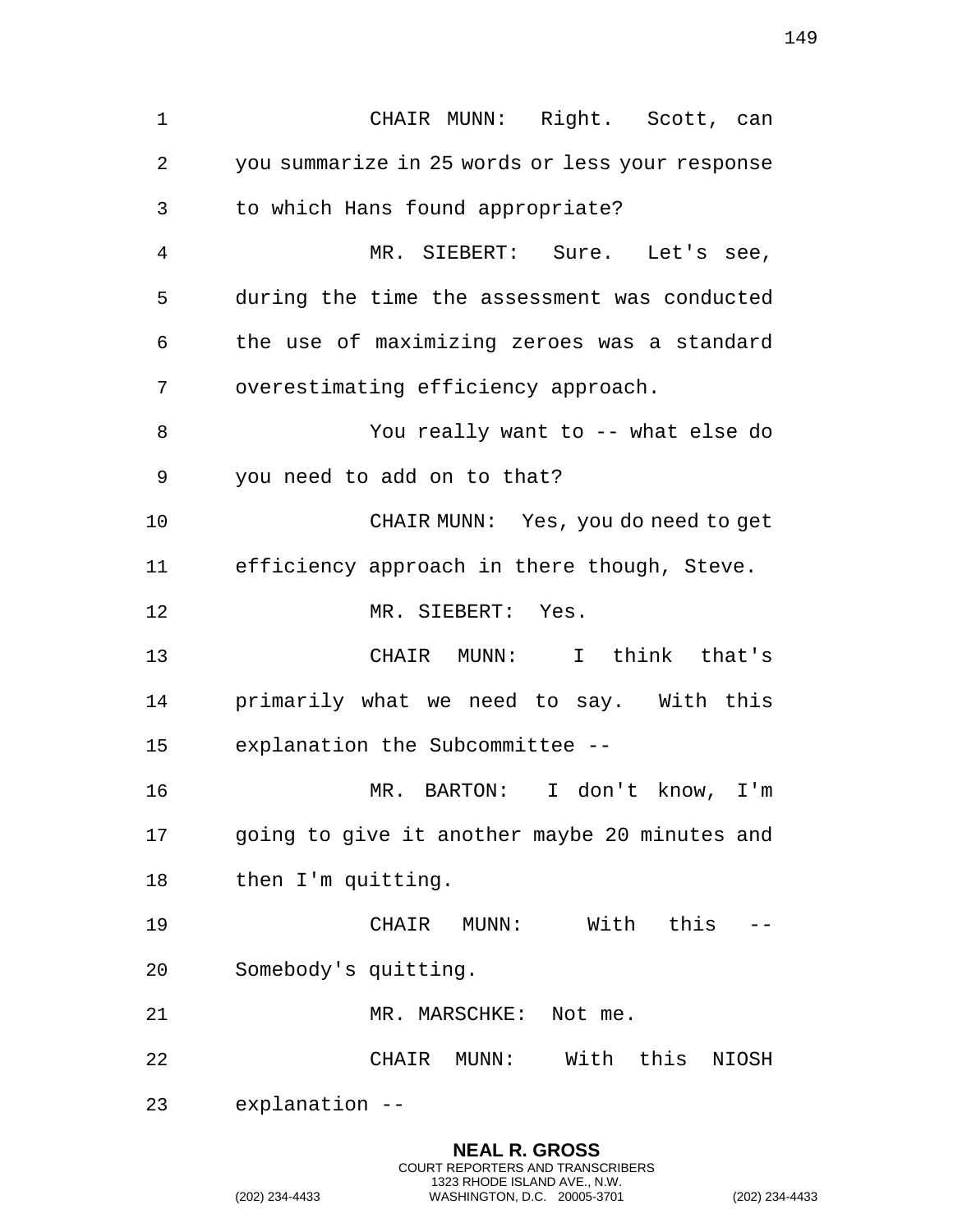1 MR. KATZ: Bob Barton, your phone is, if you mute your phone we won't hear you or the typing. MEMBER ZIEMER: Just click on that and it will give you the right stuff. CHAIR MUNN: Hopefully. Sometimes, there you go. MR. MARSCHKE: It's a different one. CHAIR MUNN: Yes, that's okay. Yes. MR. MARSCHKE: With this explanation -- I just come to that conclusion. CHAIR MUNN: Yes, that's fine. Does anyone have any problem with those words? MEMBER ZIEMER: That's fine. CHAIR MUNN: Alright. That alright with you, Hans? DR. H. BEHLING: Yes, it is. CHAIR MUNN: That's very good, then that item is closed. Now we can go on to the next one. DR. H. BEHLING: Okay. That

> **NEAL R. GROSS** COURT REPORTERS AND TRANSCRIBERS 1323 RHODE ISLAND AVE., N.W.

(202) 234-4433 WASHINGTON, D.C. 20005-3701 (202) 234-4433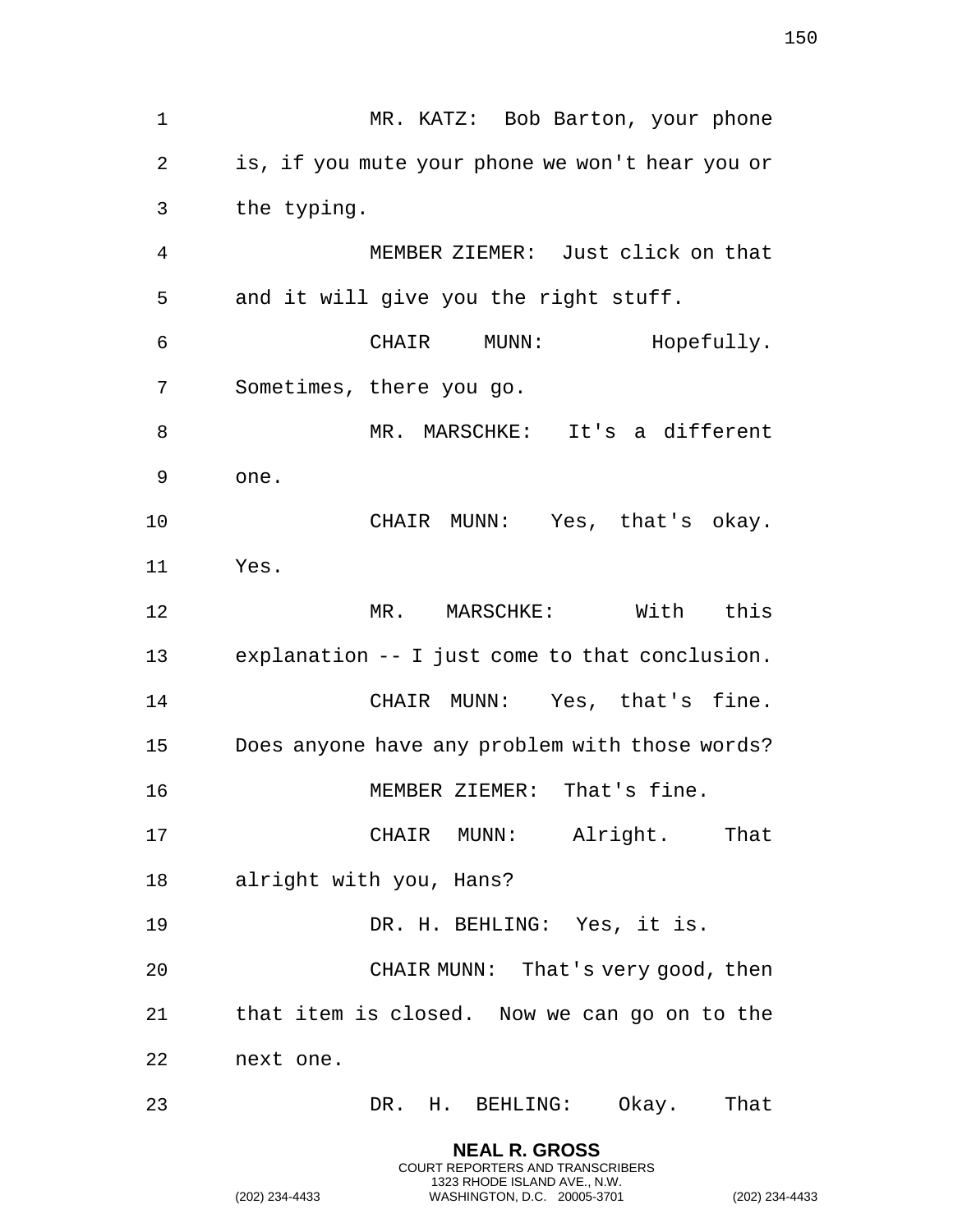finishes the first case. The second case involves a person who worked at Bridgeport Brass [identifying information redacted] and he was initially diagnosed with lymphosarcoma and as I pointed out in the first summary table, that person was reconstructed based on the fact that the heart wall was changed to lymph node thorax and it was only a partial dose reconstruction and he was obviously compensated at 94.87 percent as a result of the revised dose reconstruction.

12 As a quick overview, the original dose reconstruction identified it -- oh, I should mention there were no radiation monitoring records for either external or internal exposure and was strictly based on modeled information based on source term and claimant-favorable assumptions.

 So in the original dose reconstruction he was assigned a dose of 50.4 rem for external and a total internal dose of 14.6 rem based on the heart wall as the target

> **NEAL R. GROSS** COURT REPORTERS AND TRANSCRIBERS 1323 RHODE ISLAND AVE., N.W.

organ.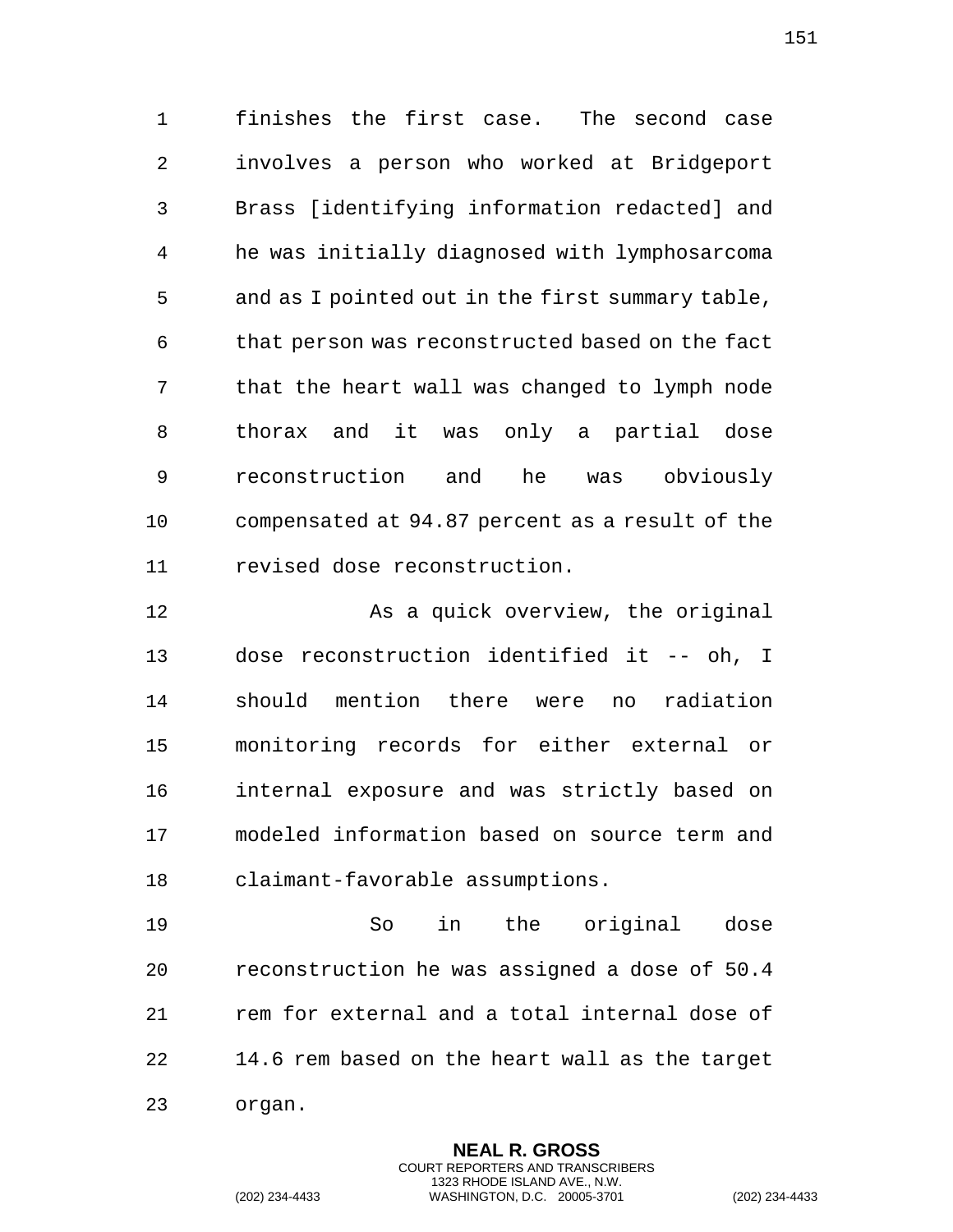As a result of the dose reconstruction that was mandated by PER-9, the change was only introduced in the internal exposure and ignored everything else and as a result of that partial dose reconstruction, the internal exposure changed from 14.6 rem to 2218 rem.

 It just gives you the sense of what happens when you go from a highest non-metabolic organ to a lymph node thorax, obviously we're talking about orders of magnitude.

13 As a result of that change, obviously, as I mentioned, the person was compensated and there are no findings because everything else was basically ignored.

 There were no other additional exposures estimated other than the revision in the internal exposures as a uranium. But I did want to make a comment here, and, again, this is not going to be part of BRS, but it was an observation.

In the original dose reconstruction

**NEAL R. GROSS** COURT REPORTERS AND TRANSCRIBERS 1323 RHODE ISLAND AVE., N.W.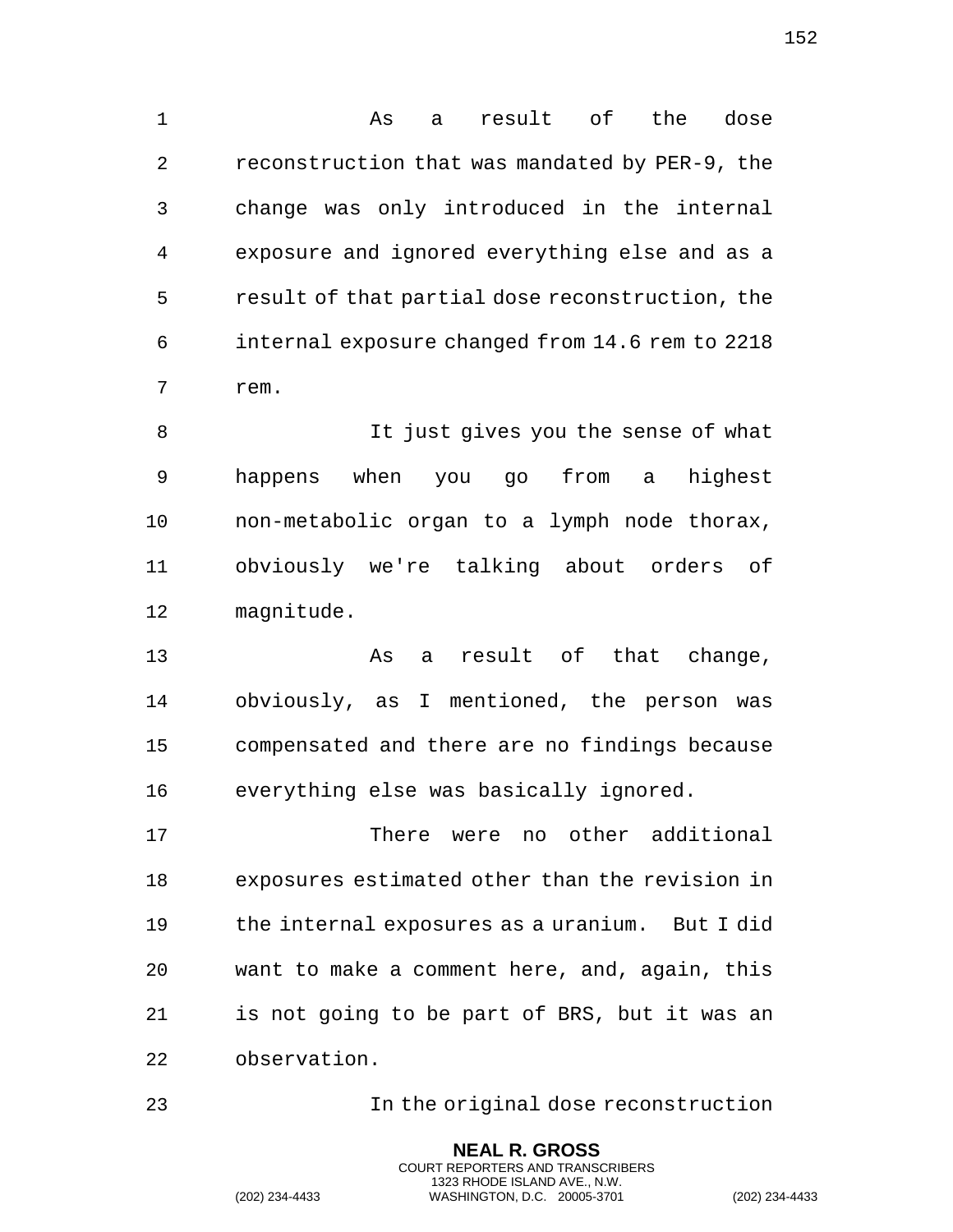report, this is more embarrassing, obviously, than an issue here, but on Page 5 of the original DR report the EE is referred to by a wrong name and it just gives, I mean the impression that what oftentimes happens we do have a blueprint by which we follow and sometimes we introduce data that does not belong for a given EE in a dose reconstruction and when an EE identifies himself by another name that obviously is not something that is easily ignored.

 So I've made it an observation, it requires no additional issue here, but other than it is something that I just want to bring attention to as the original dose reconstruction report referred to the EE by another name.

 CHAIR MUNN: That's truly unfortunate.

 DR. H. BEHLING: Yes. And I have no other findings or any comments regarding this particular case, so we're on our third case.

This individual had a lymphosarcoma

**NEAL R. GROSS** COURT REPORTERS AND TRANSCRIBERS 1323 RHODE ISLAND AVE., N.W.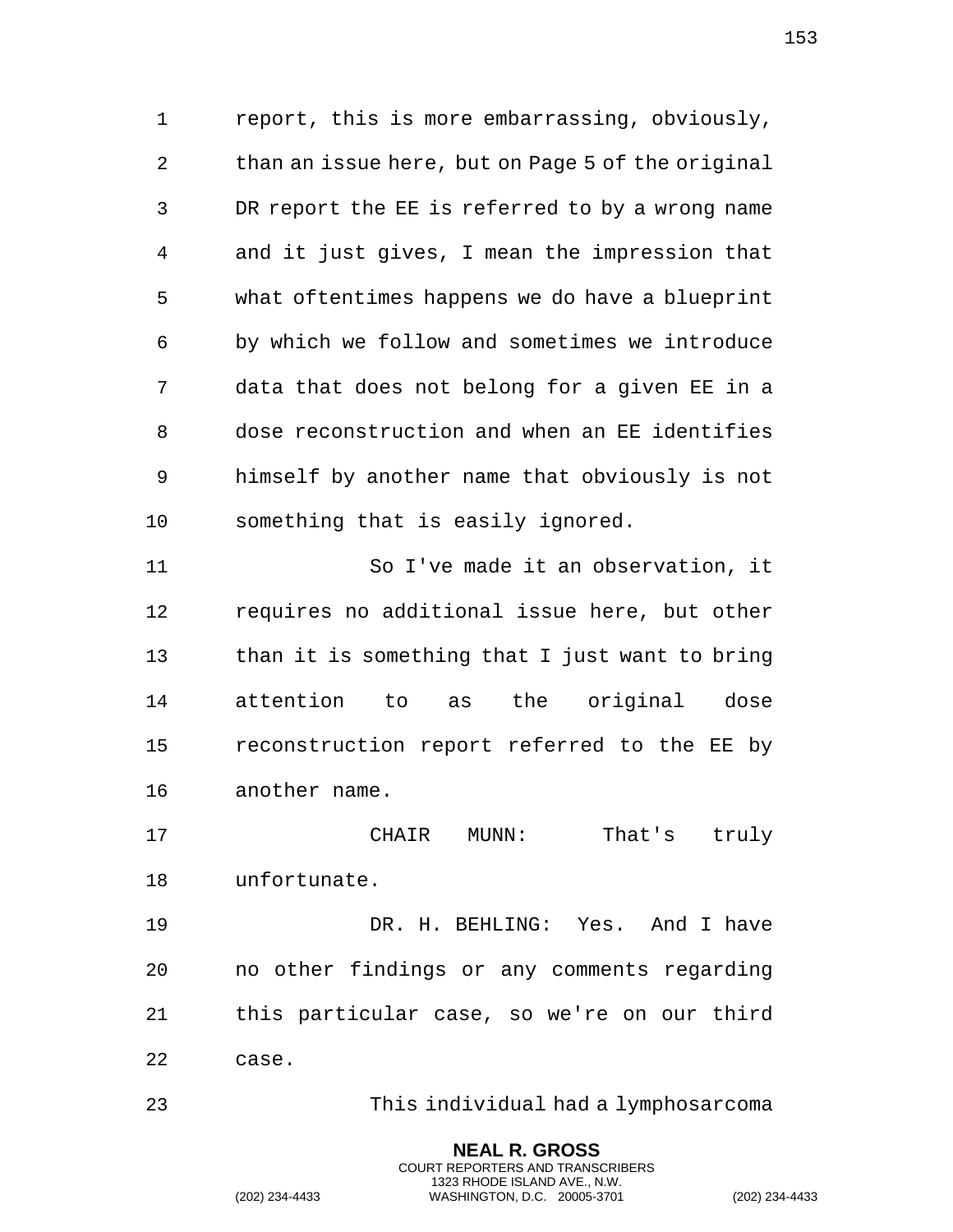and, again, going back to the original table I 2 just want to bring up the fact that the person also had a, was initially reconstructed by a heart wall that was now a lymph node extra-thorax, and, again, this was a partial dose reconstruction because the internal exposure when dose reconstructed now under the revised target organ of lymph node extra-thorax resulted in a dose of 68.3 percent and there was no need to do anything else and he was compensated.

 But let me just look at again something here that involves the original one. After this observation, which doesn't need to be looked at, but Finding Number 6 in the BRS is an error that may involve a workbook and even though it was used in the original dose reconstruction, because it included both internal and external, it may involve a systemic error that involves the Fernald calculation, Workbook Version 1.19 and as a result of that I think it may be something that needs to be looked at.

> **NEAL R. GROSS** COURT REPORTERS AND TRANSCRIBERS 1323 RHODE ISLAND AVE., N.W.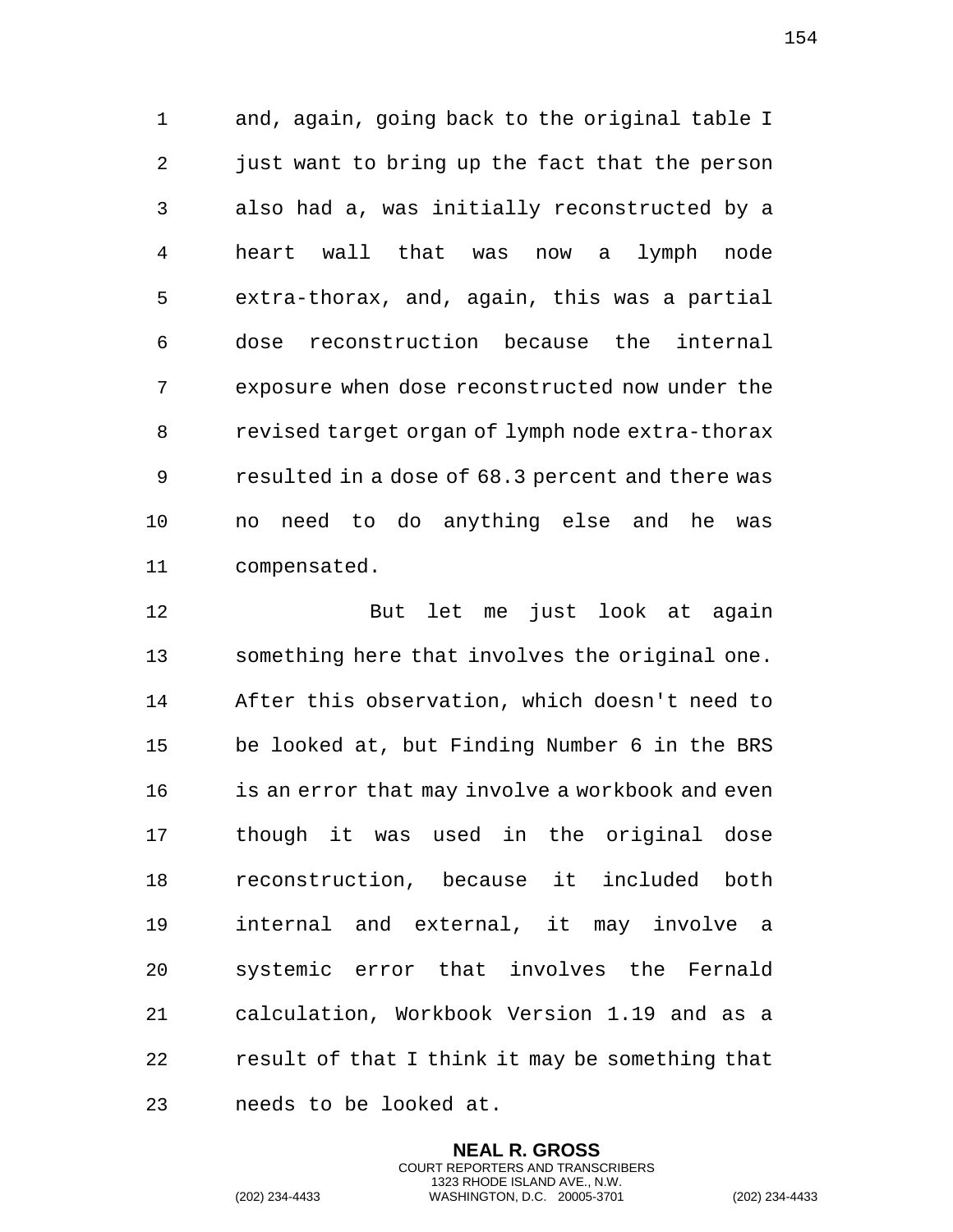Steve, if you were to go to Page 18 I put the, identify this as a potential error that may not just have impacted the original dose reconstruction for this particular case, but may also involve other cases.

 And if you're on that Page 18 I'll read it, "The decided value for external photon-neutron doses contain an error which appear which appear to reflect a deficiency in the Fernald Calculation Workbook Version 1.19."

 "This error seems to have been corrected in the most current version 1.5 of the same workbook. However, SC&A does not know when this correction was made and whether other DRs may have been completed using this incorrect workbook that has yet to be reworked."

 And, in essence, they involve just the correction factors of 1.43 for the 30 to drawn 50 keV photon and a correction factor of 1.3 for the greater than 260 keV photon.

And outside of that there are no

**NEAL R. GROSS** COURT REPORTERS AND TRANSCRIBERS 1323 RHODE ISLAND AVE., N.W.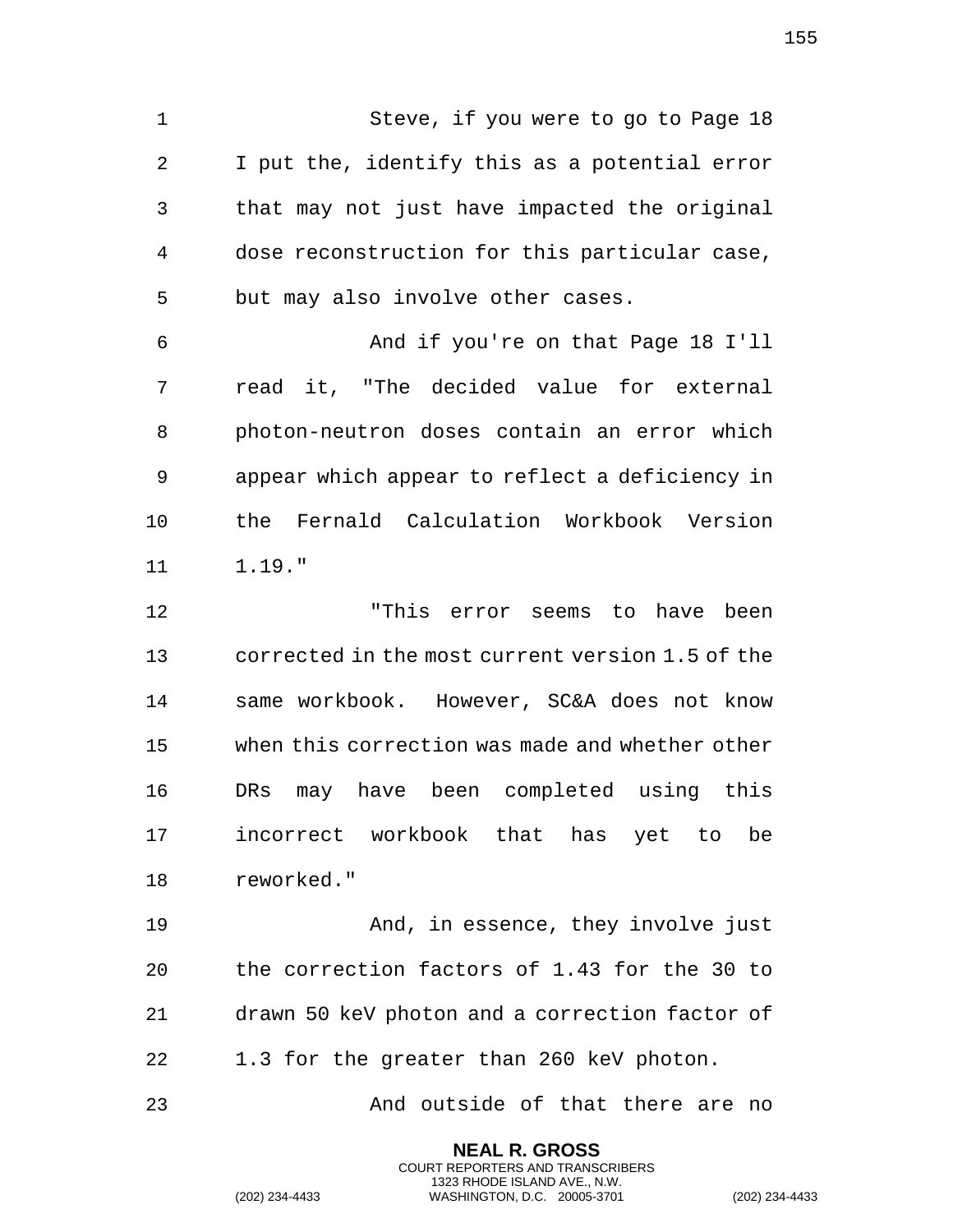other comments here so there are really no findings associated to the third case other than the issue of a potential workbook. CHAIR MUNN: Thank you, Hans. Has NIOSH -- DR. H. BEHLING: That pretty much concludes the issue of these three cases, so I know I've taken a lot more time than I anticipated and I apologize for that. CHAIR MUNN: No, it's just quite alright. These are all items we need to be aware of and need to clear one way or another. Has NIOSH had an opportunity to look at that? Do they have any response with respect to the workbook question? MS. MARION-MOSS: Wanda, this is Lori. At this point in time I don't believe we have a response to this particular finding unless Scott has something to add. MR. SIEBERT: No, we haven't been able to look into this issue yet. MS. MARION-MOSS: Okay. So we would like to carry this on for the next meeting

> **NEAL R. GROSS** COURT REPORTERS AND TRANSCRIBERS 1323 RHODE ISLAND AVE., N.W.

(202) 234-4433 WASHINGTON, D.C. 20005-3701 (202) 234-4433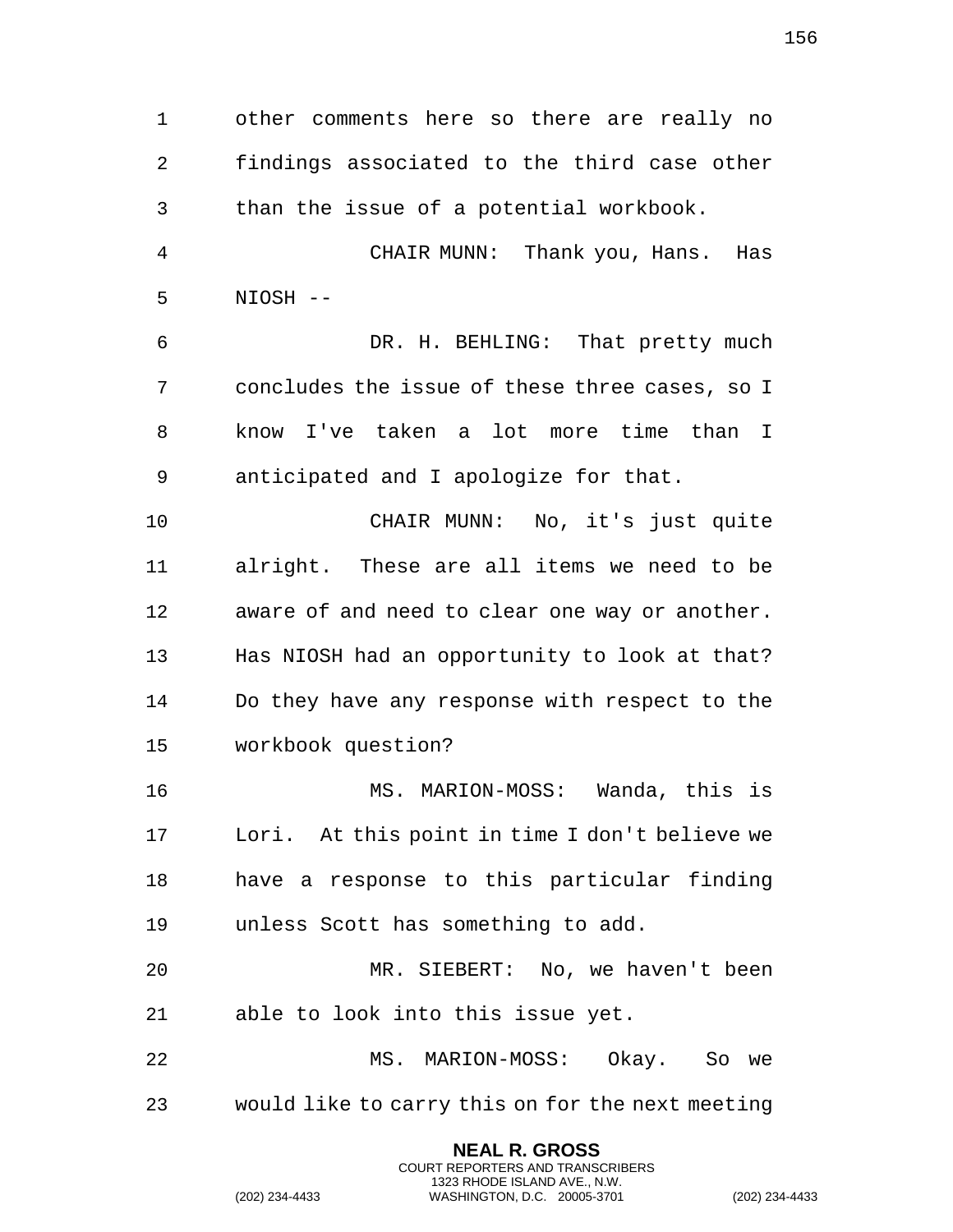and hopefully we have a response.

 CHAIR MUNN: Alright, that'll be very good. We'll have Finding Number 6 carried over next time expecting a response from NIOSH. Alright, any other comments or questions with respect to PER-9 and Hans's presentation? MEMBER ZIEMER: I have no questions. MEMBER BEACH: No. I thought it was a very thorough report and I have no questions either. CHAIR MUNN: Thanks much. And thank you, Hans. If that's the case then let's go on to OTIB-54 and the modeling report, we hope. NIOSH? MS. MARION-MOSS: Wanda, for Findings 1 through 4 I believe we were waiting  $19 - -$  CHAIR MUNN: Last time we were working on changing the modeling. I don't know, just it was being used. MS. MARION-MOSS: Finding 1 I do

> **NEAL R. GROSS** COURT REPORTERS AND TRANSCRIBERS 1323 RHODE ISLAND AVE., N.W.

(202) 234-4433 WASHINGTON, D.C. 20005-3701 (202) 234-4433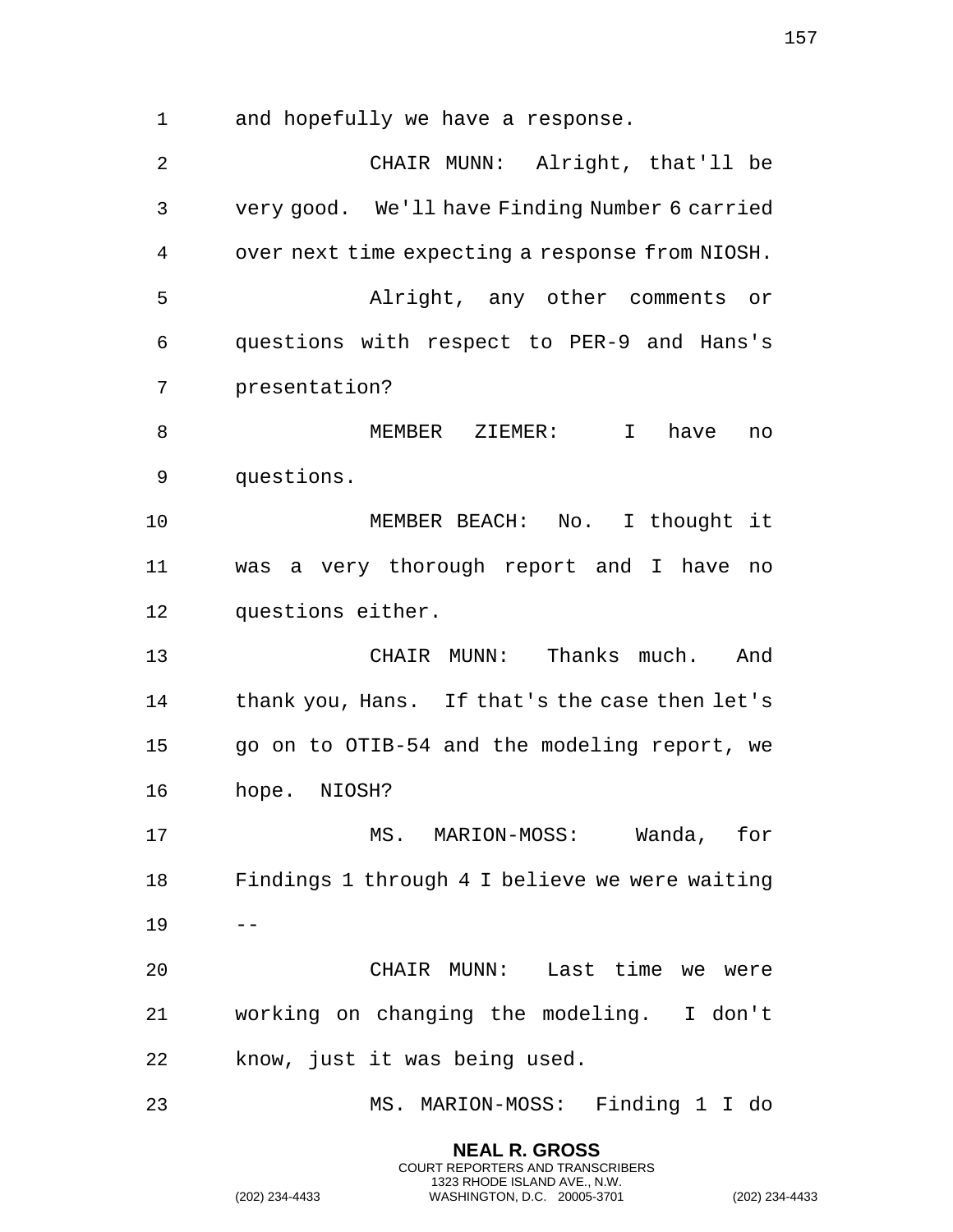believe SC&A responded indicating that they were awaiting a modeling report. CHAIR MUNN: Yes, right. DR. OSTROW: Hang on. This is Steve Ostrow from SC&A. CHAIR MUNN: Go ahead, Steve. DR. OSTROW: Yes, I think for Findings 1 through 4 we are waiting to see the modeling report and at the last teleconference we had, which I think was back in August, NIOSH had indicated that the modeling report was more or less done and was going through internal review. 14 MS. MARION-MOSS: Yes. DR. OSTROW: So are you saying now it's not finished yet? 17 MS. MARION-MOSS: No, I'm saying it is done, that will be Report 67. DR. OSTROW: Yes. MS. MARION-MOSS: That document has been issued, so it's completed and it's waiting your review. DR. OSTROW: Okay. When was it

> **NEAL R. GROSS** COURT REPORTERS AND TRANSCRIBERS 1323 RHODE ISLAND AVE., N.W.

(202) 234-4433 WASHINGTON, D.C. 20005-3701 (202) 234-4433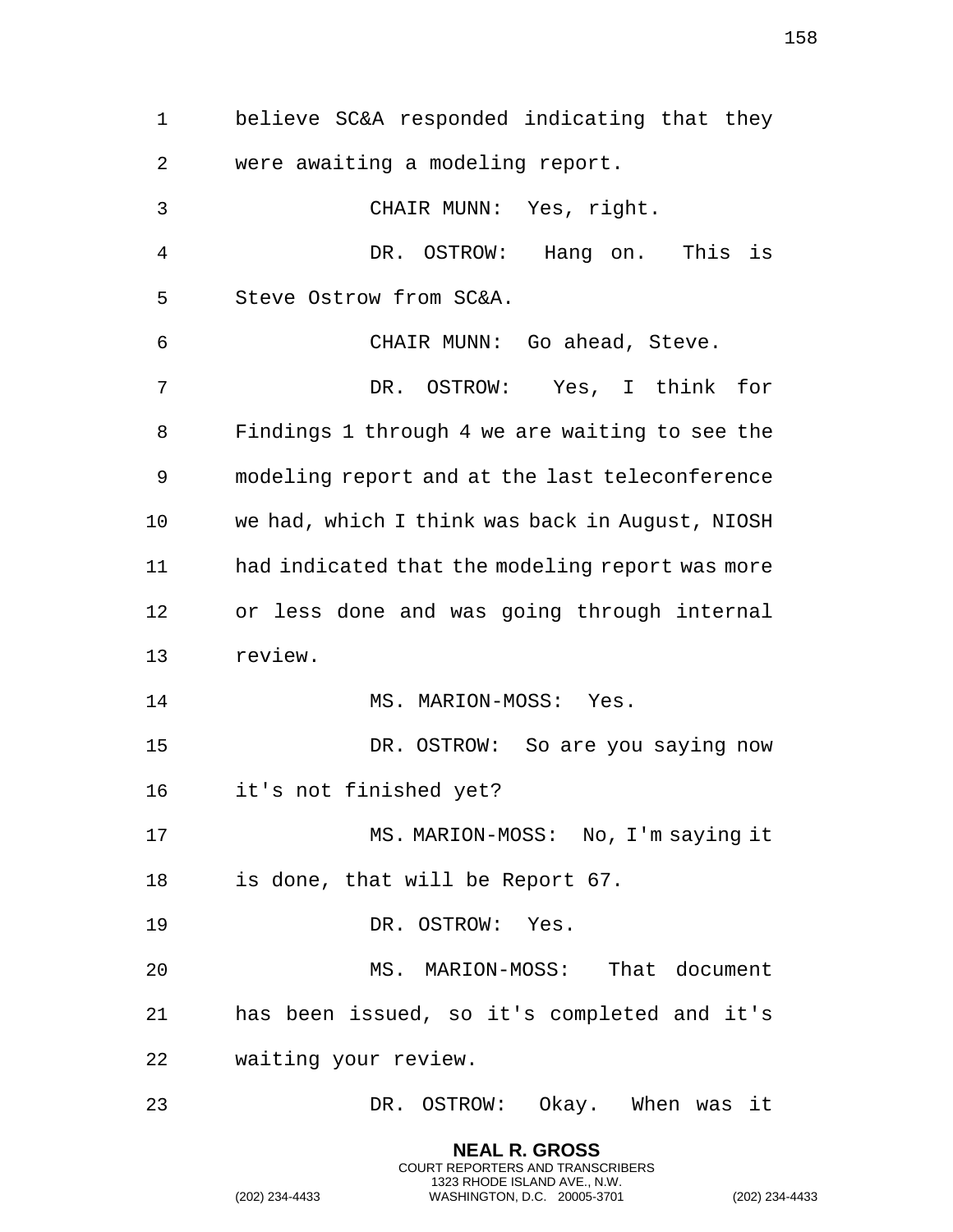issued, do you know? MS. MARION-MOSS: August 26th of this year. DR. OSTROW: We haven't seen it or weren't aware that it was issued, so we haven't reviewed it yet. CHAIR MUNN: Can we see that that report gets into the hands of SC&A? 9 MS. MARION-MOSS: Sure can. DR. OSTROW: Okay. Or, yes, well at least tell us where we can find it. MR. KATZ: Lori, if you sent that to me I sent that to SC&A but I would've sent it to John Stiver. MS. MARION-MOSS: Yes, I did send that to you, Ted. MR. KATZ: Yes, then John already has it, the notice on it. 19 CHAIR MUNN: Okay. MR. KATZ: But, Steve, you could just go into the, you just go into the, what do you call it, the documents drive thing -- DR. OSTROW: Oh, yes.

> **NEAL R. GROSS** COURT REPORTERS AND TRANSCRIBERS 1323 RHODE ISLAND AVE., N.W.

(202) 234-4433 WASHINGTON, D.C. 20005-3701 (202) 234-4433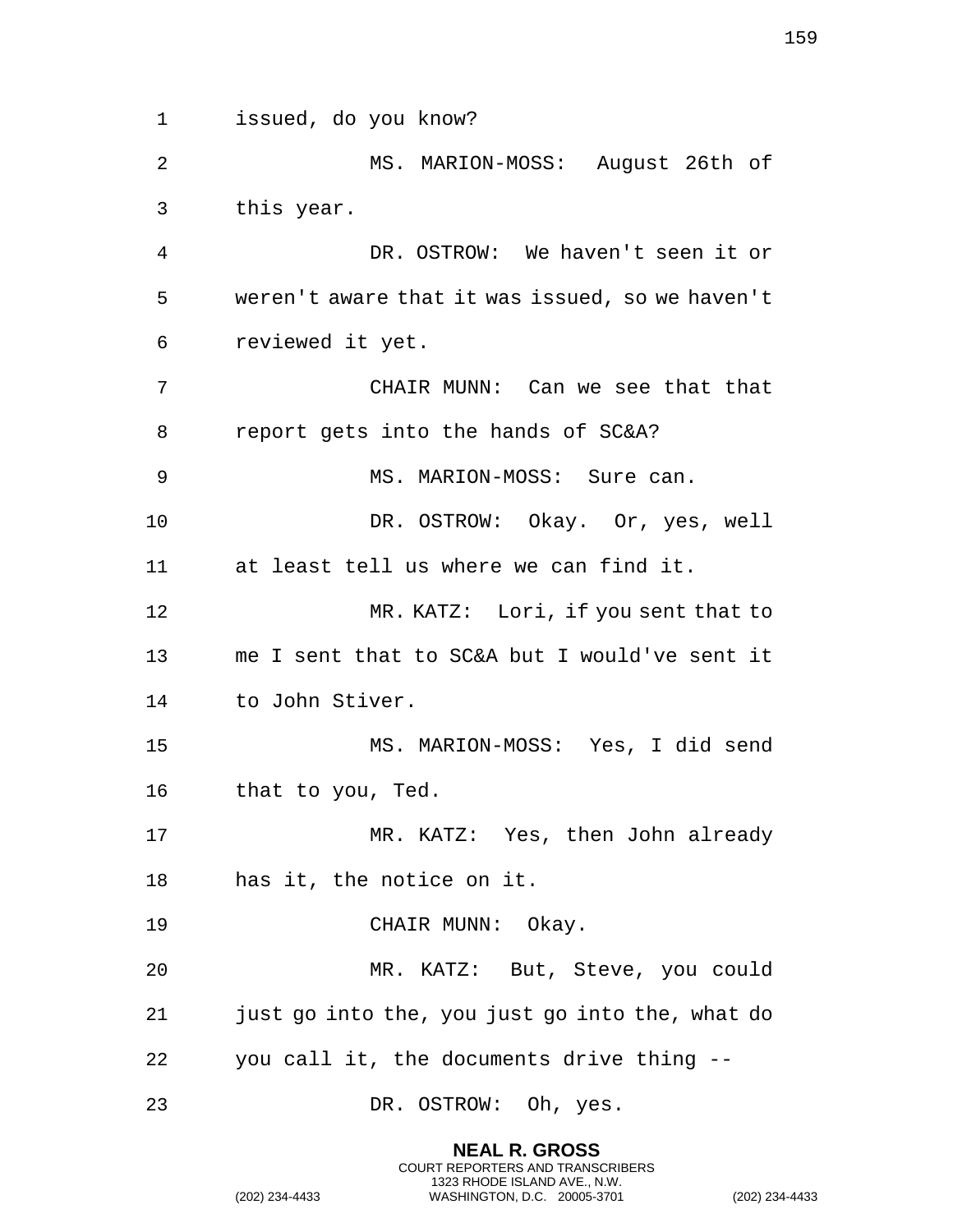1 MR. KATZ: -- and that has all of the ORAU documents and you'll find it. DR. OSTROW: Okay, no problem. I just wasn't aware that it -- MR. KATZ: Well actually you didn't have the notice. Yes, so anyway, John Stiver has it, but I think John's out this week or whatever. DR. OSTROW: Okay. That's no problem, I can get it off the O: drive of, you know, now that I know that it exists. 12 MR. KATZ: Okay. DR. OSTROW: That's no problem, thanks. CHAIR MUNN: Good. Yes, we hadn't, in our previous meetings we didn't have any record of it being out, so that's good. Finding 5 was -- DR. OSTROW: Okay. Finding 5 has to do with relief fractions and we're waiting for NIOSH's response on that. We had discussed that also at the August 28th meeting and that was a NIOSH action item.

> **NEAL R. GROSS** COURT REPORTERS AND TRANSCRIBERS 1323 RHODE ISLAND AVE., N.W.

(202) 234-4433 WASHINGTON, D.C. 20005-3701 (202) 234-4433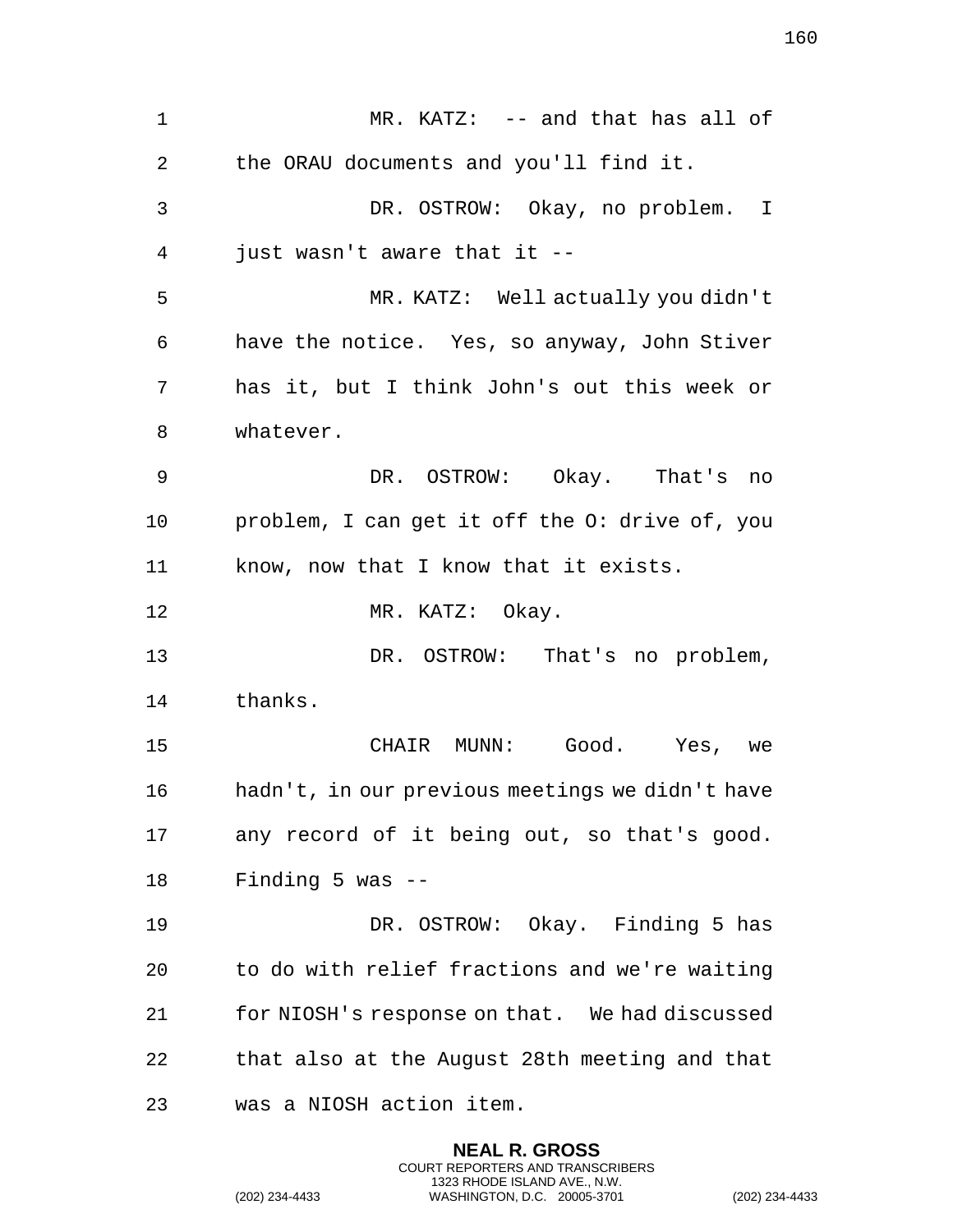| $\mathbf 1$ | CHAIR MUNN: Yes, and I thought it                |
|-------------|--------------------------------------------------|
| 2           | was an action item for NIOSH, because that's the |
| 3           | way I carried it, but --                         |
| 4           | DR. OSTROW: Yes.                                 |
| 5           | MS. MARION-MOSS: Again, Finding 5                |
| 6           | is an action item for us.                        |
| 7           | CHAIR MUNN: Yes.                                 |
| 8           | MS. MARION-MOSS: We<br>are                       |
| 9           | progressing through that Finding. We've          |
| 10          | looked at and analyzed data and we're in the     |
| 11          | process of issuing a possible White Paper here   |
| 12          | in the future, I'd say within, or at least by    |
| 13          | the next meeting.                                |
| 14          | CHAIR MUNN: Okay.                                |
| 15          | MS. MARION-MOSS: But we're not                   |
| 16          | quite done.                                      |
| 17          | CHAIR MUNN: Okay.                                |
| 18          | DR. OSTROW: Okay. And the other                  |
| 19          | in progress item is Number 9.                    |
| 20          | CHAIR MUNN: Number 9, and that's                 |
| 21          | yours I think.                                   |
| 22          | DR. OSTROW: Yes. This is also,                   |
| 23          | this had to do with the workbook that's          |
|             |                                                  |

**NEAL R. GROSS** COURT REPORTERS AND TRANSCRIBERS 1323 RHODE ISLAND AVE., N.W.

(202) 234-4433 WASHINGTON, D.C. 20005-3701 (202) 234-4433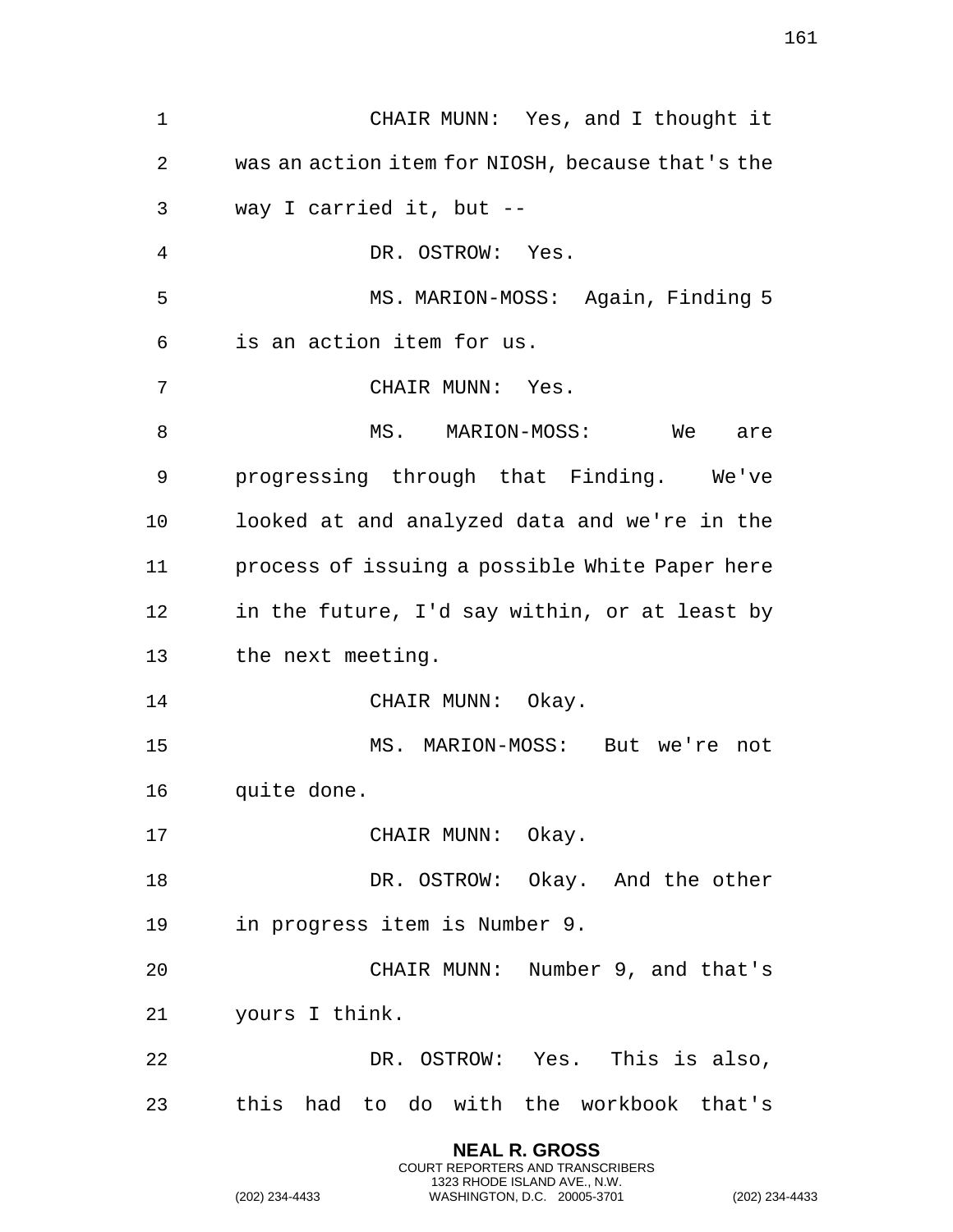associated with the OTIB and we had a technical call with ORAU and NIOSH on October 2nd to resolve it and I think the action item was also NIOSH that they acknowledged that our finding the workbook doesn't work for some situation that we had called out and who is going to be notified when ORAU modifies the workbook so we can take a look at it again. CHAIR MUNN: Okay, so essentially we are now in abeyance awaiting a workbook? 11 DR. OSTROW: Yes. CHAIR MUNN: We have agreed on what's going into the workbook? 14 DR. OSTROW: Yes. CHAIR MUNN: Okay. So we can say as much here and put this item into abeyance. DR. OSTROW: Yes. Yes, I'm just reading the, right after the technical call we have a summary of what the items were and I'm reading NIOSH will post the BRS entry summarizing discussion action items, which they did, and the BRS entry basically said that

they're going to revise the workbook and let us,

**NEAL R. GROSS** COURT REPORTERS AND TRANSCRIBERS 1323 RHODE ISLAND AVE., N.W.

(202) 234-4433 WASHINGTON, D.C. 20005-3701 (202) 234-4433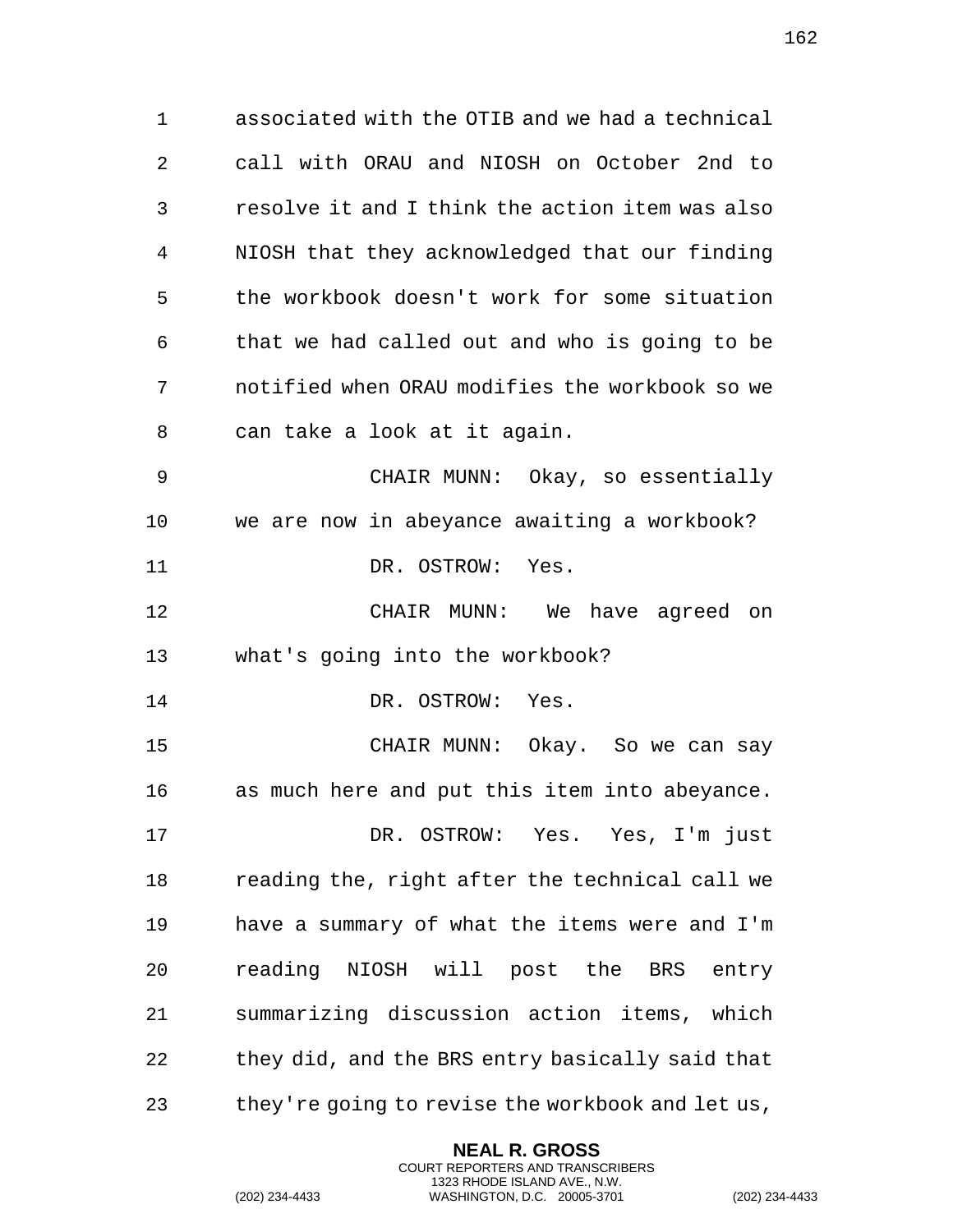SC&A, know when it's revised so we can take a look at it. CHAIR MUNN: Alright. DR. OSTROW: And that's it for that, thank you. CHAIR MUNN: That's great. So Number 5, and let's make sure, I'm not sure that I have read the entry in that Finding that NIOSH has put in there. 10 MR. MARSCHKE: Finding 9? 11 CHAIR MUNN: Finding 9, yes. MR. MARSCHKE: It's on the screen right now, it's from Lori. CHAIR MUNN: Okay, right, yes. Alright, I assume Ron's been notified and therefore we can say I believe SC&A accepts NIOSH's explanation. DR. OSTROW: Well we're on hold until we actually see the modification, so -- CHAIR MUNN: In a case like that we'll just place it in abeyance waiting the issuance of the workbook. DR. OSTROW: Right.

> **NEAL R. GROSS** COURT REPORTERS AND TRANSCRIBERS 1323 RHODE ISLAND AVE., N.W.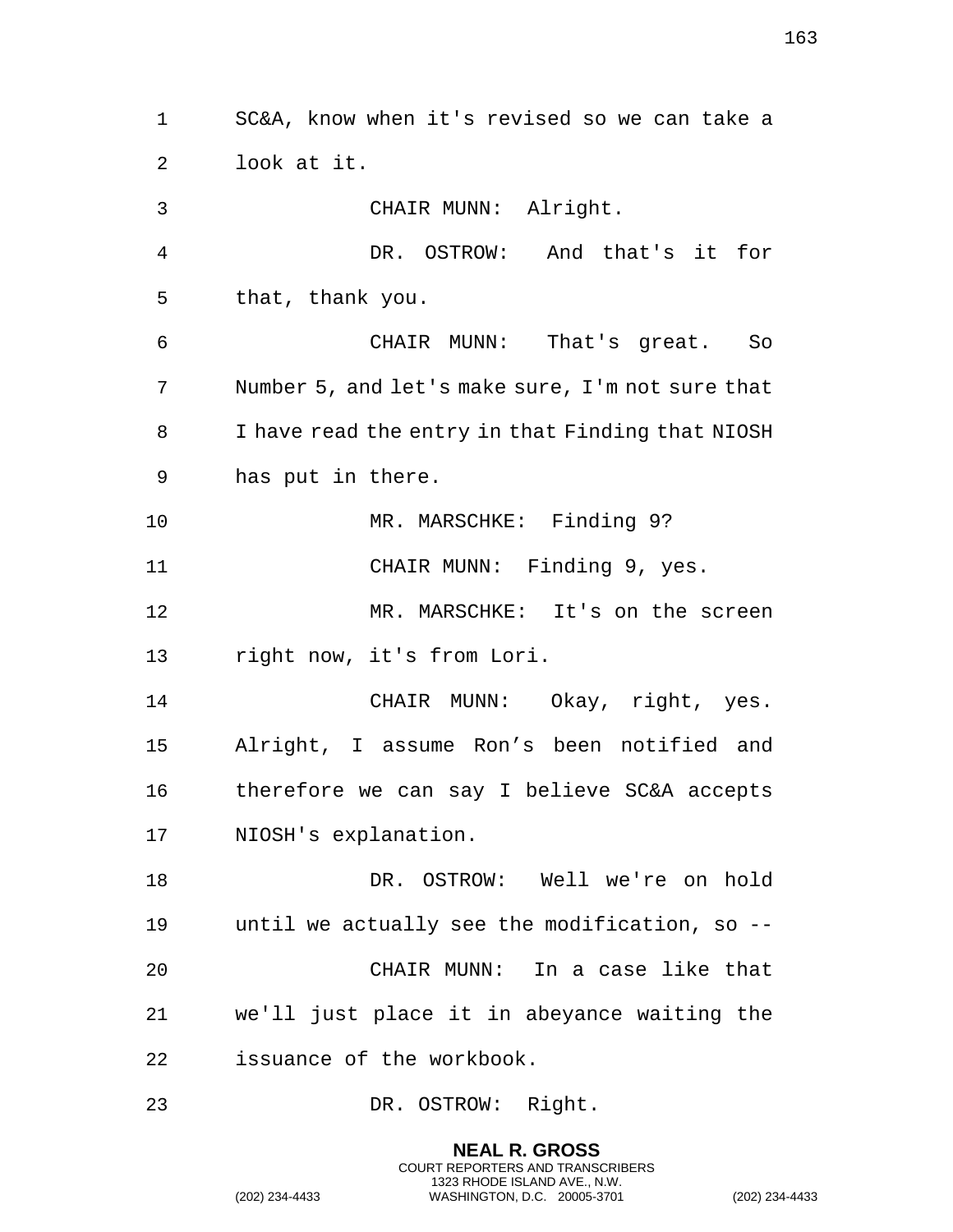CHAIR MUNN: Very good. Based on the October 2 teleconference SC&A and NIOSH are in agreement with the workbook, will be modified and made available to SC&A. The Subcommittee agrees and has placed this Finding in abeyance. Unless I hear some concern with those words we'll make that happen and go on to the next item. MEMBER ZIEMER: That sounds good. CHAIR MUNN: Very good. OTIB-52, Finding 12 I have that shown as a NIOSH report. MS. MARION-MOSS: Yes, Wanda, this is another one of the Findings that NIOSH is attempting to get resolved by the committee. We go to OTIB-52, Finding Number 12, 16 the revision of that particular document where we attempted to close out the two findings in PER-11 -- CHAIR MUNN: Yes. MS. MARION-MOSS: -- that revision also addresses this particular Finding. And, Steve, if you can scroll down to 2011 posting and to the BRS, yes, the Matt Smith posting --

> **NEAL R. GROSS** COURT REPORTERS AND TRANSCRIBERS 1323 RHODE ISLAND AVE., N.W.

(202) 234-4433 WASHINGTON, D.C. 20005-3701 (202) 234-4433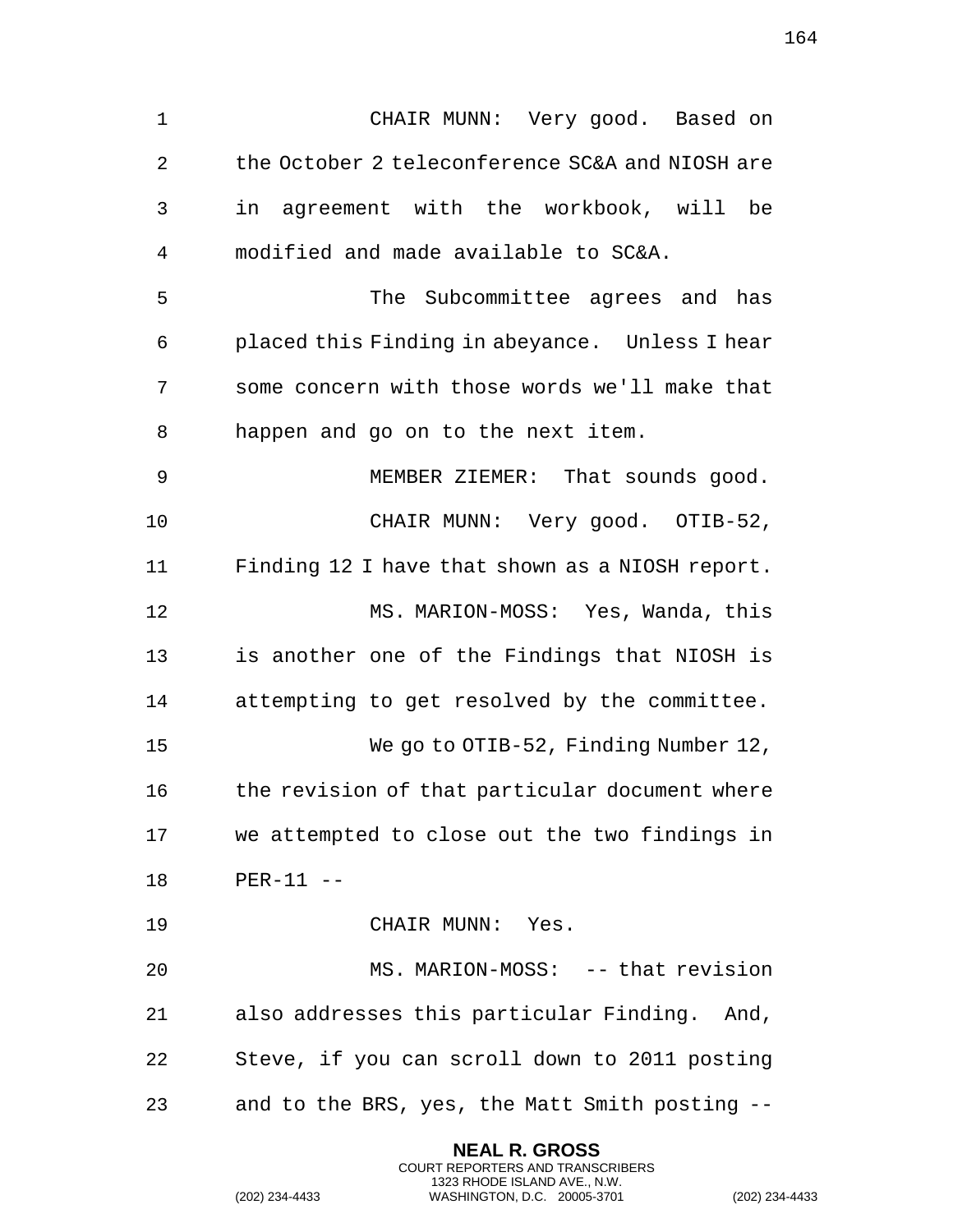1 MR. MARSCHKE: Did I pass it? MS. MARION-MOSS: Okay, that's it there. You see in his response, and I do believe it's the sentence before the attachment where he discussed in the next revision where he would add this particular wording to the OTIB. 8 And if you could pull up the revision, I believe you had it the last time, to this TIB -- CHAIR MUNN: Yes, we saw it earlier I think. 13 MS. MARION-MOSS: -- and go to Page 27 you'll see that that's been incorporated into the revision of the document. 16 MR. MARSCHKE: Okay. CHAIR MUNN: Alright. So has SC&A had an opportunity to -- MR. MARSCHKE: Well we just looked, I mean, Wanda, we looked at the, the thing that we had agreed to was if, I mean we were in agreement before that all they had to do was make the change to the document and they have

> **NEAL R. GROSS** COURT REPORTERS AND TRANSCRIBERS 1323 RHODE ISLAND AVE., N.W.

(202) 234-4433 WASHINGTON, D.C. 20005-3701 (202) 234-4433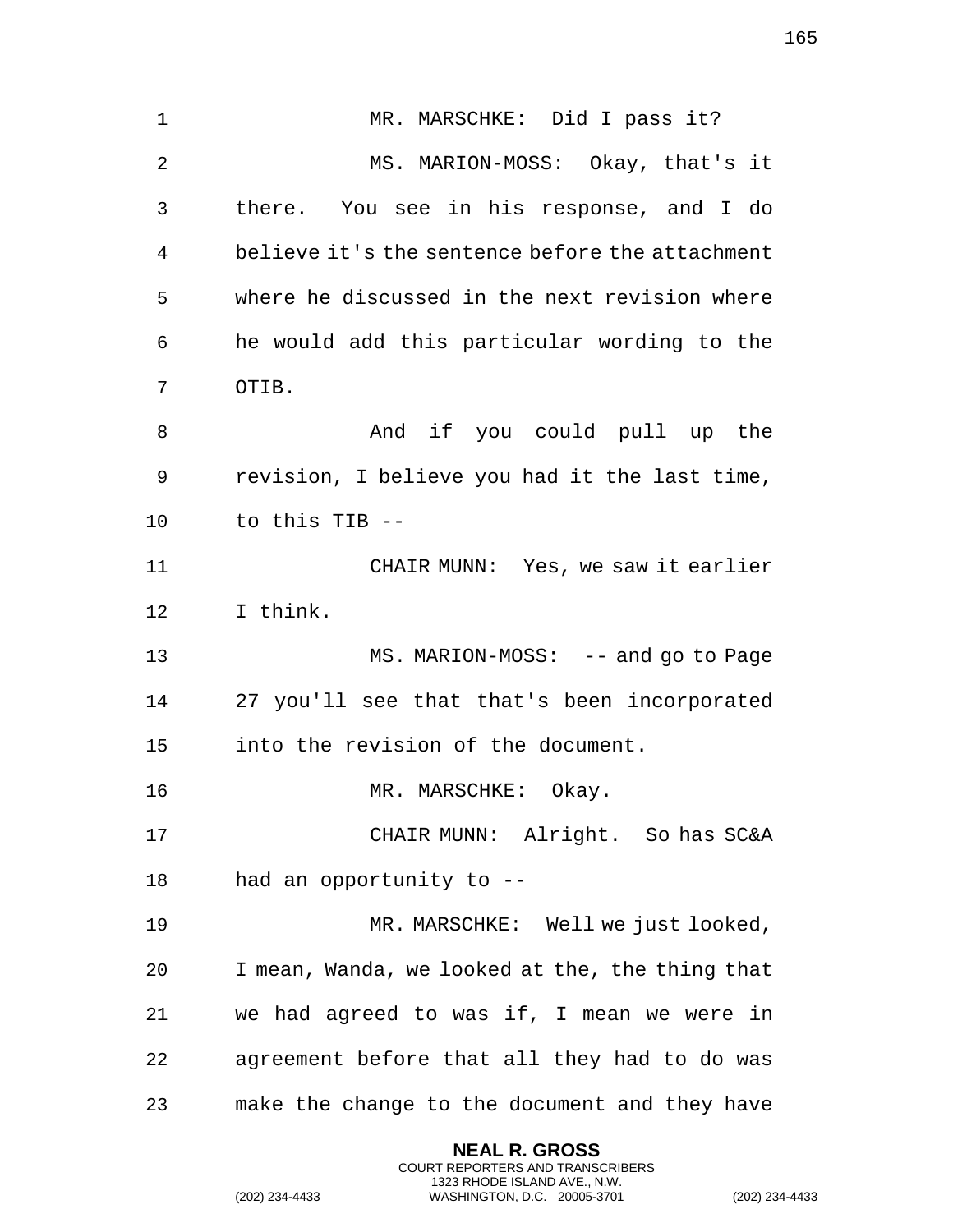made the change to the document that's for sure. CHAIR MUNN: And it's done. It's done. MR. MARSCHKE: So it's the document change. I mean we're in agreement that the document has been changed the way they said it was going to be changed. 8 CHAIR MUNN: Alright. MR. MARSCHKE: So I guess -- CHAIR MUNN: The change has occurred, it closed, correct? 12 MR. MARSCHKE: That would be my take on it. 14 CHAIR MUNN: Alright. Paul, Josie, closure acceptable to you? MEMBER ZIEMER: Yes, can you put 17 the change back up there on the --18 MR. MARSCHKE: The document itself? MEMBER ZIEMER: No, just the -- CHAIR MUNN: Yes, that Page 27 change we looked at right there, yes. MEMBER ZIEMER: It's just that one

> **NEAL R. GROSS** COURT REPORTERS AND TRANSCRIBERS 1323 RHODE ISLAND AVE., N.W.

(202) 234-4433 WASHINGTON, D.C. 20005-3701 (202) 234-4433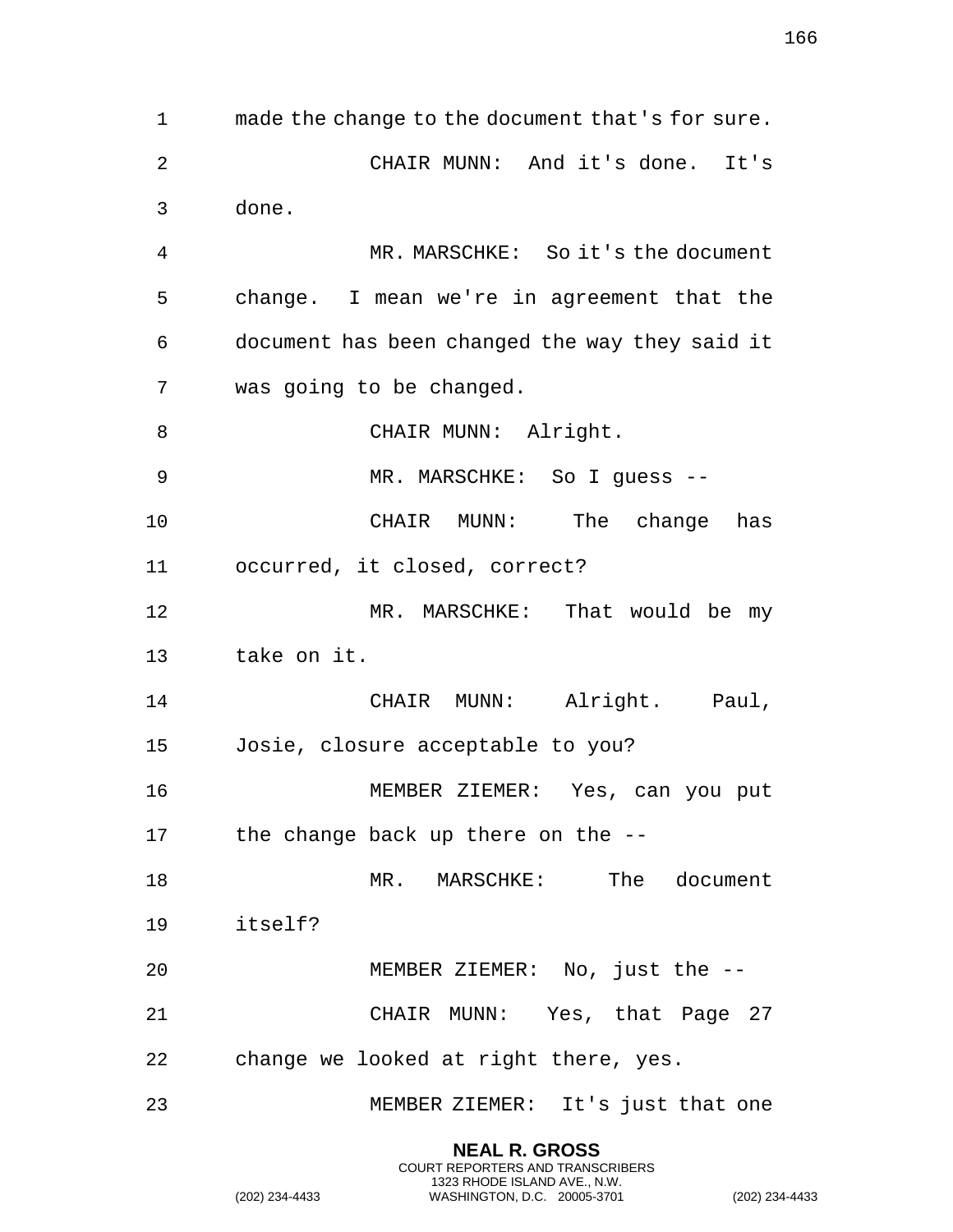paragraph, right?

 CHAIR MUNN: One paragraph, right, yes.

 MEMBER ZIEMER: Right. And you're good on that SC&A, right, is that what you said? MR. MARSCHKE: That's the exact words that we, that Matt had in his response there.

MEMBER ZIEMER: Yes, right.

10 CHAIR MUNN: Yes.

 MR. MARSCHKE: Starting right here.

 MEMBER ZIEMER: Right, so we should be able to close that then.

 CHAIR MUNN: Yes, correct. I can so no reason why not.

 MEMBER BEACH: I'm fine with that. MR. MARSCHKE: Now did Paul close this one because it's Hanford related?

MEMBER BEACH: Oh, yes.

 MR. MARSCHKE: See, remember, you see down here below Matt, the last time we talked about this back in January we had Wanda

> **NEAL R. GROSS** COURT REPORTERS AND TRANSCRIBERS 1323 RHODE ISLAND AVE., N.W.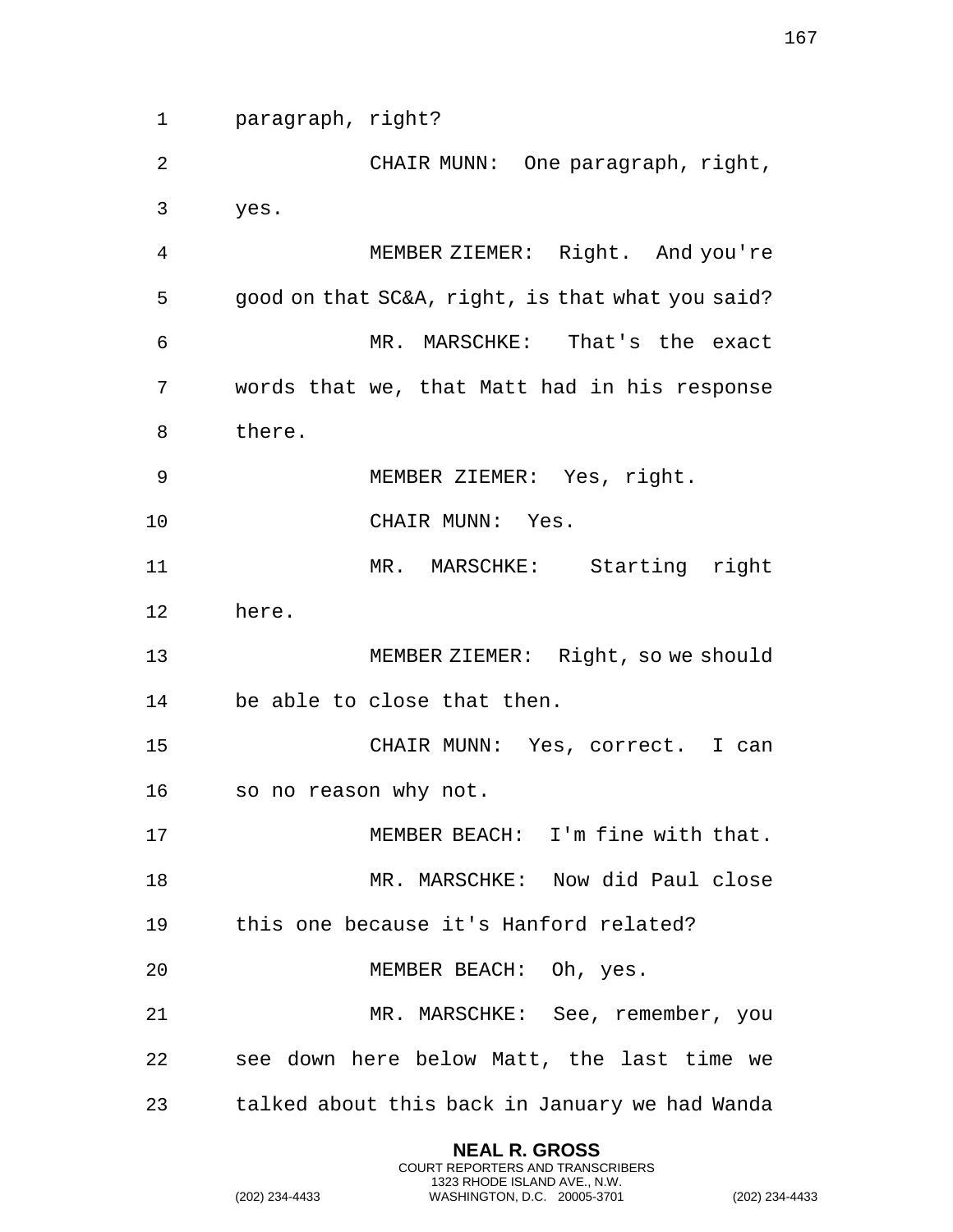recuse herself from this particular one because  $2 - -$  CHAIR MUNN: Yes, right. MR. MARSCHKE: -- from this particular finding because it had to do with REX, which is a Hanford database. CHAIR MUNN: Yes, I can't get into that. MR. MARSCHKE: So we had Paul take over as -- MEMBER ZIEMER: Oh, I see, I got you. So we need to do that again, to close it? MR. KATZ: Well we just did it. 14 MEMBER ZIEMER: Yes. MR. MARSCHKE: I just wanted to, when I put in I'll put it in as you closing it as opposed to -- 18 MR. KATZ: Right, exactly. Thank you that's -- MEMBER ZIEMER: With Josie's concurrence, right? CHAIR MUNN: Yes. MR. MARSCHKE: With Josie's

> **NEAL R. GROSS** COURT REPORTERS AND TRANSCRIBERS 1323 RHODE ISLAND AVE., N.W.

(202) 234-4433 WASHINGTON, D.C. 20005-3701 (202) 234-4433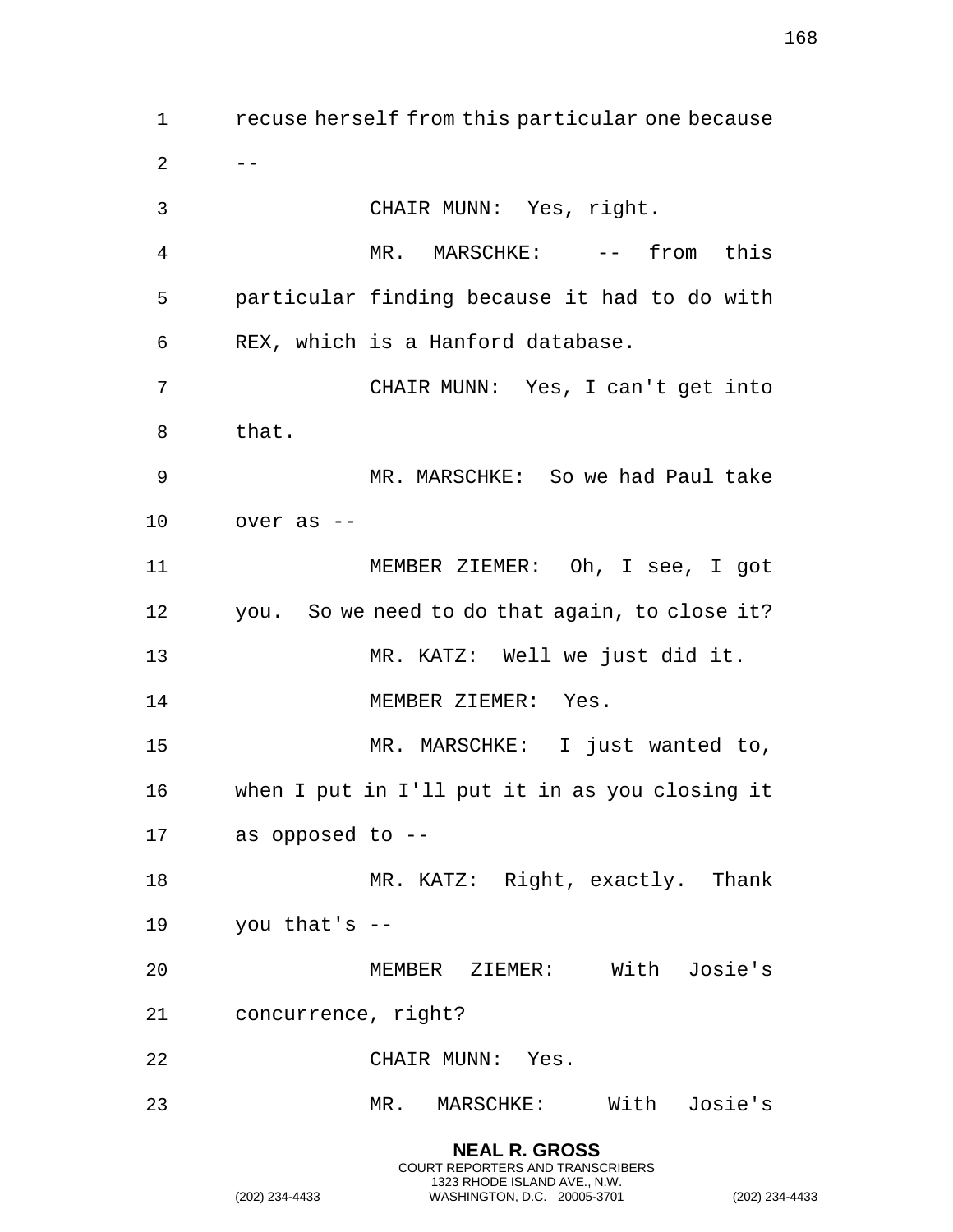concurrence, if she concurs. CHAIR MUNN: Yes. MEMBER ZIEMER: Oh, wait. MEMBER BEACH: No, I can't concur  $5 - -$  (Simultaneous speaking) MEMBER ZIEMER: Josie can't either, huh? MR. KATZ: Paul, is -- (Simultaneous speaking) MEMBER ZIEMER: Do I constitute a quorum? MR. KATZ: Yes, you're unilateral. It doesn't really mean -- 15 MEMBER ZIEMER: Got you. MR. KATZ: So you don't have an option here. CHAIR MUNN: It's closed. It will not appear again on, certainly not on the agenda. And now we're into administrative detail and before, well I don't know -- yes, let's just ask NIOSH about the status on PER-37, 11, and 18, no, we covered 18 earlier, that

> **NEAL R. GROSS** COURT REPORTERS AND TRANSCRIBERS 1323 RHODE ISLAND AVE., N.W.

(202) 234-4433 WASHINGTON, D.C. 20005-3701 (202) 234-4433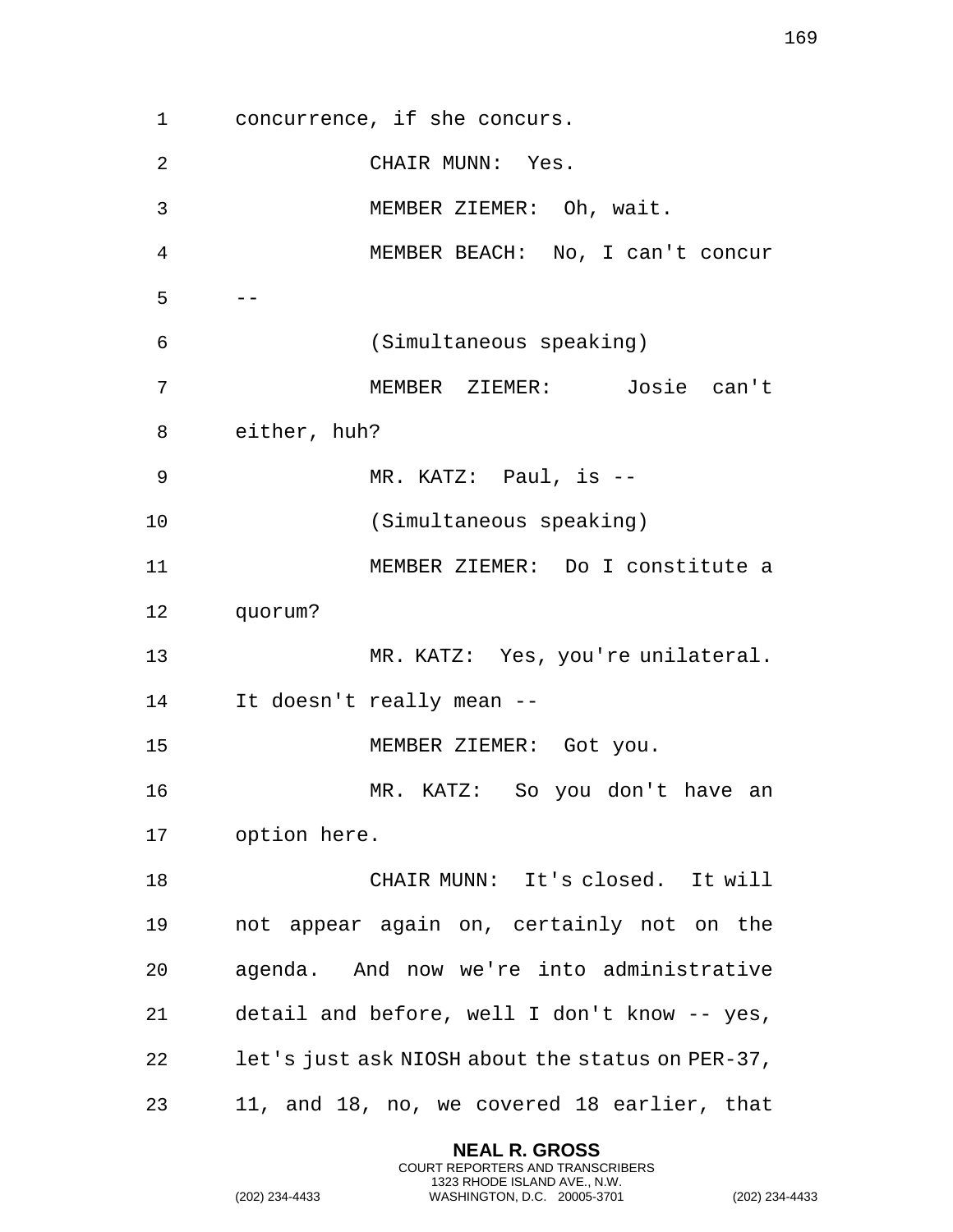**NEAL R. GROSS** COURT REPORTERS AND TRANSCRIBERS 1323 RHODE ISLAND AVE., N.W. earlier. MS. K. BEHLING: Wanda, this is Kathy. We also covered PER-11, which was 25 -- CHAIR MUNN: Eleven, very good. And 37, yes. 7 MS. K. BEHLING: And PER-37 is Ames and there was going to be an Ames Work Group established I believe before we continue with any additional work on Ames. CHAIR MUNN: I believe that that has in fact been established. So they're going to be expected to take a look at that, right? MS. K. BEHLING: Yes, I believe so. Ted, is that correct there has been an Ames Work Group established? MR. KATZ: Yes, there is an Ames Work Group and they're going to have a meeting in January, we haven't scheduled one yet. CHAIR MUNN: Okay. I'm assuming the PER will be on their agenda also. MR. KATZ: Well, no, no it won't because the PER is not being, isn't even tasked

should come off there, and we covered 11

(202) 234-4433 WASHINGTON, D.C. 20005-3701 (202) 234-4433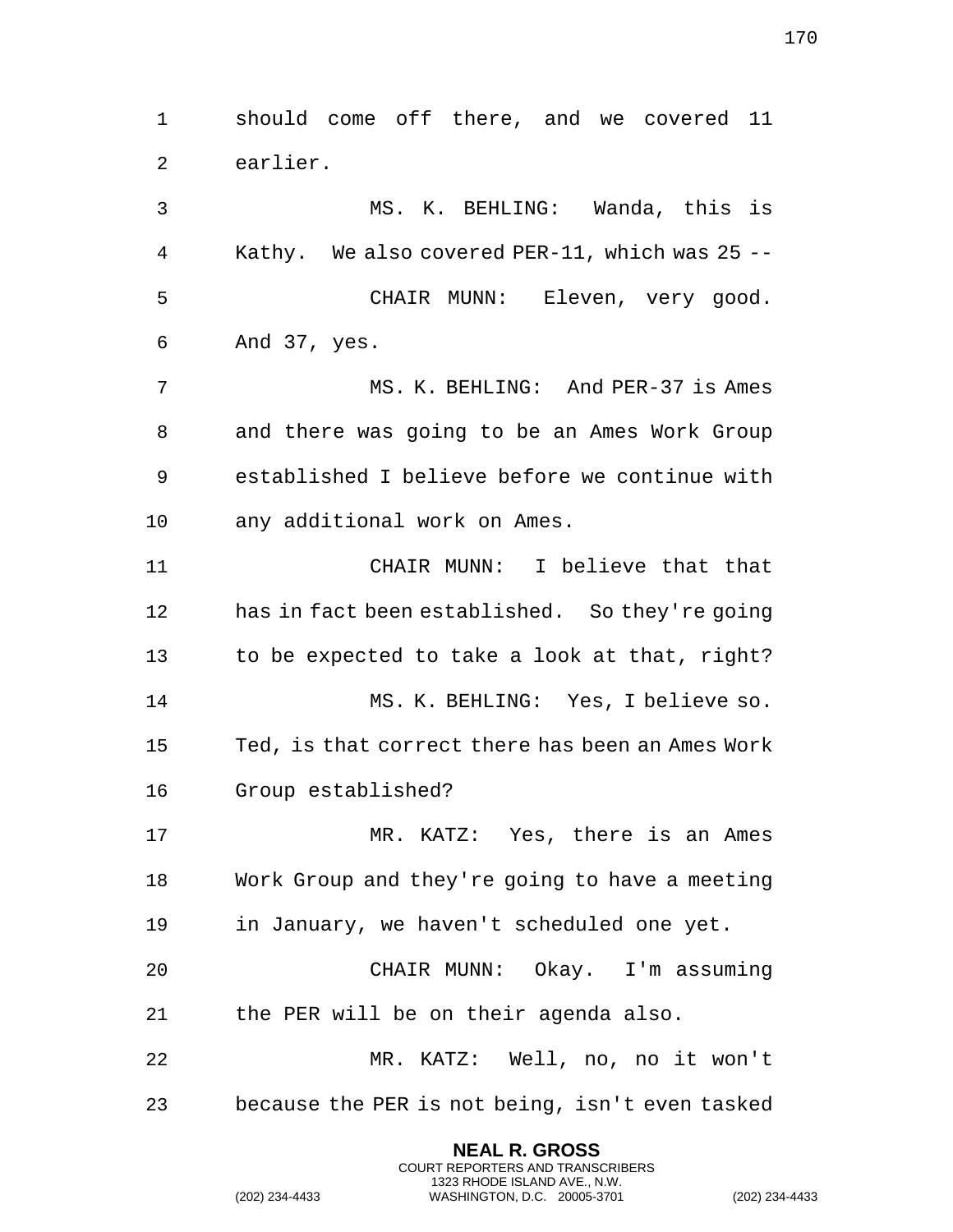until, right, for Ames we were going to, they have to review the Site Profile Review first. CHAIR MUNN: Okay. MS. K. BEHLING: That's correct. MR. KATZ: Yes. CHAIR MUNN: Okay. MEMBER BEACH: Wanda, this is Josie. We also got a report from Hans in October, OTIB-082, I'm just curious if that was going to make our next meeting agenda? MS. K. BEHLING: Yes, this is Kathy. Yes, Josie, in fact I had several other items I was going to talk about. 14 MEMBER BEACH: Okay. MS. K. BEHLING: And that's one of them. I was just going to just remind or let Wanda know that we did submit on October 9th OTIB-82, which is the CLL, chronic lymphocytic leukemia, and also on October 6th we reviewed PER-52, which was Westinghouse, so those could be put on the agenda for the next meeting. The only other thing I was going to ask if you feel we have time, and I will try to

> **NEAL R. GROSS** COURT REPORTERS AND TRANSCRIBERS 1323 RHODE ISLAND AVE., N.W.

(202) 234-4433 WASHINGTON, D.C. 20005-3701 (202) 234-4433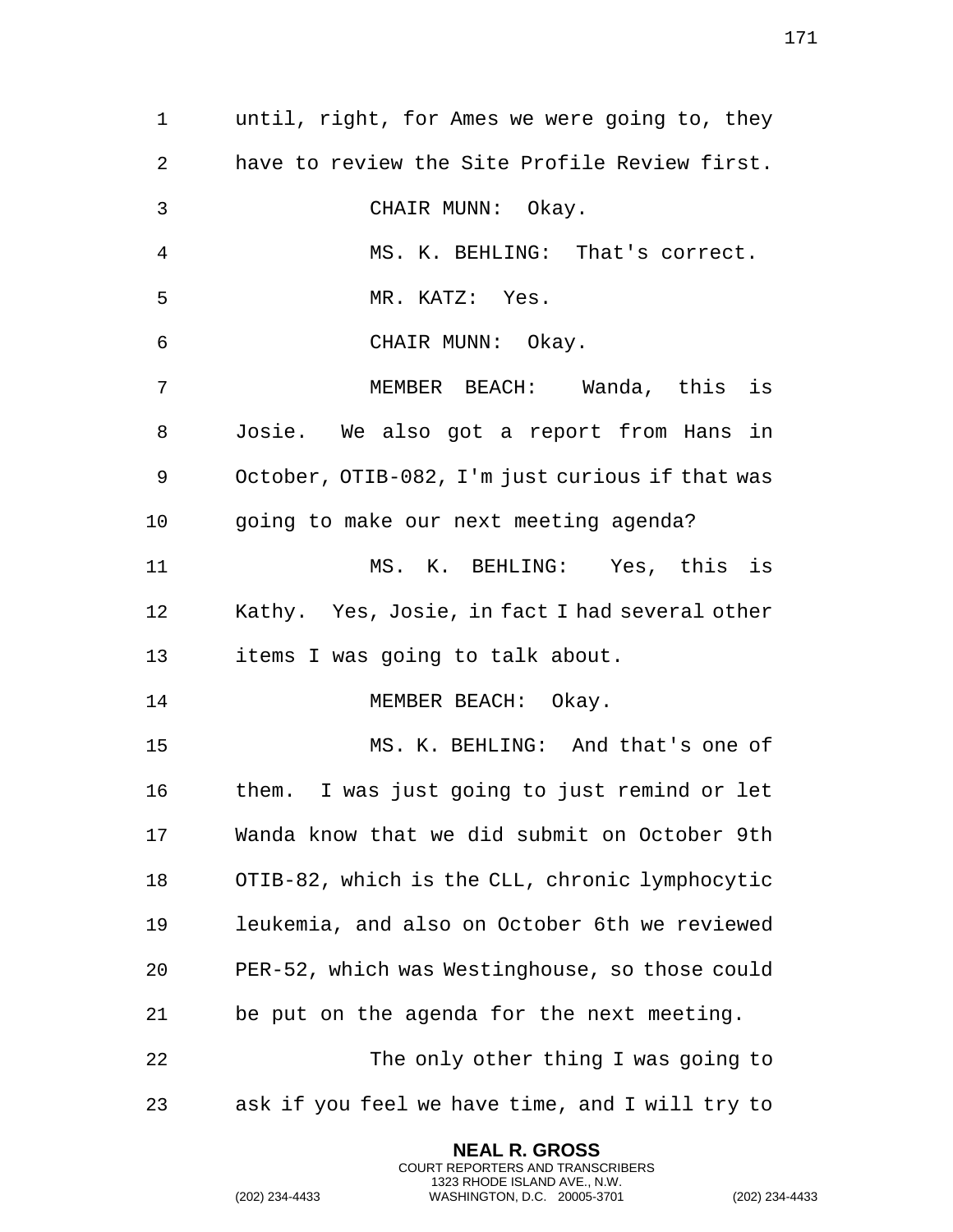be brief if you're in agreement with this, there have been two new PERs issued since our last meeting and I can briefly describe them if you'd like and we can make a decision as to whether you want SC&A to review them unless you want to postpone that until the next meeting.

 CHAIR MUNN: Let's hear what the new PERs are like.

 MS. K. BEHLING: Okay. The first one is DCAS PER-055, which is a revision to the Battelle TBD-6000 and this PER only affects claims that were from facilities that were not specified under the Appendices and it is -- in some cases doses increased and some cases doses decreased.

 For the uranium surface contamination conversion factor the beta and gamma dose rates for the uranium surface contamination, the photon values recalculated and revision caused a slight decrease, but what has been added is the beta dose rate values and so that would be an increase for the shallow dose.

> **NEAL R. GROSS** COURT REPORTERS AND TRANSCRIBERS 1323 RHODE ISLAND AVE., N.W.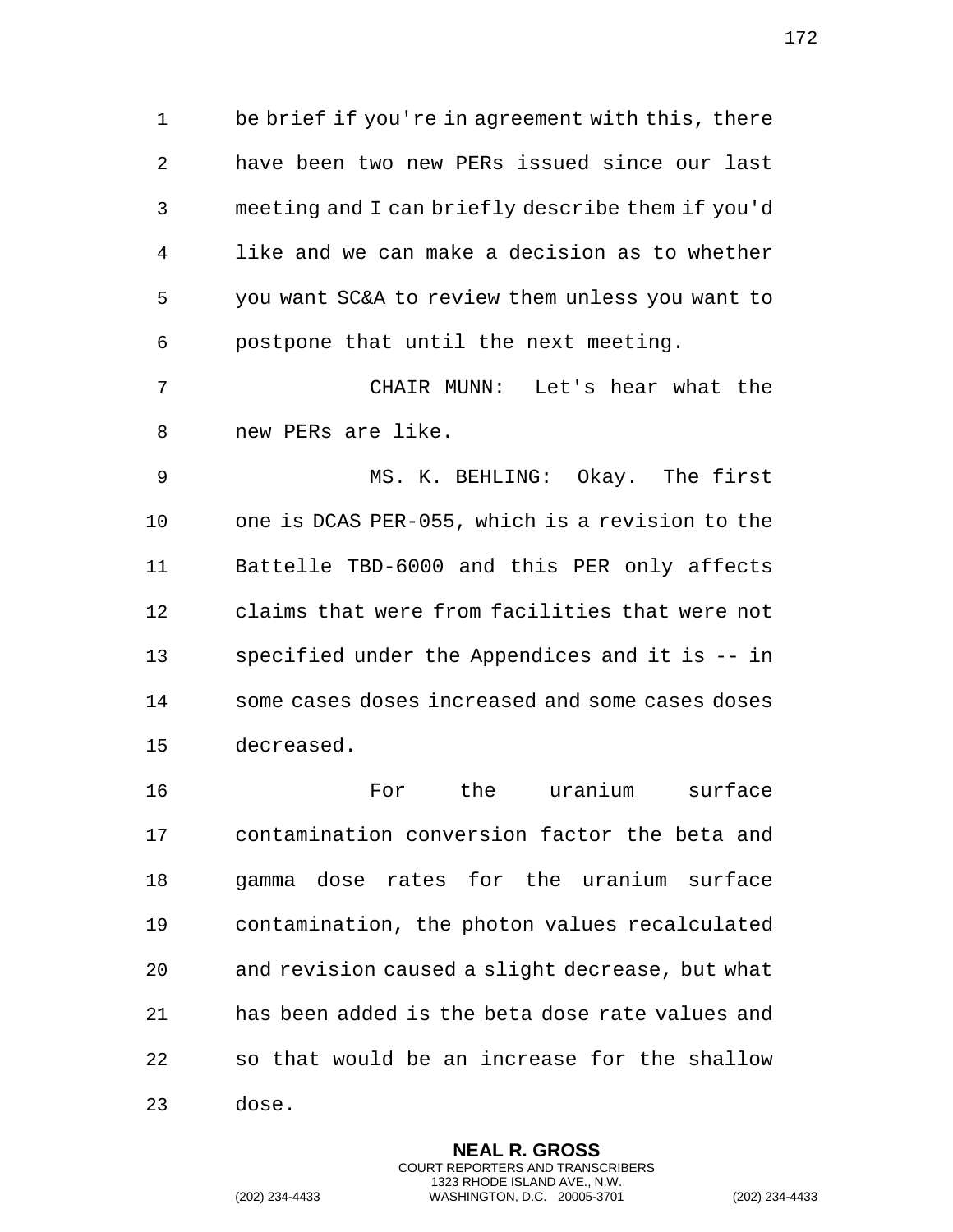Also, external dose from surface contamination was initially based on 365 days of settling and that was reduced to 30 days and so it decreased doses for the environmental doses for photons, but, again, beta doses were not accounted for in Rev 1 and they were added to, Rev 0, I'm sorry, but they were added to Revision 1.

 And then lastly, photon doses from contamination of metal working processes increased because initially they were based on a 7-day settling period and now it is based on a 30-day.

 There were a total of 809 potentially impacted claims or cases and it actually, due to various selection criteria, was reduced to 30 cases that were reevaluated by NIOSH.

 If you are looking for a recommendation in my mind there are several 21 things that I think would be interesting to look at here.

First of all, cases that were

**NEAL R. GROSS** COURT REPORTERS AND TRANSCRIBERS 1323 RHODE ISLAND AVE., N.W.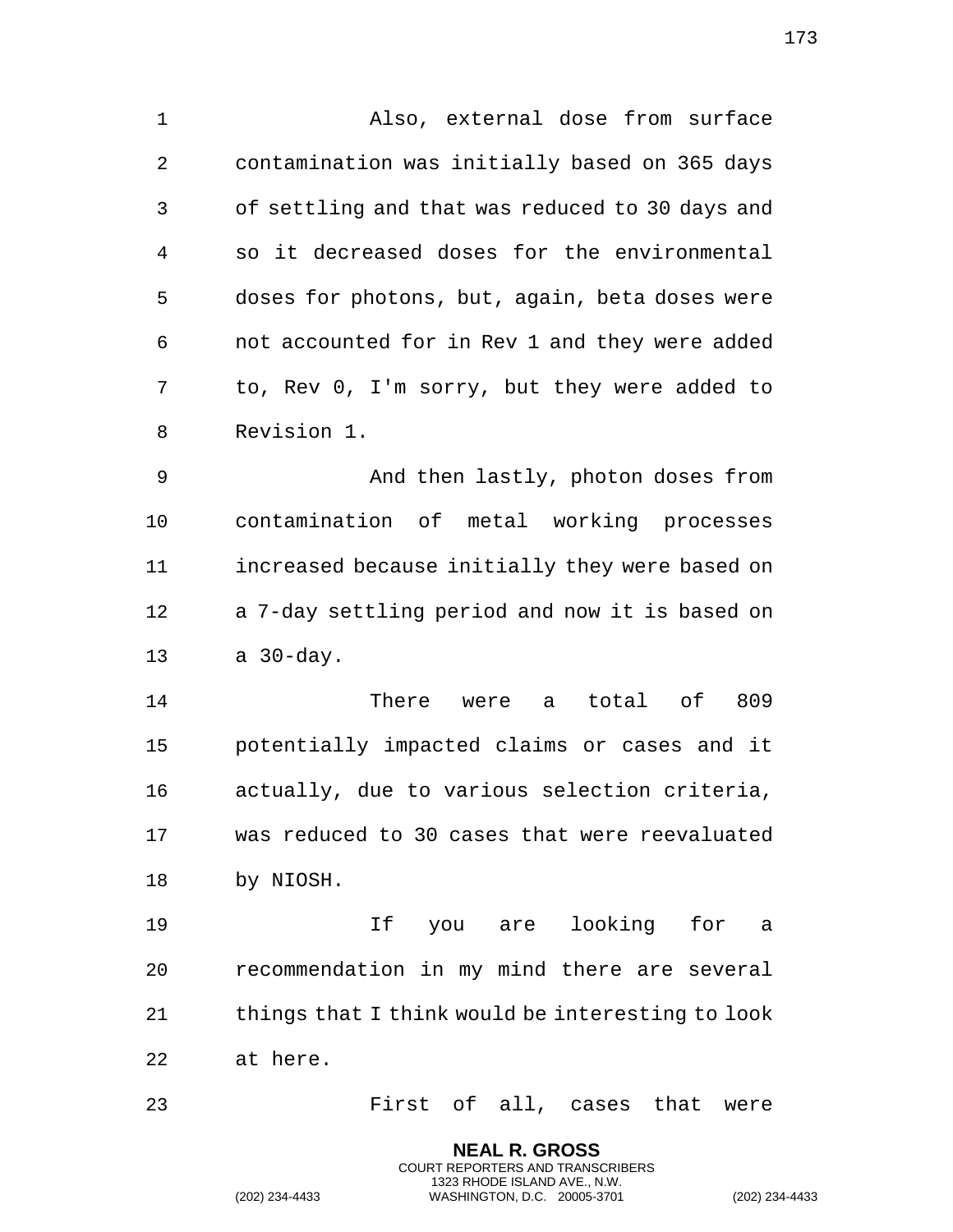selected for this, I'm sure it wasn't easy to determine which cases actually fell into these categories, and just because they are some additions, or some increase in dose, some decrease, I would recommend that SC&A look at this one.

7 And I'll just -- The second one is the PER-56, which is BWXT Virginia. This facility does not have a TBD and it relies primarily, or that dose reconstruction relies a lot on the OTIB-70 and because of the OTIB-70 depletion factor change, which increased doses during the residual period, that's why this particular facility is being looked at, or those cases associated with this facility.

 There was initially 82 cases that were impacted and ultimately NIOSH actually reevaluated 78 cases. Now, again, we've looked for it a lot at the OTIB-70, so I'm not sure that this is one that I would necessarily recommend that we have to review.

 CHAIR MUNN: Well from your look at that and your familiarity with them I feel we

> **NEAL R. GROSS** COURT REPORTERS AND TRANSCRIBERS 1323 RHODE ISLAND AVE., N.W.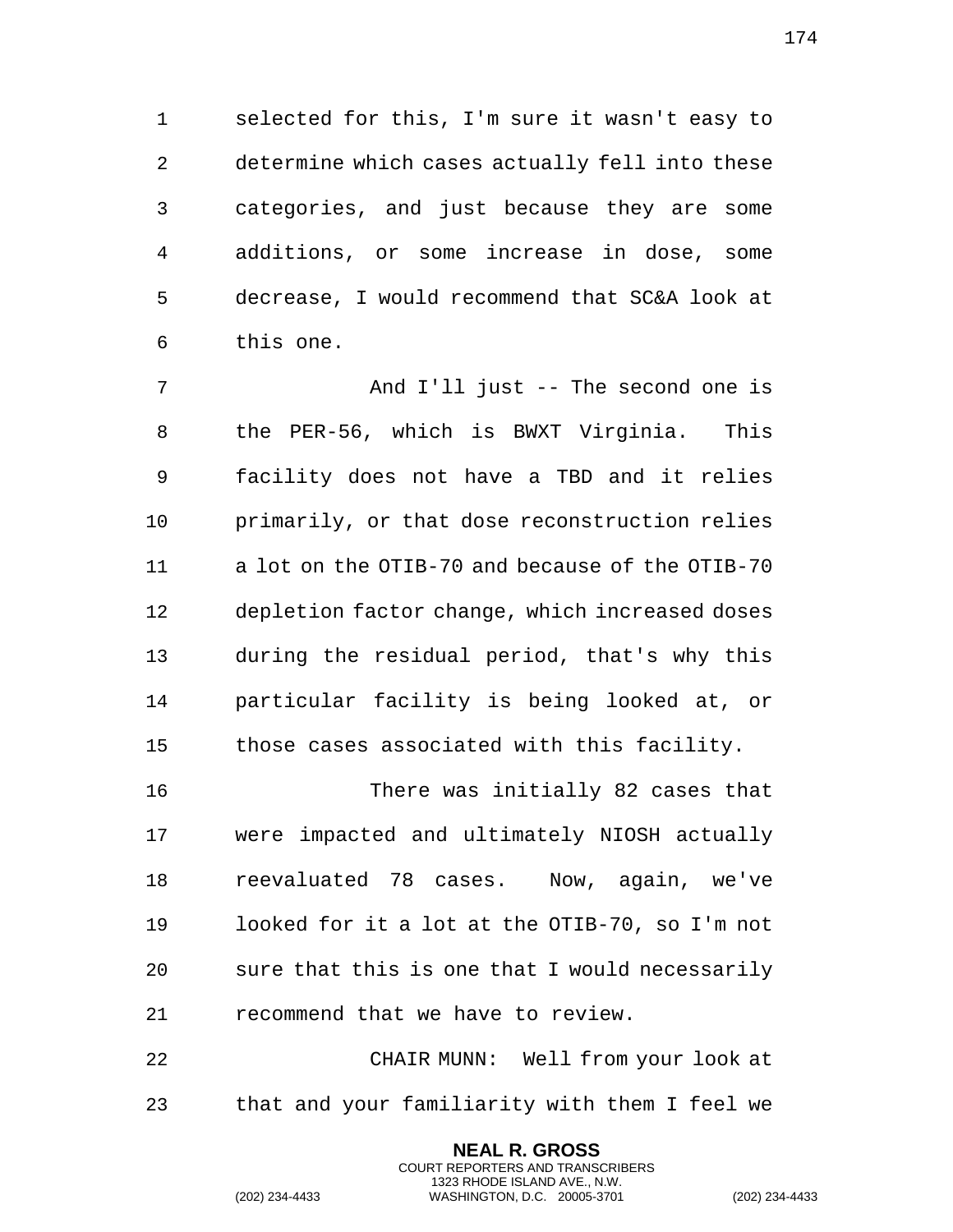will be well advised to rely on your take on that one particularly. I'm not familiar with the site.

 MR. KATZ: Wanda, can I make a suggestion? I mean since these are just coming up now and no other Subcommittee Members have looked at these I would suggest that, I mean you take these recommendations but take a look at these two PERs before you guys make a decision. You can decide on this at the next Procedures meeting, but -- CHAIR MUNN: Oh, it was going to be my suggestion that Kathy send us a little bit

 of written information about these, which we have in the past when we have new PERs we've 16 taken the opportunity to look at them a little bit and think about them before we make a decision.

 MS. K. BEHLING: That's true, and I apologize for not getting something into your hands --

 CHAIR MUNN: No, it's quite alright. It's good to know that those two are

> **NEAL R. GROSS** COURT REPORTERS AND TRANSCRIBERS 1323 RHODE ISLAND AVE., N.W.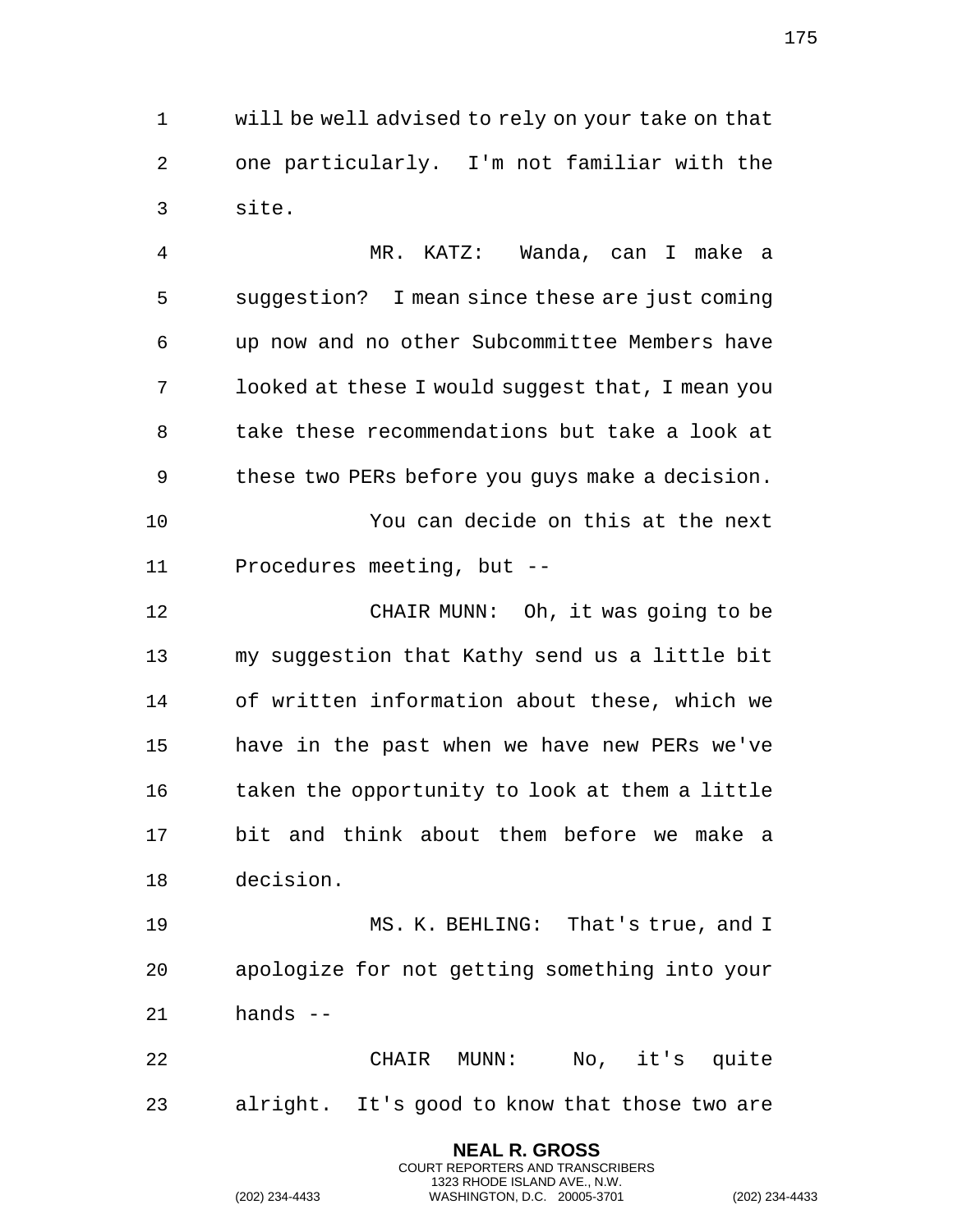out there and if you would be good enough to do that for us my first knee jerk would be to accept your recommendation because I think probably that 55 does merit some look. I just simply don't know about BWXT Virginia. So if you'll get that to us we'll take a look at those for next time. 8 MS. K. BEHLING: Very good. CHAIR MUNN: And you will be getting us OTIB-82 and PER-52? 11 MS. K. BEHLING: They have actually been submitted in October, October 6th and October 9th, so you will, you should have those two reports and we have also promised PER-42, Subtask 4 and also, yes, I think it was the second one we promised that we'll have finished. I think PER-43, Subtask 4 we'll have. I have to go back and -- CHAIR MUNN: Yes, right, we had that marked as a carryover, so we'll have that on the agenda in any case. 23 MS. K. BEHLING: Okay.

> **NEAL R. GROSS** COURT REPORTERS AND TRANSCRIBERS 1323 RHODE ISLAND AVE., N.W.

(202) 234-4433 WASHINGTON, D.C. 20005-3701 (202) 234-4433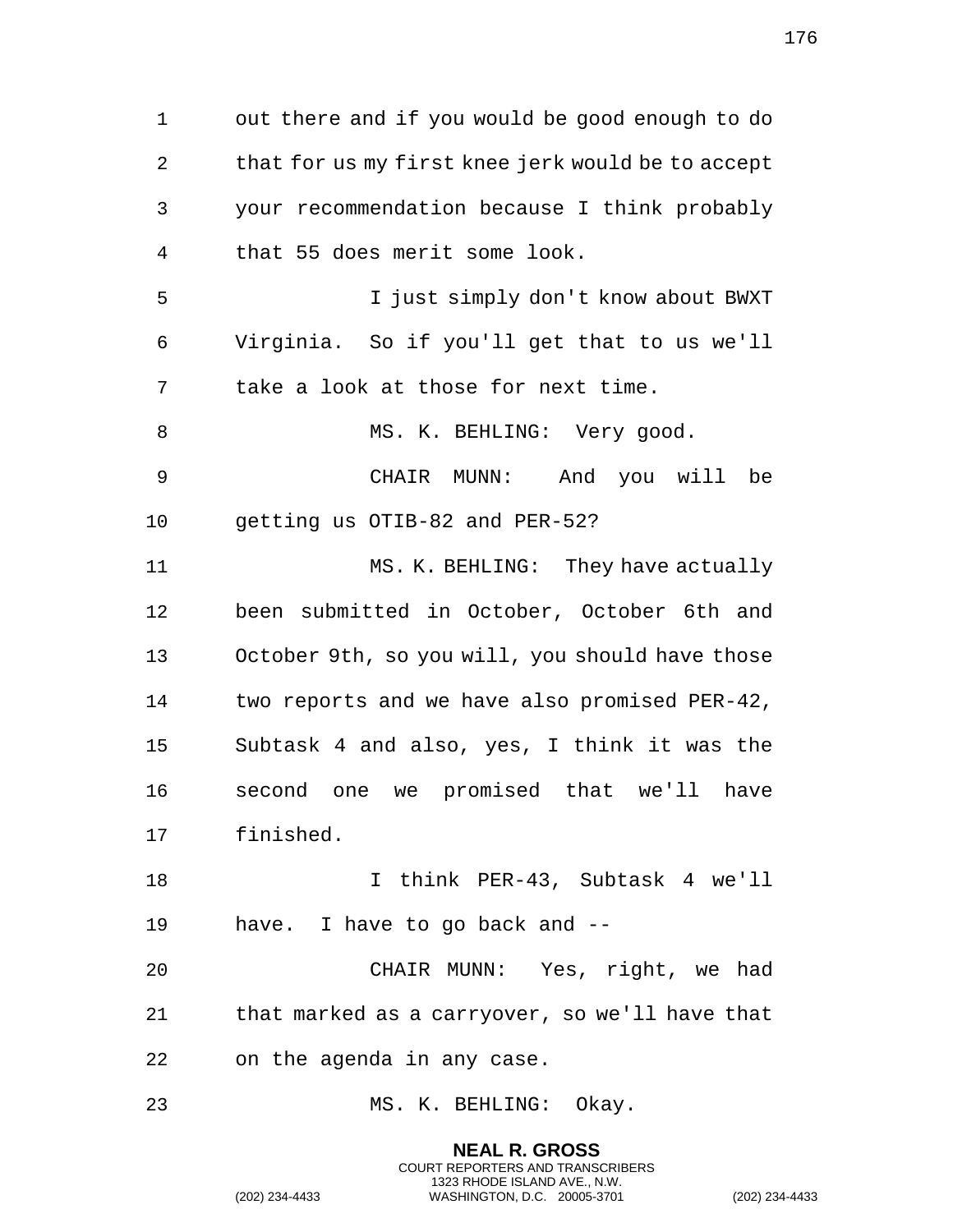CHAIR MUNN: Okay, good. Thank you, appreciate the information, and the next item I have is our first time review of abeyance items that NIOSH is going to look at to see if what we were ready to close, correct? MS. MARION-MOSS: Yes, Wanda, we've already done that with OTIB-52 and PER-11 and PER-20, so we kind of integrated it into the agenda this go round. CHAIR MUNN: Yes, that's great. Lori sent us that information earlier and we've covered each of those individually, I believe. Did we close them as you anticipated, Lori? MS. MARION-MOSS: Unfortunately not all. CHAIR MUNN: All but one as I recall. MS. MARION-MOSS: Right. But I'll take what I can get. CHAIR MUNN: Yes, very good. That's great. Any other concern about abeyance or in progress findings that NIOSH may

> **NEAL R. GROSS** COURT REPORTERS AND TRANSCRIBERS 1323 RHODE ISLAND AVE., N.W.

(202) 234-4433 WASHINGTON, D.C. 20005-3701 (202) 234-4433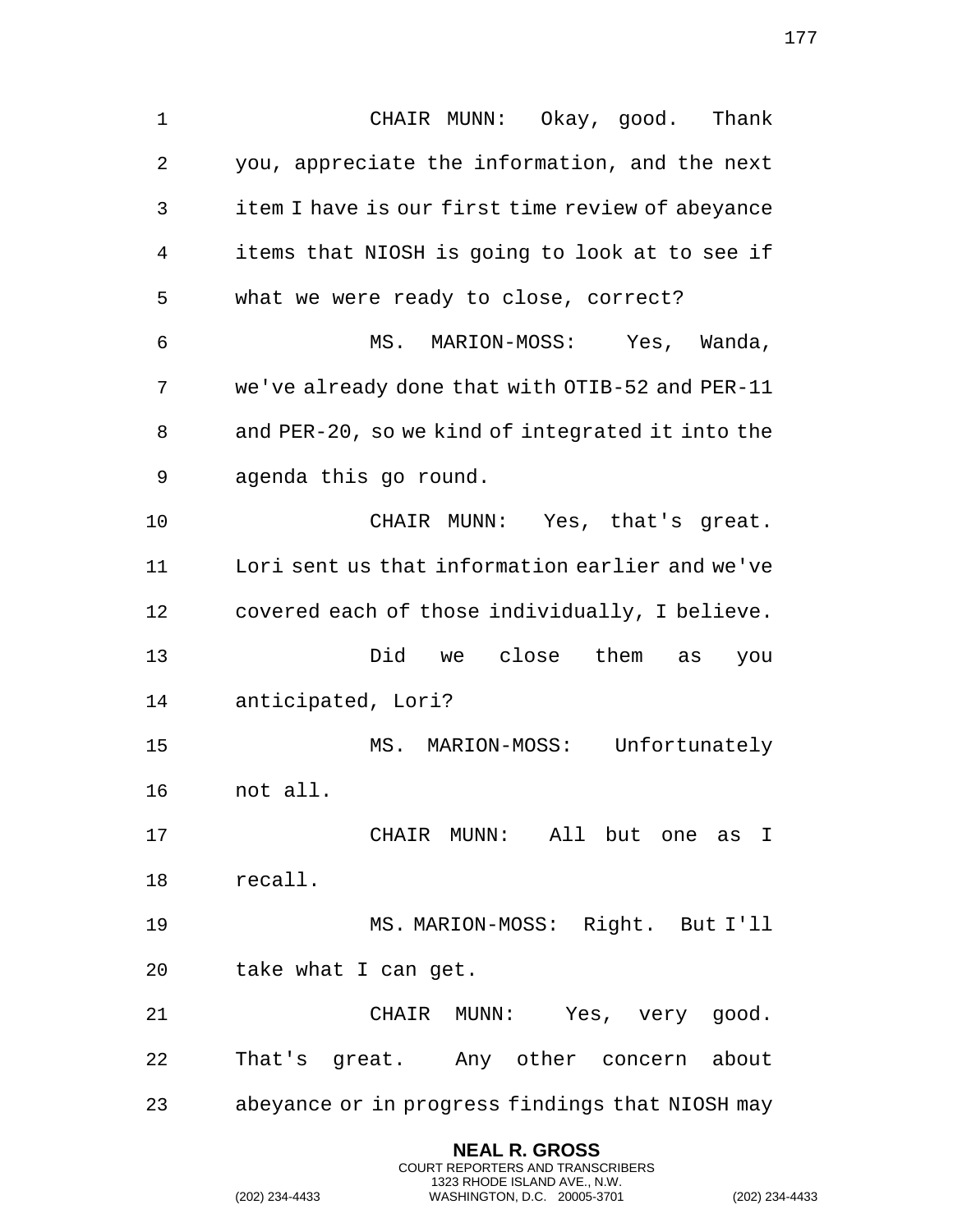not have covered in our discussions? If not, then we had asked Paul if he would review for us for this record of the information that he provided for us by email earlier in the week. Paul, if you would be good enough to give us the report from TBD-6000 finding and the BB findings. MEMBER ZIEMER: Right. This was kind of initiated by a reminder from SC&A that typically TBD-6000 issues have been, have gone from the Procedures Subcommittee to the TBD-6000 Work Group and frankly I'm not sure which, what actually transferred so what I did was I summarized everything that we've covered here. First of all, I'm getting an echo by the way, right? Am I just getting that echo or is that the -- MR. KATZ: Yes. CHAIR MUNN: Yes. MEMBER BEACH: Yes. MEMBER ZIEMER: I'm going to, maybe

> **NEAL R. GROSS** COURT REPORTERS AND TRANSCRIBERS 1323 RHODE ISLAND AVE., N.W.

```
(202) 234-4433 WASHINGTON, D.C. 20005-3701 (202) 234-4433
```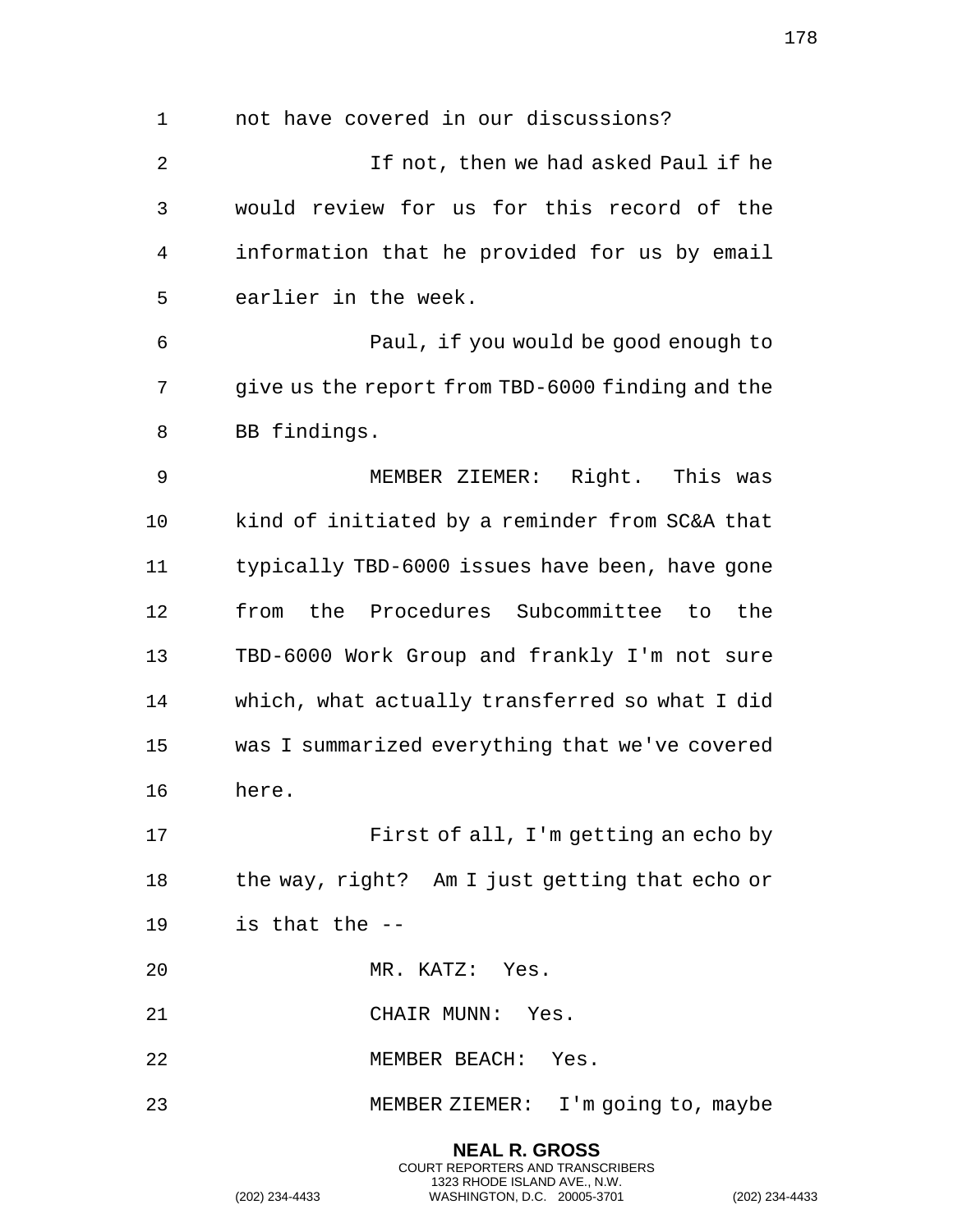it was because I had my phone on speaker. I 2 just changed it and I lost the echo, so that may be better. CHAIR MUNN: Oh, much better, yes, thank you. MEMBER ZIEMER: Okay. So first of all TBD-6000 I summarized in the email the seven findings and their status. I would like to point out that there already is a Rev 1 for TBD-6000. Rev 1 came out in 20 -- May of 2013, no, let's see. MEMBER BEACH: 2011. MEMBER ZIEMER: 2011, but the comments, there were comments then by SC&A in May of 2013, and so the items that are shown in abeyance we can consider closed because they weren't raised, SC&A was satisfied with those. The only thing that showed up in the review of Rev 1 had to do with settling time and that is part of Issue 6, the resuspension factor and I show that in my notes as having been transferred from TBD-6000 back to the

> **NEAL R. GROSS** COURT REPORTERS AND TRANSCRIBERS 1323 RHODE ISLAND AVE., N.W.

(202) 234-4433 WASHINGTON, D.C. 20005-3701 (202) 234-4433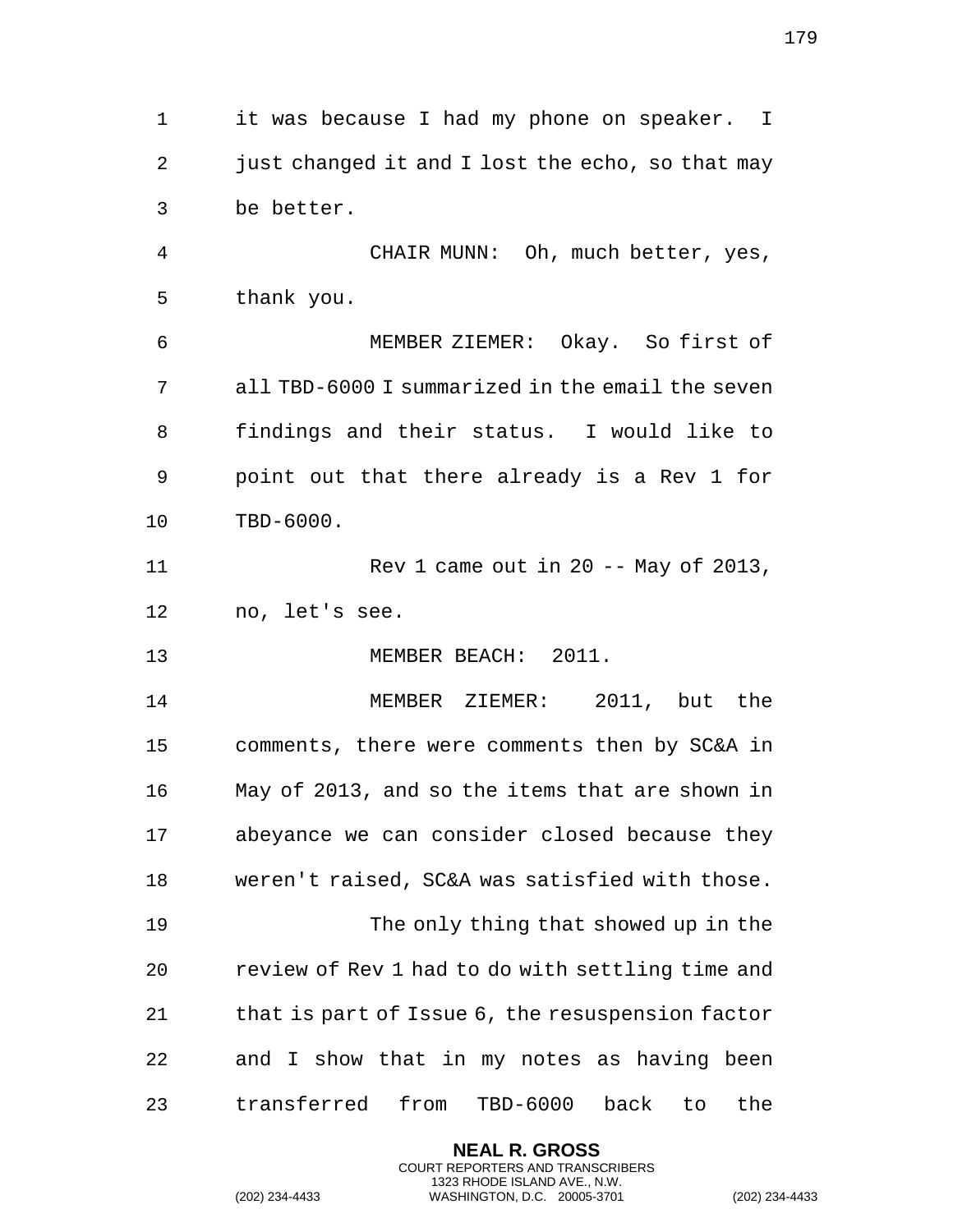Procedures Subcommittee because it's not simply a TBD-6000 issue, it's a, I don't know what the term we're using -- CHAIR MUNN: Yes, it's an overarching. MEMBER ZIEMER: Overarching issue. So I'm not sure where that is, but nonetheless from our point of view that issue was discussed in our meeting last fall in October of 2013 and SC&A agreed with NIOSH's proposal that settling velocity of, I think it was .0075 be accepted and 30 days to equilibrium. I believe, and Jim Neton can help me on this, I believe we were in agreement on that. CHAIR MUNN: I think so. MEMBER ZIEMER: That should show it closed I believe. 18 CHAIR MUNN: We had discussed that. DR. NETON: We are definitely in agreement on that in my opinion. CHAIR MUNN: Yes. Yes, we had -- MEMBER ZIEMER: And then Item 7 here that had been transferred out of our Work

> **NEAL R. GROSS** COURT REPORTERS AND TRANSCRIBERS 1323 RHODE ISLAND AVE., N.W.

(202) 234-4433 WASHINGTON, D.C. 20005-3701 (202) 234-4433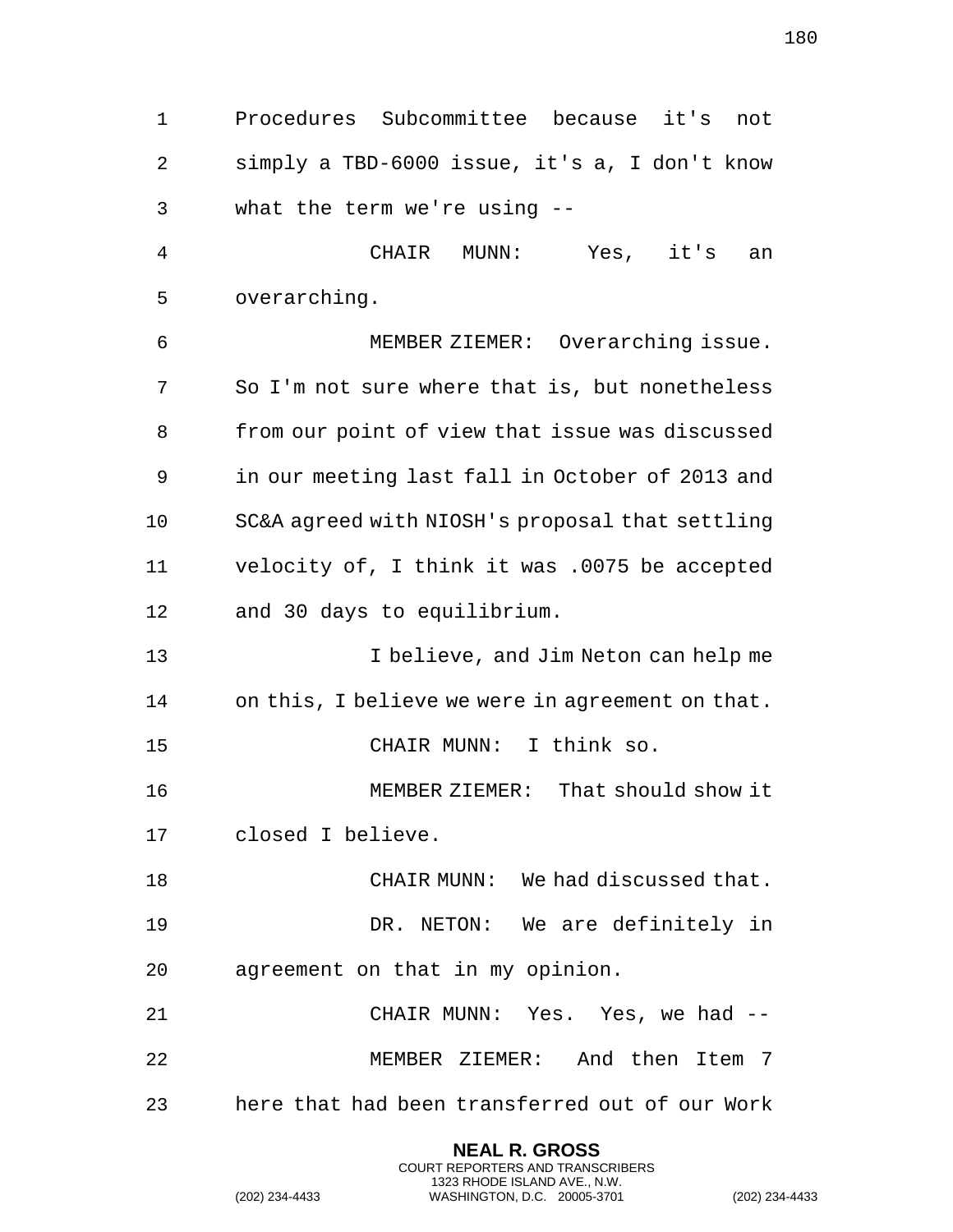Group anyway, so as far as I can tell you everything in TBD-6000, Rev 1 is closed. CHAIR MUNN: That's good. MEMBER ZIEMER: And I should ask SC&A if they'll agree with that. DR. MAURO: Yes, this is John Mauro, I just rejoined the meeting, I was tied up on some other matters and I agree with that statement. 10 MEMBER ZIEMER: Yes. CHAIR MUNN: Very good. So as far  $12 - -$  MEMBER ZIEMER: And then the other thing I put in here for information again was this is Appendix BB, which is General Steel Industries. 17 17 I don't know if any of these really were originally in the Procedures Work Group data work or not. Where they Wanda? CHAIR MUNN: I'm trying to remember, too. MR. MARSCHKE: Wanda, this is Steve.

> **NEAL R. GROSS** COURT REPORTERS AND TRANSCRIBERS 1323 RHODE ISLAND AVE., N.W.

(202) 234-4433 WASHINGTON, D.C. 20005-3701 (202) 234-4433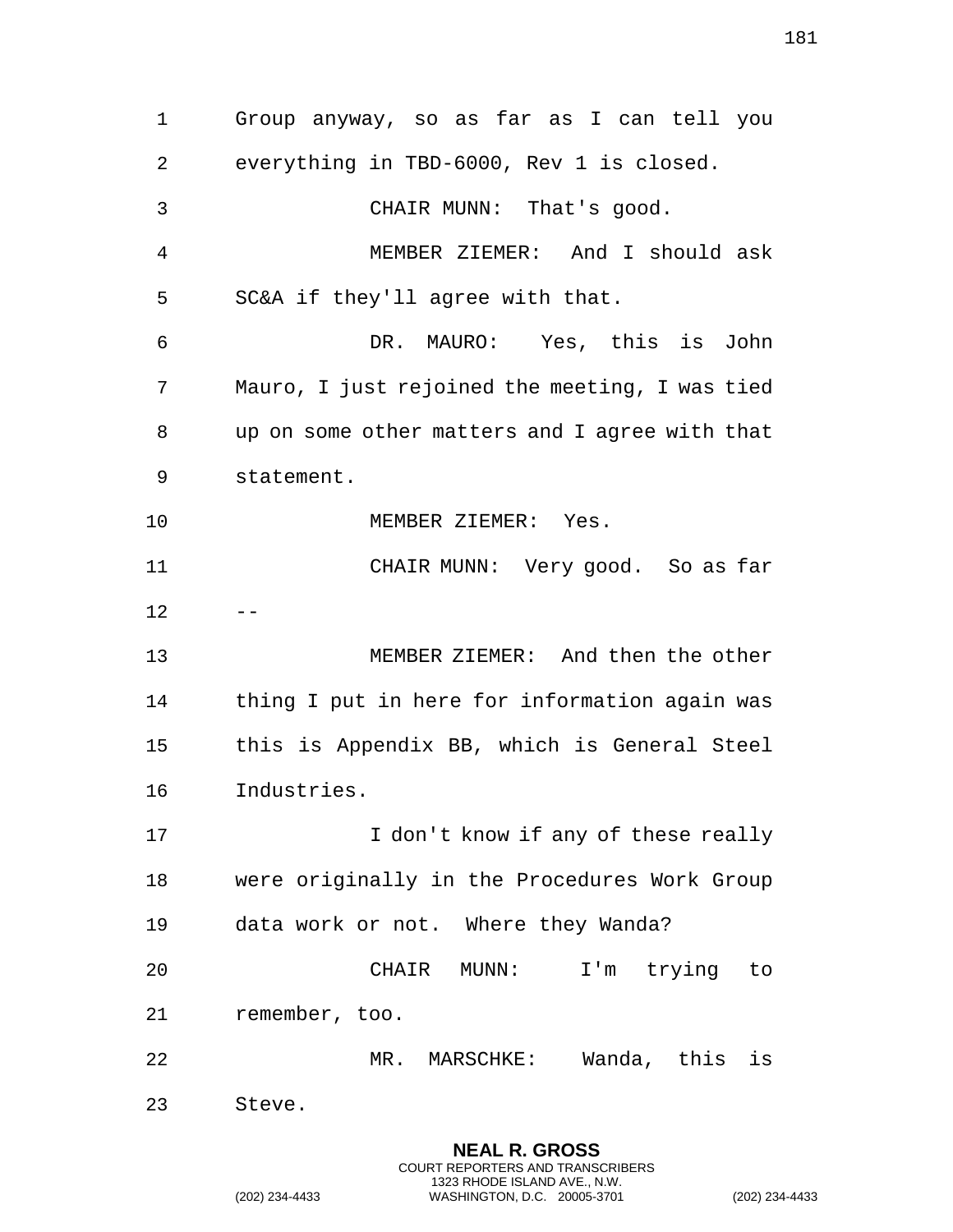CHAIR MUNN: Yes, Steve. MR. MARSCHKE: Basically these BB ones were the ones that were the, the 13 BB findings were the ones that are, or are the ones that are in the BRS. CHAIR MUNN: They're the ones that we did incorporate from the TBD-6000. MEMBER ZIEMER: But you have them listed as -- Yes -- (Simultaneous speaking) MEMBER ZIEMER: Okay, well here's 12 the status, and it's in the chart, and basically all of them have been handled. Three of them are showing as closed, but for practical purposes those changes had to show up in the revision as well, but since they should all be listed as in abeyance. Now the revision has been issued, the revision was issued this past summer and SC&A just recently concluded the review of that and Bob Anigstein had done that review and that review is currently in the hands of the Work Group, we have not met on it yet.

> **NEAL R. GROSS** COURT REPORTERS AND TRANSCRIBERS 1323 RHODE ISLAND AVE., N.W.

(202) 234-4433 WASHINGTON, D.C. 20005-3701 (202) 234-4433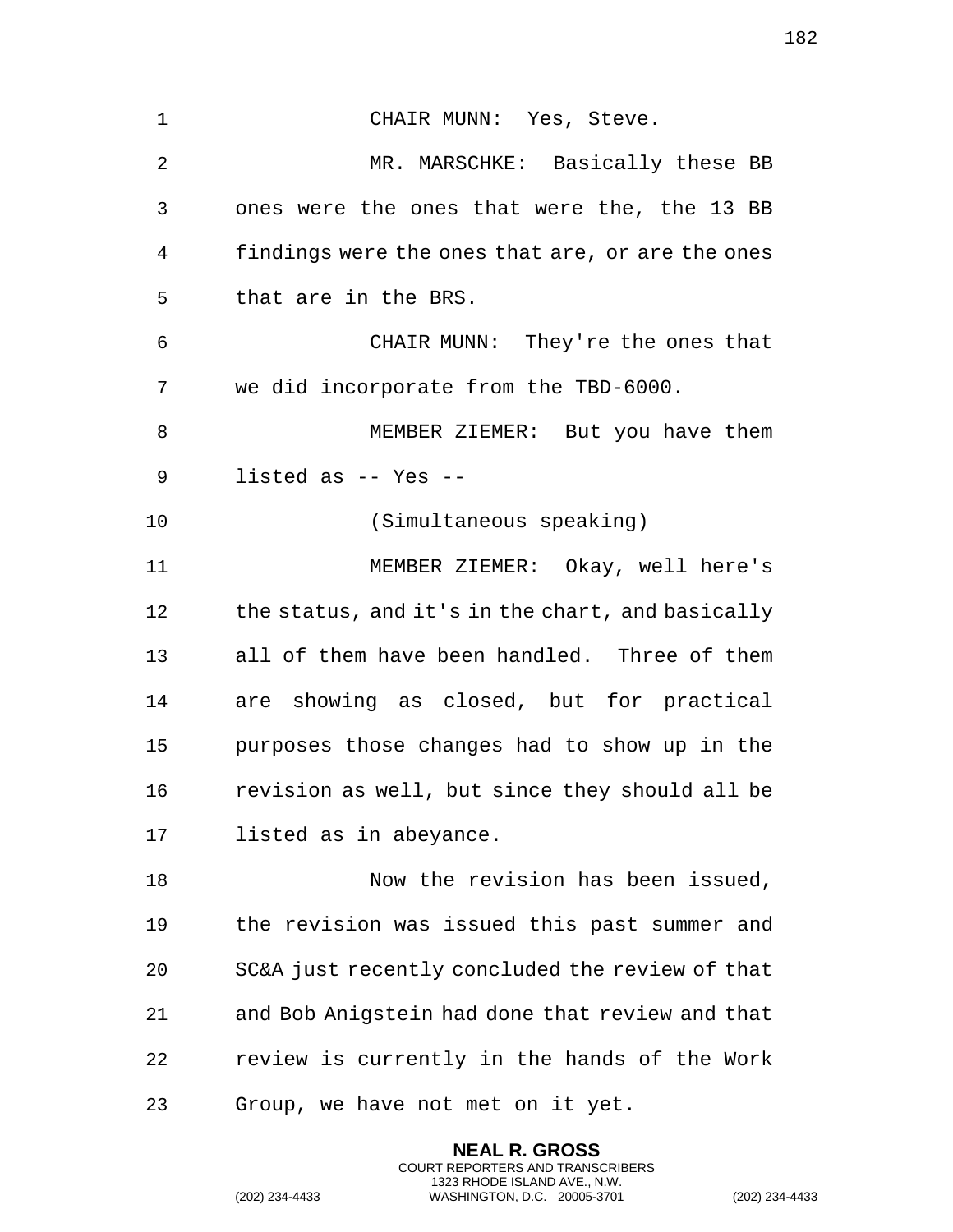There are a number of items, there are issues that Bob has raised in terms of comparing what we thought were agreed to items with what has actually shown up in the documents, and this has to do really with details on the calculational methods at GSI. So I think all we can say at the moment is these remain in abeyance, the Work Group has not approved the revisions and the findings on Rev 1. CHAIR MUNN: That's good to have. DR. MAURO: This is John, I'm sorry, just a point of clarification. My understanding is that TBD-6000 as a document all the issues have been resolved. MEMBER ZIEMER: Yes, this is Appendix BB. DR. MAURO: Now, you know, in Appendix BB, General Steel Industry, which has a very long history, did have certain items in it, the original one that drew upon TBD-6000 and in theory those issues were not, you know, they were more appropriately covered by TBD-6000.

> **NEAL R. GROSS** COURT REPORTERS AND TRANSCRIBERS 1323 RHODE ISLAND AVE., N.W.

(202) 234-4433 WASHINGTON, D.C. 20005-3701 (202) 234-4433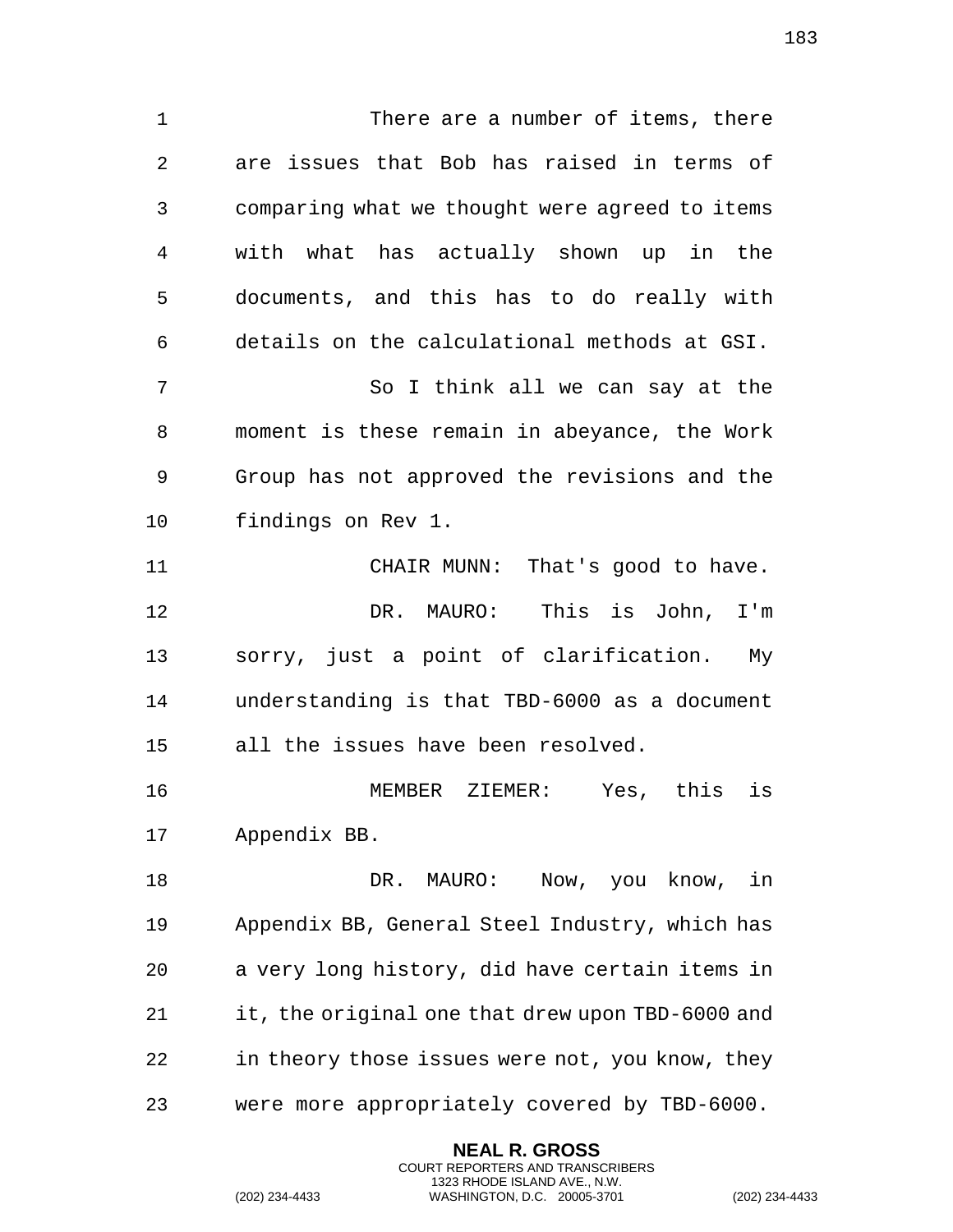Since those issues, which go back quite a ways, were resolved by TBD-6000 that means that the degree to which they arrive here before the Procedures Subcommittee, I guess, you know, those should all be resolved -- MEMBER ZIEMER: No, these are specific to GSI as an example of the work hours and the doses to the layout man and, you know, the other workers. DR. MAURO: Right. Right, but all of those -- MEMBER ZIEMER: But these are all very specific. DR. MAURO: Yes, and all of those have nothing to do with the procedures. CHAIR MUNN: Yes. DR. MAURO: That has only to do with GSI TBD-6000, the GSI. MEMBER ZIEMER: Right, right. DR. MAURO: So I guess they don't have any role here, but that's -- MEMBER ZIEMER: No, only that we're

> **NEAL R. GROSS** COURT REPORTERS AND TRANSCRIBERS 1323 RHODE ISLAND AVE., N.W.

telling, we're reporting back what their status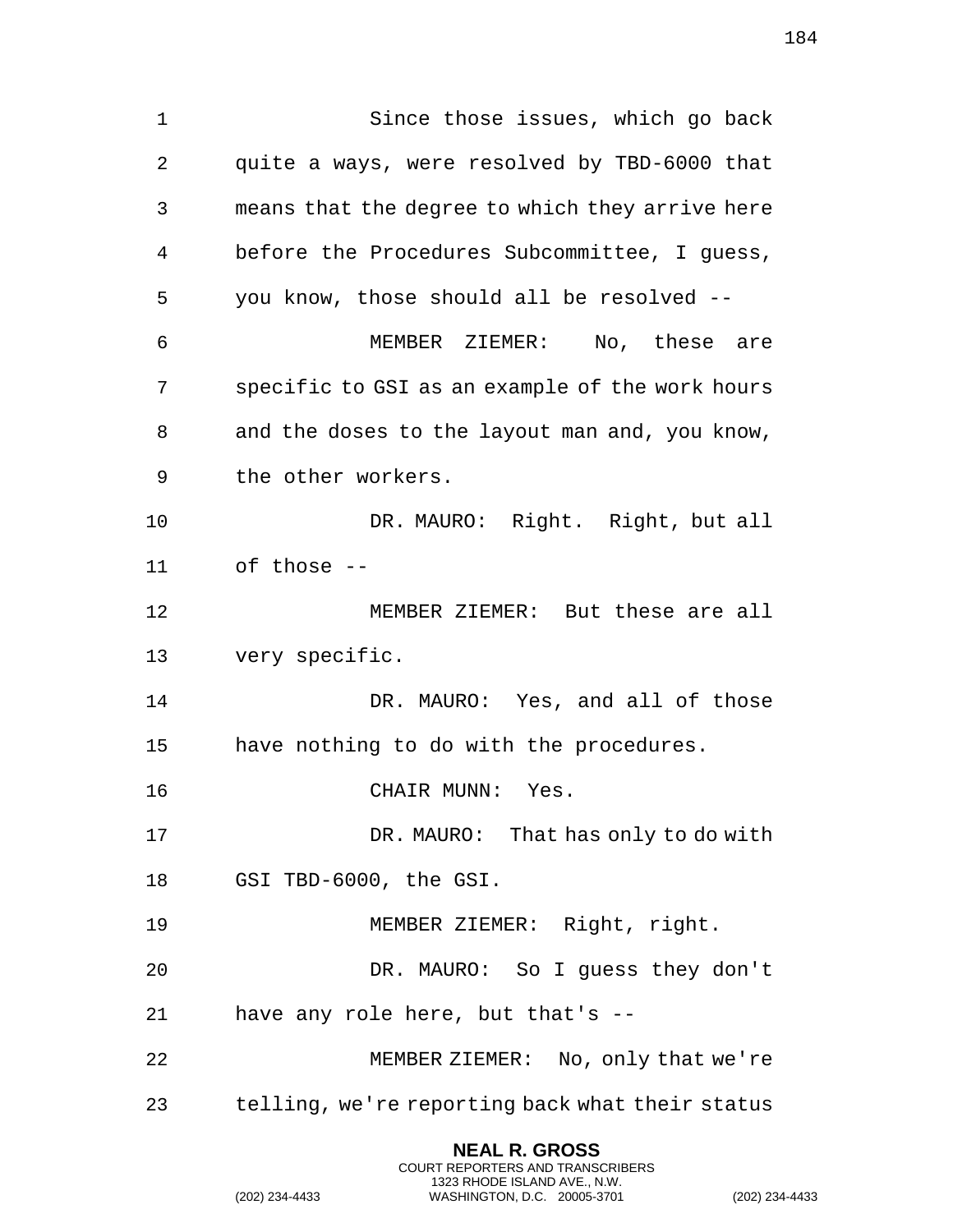is because they show up in the Procedures Subcommittee array of findings. DR. MAURO: Oh -- MR. MARSCHKE: Yes, if you remember back in 2008 there was no TBD Work Group and so when Bob did the first review of Appendix BB -- 7 DR. MAURO: Okay. MR. MARSCHKE: -- he did it for the Procedures and probably was the Procedures Work Group at that point in time. 11 DR. MAURO: Oh. MEMBER ZIEMER: Well, no, I think  $13 - -$ 14 MR. KATZ: No, there was a, we had TBD-6000 back then. MEMBER ZIEMER: Yes. Yes, TBD-6000 goes way back. 18 MR. MARSCHKE: You may have TBD-6000, but did we have the Work Group? MR. KATZ: Yes. CHAIR MUNN: Yes, we did. MEMBER ZIEMER: Yes, we did. MR. MARSCHKE: Well anyway Bob did

> **NEAL R. GROSS** COURT REPORTERS AND TRANSCRIBERS 1323 RHODE ISLAND AVE., N.W.

(202) 234-4433 WASHINGTON, D.C. 20005-3701 (202) 234-4433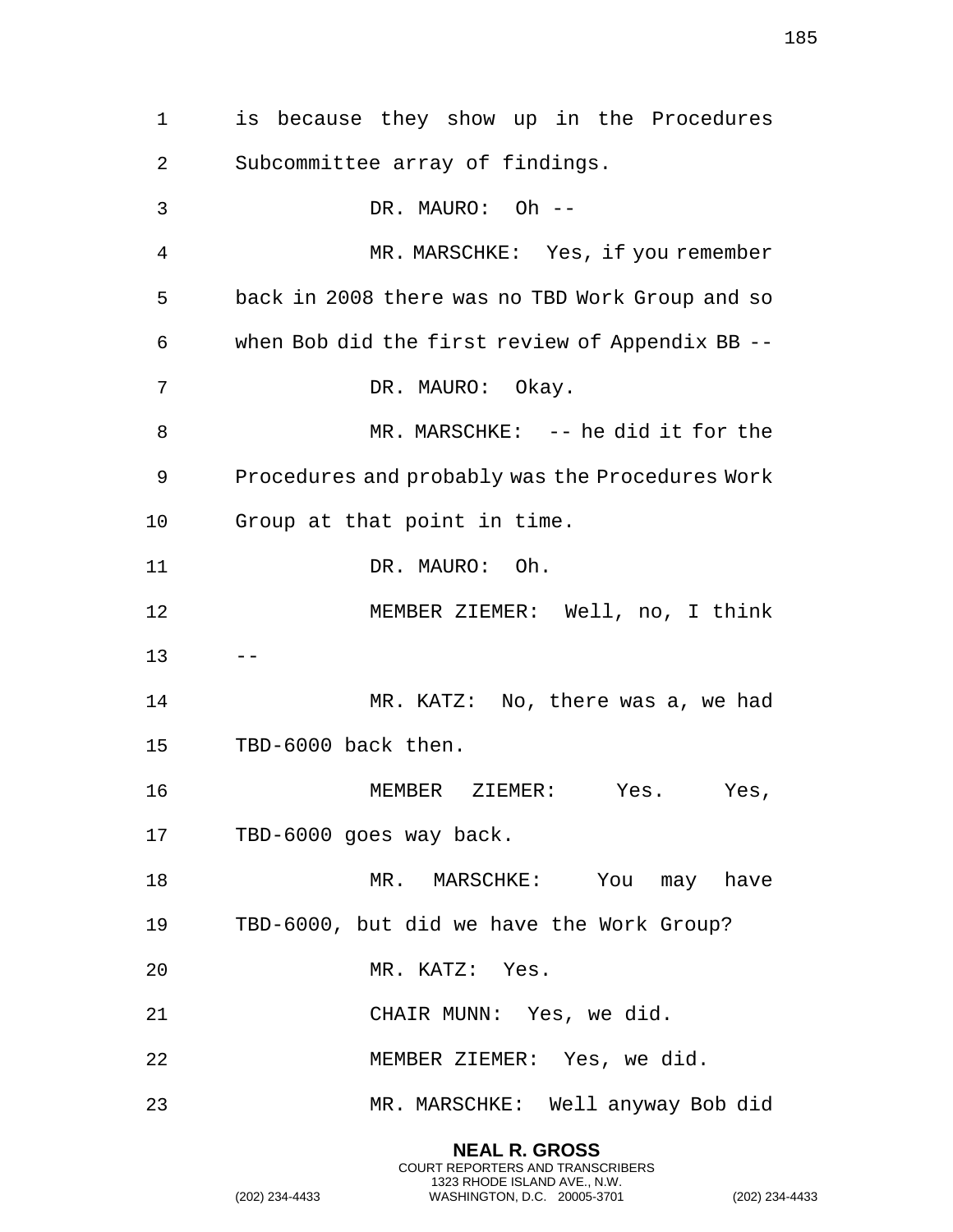the review under the, for this Procedures Work Group.

 MEMBER ZIEMER: Yes, maybe we were seeing if we could as a trial put this one in as, you know, as sort of an example to the other Work Groups of how you could do it. I don't recall how it ended up there. CHAIR MUNN: Probably with a tracking device. It was a tracking device. 11 MEMBER ZIEMER: Yes. CHAIR MUNN: And we needed it because it had such an extensive number of findings -- MEMBER ZIEMER: Yes. So in any event this is the current status and that, you know, I don't know what more we need at the moment. CHAIR MUNN: No, I don't think -- MEMBER ZIEMER: I mean if you need to enter, the details are very extensive. You know, Bob Anigstein has all the comments back and forth between SC&A and NIOSH and the Work

> **NEAL R. GROSS** COURT REPORTERS AND TRANSCRIBERS 1323 RHODE ISLAND AVE., N.W.

(202) 234-4433 WASHINGTON, D.C. 20005-3701 (202) 234-4433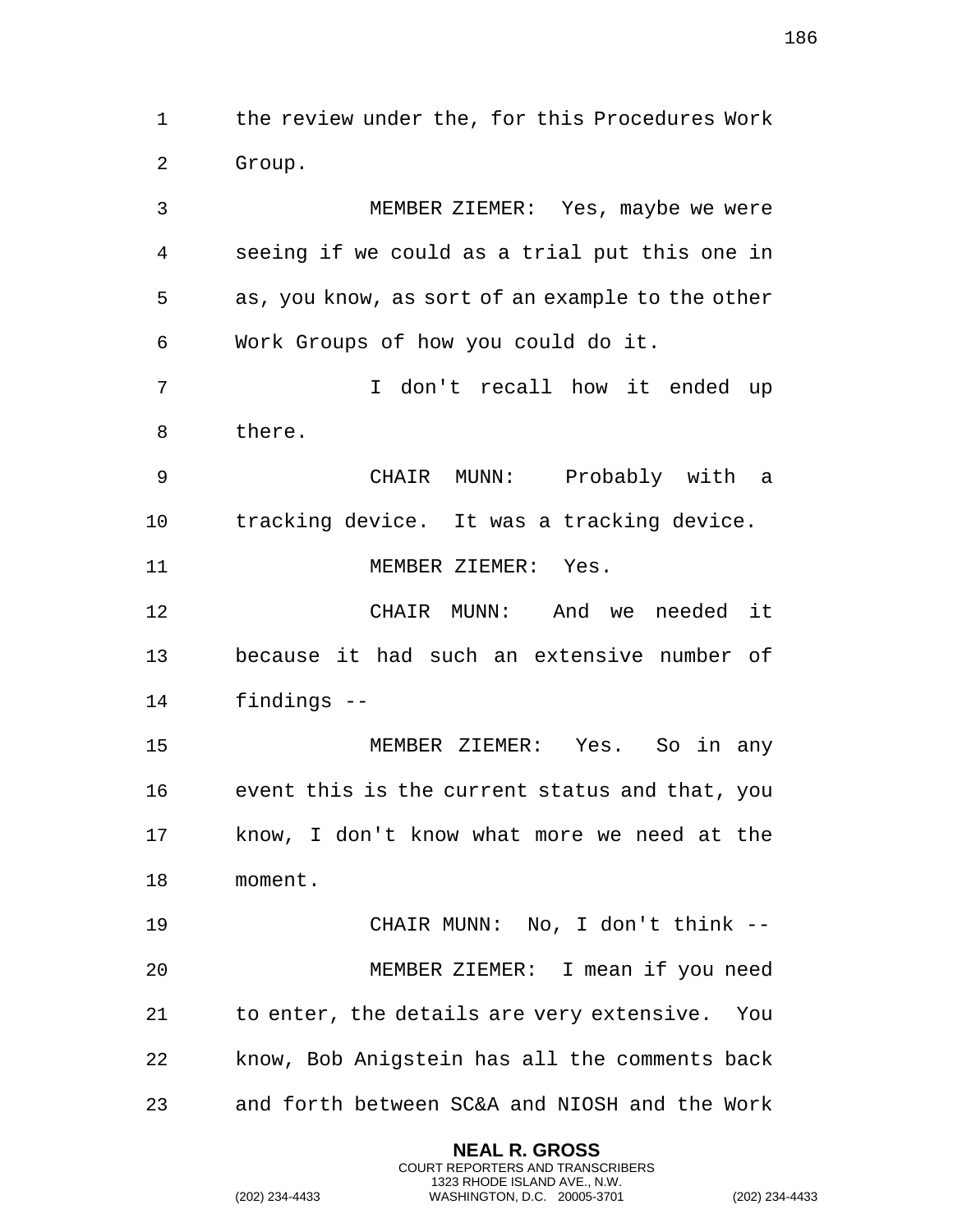Group's actions on these and whether those should be entered into the database that's another question. MS. MARION-MOSS: Paul, this is Lori. MEMBER ZIEMER: Yes? MS. MARION-MOSS: If you'd like we can transfer all the findings under this particular document right to your TBD-6000 Work Group. You guys are in there as a Work Group and we can transfer those findings to you and you can update it and close it out, you know, anyway you want or I can do it for you or however. MR. KATZ: Well I think anybody -- Yes, I think it's okay to, there's no one, I mean someone, the same person's going to have to close these out in any event, that we don't have a, I'm trying to think, we don't have a staff person for that Work Group who deals with the BRS, so I guess just go ahead and close them all out but this does, you're right, Lori, in effect

> **NEAL R. GROSS** COURT REPORTERS AND TRANSCRIBERS 1323 RHODE ISLAND AVE., N.W.

(202) 234-4433 WASHINGTON, D.C. 20005-3701 (202) 234-4433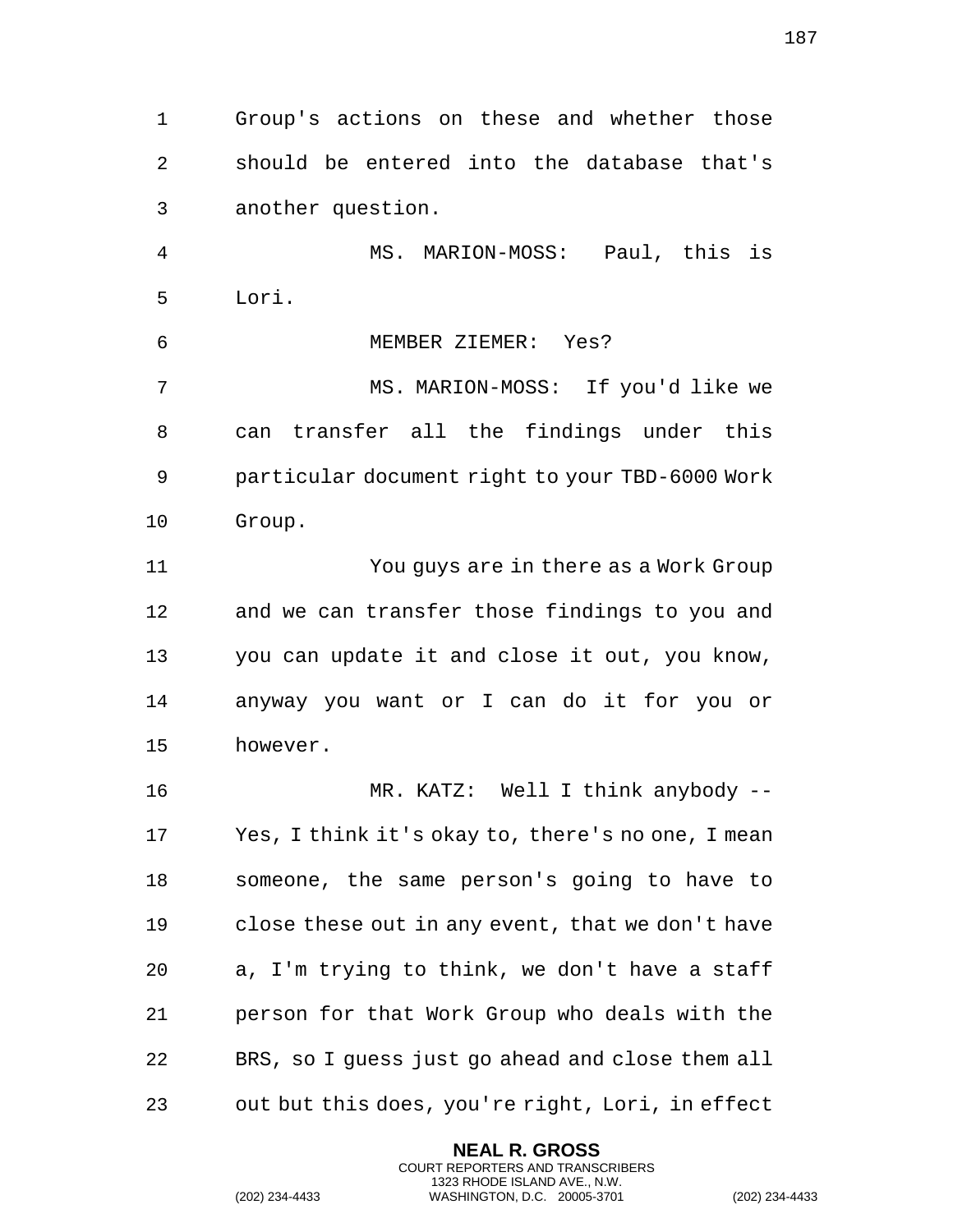this belongs under that Work Group. MR. MARSCHKE: Close them out or put them in abeyance? MR. KATZ: Well as the findings are, in abeyance or closed. MR. MARSCHKE: Okay. MEMBER ZIEMER: Well I think on 6000 itself you can close those except the one that's transferred to another Work Group. MR. KATZ: Right. MEMBER ZIEMER: And if you want the details on those I think SC&A has those, they have the matrix of these. 14 MR. KATZ: Yes, I'm not -- right, I'm not suggesting that someone spend the time to input all the -- 17 MEMBER ZIEMER: Yes. 18 MR. KATZ: That would just be a pain. MEMBER ZIEMER: They are very extensive. 22 MR. KATZ: Yes, they are. That would be too painful, but just to have a record

> **NEAL R. GROSS** COURT REPORTERS AND TRANSCRIBERS 1323 RHODE ISLAND AVE., N.W.

(202) 234-4433 WASHINGTON, D.C. 20005-3701 (202) 234-4433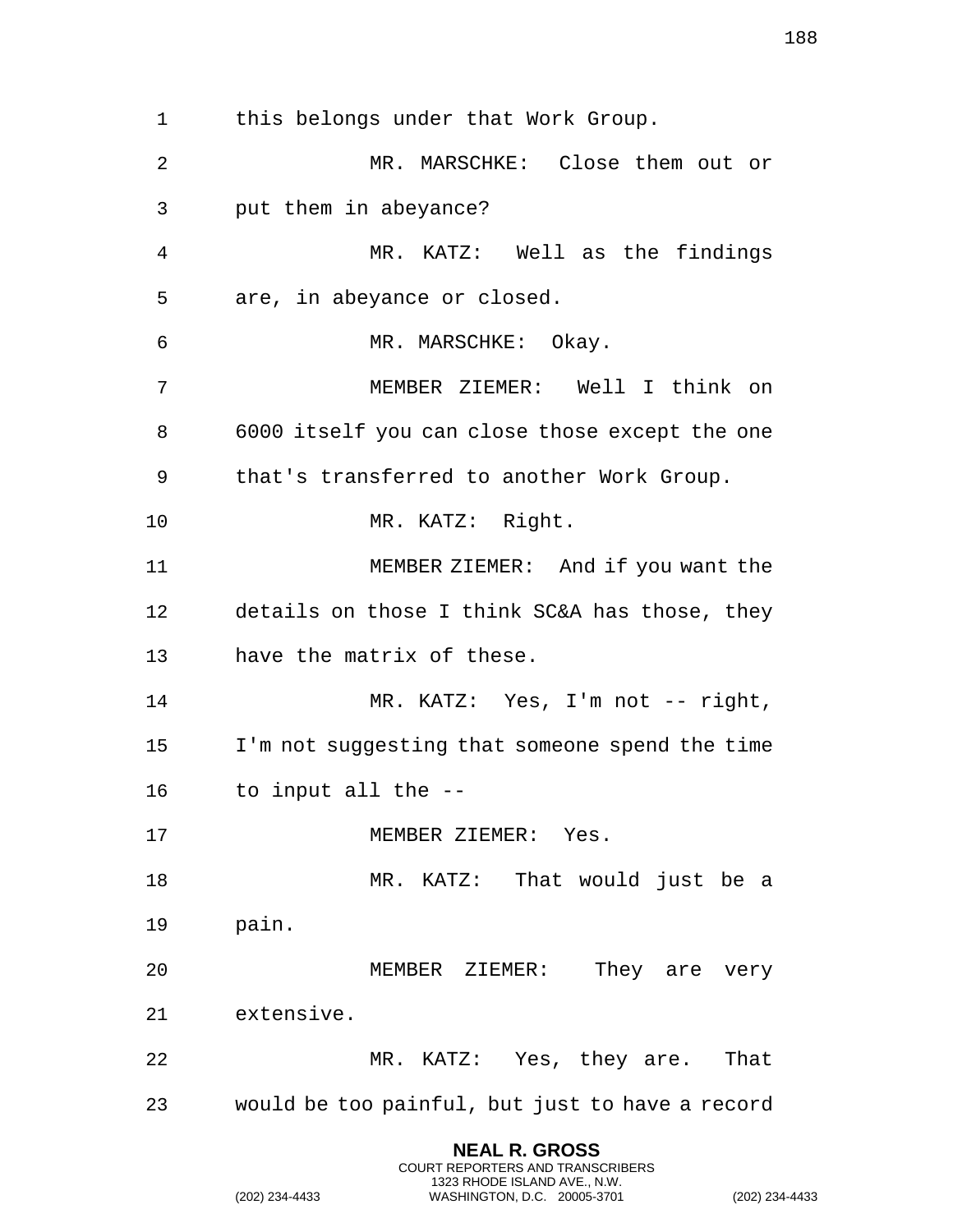1 to start the record for, because that Work Group will continue to deal with other sites and so on anyway. MEMBER ZIEMER: Right. So on the 6000 ones you can show them all as closed except for Number 7, which goes to, is still in the, is part of TIB-0009. MR. MARSCHKE: Well we're not tracking it. At this point we're not tracking the 6000 ones. 11 MEMBER ZIEMER: Oh, okay. MR. MARSCHKE: We're just tracking

the BB ones.

 MEMBER ZIEMER: Oh, okay, I got you. Well that one though should be, I'm not sure where it is then if you don't have it. CHAIR MUNN: Well let's take a look at it and see what happened to our TIB-9 issues before and we'll report back on the status of TIB-9 next time if that's okay. MR. KATZ: TIB-9 or TBD-6000? MEMBER ZIEMER: Well the seventh

finding for TBD-6000 shows that it was

**NEAL R. GROSS** COURT REPORTERS AND TRANSCRIBERS 1323 RHODE ISLAND AVE., N.W.

(202) 234-4433 WASHINGTON, D.C. 20005-3701 (202) 234-4433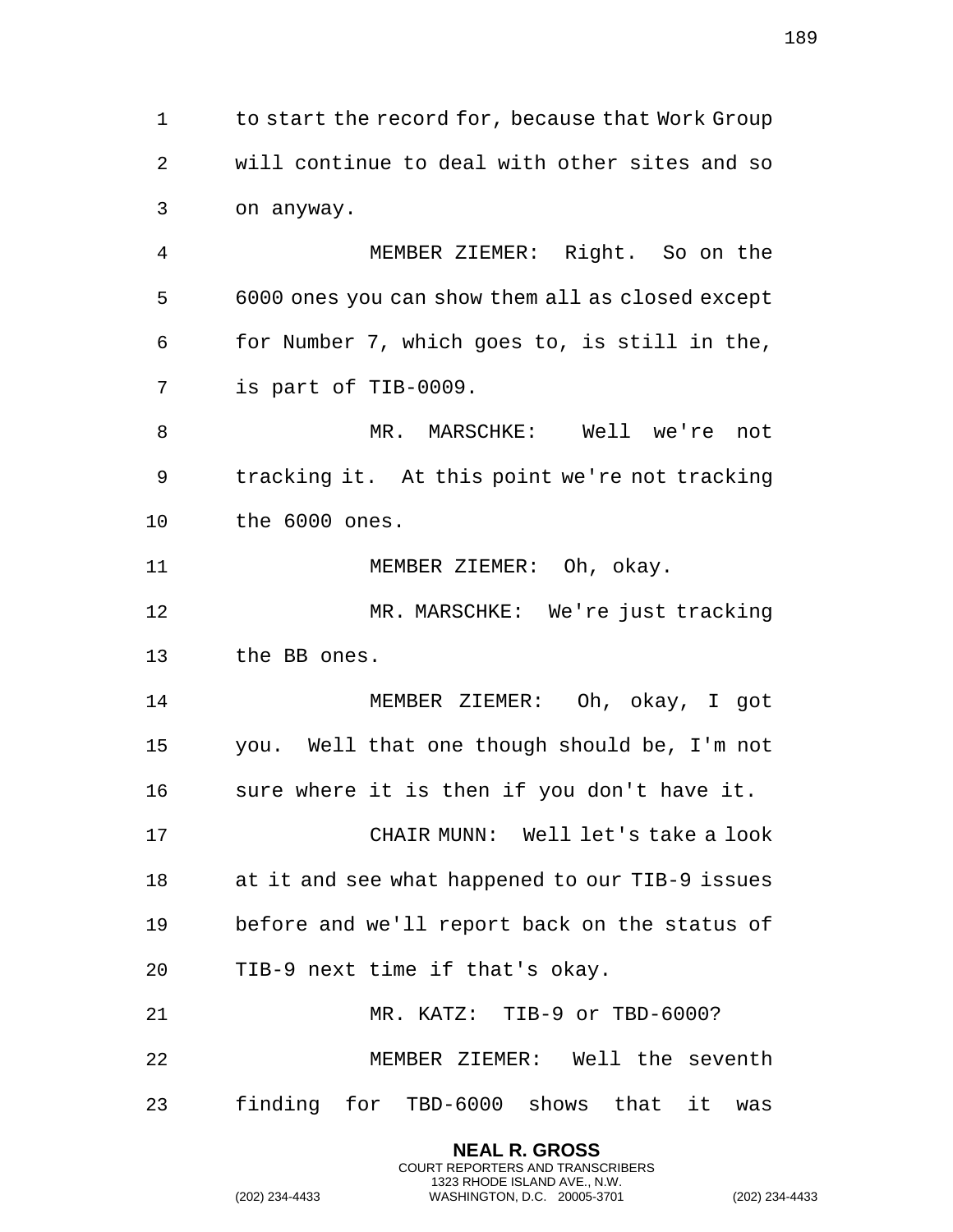transferred to the Procedures Review Subcommittee, but the TIB -- MR. KATZ: Right. MEMBER ZIEMER: It's a TIB-9 issue. CHAIR MUNN: And that's why I'm going to check to see what's going on to with it instead of -- 8 DR. MAURO: Yes, I can help out. TIB-9 is the ingestion procedure. CHAIR MUNN: Right, it is. DR. MAURO: And the issues have been all resolved on that. MR. KATZ: Right. DR. MAURO: Now the issue remains active on GSI because of the way in which it was implemented at GSI specifically. So that issue, which you would call a TIB-9 issue here, really is not an issue with TIB-9, it's an issue with General Steel Industry and how they implement the TIB-9. MEMBER ZIEMER: No, but this is not a General Steel finding, this is a TBD-6000 general finding and so --

> **NEAL R. GROSS** COURT REPORTERS AND TRANSCRIBERS 1323 RHODE ISLAND AVE., N.W.

(202) 234-4433 WASHINGTON, D.C. 20005-3701 (202) 234-4433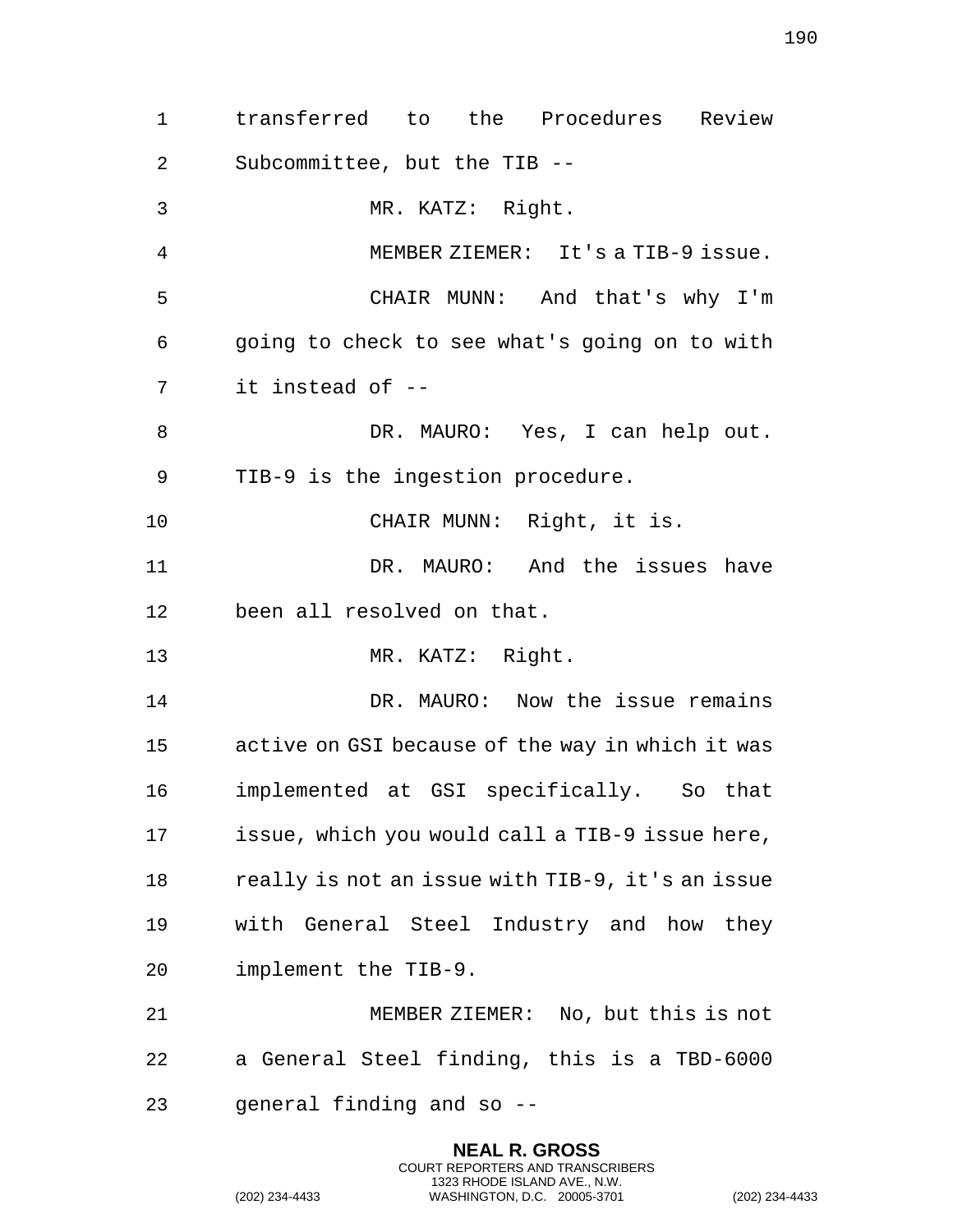1 DR. MAURO: It is still an open -- Okay. MEMBER ZIEMER: No, it's not open on TBD-6000. It might be on Appendix BB, but it's not on TBD-6000. DR. MAURO: Right and I agree with that and that's my understanding, so I guess what I'm about to say is that why are we talking about this? I mean there's no reason why any of the GSI issues that are unique to GSI and have nothing, you know, really are not of interest to this Procedures Subcommittee, all of the issues that might have been had to do with TBD-6000, all of which have been resolved. And to me it's just another Site Profile that's out there that we have to deal with. MEMBER ZIEMER: Right. DR. MAURO: And that really has nothing to do with the Procedures Subcommittee. MR. KATZ: Right. Right, John. I thought I understood that these findings though

> **NEAL R. GROSS** COURT REPORTERS AND TRANSCRIBERS 1323 RHODE ISLAND AVE., N.W.

(202) 234-4433 WASHINGTON, D.C. 20005-3701 (202) 234-4433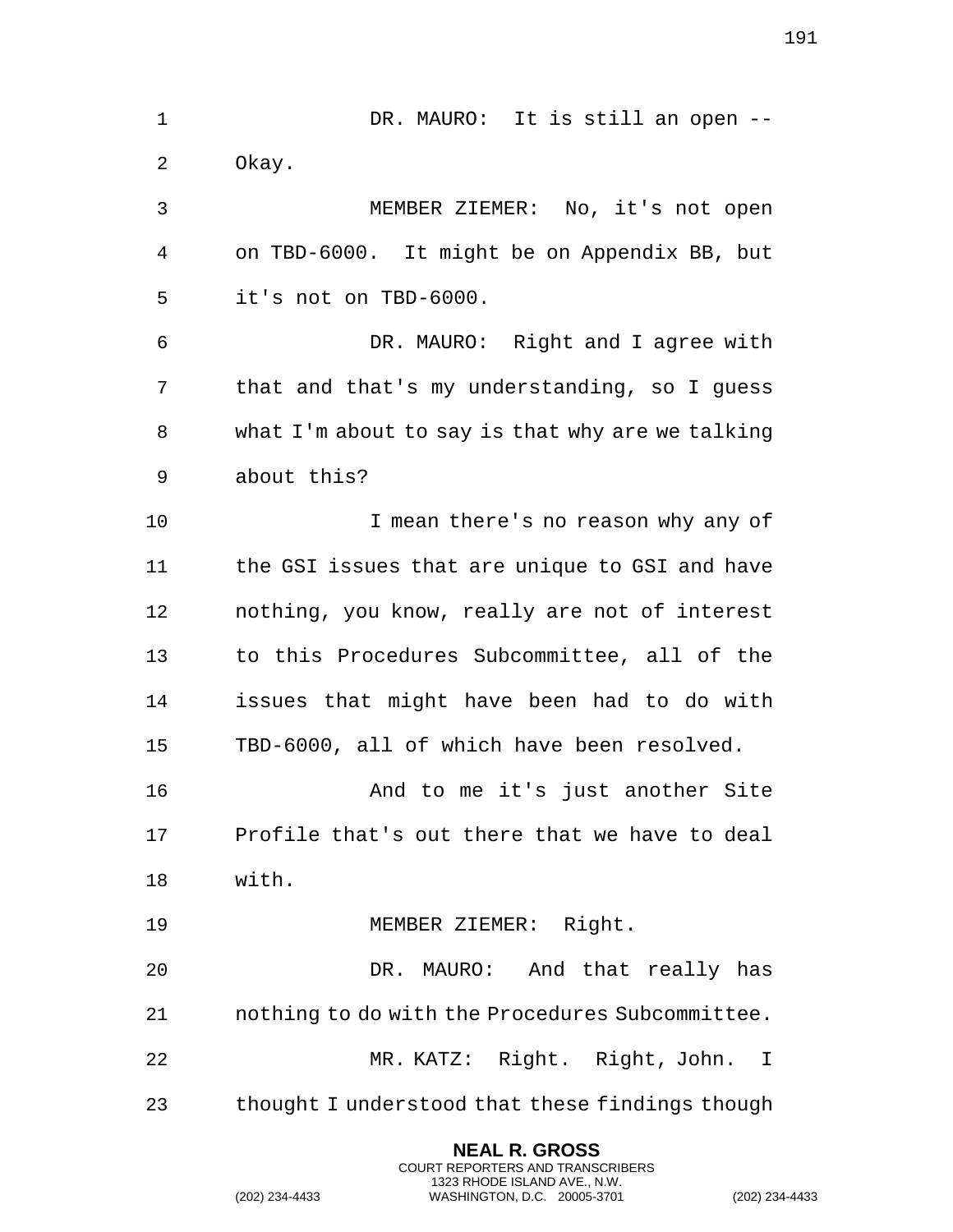from Appendix BB are in the BRS.

 CHAIR MUNN: Yes, that's right. MR. KATZ: Right, okay, so we just want to have them put in their proper status in the BRS. They belong to the TBD-6000 Work Group, not to Procedures, but we just want that record to be reflected. 8 DR. MAURO: Oh, okay. MR. KATZ: That's all. DR. MAURO: Okay. It's just mop up, okay. MR. KATZ: That's all. 13 DR. MAURO: Okay. 14 MR. MARSCHKE: Yes, and following 15 that thought, Ted, my suggestion would be, if the Subcommittee agrees, to take the email that Paul sent and just basically to change the status from transferred to the status that Paul provided for these 13 BB findings and just reference Paul's email. MR. KATZ: Exactly. Exactly, and just it comes under that Work Group not under Procedures.

> **NEAL R. GROSS** COURT REPORTERS AND TRANSCRIBERS 1323 RHODE ISLAND AVE., N.W.

(202) 234-4433 WASHINGTON, D.C. 20005-3701 (202) 234-4433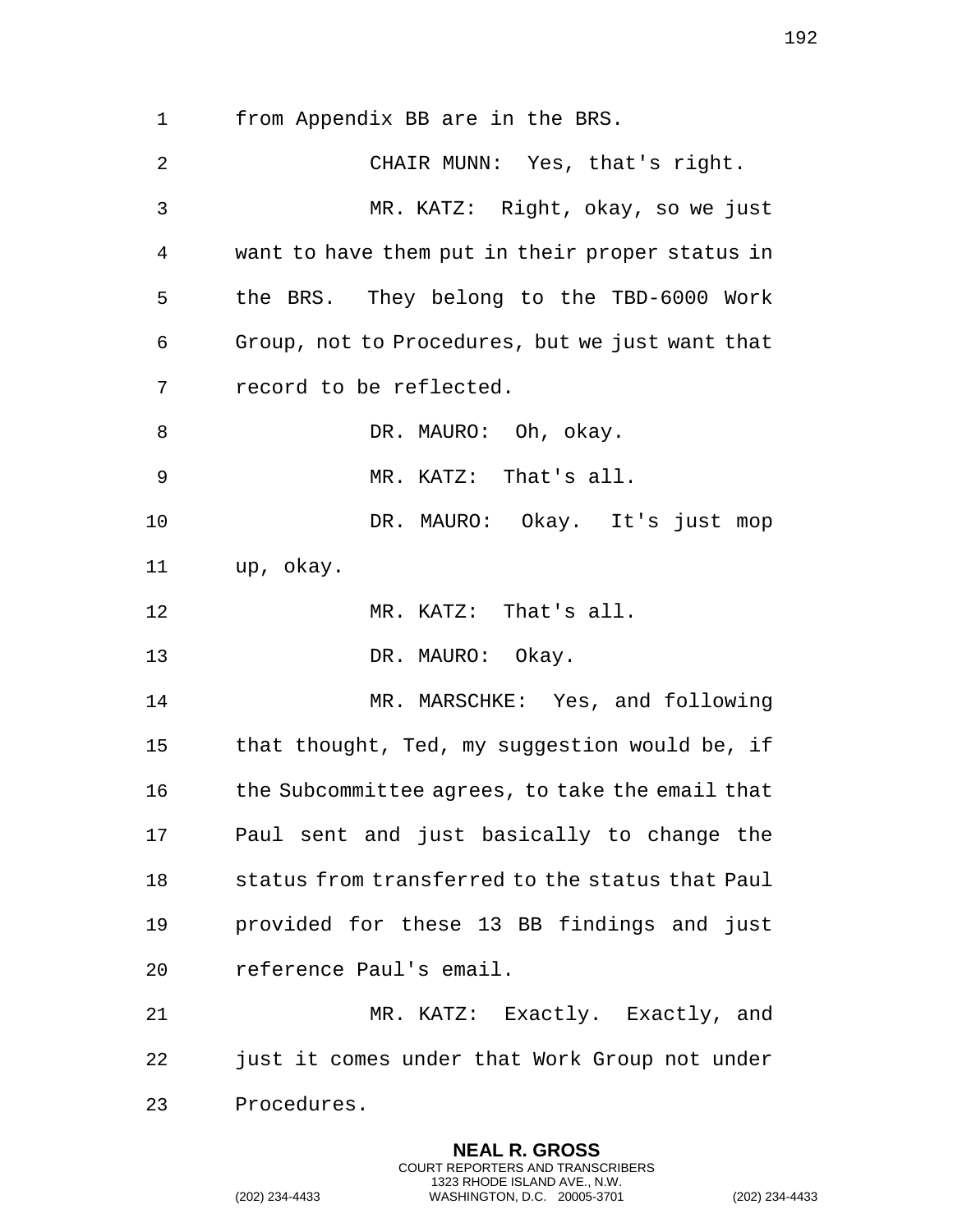1 MR. MARSCHKE: And then if they want to go into any more details the people can go to Paul's Work Group and -- MR. KATZ: No, so, right. So when the Work Group meets again and we close some this in abeyance we'll close them in that record, but -- MEMBER ZIEMER: We'll close them, right. MR. KATZ: Right, exactly. That's fine. 12 MR. MARSCHKE: Now regarding TBD, no, regarding TIB-9, TIB-9 is also in the BRS. (Simultaneous speaking) MEMBER ZIEMER: TIB-9's apparently closed so we don't have to worry about it. MR. KATZ: It's a TIB-9 related issue only for Appendix BB. DR. NETON: Right. I can talk about this. Inadvertent ingestion was transferred to Procedures Work Group and it's been closed as an overarching issue. MEMBER ZIEMER: Yes, so we don't

> **NEAL R. GROSS** COURT REPORTERS AND TRANSCRIBERS 1323 RHODE ISLAND AVE., N.W.

(202) 234-4433 WASHINGTON, D.C. 20005-3701 (202) 234-4433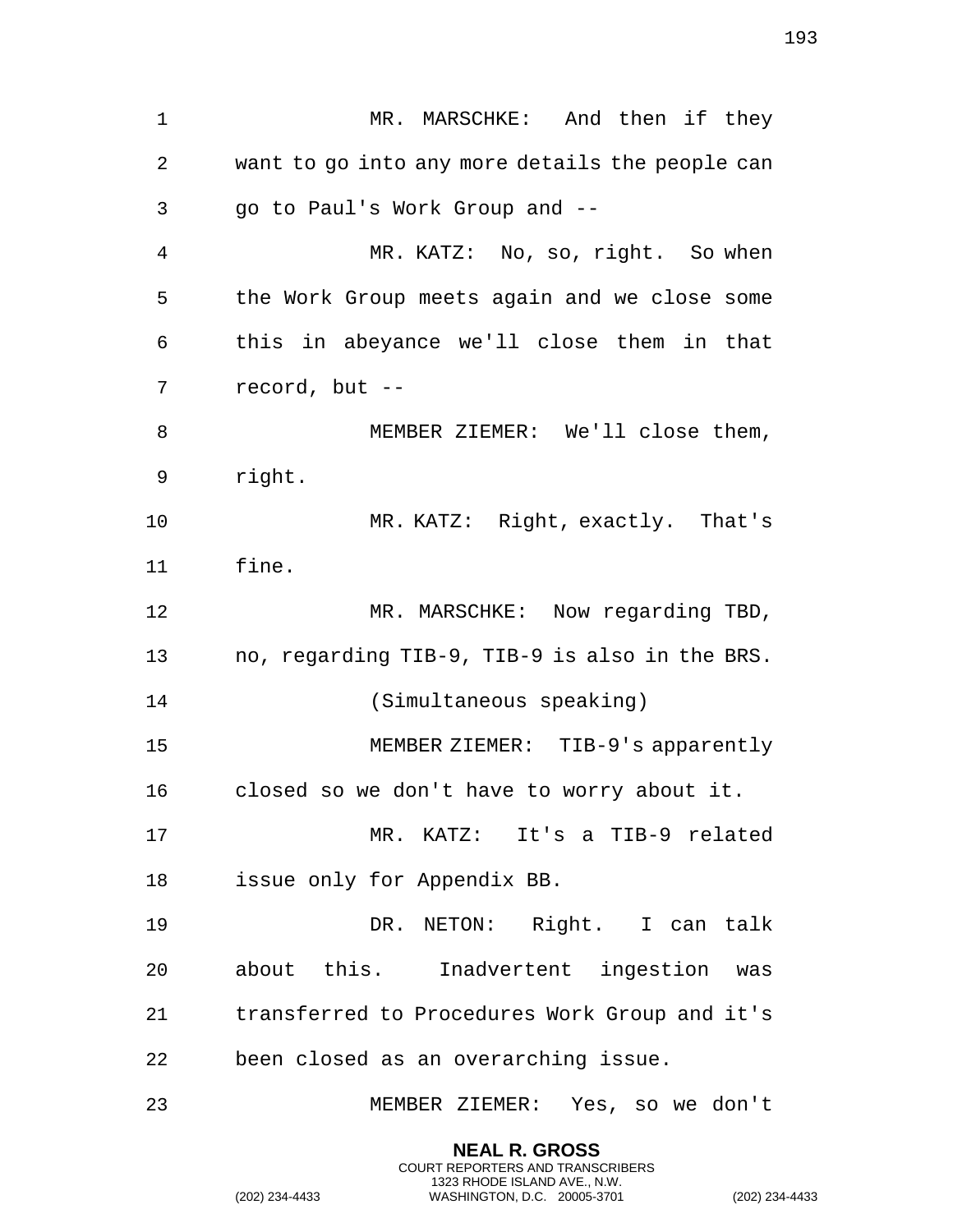have to do anything with it. DR. NETON: Yes. MEMBER ZIEMER: Yes. DR. NETON: I mean if it's in the overarching issues, it was transferred to the Subcommittee and it's listed as closed. MR. MARSCHKE: It's listed as closed, but there's no description of what it is, there's no description of who closed it or anything. DR. NETON: There are, I just looked at it. No, it is there, Mark, I mean Steve. MS. MARION-MOSS: Steve, it's transferred to the overarching issues. DR. NETON: If you look under overarching issues -- 18 MR. MARSCHKE: Oh, okay. Okay. DR. NETON: -- there's a whole history there and I prepared a White Paper, presented it to the Subcommittee, and they agreed with my write up and closed the issue. MR. MARSCHKE: Okay, I see. I'm

> **NEAL R. GROSS** COURT REPORTERS AND TRANSCRIBERS 1323 RHODE ISLAND AVE., N.W.

(202) 234-4433 WASHINGTON, D.C. 20005-3701 (202) 234-4433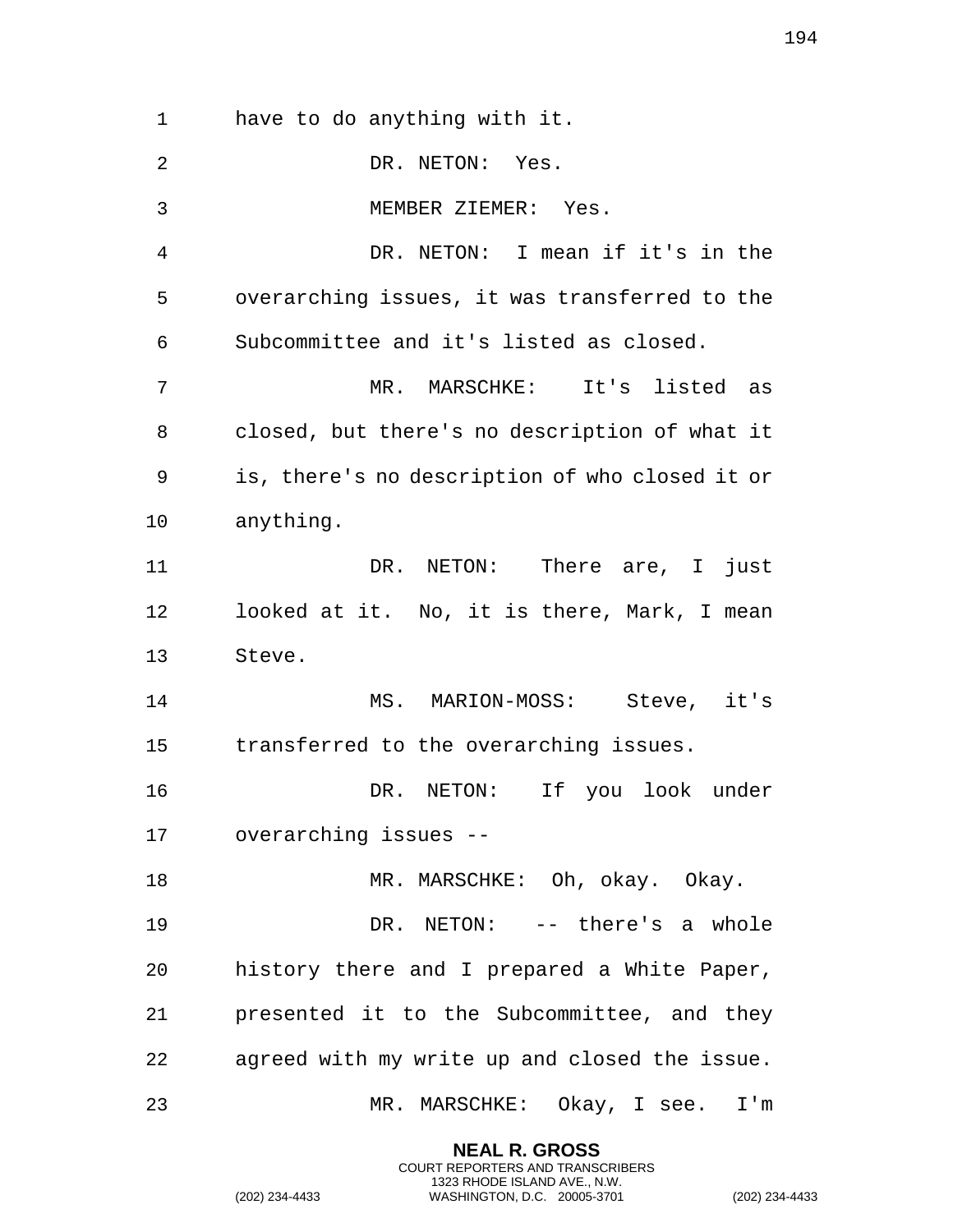looking at -- okay, never mind. 2 DR. NETON: Overarching -- CHAIR MUNN: Yes, but, Steve's correct. We need to make more of a statement in our BRS than what we have here. It's just that  $-$ 7 MR. MARSCHKE: No, I -- DR. NETON: No, no, no, no, it's in the BRS under overarching issues. MR. MARSCHKE: Yes, it's just confusing the way they relate one to other. If you go to TIB-9, Jim -- DR. NETON: Yes. 14 MR. MARSCHKE: -- basically it says finding has been transferred here and really it hasn't been transferred here, the finding has been transferred to overarching issues. CHAIR MUNN: To overarching issues, correct. MS. MARION-MOSS: Let me clarify that. Up until we made some changes, that wording "finding has been transferred here" was a link --

> **NEAL R. GROSS** COURT REPORTERS AND TRANSCRIBERS 1323 RHODE ISLAND AVE., N.W.

(202) 234-4433 WASHINGTON, D.C. 20005-3701 (202) 234-4433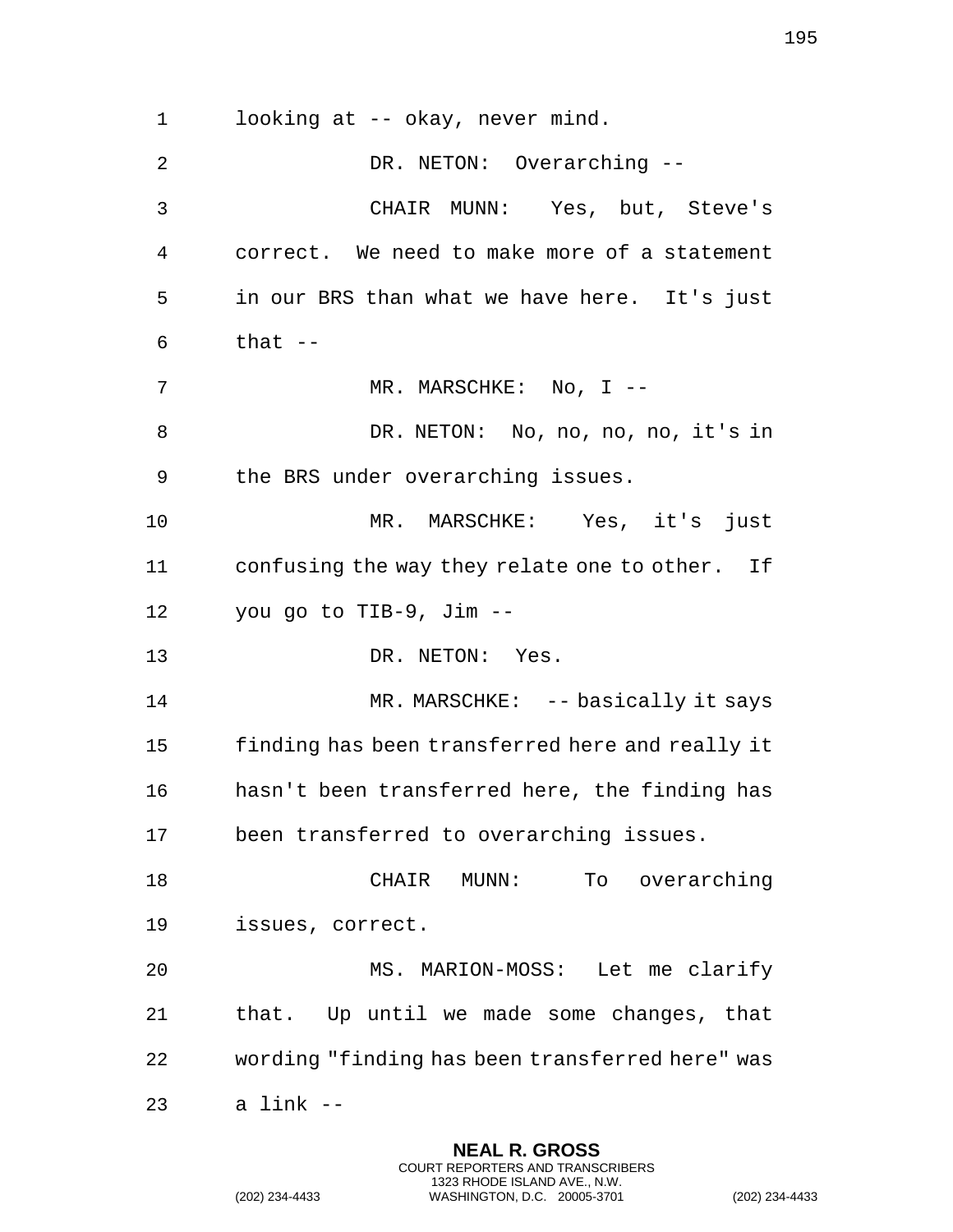| 1  | MR. MARSCHKE: Right.                            |
|----|-------------------------------------------------|
| 2  | MS. MARION-MOSS: -- where the user              |
| 3  | could click on it and they take you straight to |
| 4  | the overarching issues, but we did that back in |
| 5  | 2012.                                           |
| 6  | MR. MARSCHKE: Oh.                               |
| 7  | MS. MARION-MOSS: I'm trying to                  |
| 8  | restore that, it just is not available today,   |
| 9  | but hopefully we'll try to restore it.          |
| 10 | (Simultaneous speaking)                         |
| 11 | MR. MARSCHKE: So when it means                  |
| 12 | "here" it means wherever that link takes you?   |
| 13 | MS. MARION-MOSS: Right. So if                   |
| 14 | you'd have clicked on it you'd have went        |
| 15 | straight to overarching issues.                 |
| 16 | MR. MARSCHKE: Oh, okay.                         |
| 17 | MEMBER ZIEMER: It might be better               |
| 18 | to name the link, transferred to overarching    |
| 19 | issues and have that term be the link or        |
| 20 | something because the word "here" can be        |
| 21 | confusing.                                      |
| 22 | MR. MARSCHKE: Yes, that's why I                 |
| 23 | was confused.                                   |

**NEAL R. GROSS** COURT REPORTERS AND TRANSCRIBERS 1323 RHODE ISLAND AVE., N.W.

(202) 234-4433 WASHINGTON, D.C. 20005-3701 (202) 234-4433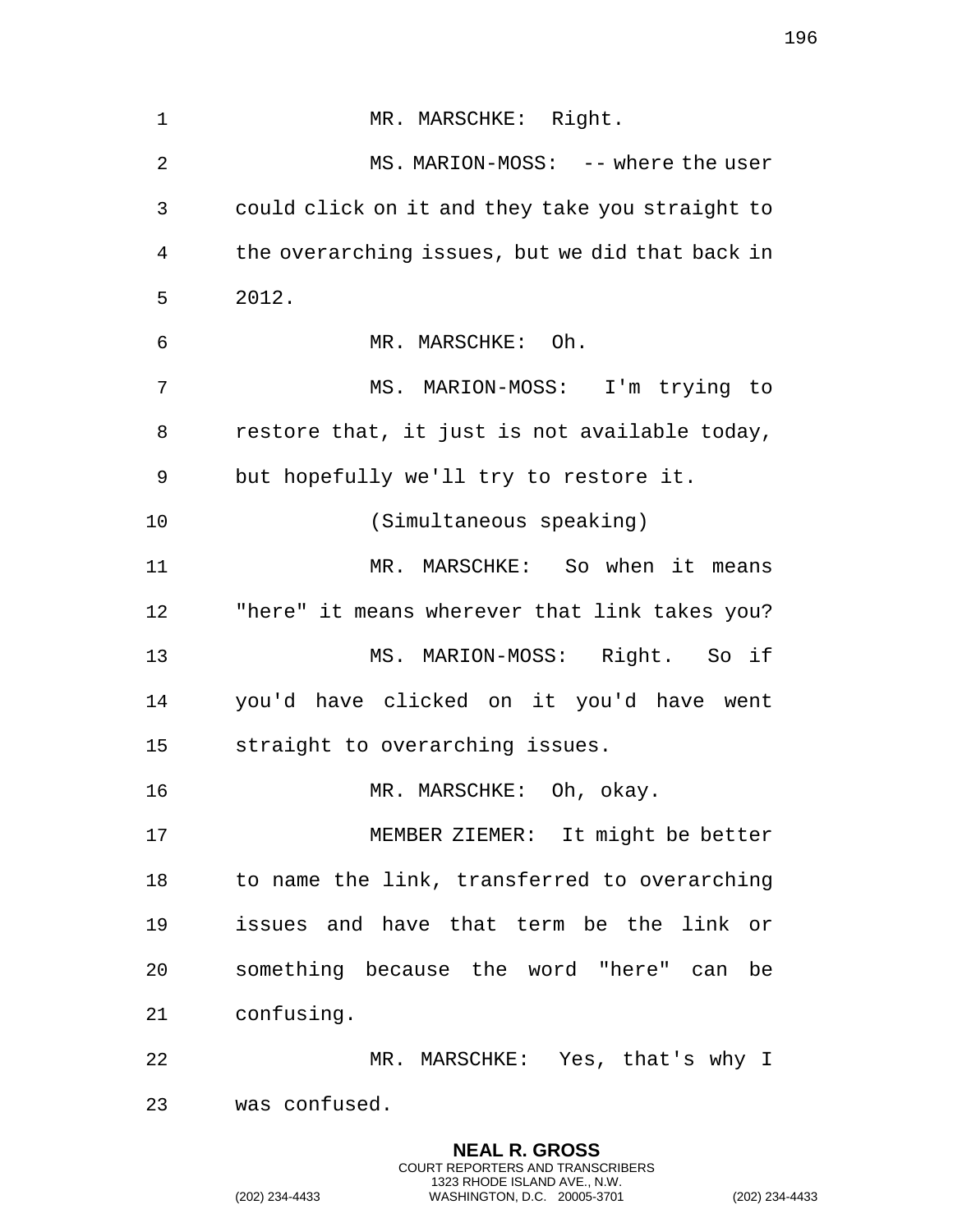1 DR. NETON: Okay. MR. MARSCHKE: But I'm usually confused. MEMBER ZIEMER: Okay. So that I think completes my report, Wanda. CHAIR MUNN: I am certainly glad. Thank you very much, Paul, it's much appreciated. Let's see, I'm still going to sort of talk to Lori offline about how we can resolve the status of this TIB-9 presentation so that we all understand where we are and what we're doing. And those of us with a different kind of thinking system can understand what we've read when we've read it. If that's alright with everybody else I'll just check that offline. **Are there any other items that**  anyone has in mind that need to come before us? If not let's take a look at when our next meeting needs to be and since we have some idea from SC&A what they have anticipated coming down the

> **NEAL R. GROSS** COURT REPORTERS AND TRANSCRIBERS 1323 RHODE ISLAND AVE., N.W.

(202) 234-4433 WASHINGTON, D.C. 20005-3701 (202) 234-4433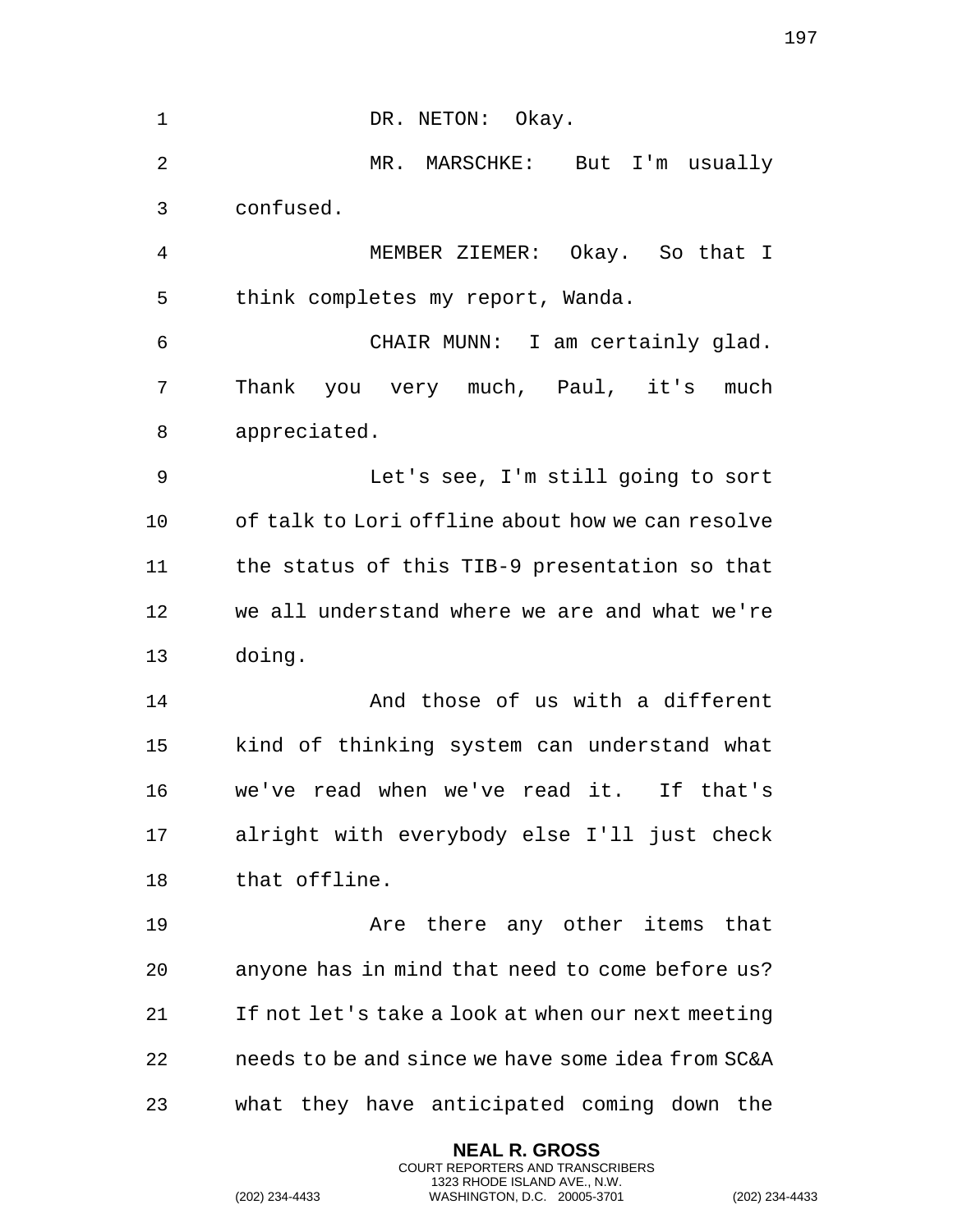line, let's have some suggestions from NIOSH as to when they think we might meet again. What time lapse do you have in mind? MR. HINNEFELD: Well what do you expect to have done? I mean what, if we have a typical meeting frequency what is it three months or something? 8 CHAIR MUNN: About three months, yes. 10 MR. HINNEFELD: Okay. CHAIR MUNN: That's what we've been doing. So that would put us into -- MS. MARION-MOSS: February. CHAIR MUNN: At least February, and toward the end of February or the early part of March I think. What about the week of February 23rd? MR. HINNEFELD: Let's see, it's clear on my calendar. I don't know if Jim's on  $20 - -$  DR. NETON: Yes, I'm okay for the 23rd, week of the 23rd. CHAIR MUNN: Can we select that

> **NEAL R. GROSS** COURT REPORTERS AND TRANSCRIBERS 1323 RHODE ISLAND AVE., N.W.

(202) 234-4433 WASHINGTON, D.C. 20005-3701 (202) 234-4433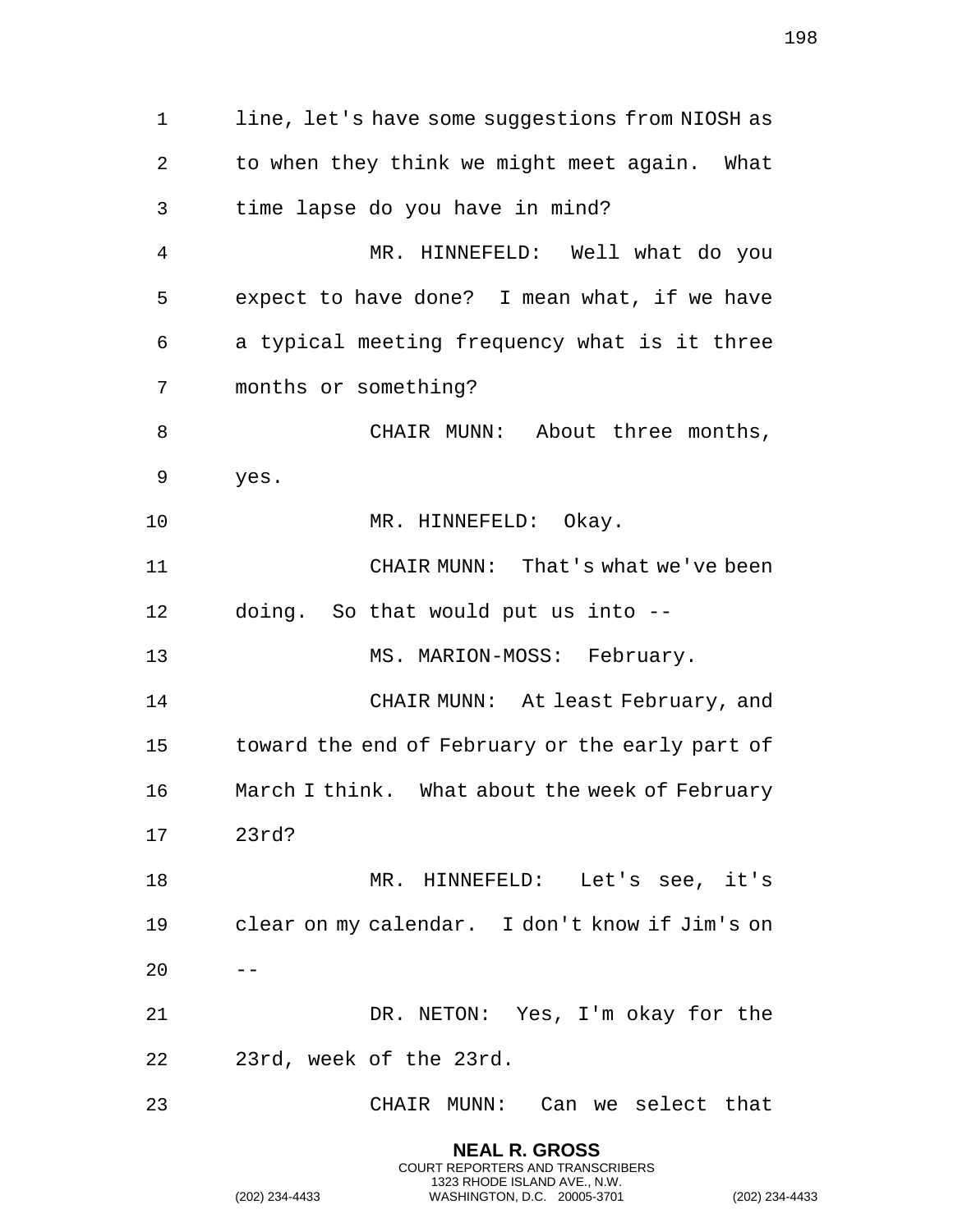**NEAL R. GROSS** Tuesday or Wednesday, the 24th or 25th, does anyone have major conflicts? MR. HINNEFELD: I have a slight preference for Wednesday, but it's only slight if everybody else really, if other people have a problem with Wednesday, Tuesday works as well. CHAIR MUNN: I have a recurring 7:00 a.m. meeting every last Wednesday of the month. 11 MR. HINNEFELD: Okay, well then Tuesday's fine. CHAIR MUNN: I'd prefer Tuesday. 14 MR. HINNEFELD: Tuesday's fine. MEMBER ZIEMER: I'm okay either day. 17 MEMBER BEACH: So am I. MR. KATZ: Yes, I'm trying to remember, Dick told me his, he has two days of the week and I thought it was Tuesday and Thursday that are bad ones, so I'd have to confirm with him. I'm thinking that Wednesday and

COURT REPORTERS AND TRANSCRIBERS 1323 RHODE ISLAND AVE., N.W.

(202) 234-4433 WASHINGTON, D.C. 20005-3701 (202) 234-4433